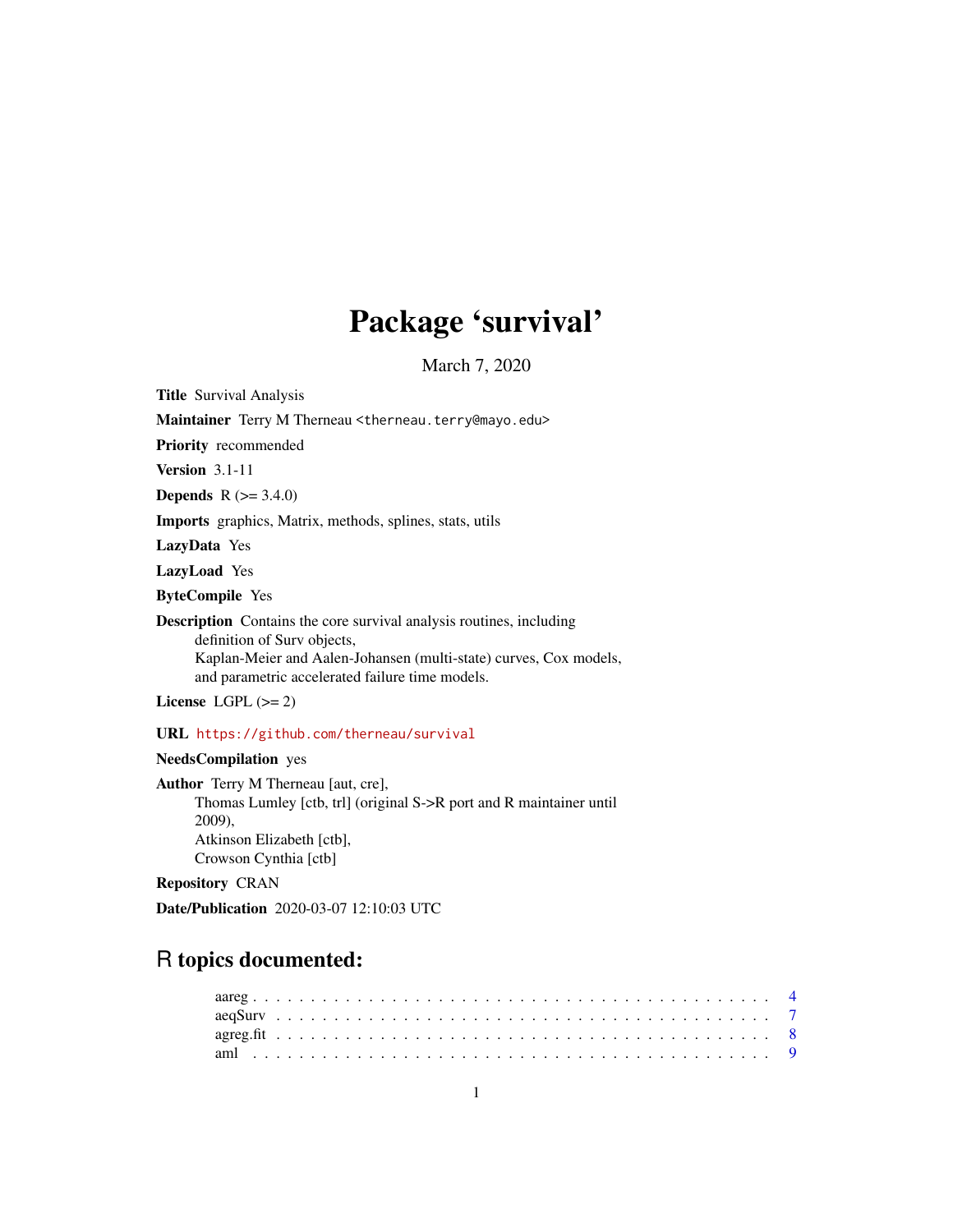|               | 10 |
|---------------|----|
|               | 11 |
|               | 12 |
|               | 13 |
|               | 14 |
|               | 17 |
|               | 18 |
|               | 19 |
| clogit        | 20 |
|               | 22 |
| colon         | 23 |
|               |    |
|               | 24 |
|               | 27 |
|               | 28 |
|               | 30 |
|               | 34 |
|               | 36 |
|               | 37 |
|               | 38 |
|               | 39 |
|               | 40 |
|               | 41 |
|               | 43 |
|               | 45 |
|               | 46 |
|               | 48 |
|               | 49 |
|               | 50 |
|               | 51 |
|               | 52 |
|               | 54 |
|               |    |
|               | 55 |
|               | 56 |
|               | 57 |
|               | 59 |
|               | 60 |
|               | 60 |
| mveloid       | 61 |
|               | 62 |
| neardate      | 64 |
| nwtco         | 66 |
| ovarian       | 67 |
|               | 67 |
|               | 69 |
|               | 70 |
|               | 71 |
|               | 72 |
| predict.coxph | 75 |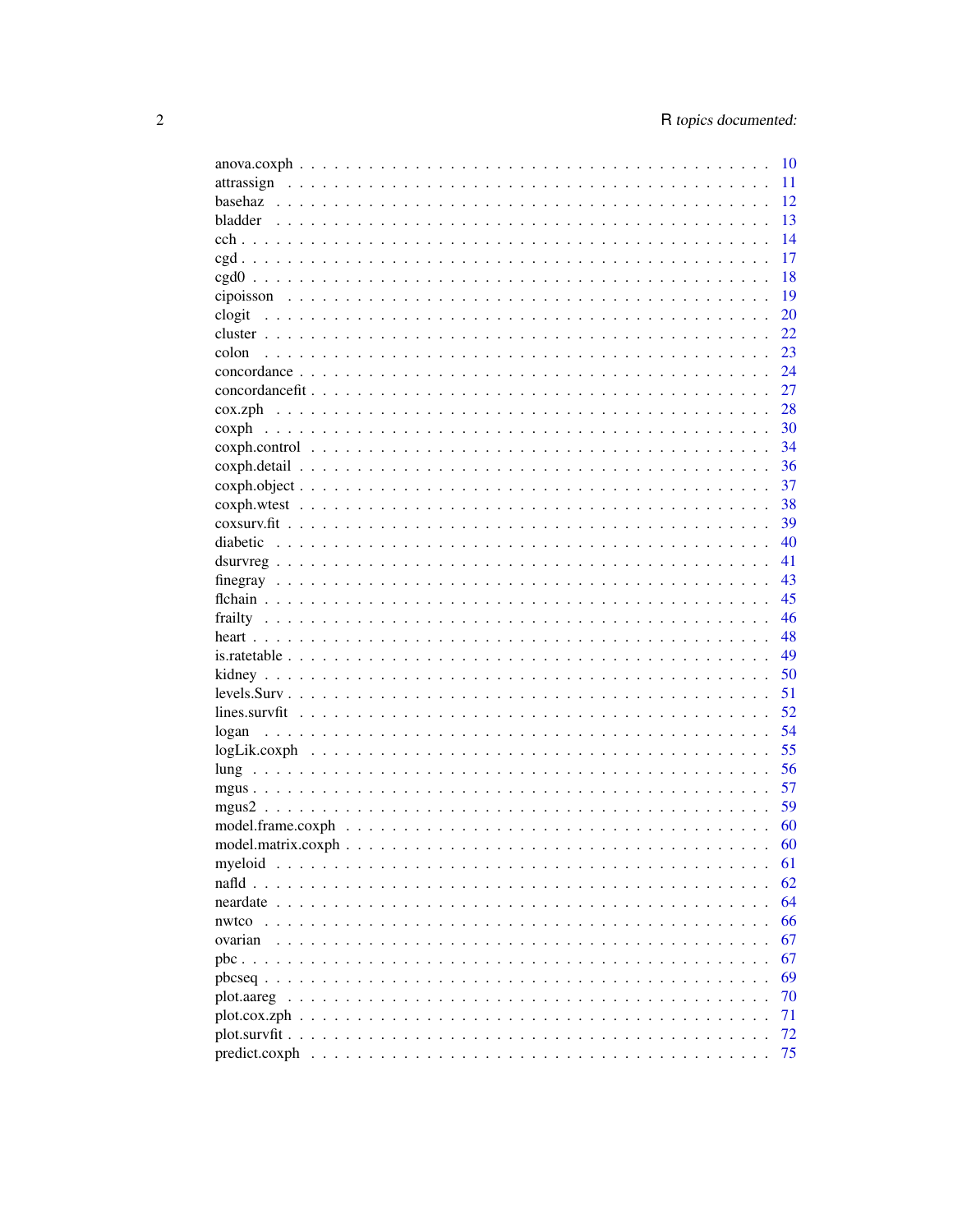|                                                                                                                                            | 77 |
|--------------------------------------------------------------------------------------------------------------------------------------------|----|
|                                                                                                                                            | 79 |
| $print. \text{summary.} \text{cosh} \dots \dots \dots \dots \dots \dots \dots \dots \dots \dots \dots \dots \dots \dots \dots \dots \dots$ | 80 |
|                                                                                                                                            | 80 |
|                                                                                                                                            | 81 |
|                                                                                                                                            | 82 |
|                                                                                                                                            | 83 |
|                                                                                                                                            | 85 |
|                                                                                                                                            | 88 |
|                                                                                                                                            | 89 |
|                                                                                                                                            | 90 |
|                                                                                                                                            | 91 |
|                                                                                                                                            | 92 |
|                                                                                                                                            | 93 |
|                                                                                                                                            | 93 |
|                                                                                                                                            | 95 |
|                                                                                                                                            | 96 |
|                                                                                                                                            | 98 |
|                                                                                                                                            | 99 |
|                                                                                                                                            |    |
|                                                                                                                                            |    |
|                                                                                                                                            |    |
|                                                                                                                                            |    |
|                                                                                                                                            |    |
|                                                                                                                                            |    |
|                                                                                                                                            |    |
|                                                                                                                                            |    |
|                                                                                                                                            |    |
|                                                                                                                                            |    |
|                                                                                                                                            |    |
|                                                                                                                                            |    |
|                                                                                                                                            |    |
|                                                                                                                                            |    |
|                                                                                                                                            |    |
|                                                                                                                                            |    |
|                                                                                                                                            |    |
|                                                                                                                                            |    |
| survfit                                                                                                                                    |    |
| survfit.coxph                                                                                                                              |    |
|                                                                                                                                            |    |
| survfit.matrix                                                                                                                             |    |
| survfit.object                                                                                                                             |    |
| survfit0                                                                                                                                   |    |
|                                                                                                                                            |    |
|                                                                                                                                            |    |
| survreg                                                                                                                                    |    |
|                                                                                                                                            |    |
|                                                                                                                                            |    |
|                                                                                                                                            |    |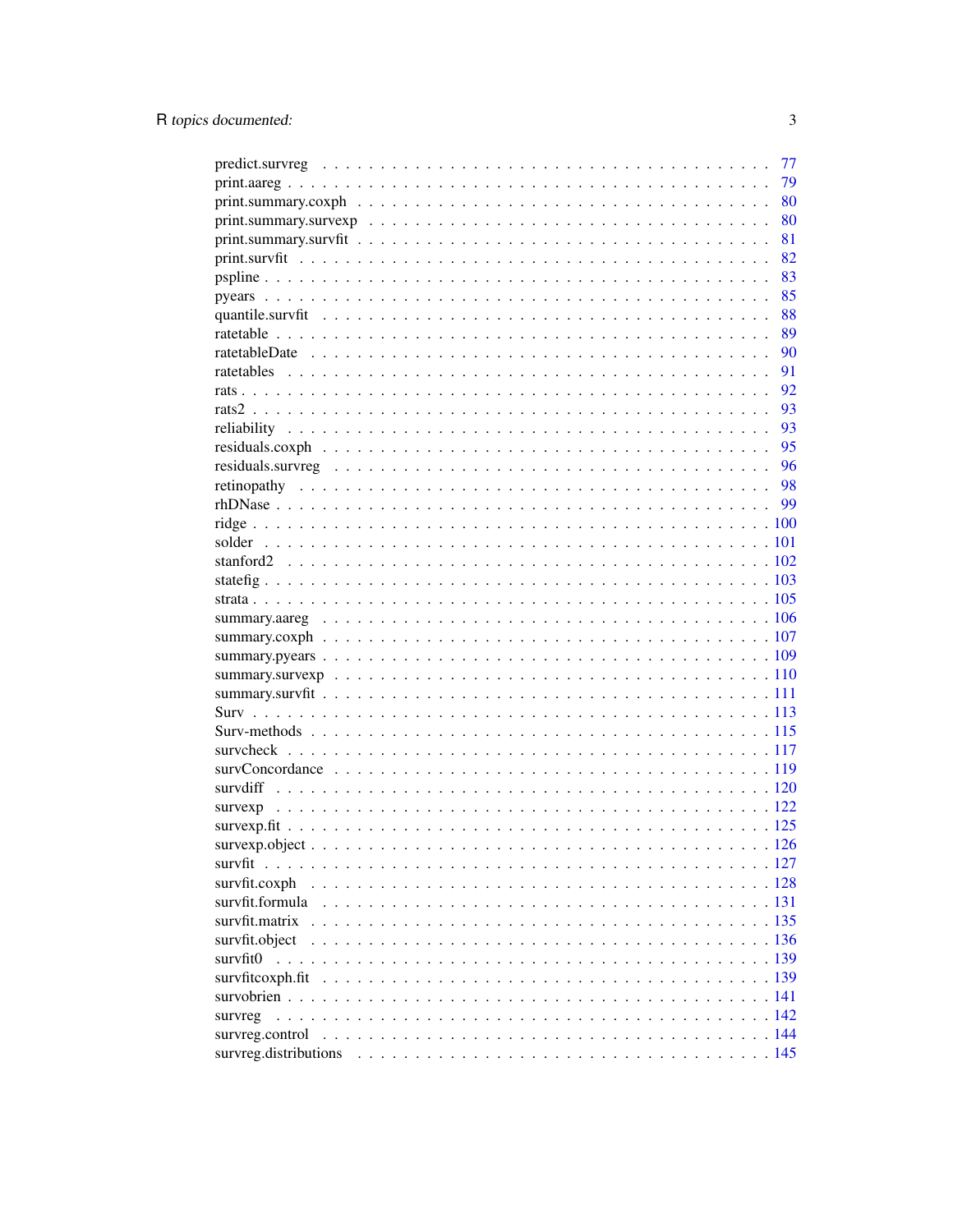#### <span id="page-3-0"></span>4 aareg $\alpha$ aareg $\alpha$ aareg $\alpha$ aareg $\alpha$ aareg $\alpha$

| Index | 164 |
|-------|-----|
|       |     |
|       |     |
|       |     |
|       |     |
|       |     |
|       |     |
|       |     |
|       |     |
|       |     |
|       |     |
|       |     |
|       |     |
|       |     |
|       |     |
|       |     |

aareg *Aalen's additive regression model for censored data*

# Description

Returns an object of class "aareg" that represents an Aalen model.

# Usage

```
aareg(formula, data, weights, subset, na.action,
   qrtol=1e-07, nmin, dfbeta=FALSE, taper=1,
   test = c('aalen', 'variance', 'nrisk'),
    model=FALSE, x=FALSE, y=FALSE)
```
# Arguments

| formula | a formula object, with the response on the left of a $\sim$ operator and the terms,<br>separated by + operators, on the right. The response must be a Surv object. Due<br>to a particular computational approach that is used, the model MUST include an<br>intercept term. If "-1" is used in the model formula the program will ignore it.                                                                                                                                                           |
|---------|--------------------------------------------------------------------------------------------------------------------------------------------------------------------------------------------------------------------------------------------------------------------------------------------------------------------------------------------------------------------------------------------------------------------------------------------------------------------------------------------------------|
| data    | data frame in which to interpret the variables named in the formula, subset,<br>and weights arguments. This may also be a single number to handle some<br>speci al cases – see below for details. If data is missing, the variables in the<br>model formula should be in the search path.                                                                                                                                                                                                              |
| weights | vector of observation weights. If supplied, the fitting algorithm minimizes the<br>sum of the weights multiplied by the squared residuals (see below for additional<br>technical details). The length of weights must be the same as the number of<br>observations. The weights must be nonnegative and it i s recommended that<br>they be strictly positive, since zero weights are ambiguous. To exclude particular<br>observations from the model, use the subset argument instead of zero weights. |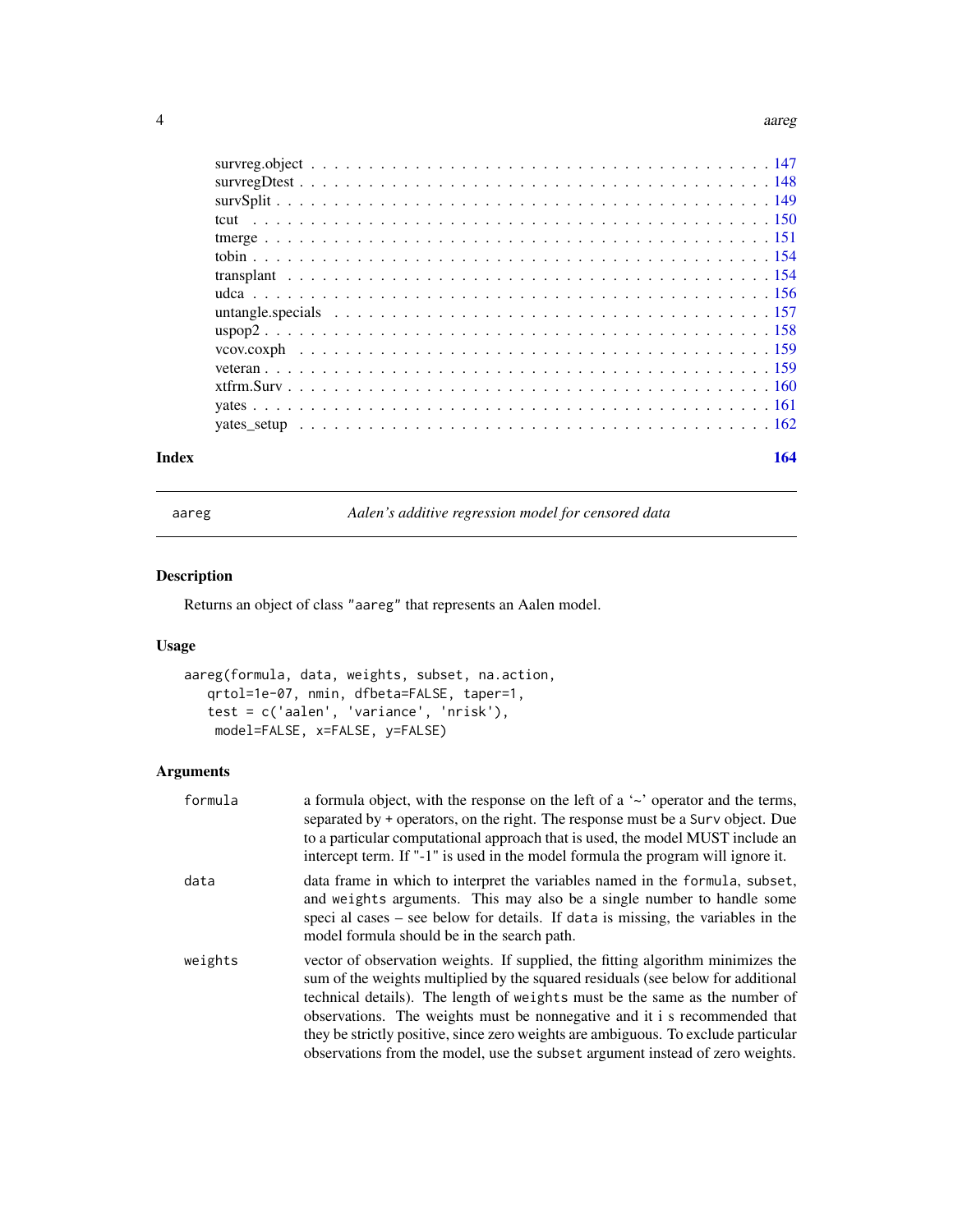#### aareg 50 metatra. Sida keessatti ka mid 1990 metatra. Sida keessatti ka mid 1990 metatra. Sida keessatti ka mi

| subset      | expression specifying which subset of observations should be used in the fit. The<br>is can be a logical vector (which is replicated to have length equal to the numb<br>er of observations), a numeric vector indicating the observation numbers to be<br>included, or a character vector of the observation names that should be included.<br>All observations are included by default.                                                                                                                                                                                                                                                                           |
|-------------|---------------------------------------------------------------------------------------------------------------------------------------------------------------------------------------------------------------------------------------------------------------------------------------------------------------------------------------------------------------------------------------------------------------------------------------------------------------------------------------------------------------------------------------------------------------------------------------------------------------------------------------------------------------------|
| na.action   | a function to filter missing data. This is applied to the model. fr ame after any<br>subset argument has be en applied. The default is na. fail, which returns a<br>n error if any missing values are found. An alternative is na.excl ude, which<br>deletes observations that contain one or more missing values.                                                                                                                                                                                                                                                                                                                                                  |
| qrtol       | tolerance for detection of singularity in the QR decomposition                                                                                                                                                                                                                                                                                                                                                                                                                                                                                                                                                                                                      |
| nmin        | minimum number of observations for an estimate; defaults to 3 times the number<br>of covariates. This essentially truncates the computations near the tail of the data<br>set, when n is small and the calculations can become numerically unstable.                                                                                                                                                                                                                                                                                                                                                                                                                |
| dfbeta      | should the array of dfbeta residuals be computed. This implies computation of<br>the sandwich variance estimate. The residuals will always be computed if there<br>is a cluster term in the model formula.                                                                                                                                                                                                                                                                                                                                                                                                                                                          |
| taper       | allows for a smoothed variance estimate. $Var(x)$ , where x is the set of covariates,<br>is an important component of the calculations for the Aalen regression model.<br>At any given time point t, it is computed over all subjects who are still at risk<br>at time t. The tape argument allows smoothing these estimates, for example<br>taper= $(1:4)/4$ would cause the variance estimate used at any event time to be<br>a weighted average of the estimated variance matrices at the last 4 death times,<br>with a weight of 1 for the current death time and decreasing to 1/4 for prior event<br>times. The default value gives the standard Aalen model. |
| test        | selects the weighting to be used, for computing an overall "average" coefficient<br>vector over time and the subsequent test for equality to zero.                                                                                                                                                                                                                                                                                                                                                                                                                                                                                                                  |
| model, x, y | should copies of the model frame, the x matrix of predictors, or the response<br>vector y be included in the saved result.                                                                                                                                                                                                                                                                                                                                                                                                                                                                                                                                          |

# Details

The Aalen model assumes that the cumulative hazard  $H(t)$  for a subject can be expressed as  $a(t)$  + X B(t), where a(t) is a time-dependent intercept term, X is the vector of covariates for the subject (possibly time-dependent), and B(t) is a time-dependent matrix of coefficients. The estimates are inherently non-parametric; a fit of the model will normally be followed by one or more plots of the estimates.

The estimates may become unstable near the tail of a data set, since the increment to B at time t is based on the subjects still at risk at time t. The tolerance and/or nmin parameters may act to truncate the estimate before the last death. The taper argument can also be used to smooth out the tail of the curve. In practice, the addition of a taper such as 1:10 appears to have little effect on death times when n is still reasonably large, but can considerably dampen wild occilations in the tail of the plot.

#### Value

an object of class "aareg" representing the fit, with the following components: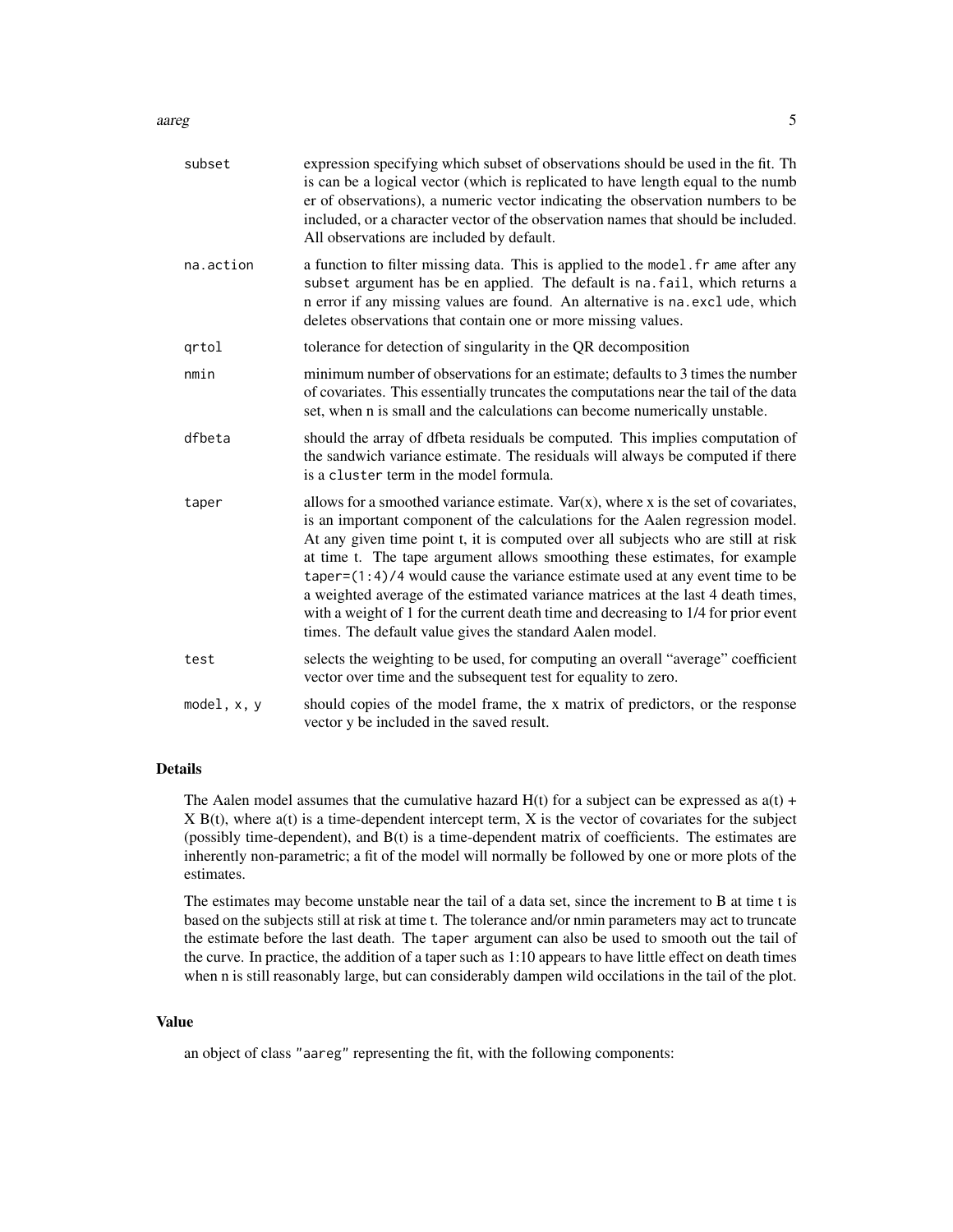| $\sim$<br>v | aareg |
|-------------|-------|
|             |       |

| n           | vector containing the number of observations in the data set, the number of event<br>times, and the number of event times used in the computation |
|-------------|---------------------------------------------------------------------------------------------------------------------------------------------------|
| times       | vector of sorted event times, which may contain duplicates                                                                                        |
| nrisk       | vector containing the number of subjects at risk, of the same length as times                                                                     |
| coefficient | matrix of coefficients, with one row per event and one column per covariate                                                                       |
|             | test. statistic the value of the test statistic, a vector with one element per covariate                                                          |
| test.var    | variance-covariance matrix for the test                                                                                                           |
| test        | the type of test; a copy of the test argument above                                                                                               |
| tweight     | matrix of weights used in the computation, one row per event                                                                                      |
| call        | a copy of the call that produced this result                                                                                                      |

#### References

Aalen, O.O. (1989). A linear regression model for the analysis of life times. Statistics in Medicine, 8:907-925.

Aalen, O.O (1993). Further results on the non-parametric linear model in survival analysis. Statistics in Medicine. 12:1569-1588.

#### See Also

print.aareg, summary.aareg, plot.aareg

#### Examples

```
# Fit a model to the lung cancer data set
lfit <- aareg(Surv(time, status) ~ age + sex + ph.ecog, data=lung,
                    nmin=1)
## Not run:
lfit
Call:
aareg(formula = Surv(time, status) \sim age + sex + ph.ecog, data = lung, nmin = 1
       \lambdan=227 (1 observations deleted due to missing values)
    138 out of 138 unique event times used
              slope coef se(coef) z p
Intercept 5.26e-03 5.99e-03 4.74e-03 1.26 0.207000
     age 4.26e-05 7.02e-05 7.23e-05 0.97 0.332000
     sex -3.29e-03 -4.02e-03 1.22e-03 -3.30 0.000976
 ph.ecog 3.14e-03 3.80e-03 1.03e-03 3.70 0.000214
Chisq=26.73 on 3 df, p=6.7e-06; test weights=aalen
plot(Ifit[4], ylim=c(-4,4)) # Draw a plot of the function for ph.ecog
## End(Not run)
lfit2 <- aareg(Surv(time, status) ~ age + sex + ph.ecog, data=lung,
```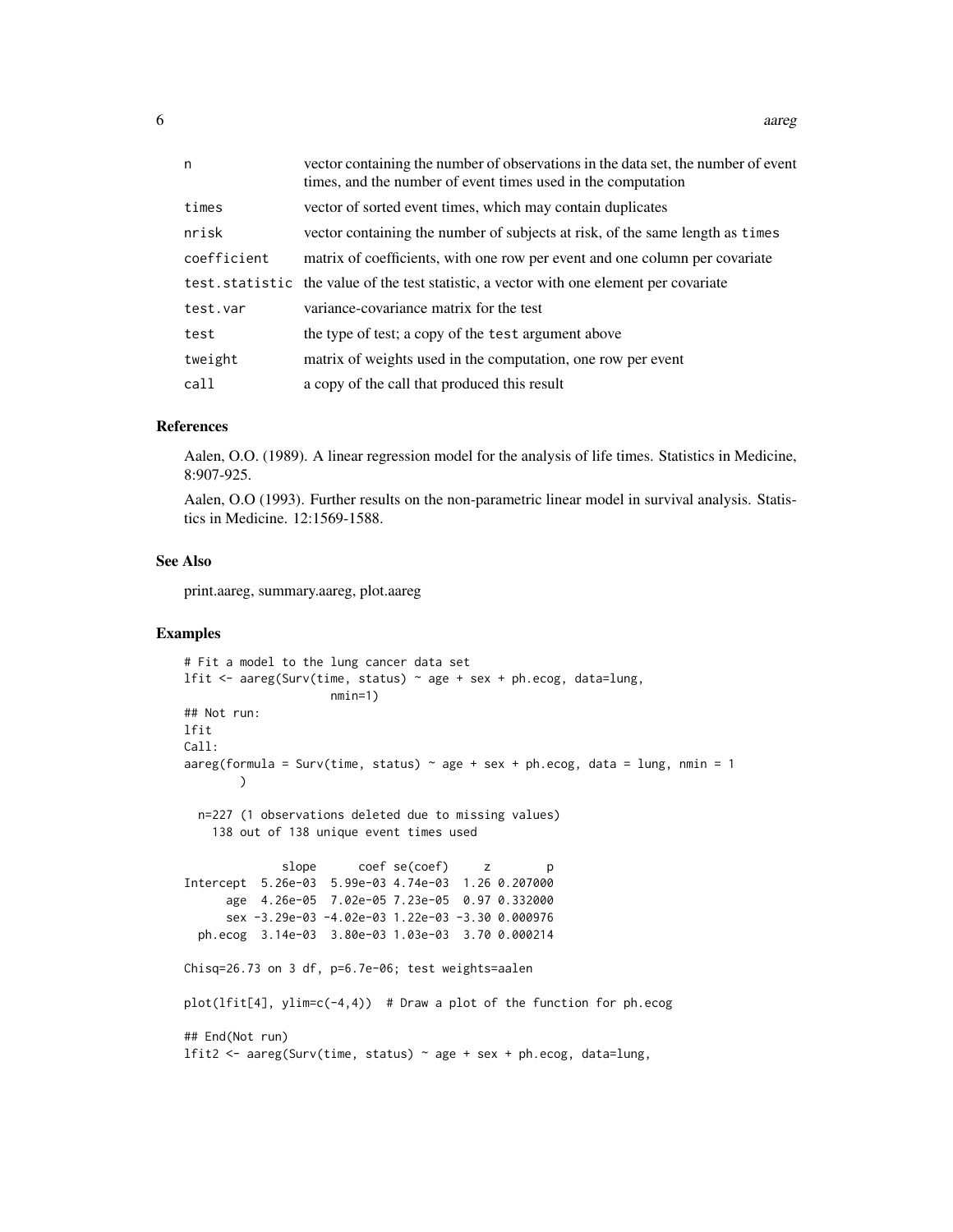<span id="page-6-0"></span>aeqSurv 7

```
nmin=1, taper=1:10)
## Not run: lines(lfit2[4], col=2) # Nearly the same, until the last point
# A fit to the mulitple-infection data set of children with
# Chronic Granuomatous Disease. See section 8.5 of Therneau and Grambsch.
fita2 <- aareg(Surv(tstart, tstop, status) ~ treat + age + inherit +
                       steroids + cluster(id), data=cgd)
## Not run:
 n= 203
   69 out of 70 unique event times used
                   slope coef se(coef) robust se z p
Intercept 0.004670 0.017800 0.002780 0.003910 4.55 5.30e-06
treatrIFN-g -0.002520 -0.010100 0.002290 0.003020 -3.36 7.87e-04
age -0.000101 -0.000317 0.000115 0.000117 -2.70 6.84e-03
inheritautosomal 0.001330 0.003830 0.002800 0.002420 1.58 1.14e-01
steroids 0.004620 0.013200 0.010600 0.009700 1.36 1.73e-01
Chisq=16.74 on 4 df, p=0.0022; test weights=aalen
## End(Not run)
```
aeqSurv *Adjudicate near ties in a Surv object*

#### Description

The check for tied survival times can fail due to floating point imprecision, which can make actual ties appear to be distinct values. Routines that depend on correct identification of ties pairs will then give incorrect results, e.g., a Cox model. This function rectifies these.

# Usage

 $a$ eqSurv(x, tolerance = sqrt(.Machine\$double.eps))

#### Arguments

|           | a Surv object                                                     |
|-----------|-------------------------------------------------------------------|
| tolerance | the tolerance used to detect values that will be considered equal |

#### Details

This routine is called by both survfit and coxph to deal with the issue of ties that get incorrectly broken due to floating point imprecision. See the short vignette on tied times for a simple example. Use the timefix argument of survfit or coxph.control to control the option if desired.

The rule for 'equality' is identical to that used by the all.equal routine. Pairs of values that are within round off error of each other are replaced by the smaller value. An error message is generated if this process causes a 0 length time interval to be created.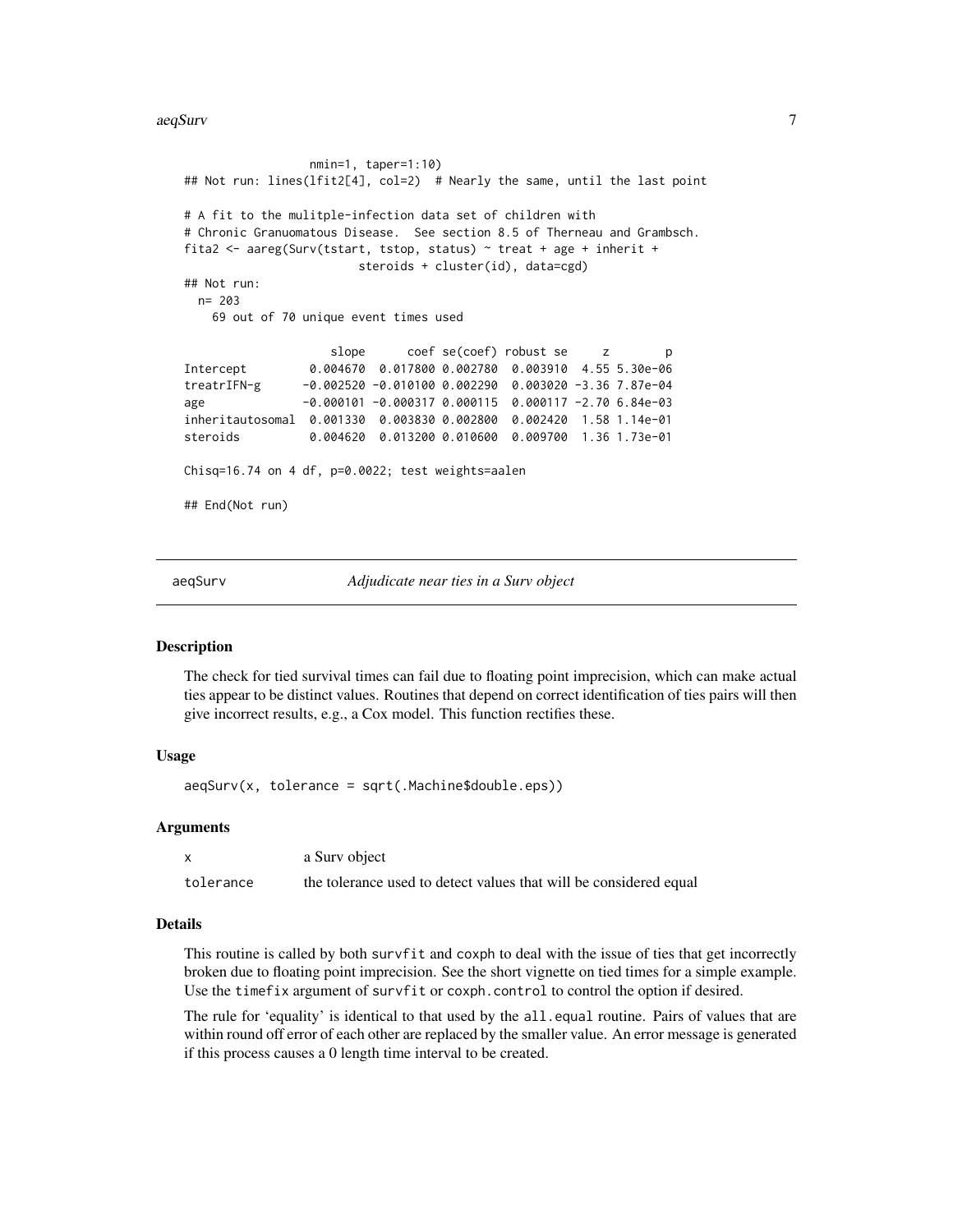# <span id="page-7-0"></span>Value

a Surv object identical to the original, but with ties restored.

# Author(s)

Terry Therneau

### See Also

[survfit](#page-126-1), [coxph.control](#page-33-1)

agreg.fit *Cox model fitting functions*

# Description

These are the the functions called by coxph that do the actual computation. In certain situations, e.g. a simulation, it may be advantageous to call these directly rather than the usual coxph call using a model formula.

# Usage

```
agreg.fit(x, y, strata, offset, init, control, weights, method,
rownames, resid=TRUE)
coxph.fit(x, y, strata, offset, init, control, weights, method,
rownames, resid=TRUE)
```
# Arguments

| x        | Matix of predictors. This should <i>not</i> include an intercept.                                              |
|----------|----------------------------------------------------------------------------------------------------------------|
| У        | a Surv object containing either 2 columns (coxph.fit) or 3 columns (agreg.fit).                                |
| strata   | a vector containing the stratification, or NULL                                                                |
| offset   | optional offset vector                                                                                         |
| init     | initial values for the coefficients                                                                            |
| control  | the result of a call to coxph.control                                                                          |
| weights  | optional vector of weights                                                                                     |
| method   | method for hanling ties, one of "breslow" or "efron"                                                           |
| rownames | this is only needed for a NULL model, in which case it contains the rownames<br>(if any) of the original data. |
| resid    | compute and return residuals.                                                                                  |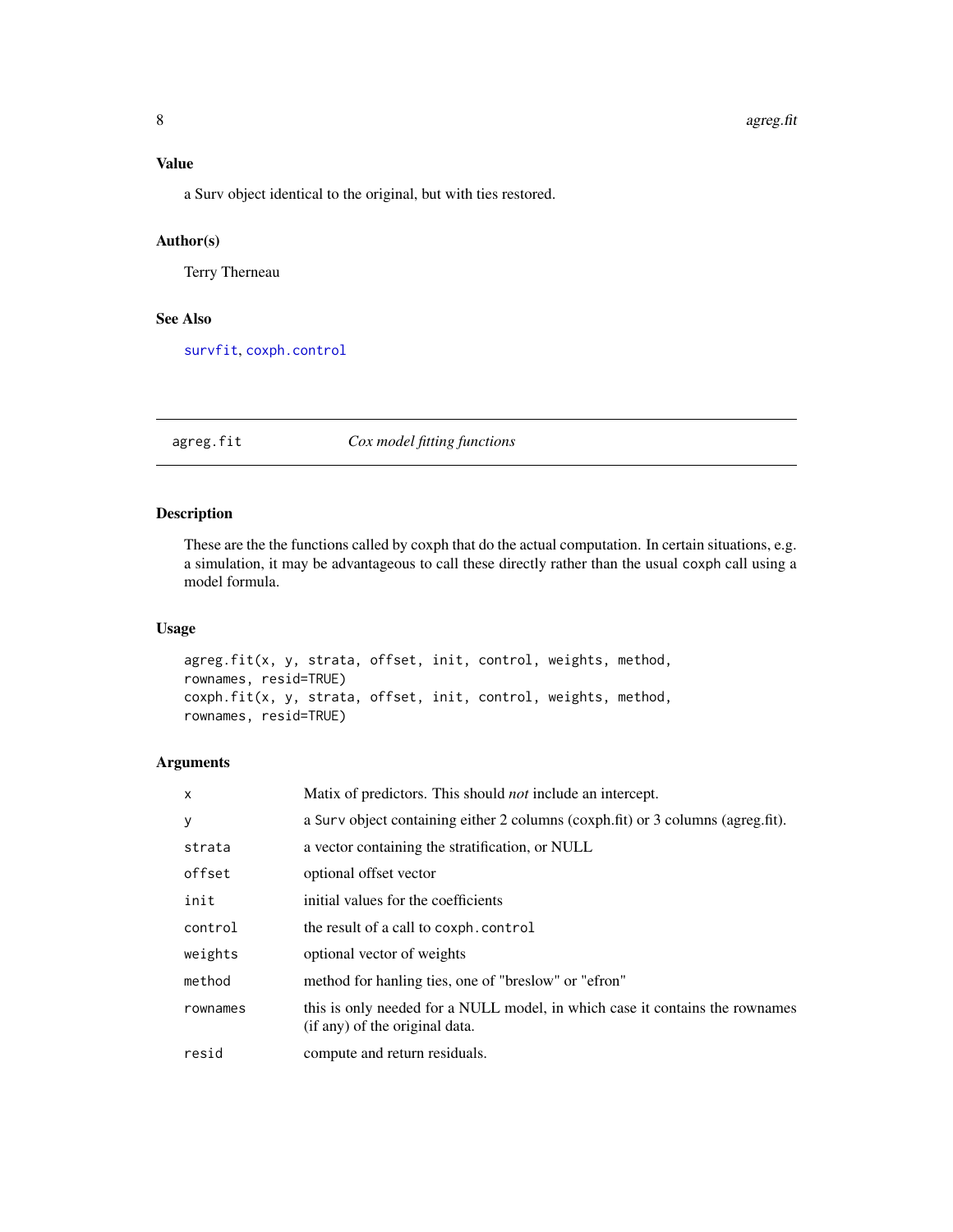<span id="page-8-0"></span>aml 9

# Details

This routine does no checking that arguments are the proper length or type. Only use it if you know what you are doing!

The resid and concordance arguments will save some compute time for calling routines that only need the likelihood, the generation of a permutation distribution for instance.

#### Value

a list containing results of the fit

#### Author(s)

Terry Therneau

# See Also

[coxph](#page-29-1)

aml *Acute Myelogenous Leukemia survival data*

#### Description

Survival in patients with Acute Myelogenous Leukemia. The question at the time was whether the standard course of chemotherapy should be extended ('maintainance') for additional cycles.

#### Usage

aml leukemia

# Format

| time: | survival or censoring time               |
|-------|------------------------------------------|
|       | status: censoring status                 |
| X:    | maintenance chemotherapy given? (factor) |

# Source

Rupert G. Miller (1997), *Survival Analysis*. John Wiley & Sons. ISBN: 0-471-25218-2.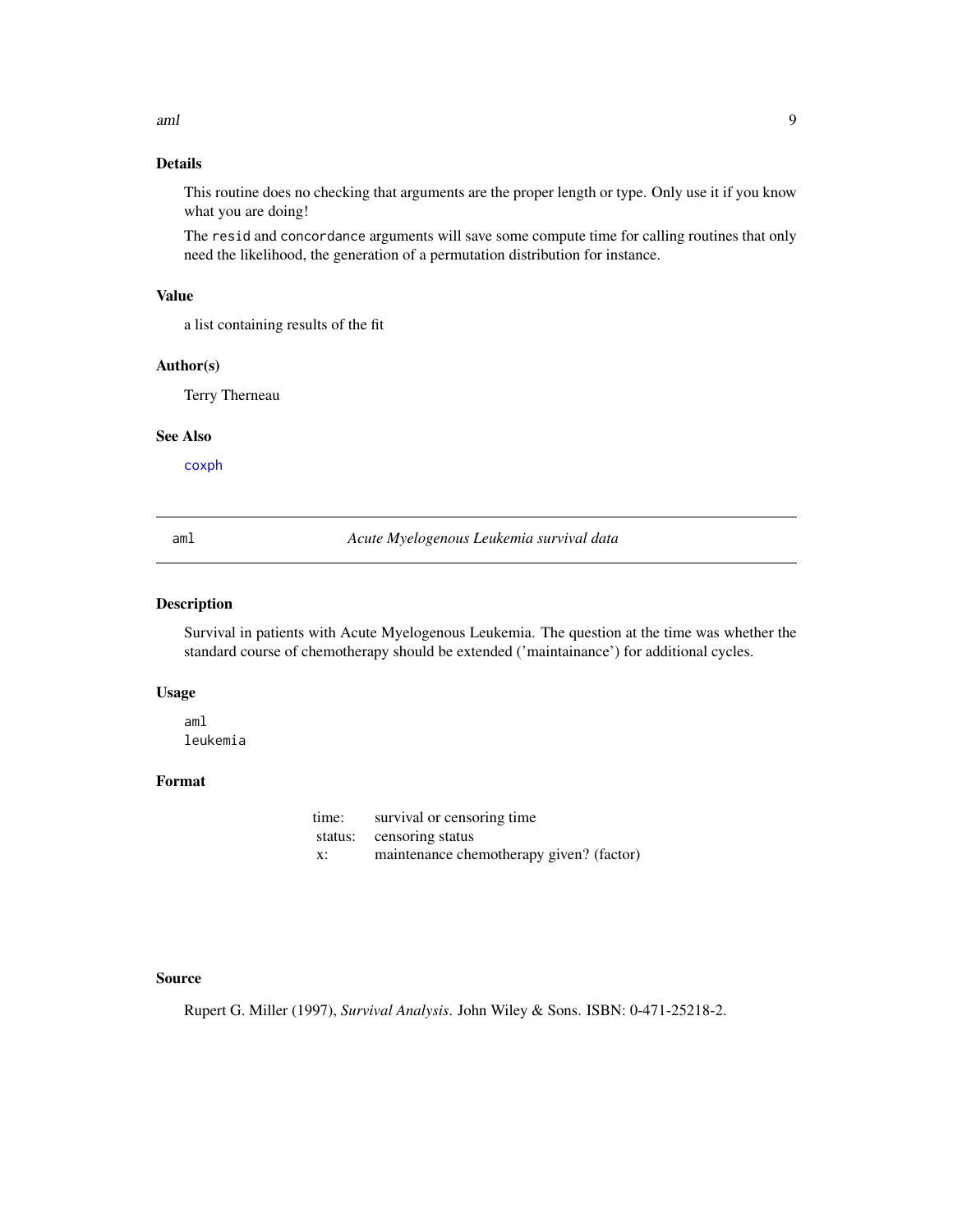<span id="page-9-0"></span>

# Description

Compute an analysis of deviance table for one or more Cox model fits.

#### Usage

```
## S3 method for class 'coxph'
anova(object, ..., test = 'Chisq')
```
#### Arguments

| object                  | An object of class coxph                                                                                    |
|-------------------------|-------------------------------------------------------------------------------------------------------------|
| $\cdot$ $\cdot$ $\cdot$ | Further coxph objects                                                                                       |
| test                    | a character string. The appropriate test is a chisquare, all other choices result in<br>no test being done. |

#### Details

Specifying a single object gives a sequential analysis of deviance table for that fit. That is, the reductions in the model log-likelihood as each term of the formula is added in turn are given in as the rows of a table, plus the log-likelihoods themselves. A robust variance estimate is normally used in situations where the model may be mis-specified, e.g., multiple events per subject. In this case a comparison of partial-likelihood values does not make sense, and anova will refuse to print results.

If more than one object is specified, the table has a row for the degrees of freedom and loglikelihood for each model. For all but the first model, the change in degrees of freedom and loglik is also given. (This only make statistical sense if the models are nested.) It is conventional to list the models from smallest to largest, but this is up to the user.

The table will optionally contain test statistics (and P values) comparing the reduction in loglik for each row.

# Value

An object of class "anova" inheriting from class "data.frame".

#### Warning

The comparison between two or more models by anova or will only be valid if they are fitted to the same dataset. This may be a problem if there are missing values.

# See Also

[coxph](#page-29-1), [anova](#page-0-0).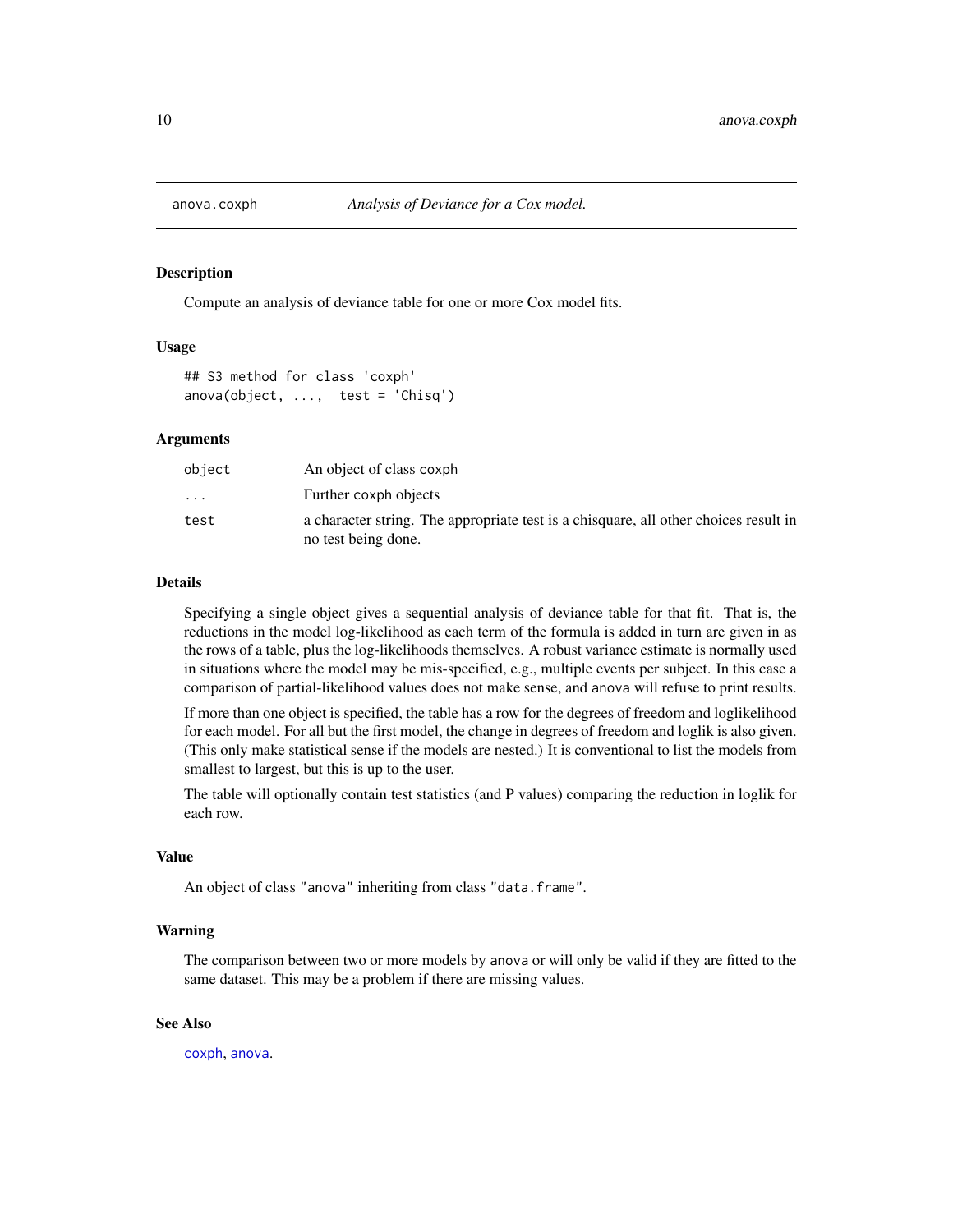#### <span id="page-10-0"></span>attrassign and the contract of the contract of the contract of the contract of the contract of the contract of the contract of the contract of the contract of the contract of the contract of the contract of the contract of

#### Examples

```
fit <- coxph(Surv(futime, fustat) ~ resid.ds *rx + ecog.ps, data = ovarian)
anova(fit)
fit2 <- coxph(Surv(futime, fustat) ~ resid.ds +rx + ecog.ps, data=ovarian)
anova(fit2,fit)
```
attrassign *Create new-style "assign" attribute*

#### Description

The "assign" attribute on model matrices describes which columns come from which terms in the model formula. It has two versions. R uses the original version, but the alternate version found in S-plus is sometimes useful.

#### Usage

```
## Default S3 method:
attrassign(object, tt,...)
## S3 method for class 'lm'
attrassign(object,...)
```
#### Arguments

| object  | model matrix or linear model object |
|---------|-------------------------------------|
| tt      | terms object                        |
| $\cdot$ | ignored                             |

#### Details

For instance consider the following

survreg(Surv(time, status)  $\sim$  age + sex + factor(ph.ecog), lung)

R gives the compact for for assign, a vector  $(0, 1, 2, 3, 3, 3)$ ; which can be read as "the first column of the X matrix (intercept) goes with none of the terms, the second column of X goes with term 1 of the model equation, the third column of X with term 2, and columns 4-6 with term 3".

The alternate (S-Plus default) form is a list

| \$(Intercept)           |   |  |  |
|-------------------------|---|--|--|
| \$age                   | 2 |  |  |
| \$sex                   | 3 |  |  |
| \$factor(ph.ecog) 4 5 6 |   |  |  |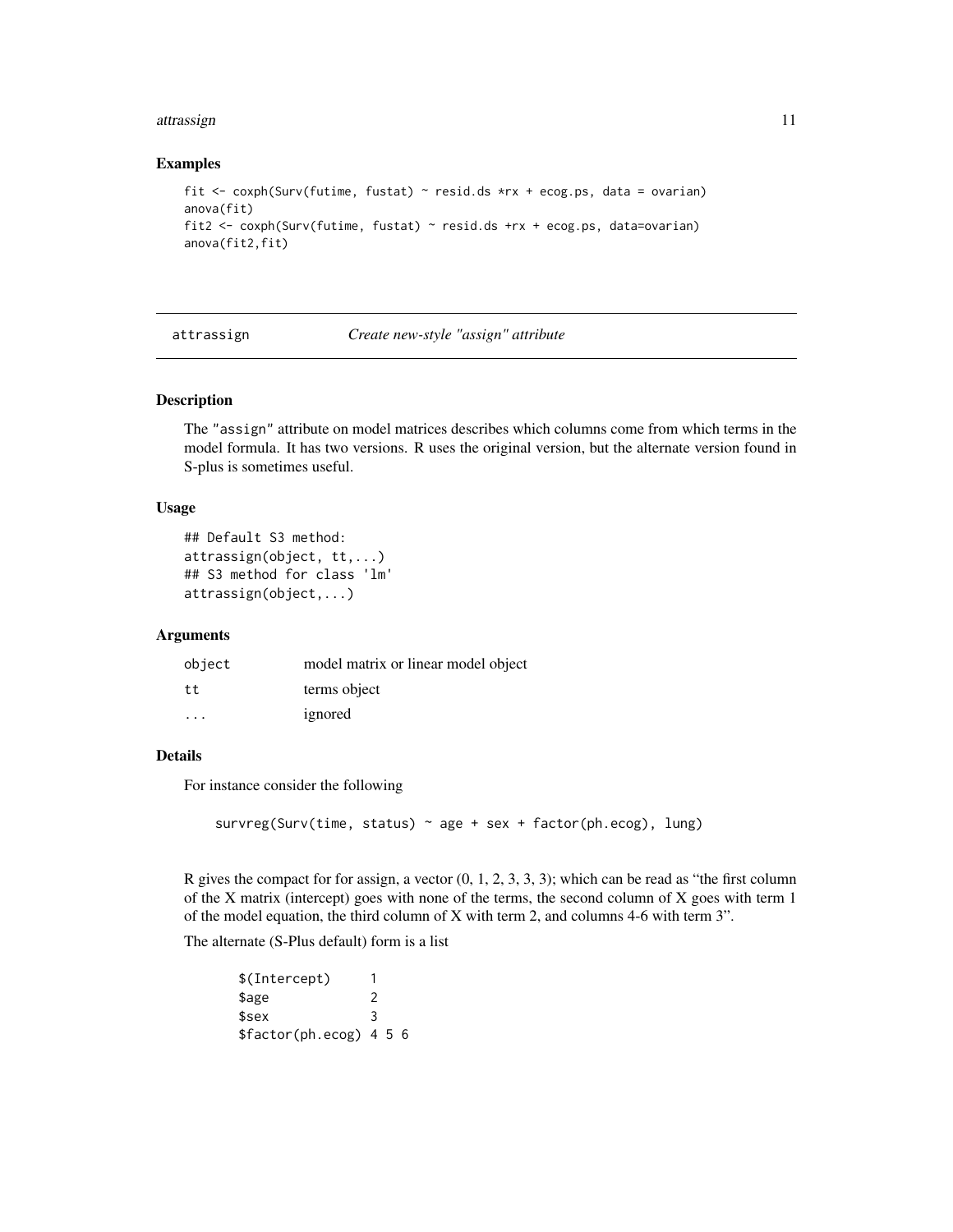# <span id="page-11-0"></span>Value

A list with names corresponding to the term names and elements that are vectors indicating which columns come from which terms

#### See Also

[terms](#page-0-0),[model.matrix](#page-0-0)

#### Examples

```
formula <- Surv(time,status)~factor(ph.ecog)
tt <- terms(formula)
mf <- model.frame(tt,data=lung)
mm <- model.matrix(tt,mf)
## a few rows of data
mm[1:3,]
## old-style assign attribute
attr(mm,"assign")
## alternate style assign attribute
attrassign(mm,tt)
```
basehaz *Alias for the survfit function*

#### **Description**

Compute the predicted survival curve for a Cox model.

#### Usage

basehaz(fit, centered=TRUE)

#### Arguments

| fit      | a coxph fit                                                                                                                                                      |
|----------|------------------------------------------------------------------------------------------------------------------------------------------------------------------|
| centered | if TRUE return data from a predicted survival curve at the mean values of the<br>covariates fit \$mean, if FALSE return a prediction for all covariates equal to |
|          | zero.                                                                                                                                                            |

#### Details

This function is simply an alias for survfit, which does the actual work and has a richer set of options. The alias exists only because some users look for predicted survival estimates under this name.

The function returns a data frame containing the time, cumhaz and optionally the strata (if the fitted Cox model used a strata statement), which are copied the survfit result. If there are factor variables in the model, then the default predictions at the "mean" are meaningless since they do not correspond to any possible subject; correct results require use of the newdata argument of survfit. Results for all covariates =0 are normally only of use as a building block for further calculations.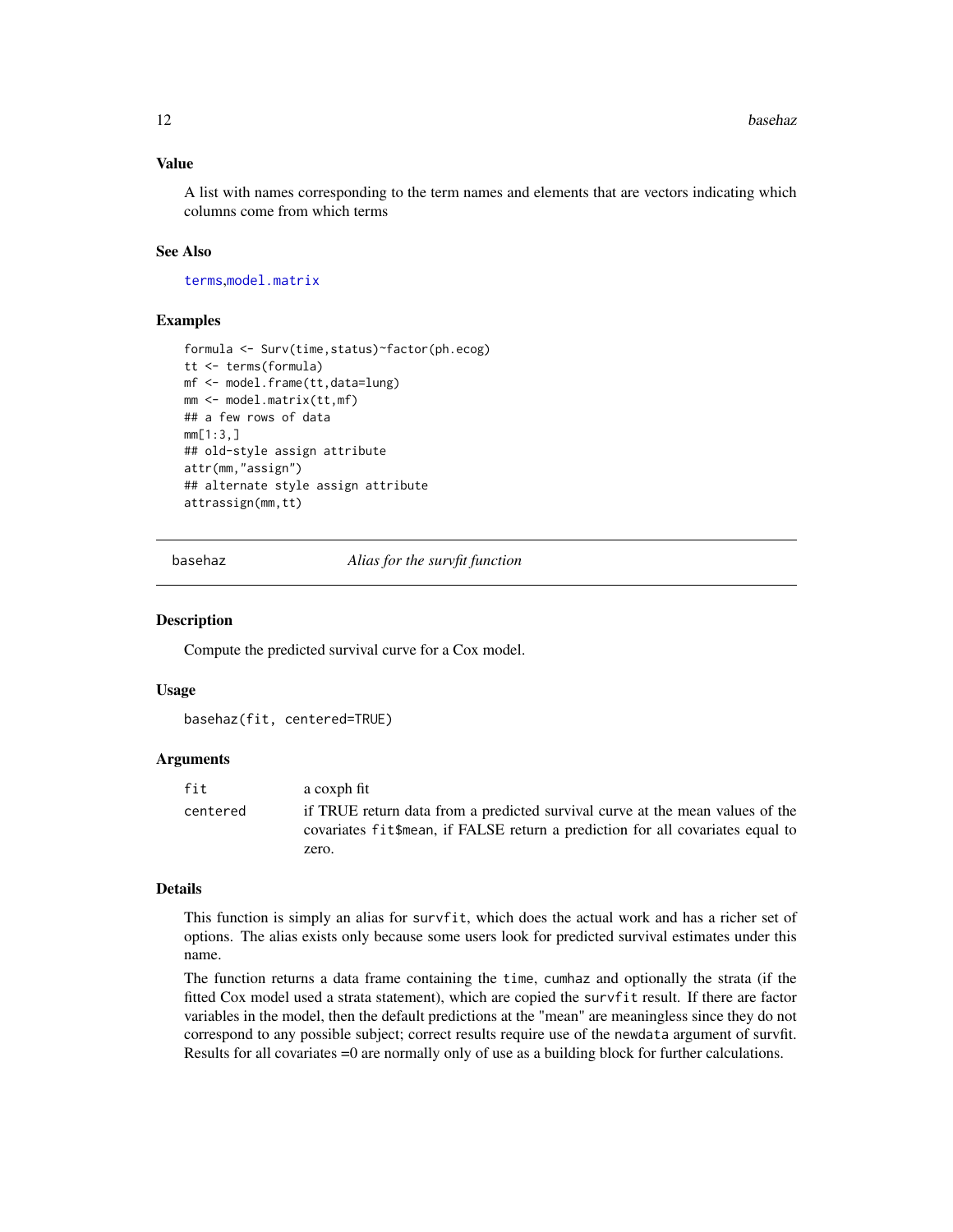#### <span id="page-12-0"></span>bladder and the state of the state of the state of the state of the state of the state of the state of the state of the state of the state of the state of the state of the state of the state of the state of the state of th

# Value

a data frame with variable names of hazard, time and optionally strata. The first is actually the cumulative hazard.

#### See Also

[survfit.coxph](#page-127-1)

bladder *Bladder Cancer Recurrences*

#### Description

Data on recurrences of bladder cancer, used by many people to demonstrate methodology for recurrent event modelling.

Bladder1 is the full data set from the study. It contains all three treatment arms and all recurrences for 118 subjects; the maximum observed number of recurrences is 9.

Bladder is the data set that appears most commonly in the literature. It uses only the 85 subjects with nonzero follow-up who were assigned to either thiotepa or placebo, and only the first four recurrences for any patient. The status variable is 1 for recurrence and 0 for everything else (including death for any reason). The data set is laid out in the competing risks format of the paper by Wei, Lin, and Weissfeld.

Bladder2 uses the same subset of subjects as bladder, but formatted in the (start, stop] or Anderson-Gill style. Note that in transforming from the WLW to the AG style data set there is a quite common programming mistake that leads to extra follow-up time for 12 subjects: all those with follow-up beyond their 4th recurrence. This "follow-up" is a side effect of throwing away all events after the fourth while retaining the last follow-up time variable from the original data. The bladder2 data set found here does not make this mistake, but some analyses in the literature have done so; it results in the addition of a small amount of immortal time bias and shrinks the fitted coefficients towards zero.

#### Usage

bladder1 bladder bladder2

#### Format

bladder1

| id:        | Patient id                                        |
|------------|---------------------------------------------------|
| treatment: | Placebo, pyridoxine (vitamin B6), or thiotepa     |
| number:    | Initial number of tumours $(8=8 \text{ or more})$ |
| size:      | Size (cm) of largest initial tumour               |
| recur:     | Number of recurrences                             |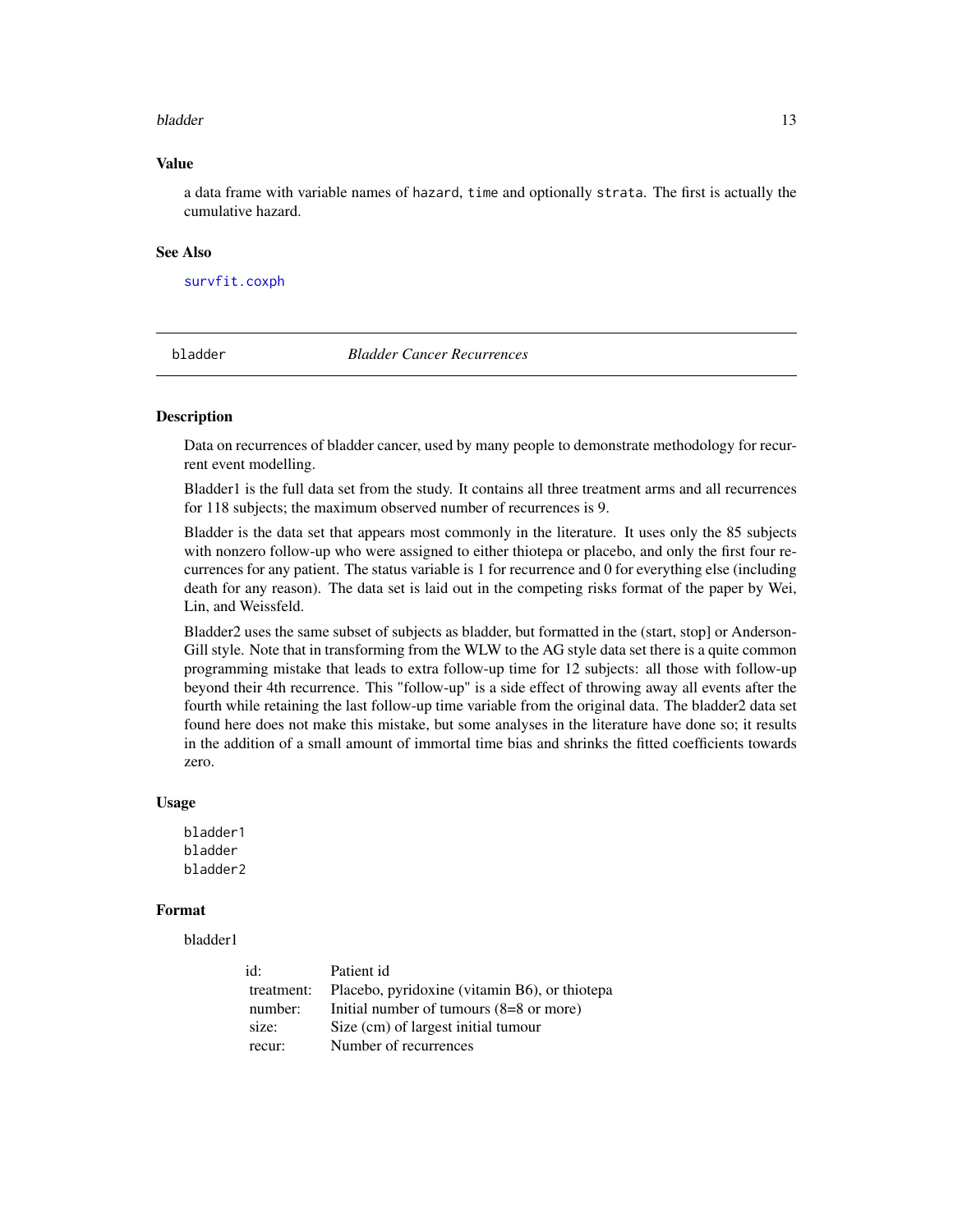<span id="page-13-0"></span>

| start, stop: | The start and end time of each time interval              |
|--------------|-----------------------------------------------------------|
| status:      | End of interval code, 0=censored, 1=recurrence,           |
|              | 2=death from bladder disease, 3=death other/unknown cause |
| rtumor:      | Number of tumors found at the time of a recurrence        |
| rsize:       | Size of largest tumor at a recurrence                     |
| enum:        | Event number (observation number within patient)          |
|              |                                                           |

# bladder

| id:     | Patient id                                        |
|---------|---------------------------------------------------|
| rx:     | Treatment 1=placebo 2=thiotepa                    |
| number: | Initial number of tumours $(8=8 \text{ or more})$ |
| size:   | size (cm) of largest initial tumour               |
| stop:   | recurrence or censoring time                      |
| enum:   | which recurrence (up to 4)                        |

#### bladder2

| id:     | Patient id                                        |
|---------|---------------------------------------------------|
| rx:     | Treatment 1=placebo 2=thiotepa                    |
| number: | Initial number of tumours $(8=8 \text{ or more})$ |
| size:   | size (cm) of largest initial tumour               |
| start:  | start of interval (0 or previous recurrence time) |
| stop:   | recurrence or censoring time                      |
| enum:   | which recurrence (up to $4$ )                     |
|         |                                                   |

# Source

Andrews DF, Hertzberg AM (1985), DATA: A Collection of Problems from Many Fields for the Student and Research Worker, New York: Springer-Verlag.

LJ Wei, DY Lin, L Weissfeld (1989), Regression analysis of multivariate incomplete failure time data by modeling marginal distributions. *Journal of the American Statistical Association*, 84.

cch *Fits proportional hazards regression model to case-cohort data*

#### Description

Returns estimates and standard errors from relative risk regression fit to data from case-cohort studies. A choice is available among the Prentice, Self-Prentice and Lin-Ying methods for unstratified data. For stratified data the choice is between Borgan I, a generalization of the Self-Prentice estimator for unstratified case-cohort data, and Borgan II, a generalization of the Lin-Ying estimator.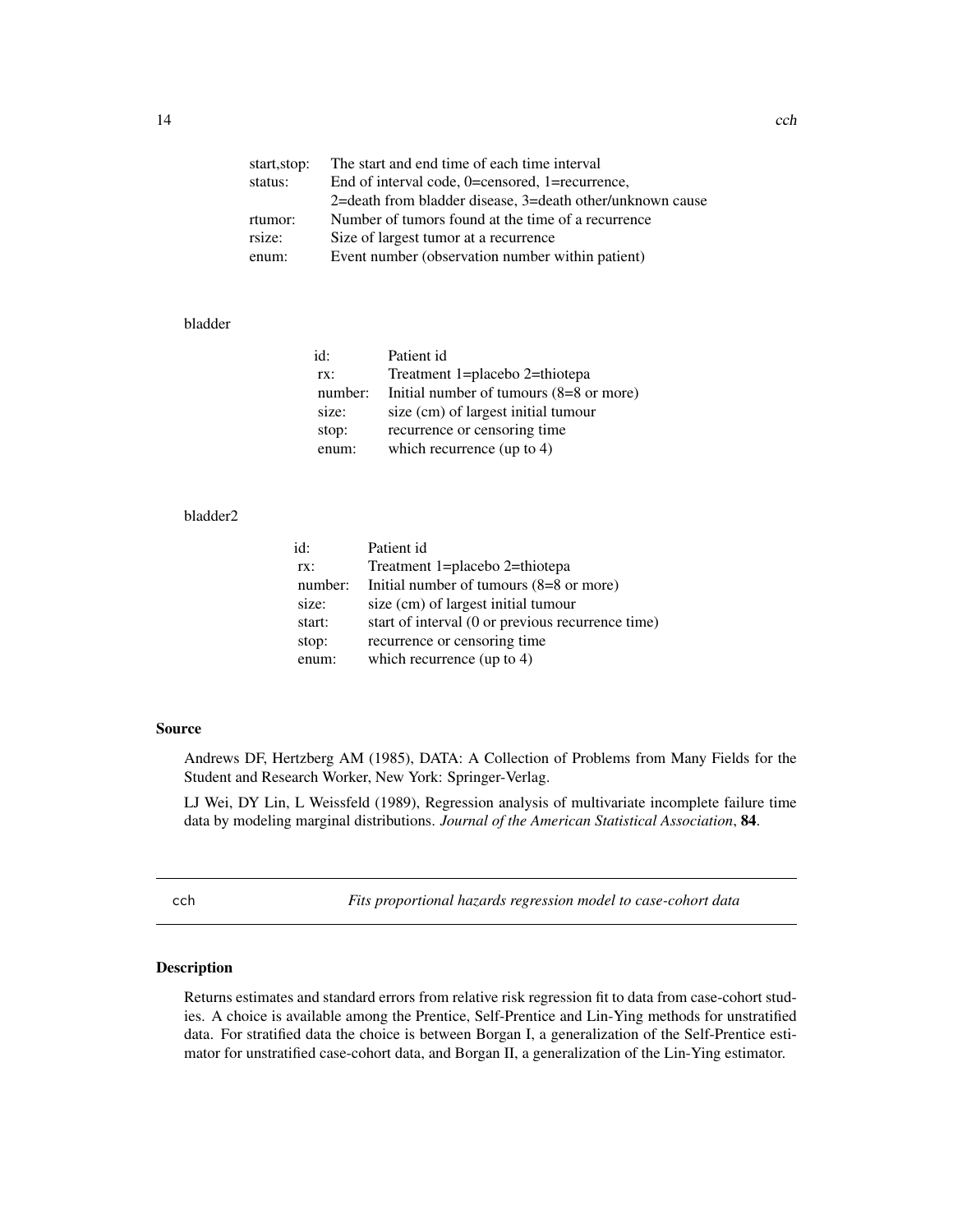# Usage

```
cch(formula, data = sys.parent(), subcoh, id, stratum=NULL, cohort.size,
   method =c("Prentice","SelfPrentice","LinYing","I.Borgan","II.Borgan"),
   robust=FALSE)
```
# Arguments

| formula     | A formula object that must have a Surv object as the response. The Surv object<br>must be of type "right", or of type "counting".                                                                               |
|-------------|-----------------------------------------------------------------------------------------------------------------------------------------------------------------------------------------------------------------|
| subcoh      | Vector of indicators for subjects sampled as part of the sub-cohort. Code 1 or<br>TRUE for members of the sub-cohort, 0 or FALSE for others. If data is a data<br>frame then subcoh may be a one-sided formula. |
| id          | Vector of unique identifiers, or formula specifying such a vector.                                                                                                                                              |
| stratum     | A vector of stratum indicators or a formula specifying such a vector                                                                                                                                            |
| cohort.size | Vector with size of each stratum original cohort from which subcohort was sam-<br>pled                                                                                                                          |
| data        | An optional data frame in which to interpret the variables occurring in the for-<br>mula.                                                                                                                       |
| method      | Three procedures are available. The default method is "Prentice", with options<br>for "SelfPrentice" or "LinYing".                                                                                              |
| robust      | For "LinYing" only, if robust=TRUE, use design-based standard errors even for<br>phase I                                                                                                                        |

# Details

Implements methods for case-cohort data analysis described by Therneau and Li (1999). The three methods differ in the choice of "risk sets" used to compare the covariate values of the failure with those of others at risk at the time of failure. "Prentice" uses the sub-cohort members "at risk" plus the failure if that occurs outside the sub-cohort and is score unbiased. "SelfPren" (Self-Prentice) uses just the sub-cohort members "at risk". These two have the same asymptotic variance-covariance matrix. "LinYing" (Lin-Ying) uses the all members of the sub-cohort and all failures outside the sub-cohort who are "at risk". The methods also differ in the weights given to different score contributions.

The data argument must not have missing values for any variables in the model. There must not be any censored observations outside the subcohort.

# Value

An object of class "cch" incorporating a list of estimated regression coefficients and two estimates of their asymptotic variance-covariance matrix.

| coef      | regression coefficients.                              |
|-----------|-------------------------------------------------------|
| naive.var | Self-Prentice model based variance-covariance matrix. |
| var       | Lin-Ying empirical variance-covariance matrix.        |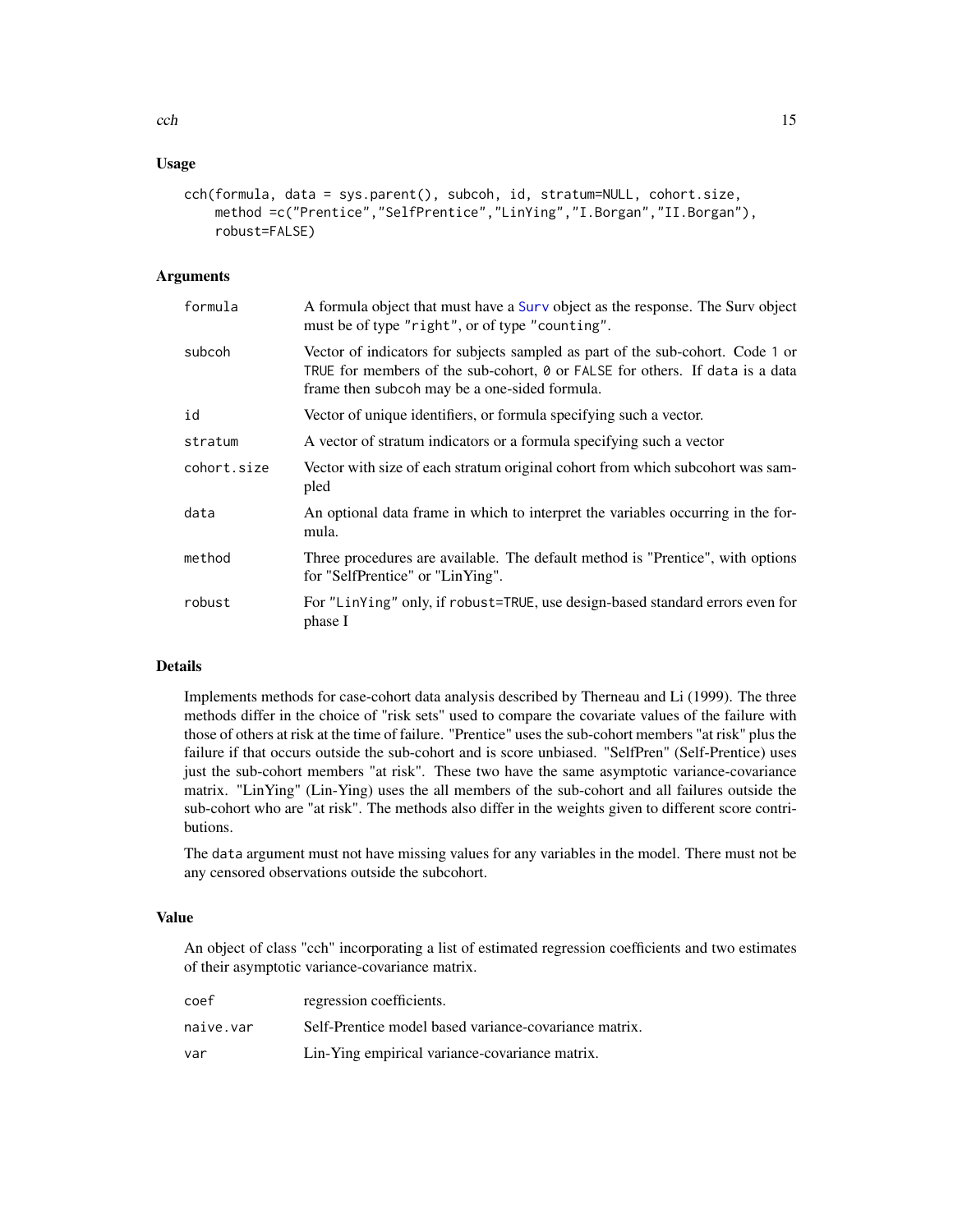# Author(s)

Norman Breslow, modified by Thomas Lumley

#### **References**

Prentice, RL (1986). A case-cohort design for epidemiologic cohort studies and disease prevention trials. Biometrika 73: 1–11.

Self, S and Prentice, RL (1988). Asymptotic distribution theory and efficiency results for casecohort studies. Annals of Statistics 16: 64–81.

Lin, DY and Ying, Z (1993). Cox regression with incomplete covariate measurements. Journal of the American Statistical Association 88: 1341–1349.

Barlow, WE (1994). Robust variance estimation for the case-cohort design. Biometrics 50: 1064– 1072

Therneau, TM and Li, H (1999). Computing the Cox model for case-cohort designs. Lifetime Data Analysis 5: 99–112.

Borgan, O, Langholz, B, Samuelsen, SO, Goldstein, L and Pogoda, J (2000) Exposure stratified case-cohort designs. Lifetime Data Analysis 6, 39-58.

#### See Also

twophase and svycoxph in the "survey" package for more general two-phase designs. [http://](http://faculty.washington.edu/tlumley/survey/) [faculty.washington.edu/tlumley/survey/](http://faculty.washington.edu/tlumley/survey/)

# Examples

```
## The complete Wilms Tumor Data
## (Breslow and Chatterjee, Applied Statistics, 1999)
## subcohort selected by simple random sampling.
##
subcoh <- nwtco$in.subcohort
selccoh <- with(nwtco, rel==1|subcoh==1)
ccoh.data <- nwtco[selccoh,]
ccoh.data$subcohort <- subcoh[selccoh]
## central-lab histology
ccoh.data$histol <- factor(ccoh.data$histol,labels=c("FH","UH"))
## tumour stage
ccoh.data$stage <- factor(ccoh.data$stage,labels=c("I","II","III","IV"))
ccoh.data$age <- ccoh.data$age/12 # Age in years
##
## Standard case-cohort analysis: simple random subcohort
##
fit.ccP <- cch(Surv(edrel, rel) ~ stage + histol + age, data =ccoh.data,
   subcoh = ~subcohort, id=~seqno, cohort.size=4028)
```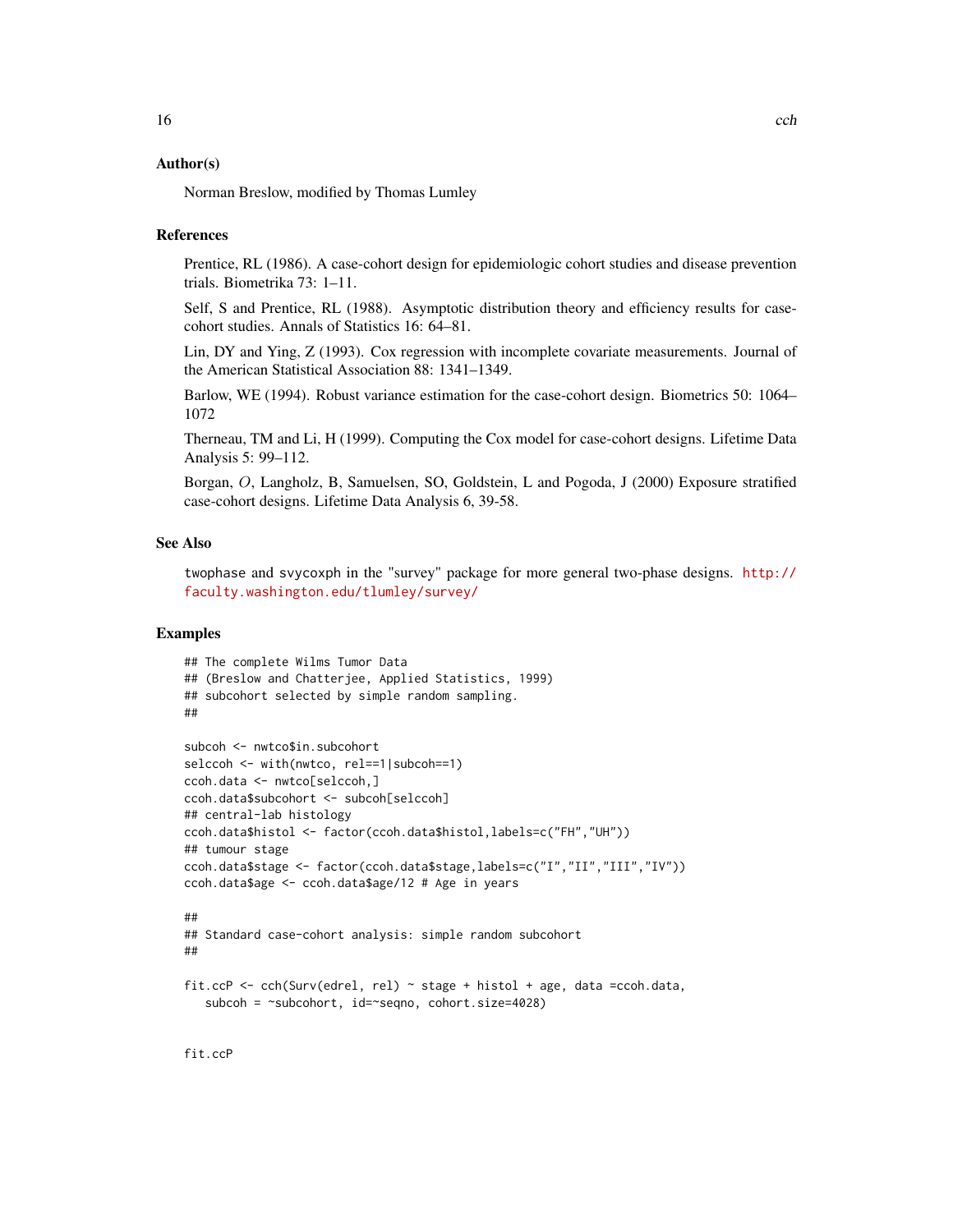```
\c{cgd} and \c{17}
```

```
fit.ccSP <- cch(Surv(edrel, rel) ~ stage + histol + age, data =ccoh.data,
   subcoh = ~subcohort, id=~seqno, cohort.size=4028, method="SelfPren")
summary(fit.ccSP)
##
## (post-)stratified on instit
##
stratsizes<-table(nwtco$instit)
fit.BI<- cch(Surv(edrel, rel) ~ stage + histol + age, data =ccoh.data,
   subcoh = ~subcohort, id=~seqno, stratum=~instit, cohort.size=stratsizes,
  method="I.Borgan")
summary(fit.BI)
```
<span id="page-16-1"></span>cgd *Chronic Granulotamous Disease data*

#### Description

Data are from a placebo controlled trial of gamma interferon in chronic granulotomous disease (CGD). Contains the data on time to serious infections observed through end of study for each patient.

#### Usage

cgd

# Format

id subject identification number center enrolling center random date of randomization treatment placebo or gamma interferon sex sex age age in years, at study entry height height in cm at study entry weight weight in kg at study entry inherit pattern of inheritance steroids use of steroids at study entry,  $1 = yes$ propylac use of prophylactic antibiotics at study entry hos.cat a categorization of the centers into 4 groups tstart, tstop start and end of each time interval status 1=the interval ends with an infection enum observation number within subject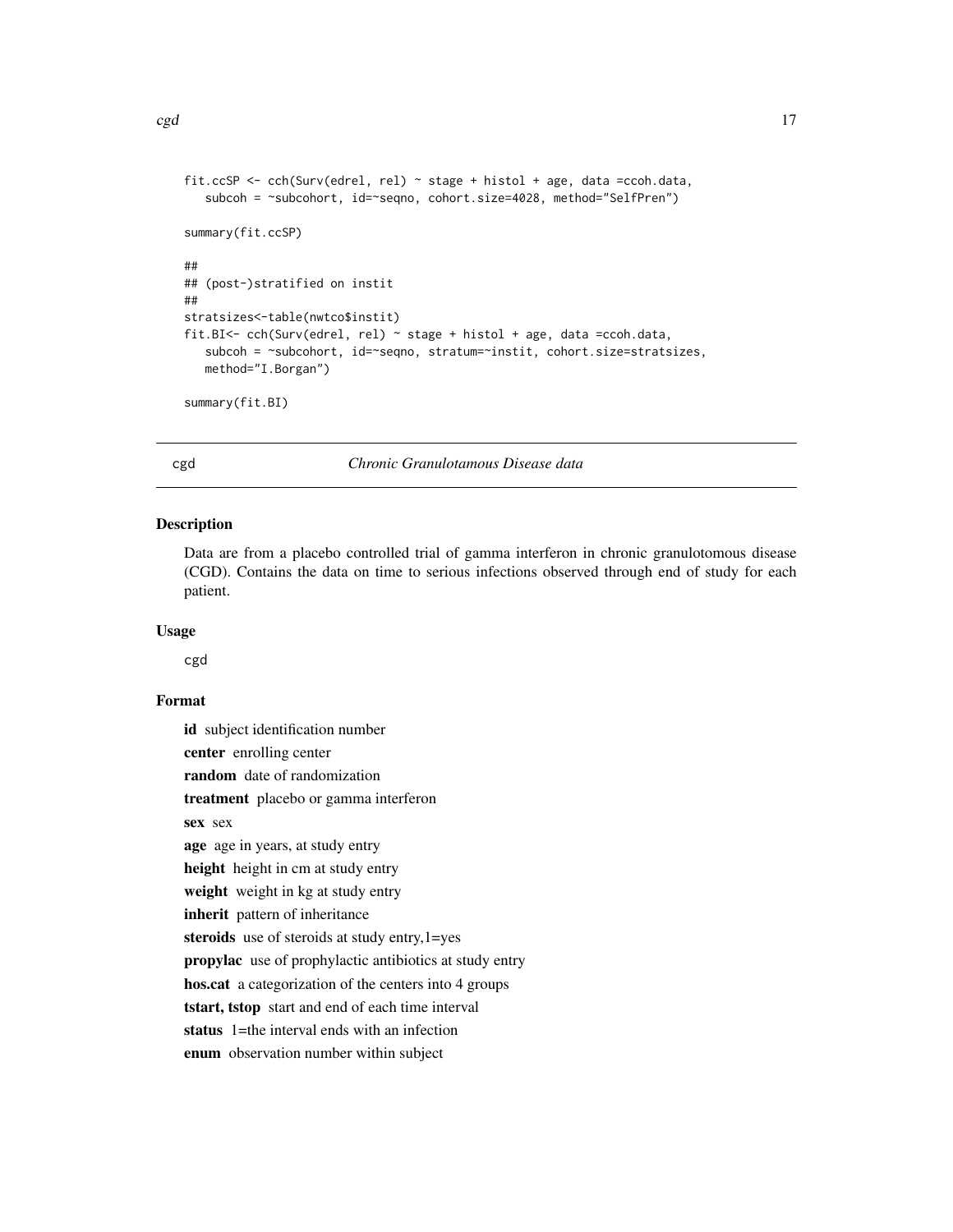# <span id="page-17-0"></span>Details

The cgd0 data set is in the form found in the references, with one line per patient and no recoding of the variables. The cgd data set (this one) has been cast into (start, stop] format with one line per event, and covariates such as center recoded as factors to include meaningful labels.

# Source

Fleming and Harrington, Counting Processes and Survival Analysis, appendix D.2.

# See Also

link{cgd0}

cgd0 *Chronic Granulotomous Disease data*

#### Description

Data are from a placebo controlled trial of gamma interferon in chronic granulotomous disease (CGD). Contains the data on time to serious infections observed through end of study for each patient.

#### Usage

cgd0

# Format

id subject identification number center enrolling center random date of randomization treatment placebo or gamma interferon sex sex age age in years, at study entry height height in cm at study entry weight weight in kg at study entry inherit pattern of inheritance steroids use of steroids at study entry, 1=yes propylac use of prophylactic antibiotics at study entry hos.cat a categorization of the centers into 4 groups futime days to last follow-up etime1-etime7 up to 7 infection times for the subject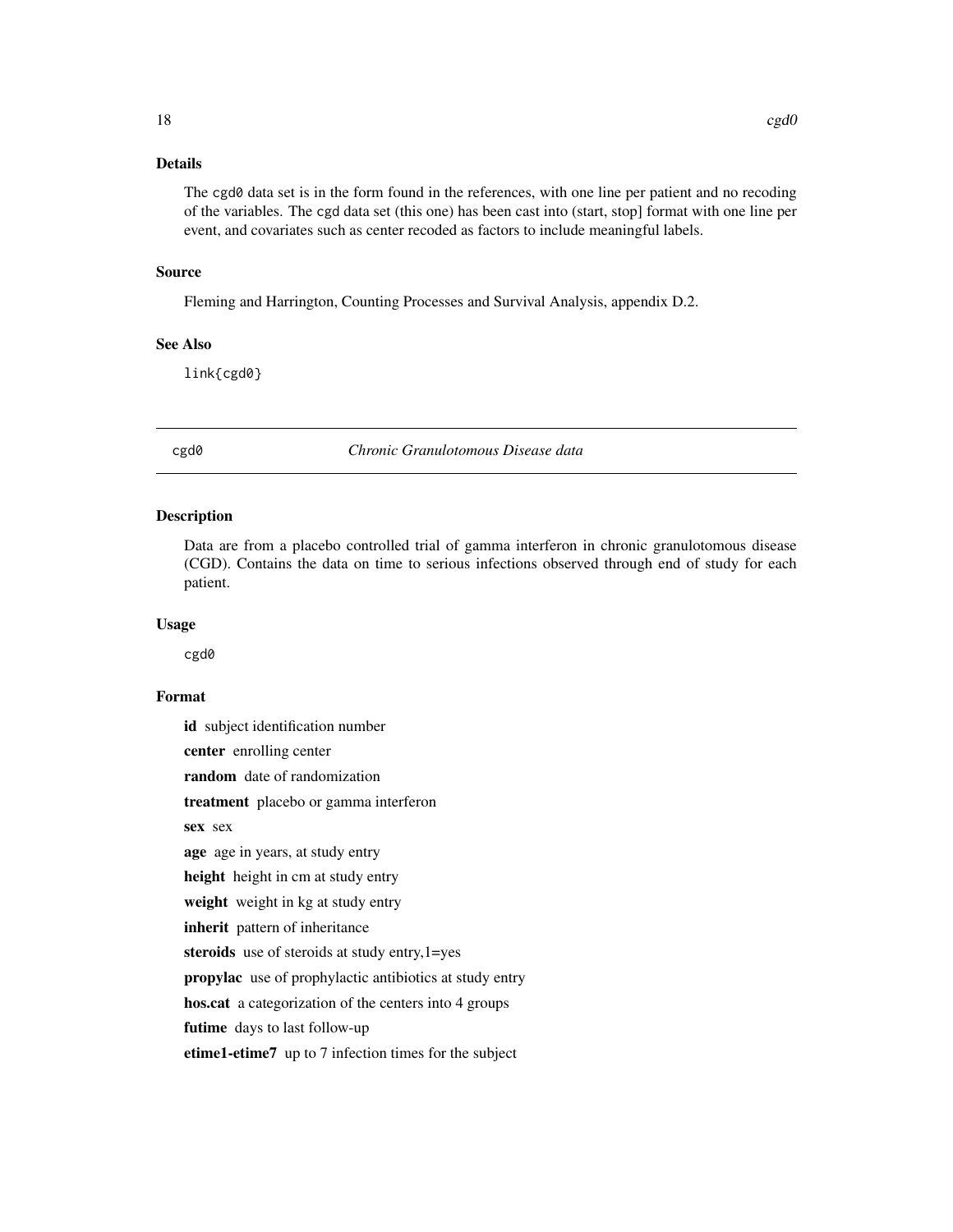#### <span id="page-18-0"></span>cipoisson 19

# Details

The cgdraw data set (this one) is in the form found in the references, with one line per patient and no recoding of the variables.

The cgd data set has been further processed so as to have one line per event, with covariates such as center recoded as factors to include meaningful labels.

#### Source

Fleming and Harrington, Counting Processes and Survival Analysis, appendix D.2.

#### See Also

[cgd](#page-16-1)

cipoisson *Confidence limits for the Poisson*

#### Description

Confidence interval calculation for Poisson rates.

# Usage

```
cipoisson(k, time = 1, p = 0.95, method = c("exact", "anscombe"))
```
#### Arguments

| k      | Number of successes                            |
|--------|------------------------------------------------|
| time   | Total time on trial                            |
|        | Probability level for the (two-sided) interval |
| method | The method for computing the interval.         |

#### Details

The likelihood method is based on equation 10.10 of Feller, which relates poisson probabilities to tail area of the gamma distribution. The Anscombe approximation is based on the fact that sqrt( $k +$ 3/8) is has a nearly constant variance of 1/4, along with a continuity correction.

There are many other proposed intervals: Patil and Kulkarni list and evaluate 19 different suggestions from the literature!. The exact intervals can be overly broad for very small values of k, many of the other approaches try to shrink the lengths, with varying success.

#### Value

a vector, matrix, or array. If both k and time are single values the result is a vector of length 2 containing the lower an upper limits. If either or both are vectors the result is a matrix with two columns. If k is a matrix or array, the result will be an array with one more dimension; in this case the dimensions and dimnames (if any) of k are preserved.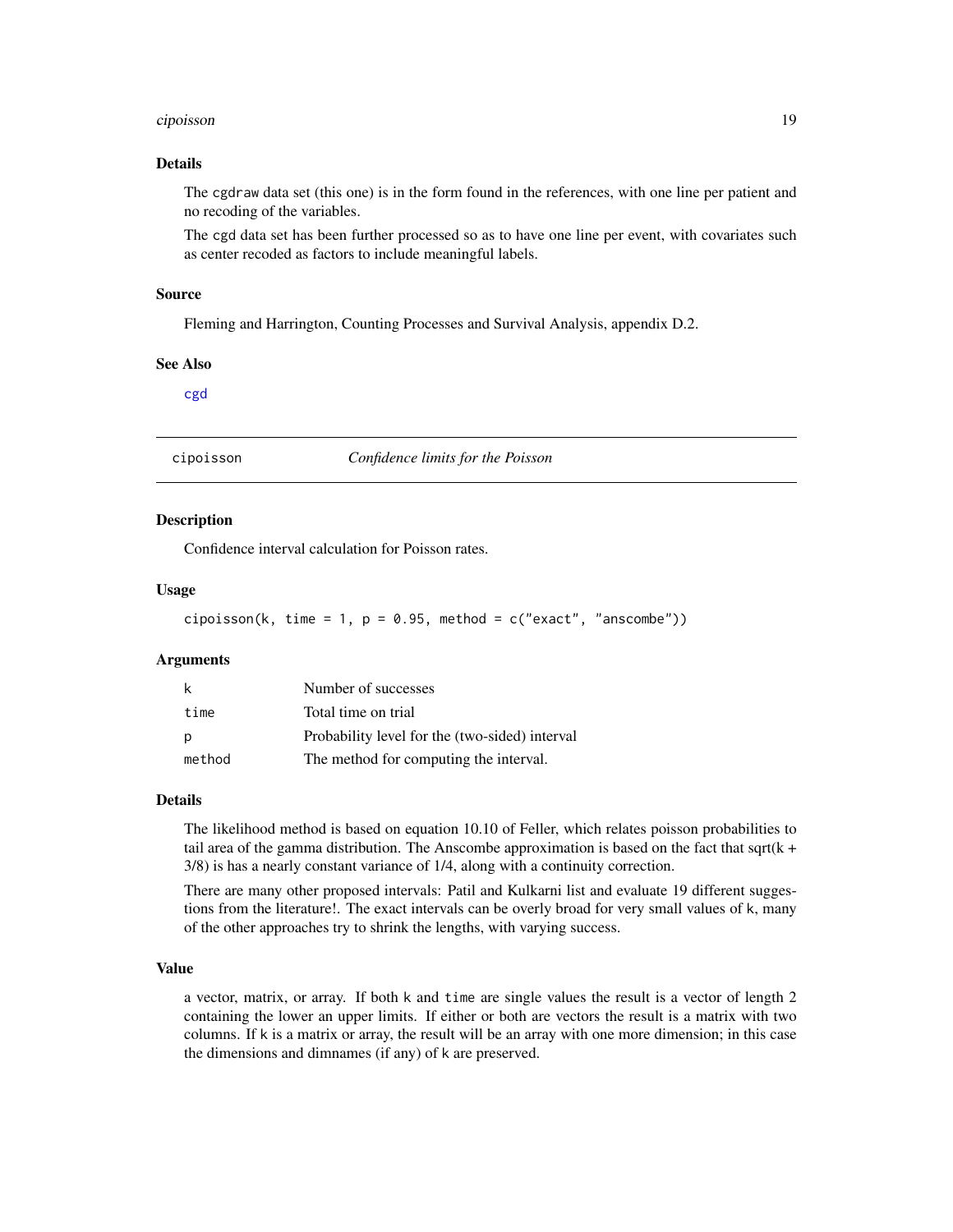#### References

F.J. Anscombe (1949). Transformations of Poisson, binomial and negative-binomial data. Biometrika, 35:246-254.

W.F. Feller (1950). An Introduction to Probability Theory and its Applications, Volume 1, Chapter 6, Wiley.

V. V. Patil and H.F. Kulkarni (2012). Comparison of confidence intervals for the poisson mean: some new aspects. Revstat 10:211-227.

#### See Also

[ppois](#page-0-0), [qpois](#page-0-0)

# Examples

```
cipoisson(4) # 95\% confidence limit
# lower upper
# 1.089865 10.24153
ppois(4, 10.24153) #chance of seeing 4 or fewer events with large rate
# [1] 0.02500096
1-ppois(3, 1.08986) #chance of seeing 4 or more, with a small rate
# [1] 0.02499961
```
clogit *Conditional logistic regression*

#### Description

Estimates a logistic regression model by maximising the conditional likelihood. Uses a model formula of the form case.status~exposure+strata(matched.set). The default is to use the exact conditional likelihood, a commonly used approximate conditional likelihood is provided for compatibility with older software.

#### Usage

```
clogit(formula, data, weights, subset, na.action,
method=c("exact", "approximate", "efron", "breslow"),
 ...)
```
# Arguments

| formula   | Model formula                                                                   |
|-----------|---------------------------------------------------------------------------------|
| data      | data frame                                                                      |
| weights   | optional, names the variable containing case weights                            |
| subset    | optional, subset the data                                                       |
| na.action | optional natural nature argument. By default the global option natural is used. |

<span id="page-19-0"></span>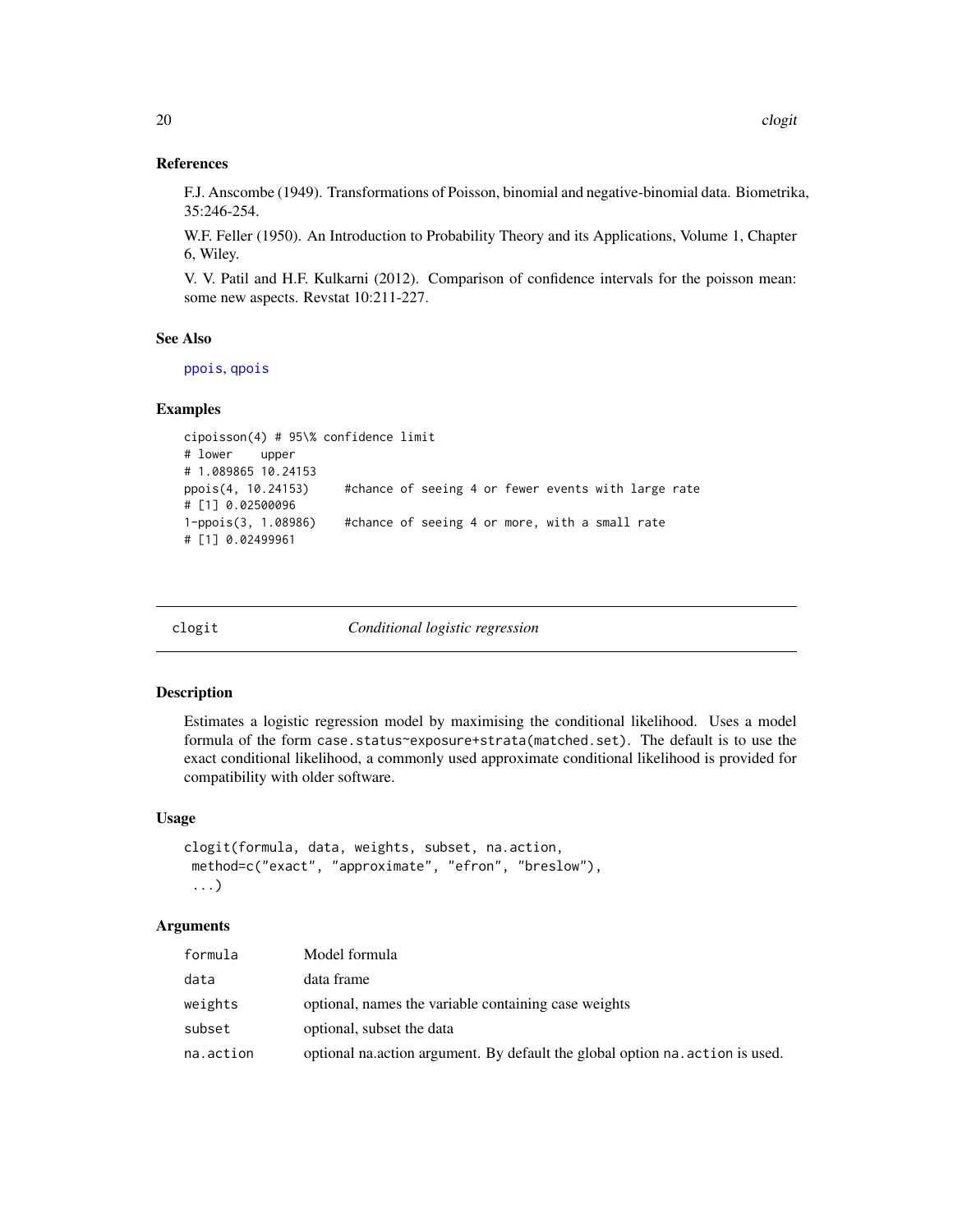#### clogit 21

| method                  | use the correct (exact) calculation in the conditional likelihood or one of the |
|-------------------------|---------------------------------------------------------------------------------|
|                         | approximations                                                                  |
| $\cdot$ $\cdot$ $\cdot$ | optional arguments, which will be passed to coxph.control                       |

#### Details

It turns out that the loglikelihood for a conditional logistic regression model = loglik from a Cox model with a particular data structure. Proving this is a nice homework exercise for a PhD statistics class; not too hard, but the fact that it is true is surprising.

When a well tested Cox model routine is available many packages use this 'trick' rather than writing a new software routine from scratch, and this is what the clogit routine does. In detail, a stratified Cox model with each case/control group assigned to its own stratum, time set to a constant, status of 1=case 0=control, and using the exact partial likelihood has the same likelihood formula as a conditional logistic regression. The clogit routine creates the necessary dummy variable of times (all 1) and the strata, then calls coxph.

The computation of the exact partial likelihood can be very slow, however. If a particular strata had say 10 events out of 20 subjects we have to add up a denominator that involves all possible ways of choosing 10 out of 20, which is  $20!/(10! \cdot 10!) = 184756$  terms. Gail et al describe a fast recursion method which partly ameliorates this; it was incorporated into version 2.36-11 of the survival package. The computation remains infeasible for very large groups of ties, say 100 ties out of 500 subjects, and may even lead to integer overflow for the subscripts – in this latter case the routine will refuse to undertake the task. The Efron approximation is normally a sufficiently accurate substitute.

Most of the time conditional logistic modeling is applied data with  $1$  case  $+ k$  controls per set, in which case all of the approximations for ties lead to exactly the same result. The 'approximate' option maps to the Breslow approximation for the Cox model, for historical reasons.

Case weights are not allowed when the exact option is used, as the likelihood is not defined for fractional weights. Even with integer case weights it is not clear how they should be handled. For instance if there are two deaths in a strata, one with weight=1 and one with weight=2, should the likelihood calculation consider all subsets of size 2 or all subsets of size 3? Consequently, case weights are ignored by the routine in this case.

#### Value

An object of class "clogit", which is a wrapper for a "coxph" object.

# References

Michell H Gail, Jay H Lubin and Lawrence V Rubinstein. Likelihood calculations for matched case-control studies and survival studies with tied death times. Biometrika 68:703-707, 1980.

John A. Logan. A multivariate model for mobility tables. Am J Sociology 89:324-349, 1983.

#### Author(s)

Thomas Lumley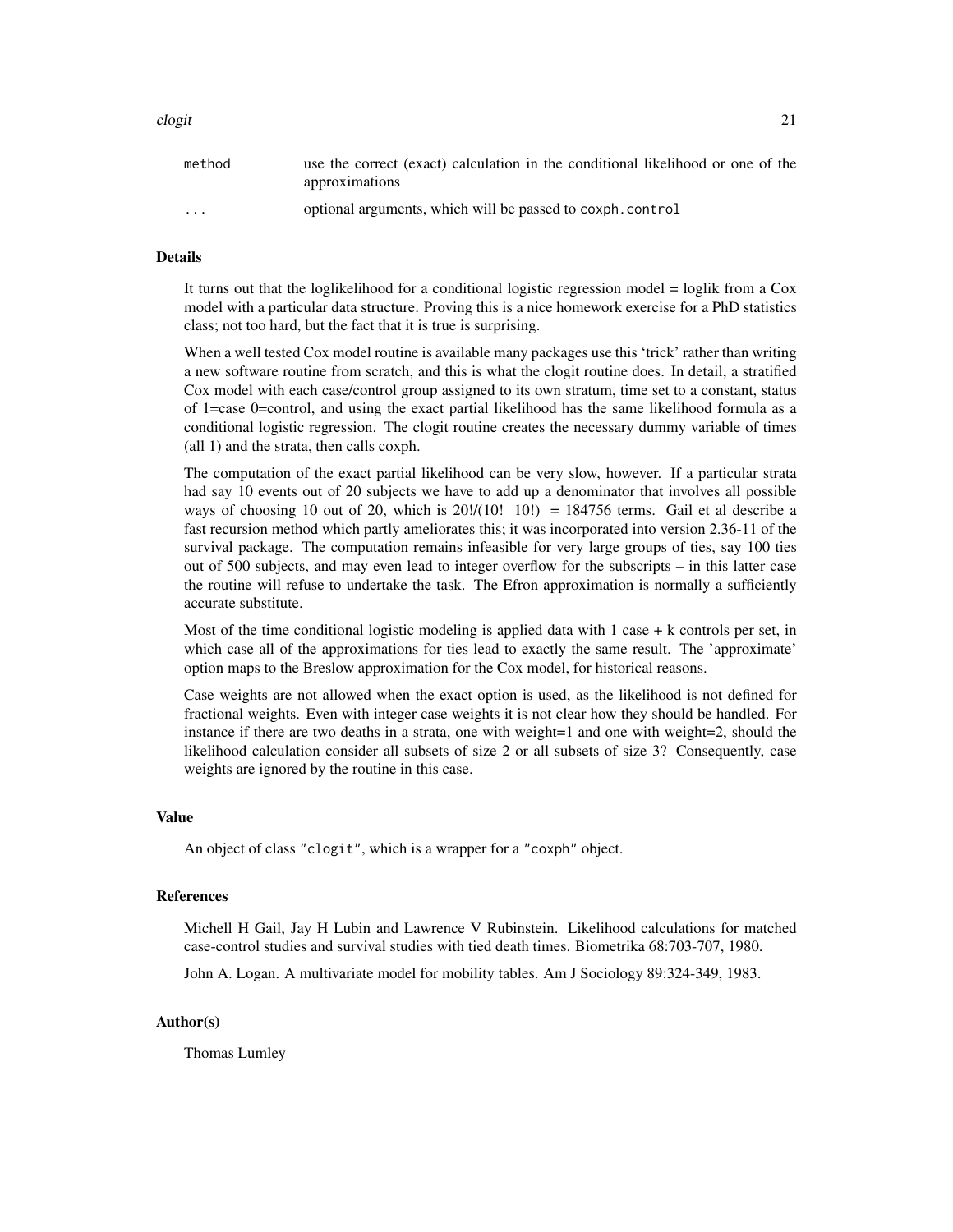22 cluster and the contract of the contract of the contract of the contract of the contract of the contract of the contract of the contract of the contract of the contract of the contract of the contract of the contract of

# See Also

[strata](#page-104-1),[coxph](#page-29-1),[glm](#page-0-0)

# Examples

```
## Not run: clogit(case ~ spontaneous + induced + strata(stratum), data=infert)
# A multinomial response recoded to use clogit
# The revised data set has one copy per possible outcome level, with new
# variable tocc = target occupation for this copy, and case = whether
# that is the actual outcome for each subject.
# See the reference below for the data.
resp <- levels(logan$occupation)
n <- nrow(logan)
indx <- rep(1:n, length(resp))
logan2 <- data.frame(logan[indx,],
                     id = indx,
                     tocc = factor(rep(resp, each=n)))
logan2$case <- (logan2$occupation == logan2$tocc)
clogit(case \sim tocc + tocc:education + strata(id), logan2)
```
<span id="page-21-1"></span>

cluster *Identify clusters.*

#### Description

This is a special function used in the context of survival models. It identifies correlated groups of observations, and is used on the right hand side of a formula. Using cluster() in a formula implies that robust sandwich variance estimators are desired.

# Usage

cluster(x)

#### Arguments

x A character, factor, or numeric variable.

# Details

The function's only action is semantic, to mark a variable as the cluster indicator. The resulting variance is what is known as the "working independence" variance in a GEE model. Note that one cannot use both a frailty term and a cluster term in the same model, the first is a mixed-effects approach to correlation and the second a GEE approach, and these don't mix.

#### Value

x

<span id="page-21-0"></span>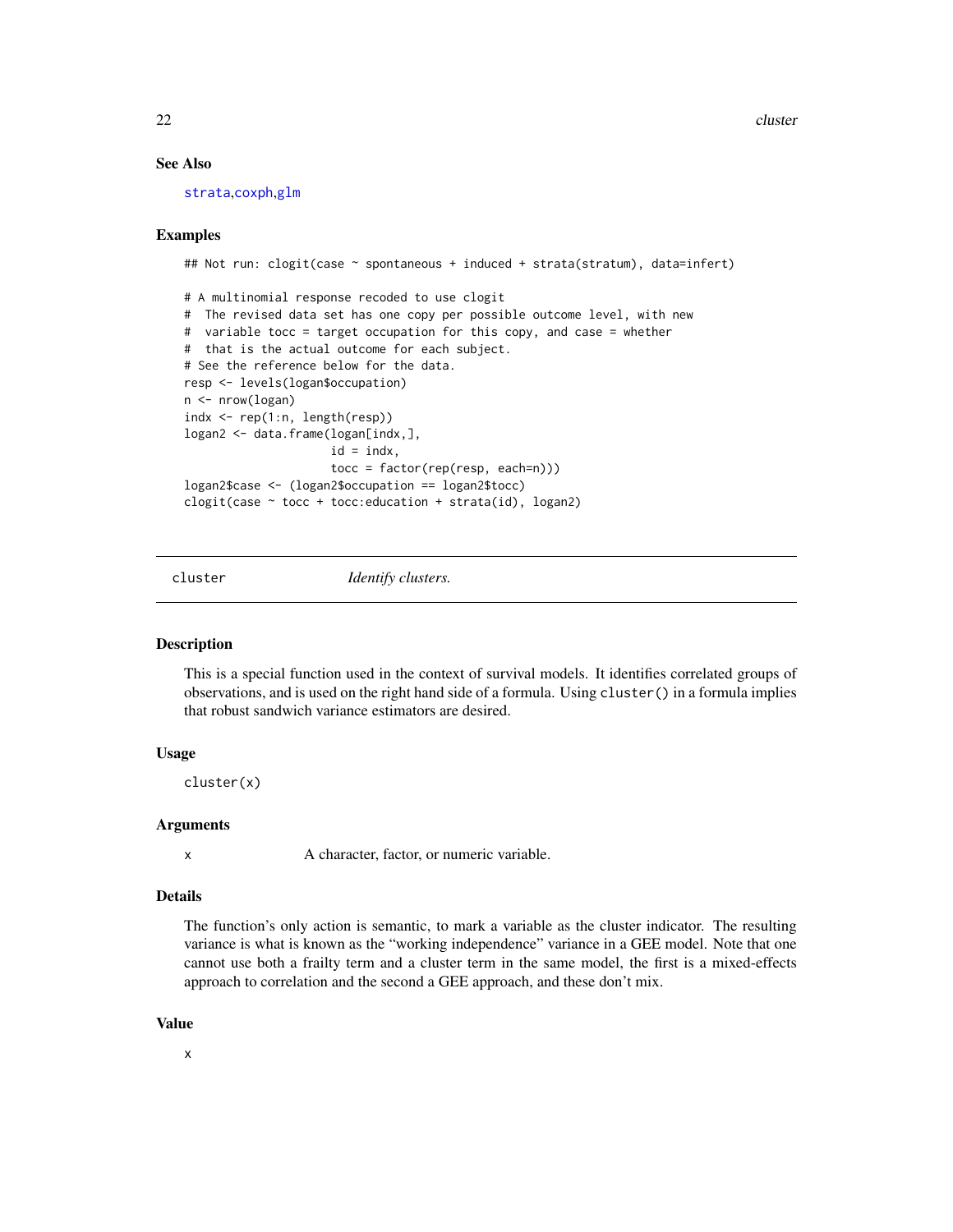#### <span id="page-22-0"></span>colon 23

# See Also

[coxph](#page-29-1), [survreg](#page-141-1)

# Examples

```
marginal.model <- coxph(Surv(time, status) ~ rx + cluster(litter), rats,
                        subset=(sex=='f'))
frailty.model <- coxph(Surv(time, status) ~ rx + frailty(litter), rats,
                        subset=(sex=='f'))
```
colon *Chemotherapy for Stage B/C colon cancer*

# Description

These are data from one of the first successful trials of adjuvant chemotherapy for colon cancer. Levamisole is a low-toxicity compound previously used to treat worm infestations in animals; 5-FU is a moderately toxic (as these things go) chemotherapy agent. There are two records per person, one for recurrence and one for death

# Usage

colon

# Format

| id:       | id                                                                                |
|-----------|-----------------------------------------------------------------------------------|
| study:    | 1 for all patients                                                                |
| TX:       | Treatment - Obs(ervation), Lev(amisole), Lev(amisole)+5-FU                        |
| sex:      | $1 = male$                                                                        |
| age:      | in years                                                                          |
| obstruct: | obstruction of colon by tumour                                                    |
| perfor:   | perforation of colon                                                              |
| adhere:   | adherence to nearby organs                                                        |
| nodes:    | number of lymph nodes with detectable cancer                                      |
| time:     | days until event or censoring                                                     |
| status:   | censoring status                                                                  |
| differ:   | differentiation of tumour $(1=well, 2=moderate, 3=poor)$                          |
| extent:   | Extent of local spread (1=submucosa, 2=muscle, 3=serosa, 4=contiguous structures) |
| surg:     | time from surgery to registration $(0=short, 1=long)$                             |
| node4:    | more than 4 positive lymph nodes                                                  |
| etype:    | event type: 1=recurrence,2=death                                                  |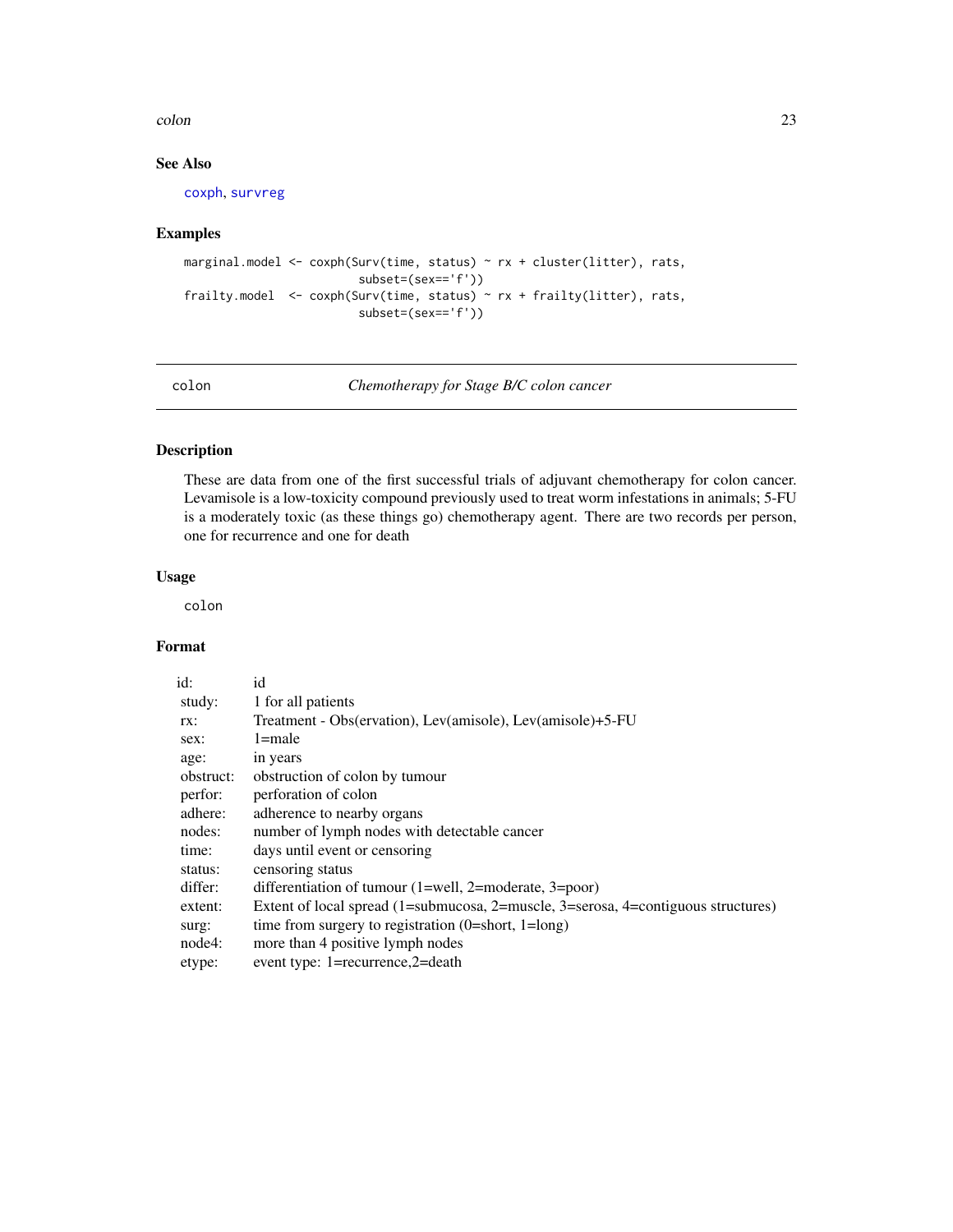The study is originally described in Laurie (1989). The main report is found in Moertel (1990). This data set is closest to that of the final report in Moertel (1991). A version of the data with less follow-up time was used in the paper by Lin (1994).

#### **References**

JA Laurie, CG Moertel, TR Fleming, HS Wieand, JE Leigh, J Rubin, GW McCormack, JB Gerstner, JE Krook and J Malliard. Surgical adjuvant therapy of large-bowel carcinoma: An evaluation of levamisole and the combination of levamisole and fluorouracil: The North Central Cancer Treatment Group and the Mayo Clinic. J Clinical Oncology, 7:1447-1456, 1989.

DY Lin. Cox regression analysis of multivariate failure time data: the marginal approach. Statistics in Medicine, 13:2233-2247, 1994.

CG Moertel, TR Fleming, JS MacDonald, DG Haller, JA Laurie, PJ Goodman, JS Ungerleider, WA Emerson, DC Tormey, JH Glick, MH Veeder and JA Maillard. Levamisole and fluorouracil for adjuvant therapy of resected colon carcinoma. New England J of Medicine, 332:352-358, 1990.

CG Moertel, TR Fleming, JS MacDonald, DG Haller, JA Laurie, CM Tangen, JS Ungerleider, WA Emerson, DC Tormey, JH Glick, MH Veeder and JA Maillard, Fluorouracil plus Levamisole as an effective adjuvant therapy after resection of stage II colon carcinoma: a final report. Annals of Internal Med, 122:321-326, 1991.

<span id="page-23-1"></span>

concordance *Compute the concordance statistic for data or a model*

#### Description

The concordance statistic compute the agreement between an observed response and a predictor. It is closely related to Kendall's tau-a and tau-b, Goodman's gamma, and Somers' d, all of which can also be calculated from the results of this function.

#### Usage

```
concordance(object, ...)
## S3 method for class 'formula'
concordance(object, data, weights, subset, na.action,
  cluster, ymin, ymax, timewt= c("n", "S", "S/G", "n/G", "n/G2", "I"),
  influence=0, ranks = FALSE, reverse=FALSE, timefix=TRUE, keepstrata=10, ...)
## S3 method for class 'lm'
concordance(object, ..., newdata, cluster, ymin, ymax,
  influence=0, ranks=FALSE, timefix=TRUE, keepstrata=10)
## S3 method for class 'coxph'
concordance(object, ..., newdata, cluster, ymin, ymax,
  timewt= c("n", "S", "S/G", "n/G", "n/G2", "I"), influence=0,
  ranks=FALSE, timefix=FALSE, keepstrata=10)
## S3 method for class 'survreg'
concordance(object, ..., newdata, cluster, ymin, ymax,
```
# <span id="page-23-0"></span>**Note**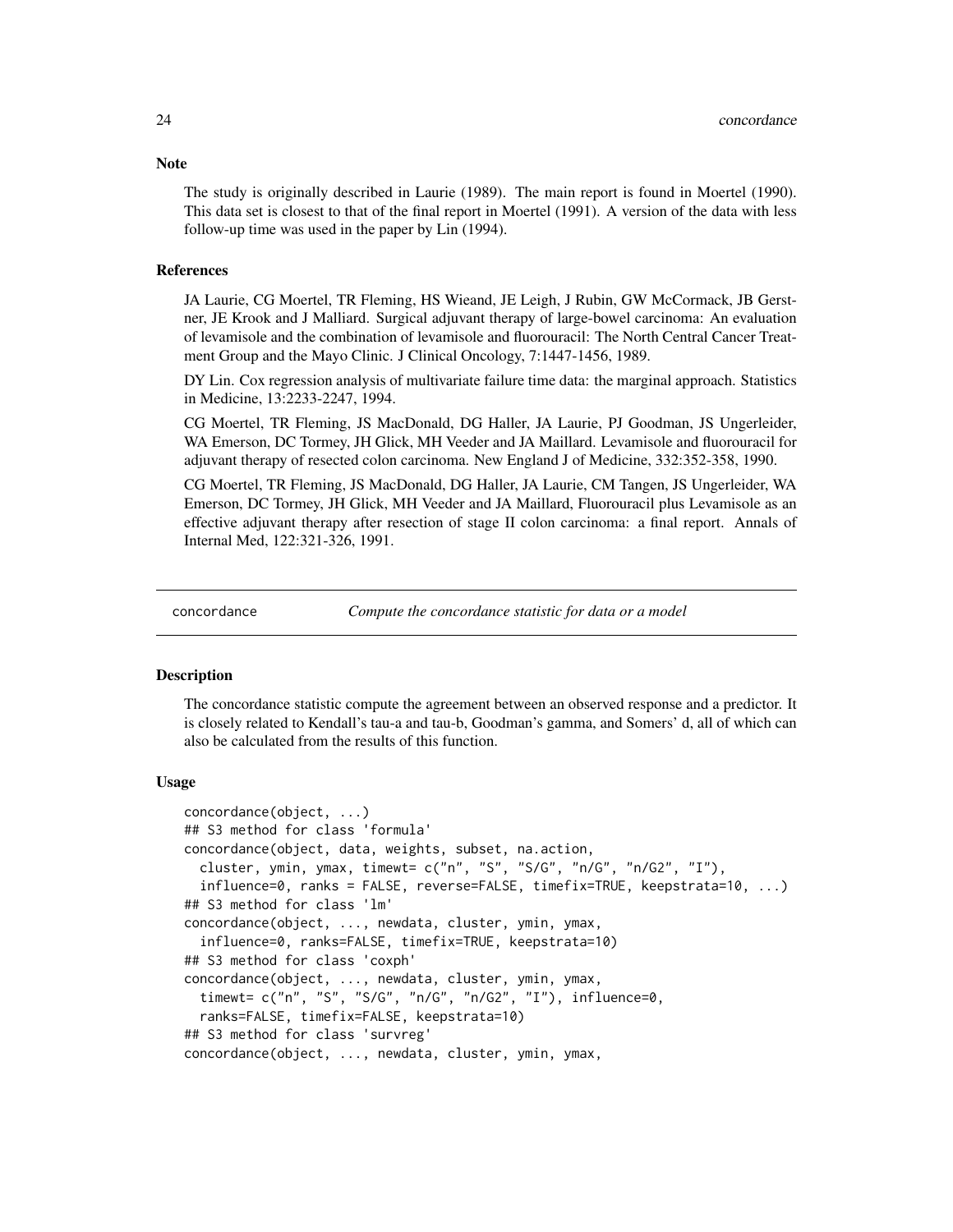# concordance 25

```
timewt= c("n", "S", "S/G", "n/G", "n/G2", "I"), influence=0,
ranks=FALSE, timefix=FALSE, keepstrata=10)
```
# Arguments

| object     | a fitted model or a formula. The formula should be of the form $y \sim x$ or $y \sim x$<br>+ strata(z) with a single numeric or survival response and a single predictor.<br>Counts of concordant, discordant and tied pairs are computed separately per<br>stratum, and then added.                         |
|------------|--------------------------------------------------------------------------------------------------------------------------------------------------------------------------------------------------------------------------------------------------------------------------------------------------------------|
| data       | a data.frame in which to interpret the variables named in the formula, or in the<br>subset and the weights argument. Only applicable if object is a formula.                                                                                                                                                 |
| weights    | optional vector of case weights. Only applicable if object is a formula.                                                                                                                                                                                                                                     |
| subset     | expression indicating which subset of the rows of data should be used in the fit.<br>Only applicable if object is a formula.                                                                                                                                                                                 |
| na.action  | a missing-data filter function. This is applied to the model.frame after any subset<br>argument has been used. Default is options()\$na.action. Only applicable if<br>object is a formula.                                                                                                                   |
| $\cdots$   | multiple fitted models are allowed. Only applicable if object is a model object.                                                                                                                                                                                                                             |
| newdata    | optional, a new data frame in which to evaluate (but not refit) the models                                                                                                                                                                                                                                   |
| cluster    | optional grouping vector for calculating the robust variance                                                                                                                                                                                                                                                 |
| ymin, ymax | compute the concordance over the restricted range ymin $\leq$ y $\leq$ ymax. (For<br>survival data this is a time range.)                                                                                                                                                                                    |
| timewt     | the weighting to be applied. The overall statistic is a weighted mean over event<br>times.                                                                                                                                                                                                                   |
| influence  | 1= return the dfbeta vector, 2= return the full influence matrix, $3 =$ return both                                                                                                                                                                                                                          |
| ranks      | if TRUE, return a data frame containing the individual ranks that make up the<br>overall score.                                                                                                                                                                                                              |
| reverse    | if TRUE then assume that larger x values predict smaller response values y; a<br>proportional hazards model is the common example of this.                                                                                                                                                                   |
| timefix    | if the response is a Surv object, correct for possible rounding error; otherwise<br>this argument has no effect. See the vignette on tied times for more explanation.<br>For the coxph and survreg methods this issue will have already been addressed<br>in the parent routine, so should not be revisited. |
| keepstrata | either TRUE, FALSE, or an integer value. Computations are always done within<br>stratum, then added. If the total number of strata greater than keepstrata, or<br>keepstrata=FALSE, those subtotals are not kept in the output.                                                                              |

# Details

At each event time, compute the rank of the subject who had the event as compared to all others with a longer survival, where the rank is value between 0 and 1. The concordance is a weighted mean of these values, determined by the timewt option. For uncensored data each unique response value is compared to all those which are larger.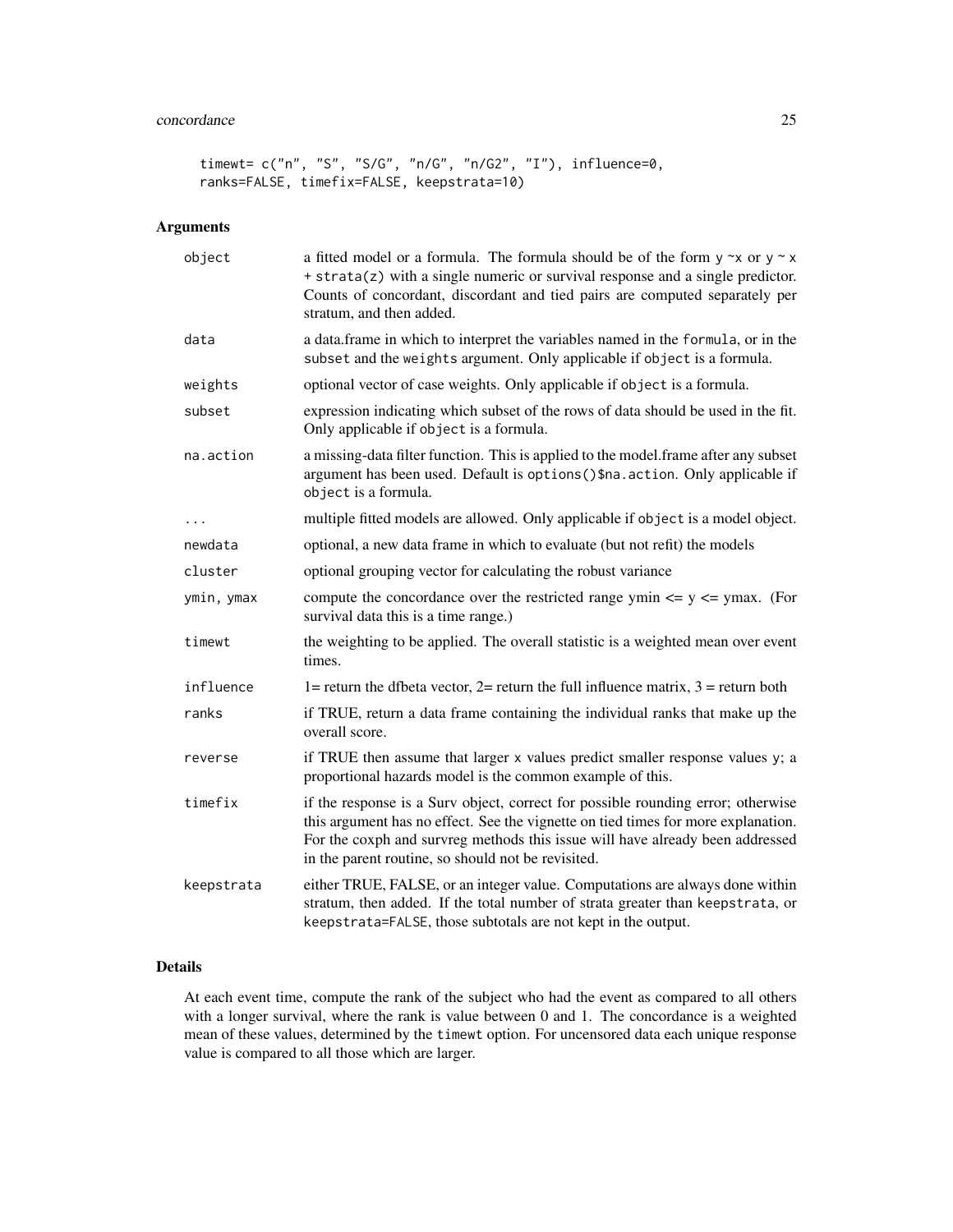Using the default value for timewt, this gives the area under the receiver operating curve (AUC) for a binary response, Harrell's c-statistic when the response is a survival time, and  $(d+1)/2$  when y is continuous, where d is Somers' d.

When the number of strata is very large, such as in a conditional logistic regression for instance (clogit function), a much faster computation is available when the individual strata results are not retained. In the more general case the keepstrata = 10 default simply keeps the printout managable.

#### Value

An object of class concordance containing the following components:

| concordance | the estimated concordance value or values                                                                                                                                                                                                                                                      |
|-------------|------------------------------------------------------------------------------------------------------------------------------------------------------------------------------------------------------------------------------------------------------------------------------------------------|
| count       | a vector containing the number of concordant pairs, discordant, tied on x but not<br>y, tied on y but not x, and tied on both x and y                                                                                                                                                          |
| n           | the number of observations                                                                                                                                                                                                                                                                     |
| var         | a vector containing the estimated variance of the concordance based on the in-<br>finitesimal jackknife (IJ) method. If there are multiple models it contains the<br>estimtated variance/covariance matrix.                                                                                    |
| cvar        | a vector containing the estimated variance(s) of the concordance values, based<br>on the variance formula for the associated score test from a proportional hazards<br>model. (This was the primary variance used in the survConcordance function.)                                            |
| dfbeta      | optional, the vector of leverage estimates for the concordance                                                                                                                                                                                                                                 |
| influence   | optional, the matrix of leverage values for each of the counts, one row per ob-<br>servation                                                                                                                                                                                                   |
| ranks       | optional, a data frame containing the Somers' d rank at each event time, along<br>with the time weight, case weight of the observation with an event, and vari-<br>ance (contribution to the proportional hazards model information matrix). A<br>weighted mean of the ranks equals Somer's d. |

# Author(s)

Terry Therneau

#### See Also

[coxph](#page-29-1)

#### Examples

```
fit1 <- coxph(Surv(ptime, pstat) ~ age + sex + mspike, mgus2)
concordance(fit1, timewt="n")
# logistic regression
fit2 <- glm(pstat ~ age + sex + mspike, binomial, data= mgus2)
concordance(fit2) # equal to the AUC
```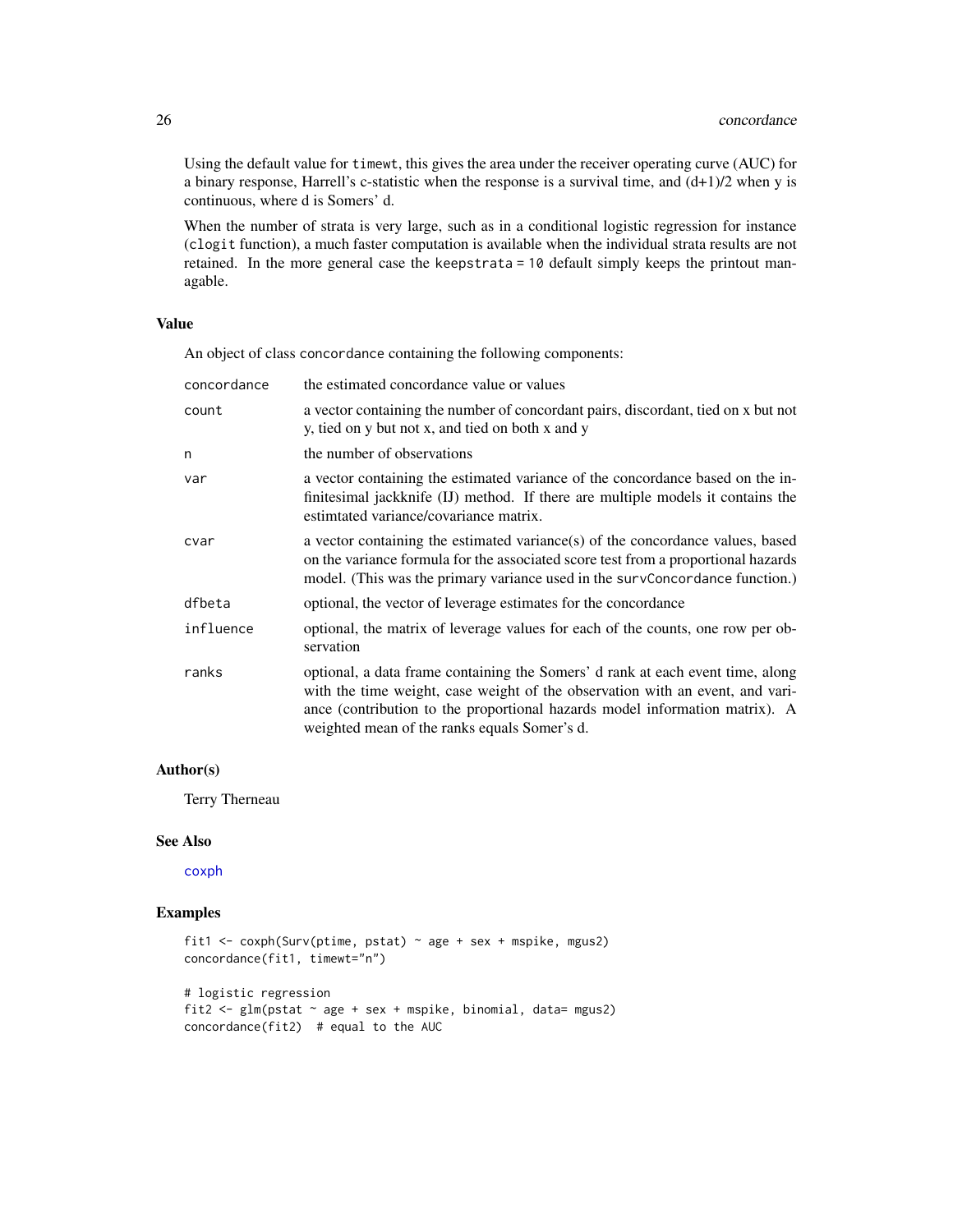# <span id="page-26-0"></span>Description

This is the working routine behind the concordance function. It is not meant to be called by users, but is available for other packages to use. Input arguments, for instance, are assumed to all be the correct length and type, and missing values are not allowed: the calling routine is responsible for these things.

# Usage

```
concordancefit(y, x, strata, weights, ymin = NULL, ymax = NULL,
timewt = c("n", "S", "S/G", "n/G", "n/G2", "I"), cluster, influence =0,
 ranks = FALSE, reverse = FALSE, timefix = TRUE, keepstrata=10)
```
# Arguments

| У          | the response. It can be numeric, factor, or a Surv object                                                                                                                                                                       |
|------------|---------------------------------------------------------------------------------------------------------------------------------------------------------------------------------------------------------------------------------|
| x          | the predictor, a numeric vector                                                                                                                                                                                                 |
| strata     | optional numeric vector that stratifies the data                                                                                                                                                                                |
| weights    | options vector of case weights                                                                                                                                                                                                  |
| ymin, ymax | restrict the comparison to response values in this range                                                                                                                                                                        |
| timewt     | the time weighting to be used                                                                                                                                                                                                   |
|            | cluster, influence, ranks, reverse, timefix<br>see the help for the concordance function                                                                                                                                        |
| keepstrata | either TRUE, FALSE, or an integer value. Computations are always done within<br>stratum, then added. If the total number of strata greater than keepstrata, or<br>keepstrata=FALSE, those subtotals are not kept in the output. |

#### Value

a list containing the results

#### Author(s)

Terry Therneau

#### See Also

[concordance](#page-23-1)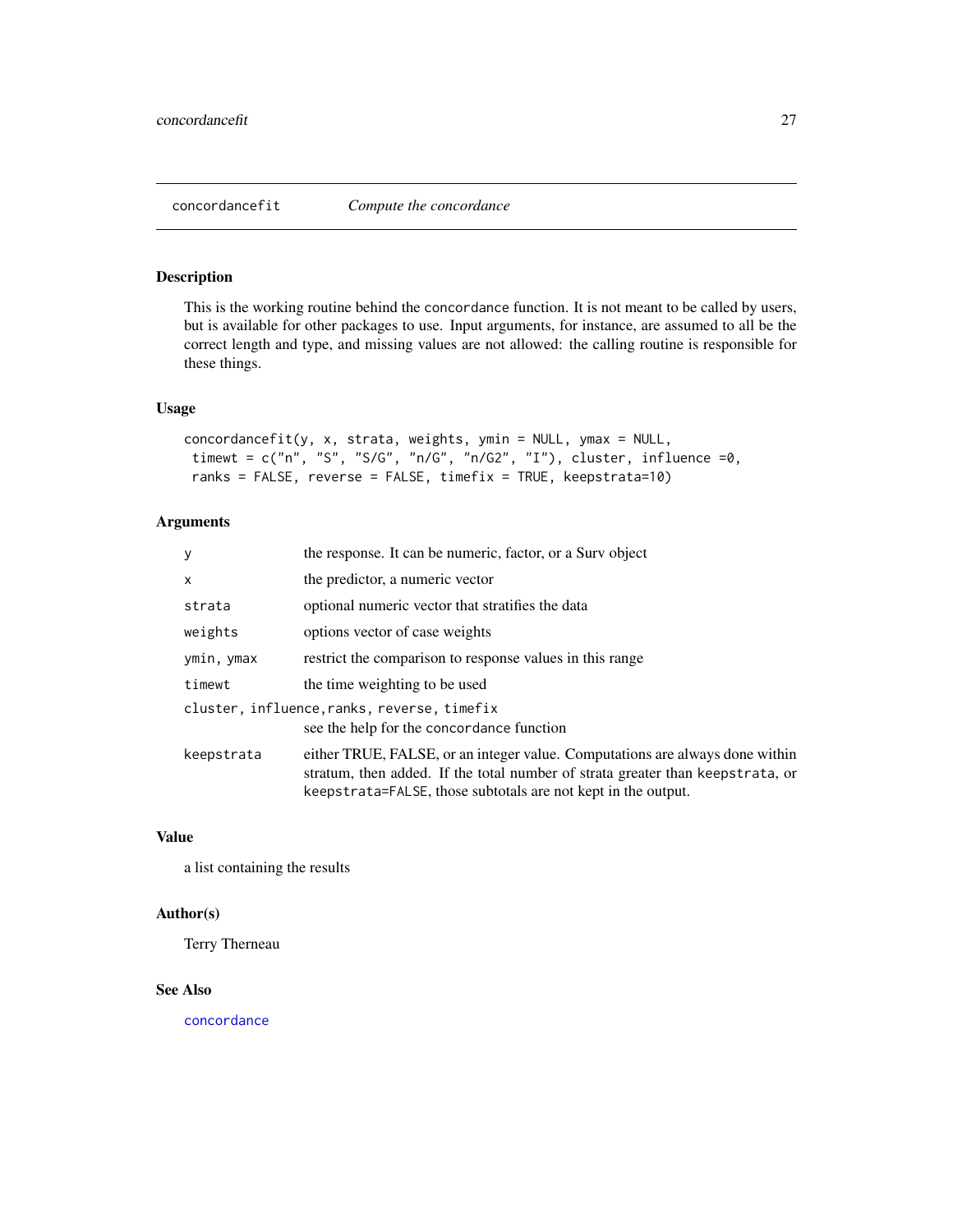<span id="page-27-0"></span>

#### Description

Test the proportional hazards assumption for a Cox regression model fit (coxph).

#### Usage

cox.zph(fit, transform="km", terms=TRUE, singledf=FALSE, global=TRUE)

#### Arguments

| fit       | the result of fitting a Cox regression model, using the coxph or coxme functions.                                                                                                                                                                                                                 |
|-----------|---------------------------------------------------------------------------------------------------------------------------------------------------------------------------------------------------------------------------------------------------------------------------------------------------|
| transform | a character string specifying how the survival times should be transformed be-<br>fore the test is performed. Possible values are "km", "rank", "identity" or a<br>function of one argument.                                                                                                      |
| terms     | if TRUE, do a test for each term in the model rather than for each separate<br>covariate. For a factor variable with k levels, for instance, this would lead to a<br>k-1 degree of freedom test. The plot for such variables will be a single curve<br>evaluating the linear predictor over time. |
| singledf  | use a single degree of freedom test for terms that have multiple coefficients, <i>i.e.</i> ,<br>the test that corresponds most closely to the plot. If terms=FALSE this argument<br>has no effect.                                                                                                |
| global    | should a global chi-square test be done, in addition to the per-variable or per-<br>term tests tests.                                                                                                                                                                                             |

#### Details

The computations require the original x matrix of the Cox model fit. Thus it saves time if the x=TRUE option is used in coxph. This function would usually be followed by both a plot and a print of the result. The plot gives an estimate of the time-dependent coefficient  $\beta(t)$ . If the proportional hazards assumption holds then the true  $\beta(t)$  function would be a horizontal line. The table component provides the results of a formal score test for slope=0, a linear fit to the plot would approximate the test.

Random effects terms such a frailty or random effects in a coxme model are not checked for proportional hazards, rather they are treated as a fixed offset in model.

If the model contains strata by covariate interactions, then the y matrix may contain structural zeros, i.e., deaths (rows) that had no role in estimation of a given coefficient (column). These are marked as NA. If an entire row is NA, for instance after subscripting a cox.zph object, that row is removed.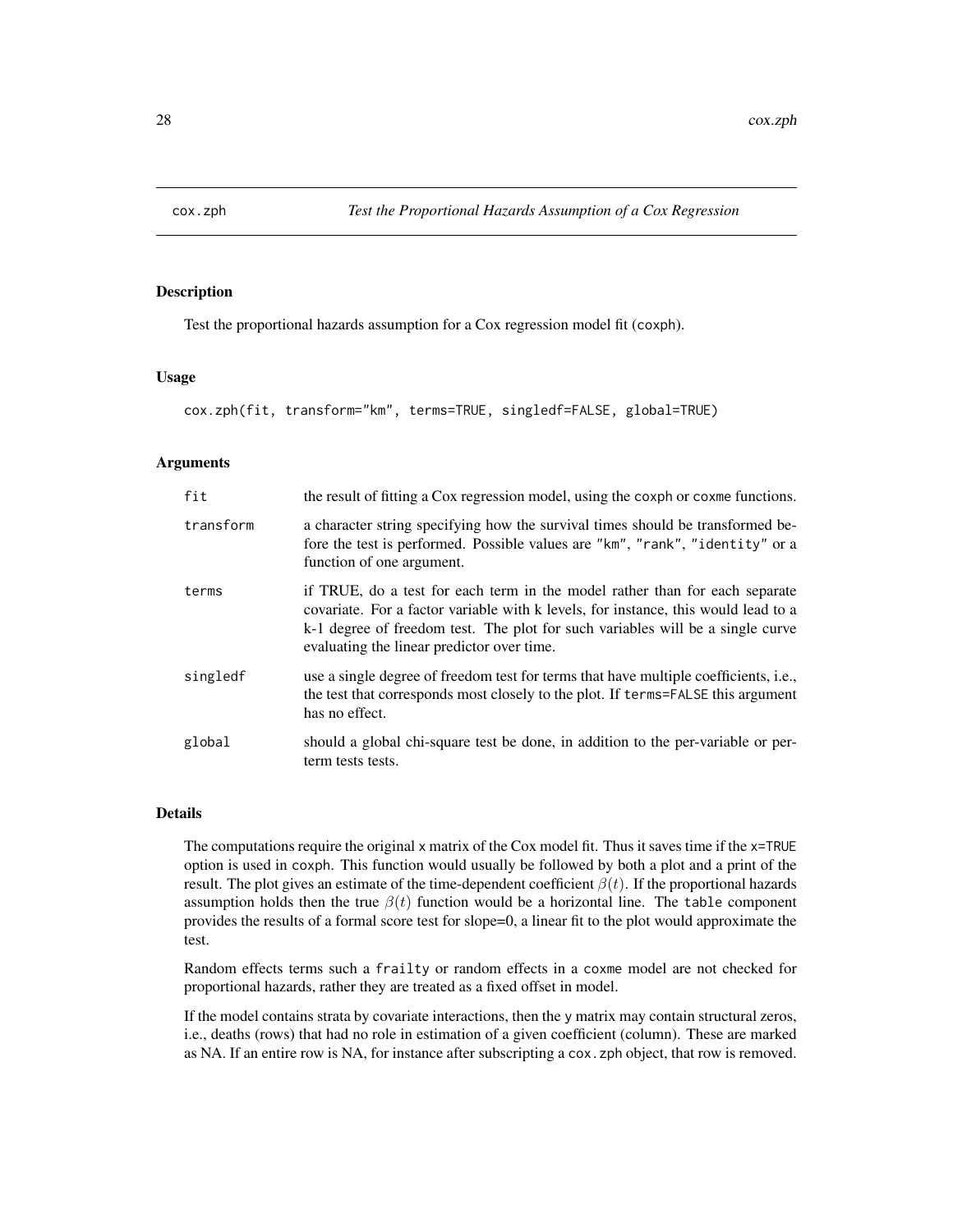#### cox.zph 29

# Value

an object of class "cox.zph", with components:

| table        | a matrix with one row for each variable, and optionally a last row for the global<br>test. Columns of the matrix contain a score test of for addition of the time-<br>dependent term, the degrees of freedom, and the two-sided p-value. |
|--------------|------------------------------------------------------------------------------------------------------------------------------------------------------------------------------------------------------------------------------------------|
| $\mathsf{x}$ | the transformed time axis.                                                                                                                                                                                                               |
| time         | the untransformed time values; there is one entry for each event time in the data                                                                                                                                                        |
| strata       | for a stratified coxph model, the stratum of each of the events                                                                                                                                                                          |
| y            | the matrix of scaled Schoenfeld residuals. There will be one column per term<br>or per variable (depending on the terms option above), and one row per event.<br>The row labels are a rounded form of the original times.                |
| var          | a variance matrix for the covariates, used to create an approximate standard error<br>band for plots                                                                                                                                     |
| transform    | the transform of time that was used                                                                                                                                                                                                      |
| call         | the calling sequence for the routine.                                                                                                                                                                                                    |

# Note

In versions of the package before survival3.0 the function computed a fast approximation to the score test. Later versions compute the actual score test.

# References

P. Grambsch and T. Therneau (1994), Proportional hazards tests and diagnostics based on weighted residuals. *Biometrika,* 81, 515-26.

#### See Also

[coxph](#page-29-1), [Surv](#page-112-1).

# Examples

```
fit <- coxph(Surv(futime, fustat) ~ age + ecog.ps,
          data=ovarian)
temp <- cox.zph(fit)
print(temp) \qquad # display the results
plot(temp) # plot curves
```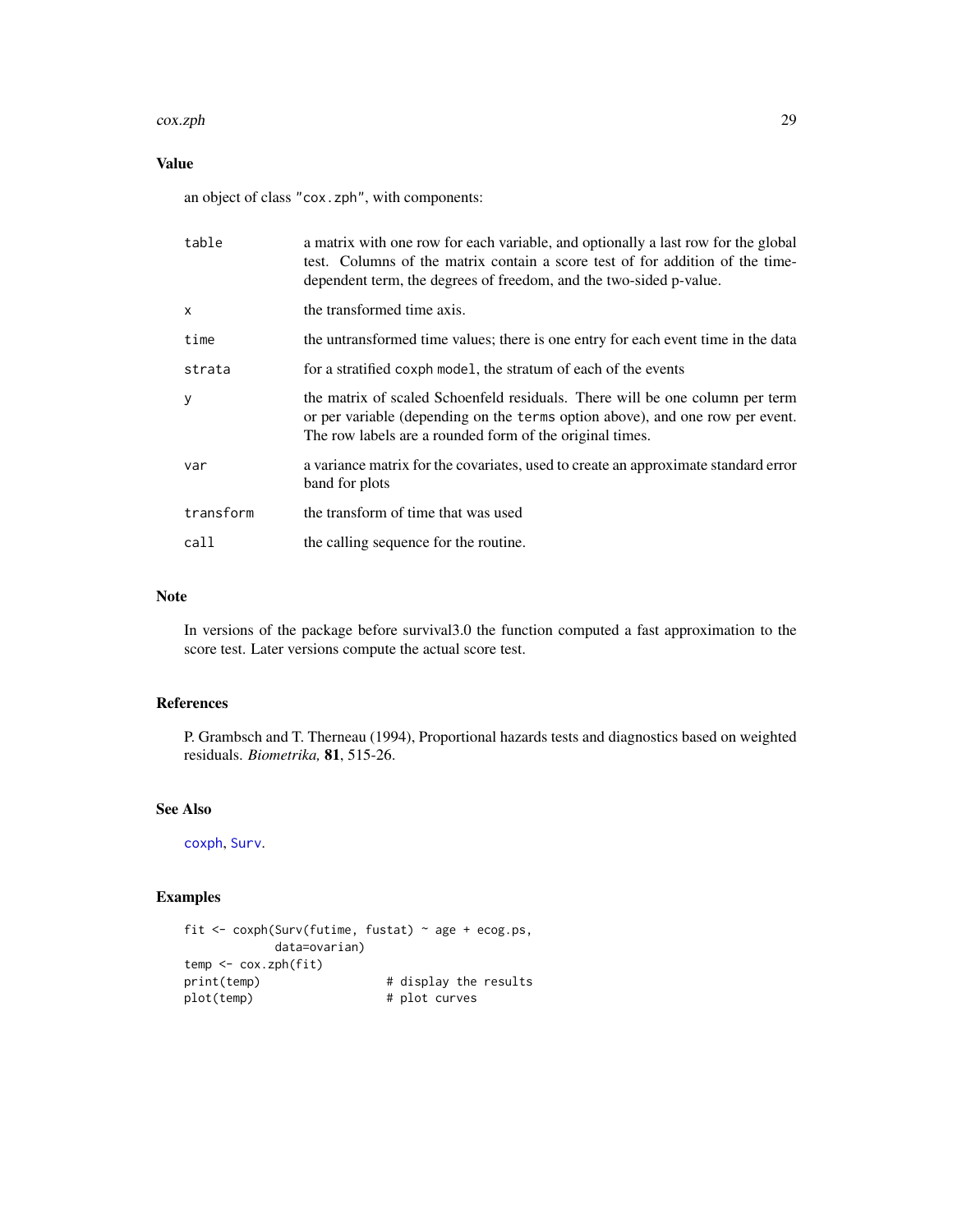<span id="page-29-1"></span><span id="page-29-0"></span>

# Description

Fits a Cox proportional hazards regression model. Time dependent variables, time dependent strata, multiple events per subject, and other extensions are incorporated using the counting process formulation of Andersen and Gill.

# Usage

```
coxph(formula, data=, weights, subset,
      na.action, init, control,
     ties=c("efron","breslow","exact"),
      singular.ok=TRUE, robust,
     model=FALSE, x=FALSE, y=TRUE, tt, method=ties,
      id, cluster, istate, statedata, ...)
```
# Arguments

| formula   | a formula object, with the response on the left of a $\sim$ operator, and the terms<br>on the right. The response must be a survival object as returned by the Surv<br>function.                                                                                                                                                                                                                                                                                                                                                                               |
|-----------|----------------------------------------------------------------------------------------------------------------------------------------------------------------------------------------------------------------------------------------------------------------------------------------------------------------------------------------------------------------------------------------------------------------------------------------------------------------------------------------------------------------------------------------------------------------|
| data      | a data. frame in which to interpret the variables named in the formula, or in the<br>subset and the weights argument.                                                                                                                                                                                                                                                                                                                                                                                                                                          |
| weights   | vector of case weights, see the note below. For a thorough discussion of these<br>see the book by Therneau and Grambsch.                                                                                                                                                                                                                                                                                                                                                                                                                                       |
| subset    | expression indicating which subset of the rows of data should be used in the fit.<br>All observations are included by default.                                                                                                                                                                                                                                                                                                                                                                                                                                 |
| na.action | a missing-data filter function. This is applied to the model.frame after any subset<br>argument has been used. Default is options () \$na. action.                                                                                                                                                                                                                                                                                                                                                                                                             |
| init      | vector of initial values of the iteration. Default initial value is zero for all vari-<br>ables.                                                                                                                                                                                                                                                                                                                                                                                                                                                               |
| control   | Object of class coxph.control specifying iteration limit and other control op-<br>tions. Default is $cosh.control().$                                                                                                                                                                                                                                                                                                                                                                                                                                          |
| ties      | a character string specifying the method for tie handling. If there are no tied<br>death times all the methods are equivalent. Nearly all Cox regression programs<br>use the Breslow method by default, but not this one. The Efron approximation is<br>used as the default here, it is more accurate when dealing with tied death times,<br>and is as efficient computationally. The "exact partial likelihood" is equivalent<br>to a conditional logistic model, and is appropriate when the times are a small set<br>of discrete values. See further below. |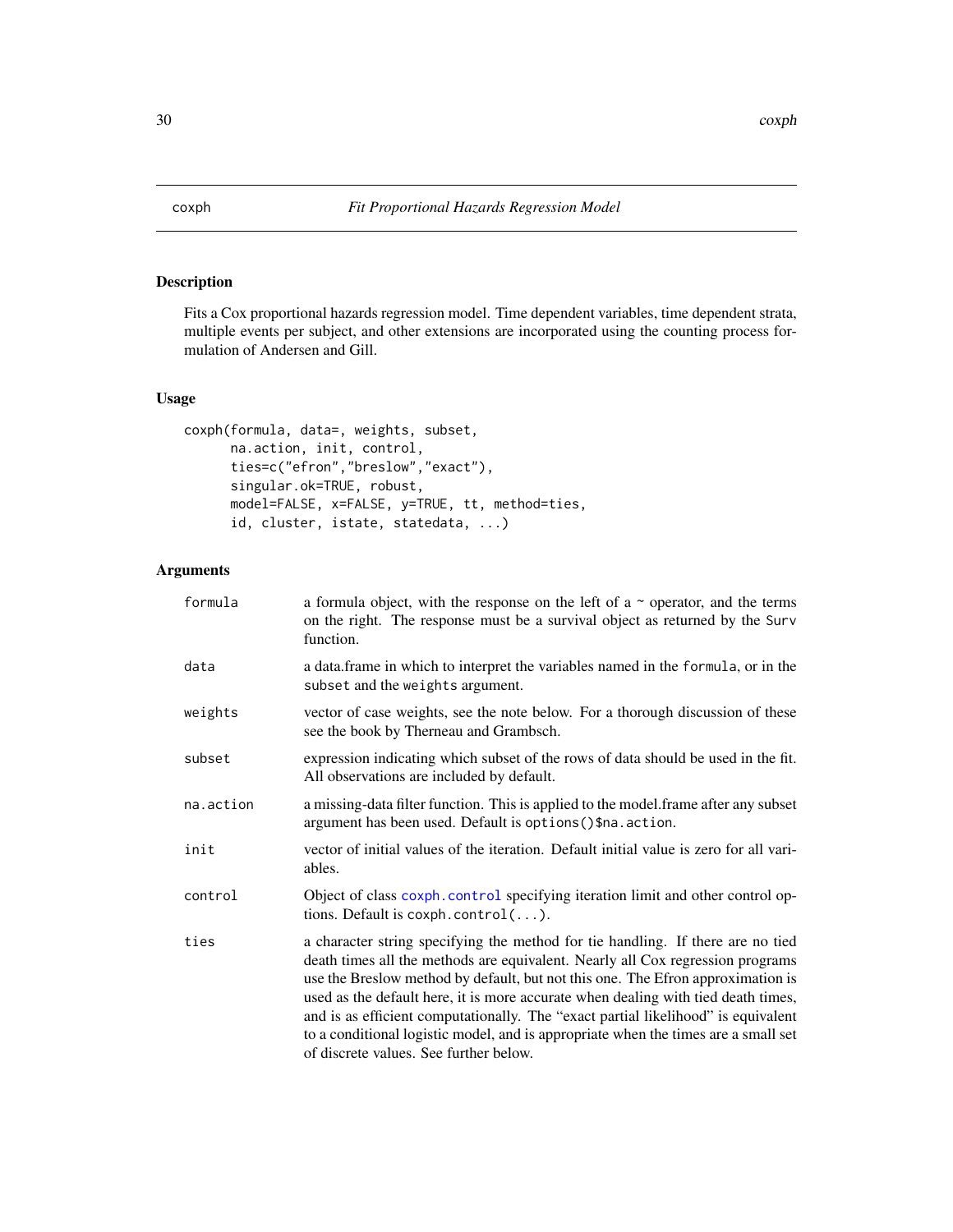$\cosh 31$ 

| singular.ok | logical value indicating how to handle collinearity in the model matrix. If TRUE,<br>the program will automatically skip over columns of the X matrix that are linear<br>combinations of earlier columns. In this case the coefficients for such columns<br>will be NA, and the variance matrix will contain zeros. For ancillary calcula-<br>tions, such as the linear predictor, the missing coefficients are treated as zeros. |
|-------------|-----------------------------------------------------------------------------------------------------------------------------------------------------------------------------------------------------------------------------------------------------------------------------------------------------------------------------------------------------------------------------------------------------------------------------------|
| robust      | this argument has been deprecated, use a cluster term in the model instead. (The<br>two options accomplish the same goal – creation of a robust variance – but the<br>second is more flexible).                                                                                                                                                                                                                                   |
| id          | optional variable name that identifies subjects. Only necessary when a subject<br>can have multiple rows in the data, and there is more than one event type. This<br>variable will normally be found in data.                                                                                                                                                                                                                     |
| cluster     | optional variable which clusters the observations, for the purposes of a robust<br>variance. If present, it implies robust. This variable will normally be found in<br>data.                                                                                                                                                                                                                                                      |
| istate      | optional variable giving the current state at the start each interval. This variable<br>will normally be found in data.                                                                                                                                                                                                                                                                                                           |
| statedata   | optional data set used to describe multistate models.                                                                                                                                                                                                                                                                                                                                                                             |
| model       | logical value: if TRUE, the model frame is returned in component model.                                                                                                                                                                                                                                                                                                                                                           |
| X           | logical value: if TRUE, the x matrix is returned in component x.                                                                                                                                                                                                                                                                                                                                                                  |
| У           | logical value: if TRUE, the response vector is returned in component y.                                                                                                                                                                                                                                                                                                                                                           |
| tt          | optional list of time-transform functions.                                                                                                                                                                                                                                                                                                                                                                                        |
| method      | alternate name for the ties argument.                                                                                                                                                                                                                                                                                                                                                                                             |
| $\cdots$    | Other arguments will be passed to coxph.control                                                                                                                                                                                                                                                                                                                                                                                   |
|             |                                                                                                                                                                                                                                                                                                                                                                                                                                   |

# Details

The proportional hazards model is usually expressed in terms of a single survival time value for each person, with possible censoring. Andersen and Gill reformulated the same problem as a counting process; as time marches onward we observe the events for a subject, rather like watching a Geiger counter. The data for a subject is presented as multiple rows or "observations", each of which applies to an interval of observation (start, stop].

The routine internally scales and centers data to avoid overflow in the argument to the exponential function. These actions do not change the result, but lead to more numerical stability. However, arguments to offset are not scaled since there are situations where a large offset value is a purposefully used. In general, however, users should not avoid very large numeric values for an offset due to possible loss of precision in the estimates.

# Value

an object of class coxph representing the fit. See coxph.object for details.

# Side Effects

Depending on the call, the predict, residuals, and survfit routines may need to reconstruct the x matrix created by coxph. It is possible for this to fail, as in the example below in which the predict function is unable to find tform.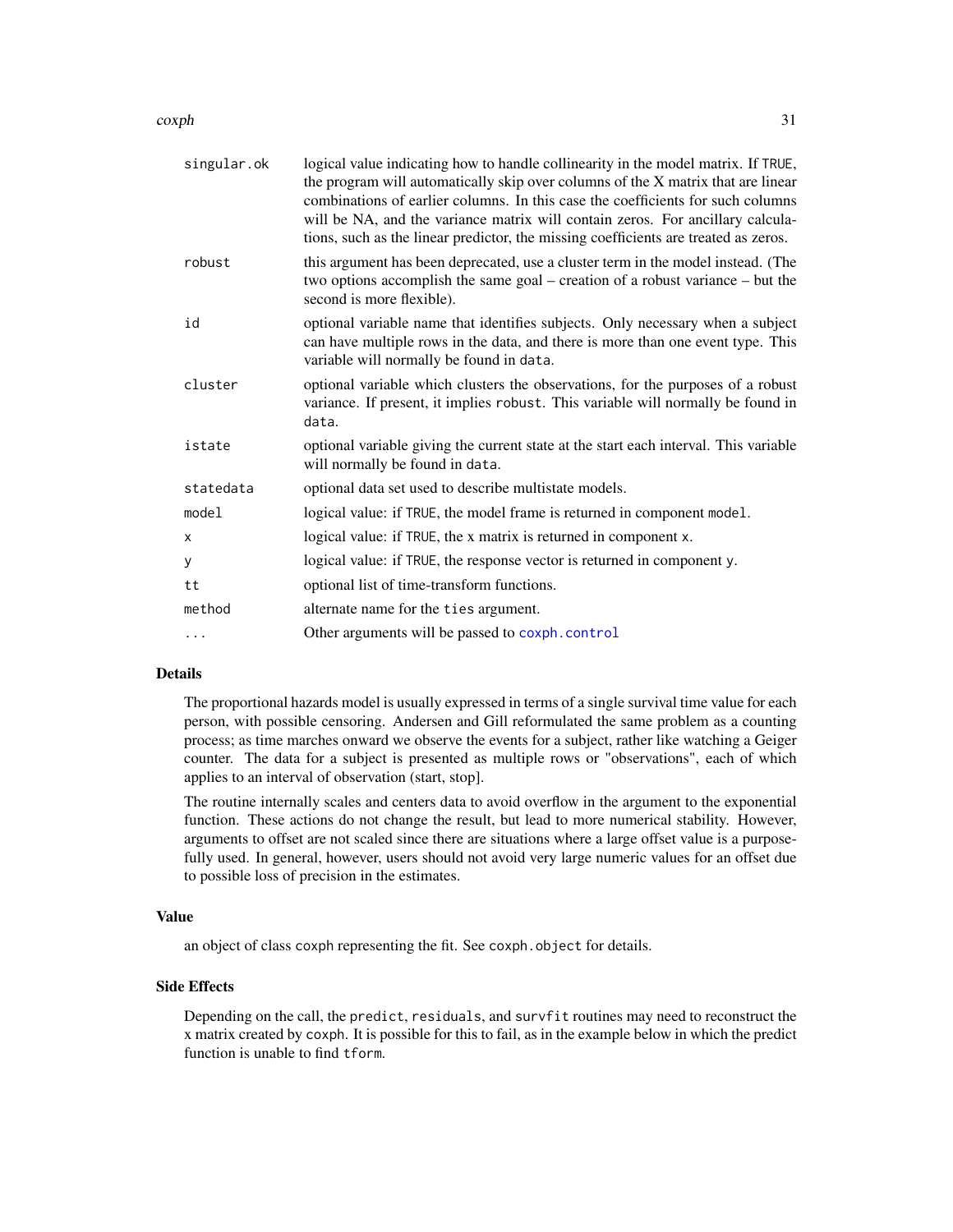```
tfun <- function(tform) coxph(tform, data=lung)
fit \le tfun(Surv(time, status) \sim age)
predict(fit)
```
In such a case add the model=TRUE option to the coxph call to obviate the need for reconstruction, at the expense of a larger fit object.

#### Case weights

Case weights are treated as replication weights, i.e., a case weight of 2 is equivalent to having 2 copies of that subject's observation. When computers were much smaller grouping like subjects together was a common trick to used to conserve memory. Setting all weights to 2 for instance will give the same coefficient estimate but halve the variance. When the Efron approximation for ties (default) is employed replication of the data will not give exactly the same coefficients as the weights option, and in this case the weighted fit is arguably the correct one.

When the model includes a cluster term or the robust=TRUE option the computed variance treats any weights as sampling weights; setting all weights to 2 will in this case give the same variance as weights of 1.

#### Special terms

There are three special terms that may be used in the model equation. A strata term identifies a stratified Cox model; separate baseline hazard functions are fit for each strata. The cluster term is used to compute a robust variance for the model. The term + cluster(id) where each value of id is unique is equivalent to specifying the robust=TRUE argument. If the id variable is not unique, it is assumed that it identifies clusters of correlated observations. The robust estimate arises from many different arguments and thus has had many labels. It is variously known as the Huber sandwich estimator, White's estimate (linear models/econometrics), the Horvitz-Thompson estimate (survey sampling), the working independence variance (generalized estimating equations), the infinitesimal jackknife, and the Wei, Lin, Weissfeld (WLW) estimate.

A time-transform term allows variables to vary dynamically in time. In this case the tt argument will be a function or a list of functions (if there are more than one tt() term in the model) giving the appropriate transform. See the examples below.

One user mistake that has recently arisen is to slavishly follow the advice of some coding guides and prepend survival:: onto everthing, including the special terms, e.g., survival:: coxph(survival: Surv(time, status)  $\sim$  age + survival:: cluster(inst), data=lung) First, this is unnecessary: arguments within the coxph call will be evaluated within the survival namespace, so another package's Surv or cluster function would not be noticed. (Full qualification of the coxph call itself may be protective, however.) Second, and more importantly, the call just above will not give the correct answer. The specials are recognized by their name, and 'survival::cluster' is not the same as 'cluster'; the above model would treat inst as an ordinary variable. A similar issue arises from using stats::offset as a term, in either survival or glm models.

#### **Convergence**

In certain data cases the actual MLE estimate of a coefficient is infinity, e.g., a dichotomous variable where one of the groups has no events. When this happens the associated coefficient grows at a steady pace and a race condition will exist in the fitting routine: either the log likelihood converges,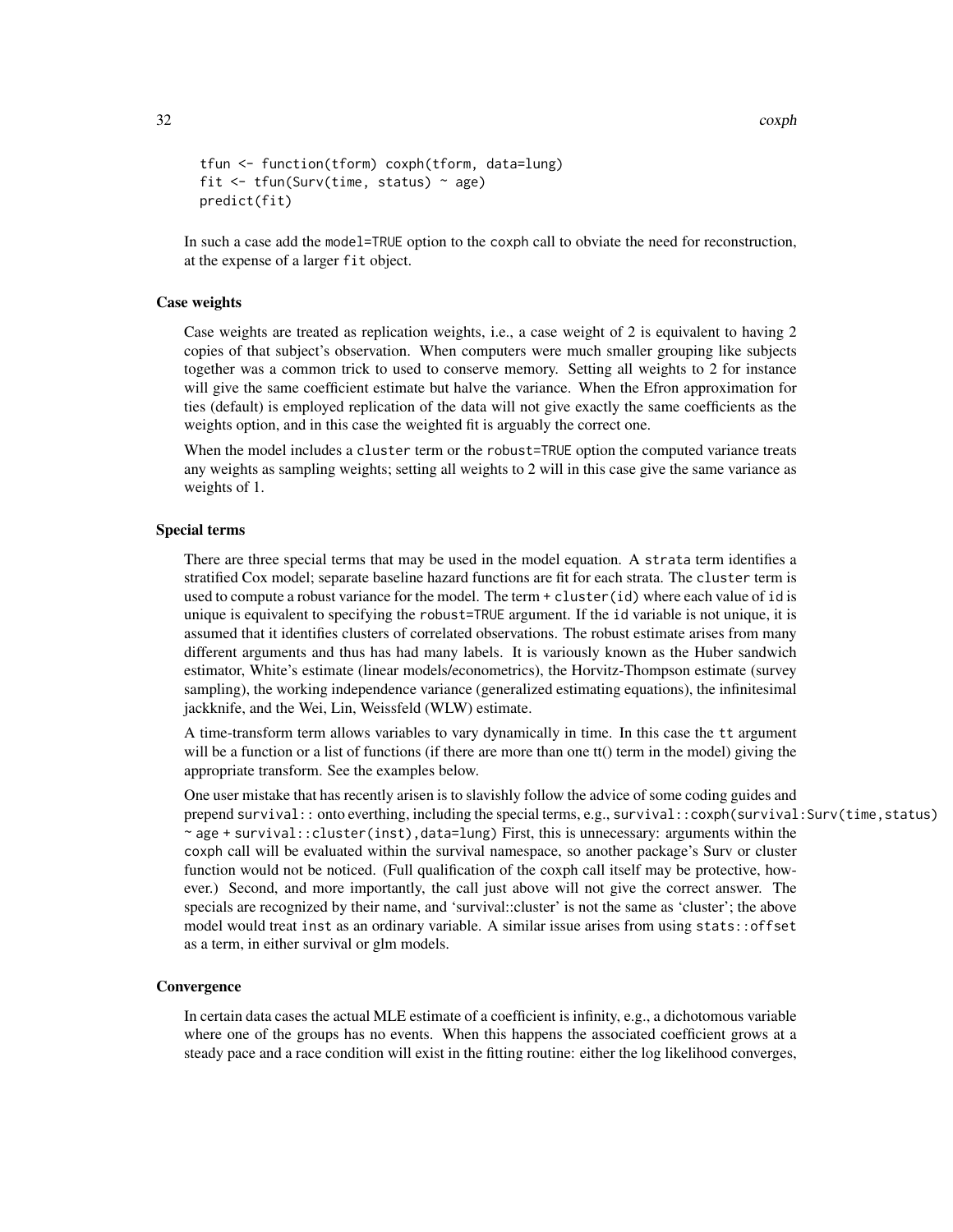#### coxph 33

the information matrix becomes effectively singular, an argument to exp becomes too large for the computer hardware, or the maximum number of interactions is exceeded. (Most often number 1 is the first to occur.) The routine attempts to detect when this has happened, not always successfully. The primary consequence for the user is that the Wald statistic = coefficient/se(coefficient) is not valid in this case and should be ignored; the likelihood ratio and score tests remain valid however.

#### **Ties**

There are three possible choices for handling tied event times. The Breslow approximation is the easiest to program and hence became the first option coded for almost all computer routines. It then ended up as the default option when other options were added in order to "maintain backwards compatability". The Efron option is more accurate if there are a large number of ties, and it is the default option here. In practice the number of ties is usually small, in which case all the methods are statistically indistinguishable.

Using the "exact partial likelihood" approach the Cox partial likelihood is equivalent to that for matched logistic regression. (The clogit function uses the coxph code to do the fit.) It is technically appropriate when the time scale is discrete and has only a few unique values, and some packages refer to this as the "discrete" option. There is also an "exact marginal likelihood" due to Prentice which is not implemented here.

The calculation of the exact partial likelihood is numerically intense. Say for instance 180 subjects are at risk on day 7 of which 15 had an event; then the code needs to compute sums over all 180 choose-15  $> 10^{\text{4}}3$  different possible subsets of size 15. There is an efficient recursive algorithm for this task, but even with this the computation can be insufferably long. With (start, stop) data it is much worse since the recursion needs to start anew for each unique start time.

A separate issue is that of artificial ties due to floating-point imprecision. See the vignette on this topic for a full explanation or the timefix option in coxph.control. Users may need to add timefix=FALSE for simulated data sets.

#### Penalized regression

coxph can maximise a penalised partial likelihood with arbitrary user-defined penalty. Supplied penalty functions include ridge regression [\(ridge\)](#page-99-1), smoothing splines [\(pspline\)](#page-82-1), and frailty models [\(frailty\)](#page-45-1).

#### References

Andersen, P. and Gill, R. (1982). Cox's regression model for counting processes, a large sample study. *Annals of Statistics* 10, 1100-1120.

Therneau, T., Grambsch, P., Modeling Survival Data: Extending the Cox Model. Springer-Verlag, 2000.

#### See Also

[coxph.object](#page-36-1), [coxph.control](#page-33-1), [cluster](#page-21-1), [strata](#page-104-1), [Surv](#page-112-1), [survfit](#page-126-1), [pspline](#page-82-1), [ridge](#page-99-1).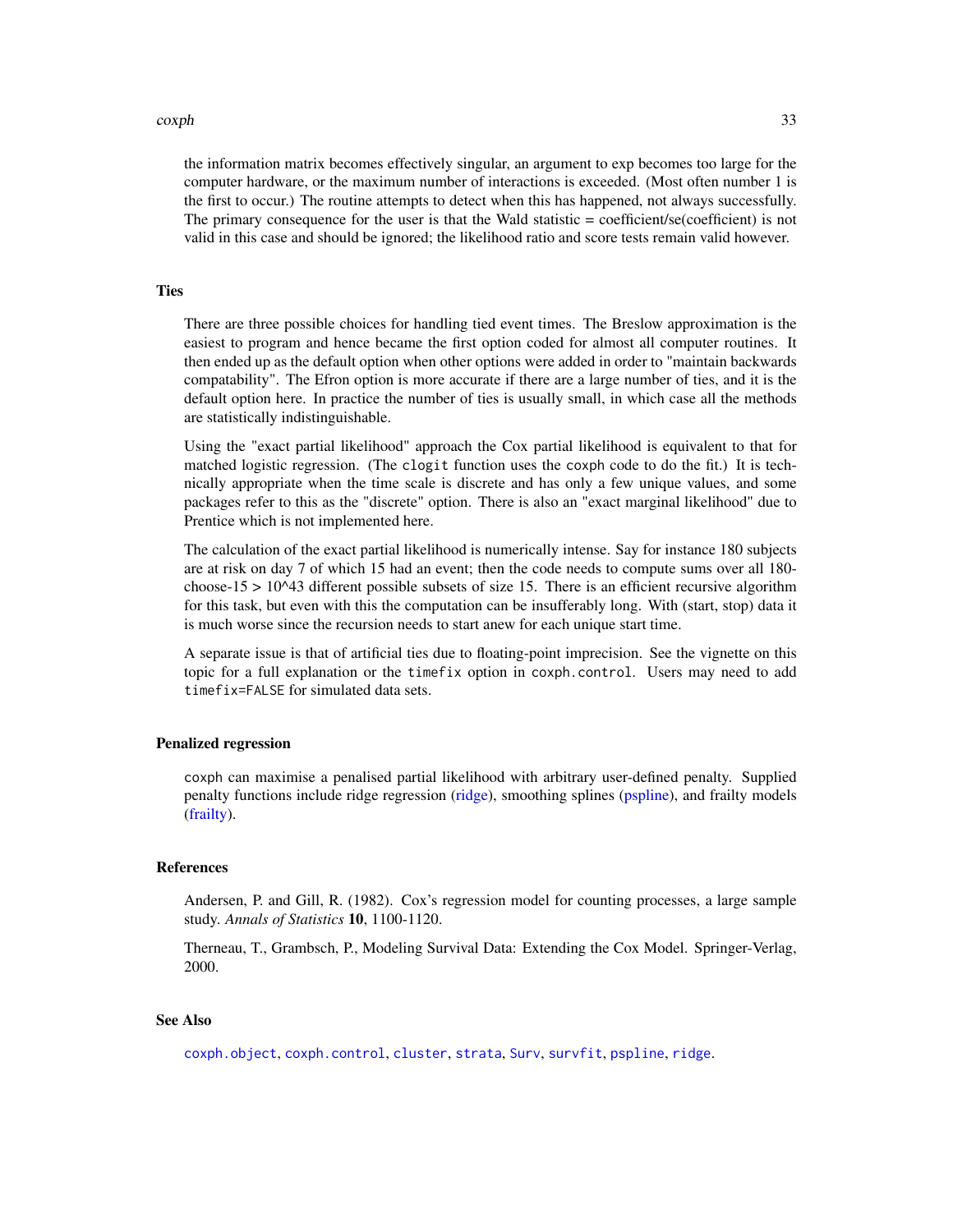#### Examples

```
# Create the simplest test data set
test1 <- list(time=c(4,3,1,1,2,2,3),
              status=c(1,1,1,0,1,1,0),
              x=c(0, 2, 1, 1, 1, 0, 0),
              sex=c(0,0,0,0,1,1,1))
# Fit a stratified model
cosh(Surv(time, status) \sim x + strata(sex), test1)# Create a simple data set for a time-dependent model
test2 <- list(start=c(1,2,5,2,1,7,3,4,8,8),
              stop=c(2,3,6,7,8,9,9,9,14,17),
              event=c(1,1,1,1,1,1,1,0,0,0),
              x=c(1,0,0,1,0,1,1,1,0,0))
summary(coxph(Surv(start, stop, event) \sim x, test2))
#
# Create a simple data set for a time-dependent model
#
test2 <- list(start=c(1, 2, 5, 2, 1, 7, 3, 4, 8, 8),
                stop =c(2, 3, 6, 7, 8, 9, 9, 9,14,17),
                event=c(1, 1, 1, 1, 1, 1, 1, 0, 0, 0),
                x = c(1, 0, 0, 1, 0, 1, 1, 1, 0, 0)summary( cosh( Surv(start, stop, event) \sim x, test2))
# Fit a stratified model, clustered on patients
bladder1 <- bladder[bladder$enum < 5, ]
cosh(Surv(stop, event) \sim (rx + size + number) \times strata(enum) +cluster(id), bladder1)
# Fit a time transform model using current age
cosh(Surv(time, status) \sim ph.ecog + tt(age), data=lung,tt = function(x, t, ...) pspline(x + t/365.25)
```
<span id="page-33-1"></span>coxph.control *Ancillary arguments for controlling coxph fits*

# Description

This is used to set various numeric parameters controlling a Cox model fit. Typically it would only be used in a call to coxph.

#### Usage

```
coxph.control(eps = 1e-09, toler.chol = .Machine$double.eps^0.75,
iter.max = 20, toler.inf = sqrt(eps), outer.max = 10, timefix=TRUE)
```
<span id="page-33-0"></span>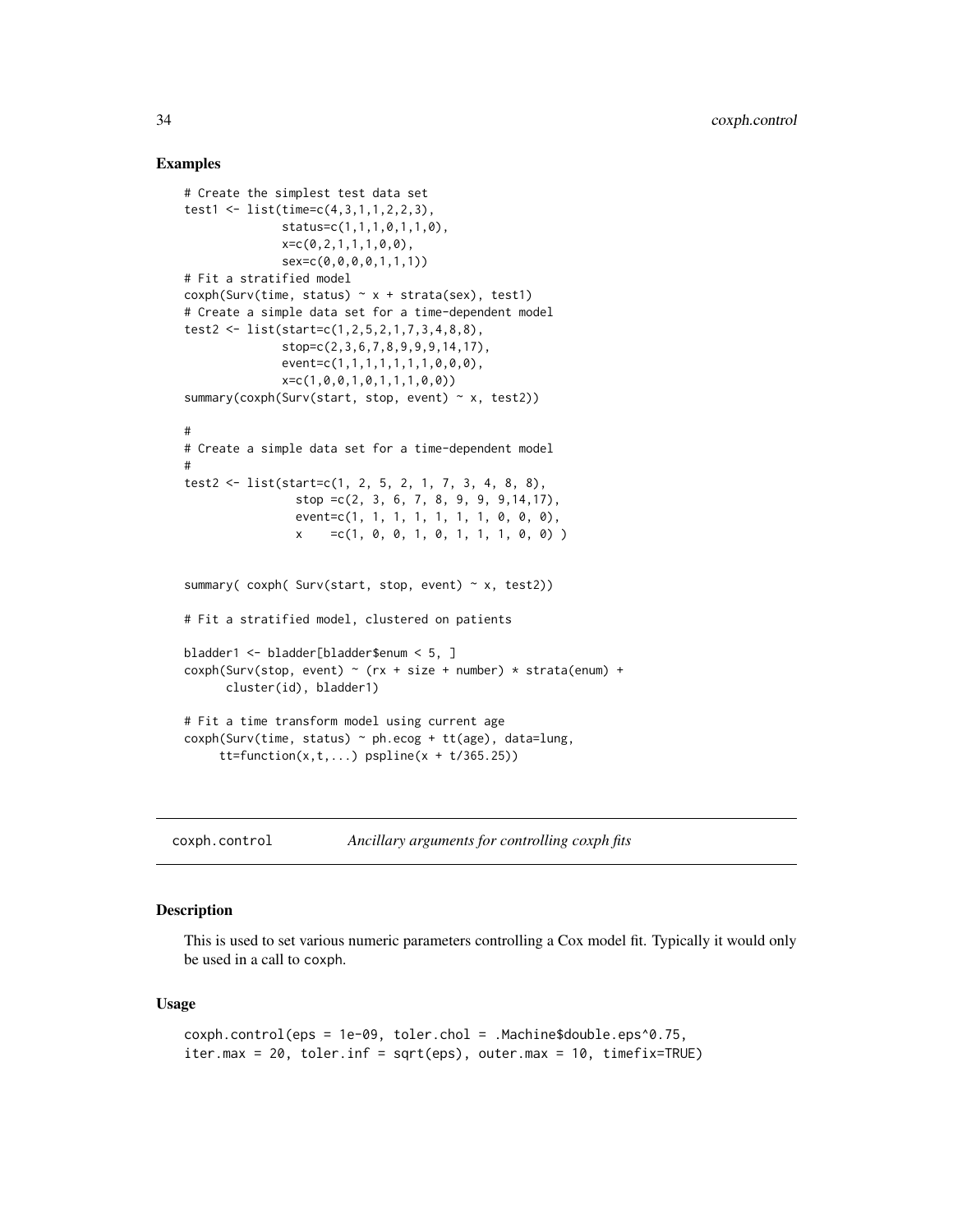#### coxph.control 35

# Arguments

| eps        | Iteration continues until the relative change in the log partial likelihood is less<br>than eps, or the absolute change is less than sqrt(eps). Must be positive.                      |
|------------|----------------------------------------------------------------------------------------------------------------------------------------------------------------------------------------|
| toler.chol | Tolerance for detection of singularity during a Cholesky decomposition of the<br>variance matrix, i.e., for detecting a redundant predictor variable.                                  |
| iter.max   | Maximum number of iterations to attempt for convergence.                                                                                                                               |
| toler.inf  | Tolerance criteria for the warning message about a possible infinite coefficient<br>value.                                                                                             |
| outer.max  | For a penalized coxph model, e.g. with pspline terms, there is an outer loop of<br>iteration to determine the penalty parameters; maximum number of iterations<br>for this outer loop. |
| timefix    | Resolve any near ties in the time variables.                                                                                                                                           |

#### Details

The convergence tolerances are a balance. Users think they want THE maximum point of the likelihood surface, and for well behaved data sets where this is quadratic near the max a high accuracy is fairly inexpensive: the number of correct digits approximately doubles with each iteration. Conversely, a drop of .0001 from the maximum in any given direction will be correspond to only about 1/20 of a standard error change in the coefficient. Statistically, more precision than this is straining at a gnat. Based on this the author originally had set the tolerance to 1e-5, but relented in the face of multiple "why is the answer different than package X" queries.

Asking for results that are too close to machine precision (double.eps) is a fool's errand; a reasonable critera is often the square root of that precision. The Cholesky decompostion needs to be held to a higher standard than the overall convergence criterion, however. The tolerance.inf value controls a warning message; if it is too small incorrect warnings can appear, if too large some actual cases of an infinite coefficient will not be detected.

The most difficult cases are data sets where the MLE coefficient is infinite; an example is a data set where at each death time, it was the subject with the largest covariate value who perished. In that situation the coefficient increases at each iteration while the log-likelihood asymptotes to a maximum. As iteration proceeds there is a race condition condition for three endpoint: exp(coef) overflows, the Hessian matrix become singular, or the change in loglik is small enough to satisfy the convergence criterion. The first two are difficult to anticipate and lead to numeric diffculties, which is another argument for moderation in the choice of eps.

See the vignette "Roundoff error and tied times" for a more detailed explanation of the timefix option. In short, when time intervals are created via subtraction then two time intervals that are actually identical can appear to be different due to floating point round off error, which in turn can make coxph and survfit results dependent on things such as the order in which operations were done or the particular computer that they were run on. Such cases are unfortunatedly not rare in practice. The timefix=TRUE option adds logic similar to all.equal to ensure reliable results. In analysis of simulated data sets, however, where often by defintion there can be no duplicates, the option will often need to be set to FALSE to avoid spurious merging of close numeric values.

#### Value

a list containing the values of each of the above constants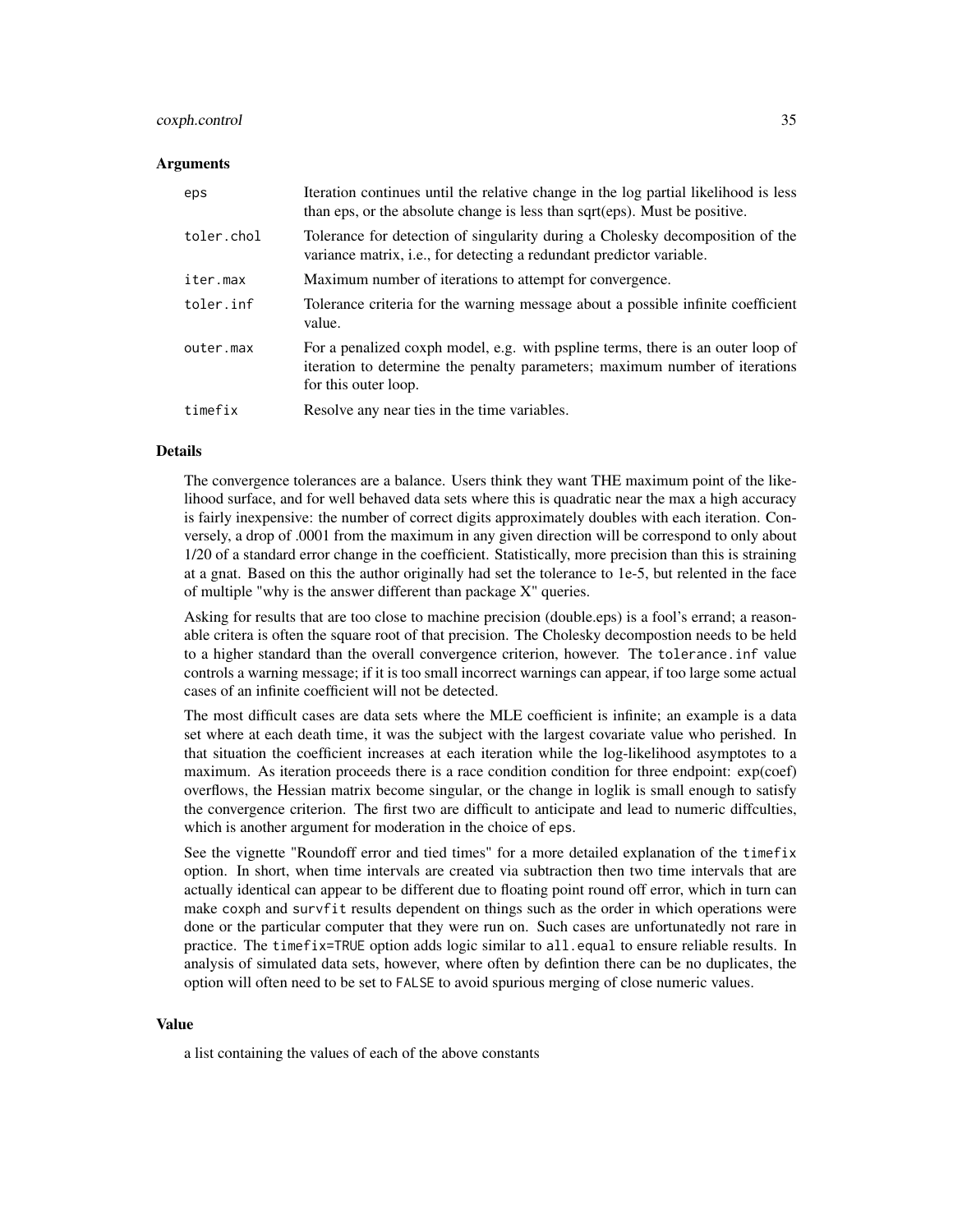# See Also

[coxph](#page-29-1)

coxph.detail *Details of a Cox Model Fit*

# Description

Returns the individual contributions to the first and second derivative matrix, at each unique event time.

#### Usage

coxph.detail(object, riskmat=FALSE)

# Arguments

| object  | a Cox model object, i.e., the result of coxph.      |
|---------|-----------------------------------------------------|
| riskmat | include the at-risk indicator matrix in the output? |

## Details

This function may be useful for those who wish to investigate new methods or extensions to the Cox model. The example below shows one way to calculate the Schoenfeld residuals.

# Value

a list with components

| time   | the vector of unique event times                                                                                                                                                                                                                                                  |
|--------|-----------------------------------------------------------------------------------------------------------------------------------------------------------------------------------------------------------------------------------------------------------------------------------|
| nevent | the number of events at each of these time points.                                                                                                                                                                                                                                |
| means  | a matrix with one row for each event time and one column for each variable in<br>the Cox model, containing the weighted mean of the variable at that time, over<br>all subjects still at risk at that time. The weights are the risk weights $exp(x \frac{8t}{8})$<br>fit\$coef). |
| nrisk  | number of subjects at risk.                                                                                                                                                                                                                                                       |
| score  | the contribution to the score vector (first derivative of the log partial likelihood)<br>at each time point.                                                                                                                                                                      |
| imat   | the contribution to the information matrix (second derivative of the log partial<br>likelihood) at each time point.                                                                                                                                                               |
| hazard | the hazard increment. Note that the hazard and variance of the hazard are always<br>for some particular future subject. This routine uses object \$mean as the future<br>subject.                                                                                                 |
| varhaz | the variance of the hazard increment.                                                                                                                                                                                                                                             |
| x,y    | copies of the input data.                                                                                                                                                                                                                                                         |

<span id="page-35-0"></span>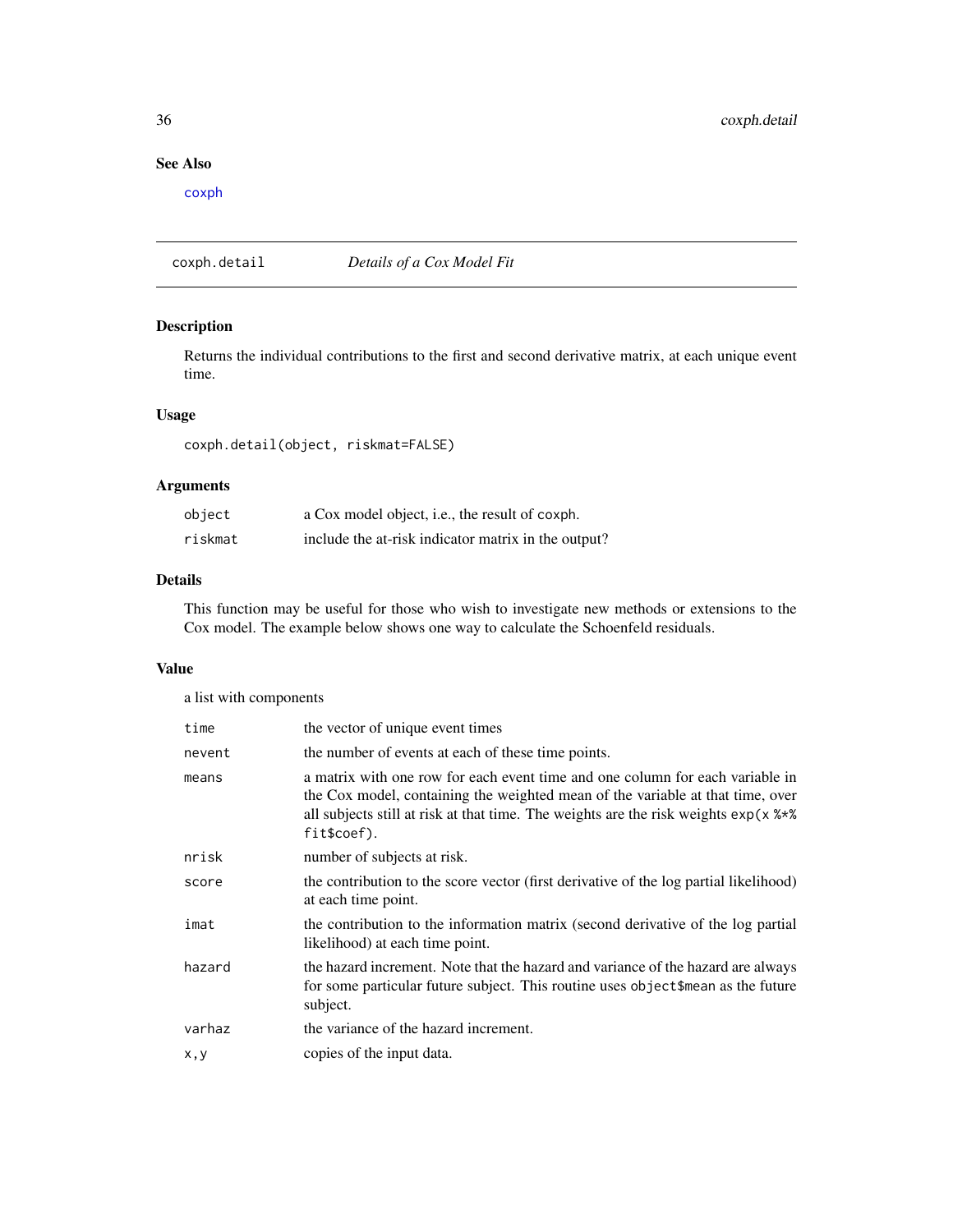| strata  | only present for a stratified Cox model, this is a table giving the number of time       |
|---------|------------------------------------------------------------------------------------------|
|         | points of component time that were contributed by each of the strata.                    |
| riskmat | a matrix with one row for each time and one column for each observation con-             |
|         | taining a $0/1$ value to indicate whether that observation was $(1)$ or was not $(0)$ at |
|         | risk at the given time point.                                                            |

#### See Also

[coxph](#page-29-0), [residuals.coxph](#page-94-0)

## Examples

```
fit <- coxph(Surv(futime,fustat) ~ age + rx + ecog.ps, ovarian, x=TRUE)
fitd <- coxph.detail(fit)
# There is one Schoenfeld residual for each unique death. It is a
# vector (covariates for the subject who died) - (weighted mean covariate
# vector at that time). The weighted mean is defined over the subjects
# still at risk, with exp(X beta) as the weight.
events <- fit$y[,2]==1
etime <- fit$y[events,1] #the event times --- may have duplicates
indx <- match(etime, fitd$time)
schoen <- fit$x[events,] - fitd$means[indx,]
```
coxph.object *Proportional Hazards Regression Object*

#### Description

This class of objects is returned by the coxph class of functions to represent a fitted proportional hazards model. Objects of this class have methods for the functions print, summary, residuals, predict and survfit.

## Arguments

| coefficients | the vector of coefficients. If the model is over-determined there will be missing<br>values in the vector corresponding to the redundant columns in the model matrix.                                  |
|--------------|--------------------------------------------------------------------------------------------------------------------------------------------------------------------------------------------------------|
| var          | the variance matrix of the coefficients. Rows and columns corresponding to any<br>missing coefficients are set to zero.                                                                                |
| naive.var    | this component will be present only if the robust option was true. If so, the var<br>component will contain the robust estimate of variance, and this component will<br>contain the ordinary estimate. |
| loglik       | a vector of length 2 containing the log-likelihood with the initial values and with<br>the final values of the coefficients.                                                                           |
| score        | value of the efficient score test, at the initial value of the coefficients.                                                                                                                           |
| rscore       | the robust log-rank statistic, if a robust variance was requested.                                                                                                                                     |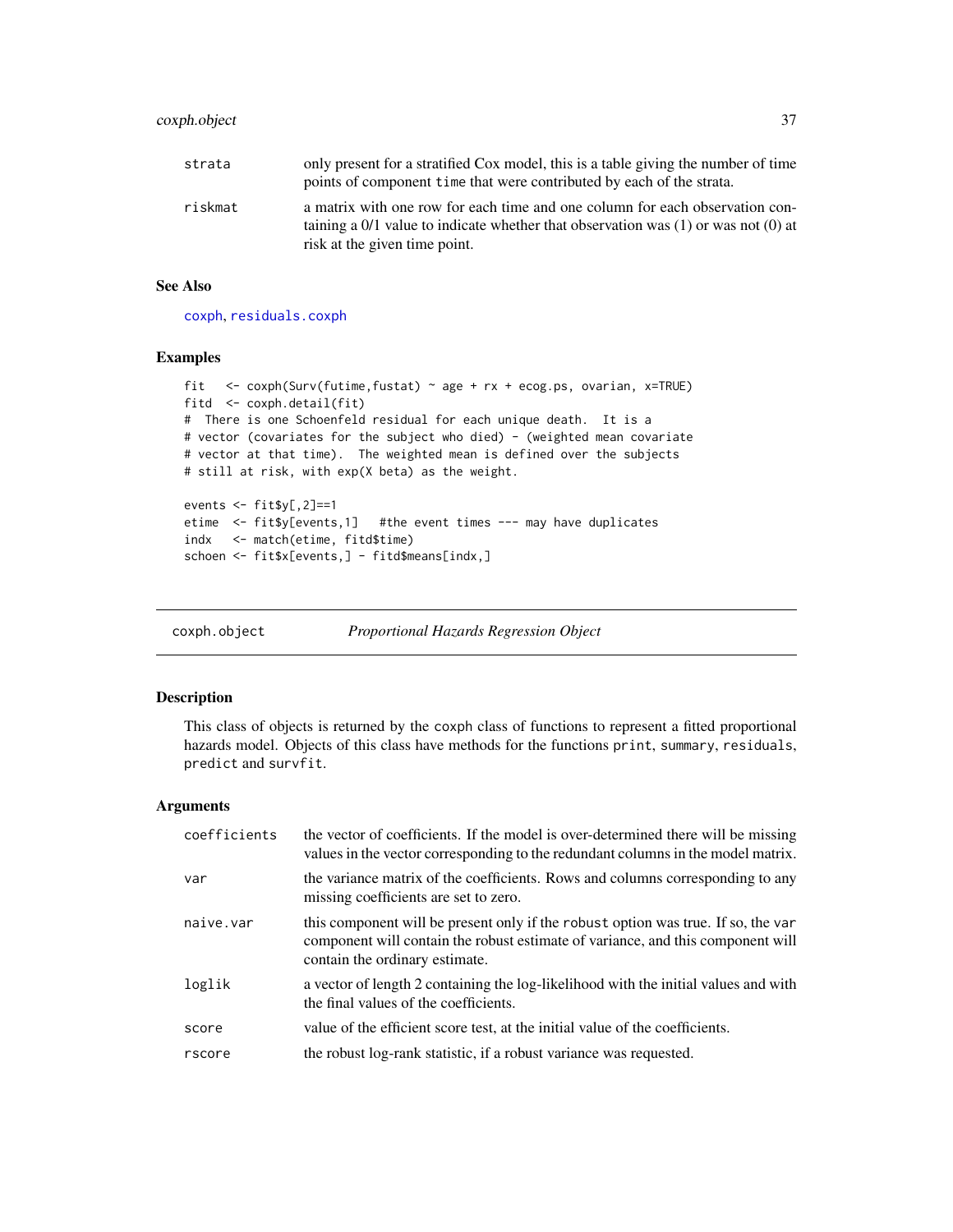| wald.test         | the Wald test of whether the final coefficients differ from the initial values.                                                                                                                    |  |
|-------------------|----------------------------------------------------------------------------------------------------------------------------------------------------------------------------------------------------|--|
| iter              | number of iterations used.                                                                                                                                                                         |  |
| linear.predictors |                                                                                                                                                                                                    |  |
|                   | the vector of linear predictors, one per subject. Note that this vector has been<br>centered, see predict.coxph for more details.                                                                  |  |
| residuals         | the martingale residuals.                                                                                                                                                                          |  |
| means             | vector of column means of the X matrix. Subsequent survival curves are ad-<br>justed to this value.                                                                                                |  |
| n                 | the number of observations used in the fit.                                                                                                                                                        |  |
| nevent            | the number of events (usually deaths) used in the fit.                                                                                                                                             |  |
| concordance       | a vector of length 6, containing the number of pairs that are concordant, discor-<br>dant, tied on x, tied on y, and tied on both, followed by the standard error of the<br>concordance statistic. |  |
| first             | the first derivative vector at the solution.                                                                                                                                                       |  |
| weights           | the vector of case weights, if one was used.                                                                                                                                                       |  |
| method            | the method used for handling tied survival times.                                                                                                                                                  |  |
| na.action         | the nation attribute, if any, that was returned by the nation routine.                                                                                                                             |  |
| timefix           | the value of the time fix option used in the fit                                                                                                                                                   |  |
|                   | The object will also contain the following, for documentation see the 1m object:<br>terms, assign, formula, call, and, optionally, x, y, and/or frame.                                             |  |

## Components

The following components must be included in a legitimate coxph object.

## See Also

[coxph](#page-29-0), [coxph.detail](#page-35-0), [cox.zph](#page-27-0), [residuals.coxph](#page-94-0), [survfit](#page-126-0), [survreg](#page-141-0).

coxph.wtest *Compute a quadratic form*

# Description

This function is used internally by several survival routines. It computes a simple quadratic form, while properly dealing with missings.

## Usage

coxph.wtest(var, b, toler.chol = 1e-09)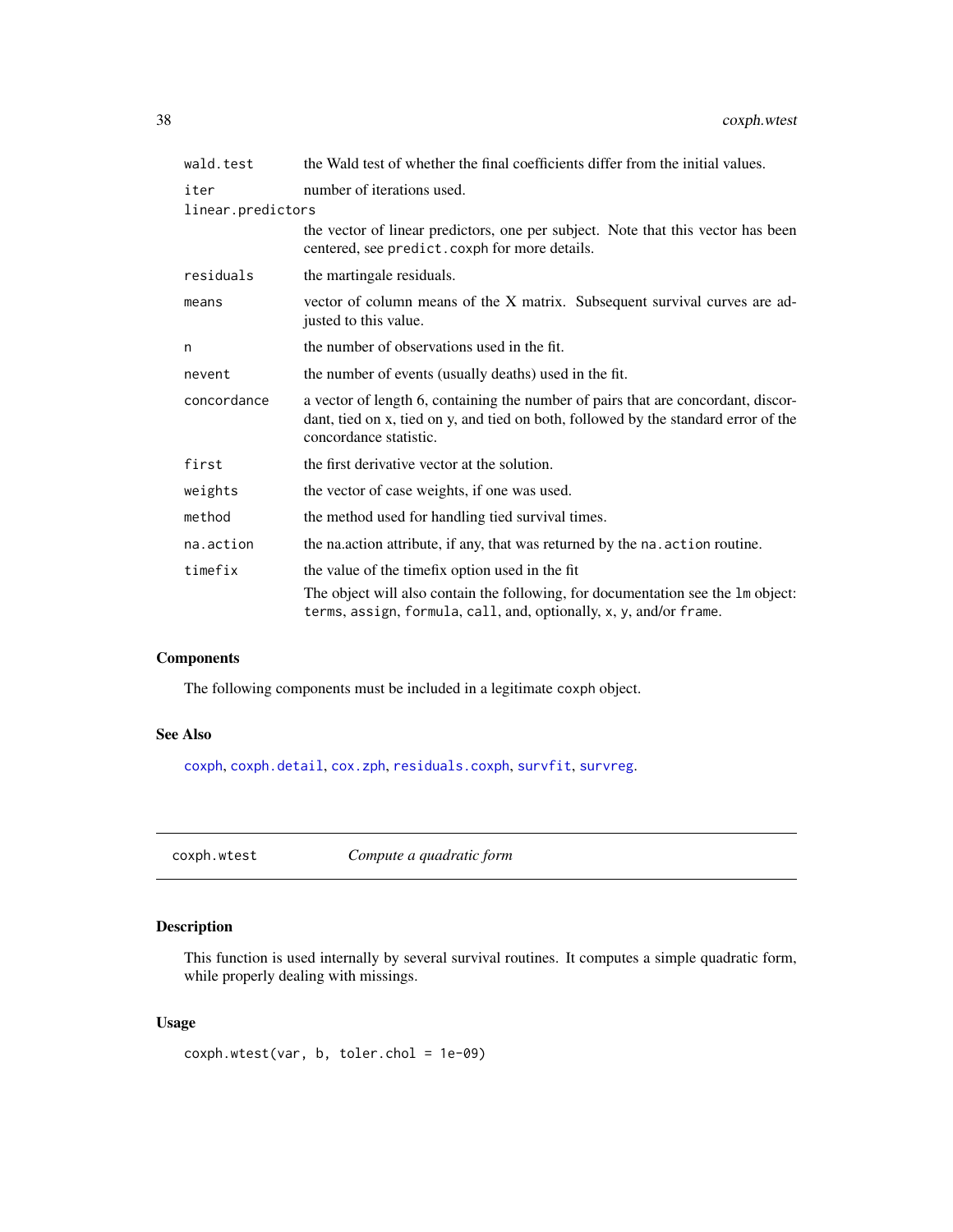#### $\cos$ surv.fit  $\frac{39}{2}$

#### Arguments

| var        | variance matrix                                   |
|------------|---------------------------------------------------|
| b          | vector                                            |
| toler.chol | tolerance for the internal cholesky decomposition |

# Details

Compute b' V-inverse b. Equivalent to sum(b  $*$  solve(V,b)), except for the case of redundant covariates in the original model, which lead to NA values in V and b.

## Value

a real number

## Author(s)

Terry Therneau

coxsurv.fit *A direct interface to the 'computational engine' of survfit.coxph*

## Description

This program is mainly supplied to allow other packages to invoke the survfit.coxph function at a 'data' level rather than a 'user' level. It does no checks on the input data that is provided, which can lead to unexpected errors if that data is wrong.

## Usage

coxsurv.fit(ctype, stype, se.fit, varmat, cluster, y, x, wt, risk, position, strata, oldid, y2, x2, risk2, strata2, id2, unlist=TRUE)

## Arguments

| stype    | survival curve computation: $1 =$ direct, $2 = exp(-$ cumulative hazard)            |  |
|----------|-------------------------------------------------------------------------------------|--|
| ctype    | cumulative hazard computation: 1=Breslow, 2=Efron                                   |  |
| se.fit   | if TRUE, compute standard errors                                                    |  |
| varmat   | the variance matrix of the coefficients                                             |  |
| cluster  | vector to control robust variance                                                   |  |
| y        | the response variable used in the Cox model. (Missing values removed of<br>course.) |  |
| $\times$ | covariate matrix used in the Cox model                                              |  |
| wt       | weight vector for the Cox model. If the model was unweighted use a vector of<br>ls. |  |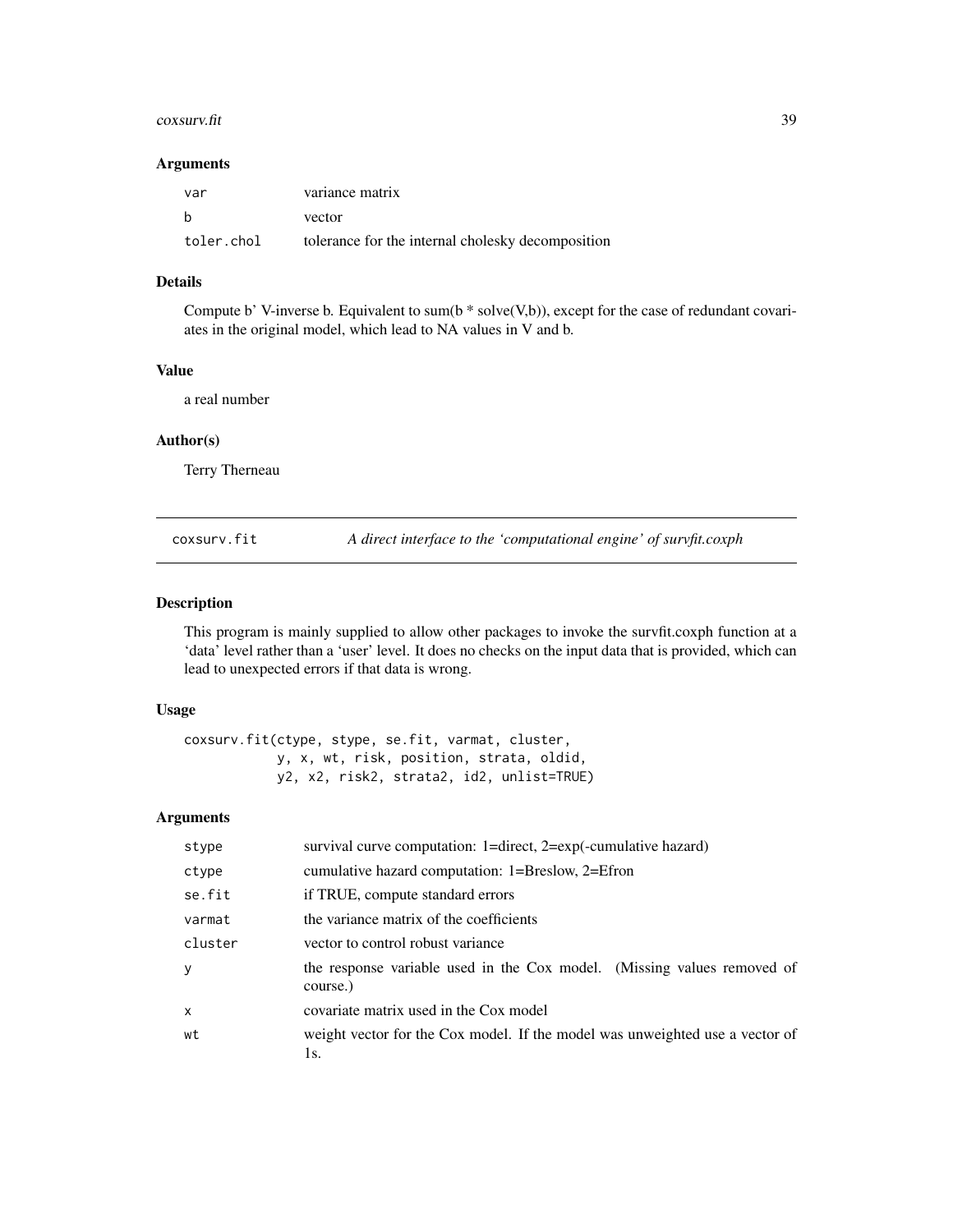| risk                   | the risk score $exp(X \text{ beta} + \text{ offset})$ from the fitted Cox model.                                                                                                                                                                                                                                    |  |
|------------------------|---------------------------------------------------------------------------------------------------------------------------------------------------------------------------------------------------------------------------------------------------------------------------------------------------------------------|--|
| position               | optional argument controlling what is counted as 'censored'. Due to time depen-<br>dent covariates, for instance, a subject might have start, stop times of $(1,5)(5,30)(30,100)$ .<br>Times 5 and 30 are not 'real' censorings. Position is 1 for a real start, 2 for an<br>actual end, 3 for both, 0 for neither. |  |
| strata                 | strata variable used in the Cox model. This will be a factor.                                                                                                                                                                                                                                                       |  |
| oldid                  | identifier for subjects with multiple rows in the original data.                                                                                                                                                                                                                                                    |  |
| y2, x2, risk2, strata2 | variables for the hypothetical subjects, for which prediction is desired                                                                                                                                                                                                                                            |  |
| id2                    | optional; if present and not NULL this should be a vector of identifiers of length<br>$nrow(x2)$ . A non-null value signifies that x2 contains time dependent covari-<br>ates, in which case this identifies which rows of x2 go with each subject.                                                                 |  |
| unlist                 | if FALSE the result will be a list with one element for each strata. Otherwise the<br>strata are "unpacked" into the form found in a survfit object.                                                                                                                                                                |  |

## Value

a list containing nearly all the components of a survfit object. All that is missing is to add the confidence intervals, the type of the original model's response (as in a coxph object), and the class.

### Note

The source code for for both this function and survfit.coxph is written using noweb. For complete documentation see the inst/sourcecode.pdf file.

## Author(s)

Terry Therneau

#### See Also

[survfit.coxph](#page-127-0)

diabetic *Ddiabetic retinopathy*

## Description

Partial results from a trial of laser coagulation for the treatment of diabetic retinopathy.

#### Usage

data("diabetic")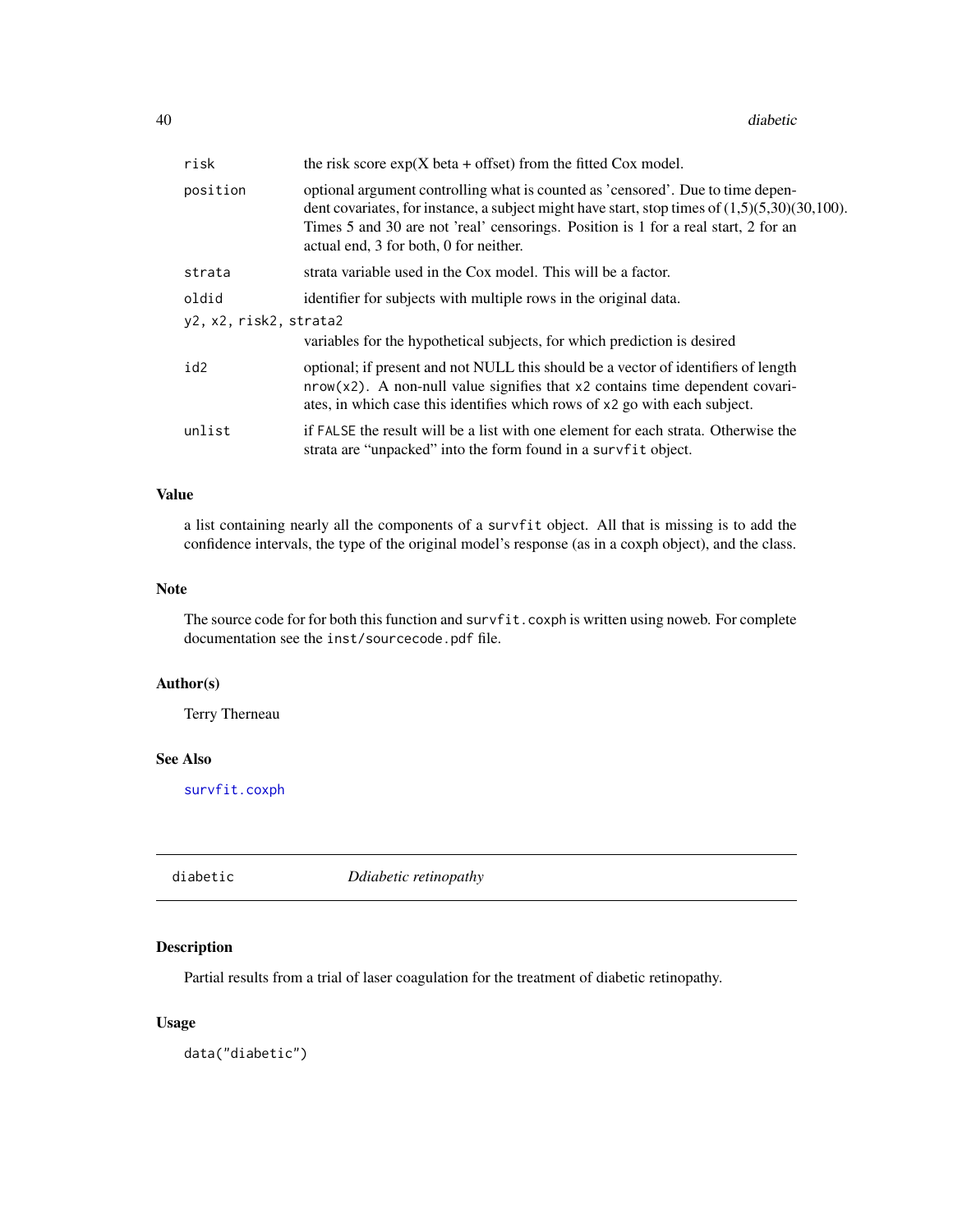#### dsurvreg the contract of the contract of the contract of the contract of the contract of the contract of the contract of the contract of the contract of the contract of the contract of the contract of the contract of the c

## Format

A data frame with 394 observations on the following 8 variables.

id subject id laser laser type: xenon or argon age age at diagnosis eye a factor with levels of left right trt treatment:  $0 = no$  treatment,  $1 = laser$ risk risk group of 6-12 time time to event or last follow-up

status status of  $0=$  censored or  $1=$  visual loss

## Details

The 197 patients in this dataset were a 50% random sample of the patients with "high-risk" diabetic retinopathy as defined by the Diabetic Retinopathy Study (DRS). Each patient had one eye randomized to laser treatment and the other eye received no treatment. For each eye, the event of interest was the time from initiation of treatment to the time when visual acuity dropped below 5/200 two visits in a row. Thus there is a built-in lag time of approximately 6 months (visits were every 3 months). Survival times in this dataset are therefore the actual time to blindness in months, minus the minimum possible time to event (6.5 months). Censoring was caused by death, dropout, or end of the study.

## References

Huster, Brookmeyer and Self, Biometrics, 1989.

American Journal of Ophthalmology, 1976, 81:4, pp 383-396

#### Examples

```
# juvenile diabetes is defined as and age less than 20
juvenile <- 1*(diabetic$age < 20)
cosh(Surv(time, status) \sim trt + juvenile + cluster(id),data= diabetic)
```
dsurvreg *Distributions available in survreg.*

#### **Description**

Density, cumulative distribution function, quantile function and random generation for the set of distributions supported by the survreg function.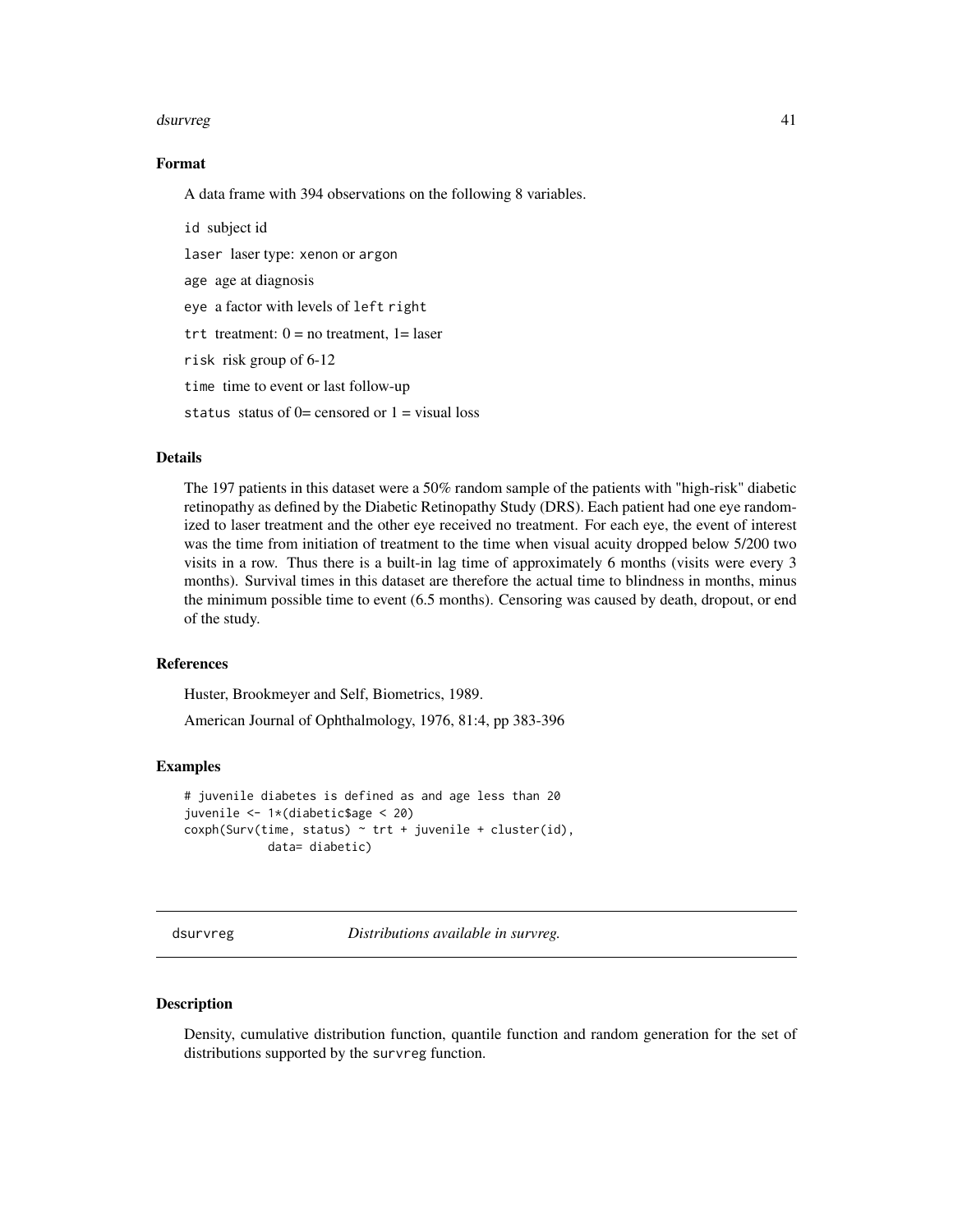#### Usage

```
dsurvreg(x, mean, scale=1, distribution='weibull', parms)
psurvreg(q, mean, scale=1, distribution='weibull', parms)
qsurvreg(p, mean, scale=1, distribution='weibull', parms)
rsurvreg(n, mean, scale=1, distribution='weibull', parms)
```
## Arguments

| X            | vector of quantiles. Missing values (NAs) are allowed.                                                             |
|--------------|--------------------------------------------------------------------------------------------------------------------|
| q            | vector of quantiles. Missing values (NAs) are allowed.                                                             |
| p            | vector of probabilities. Missing values (NAs) are allowed.                                                         |
| n            | number of random deviates to produce                                                                               |
| mean         | vector of linear predictors for the model. This is replicated to be the same length<br>as p, q or n.               |
| scale        | vector of (positive) scale factors. This is replicated to be the same length as p, q<br>or n.                      |
| distribution | character string giving the name of the distribution. This must be one of the<br>elements of survreg.distributions |
| parms        | optional parameters, if any, of the distribution. For the t-distribution this is the<br>degrees of freedom.        |

#### Details

Elements of q or p that are missing will cause the corresponding elements of the result to be missing.

The location and scale values are as they would be for survreg. The label "mean" was an unfortunate choice (made in mimicry of qnorm); since almost none of these distributions are symmetric it will not actually be a mean, but corresponds instead to the linear predictor of a fitted model. Translation to the usual parameterization found in a textbook is not always obvious. For example, the Weibull distribution is fit using the Extreme value distribution along with a log transformation. Letting  $F(t) = 1 - \exp[-(at)^p]$  be the cumulative distribution of the Weibull using a standard parameterization in terms of a and p, the survreg location corresponds to  $-\log(a)$  and the scale to  $1/p$  (Kalbfleisch and Prentice, section 2.2.2).

#### Value

density (dsurvreg), probability (psurvreg), quantile (qsurvreg), or for the requested distribution with mean and scale parameters mean and sd.

# References

Kalbfleisch, J. D. and Prentice, R. L. (1970). *The Statistical Analysis of Failure Time Data* Wiley, New York.

#### See Also

[survreg](#page-141-0), [Normal](#page-0-0)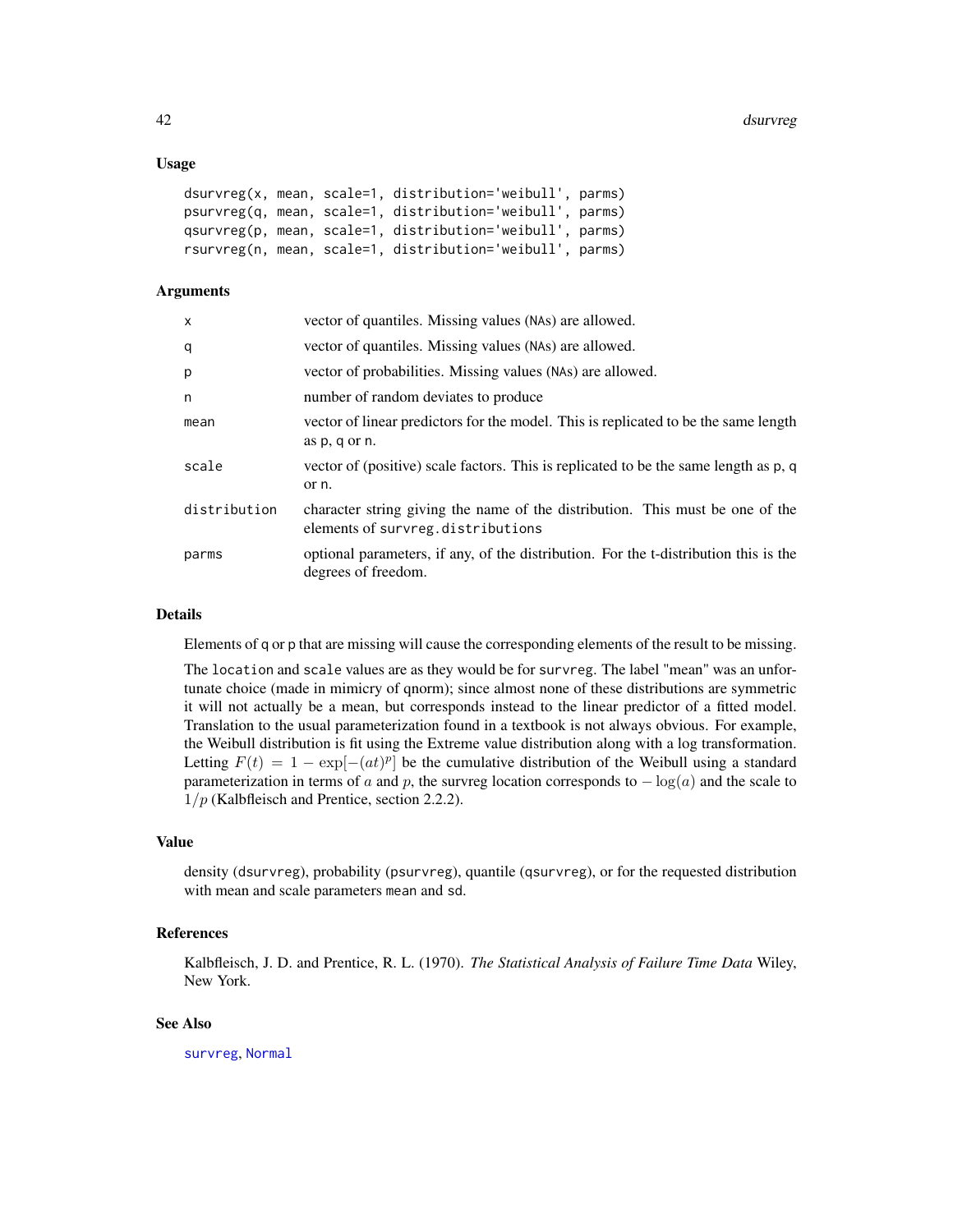#### finegray and the state of the state of the state of the state of the state of the state of the state of the state of the state of the state of the state of the state of the state of the state of the state of the state of t

## Examples

```
# List of distributions available
names(survreg.distributions)
## Not run:
[1] "extreme" "logistic" "gaussian" "weibull" "exponential"
[6] "rayleigh" "loggaussian" "lognormal" "loglogistic" "t"
## End(Not run)
# Compare results
all.equal(dsurvreg(1:10, 2, 5, dist='lognormal'), dlnorm(1:10, 2, 5))
# Hazard function for a Weibull distribution
x < -seq(.1, 3, length=30)haz \leq dsurvreg(x, 2, 3)/ (1-psurvreg(x, 2, 3))
## Not run:
plot(x, haz, log='xy', ylab="Hazard") #line with slope (1/scale -1)
## End(Not run)
```
finegray *Create data for a Fine-Gray model*

## Description

The Fine-Gray model can be fit by first creating a special data set, and then fitting a weighted Cox model to the result. This routine creates the data set.

## Usage

```
finegray(formula, data, weights, subset, na.action= na.pass, etype,
   prefix="fg", count, id, timefix=TRUE)
```
## Arguments

| formula   | a standard model formula, with survival on the left and covariates on the right.                                                              |  |
|-----------|-----------------------------------------------------------------------------------------------------------------------------------------------|--|
| data      | an optional data frame, list or environment (or object coercible by as data frame<br>to a data frame) containing the variables in the model.  |  |
| weights   | optional vector of observation weights                                                                                                        |  |
| subset    | an optional vector specifying a subset of observations to be used in the fitting<br>process.                                                  |  |
| na.action | a function which indicates what should happen when the data contain NAs. The<br>default is set by the nation setting of options.              |  |
| etype     | the event type for which a data set will be generated. The default is to use<br>whichever is listed first in the multi-state survival object. |  |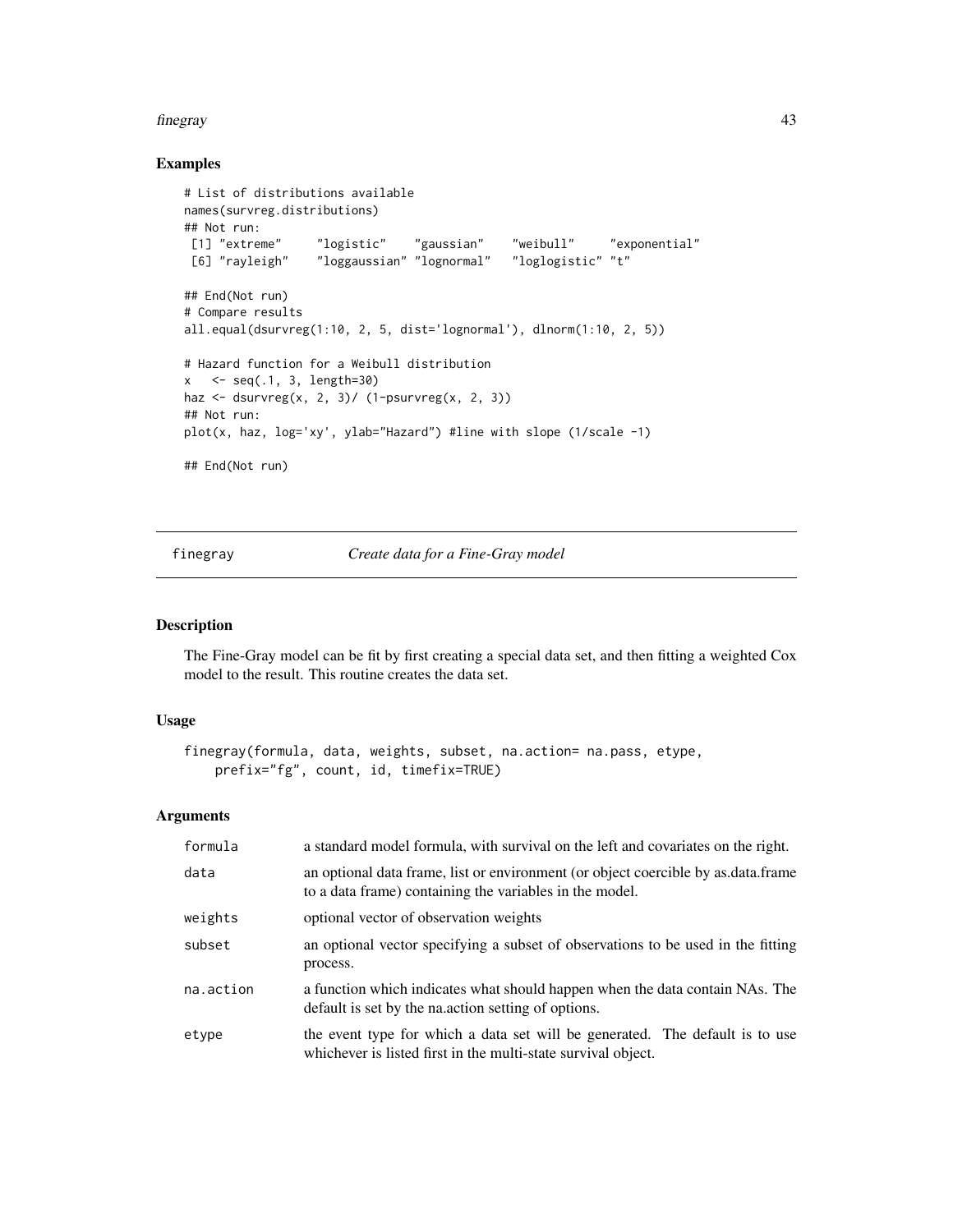| prefix  | the routine will add 4 variables to the data set: a start and end time for each<br>interval, status, and a weight for the interval. The default names of these are<br>"fgstart", "fgstop", "fgstatus", and "fgwt"; the prefix argument determines the<br>initial portion of the new names. |
|---------|--------------------------------------------------------------------------------------------------------------------------------------------------------------------------------------------------------------------------------------------------------------------------------------------|
| count   | a variable name in the output data set for an optional variable that will contain<br>the the replication count for each row of the input data. If a row is expanded into<br>multiple lines it will contain 1, 2, etc.                                                                      |
| id      | optional, the variable name in the data set which identifies subjects.                                                                                                                                                                                                                     |
| timefix | process times through the aeqSurv function to eliminate potential roundoff is-<br>sues.                                                                                                                                                                                                    |

## **Details**

The function expects a multi-state survival expression or variable as the left hand side of the formula, e.g. Surv(atime,astat) where astat is a factor whose first level represents censoring and remaining levels are states. The output data set will contain simple survival data (status  $= 0$  or 1) for a single endpoint of interest. In the output data set subjects who did not experience the event of interest become censored subjects whose times are artificially extended over multiple intervals, with a decreasing case weight from interval to interval. The output data set will normally contain many more rows than the input.

Time dependent covariates are allowed, but not (currently) delayed entry. If there are time dependent covariates, e.g.., the input data set had Surv(entry,exit,stat) as the left hand side, then an id statement is required. The program does data checks in this case, and needs to know which rows belong to each subject.

See the competing risks vignette for more details.

## Value

a data frame

## Author(s)

Terry Therneau

#### References

Fine JP and Gray RJ (1999) A proportional hazards model for the subdistribution of a competing risk. JASA 94:496-509.

Geskus RB (2011). Cause-Specific Cumulative Incidence Estimation and the Fine and Gray Model Under Both Left Truncation and Right Censoring. Biometrics 67, 39-49.

#### See Also

[coxph](#page-29-0), [aeqSurv](#page-6-0)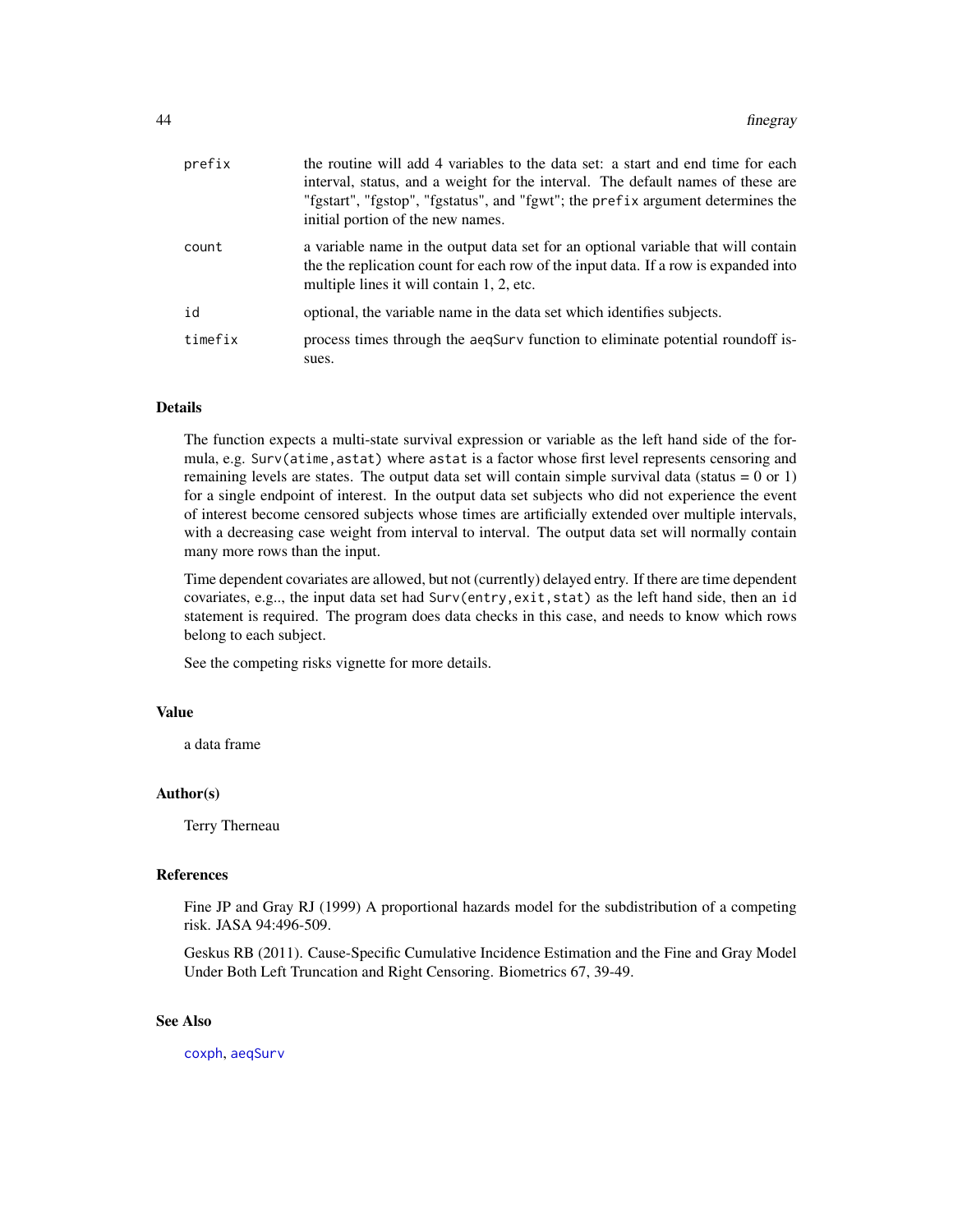#### flchain and the state of the state of the state of the state of the state of the state of the state of the state of the state of the state of the state of the state of the state of the state of the state of the state of th

## Examples

```
# Treat time to death and plasma cell malignancy as competing risks
etime <- with(mgus2, ifelse(pstat==0, futime, ptime))
event <- with(mgus2, ifelse(pstat==0, 2*death, 1))
event <- factor(event, 0:2, labels=c("censor", "pcm", "death"))
# FG model for PCM
pdata <- finegray(Surv(etime, event) ~ ., data=mgus2)
fgfit <- coxph(Surv(fgstart, fgstop, fgstatus) ~ age + sex,
                     weight=fgwt, data=pdata)
# Compute the weights separately by sex
adata <- finegray(Surv(etime, event) ~ . + strata(sex),
             data=mgus2, na.action=na.pass)
```
flchain *Assay of serum free light chain for 7874 subjects.*

#### Description

This is a stratified random sample containing 1/2 of the subjects from a study of the relationship between serum free light chain (FLC) and mortality. The original sample contains samples on approximately 2/3 of the residents of Olmsted County aged 50 or greater.

#### Usage

data(flchain)

#### Format

A data frame with 7874 persons containing the following variables.

age age in years

sex F=female, M=male

sample.yr the calendar year in which a blood sample was obtained

kappa serum free light chain, kappa portion

lambda serum free light chain, lambda portion

flc.grp the FLC group for the subject, as used in the original analysis

creatinine serum creatinine

mgus 1 if the subject had been diagnosed with monoclonal gammapothy (MGUS)

futime days from enrollment until death. Note that there are 3 subjects whose sample was obtained on their death date.

death 0=alive at last contact date, 1=dead

chapter for those who died, a grouping of their primary cause of death by chapter headings of the International Code of Diseases ICD-9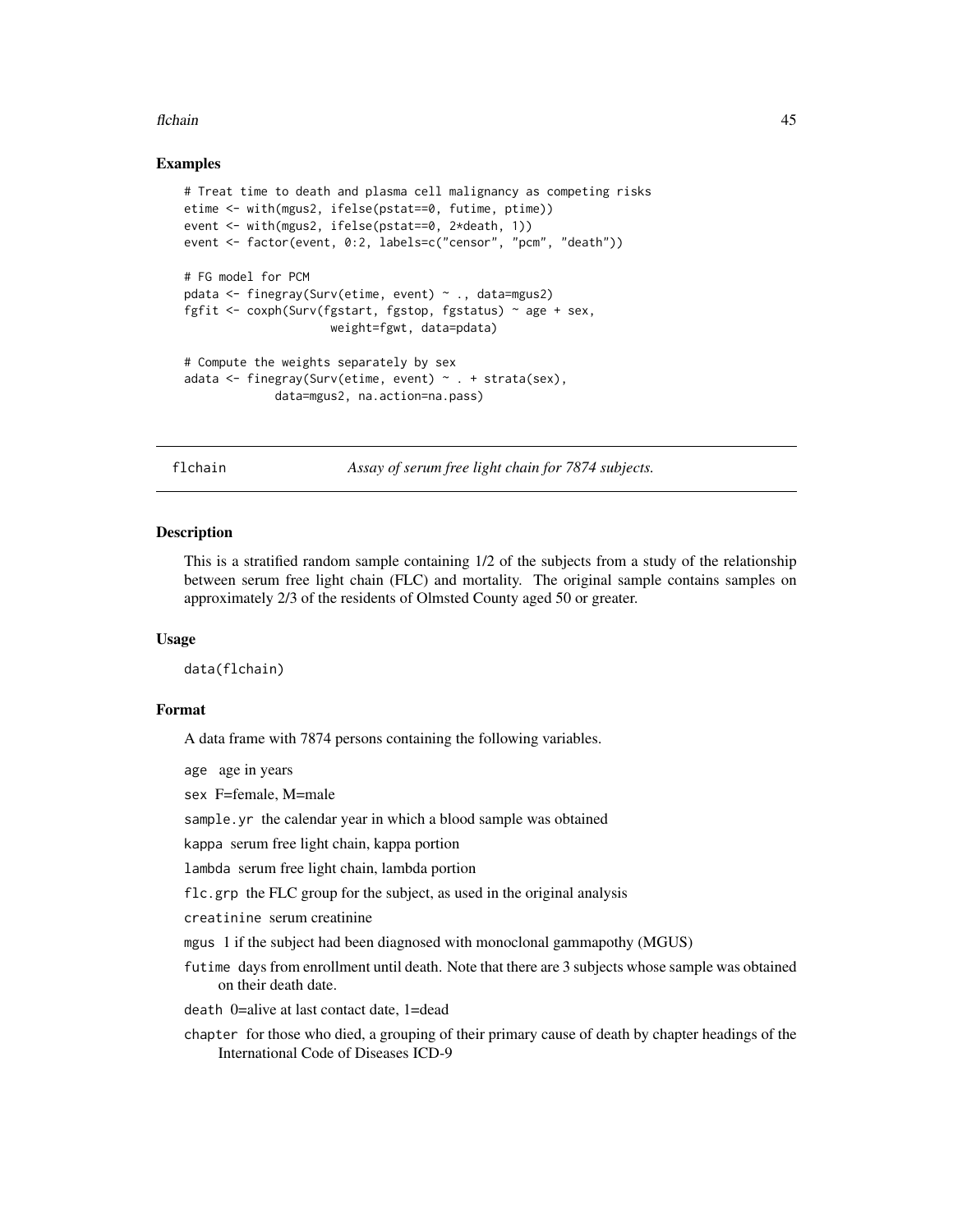### Details

In 1995 Dr. Robert Kyle embarked on a study to determine the prevalence of monoclonal gammopathy of undetermined significance (MGUS) in Olmsted County, Minnesota, a condition which is normally only found by chance from a test (serum electrophoresis) which is ordered for other causes. Later work suggested that one component of immunoglobulin production, the serum free light chain, might be a possible marker for immune disregulation. In 2010 Dr. Angela Dispenzieri and colleagues assayed FLC levels on those samples from the original study for which they had patient permission and from which sufficient material remained for further testing. They found that elevated FLC levels were indeed associated with higher death rates.

Patients were recruited when they came to the clinic for other appointments, with a final random sample of those who had not yet had a visit since the study began. An interesting side question is whether there are differences between early, mid, and late recruits.

This data set contains an age and sex stratified random sample that includes 7874 of the original 15759 subjects. The original subject identifiers and dates have been removed to protect patient identity. Subsampling was done to further protect this information.

#### Source

The primary investigator (A Dispenzieri) and statistician (T Therneau) for the study.

#### **References**

A Dispenzieri, J Katzmann, R Kyle, D Larson, T Therneau, C Colby, R Clark, G Mead, S Kumar, LJ Melton III and SV Rajkumar (2012). Use of monclonal serum immunoglobulin free light chains to predict overall survival in the general population, Mayo Clinic Proceedings 87:512-523.

R Kyle, T Therneau, SV Rajkumar, D Larson, M Plevak, J Offord, A Dispenzieri, J Katzmann, and LJ Melton, III, 2006, Prevalence of monoclonal gammopathy of undetermined significance, New England J Medicine 354:1362-1369.

#### Examples

```
data(flchain)
age.grp <- cut(flchain$age, c(49,54, 59,64, 69,74,79, 89, 110),
               labels= paste(c(50,55,60,65,70,75,80,90),
                             c(54,59,64,69,74,79,89,109), sep='-'))
table(flchain$sex, age.grp)
```
frailty *Random effects terms*

#### **Description**

The frailty function allows one to add a simple random effects term to a Cox or survreg model.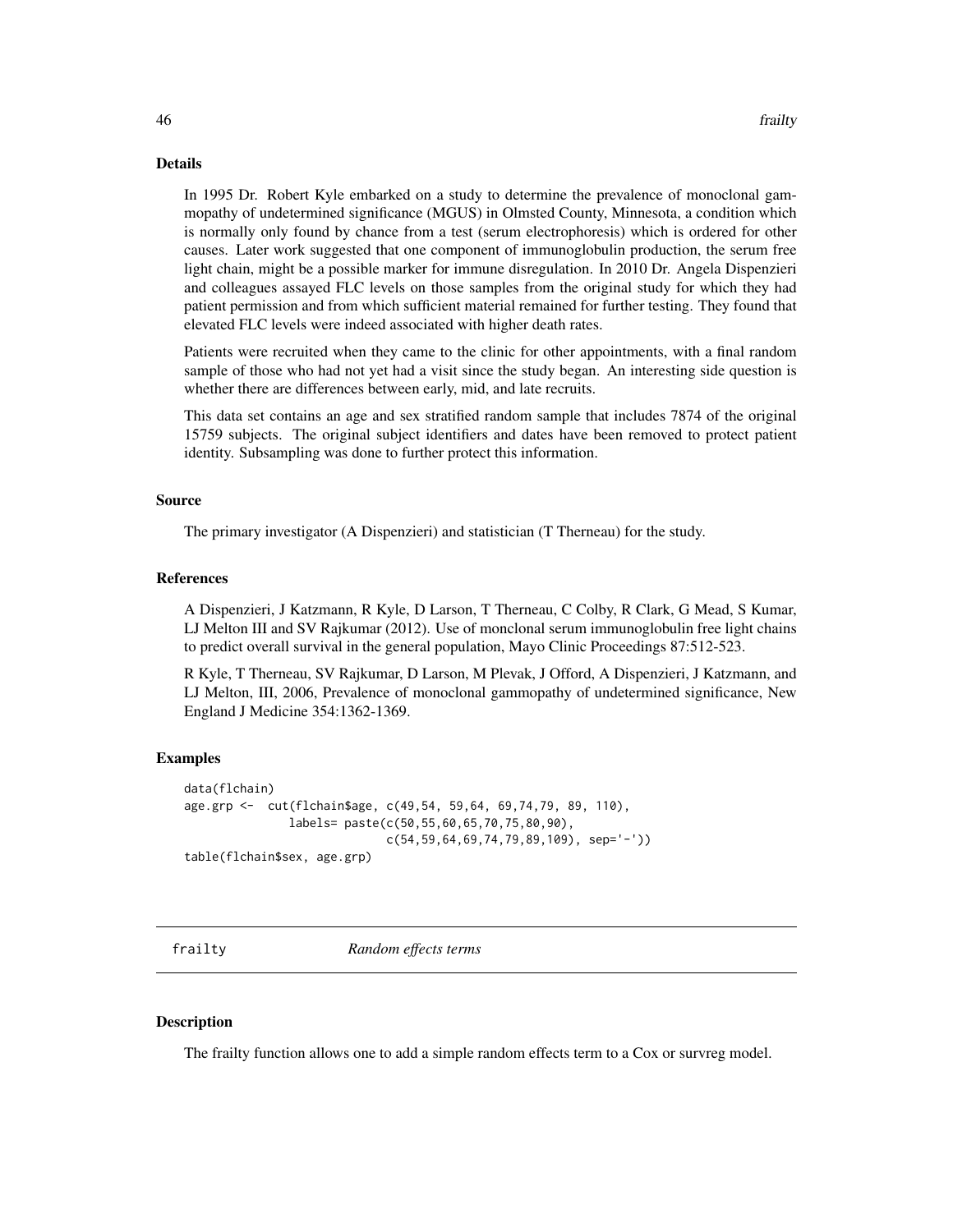#### frailty 47

## Usage

```
frailty(x, distribution="gamma", ...)
frailty.gamma(x, sparse = (nclass > 5), theta, df, eps = 1e-05,
        method = c("em", "aic", "df", "fixed"), ...frailty.gaussian(x, sparse = (nclass > 5), theta, df,
        method =c("reml","aic", "df", "fixed"), ...)
frailty.t(x, sparse = (nclass > 5), theta, df, eps = 1e-05, tdf = 5,
        method = c("aic", "df", "fixed"), ...
```
## Arguments

| X            | the variable to be entered as a random effect. It is always treated as a factor.                                                                                                                                                                                                                                                                                                                                                                                                                                                                                            |  |
|--------------|-----------------------------------------------------------------------------------------------------------------------------------------------------------------------------------------------------------------------------------------------------------------------------------------------------------------------------------------------------------------------------------------------------------------------------------------------------------------------------------------------------------------------------------------------------------------------------|--|
| distribution | either the gamma, gaussian or t distribution may be specified. The routines<br>frailty.gamma, frailty.gaussian and frailty.t do the actual work.                                                                                                                                                                                                                                                                                                                                                                                                                            |  |
| .            | Arguments for specific distribution, including (but not limited to)                                                                                                                                                                                                                                                                                                                                                                                                                                                                                                         |  |
| sparse       | cutoff for using a sparse coding of the data matrix. If the total number of levels<br>of x is larger than this value, then a sparse matrix approximation is used. The<br>correct cutoff is still a matter of exploration: if the number of levels is very large<br>(thousands) then the non-sparse calculation may not be feasible in terms of both<br>memory and compute time. Likewise, the accuracy of the sparse approximation<br>appears to be related to the maximum proportion of subjects in any one class,<br>being best when no one class has a large membership. |  |
| theta        | if specified, this fixes the variance of the random effect. If not, the variance is a<br>parameter, and a best solution is sought. Specifying this implies method='fixed'.                                                                                                                                                                                                                                                                                                                                                                                                  |  |
| df           | if specified, this fixes the degrees of freedom for the random effect. Specifying<br>this implies method='df'. Only one of theta or df should be specified.                                                                                                                                                                                                                                                                                                                                                                                                                 |  |
| method       | the method used to select a solution for theta, the variance of the random effect.<br>The fixed corresponds to a user-specified value, and no iteration is done. The<br>df selects the variance such that the degrees of freedom for the random effect<br>matches a user specified value. The aic method seeks to maximize Akaike's<br>information criteria 2*(partial likelihood - df). The em and reml methods are<br>specific to Cox models with gamma and gaussian random effects, respectively.<br>Please see further discussion below.                                |  |
| tdf          | the degrees of freedom for the t-distribution.                                                                                                                                                                                                                                                                                                                                                                                                                                                                                                                              |  |
| eps          | convergence criteria for the iteration on theta.                                                                                                                                                                                                                                                                                                                                                                                                                                                                                                                            |  |
|              |                                                                                                                                                                                                                                                                                                                                                                                                                                                                                                                                                                             |  |

#### Details

The frailty plugs into the general penalized modeling framework provided by the coxph and survreg routines. This framework deals with likelihood, penalties, and degrees of freedom; these aspects work well with either parent routine.

Therneau, Grambsch, and Pankratz show how maximum likelihood estimation for the Cox model with a gamma frailty can be accomplished using a general penalized routine, and Ripatti and Palmgren work through a similar argument for the Cox model with a gaussian frailty. Both of these are specific to the Cox model. Use of gamma/ml or gaussian/reml with survreg does not lead to valid results.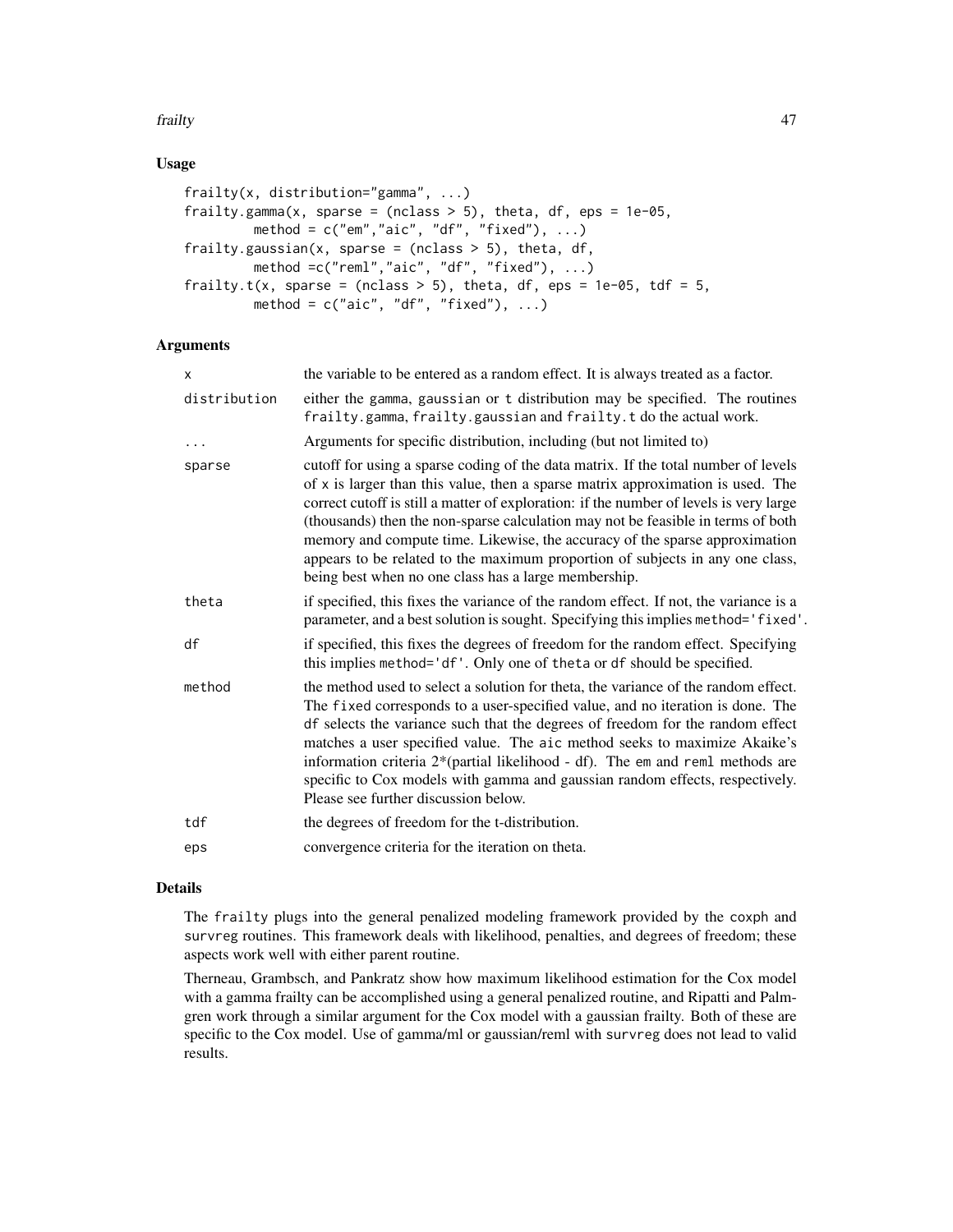The extensible structure of the penalized methods is such that the penalty function, such as frailty or pspine, is completely separate from the modeling routine. The strength of this is that a user can plug in any penalization routine they choose. A weakness is that it is very difficult for the modeling routine to know whether a sensible penalty routine has been supplied.

Note that use of a frailty term implies a mixed effects model and use of a cluster term implies a GEE approach; these cannot be mixed.

The coxme package has superseded this method. It is faster, more stable, and more flexible.

## Value

this function is used in the model statement of either coxph or survreg. It's results are used internally.

#### References

S Ripatti and J Palmgren, Estimation of multivariate frailty models using penalized partial likelihood, Biometrics, 56:1016-1022, 2000.

T Therneau, P Grambsch and VS Pankratz, Penalized survival models and frailty, J Computational and Graphical Statistics, 12:156-175, 2003.

#### See Also

[coxph,](#page-29-0) [survreg](#page-141-0)

#### Examples

```
# Random institutional effect
coxph(Surv(time, status) ~ age + frailty(inst, df=4), lung)
# Litter effects for the rats data
rfit2a <- survreg(Surv(time, status) ~ rx +
                  frailty.gaussian(litter, df=13, sparse=FALSE), rats,
                  subset= (sex=='f'))
rfit2b <- survreg(Surv(time, status) ~ rx +
                  frailty.gaussian(litter, df=13, sparse=TRUE), rats,
                  subset= (sex=='f'))
```
heart *Stanford Heart Transplant data*

#### Description

Survival of patients on the waiting list for the Stanford heart transplant program.

#### Usage

heart jasa jasa1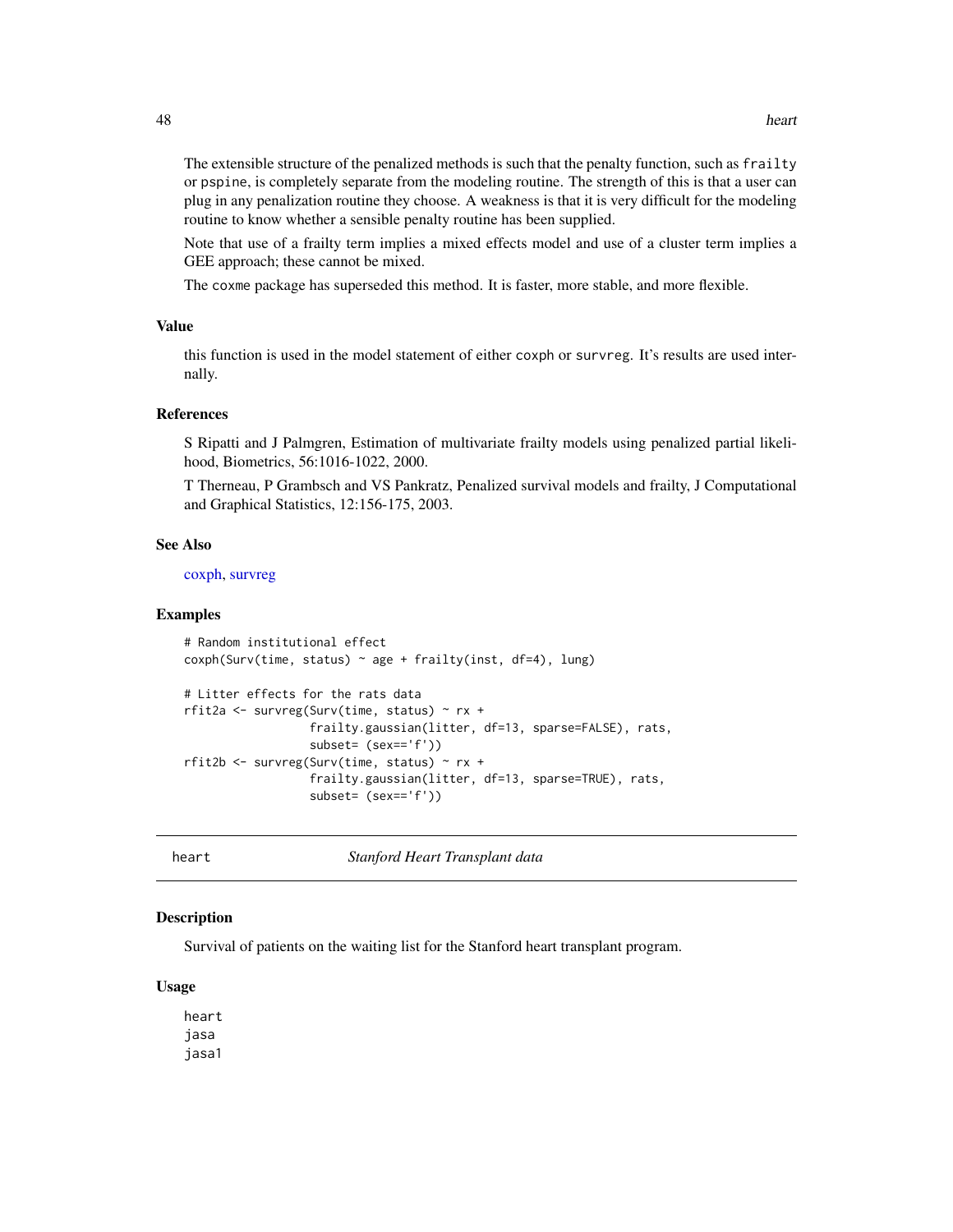#### is.ratetable 49

# Format

jasa: original data

| birth.dt:   | birth date                  |
|-------------|-----------------------------|
| accept.dt:  | acceptance into program     |
| tx.date:    | transplant date             |
| fu.date:    | end of followup             |
| fustat:     | dead or alive               |
| surgery:    | prior bypass surgery        |
| age:        | age (in years)              |
| futime:     | followup time               |
| wait.time:  | time before transplant      |
| transplant: | transplant indicator        |
| mismatch:   | mismatch score              |
| hla.a2:     | particular type of mismatch |
| mscore:     | another mismatch score      |
| reject:     | rejection occurred          |
|             |                             |

## jasa1, heart: processed data

| start, stop, event: | Entry and exit time and status for this interval of time |
|---------------------|----------------------------------------------------------|
| age:                | age-48 years                                             |
| year:               | year of acceptance (in years after 1 Nov 1967)           |
| surgery:            | prior bypass surgery 1=yes                               |
| transplant:         | received transplant 1=yes                                |
| id:                 | patient id                                               |

## Source

J Crowley and M Hu (1977), Covariance analysis of heart transplant survival data. *Journal of the American Statistical Association*, 72, 27–36.

# See Also

[stanford2](#page-101-0)

is.ratetable *Verify that an object is of class ratetable.*

## Description

The function verifies not only the class attribute, but the structure of the object.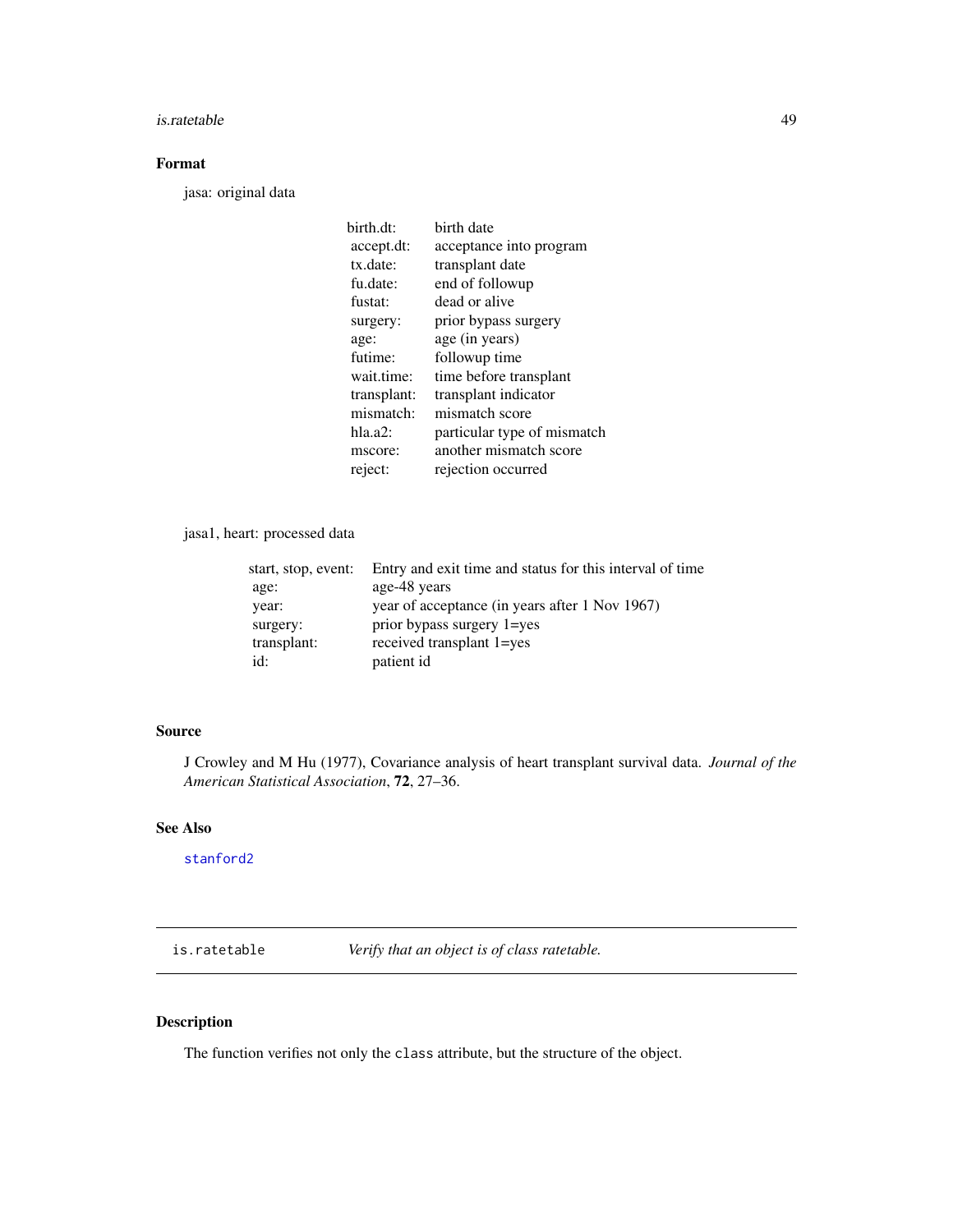50 kidney katalog ang kabupatèn Kabupatèn Kabupatèn Kabupatèn Kabupatèn Kabupatèn Kabupatèn Kabupatèn Kabupatèn

#### Usage

is.ratetable(x, verbose=FALSE)

#### Arguments

|         | the object to be verified.                                                           |
|---------|--------------------------------------------------------------------------------------|
| verbose | if TRUE and the object is not a ratetable, then return a character string describing |
|         | the way(s) in which $x$ fails to be a proper rate table object.                      |

## Details

Rate tables are used by the pyears and survexp functions, and normally contain death rates for some population, categorized by age, sex, or other variables. They have a fairly rigid structure, and the verbose option can help in creating a new rate table.

## Value

returns TRUE if x is a ratetable, and FALSE or a description if it is not.

#### See Also

[pyears](#page-84-0), [survexp](#page-121-0).

#### Examples

is.ratetable(survexp.us) # True is.ratetable(cancer) # False

kidney *Kidney catheter data*

### Description

Data on the recurrence times to infection, at the point of insertion of the catheter, for kidney patients using portable dialysis equipment. Catheters may be removed for reasons other than infection, in which case the observation is censored. Each patient has exactly 2 observations.

This data has often been used to illustrate the use of random effects (frailty) in a survival model. However, one of the males (id 21) is a large outlier, with much longer survival than his peers. If this observation is removed no evidence remains for a random subject effect.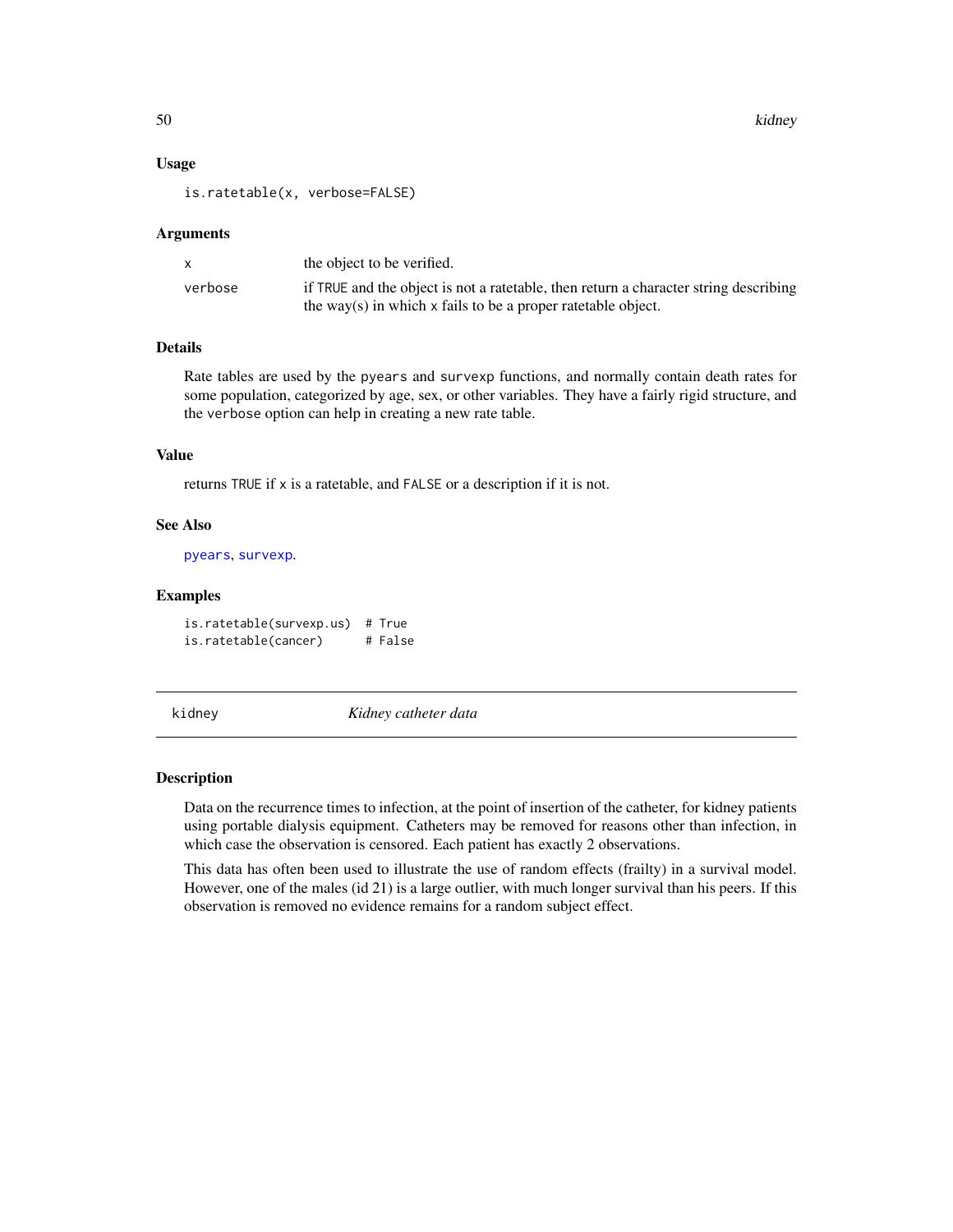#### levels.Surv 51

# Format

| patient: | id                                          |
|----------|---------------------------------------------|
| time:    | time                                        |
| status:  | event status                                |
| age:     | in years                                    |
| sex:     | $1$ =male, $2$ =female                      |
| disease: | disease type $(0=GN, 1=AN, 2=PKD, 3=Other)$ |
| frail:   | frailty estimate from original paper        |

## Note

The original paper ignored the issue of tied times and so is not exactly reproduced by the survival package.

#### Source

CA McGilchrist, CW Aisbett (1991), Regression with frailty in survival analysis. *Biometrics* 47, 461–66.

## Examples

```
kfit <- coxph(Surv(time, status)~ age + sex + disease + frailty(id), kidney)
kfit0 <- coxph(Surv(time, status)~ age + sex + disease, kidney)
kfitm1 <- coxph(Surv(time,status) ~ age + sex + disease +
frailty(id, dist='gauss'), kidney)
```
levels.Surv *Return the states of a multi-state Surv object*

## Description

For a multi-state Surv object, this will return the names of the states.

## Usage

```
## S3 method for class 'Surv'
levels(x)
```
#### Arguments

x a Surv object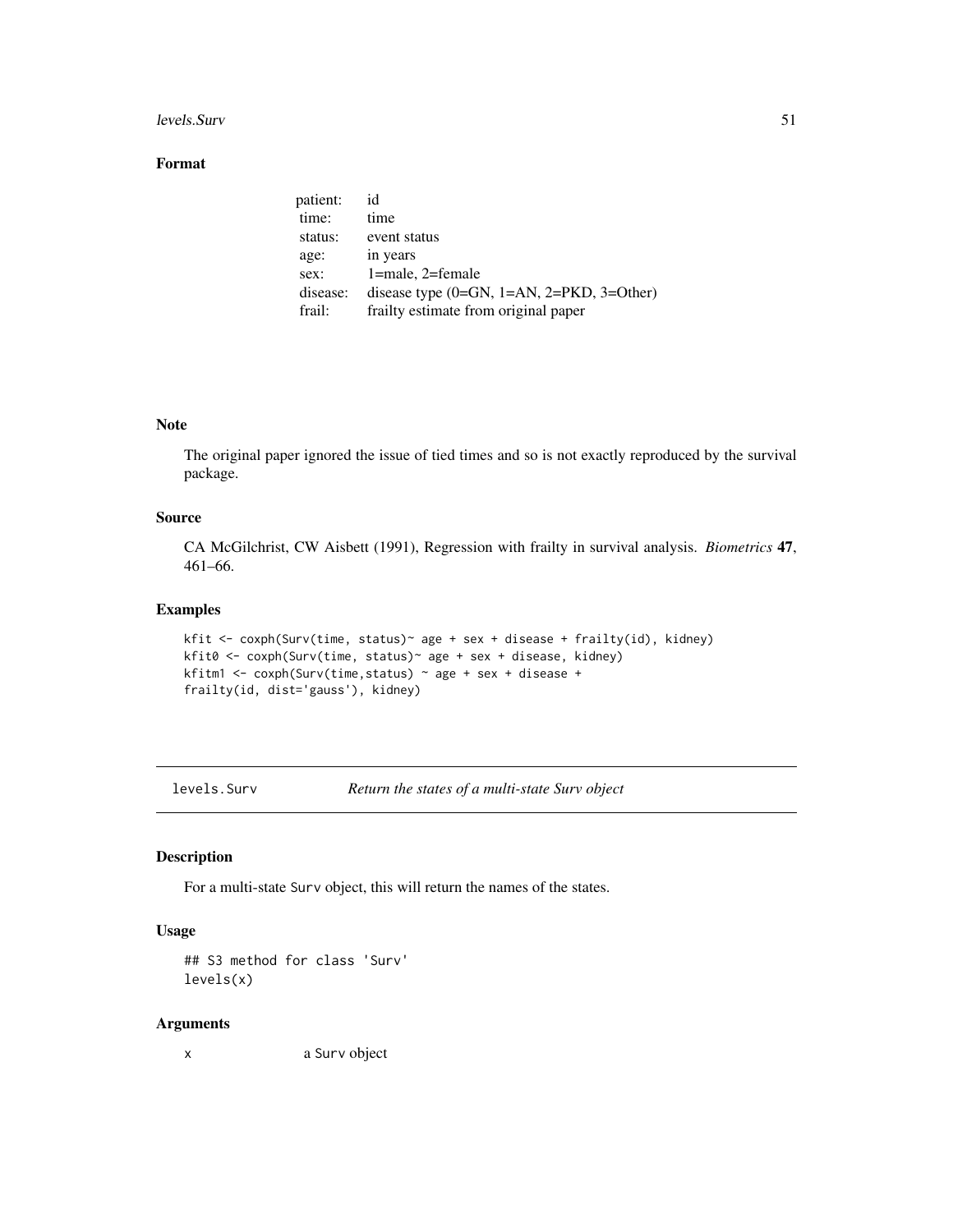## Value

for a multi-state Surv object, the vector of state names (excluding censoring); or NULL for an ordinary Surv object

## Examples

```
y1 <- Surv(c(1,5, 9, 17,21, 30),
           factor(c(0, 1, 2,1,0,2), 0:2, c("censored", "progression", "death")))
levels(y1)
y2 \le - Surv(1:6, rep(0:1, 3))
y2
levels(y2)
```
lines.survfit *Add Lines or Points to a Survival Plot*

## Description

Often used to add the expected survival curve(s) to a Kaplan-Meier plot generated with plot.survfit.

#### Usage

```
## S3 method for class 'survfit'
lines(x, type="s", pch=3, col=1, lty=1,
       lwd=1, cex=1, mark.time=FALSE,
       fun, conf.int=FALSE,
       conf.times, conf.cap=.005, conf.offset=.012,
       conf.type = c("log", "log-log", "plain", "logit", "arcsin"),
       mark, noplot="(s0)", cumhaz= FALSE, ...)
## S3 method for class 'survexp'
lines(x, type="l", ...)
## S3 method for class 'survfit'
points(x, fun, censor=FALSE, col=1, pch,
       noplot="(s0)", cumhaz=FALSE, ...)
```
## Arguments

| x                  | a survival object, generated from the survfit or survexp functions.                                                                                                                                                         |  |
|--------------------|-----------------------------------------------------------------------------------------------------------------------------------------------------------------------------------------------------------------------------|--|
| type               | the line type, as described in lines. The default is a step function for survfit<br>objects, and a connected line for survexp objects. All other arguments for<br>lines. survexp are identical to those for lines. survfit. |  |
| col, lty, lwd, cex |                                                                                                                                                                                                                             |  |
|                    | vectors giving the mark symbol, color, line type, line width and character size<br>for the added curves. Of this set only color is applicable to points.                                                                    |  |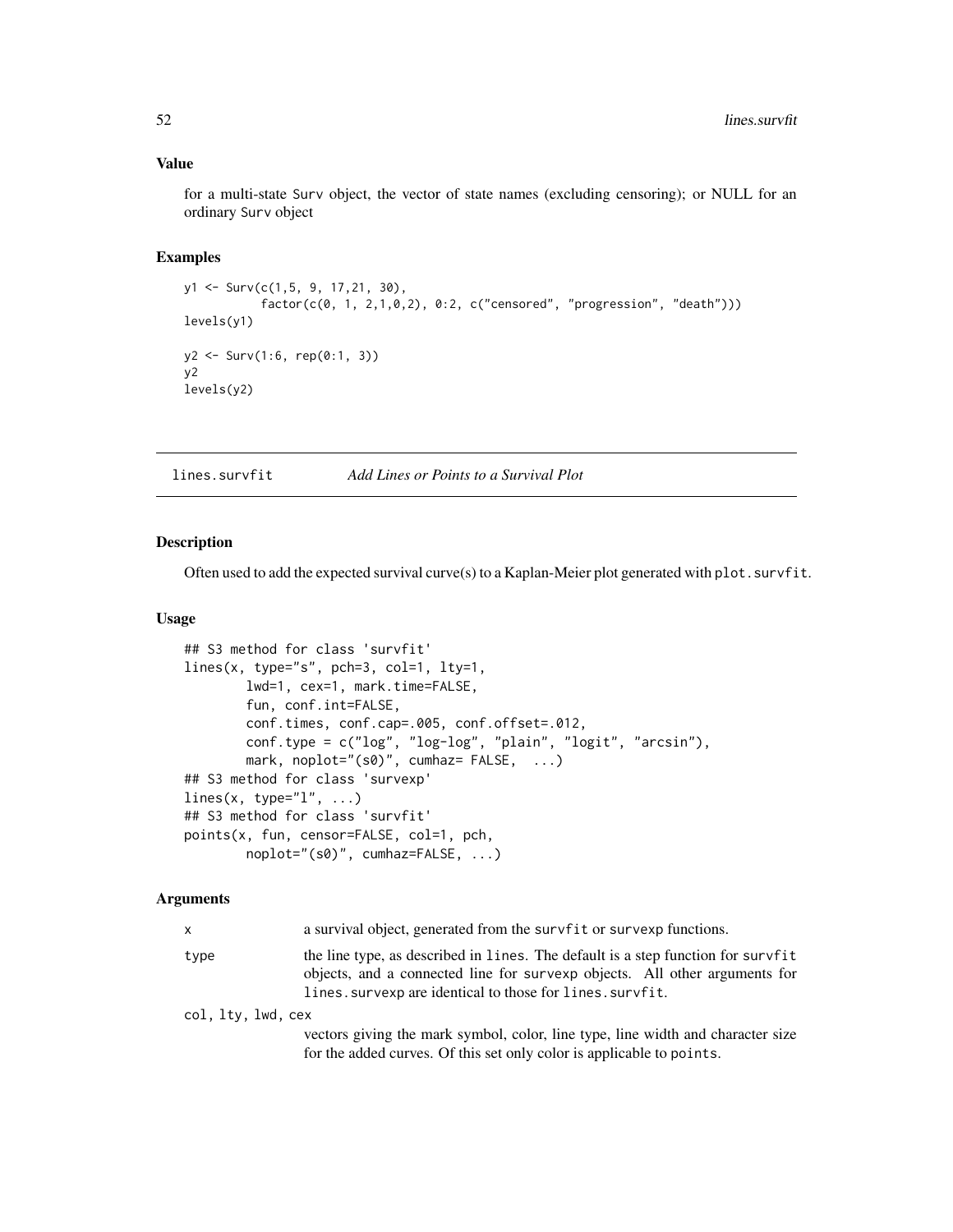| pch         | plotting characters for points, in the style of matplot, i.e., either a single string<br>of characters of which the first will be used for the first curve, etc; or a vector of<br>characters or integers, one element per curve.                                                                                                                                                                                                                                                                                                                                                                  |
|-------------|----------------------------------------------------------------------------------------------------------------------------------------------------------------------------------------------------------------------------------------------------------------------------------------------------------------------------------------------------------------------------------------------------------------------------------------------------------------------------------------------------------------------------------------------------------------------------------------------------|
| mark        | a historical alias for pch                                                                                                                                                                                                                                                                                                                                                                                                                                                                                                                                                                         |
| censor      | should censoring times be displayed for the points function?                                                                                                                                                                                                                                                                                                                                                                                                                                                                                                                                       |
|             | other graphical parameters                                                                                                                                                                                                                                                                                                                                                                                                                                                                                                                                                                         |
| mark.time   | controls the labeling of the curves. If FALSE, no labeling is done. If TRUE, then<br>curves are marked at each censoring time. If mark. time is a numeric vector,<br>then curves are marked at the specified time points.                                                                                                                                                                                                                                                                                                                                                                          |
| fun         | an arbitrary function defining a transformation of the survival curve. For ex-<br>ample fun=log is an alternative way to draw a log-survival curve (but with the<br>axis labeled with log(S) values). Four often used transformations can be spec-<br>ified with a character argument instead: "log" is the same as using the log=T<br>option, "event" plots cumulative events $(f(y) = 1-y)$ , "cumhaz" plots the cumu-<br>lative hazard function $(f(y) = -\log(y))$ and "cloglog" creates a complimentary<br>log-log survival plot $(f(y) = log(-log(y)))$ along with log scale for the x-axis. |
| conf.int    | if TRUE, confidence bands for the curves are also plotted. If set to "only", then<br>only the CI bands are plotted, and the curve itself is left off. This can be useful<br>for fine control over the colors or line types of a plot. A numeric value, e.g.<br>conf.int = $.90$ , can be used to                                                                                                                                                                                                                                                                                                   |
| conf.times  | optional vector of times at which to place a confidence bar on the curve(s). If<br>present, these will be used instead of confidence bands.                                                                                                                                                                                                                                                                                                                                                                                                                                                        |
| conf.cap    | width of the horizontal cap on top of the confidence bars; only used if conf.times<br>is used. A value of 1 is the width of the plot region.                                                                                                                                                                                                                                                                                                                                                                                                                                                       |
| conf.offset | the offset for confidence bars, when there are multiple curves on the plot. A<br>value of 1 is the width of the plot region. If this is a single number then each<br>curve's bars are offset by this amount from the prior curve's bars, if it is a vector<br>the values are used directly.                                                                                                                                                                                                                                                                                                        |
| conf.type   | One of "plain", "log" (the default), "log-log", "logit", or "none". Only<br>enough of the string to uniquely identify it is necessary. The first option causes<br>confidence intervals not to be generated. The second causes the standard inter-<br>vals curve +-k *se(curve), where k is determined from conf. int. The log<br>option calculates intervals based on the cumulative hazard or log(survival). The<br>log-log option bases the intervals on the log hazard or log(-log(survival)), and<br>the logit option on log(survival/(1-survival)).                                           |
| noplot      | for multi-state models, curves with this label will not be plotted. The default<br>corresponds to an unspecified state.                                                                                                                                                                                                                                                                                                                                                                                                                                                                            |
| cumhaz      | plot the cumulative hazard, rather than the survival or probability in state.                                                                                                                                                                                                                                                                                                                                                                                                                                                                                                                      |

# Details

When the survfit function creates a multi-state survival curve the resulting object has class 'survfitms'. The only difference in the plots is that that it defaults to a curve that goes from lower left to upper right (starting at 0), where survival curves default to starting at 1 and going down. All other options are identical.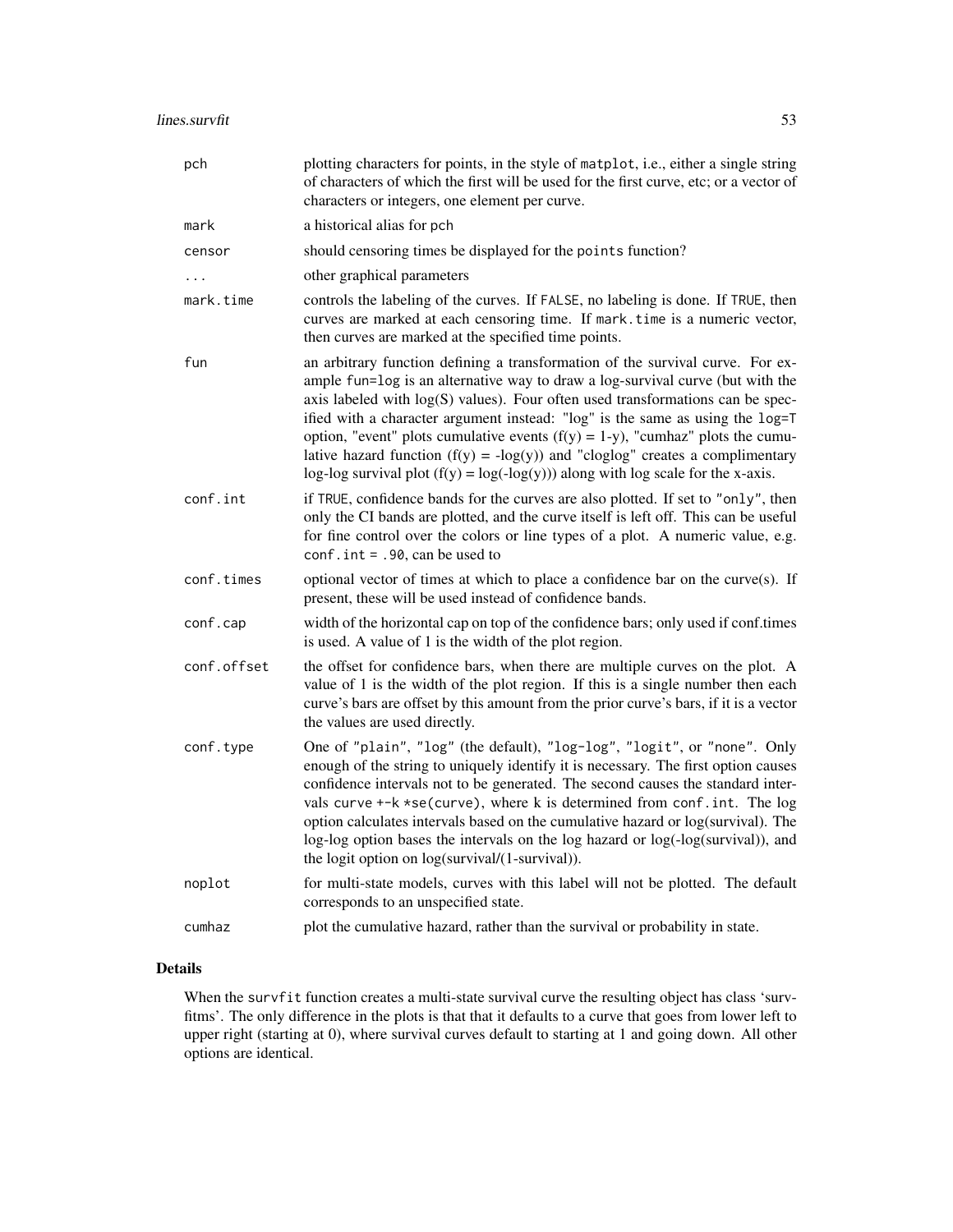## Value

a list with components x and y, containing the coordinates of the last point on each of the curves (but not of the confidence limits). This may be useful for labeling.

## Side Effects

one or more curves are added to the current plot.

#### See Also

[lines](#page-0-0), [par](#page-0-0), [plot.survfit](#page-71-0), [survfit](#page-126-0), [survexp](#page-121-0).

#### Examples

```
fit <- survfit(Surv(time, status==2) ~ sex, pbc,subset=1:312)
plot(fit, mark.time=FALSE, xscale=365.25,
        xlab='Years', ylab='Survival')
lines(fit[1], lwd=2) #darken the first curve and add marks
```

```
# Add expected survival curves for the two groups,
# based on the US census data
# The data set does not have entry date, use the midpoint of the study
efit <- survexp(~sex, data=pbc, times= (0:24)*182, ratetable=survexp.us,
                 rmap=list(sex=sex, age=age*365.35, year=as.Date('1979/01/01')))
temp <- lines(efit, lty=2, lwd=2:1)
text(temp, c("Male", "Female"), adj= -.1) #labels just past the ends
title(main="Primary Biliary Cirrhosis, Observed and Expected")
```
logan *Data from the 1972-78 GSS data used by Logan*

#### Description

Intergenerational occupational mobility data with covariates.

#### Usage

data(logan)

#### Format

A data frame with 838 observations on the following 4 variables.

occupation subject's occupation, a factor with levels farm, operatives, craftsmen, sales, and professional

focc father's occupation

education total years of schooling, 0 to 20

race levels of non-black and black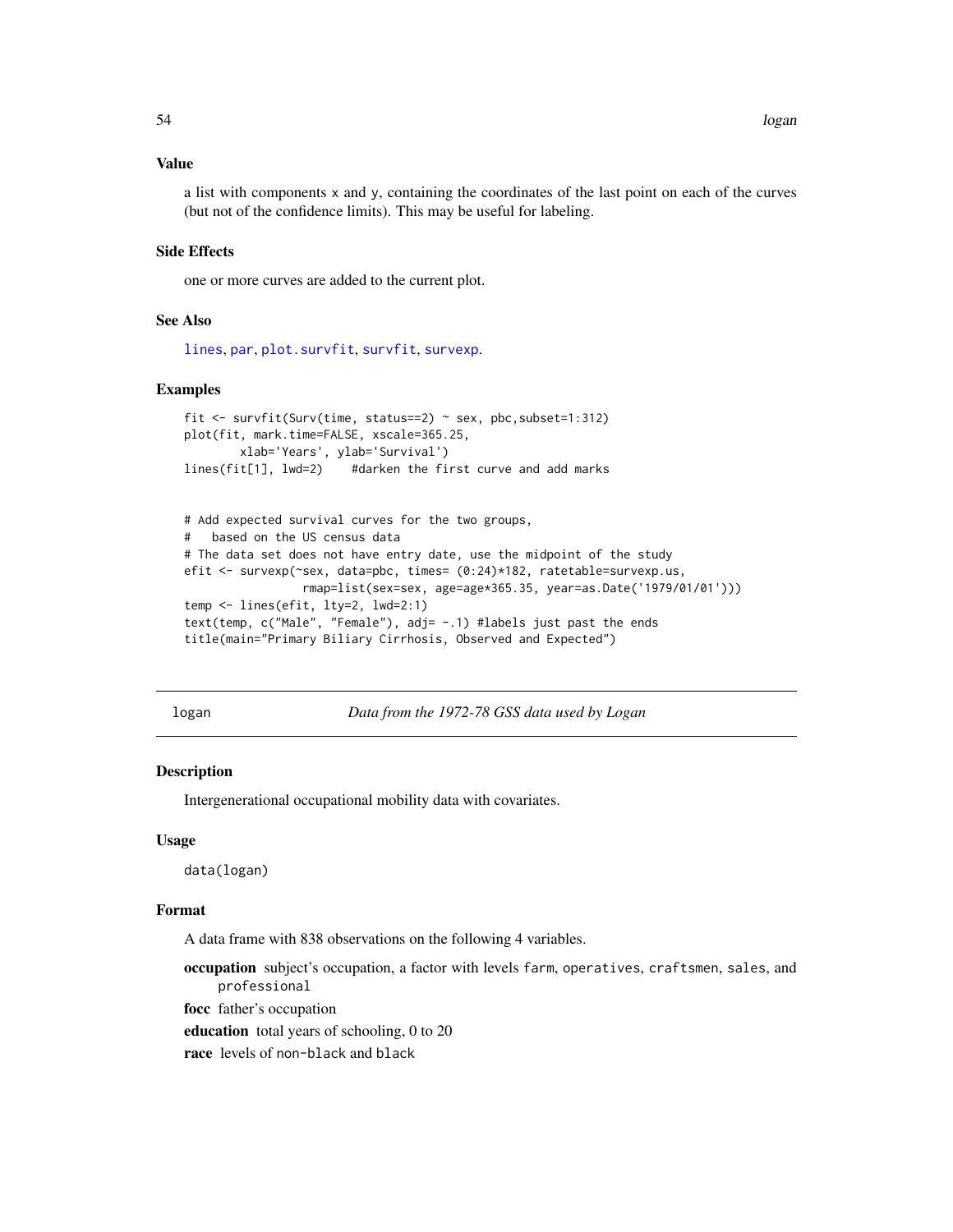## logLik.coxph 55

#### Source

General Social Survey data, see the web site for detailed information on the variables. [http:](http://www3.norc.org/GSS+Website) [//www3.norc.org/GSS+Website](http://www3.norc.org/GSS+Website).

#### References

Logan, John A. (1983). A Multivariate Model for Mobility Tables. American Journal of Sociology 89: 324-349.

logLik.coxph *logLik method for a Cox model*

## Description

The logLik function for survival models

## Usage

```
## S3 method for class 'coxph'
logLik(object, ...)
## S3 method for class 'survreg'
logLik(object, ...)
```
### Arguments

| object   | the result of a coxph or survreg fit                 |
|----------|------------------------------------------------------|
| $\cdots$ | optional arguments for other instances of the method |

#### Details

The logLik function is used by summary functions in R such as AIC. For a Cox model, this method returns the partial likelihood. The number of degrees of freedom (df) used by the fit and the effective number of observations (nobs) are added as attributes. Per Raftery and others, the effective number of observations is the taken to be the number of events in the data set.

For a survreg model the proper value for the effective number of observations is still an open question (at least to this author). For right censored data the approach of logLik.coxph is the possible the most sensible, but for interval censored observations the result is unclear. The code currently does not add a *nobs* attribute.

### Value

an object of class logLik

## Author(s)

Terry Therneau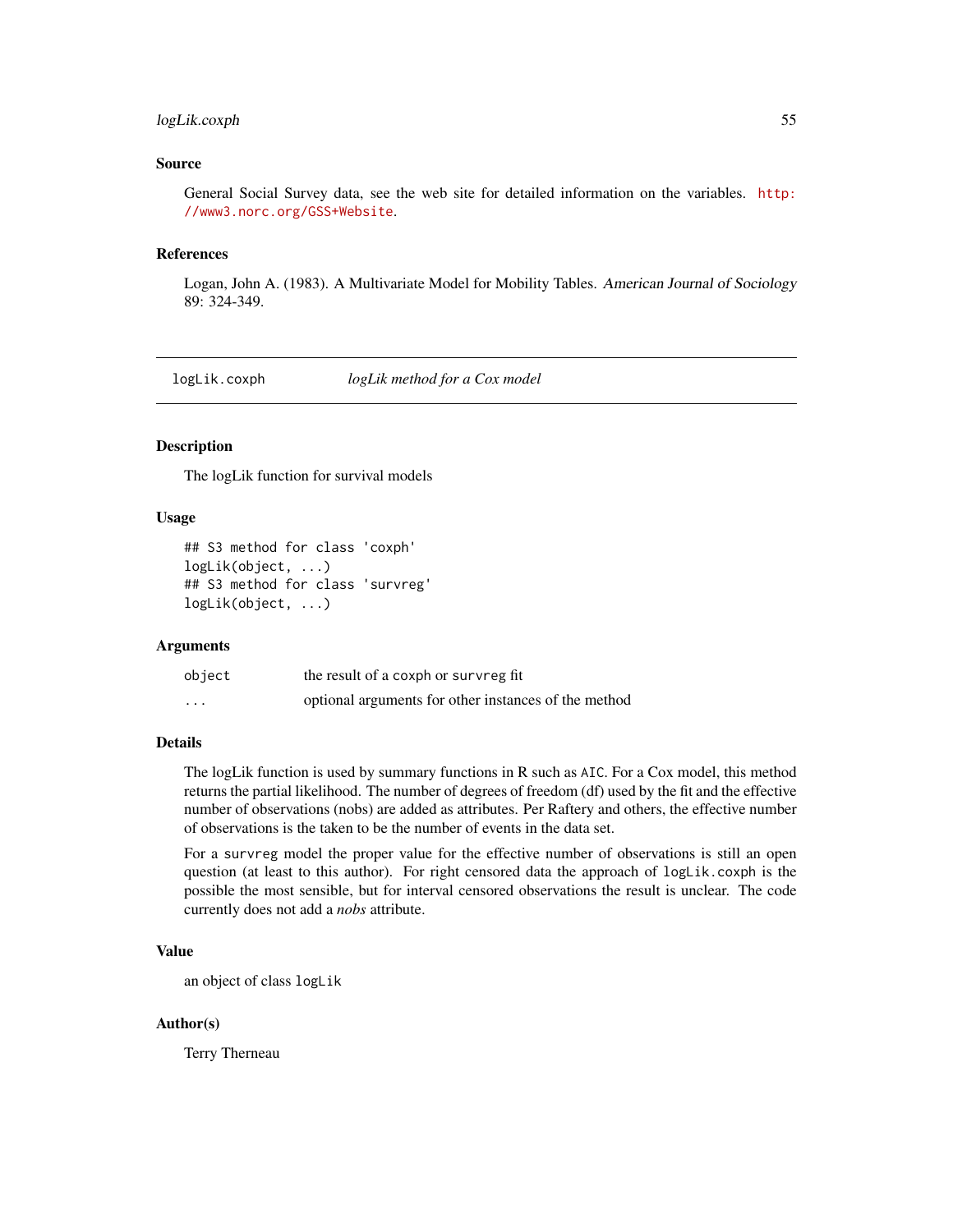## References

Robert E. Kass and Adrian E. Raftery (1995). "Bayes Factors". J. American Statistical Assoc. 90 (430): 791.

Raftery A.E. (1995), "Bayesian Model Selection in Social Research", Sociological methodology, 111-196.

## See Also

[logLik](#page-0-0)

lung *NCCTG Lung Cancer Data*

#### Description

Survival in patients with advanced lung cancer from the North Central Cancer Treatment Group. Performance scores rate how well the patient can perform usual daily activities.

## Usage

lung cancer

#### Format

| inst:      | Institution code                                                                                          |
|------------|-----------------------------------------------------------------------------------------------------------|
| time:      | Survival time in days                                                                                     |
| status:    | censoring status 1=censored, 2=dead                                                                       |
| age:       | Age in years                                                                                              |
| sex:       | Male=1 Female= $2$                                                                                        |
| ph.ecog:   | ECOG performance score as rated by the physician. 0=asymptomatic, 1= symptomatic but completely ambulator |
| ph.karno:  | Karnofsky performance score (bad=0-good=100) rated by physician                                           |
| pat.karno: | Karnofsky performance score as rated by patient                                                           |
| meal.cal:  | Calories consumed at meals                                                                                |
| wt.loss:   | Weight loss in last six months                                                                            |

## Note

The use of 1/2 for alive/dead instead of the usual 0/1 is a historical footnote. For data contained on punch cards, IBM 360 Fortran treated blank as a zero, which led to a policy within the section of Biostatistics to never use "0" as a data value since one could not distinguish it from a missing value. The policy became a habit, as is often the case; and the 1/2 coding endured long beyond the demise of punch cards and Fortran.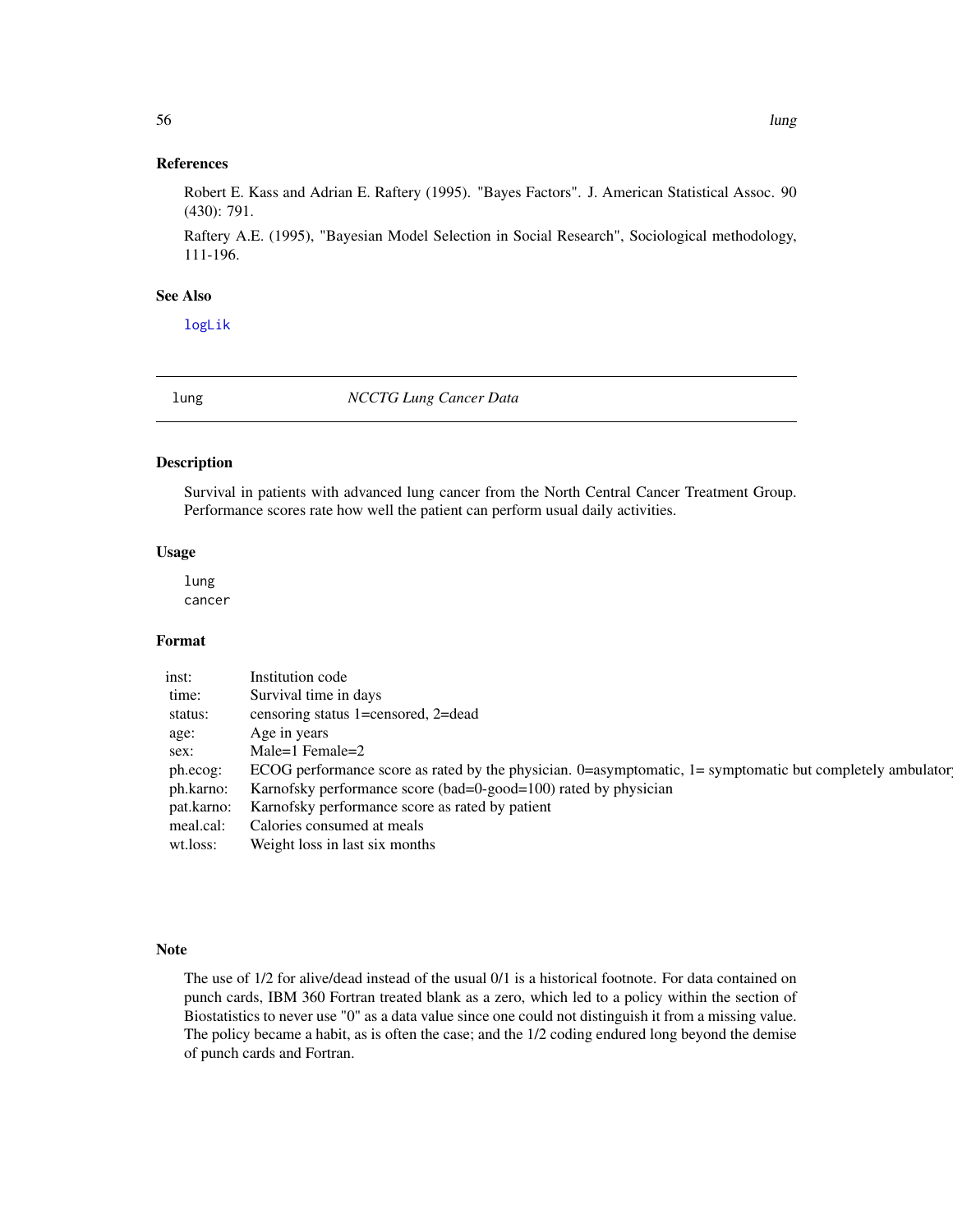#### mgus 57 mga kalendaryon ng mga kalendaryon ng mga kalendaryon ng mga kalendaryon ng mga kalendaryon ng mga kalendaryon ng mga kalendaryon ng mga kalendaryon ng mga kalendaryon ng mga kalendaryon ng mga kalendaryon ng mga k

## Source

Terry Therneau

#### References

Loprinzi CL. Laurie JA. Wieand HS. Krook JE. Novotny PJ. Kugler JW. Bartel J. Law M. Bateman M. Klatt NE. et al. Prospective evaluation of prognostic variables from patient-completed questionnaires. North Central Cancer Treatment Group. Journal of Clinical Oncology. 12(3):601-7, 1994.

### mgus *Monoclonal gammopathy data*

## Description

Natural history of 241 subjects with monoclonal gammopathy of undetermined significance (MGUS).

#### Usage

mgus mgus1

## Format

mgus: A data frame with 241 observations on the following 12 variables.

| id:            | subject id                                                         |
|----------------|--------------------------------------------------------------------|
| age:           | age in years at the detection of MGUS                              |
| sex:           | male or female                                                     |
| $dxyr$ :       | year of diagnosis                                                  |
| $\text{pcdx}:$ | for subjects who progress to a plasma cell malignancy              |
|                | the subtype of malignancy: multiple myeloma (MM) is the            |
|                | most common, followed by amyloidosis (AM), macroglobulinemia (MA), |
|                | and other lymphprolifative disorders (LP)                          |
| pctime:        | days from MGUS until diagnosis of a plasma cell malignancy         |
| futime:        | days from diagnosis to last follow-up                              |
| death:         | $l =$ follow-up is until death                                     |
| alb:           | albumin level at MGUS diagnosis                                    |
| creat:         | creatinine at MGUS diagnosis                                       |
| hgb:           | hemoglobin at MGUS diagnosis                                       |
| mspike:        | size of the monoclonal protein spike at diagnosis                  |

mgus1: The same data set in start,stop format. Contains the id, age, sex, and laboratory variable described above along with

start, stop: sequential intervals of time for each subject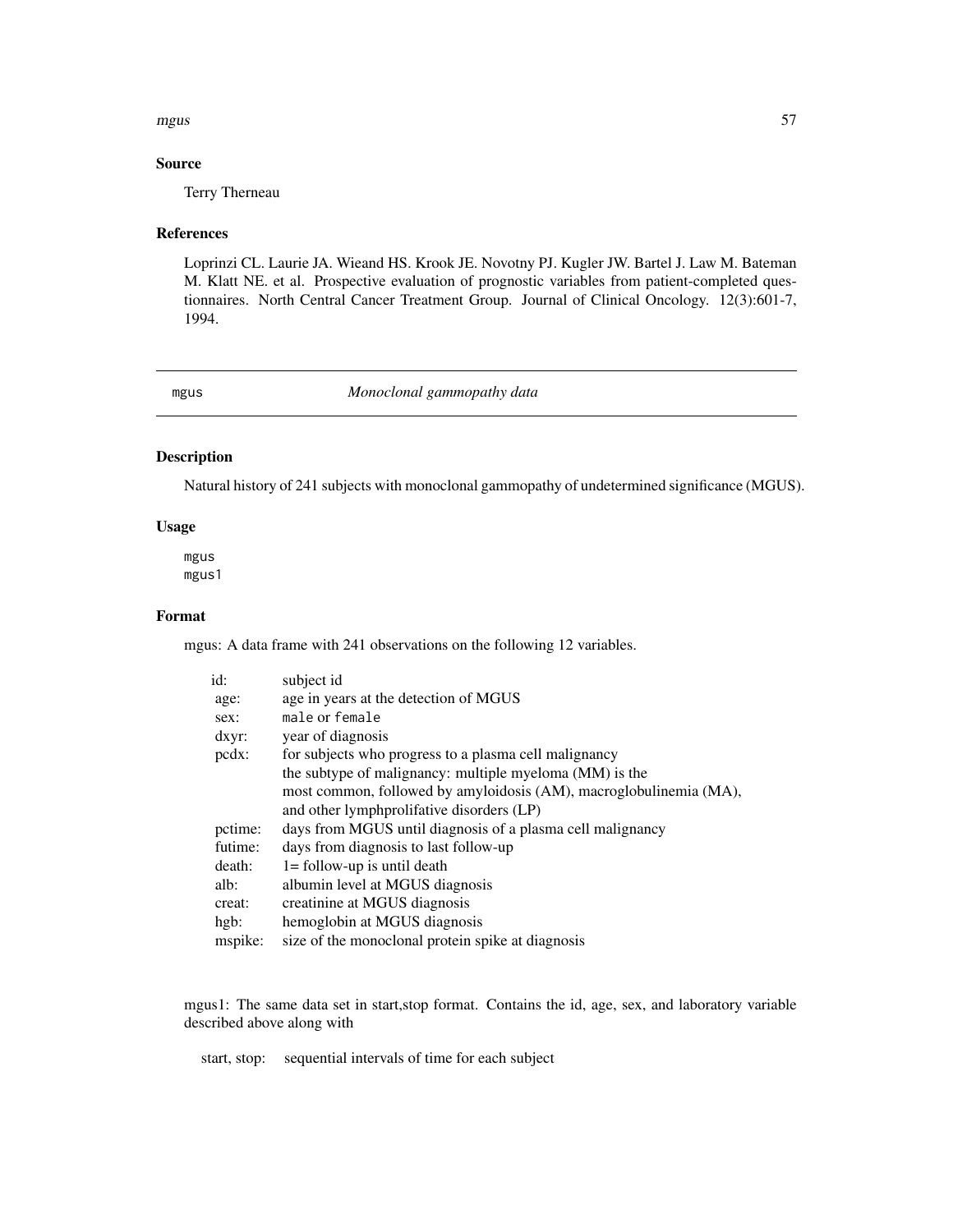58 mgus

| status: | $=1$ if the interval ends in an event                                        |
|---------|------------------------------------------------------------------------------|
| event:  | a factor containing the event type: censor, death, or plasma cell malignancy |
| enum:   | event number for each subject: 1 or 2                                        |

## Details

Plasma cells are responsible for manufacturing immunoglobulins, an important part of the immune defense. At any given time there are estimated to be about  $10<sup>6</sup>$  different immunoglobulins in the circulation at any one time. When a patient has a plasma cell malignancy the distribution will become dominated by a single isotype, the product of the malignant clone, visible as a spike on a serum protein electrophoresis. Monoclonal gammopathy of undertermined significance (MGUS) is the presence of such a spike, but in a patient with no evidence of overt malignancy. This data set of 241 sequential subjects at Mayo Clinic was the groundbreaking study defining the natural history of such subjects. Due to the diligence of the principle investigator 0 subjects have been lost to follow-up.

Three subjects had MGUS detected on the day of death. In data set mgus1 these subjects have the time to MGUS coded as .5 day before the death in order to avoid tied times.

These data sets were updated in Jan 2015 to correct some small errors.

#### Source

Mayo Clinic data courtesy of Dr. Robert Kyle.

## References

R Kyle, Benign monoclonal gammopathy – after 20 to 35 years of follow-up, Mayo Clinic Proc 1993; 68:26-36.

#### Examples

# Create the competing risk curves for time to first of death or PCM sfit <- survfit(Surv(start, stop, event) ~ sex, mgus1, id=id, subset=(enum==1)) print(sfit) # the order of printout is the order in which they plot plot(sfit, xscale=365.25, lty=c(2,1,2,1), col=c(1,1,2,2), xlab="Years after MGUS detection", ylab="Proportion") legend(0, .8, c("Death/male", "Death/female", "PCM/male", "PCM/female"), lty=c(1,1,2,2), col=c(2,1,2,1), bty='n')

title("Curves for the first of plasma cell malignancy or death") # The plot shows that males have a higher death rate than females (no # surprise) but their rates of conversion to PCM are essentially the same.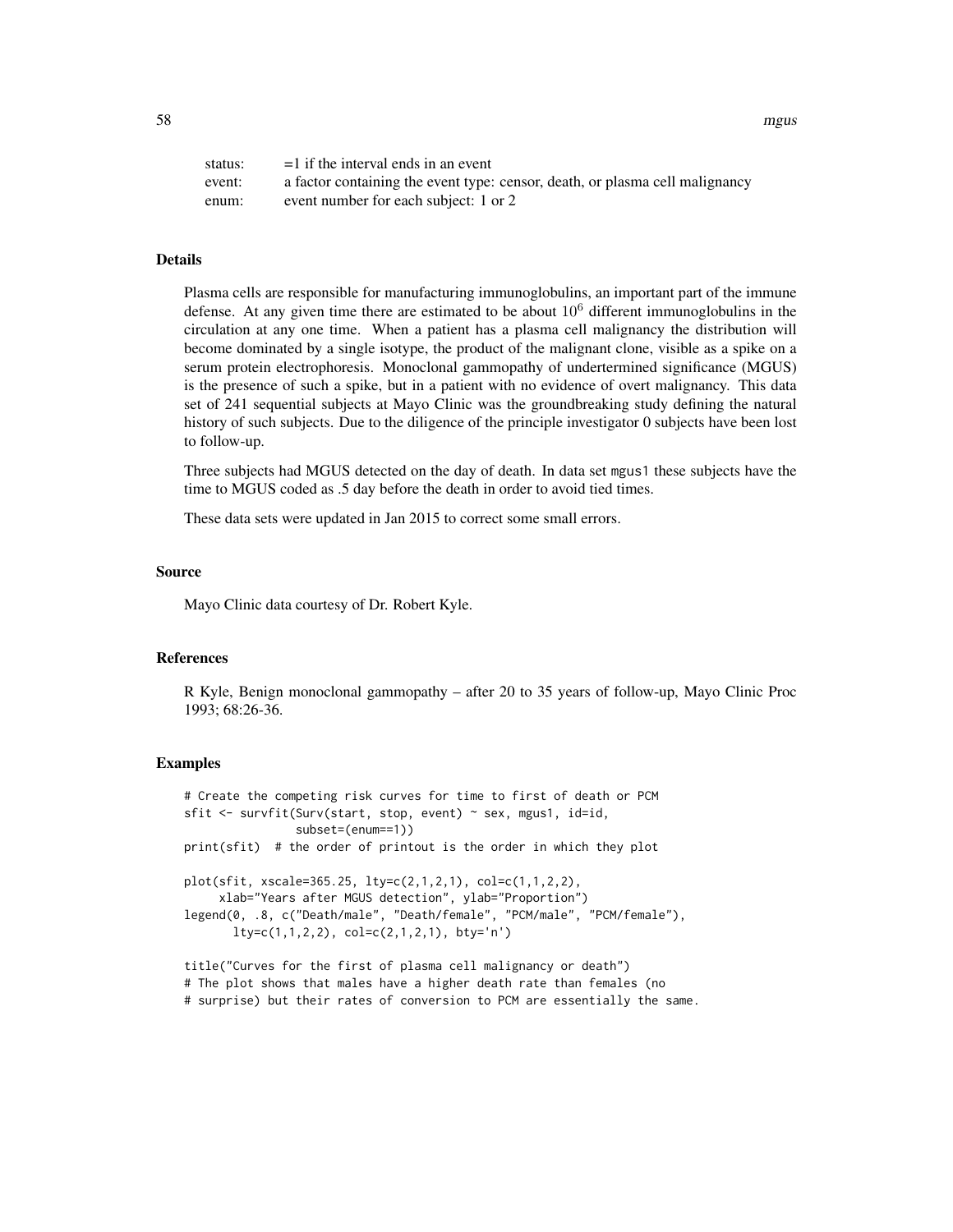#### Description

Natural history of 1341 sequential patients with monoclonal gammopathy of undetermined significance (MGUS). This is a superset of the mgus data, at a later point in the accrual process

## Usage

mgus2

## Format

A data frame with 1384 observations on the following 10 variables.

id subject identifier

age age at diagnosis, in years

sex a factor with levels F M

dxyr year of diagnosis

hgb hemoglobin

creat creatinine

mspike size of the monoclonal serum splike

ptime time until progression to a plasma cell malignancy (PCM) or last contact, in months

pstat occurrence of PCM: 0=no, 1=yes

futime time until death or last contact, in months

death occurrence of death: 0=no, 1=yes

## Details

This is an extension of the study found in the mgus data set, containing enrollment through 1994 and follow-up through 1999.

## Source

Mayo Clinic data courtesy of Dr. Robert Kyle. All patient identifiers have been removed, age rounded to the nearest year, and follow-up times rounded to the nearest month.

#### References

R. Kyle, T. Therneau, V. Rajkumar, J. Offord, D. Larson, M. Plevak, and L. J. Melton III, A longterms study of prognosis in monoclonal gammopathy of undertermined significance. New Engl J Med, 346:564-569 (2002).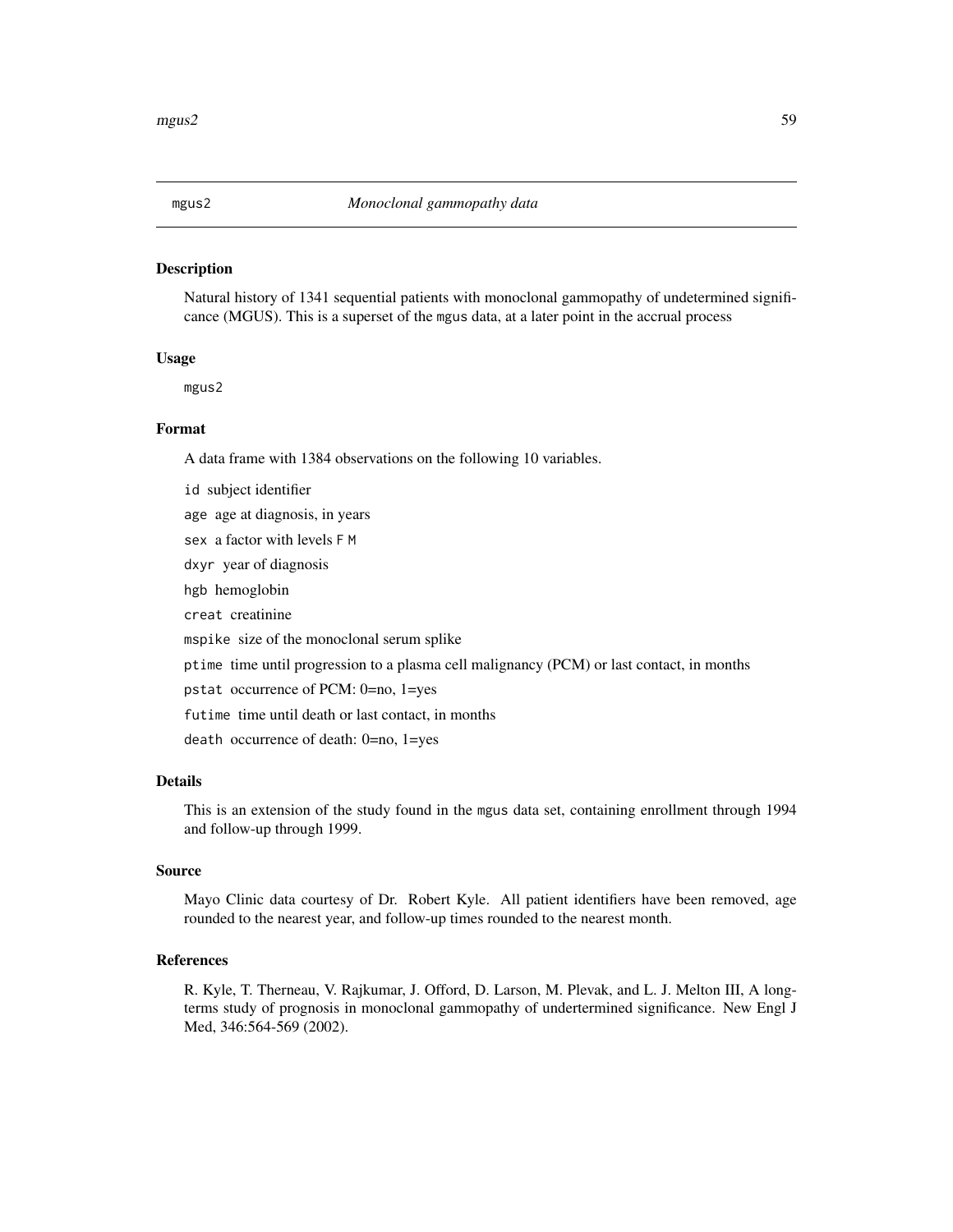model.frame.coxph *Model.frame method for coxph objects*

#### Description

Recreate the model frame of a coxph fit.

#### Usage

```
## S3 method for class 'coxph'
model.frame(formula, ...)
```
## Arguments

| formula  | the result of a coxph fit       |
|----------|---------------------------------|
| $\cdots$ | other arguments to model. frame |

## Details

For details, see the manual page for the generic function. This function would rarely be called by a user, it is mostly used inside functions like residual that need to recreate the data set from a model in order to do further calculations.

## Value

the model frame used in the original fit, or a parallel one for new data.

## Author(s)

Terry Therneau

## See Also

[model.frame](#page-0-0)

model.matrix.coxph *Model.matrix method for coxph models*

## Description

Reconstruct the model matrix for a cox model.

#### Usage

```
## S3 method for class 'coxph'
model.matrix(object, data=NULL, contrast.arg =
object$contrasts, ...)
```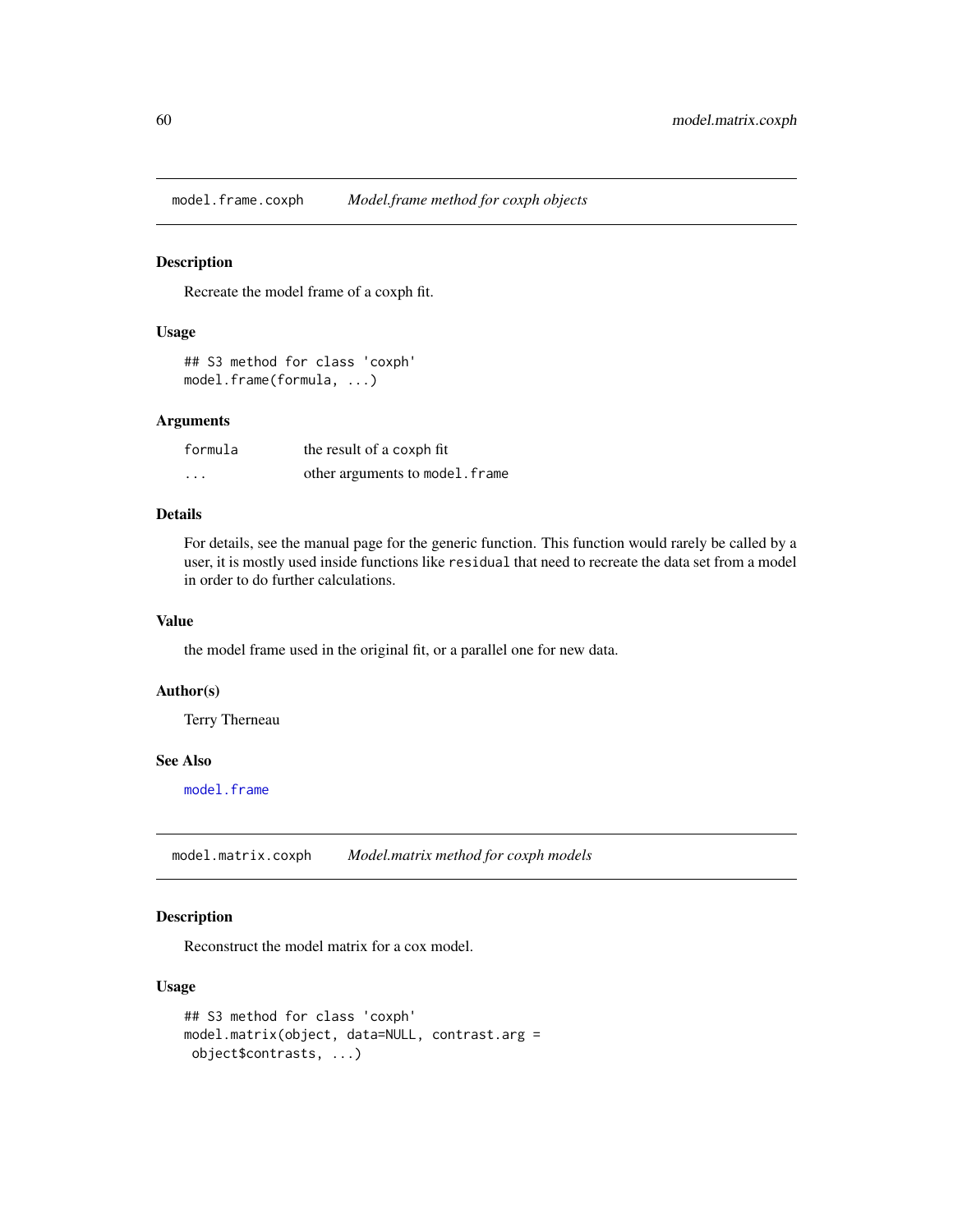#### myeloid 61

## Arguments

| object       | the result of a coxph model                                         |
|--------------|---------------------------------------------------------------------|
| data         | optional, a data frame from which to obtain the data                |
| contrast.arg | optional, a contrasts object describing how factors should be coded |
|              | other possible argument to model. frame                             |

## Details

When there is a data argument this function differs from most of the other model.matrix methods in that the response variable for the original formula is *not* required to be in the data.

If the data frame contains a terms attribute then it is assumed to be the result of a call to model. frame, otherwise a call to model.frame is applied with the data as an argument.

## Value

The model matrix for the fit

#### Author(s)

Terry Therneau

#### See Also

[model.matrix](#page-0-0)

### Examples

```
fit1 <- coxph(Surv(time, status) ~ age + factor(ph.ecog), data=lung)
xfit <- model.matrix(fit1)
fit2 <- coxph(Surv(time, status) ~ age + factor(ph.ecog), data=lung,
                                 x=TRUE)
all.equal(model.matrix(fit1), fit2$x)
```
myeloid *Acute myeloid leukemia*

#### Description

This simulated data set is based on a trial in acute myeloid leukemia.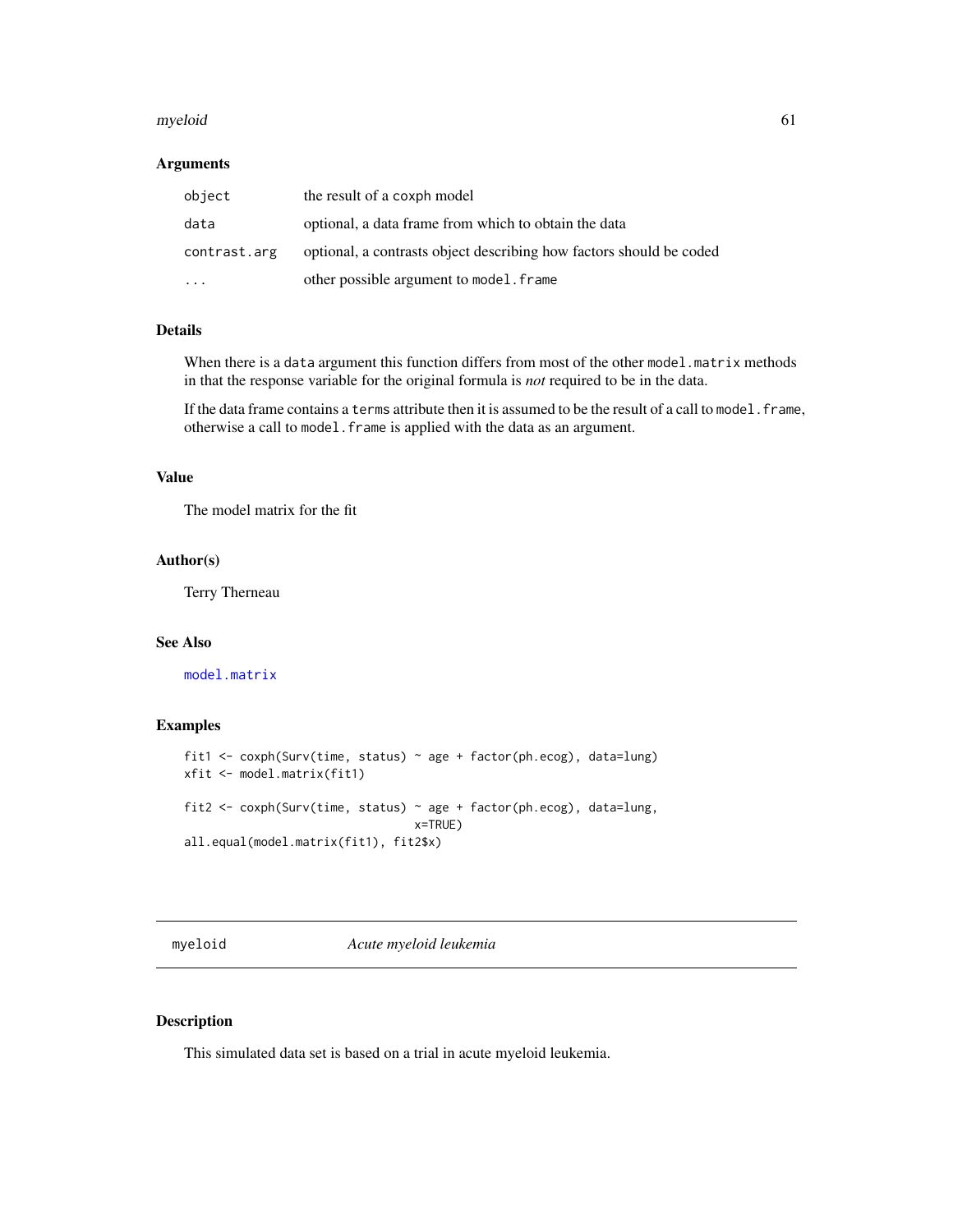## Format

A data frame with 646 observations on the following 9 variables.

id subject identifier, 1-646

trt treatment arm A or B

sex f=female, m=male

futime time to death or last follow-up

death 1 if futime is a death, 0 for censoring

txtime time to hematropetic stem cell transplant

crtime time to complete response

rltime time to relapse of disease

#### Details

This data set is used to illustrate multi-state survival curves. The correlation between within-subject event times strongly resembles that from an actual trial, but none of the actual data values are from that source.

## References

Le-Rademacher JG, Peterson RA, Therneau TM, Sanford BL, Stone RM, Mandrekar SJ. Application of multi-state models in cancer clinical trials. Clin Trials. 2018 Oct; 15 (5):489-498

## Examples

coxph(Surv(futime, death) ~ trt, data=myeloid) # See the mstate vignette for a more complete analysis

nafld *Non-alcohol fatty liver disease*

## Description

Data sets containing the data from a population study of non-alcoholic fatty liver disease (NAFLD). Subjects with the condition and a set of matched control subjects were followed forward for metabolic conditions, cardiac endpoints, and death.

#### Usage

nafld1 nafld2 nafld3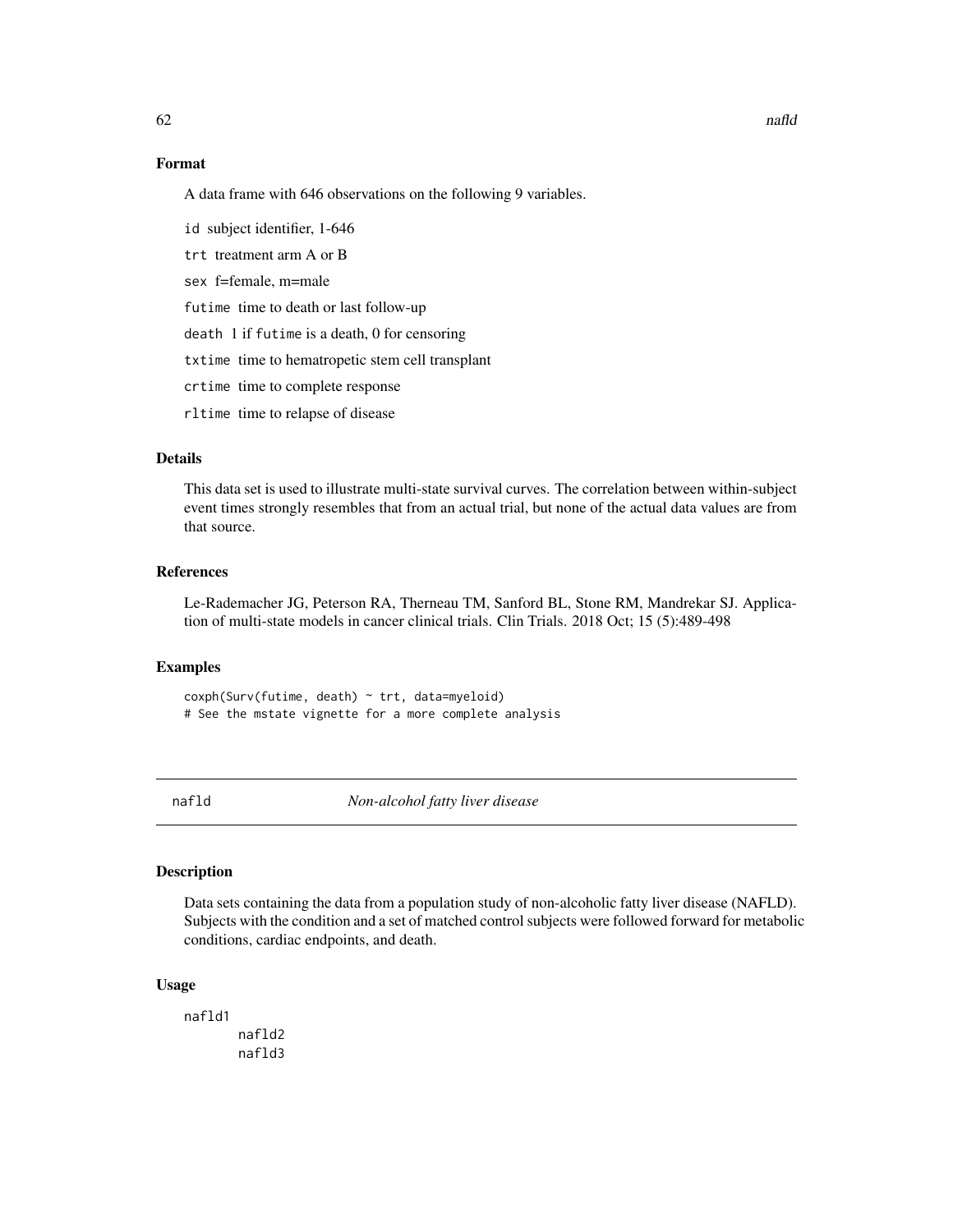#### nafld 63

### Format

nafld1 is a data frame with 17549 observations on the following 10 variables.

id subject identifier

age age at entry to the study

male 0=female, 1=male

weight weight in kg

height height in cm

bmi body mass index

case.id the id of the NAFLD case to whom this subject is matched

futime time to death or last follow-up

status 0= alive at last follow-up, 1=dead

nafld2 is a data frame with 400123 observations and 4 variables containing laboratory data

id subject identifier

days days since index date

test the type of value recorded

value the numeric value

nafld3 is a data frame with 34340 observations and 3 variables containing outcomes

id subject identifier

days days since index date

event the endpoint that occurred

## Details

The primary reference for the NAFLD study is Allen (2018). The incidence of non-alcoholic fatty liver disease (NAFLD) has been rising rapidly in the last decade and it is now one of the main drivers of hepatology practice Tapper2018. It is essentially the presence of excess fat in the liver, and parallels the ongoing obesity epidemic. Approximately 20-25% of NAFLD patients will develop the inflammatory state of non-alcoholic steatohepatitis (NASH), leading to fibrosis and eventual endstage liver disease. NAFLD can be accurately diagnosed by MRI methods, but NASH diagnosis currently requires a biopsy.

The current study constructed a population cohort of all adult NAFLD subjects from 1997 to 2014 along with 4 potential controls for each case. To protect patient confidentiality all time intervals are in days since the index date; none of the dates from the original data were retained. Subject age is their integer age at the index date, and the subject identifier is an arbitrary integer. As a final protection, we include only a 90% random sample of the data. As a consequence analyses results will not exactly match the original paper.

There are 3 data sets: nafld1 contains baseline data and has one observation per subject, nafld2 has one observation for each (time dependent) continuous measurement, and nafld3 has one observation for each yes/no outcome that occured.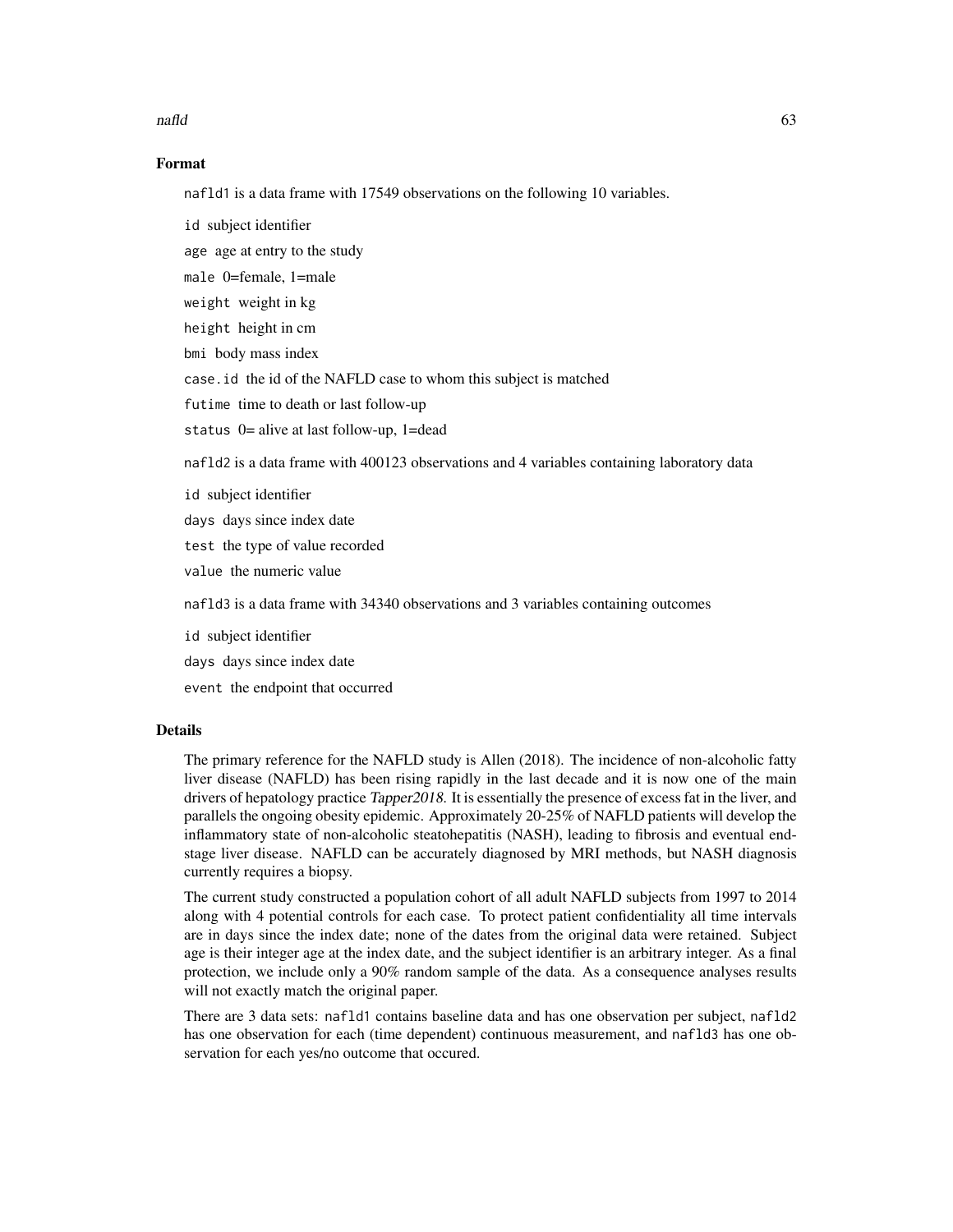#### Source

Data obtained from the author.

#### References

AM Allen, TM Therneau, JJ Larson, A Coward, VK Somers and PS Kamath, Nonalcoholic Fatty Liver Disease Incidence and Impact on Metabolic Burden and Death: A 20 Year Community Study, Hepatology 67:1726-1736, 2018.

neardate *Find the index of the closest value in data set 2, for each entry in data set one.*

#### **Description**

A common task in medical work is to find the closest lab value to some index date, for each subject.

## Usage

```
neardate(id1, id2, y1, y2, best = c("after", "prior"),
nomatch = NA_integer_)
```
## Arguments

| id1     | vector of subject identifiers for the index group                                                                                                                                                                                        |
|---------|------------------------------------------------------------------------------------------------------------------------------------------------------------------------------------------------------------------------------------------|
| id2     | vector of identifiers for the reference group                                                                                                                                                                                            |
| y1      | normally a vector of dates for the index group, but any orderable data type is<br>allowed                                                                                                                                                |
| y2      | reference set of dates                                                                                                                                                                                                                   |
| best    | if best='prior' find the index of the first y2 value less than or equal to the<br>target y1 value, for each subject. If best='after' find the first y2 value which<br>is greater than or equal to the target y1 value, for each subject. |
| nomatch | the value to return for items without a match                                                                                                                                                                                            |

## Details

This routine is closely related to match and to findInterval, the first of which finds exact matches and the second closest matches. This finds the closest matching date within sets of exactly matching identifiers. Closest date matching is often needed in clinical studies. For example data set 1 might contain the subject identifier and the date of some procedure and data set set 2 has the dates and values for laboratory tests, and the query is to find the first test value after the intervention but no closer than 7 days.

The id1 and id2 arguments are similar to match in that we are searching for instances of id1 that will be found in id2, and the result is the same length as id1. However, instead of returning the first match with id2 this routine returns the one that best matches with respect to y1.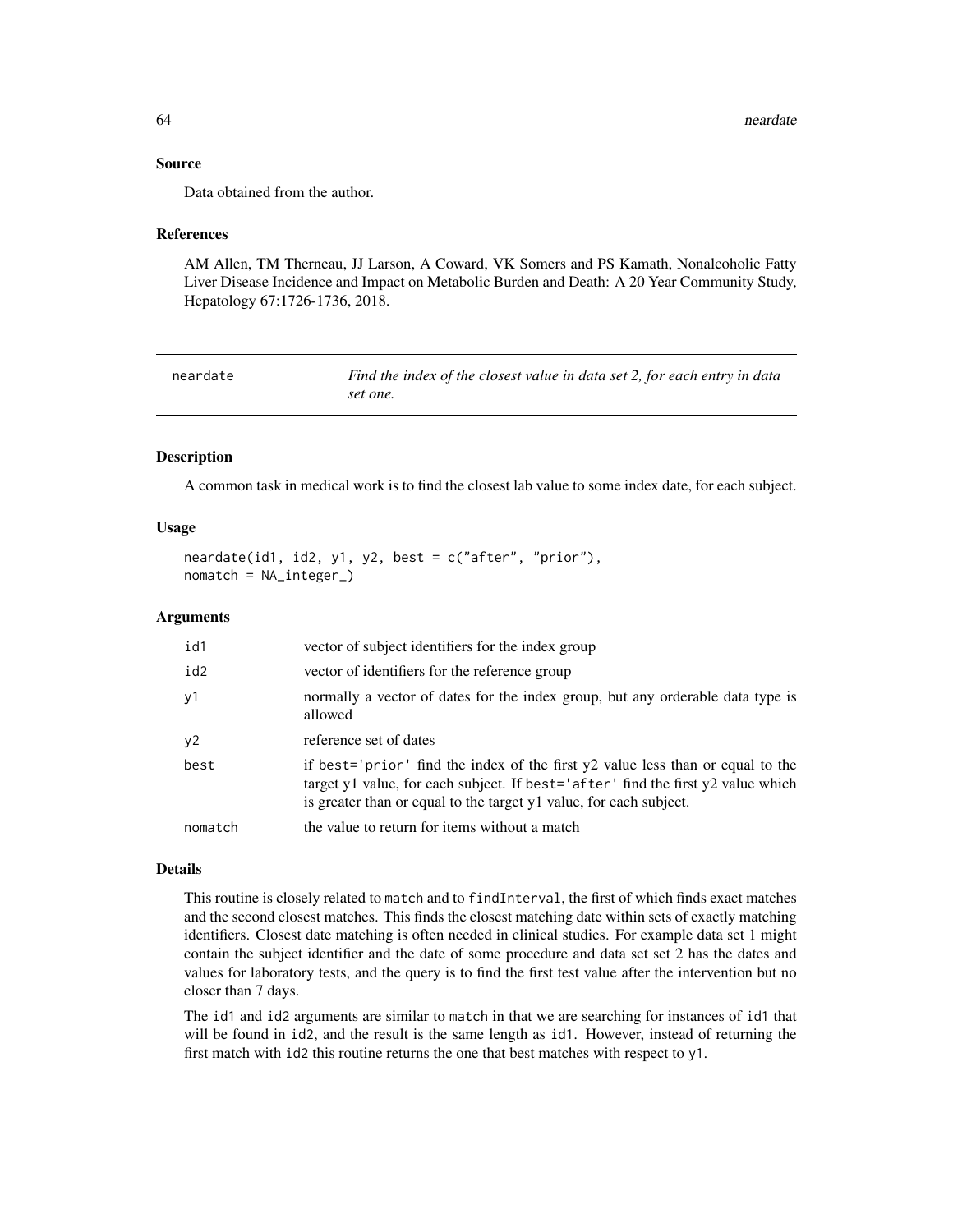#### neardate 65

The y1 and y2 arguments need not be dates, the function works for any data type such that the expression  $c(y1, y2)$  gives a sensible, sortable result. Be careful about matching Date and DateTime values and the impact of time zones, however, see as. POSIXct. If  $y1$  and  $y2$  are not of the same class the user is on their own. Since there exist pairs of unmatched data types where the result could be sensible, the routine will in this case proceed under the assumption that "the user knows what they are doing". Caveat emptor.

## Value

the index of the matching observations in the second data set, or the nomatch value for no successful match

#### Author(s)

Terry Therneau

## See Also

[match](#page-0-0), [findInterval](#page-0-0)

#### Examples

```
data1 \leq data.frame(id = 1:10,
                    entry.dt = as.Date(paste("2011", 1:10, "5", sep='-')))
temp1 <- c(1,4,5,1,3,6,9, 2,7,8,12,4,6,7,10,12,3)
data2 <- data.frame(id = c(1,1,1,2,2,4,4,5,5,5,6,8,8,9,10,10,12),
                    lab.dt = as.Date(paste("2011", temp1, "1", sep='-')),
                    chol = round(runif(17, 130, 280)))
#first cholesterol on or after enrollment
indx1 <- neardate(data1$id, data2$id, data1$entry.dt, data2$lab.dt)
data2[indx1, "chol"]
# Closest one, either before or after.
#
indx2 <- neardate(data1$id, data2$id, data1$entry.dt, data2$lab.dt,
                   best="prior")
ifelse(is.na(indx1), indx2, # none after, take before
      ifelse(is.na(indx2), indx1, #none before
      ifelse(abs(data2$lab.dt[indx2]- data1$entry.dt) <
              abs(data2$lab.dt[indx1]- data1$entry.dt), indx2, indx1)))
# closest date before or after, but no more than 21 days prior to index
indx2 <- ifelse((data1$entry.dt - data2$lab.dt[indx2]) >21, NA, indx2)
ifelse(is.na(indx1), indx2, # none after, take before
      ifelse(is.na(indx2), indx1, #none before
      ifelse(abs(data2$lab.dt[indx2]- data1$entry.dt) <
              abs(data2$lab.dt[indx1]- data1$entry.dt), indx2, indx1)))
```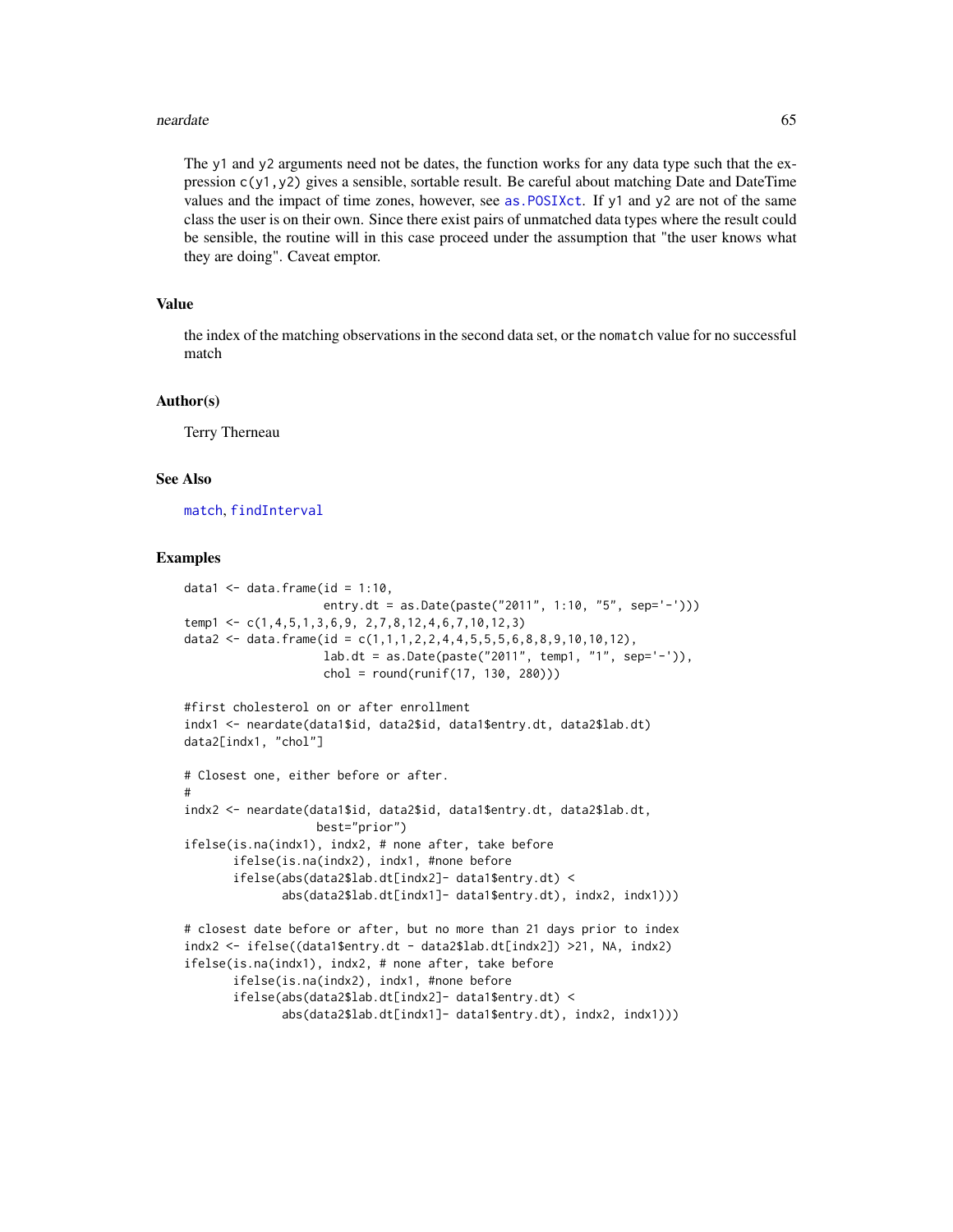## Description

Measurement error example. Tumor histology predicts survival, but prediction is stronger with central lab histology than with the local institution determination.

#### Usage

nwtco

#### Format

A data frame with 4028 observations on the following 9 variables.

seqno id number

instit Histology from local institution

histol Histology from central lab

stage Disease stage

study study

rel indicator for relapse

edrel time to relapse

age age in months

in.subcohort Included in the subcohort for the example in the paper

#### References

NE Breslow and N Chatterjee (1999), Design and analysis of two-phase studies with binary outcome applied to Wilms tumour prognosis. *Applied Statistics* 48, 457–68.

## Examples

```
with(nwtco, table(instit,histol))
anova(coxph(Surv(edrel,rel)~histol+instit,data=nwtco))
anova(coxph(Surv(edrel,rel)~instit+histol,data=nwtco))
```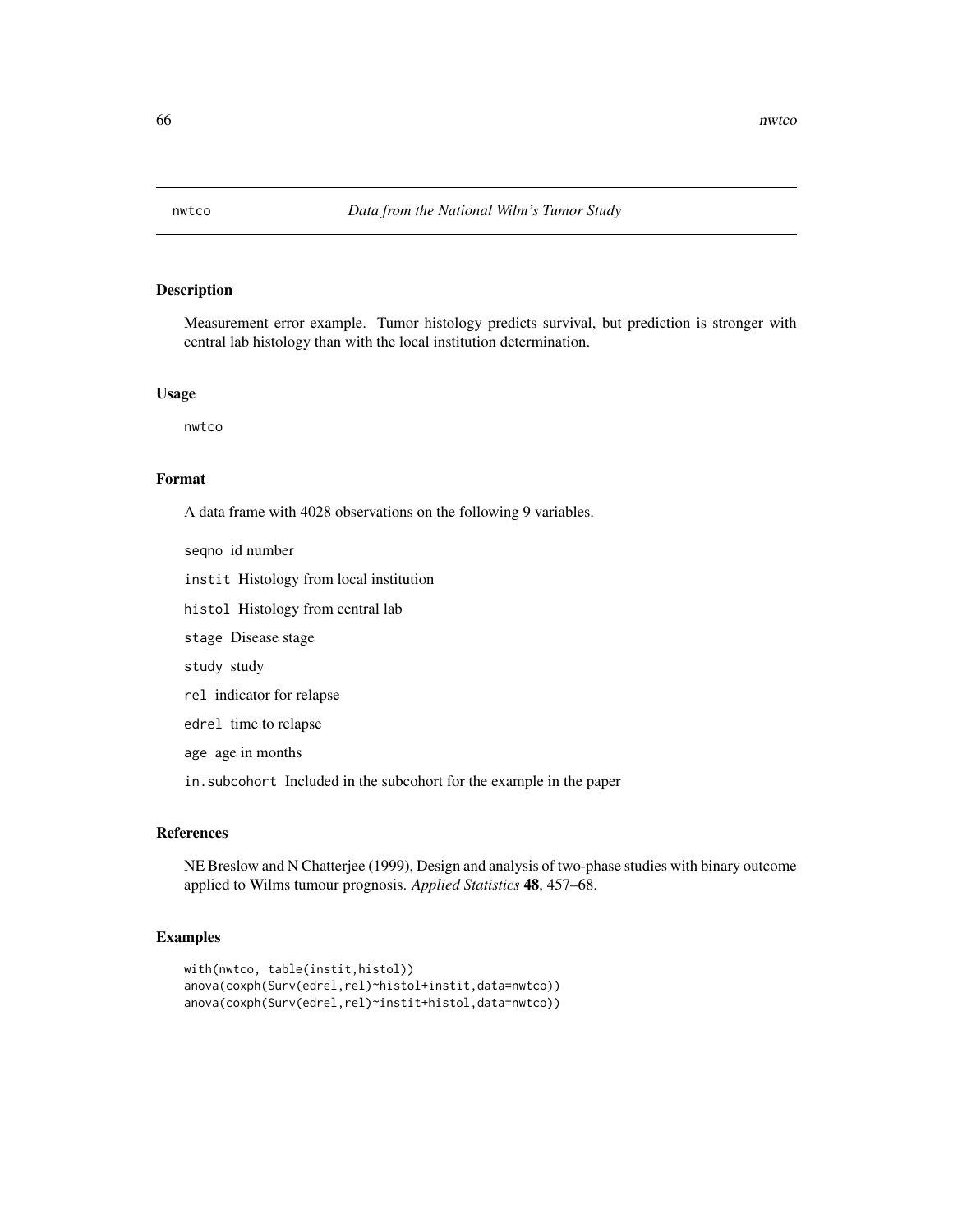## Description

Survival in a randomised trial comparing two treatments for ovarian cancer

#### Usage

ovarian

## Format

| futime:   | survival or censoring time                           |
|-----------|------------------------------------------------------|
| fustat:   | censoring status                                     |
| age:      | in years                                             |
| resid.ds: | residual disease present $(1=no,2=yes)$              |
| rx:       | treatment group                                      |
| ecog.ps:  | ECOG performance status (1 is better, see reference) |

#### Source

Terry Therneau

## References

Edmunson, J.H., Fleming, T.R., Decker, D.G., Malkasian, G.D., Jefferies, J.A., Webb, M.J., and Kvols, L.K., Different Chemotherapeutic Sensitivities and Host Factors Affecting Prognosis in Advanced Ovarian Carcinoma vs. Minimal Residual Disease. Cancer Treatment Reports, 63:241-47, 1979.

<span id="page-66-0"></span>pbc *Mayo Clinic Primary Biliary Cirrhosis Data*

#### Description

D This data is from the Mayo Clinic trial in primary biliary cirrhosis (PBC) of the liver conducted between 1974 and 1984. A total of 424 PBC patients, referred to Mayo Clinic during that tenyear interval, met eligibility criteria for the randomized placebo controlled trial of the drug Dpenicillamine. The first 312 cases in the data set participated in the randomized trial and contain largely complete data. The additional 112 cases did not participate in the clinical trial, but consented to have basic measurements recorded and to be followed for survival. Six of those cases were lost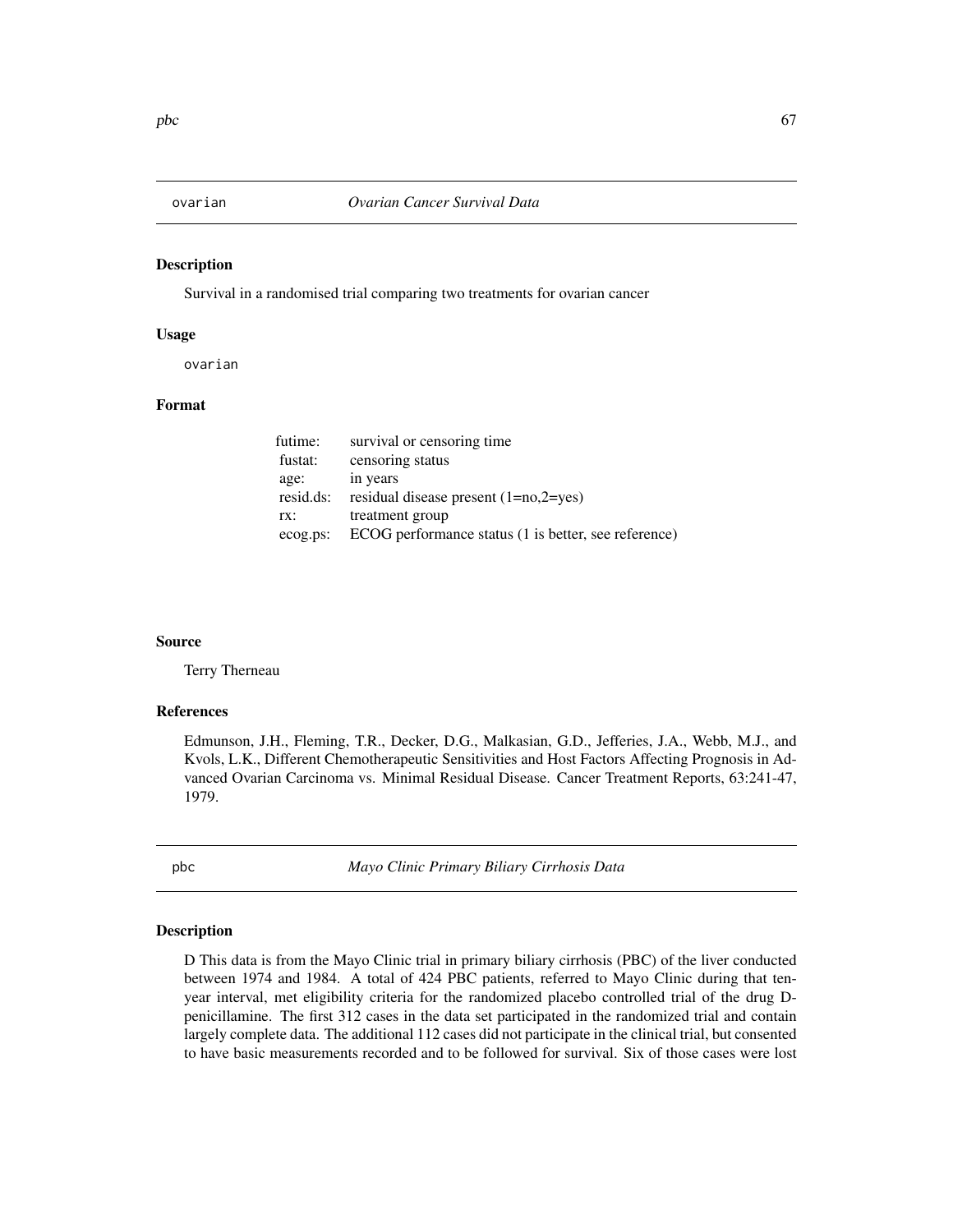to follow-up shortly after diagnosis, so the data here are on an additional 106 cases as well as the 312 randomized participants.

A nearly identical data set found in appendix D of Fleming and Harrington; this version has fewer missing values.

## Usage

pbc

## Format

| age:      | in years                                                      |
|-----------|---------------------------------------------------------------|
| albumin:  | serum albumin (g/dl)                                          |
| alk.phos: | alkaline phosphotase (U/liter)                                |
| ascites:  | presence of ascites                                           |
| ast:      | aspartate aminotransferase, once called SGOT (U/ml)           |
| bili:     | serum bilirunbin (mg/dl)                                      |
| chol:     | serum cholesterol (mg/dl)                                     |
| copper:   | urine copper (ug/day)                                         |
| edema:    | 0 no edema, 0.5 untreated or successfully treated             |
|           | 1 edema despite diuretic therapy                              |
| hepato:   | presence of hepatomegaly or enlarged liver                    |
| id:       | case number                                                   |
| platelet: | platelet count                                                |
| protime:  | standardised blood clotting time                              |
| sex:      | m/f                                                           |
| spiders:  | blood vessel malformations in the skin                        |
| stage:    | histologic stage of disease (needs biopsy)                    |
| status:   | status at endpoint, 0/1/2 for censored, transplant, dead      |
| time:     | number of days between registration and the earlier of death, |
|           | transplantion, or study analysis in July, 1986                |
| trt:      | 1/2/NA for D-penicillmain, placebo, not randomised            |
| trig:     | triglycerides (mg/dl)                                         |

## Source

T Therneau and P Grambsch (2000), *Modeling Survival Data: Extending the Cox Model*, Springer-Verlag, New York. ISBN: 0-387-98784-3.

## See Also

[pbcseq](#page-68-0)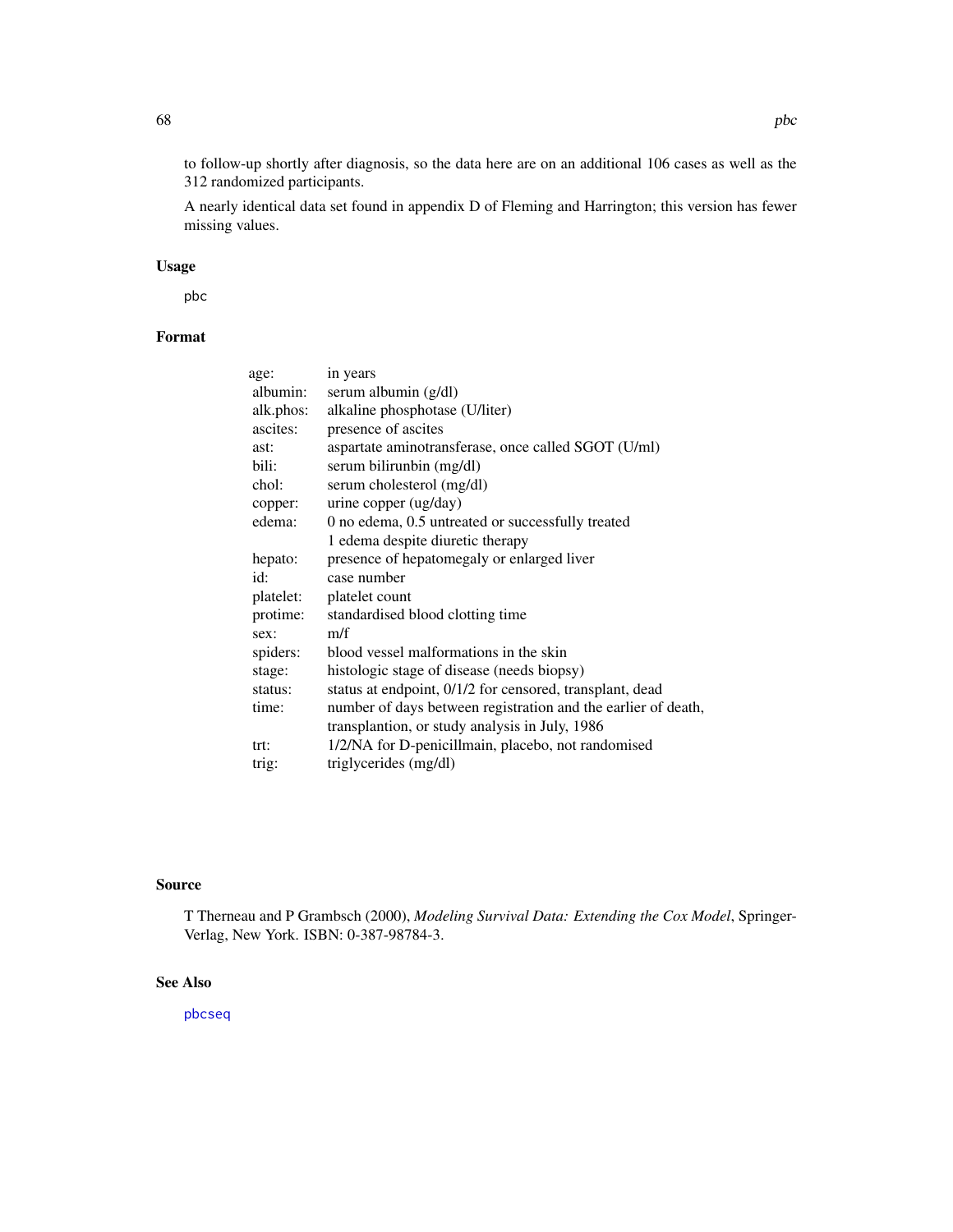<span id="page-68-0"></span>

#### Description

This data is a continuation of the PBC data set, and contains the follow-up laboratory data for each study patient. An analysis based on the data can be found in Murtagh, et. al.

The primary PBC data set contains only baseline measurements of the laboratory parameters. This data set contains multiple laboratory results, but only on the 312 randomized patients. Some baseline data values in this file differ from the original PBC file, for instance, the data errors in prothrombin time and age which were discovered after the original analysis (see Fleming and Harrington, figure 4.6.7).

One "feature" of the data deserves special comment. The last observation before death or liver transplant often has many more missing covariates than other data rows. The original clinical protocol for these patients specified visits at 6 months, 1 year, and annually thereafter. At these protocol visits lab values were obtained for a large pre-specified battery of tests. "Extra" visits, often undertaken because of worsening medical condition, did not necessarily have all this lab work. The missing values are thus potentially informative.

#### Usage

pbc

#### Format

| id:       | case number                                                   |
|-----------|---------------------------------------------------------------|
| age:      | in years                                                      |
| sex:      | m/f                                                           |
| trt:      | 1/2/NA for D-penicillmain, placebo, not randomised            |
| time:     | number of days between registration and the earlier of death, |
|           | transplantion, or study analysis in July, 1986                |
| status:   | status at endpoint, 0/1/2 for censored, transplant, dead      |
| day:      | number of days between enrollment and this visit date         |
|           | all measurements below refer to this date                     |
| albumin:  | serum albumin (mg/dl)                                         |
| alk.phos: | alkaline phosphotase (U/liter)                                |
| ascites:  | presence of ascites                                           |
| ast:      | aspartate aminotransferase, once called SGOT (U/ml)           |
| bili:     | serum bilirunbin (mg/dl)                                      |
| chol:     | serum cholesterol (mg/dl)                                     |
| copper:   | urine copper (ug/day)                                         |
| edema:    | 0 no edema, 0.5 untreated or successfully treated             |
|           | 1 edema despite diuretic therapy                              |
| hepato:   | presence of hepatomegaly or enlarged liver                    |
| platelet: | platelet count                                                |
| protime:  | standardised blood clotting time                              |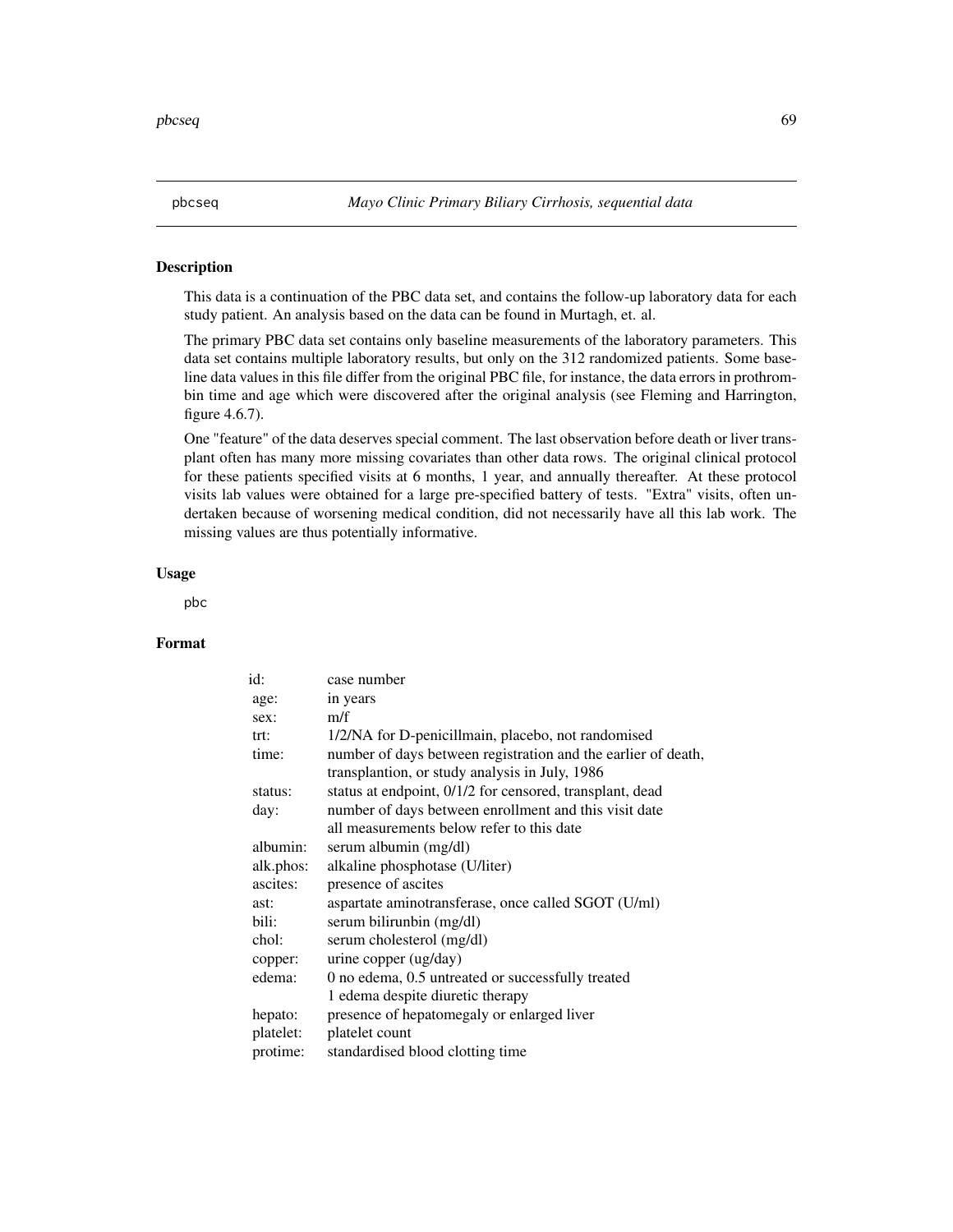70 plot.aareg

spiders: blood vessel malformations in the skin stage: histologic stage of disease (needs biopsy) trig: triglycerides (mg/dl)

## Source

T Therneau and P Grambsch, "Modeling Survival Data: Extending the Cox Model", Springer-Verlag, New York, 2000. ISBN: 0-387-98784-3.

#### References

Murtaugh PA. Dickson ER. Van Dam GM. Malinchoc M. Grambsch PM. Langworthy AL. Gips CH. "Primary biliary cirrhosis: prediction of short-term survival based on repeated patient visits." Hepatology. 20(1.1):126-34, 1994.

Fleming T and Harrington D., "Counting Processes and Survival Analysis", Wiley, New York, 1991.

#### See Also

[pbc](#page-66-0)

### Examples

```
# Create the start-stop-event triplet needed for coxph
first <- with(pbcseq, c(TRUE, diff(id) !=0)) #first id for each subject
last <- c(first[-1], TRUE) #last id
time1 <- with(pbcseq, ifelse(first, 0, day))
time2 <- with(pbcseq, ifelse(last, futime, c(day[-1], 0)))
event <- with(pbcseq, ifelse(last, status, 0))
fit1 <- coxph(Surv(time1, time2, event) ~ age + sex + log(bili), pbcseq)
```
plot.aareg *Plot an aareg object.*

#### Description

Plot the estimated coefficient function(s) from a fit of Aalen's additive regression model.

#### Usage

```
## S3 method for class 'aareg'
plot(x, se=TRUE, maxtime, type='s', ...)
```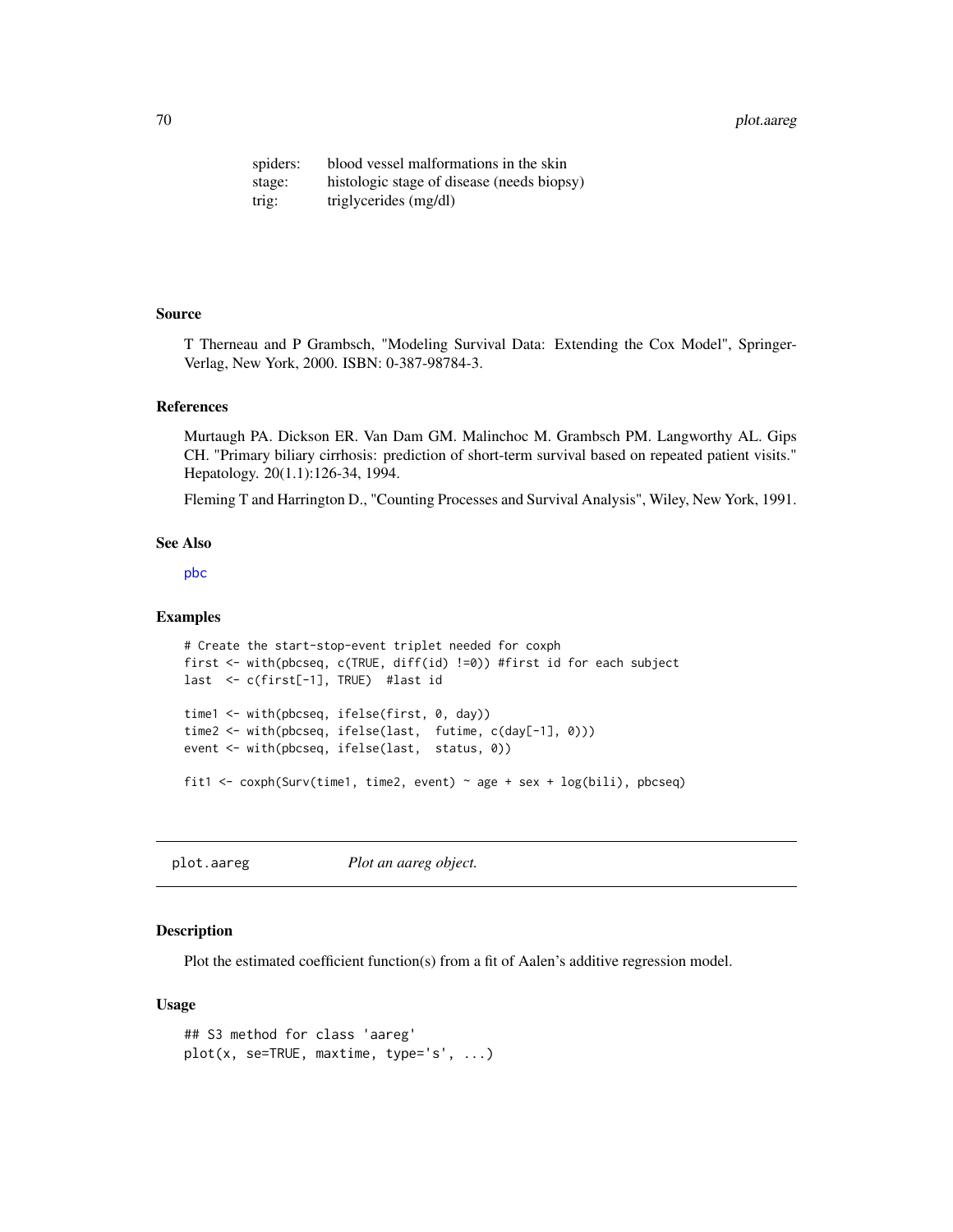## plot.cox.zph 71

# Arguments

| $\mathsf{x}$ | the result of a call to the aareg function                           |
|--------------|----------------------------------------------------------------------|
| se           | if TRUE, standard error bands are included on the plot               |
| maxtime      | upper limit for the x-axis.                                          |
| type         | graphical parameter for the type of line, default is "steps".        |
|              | other graphical parameters such as line type, color, or axis labels. |

## Side Effects

A plot is produced on the current graphical device.

## References

Aalen, O.O. (1989). A linear regression model for the analysis of life times. Statistics in Medicine, 8:907-925.

## See Also

aareg

plot.cox.zph *Graphical Test of Proportional Hazards*

## Description

Displays a graph of the scaled Schoenfeld residuals, along with a smooth curve.

## Usage

```
## S3 method for class 'cox.zph'
plot(x, resid=TRUE, se=TRUE, df=4, nsmo=40, var,
        xlab="Time", ylab, lty=1:2, col=1, lwd=1, ...)
```
## Arguments

| $\mathsf{x}$ | result of the cox. zph function.                                                                                                                                                                                                                                                                                                         |
|--------------|------------------------------------------------------------------------------------------------------------------------------------------------------------------------------------------------------------------------------------------------------------------------------------------------------------------------------------------|
| resid        | a logical value, if TRUE the residuals are included on the plot, as well as the<br>smooth fit.                                                                                                                                                                                                                                           |
| se           | a logical value, if TRUE, confidence bands at two standard errors will be added.                                                                                                                                                                                                                                                         |
| df           | the degrees of freedom for the fitted natural spline, df=2 leads to a linear fit.                                                                                                                                                                                                                                                        |
| nsmo         | number of points to use for the lines                                                                                                                                                                                                                                                                                                    |
| var          | the set of variables for which plots are desired. By default, plots are produced<br>in turn for each variable of a model. Selection of a single variable allows other<br>features to be added to the plot, e.g., a horizontal line at zero or a main title.<br>This has been superseded by a subscripting method; see the example below. |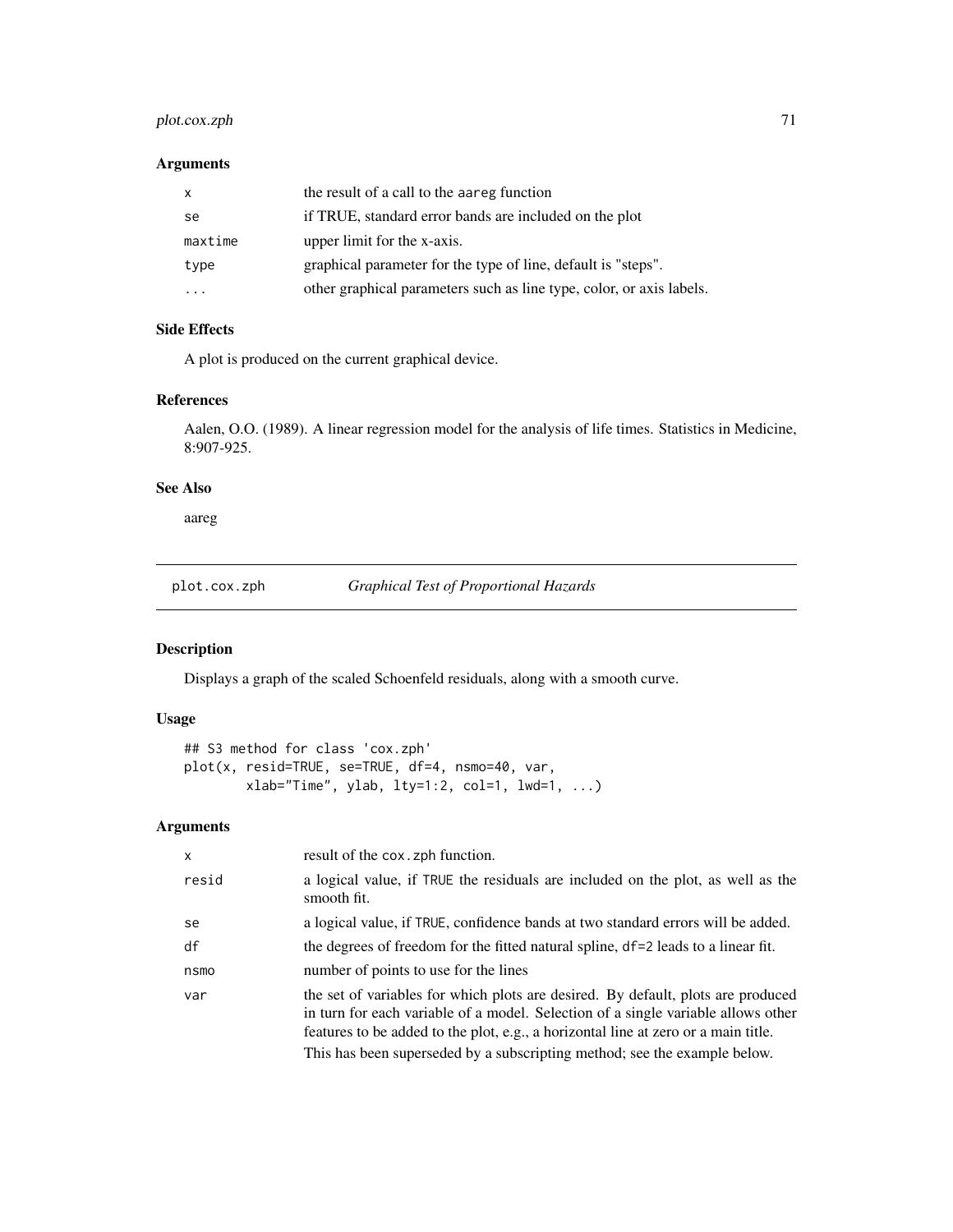| xlab          | label for the x-axis of the plot                                                                                                                                              |
|---------------|-------------------------------------------------------------------------------------------------------------------------------------------------------------------------------|
| vlab          | optional label for the y-axis of the plot. If missing a default label is provided.<br>This can be a vector of labels.                                                         |
| ltv. col. lwd | line type, color, and line width for the overlaid curve. Each of these can be<br>vector of length 2, in which case the second element is used for the confidence<br>interval. |
| .             | additional graphical arguments passed to the plot function.                                                                                                                   |

## Side Effects

a plot is produced on the current graphics device.

#### See Also

[coxph](#page-29-0), [cox.zph](#page-27-0).

#### Examples

```
vfit <- coxph(Surv(time,status) ~ trt + factor(celltype) +
             karno + age, data=veteran, x=TRUE)
temp <- cox.zph(vfit)
plot(temp, var=3) # Look at Karnofsy score, old way of doing plot
plot(temp[3]) # New way with subscripting
abline(0, 0, lty=3)
# Add the linear fit as well
abline(lm(temp$y[,3] ~ temp$x)$coefficients, lty=4, col=3)
title(main="VA Lung Study")
```
<span id="page-71-0"></span>plot.survfit *Plot method for* survfit *objects*

### Description

A plot of survival curves is produced, one curve for each strata. The log=T option does extra work to avoid log(0), and to try to create a pleasing result. If there are zeros, they are plotted by default at 0.8 times the smallest non-zero value on the curve(s).

Curves are plotted in the same order as they are listed by print (which gives a 1 line summary of each). This will be the order in which col, lty, etc are used.

#### Usage

```
## S3 method for class 'survfit'
plot(x, conf.int=, mark.time=FALSE,
pch=3, col=1, lty=1, lwd=1, cex=1, log=FALSE, xscale=1, yscale=1,
xlim, ylim, xmax, fun,
 xlab="", ylab="", xaxs="r", conf.times, conf.cap=.005,
 conf.offset=.012,
```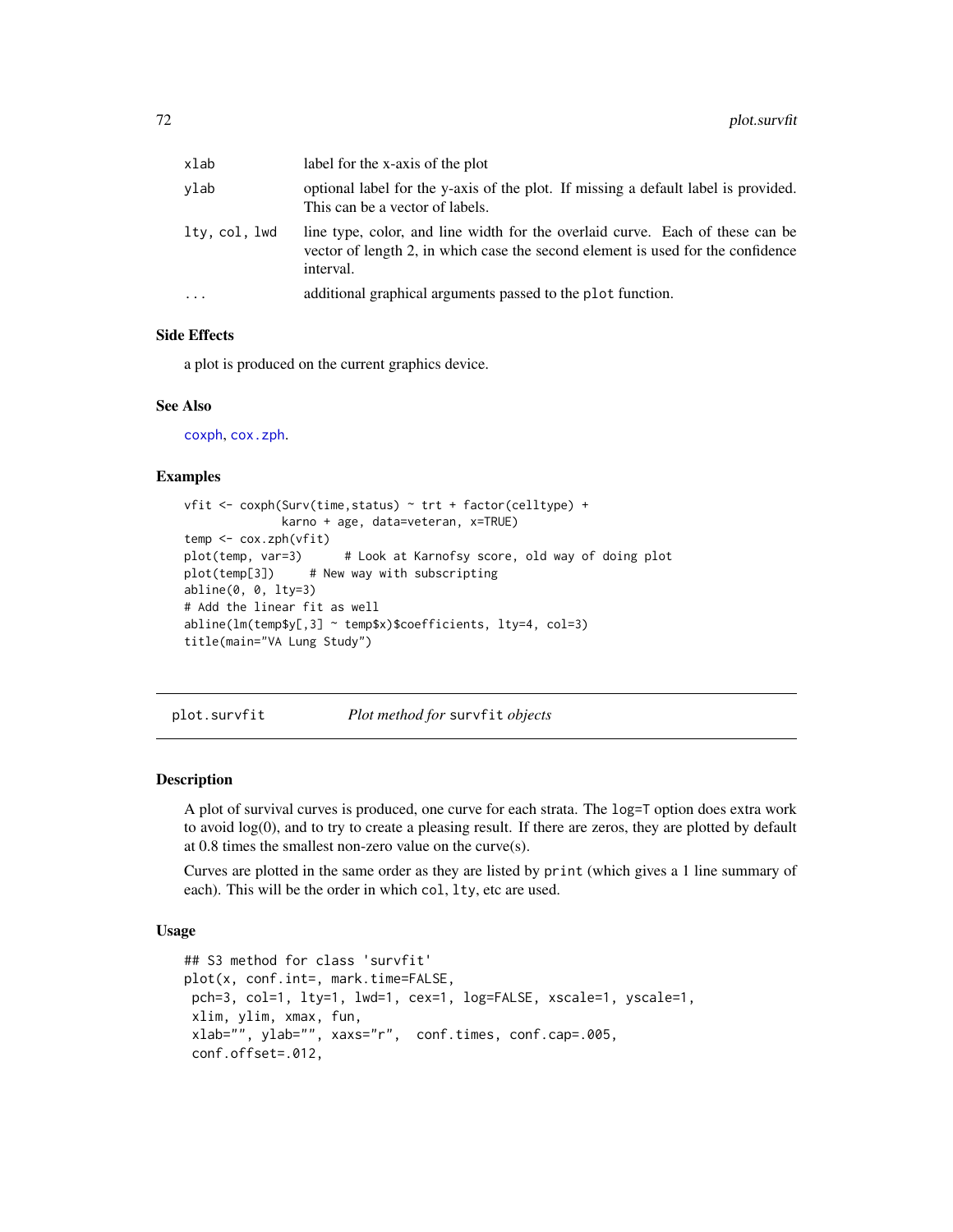# plot.survfit 73

```
conf.type = c("log", "log-log", "plain", "logit", "arcsin"),
mark, noplot="(s0)", cumhaz=FALSE,
firstx, ymin, ...)
```
# Arguments

| x          | an object of class survfit, usually returned by the survfit function.                                                                                                                                                                                                                                                                                                                                                                                                                                                                                                                                                                                                              |
|------------|------------------------------------------------------------------------------------------------------------------------------------------------------------------------------------------------------------------------------------------------------------------------------------------------------------------------------------------------------------------------------------------------------------------------------------------------------------------------------------------------------------------------------------------------------------------------------------------------------------------------------------------------------------------------------------|
| conf.int   | determines whether pointwise confidence intervals will be plotted. The default<br>is to do so if there is only 1 curve, i.e., no strata, using 95% confidence intervals<br>Alternatively, this can be a numeric value giving the desired confidence level.                                                                                                                                                                                                                                                                                                                                                                                                                         |
| mark.time  | controls the labeling of the curves. If set to FALSE, no labeling is done. If TRUE,<br>then curves are marked at each censoring time. If mark is a numeric vector then<br>curves are marked at the specified time points.                                                                                                                                                                                                                                                                                                                                                                                                                                                          |
| pch        | vector of characters which will be used to label the curves. The points help<br>file contains examples of the possible marks. A single string such as "abcd" is<br>treated as a vector c("a", "b", "c", "d"). The vector is reused cyclically if it<br>is shorter than the number of curves. If it is present this implies mark. time =<br>TRUE.                                                                                                                                                                                                                                                                                                                                   |
| col        | a vector of integers specifying colors for each curve. The default value is 1.                                                                                                                                                                                                                                                                                                                                                                                                                                                                                                                                                                                                     |
| lty        | a vector of integers specifying line types for each curve. The default value is 1.                                                                                                                                                                                                                                                                                                                                                                                                                                                                                                                                                                                                 |
| lwd        | a vector of numeric values for line widths. The default value is 1.                                                                                                                                                                                                                                                                                                                                                                                                                                                                                                                                                                                                                |
| cex        | a numeric value specifying the size of the marks. This is not treated as a vector;<br>all marks have the same size.                                                                                                                                                                                                                                                                                                                                                                                                                                                                                                                                                                |
| log        | a logical value, if TRUE the y axis wll be on a log scale. Alternately, one of the<br>standard character strings "x", "y", or "xy" can be given to specific logarithmic<br>horizontal and/or vertical axes.                                                                                                                                                                                                                                                                                                                                                                                                                                                                        |
| xscale     | a numeric value used like yscale for labels on the x axis. A value of 365.25<br>will give labels in years instead of the original days.                                                                                                                                                                                                                                                                                                                                                                                                                                                                                                                                            |
| yscale     | a numeric value used to multiply the labels on the y axis. A value of 100, for<br>instance, would be used to give a percent scale. Only the labels are changed, not<br>the actual plot coordinates, so that adding a curve with "lines (surv.exp $(\dots)$ )",<br>say, will perform as it did without the yscale argument.                                                                                                                                                                                                                                                                                                                                                         |
| xlim,ylim  | optional limits for the plotting region.                                                                                                                                                                                                                                                                                                                                                                                                                                                                                                                                                                                                                                           |
| $x$ ma $x$ | the maximum horizontal plot coordinate. This can be used to shrink the range<br>of a plot. It shortens the curve before plotting it, so that unlike using the xlim<br>graphical parameter, warning messages about out of bounds points are not gen-<br>erated.                                                                                                                                                                                                                                                                                                                                                                                                                     |
| fun        | an arbitrary function defining a transformation of the survival curve. For exam-<br>ple fun=log is an alternative way to draw a log-survival curve (but with the axis<br>labeled with $log(S)$ values), and fun=sqrt would generate a curve on square<br>root scale. Five often used transformations can be specified with a character ar-<br>gument instead: "S" gives the usual survival curve, "log" is the same as using<br>the log=T option, "event" or "F" plots the empirical CDF $F(t) = 1 - S(t)$<br>$(f(y) = 1-y)$ , "cumhaz" plots the cumulative hazard function (see details), and<br>"cloglog" creates a complimentary log-log survival plot $(f(y) = log(-log(y)))$ |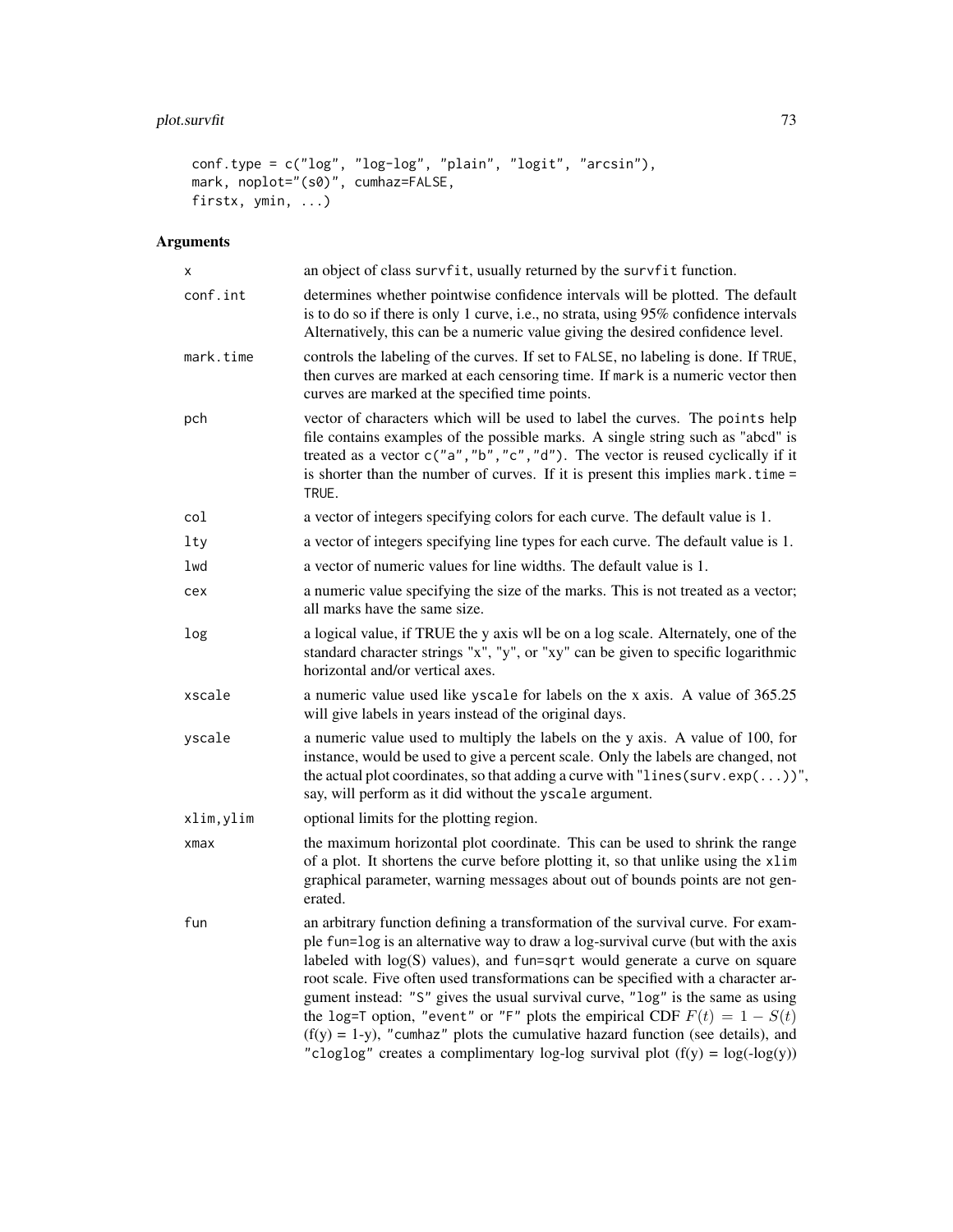|             | along with log scale for the x-axis). The terms "identity" and "surv" are<br>allowed as synonyms for type="S".                                                                                                                                                                                                                                                                                                                                                                                                                                  |
|-------------|-------------------------------------------------------------------------------------------------------------------------------------------------------------------------------------------------------------------------------------------------------------------------------------------------------------------------------------------------------------------------------------------------------------------------------------------------------------------------------------------------------------------------------------------------|
| xlab        | label given to the x-axis.                                                                                                                                                                                                                                                                                                                                                                                                                                                                                                                      |
| ylab        | label given to the y-axis.                                                                                                                                                                                                                                                                                                                                                                                                                                                                                                                      |
| xaxs        | either "S" for a survival curve or a standard x axis style as listed in par; "r"<br>(regular) is the R default. Survival curves have historically been displayed with<br>the curve touching the y-axis, but not touching the bounding box of the plot on<br>the other 3 sides, Type "S" accomplishes this by manipulating the plot range<br>and then using the "i" style internally. The "S" style is becoming increasingly<br>less common, however.                                                                                            |
| conf.times  | optional vector of times at which to place a confidence bar on the curve(s). If<br>present, these will be used instead of confidence bands.                                                                                                                                                                                                                                                                                                                                                                                                     |
| conf.cap    | width of the horizontal cap on top of the confidence bars; only used if conf.times<br>is used. A value of 1 is the width of the plot region.                                                                                                                                                                                                                                                                                                                                                                                                    |
| conf.offset | the offset for confidence bars, when there are multiple curves on the plot. A<br>value of 1 is the width of the plot region. If this is a single number then each<br>curve's bars are offset by this amount from the prior curve's bars, if it is a vector<br>the values are used directly.                                                                                                                                                                                                                                                     |
| conf.type   | One of "plain", "log" (the default), "log-log" or "logit". Only enough of<br>the string to uniquely identify it is necessary. The first option causes confidence<br>intervals not to be generated. The second causes the standard intervals curve<br>+-k *se(curve), where k is determined from conf. int. The log option cal-<br>culates intervals based on the cumulative hazard or log(survival). The log-log<br>option bases the intervals on the log hazard or log(-log(survival)), and the logit<br>option on log(survival/(1-survival)). |
| mark        | a historical alias for pch                                                                                                                                                                                                                                                                                                                                                                                                                                                                                                                      |
| noplot      | for multi-state models, curves with this label will not be plotted. (Also see the<br>istate0 argument in survcheck.)                                                                                                                                                                                                                                                                                                                                                                                                                            |
| cumhaz      | plot the cumulative hazard rather than the probability in state or survival                                                                                                                                                                                                                                                                                                                                                                                                                                                                     |
| ymin        | this will normally be given as part of the ylim argument                                                                                                                                                                                                                                                                                                                                                                                                                                                                                        |
| firstx      | this will normally be given as part of the xlim argument.                                                                                                                                                                                                                                                                                                                                                                                                                                                                                       |
| .           | other arguments that will be passed forward to the underlying plot method, such<br>as xlab or ylab.                                                                                                                                                                                                                                                                                                                                                                                                                                             |

# Details

If the object contains a cumulative hazard curve, then fun='cumhaz' will plot that curve, otherwise it will plot -log(S) as an approximation. Theoretically,  $S = log(-\Lambda)$  where S is the survival and  $\Lambda$  is the cumulative hazard. The same relationship holds for estimates of S and Λ only in special cases, but the approximation is often close.

When the survfit function creates a multi-state survival curve the resulting object also has class 'survfitms'. Competing risk curves are a common case. In this situation the fun argument is ignored.

When the conf.times argument is used, the confidence bars are offset by conf.offset units to avoid overlap. The bar on each curve are the confidence interval for the time point at which the bar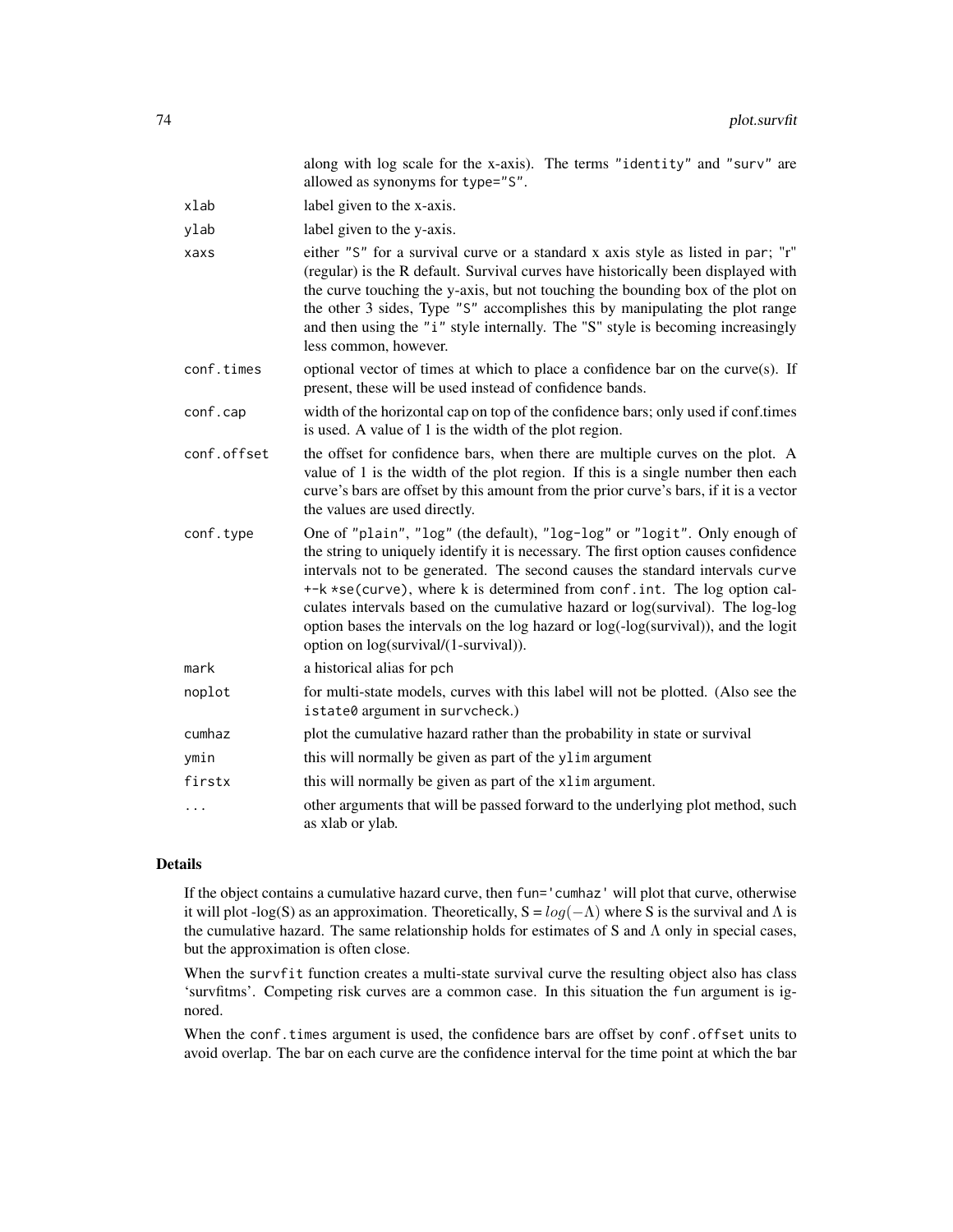# predict.coxph 75

is drawn, i.e., different time points for each curve. If curves are steep at that point, the visual impact can sometimes substantially differ for positive and negative values of conf.offset.

#### Value

a list with components x and y, containing the coordinates of the last point on each of the curves (but not the confidence limits). This may be useful for labeling.

### **Note**

In prior versions the behavior of xscale and yscale differed: the first changed the scale both for the plot and for all subsequent actions such as adding a legend, whereas yscale affected only the axis label. This was normalized in version 2-36.4, and both parameters now only affect the labeling.

# See Also

[points.survfit](#page-51-0), [lines.survfit](#page-51-1), [par](#page-0-0), [survfit](#page-126-0)

### Examples

```
leukemia.surv <- survfit(Surv(time, status) \sim x, data = aml)
plot(leukemia.surv, lty = 2:3)
legend(100, .9, c("Maintenance", "No Maintenance"), lty = 2:3)
title("Kaplan-Meier Curves\nfor AML Maintenance Study")
lsurv2 <- survfit(Surv(time, status) ~ x, aml, type='fleming')
plot(lsurv2, lty=2:3, fun="cumhaz",
xlab="Months", ylab="Cumulative Hazard")
```
predict.coxph *Predictions for a Cox model*

### Description

Compute fitted values and regression terms for a model fitted by [coxph](#page-29-0)

### Usage

```
## S3 method for class 'coxph'
predict(object, newdata,
type=c("lp", "risk", "expected", "terms", "survival"),
se.fit=FALSE, na.action=na.pass, terms=names(object$assign), collapse,
reference=c("strata", "sample"), ...)
```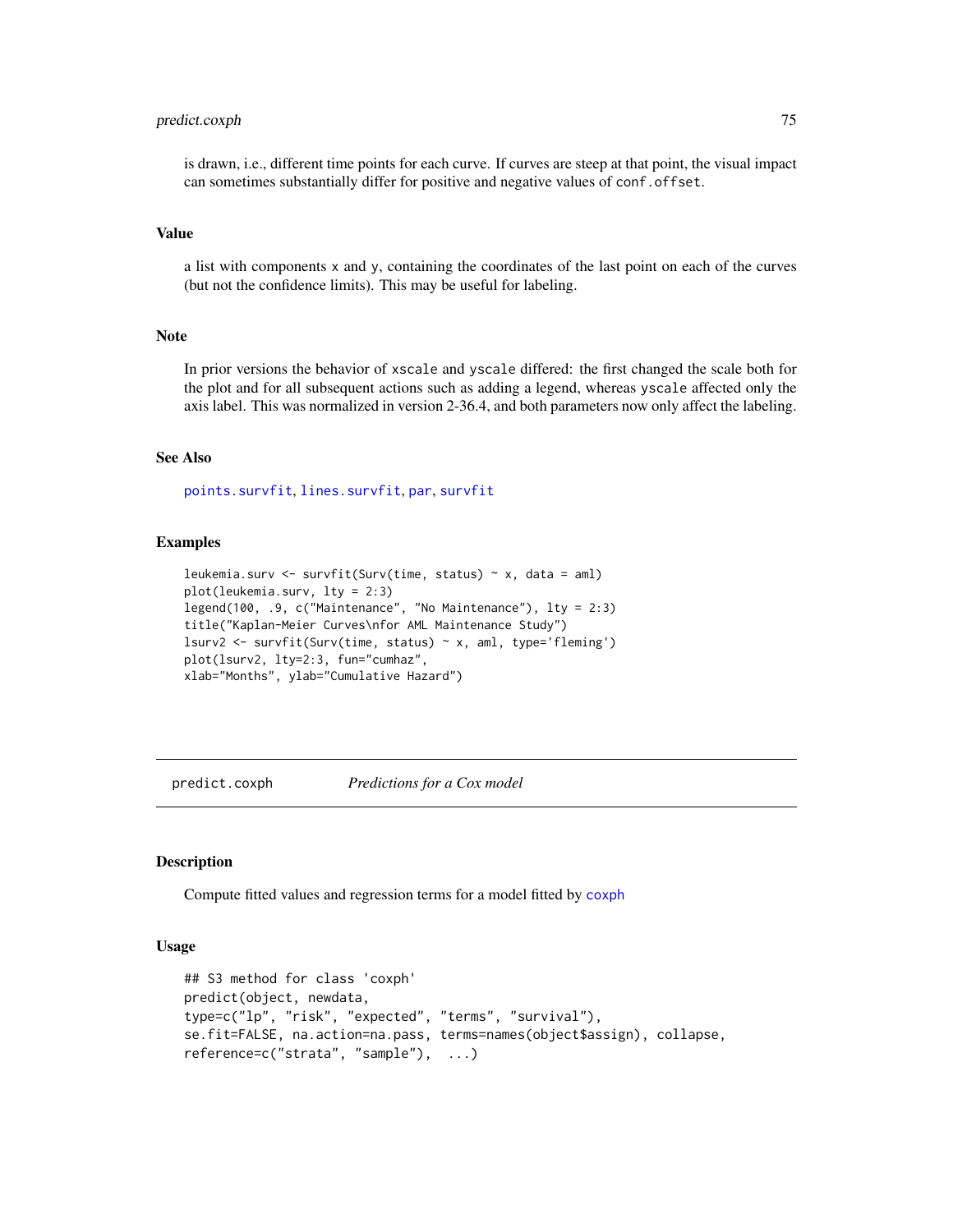# **Arguments**

| object    | the results of a coxph fit.                                                                                                                                                                                                                                                                                                                                                                     |
|-----------|-------------------------------------------------------------------------------------------------------------------------------------------------------------------------------------------------------------------------------------------------------------------------------------------------------------------------------------------------------------------------------------------------|
| newdata   | Optional new data at which to do predictions. If absent predictions are for the<br>data frame used in the original fit. When coxph has been called with a formula<br>argument created in another context, i.e., coxph has been called within another<br>function and the formula was passed as an argument to that function, there can<br>be problems finding the data set. See the note below. |
| type      | the type of predicted value. Choices are the linear predictor ("1p"), the risk<br>score $exp(\ln(\theta)$ ("risk"), the expected number of events given the covariates and<br>follow-up time ("expected"), and the terms of the linear predictor ("terms").<br>The survival probability for a subject is equal to exp(-expected).                                                               |
| se.fit    | if TRUE, pointwise standard errors are produced for the predictions.                                                                                                                                                                                                                                                                                                                            |
| na.action | applies only when the newdata argument is present, and defines the missing<br>value action for the new data. The default is to include all observations. When<br>there is no newdata, then the behavior of missing is dictated by the na.action<br>option of the original fit.                                                                                                                  |
| terms     | if type="terms", this argument can be used to specify which terms should be<br>included; the default is all.                                                                                                                                                                                                                                                                                    |
| collapse  | optional vector of subject identifiers. If specified, the output will contain one<br>entry per subject rather than one entry per observation.                                                                                                                                                                                                                                                   |
| reference | reference for centering predictions, see details below                                                                                                                                                                                                                                                                                                                                          |
|           | For future methods                                                                                                                                                                                                                                                                                                                                                                              |
|           |                                                                                                                                                                                                                                                                                                                                                                                                 |

### Details

The Cox model is a *relative* risk model; predictions of type "linear predictor", "risk", and "terms" are all relative to the sample from which they came. By default, the reference value for each of these is the mean covariate within strata. The primary underlying reason is statistical: a Cox model only predicts relative risks between pairs of subjects within the same strata, and hence the addition of a constant to any covariate, either overall or only within a particular stratum, has no effect on the fitted results. Using the reference="strata" option causes this to be true for predictions as well. (There have been occasional requests for reference="zero", i.e., a hypothetical subject with all covariates equal to zero, in order to match certain other packages' results. The issue is that the results are often silly, e.g., risk relative to a subject with height, weight, or blood pressure of zero.)

When the results of predict are used in further calculations it may be desirable to use a fixed reference level. Use of reference="sample" will use the overall means, and agrees with the linear.predictors component of the coxph object (which uses the overall mean for backwards compatability with older code). Predictions of type="terms" are almost invariably passed forward to further calculation, so for these we default to using the sample as the reference.

Predictions of type "expected" incorporate the baseline hazard and are thus absolute instead of relative; the reference option has no effect on these. These values depend on the follow-up time for the future subjects as well as covariates so the newdata argument needs to include both the right and *left* hand side variables from the formula. (The status variable will not be used, but is required since the underlying code needs to reconstruct the entire formula.)

Models that contain a frailty term are a special case: due to the technical difficulty, when there is a newdata argument the predictions will always be for a random effect of zero.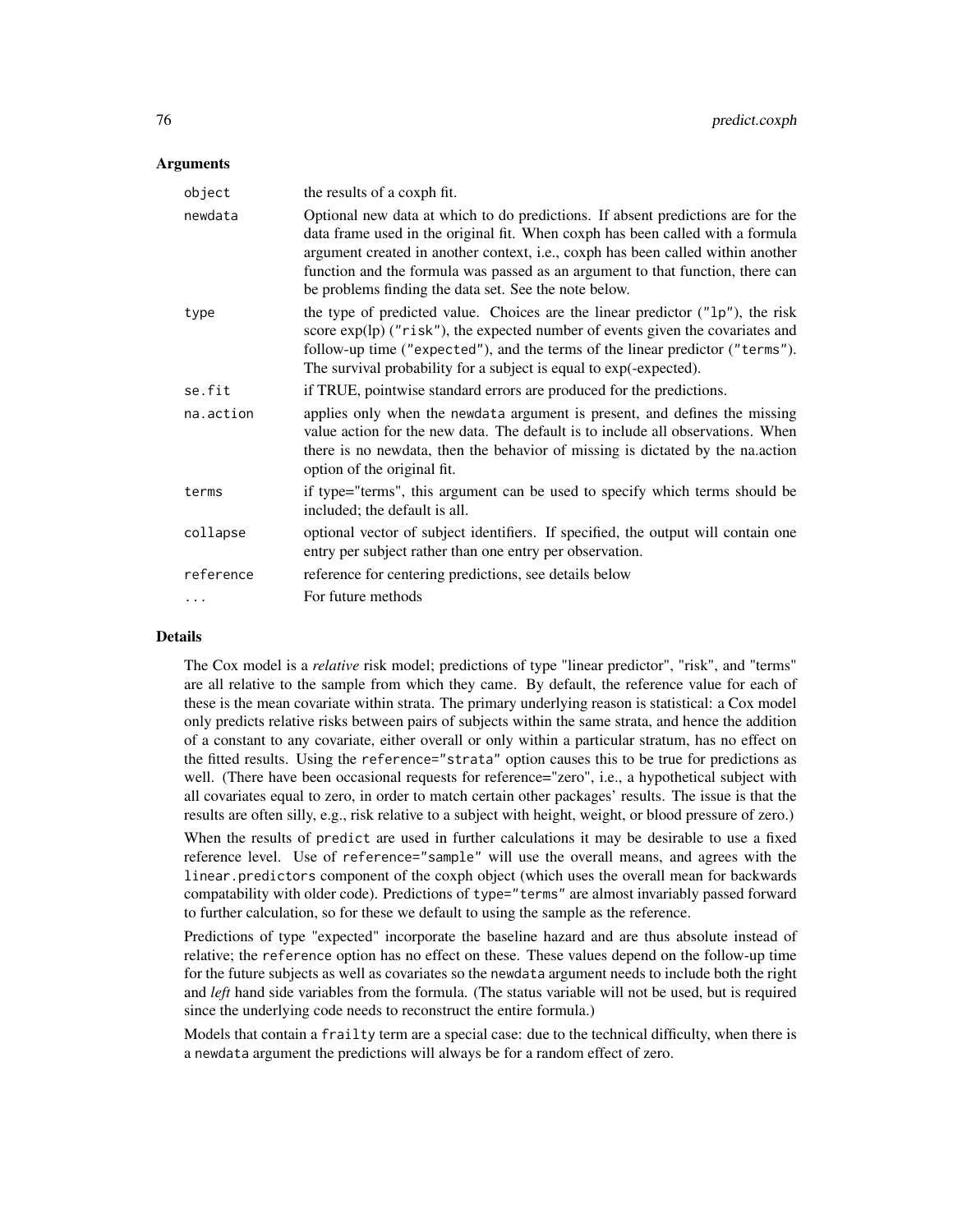### predict.survreg 277

#### Value

a vector or matrix of predictions, or a list containing the predictions (element "fit") and their standard errors (element "se.fit") if the se.fit option is TRUE.

#### Note

Some predictions can be obtained directly from the coxph object, and for others it is necessary for the routine to have the entirety of the original data set, e.g., for type = terms or if standard errors are requested. This extra information is saved in the coxph object if model=TRUE, if not the original data is reconstructed. If it is known that such residuals will be required overall execution will be slightly faster if the model information is saved.

In some cases the reconstruction can fail. The most common is when coxph has been called inside another function and the formula was passed as one of the arguments to that enclosing function. Another is when the data set has changed between the original call and the time of the prediction call. In each of these the simple solution is to add model=TRUE to the original coxph call.

# See Also

[predict](#page-0-0),[coxph](#page-29-0),[termplot](#page-0-0)

# Examples

```
options(na.action=na.exclude) # retain NA in predictions
fit <- coxph(Surv(time, status) ~ age + ph.ecog + strata(inst), lung)
#lung data set has status coded as 1/2
mresid <- (lung$status-1) - predict(fit, type='expected') #Martingale resid
predict(fit,type="lp")
predict(fit,type="expected")
predict(fit,type="risk",se.fit=TRUE)
predict(fit,type="terms",se.fit=TRUE)
# For someone who demands reference='zero'
pzero <- function(fit)
 predict(fit, reference="sample") + sum(coef(fit) * fit$means, na.rm=TRUE)
```
<span id="page-76-0"></span>predict.survreg *Predicted Values for a 'survreg' Object*

### Description

Predicted values for a survreg object

### Usage

```
## S3 method for class 'survreg'
predict(object, newdata,
type=c("response", "link", "lp", "linear", "terms", "quantile",
"uquantile"),
se.fit=FALSE, terms=NULL, p=c(0.1, 0.9), na.action=na.pass, ...)
```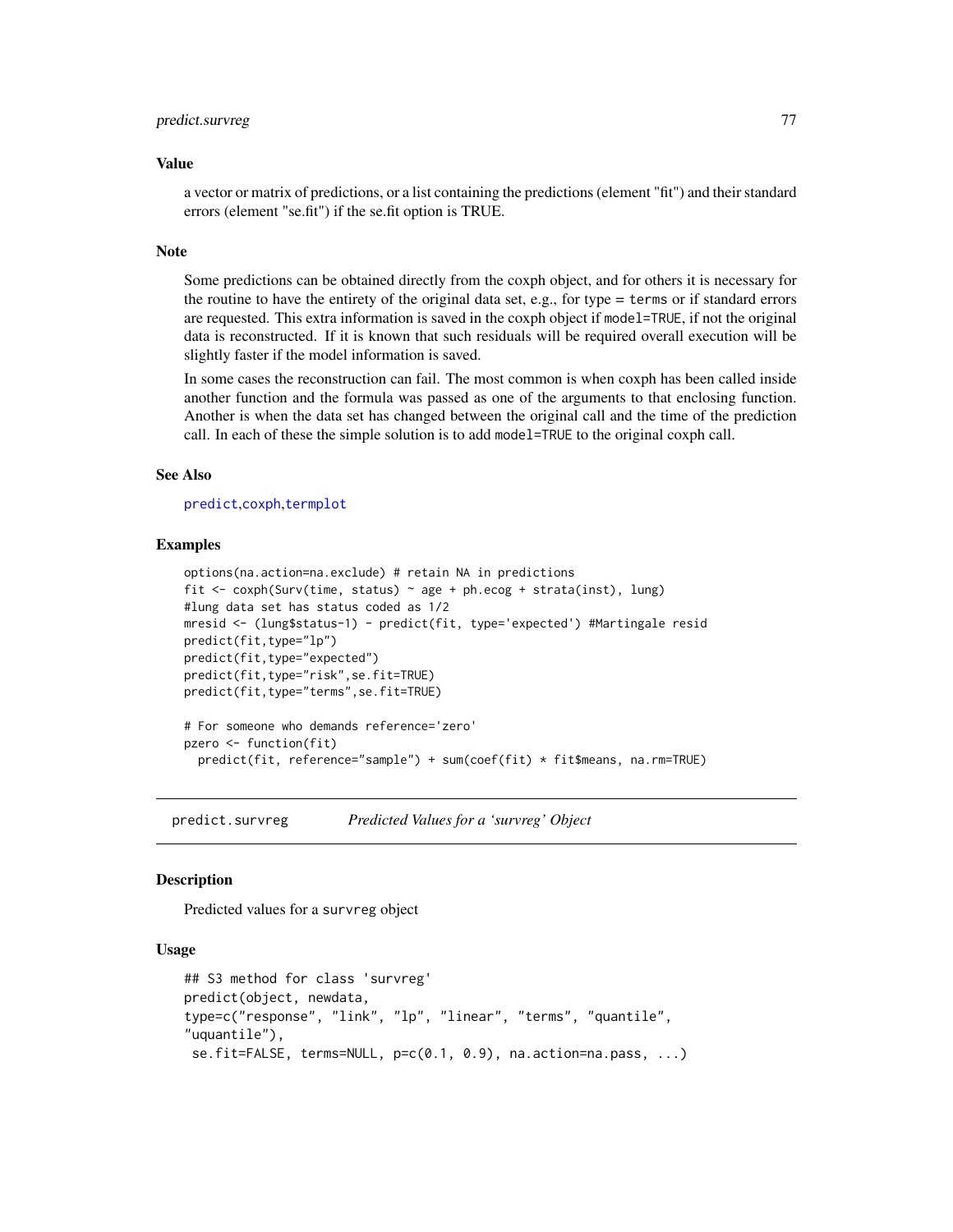# **Arguments**

| object    | result of a model fit using the survreg function.                                                                                                                                                                                                                                                                                                                                                                                       |
|-----------|-----------------------------------------------------------------------------------------------------------------------------------------------------------------------------------------------------------------------------------------------------------------------------------------------------------------------------------------------------------------------------------------------------------------------------------------|
| newdata   | data for prediction. If absent predictions are for the subjects used in the original<br>fit.                                                                                                                                                                                                                                                                                                                                            |
| type      | the type of predicted value. This can be on the original scale of the data (re-<br>sponse), the linear predictor ("linear", with "lp" as an allowed abbreviation),<br>a predicted quantile on the original scale of the data ("quantile"), a quantile<br>on the linear predictor scale ("uquantile"), or the matrix of terms for the lin-<br>ear predictor ("terms"). At this time "link" and linear predictor ("lp") are<br>identical. |
| se.fit    | if TRUE, include the standard errors of the prediction in the result.                                                                                                                                                                                                                                                                                                                                                                   |
| terms     | subset of terms. The default for residual type "terms" is a matrix with one<br>column for every term (excluding the intercept) in the model.                                                                                                                                                                                                                                                                                            |
| p         | vector of percentiles. This is used only for quantile predictions.                                                                                                                                                                                                                                                                                                                                                                      |
| na.action | applies only when the newdata argument is present, and defines the missing<br>value action for the new data. The default is to include all observations.                                                                                                                                                                                                                                                                                |
| $\ddots$  | for future methods                                                                                                                                                                                                                                                                                                                                                                                                                      |

### Value

a vector or matrix of predicted values.

#### References

Escobar and Meeker (1992). Assessing influence in regression analysis with censored data. *Biometrics,* 48, 507-528.

#### See Also

[survreg](#page-141-0), [residuals.survreg](#page-95-0)

### Examples

```
# Draw figure 1 from Escobar and Meeker, 1992.
fit <- survreg(Surv(time, status) \sim age + I(age^2), data=stanford2,
dist='lognormal')
with(stanford2, plot(age, time, xlab='Age', ylab='Days',
xlim=c(0,65), ylim=c(.1, 10^5), log='y', type='n'))
with(stanford2, points(age, time, pch=c(2,4)[status+1], cex=.7))
pred <- predict(fit, newdata=list(age=1:65), type='quantile',
         p=c(.1, .5, .9))
matlines(1:65, pred, lty=c(2,1,2), col=1)
# Predicted Weibull survival curve for a lung cancer subject with
# ECOG score of 2
lfit <- survreg(Surv(time, status) ~ ph.ecog, data=lung)
pct <- 1:98/100 # The 100th percentile of predicted survival is at +infinity
```
ptime <- predict(lfit, newdata=data.frame(ph.ecog=2), type='quantile',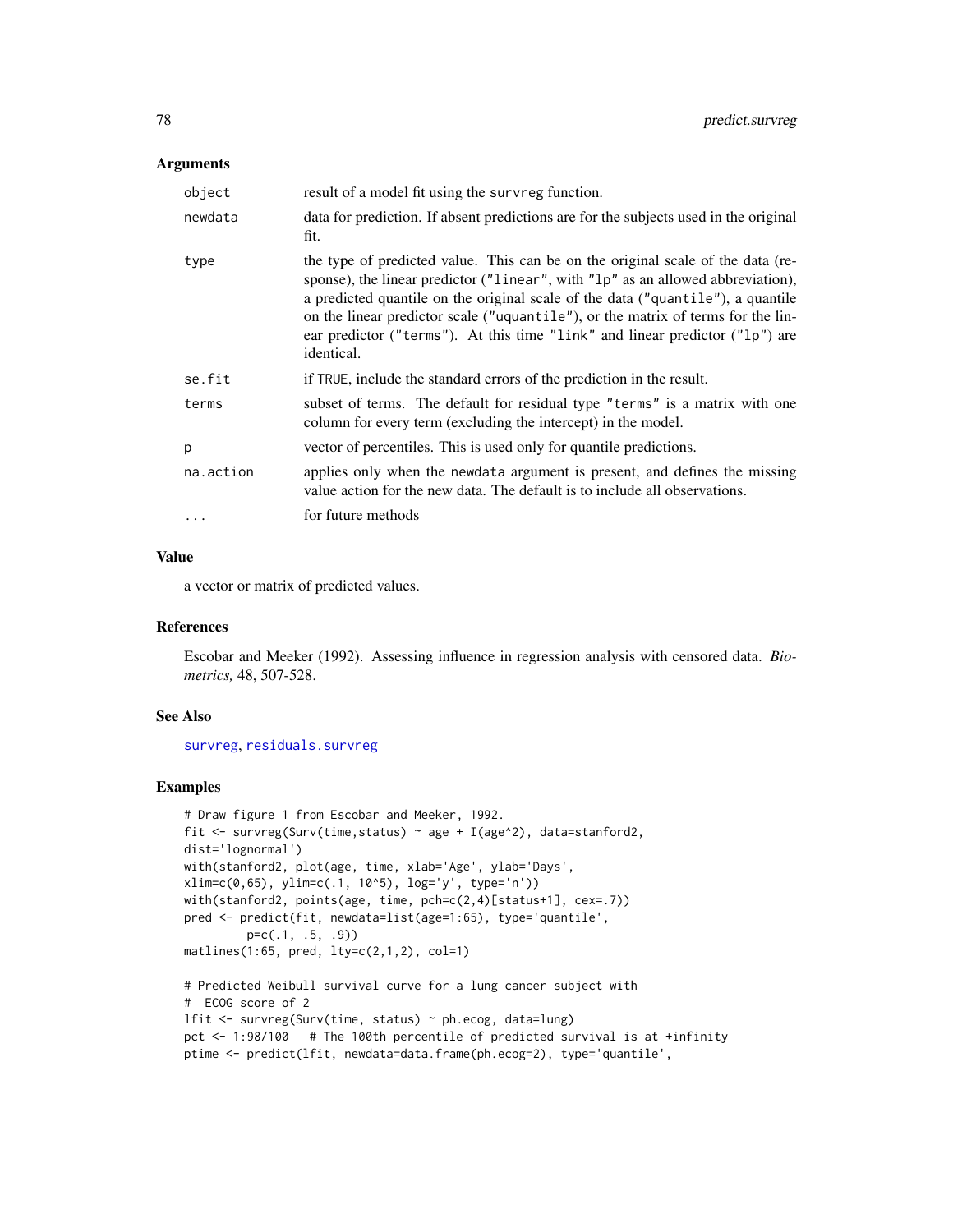# print.aareg 79

```
p=pct, se=TRUE)
matplot(cbind(ptime$fit, ptime$fit + 2*ptime$se.fit,
                         ptime$fit - 2*ptime$se.fit)/30.5, 1-pct,
        xlab="Months", ylab="Survival", type='l', lty=c(1,2,2), col=1)
```
print.aareg *Print an aareg object*

# Description

Print out a fit of Aalen's additive regression model

# Usage

```
## S3 method for class 'aareg'
print(x, maxtime, test=c("aalen", "nrisk"),scale=1,...)
```
# Arguments

| x        | the result of a call to the aareg function                                                                                                                                                                                                                  |
|----------|-------------------------------------------------------------------------------------------------------------------------------------------------------------------------------------------------------------------------------------------------------------|
| maxtime  | the upper time point to be used in the test for non-zero slope                                                                                                                                                                                              |
| test     | the weighting to be used in the test for non-zero slope. The default weights are<br>based on the variance of each coefficient, as a function of time. The alternative<br>weight is proportional to the number of subjects still at risk at each time point. |
| scale    | scales the coefficients. For some data sets, the coefficients of the Aalen model<br>will be very small (10-4); this simply multiplies the printed values by a constant,<br>say 1e6, to make the printout easier to read.                                    |
| $\ddots$ | for future methods                                                                                                                                                                                                                                          |

# Details

The estimated increments in the coefficient estimates can become quite unstable near the end of follow-up, due to the small number of observations still at risk in a data set. Thus, the test for slope will sometimes be more powerful if this last 'tail' is excluded.

# Value

the calling argument is returned.

# Side Effects

the results of the fit are displayed.

### References

Aalen, O.O. (1989). A linear regression model for the analysis of life times. Statistics in Medicine, 8:907-925.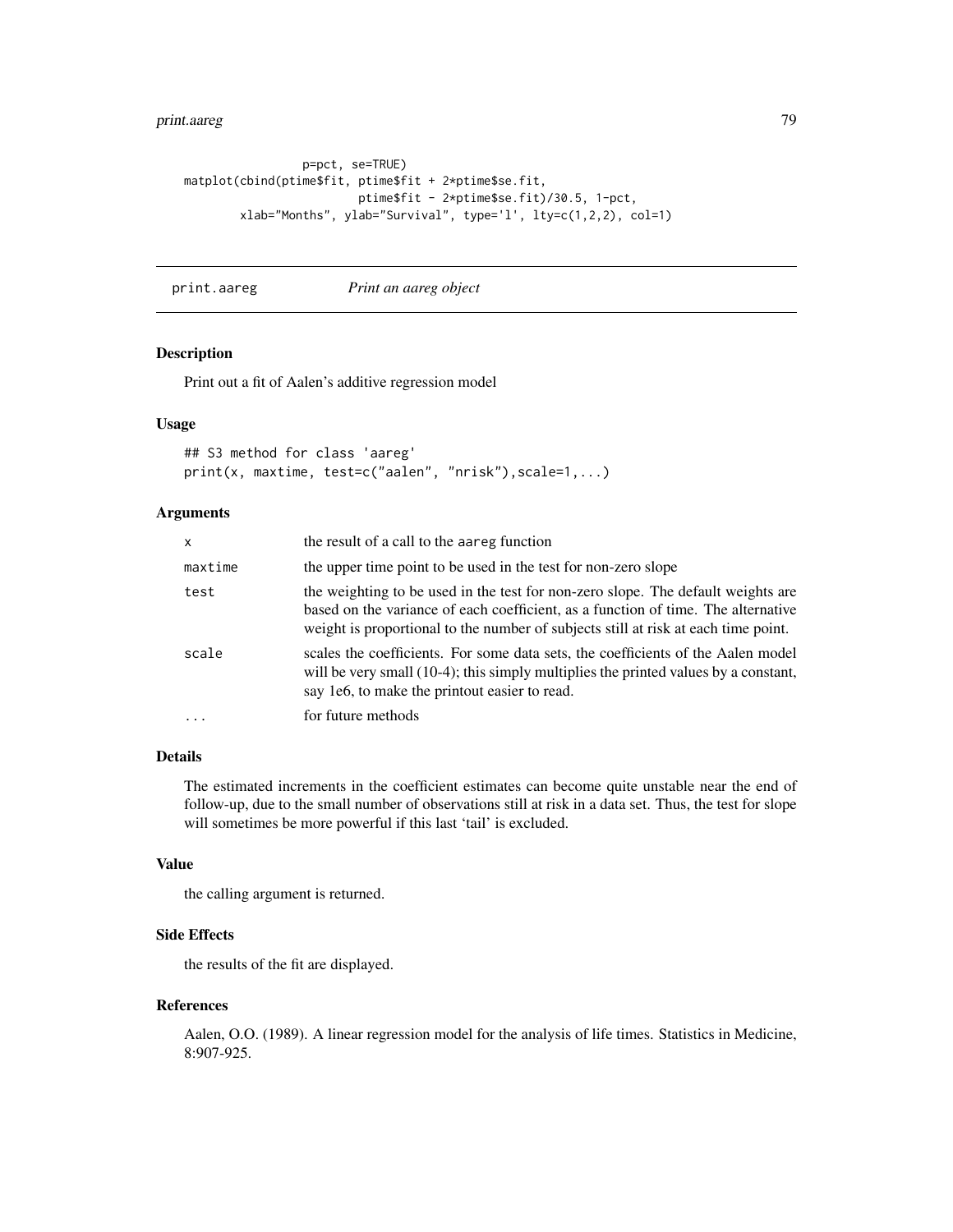# See Also

aareg

print.summary.coxph *Print method for summary.coxph objects*

# Description

Produces a printed summary of a fitted coxph model

### Usage

```
## S3 method for class 'summary.coxph'
print(x, digits=max(getOption("digits") - 3, 3),
signif.stars = getOption("show.signif.stars"), ...)
```
# Arguments

| $\mathsf{x}$ | the result of a call to summary.coxph  |
|--------------|----------------------------------------|
| digits       | significant digits to print            |
| signif.stars | Show stars to highlight small p-values |
|              | For future methods                     |

print.summary.survexp *Print Survexp Summary*

# Description

Prints the results of summary.survexp

### Usage

```
## S3 method for class 'summary.survexp'
print(x, digits = max(options()$digits - 4, 3), \dots)
```
# Arguments

|                         | an object of class summary. survexp.                |
|-------------------------|-----------------------------------------------------|
| digits                  | the number of digits to use in printing the result. |
| $\cdot$ $\cdot$ $\cdot$ | for future methods                                  |

# Value

x, with the invisible flag set to prevent further printing.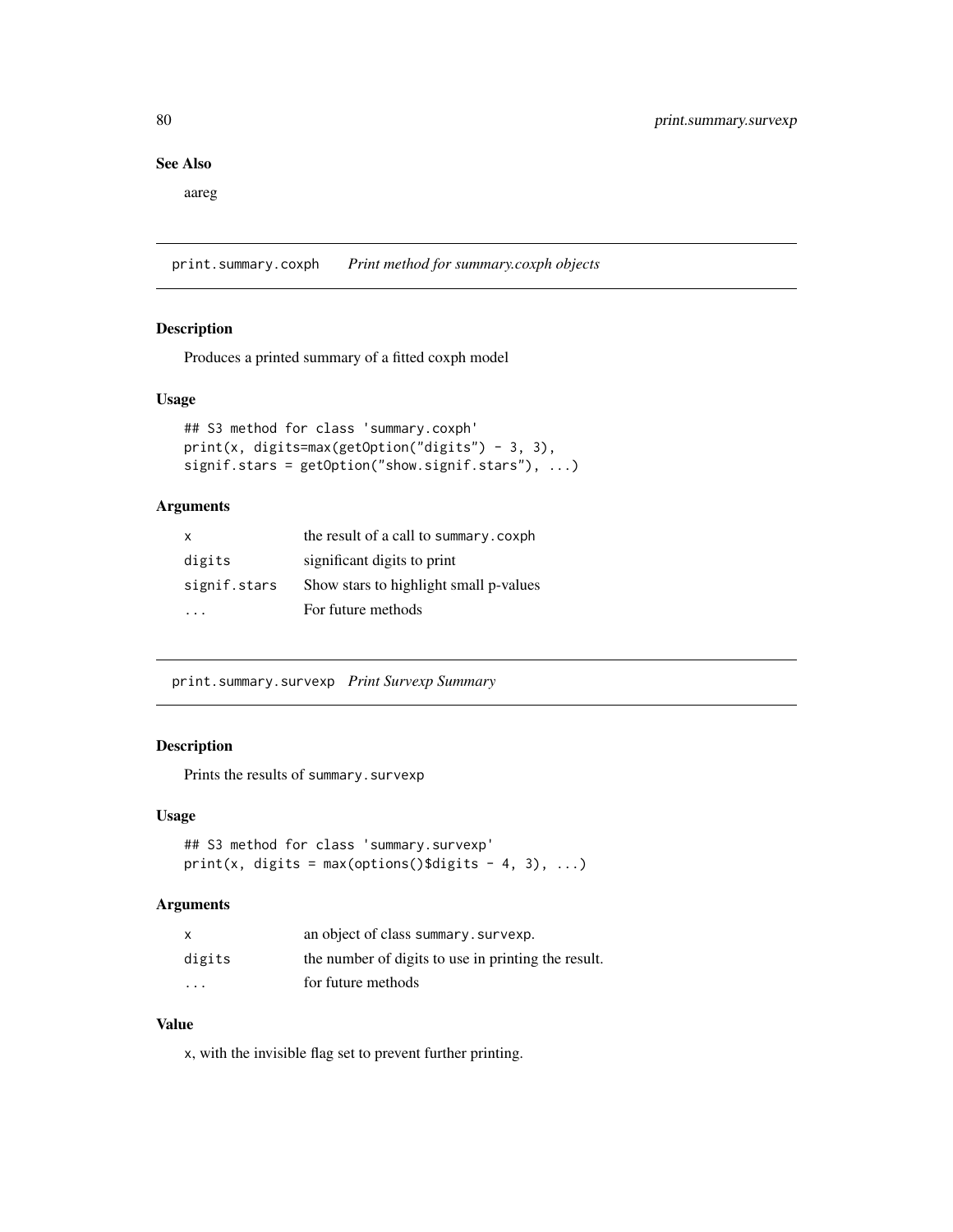# print.summary.survfit 81

# Author(s)

Terry Therneau

# See Also

link{summary.survexp}, [survexp](#page-121-0)

print.summary.survfit *Print Survfit Summary*

# Description

Prints the result of summary.survfit.

# Usage

```
## S3 method for class 'summary.survfit'
print(x, digits = max(options() \deltadigits-4, 3), ...)
```
# Arguments

| X       | an object of class "summary. survfit", which is the result of the summary. survfit<br>function. |
|---------|-------------------------------------------------------------------------------------------------|
| digits  | the number of digits to use in printing the numbers.                                            |
| $\cdot$ | for future methods                                                                              |

# Value

x, with the invisible flag set to prevent printing.

# Side Effects

prints the summary created by summary.survfit.

# See Also

[options](#page-0-0), [print](#page-0-0), [summary.survfit](#page-110-0).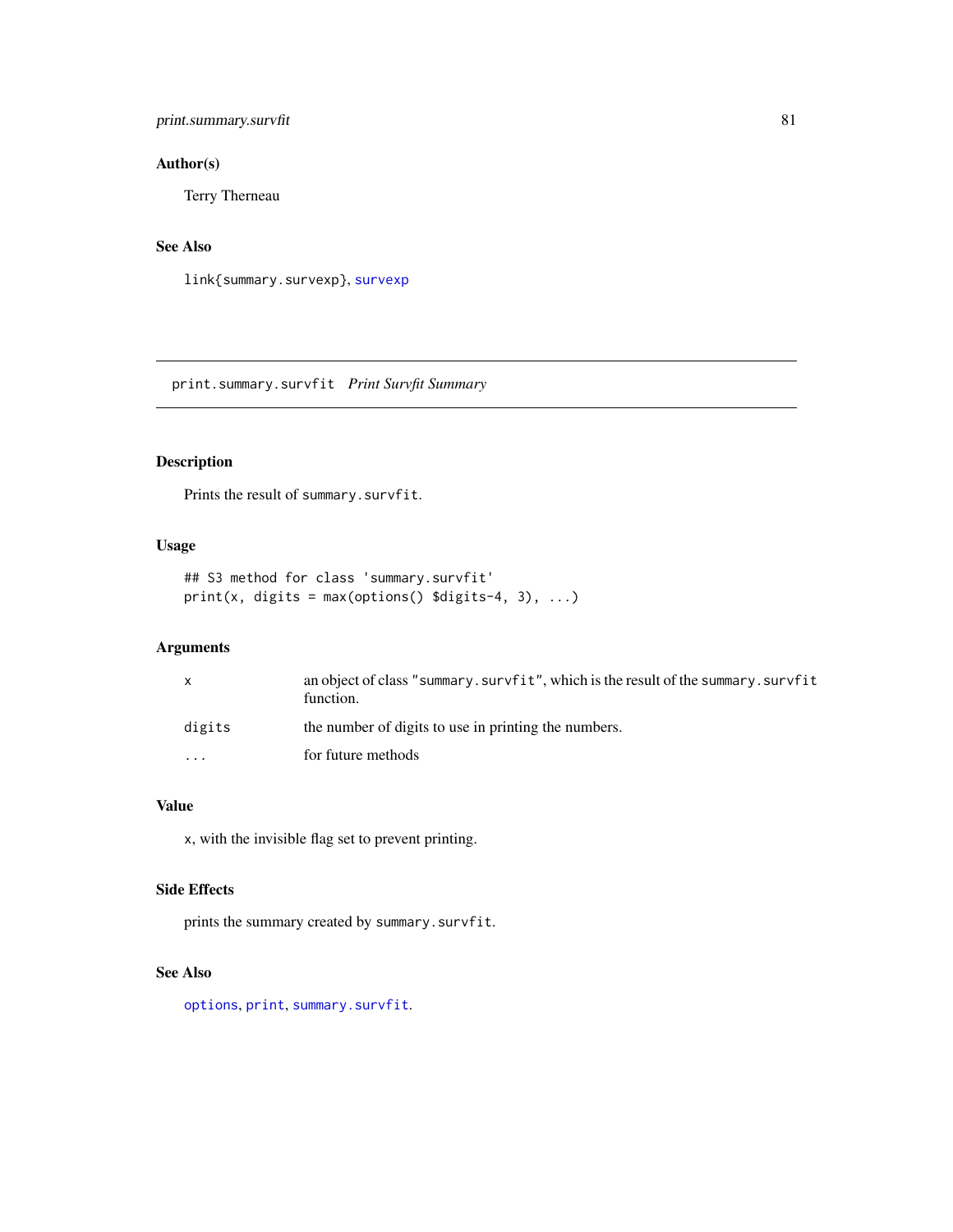<span id="page-81-0"></span>

#### Description

Print number of observations, number of events, the restricted mean survival and its standard error, and the median survival with confidence limits for the median.

### Usage

```
## S3 method for class 'survfit'
print(x, scale=1, digits = max(options()$digits - 4,3),
   print.rmean=getOption("survfit.print.rmean"),
   rmean = getOption('survfit.rmean'),...)
```
### Arguments

| X                 | the result of a call to the survfit function.                                                                                                  |
|-------------------|------------------------------------------------------------------------------------------------------------------------------------------------|
| scale             | a numeric value to rescale the survival time, e.g., if the input data to survfit were<br>in days, scale=365 would scale the printout to years. |
| digits            | Number of digits to print                                                                                                                      |
| print.rmean.rmean |                                                                                                                                                |
|                   | Options for computation and display of the restricted mean.                                                                                    |
| $\ddots$ .        | for future results                                                                                                                             |

### Details

The mean and its variance are based on a truncated estimator. That is, if the last observation(s) is not a death, then the survival curve estimate does not go to zero and the mean is undefined. There are four possible approaches to resolve this, which are selected by the rmean option. The first is to set the upper limit to a constant, e.g.,rmean=365. In this case the reported mean would be the expected number of days, out of the first 365, that would be experienced by each group. This is useful if interest focuses on a fixed period. Other options are "none" (no estimate), "common" and "individual". The "common" option uses the maximum time for all curves in the object as a common upper limit for the auc calculation. For the "individual"options the mean is computed as the area under each curve, over the range from 0 to the maximum observed time for that curve. Since the end point is random, values for different curves are not comparable and the printed standard errors are an underestimate as they do not take into account this random variation. This option is provided mainly for backwards compatability, as this estimate was the default (only) one in earlier releases of the code. Note that SAS (as of version 9.3) uses the integral up to the last *event* time of each individual curve; we consider this the worst of the choices and do not provide an option for that calculation.

The median and its confidence interval are defined by drawing a horizontal line at 0.5 on the plot of the survival curve and its confidence bands. The intersection of the line with the lower CI band defines the lower limit for the median's interval, and similarly for the upper band. If any of the intersections is not a point the we use the center of the intersection interval, e.g., if the survival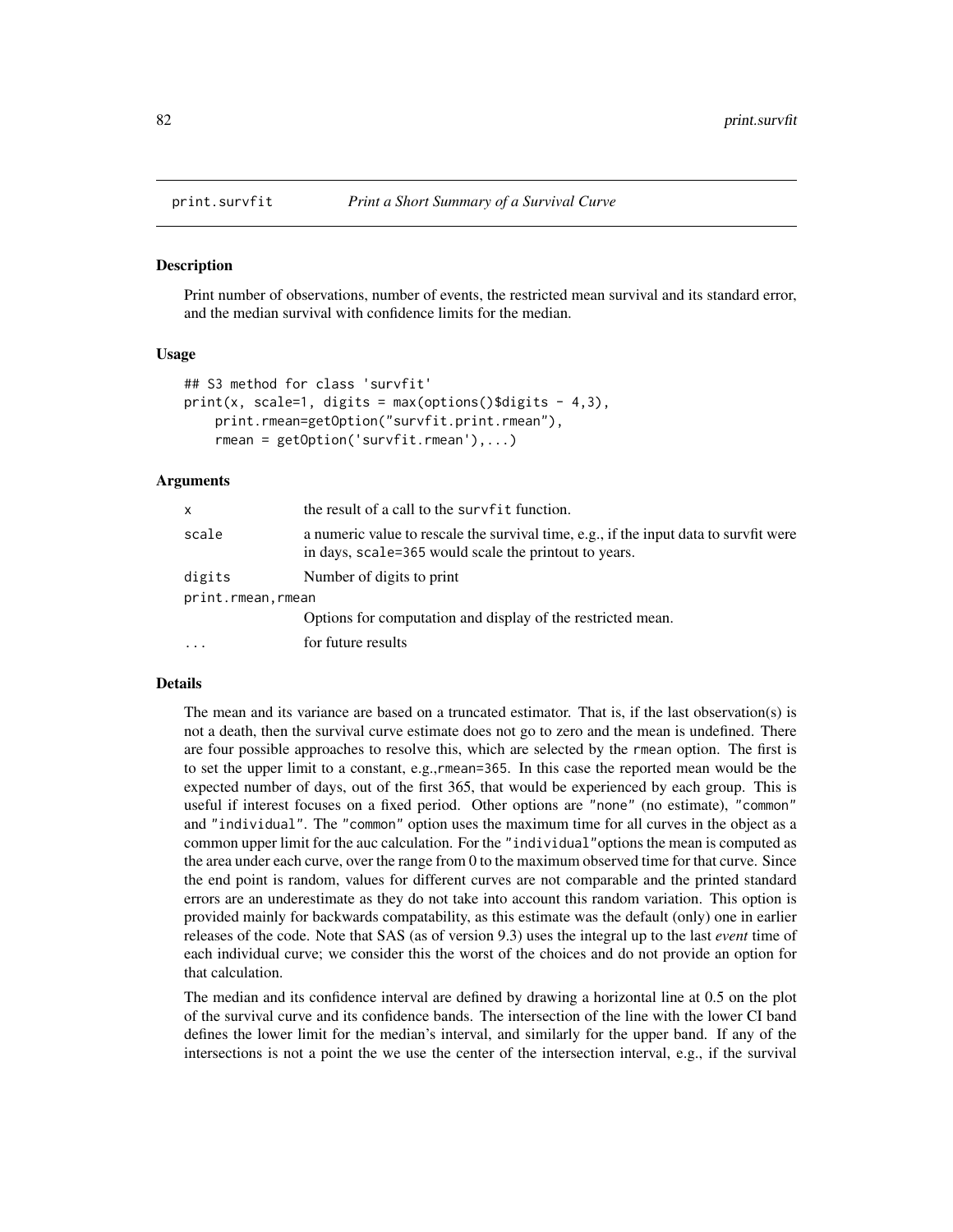#### pspline 83

curve were exactly equal to 0.5 over an interval. When data is uncensored this agrees with the usual definition of a median.

#### Value

x, with the invisible flag set to prevent printing. (The default for all print functions in R is to return the object passed to them; print.survfit complies with this pattern. If you want to capture these printed results for further processing, see the table component of summary.survfit.)

## Side Effects

The number of observations, the number of events, the median survival with its confidence interval, and optionally the restricted mean survival (rmean) and its standard error, are printed. If there are multiple curves, there is one line of output for each.

### References

Miller, Rupert G., Jr. (1981). *Survival Analysis.* New York:Wiley, p 71.

# See Also

[summary.survfit](#page-110-0), [quantile.survfit](#page-87-0)

<span id="page-82-0"></span>pspline *Smoothing splines using a pspline basis*

### Description

Specifies a penalised spline basis for the predictor. This is done by fitting a comparatively small set of splines and penalising the integrated second derivative. Traditional smoothing splines use one basis per observation, but several authors have pointed out that the final results of the fit are indistinguishable for any number of basis functions greater than about 2-3 times the degrees of freedom. Eilers and Marx point out that if the basis functions are evenly spaced, this leads to significant computational simplification, they refer to the result as a p-spline.

# Usage

```
pspline(x, df=4, theta, nterm=2.5 * df, degree=3, eps=0.1, method,
   Boundary.knots=range(x), intercept=FALSE, penalty=TRUE, combine, ...)
```
psplineinverse(x)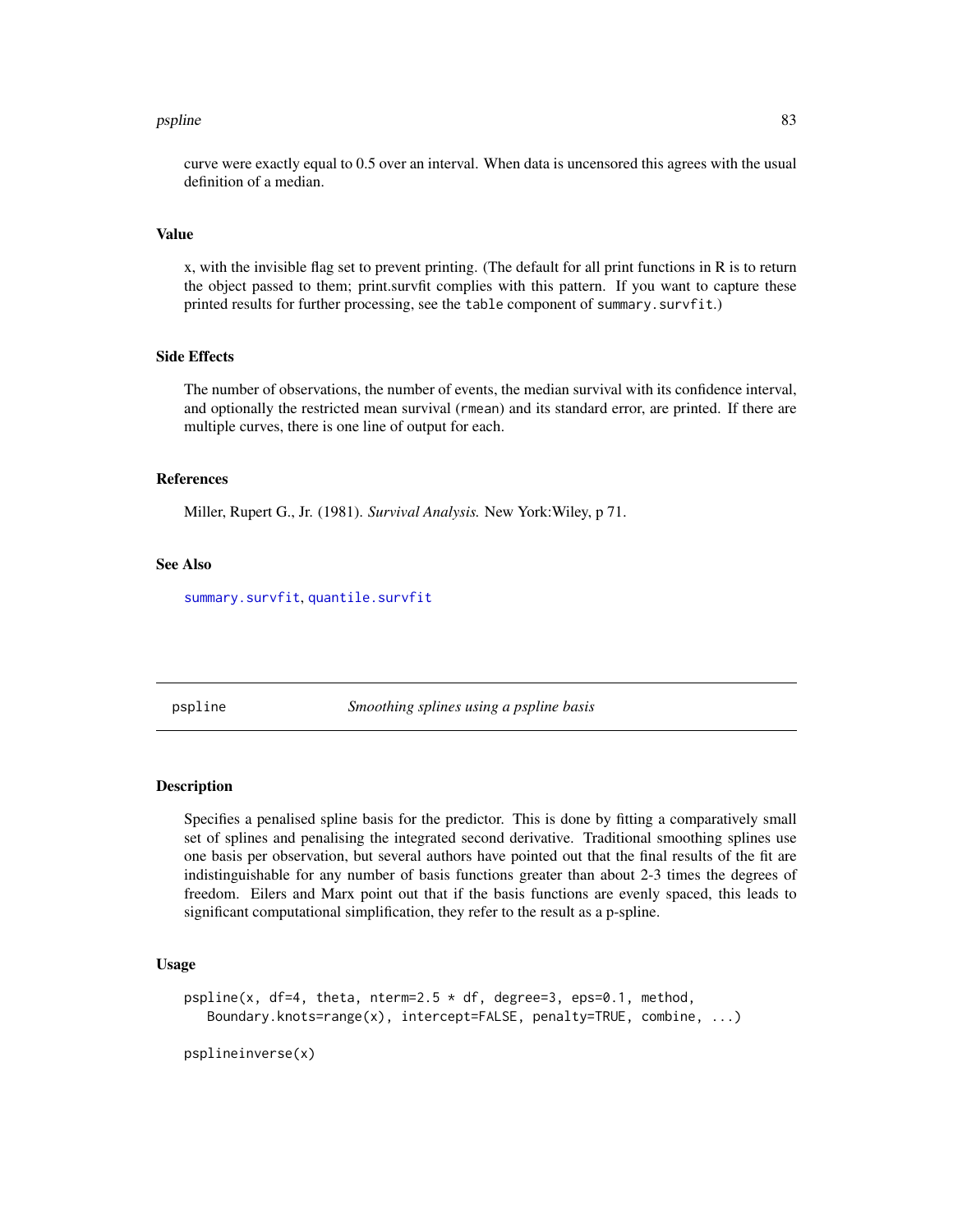# Arguments

| X         | for psline: a covariate vector. The function does not apply to factor variables.<br>For pspline inverse x will be the result of a pspline call.                                                                                                                                                                       |
|-----------|-----------------------------------------------------------------------------------------------------------------------------------------------------------------------------------------------------------------------------------------------------------------------------------------------------------------------|
| df        | the desired degrees of freedom. One of the arguments df or theta' must be<br>given, but not both. If $df = 0$ , then the AIC = (loglik -df) is used to choose an<br>"optimal" degrees of freedom. If AIC is chosen, then an optional argument<br>'caic=T' can be used to specify the corrected AIC of Hurvich et. al. |
| theta     | roughness penalty for the fit. It is a monotone function of the degrees of freedom,<br>with theta=1 corresponding to a linear fit and theta=0 to an unconstrained fit of<br>nterm degrees of freedom.                                                                                                                 |
| nterm     | number of splines in the basis                                                                                                                                                                                                                                                                                        |
| degree    | degree of splines                                                                                                                                                                                                                                                                                                     |
| eps       | accuracy for df                                                                                                                                                                                                                                                                                                       |
| method    | the method for choosing the tuning parameter theta. If theta is given, then<br>'fixed' is assumed. If the degrees of freedom is given, then 'df' is assumed. If<br>method='aic' then the degrees of freedom is chosen automatically using Akaike's<br>information criterion.                                          |
|           | optional arguments to the control function                                                                                                                                                                                                                                                                            |
|           | Boundary. knots the spline is linear beyond the boundary knots. These default to the range of the<br>data.                                                                                                                                                                                                            |
| intercept | if TRUE, the basis functions include the intercept.                                                                                                                                                                                                                                                                   |
| penalty   | if FALSE a large number of attributes having to do with penalized fits are ex-<br>cluded. This is useful to create a pspline basis matrix for other uses.                                                                                                                                                             |
| combine   | an optional vector of increasing integers. If two adjacent values of combine are<br>equal, then the corresponding coefficients of the fit are forced to be equal. This<br>is useful for monotone fits, see the vignette for more details.                                                                             |

# Value

Object of class pspline, coxph.penalty containing the spline basis, with the appropriate attributes to be recognized as a penalized term by the coxph or survreg functions.

For psplineinverse the original x vector is reconstructed.

# References

Eilers, Paul H. and Marx, Brian D. (1996). Flexible smoothing with B-splines and penalties. Statistical Science, 11, 89-121.

Hurvich, C.M. and Simonoff, J.S. and Tsai, Chih-Ling (1998). Smoothing parameter selection in nonparametric regression using an improved Akaike information criterion, JRSSB, volume 60, 271–293.

# See Also

[coxph](#page-29-0),[survreg](#page-141-0),[ridge](#page-99-0), [frailty](#page-45-0)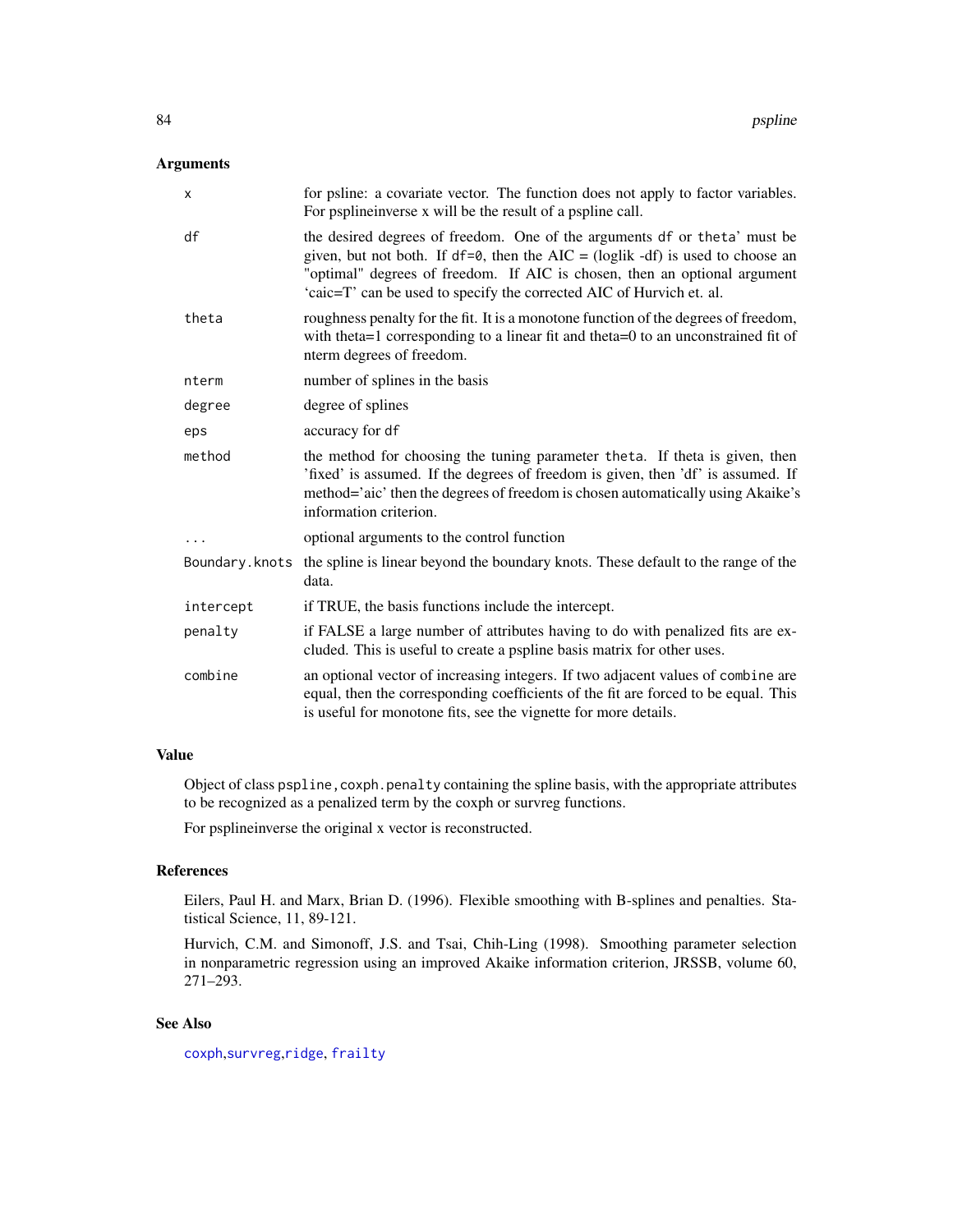#### pyears and the set of the set of the set of the set of the set of the set of the set of the set of the set of the set of the set of the set of the set of the set of the set of the set of the set of the set of the set of th

# Examples

```
lfit6 <- survreg(Surv(time, status)~pspline(age, df=2), cancer)
plot(cancer$age, predict(lfit6), xlab='Age', ylab="Spline prediction")
title("Cancer Data")
fit0 <- coxph(Surv(time, status) ~ ph.ecog + age, cancer)
fit1 <- coxph(Surv(time, status) ~ ph.ecog + pspline(age, 3), cancer)
fit3 <- coxph(Surv(time, status) ~ ph.ecog + pspline(age,8), cancer)
fit0
fit1
fit3
```
<span id="page-84-0"></span>pyears *Person Years*

### Description

This function computes the person-years of follow-up time contributed by a cohort of subjects, stratified into subgroups. It also computes the number of subjects who contribute to each cell of the output table, and optionally the number of events and/or expected number of events in each cell.

# Usage

```
pyears(formula, data, weights, subset, na.action, rmap,
       ratetable, scale=365.25, expect=c('event', 'pyears'),
      model=FALSE, x=FALSE, y=FALSE, data.frame=FALSE)
```
# Arguments

| formula   | a formula object. The response variable will be a vector of follow-up times<br>for each subject, or a Surv object containing the survival time and an event<br>indicator. The predictors consist of optional grouping variables separated by $+$<br>operators (exactly as in survfit), time-dependent grouping variables such as<br>age (specified with tcut), and optionally a ratetable term. This latter matches<br>each subject to his/her expected cohort. |
|-----------|-----------------------------------------------------------------------------------------------------------------------------------------------------------------------------------------------------------------------------------------------------------------------------------------------------------------------------------------------------------------------------------------------------------------------------------------------------------------|
| data      | a data frame in which to interpret the variables named in the formula, or in the<br>subset and the weights argument.                                                                                                                                                                                                                                                                                                                                            |
| weights   | case weights.                                                                                                                                                                                                                                                                                                                                                                                                                                                   |
| subset    | expression saying that only a subset of the rows of the data should be used in the<br>fit.                                                                                                                                                                                                                                                                                                                                                                      |
| na.action | a missing-data filter function, applied to the model.frame, after any subset ar-<br>gument has been used. Default is options () \$na. action.                                                                                                                                                                                                                                                                                                                   |
| rmap      | an optional list that maps data set names to the rate table names. See the details<br>section below.                                                                                                                                                                                                                                                                                                                                                            |
| ratetable | a table of event rates, such as survexp. uswhite.                                                                                                                                                                                                                                                                                                                                                                                                               |
| scale     | a scaling for the results. As most rate tables are in units/day, the default value of<br>365.25 causes the output to be reported in years.                                                                                                                                                                                                                                                                                                                      |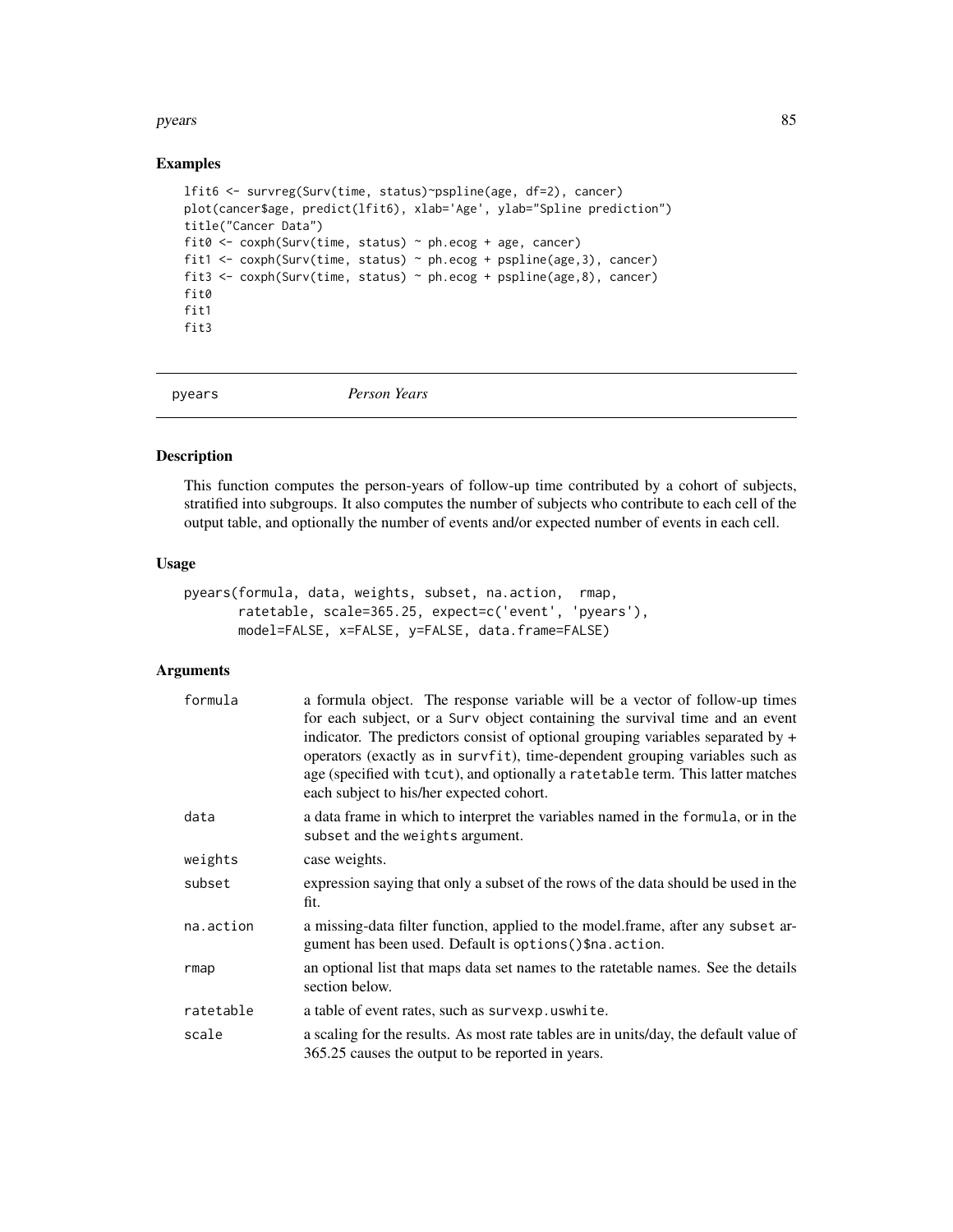86 pyears and the set of the set of the set of the set of the set of the set of the set of the set of the set of the set of the set of the set of the set of the set of the set of the set of the set of the set of the set of

| expect      | should the output table include the expected number of events, or the expected<br>number of person-years of observation. This is only valid with a rate table. |
|-------------|----------------------------------------------------------------------------------------------------------------------------------------------------------------|
| data.frame  | return a data frame rather than a set of arrays.                                                                                                               |
| model, x, y | If any of these is true, then the model frame, the model matrix, and/or the vector<br>of response times will be returned as components of the final result.    |

# Details

Because pyears may have several time variables, it is necessary that all of them be in the same units. For instance, in the call

```
py \leq pyears(futime \leq rx, rmap=list(age=age, sex=sex, year=entry.dt),
                   ratetable=survexp.us)
```
the natural unit of the ratetable is hazard per day, it is important that futime, age and entry, dt all be in days. Given the wide range of possible inputs, it is difficult for the routine to do sanity checks of this aspect.

The ratetable being used may have different variable names than the user's data set, this is dealt with by the rmap argument. The rate table for the above calculation was survexp.us, a call to summary{survexp.us} reveals that it expects to have variables age = age in days, sex, and year = the date of study entry, we create them in the rmap line. The sex variable is not mapped, therefore the code assumes that it exists in mydata in the correct format. (Note: for factors such as sex, the program will match on any unique abbreviation, ignoring case.)

A special function tcut is needed to specify time-dependent cutpoints. For instance, assume that age is in years, and that the desired final arrays have as one of their margins the age groups 0-2, 2-10, 10-25, and 25+. A subject who enters the study at age 4 and remains under observation for 10 years will contribute follow-up time to both the 2-10 and 10-25 subsets. If  $cut(age, c(0, 2, 10, 25, 100))$ were used in the formula, the subject would be classified according to his starting age only. The tcut function has the same arguments as cut, but produces a different output object which allows the pyears function to correctly track the subject.

The results of pyears are normally used as input to further calculations. The print routine, therefore, is designed to give only a summary of the table.

#### Value

a list with components:

| pyears   | an array containing the person-years of exposure. (Or other units, depending<br>on the rate table and the scale). The dimension and dimnames of the array<br>correspond to the variables on the right hand side of the model equation. |
|----------|----------------------------------------------------------------------------------------------------------------------------------------------------------------------------------------------------------------------------------------|
| n        | an array containing the number of subjects who contribute time to each cell of<br>the pyears array.                                                                                                                                    |
| event    | an array containing the observed number of events. This will be present only if<br>the response variable is a Surv object.                                                                                                             |
| expected | an array containing the expected number of events (or person years if expect<br>="pyears"). This will be present only if there was a ratetable term.                                                                                   |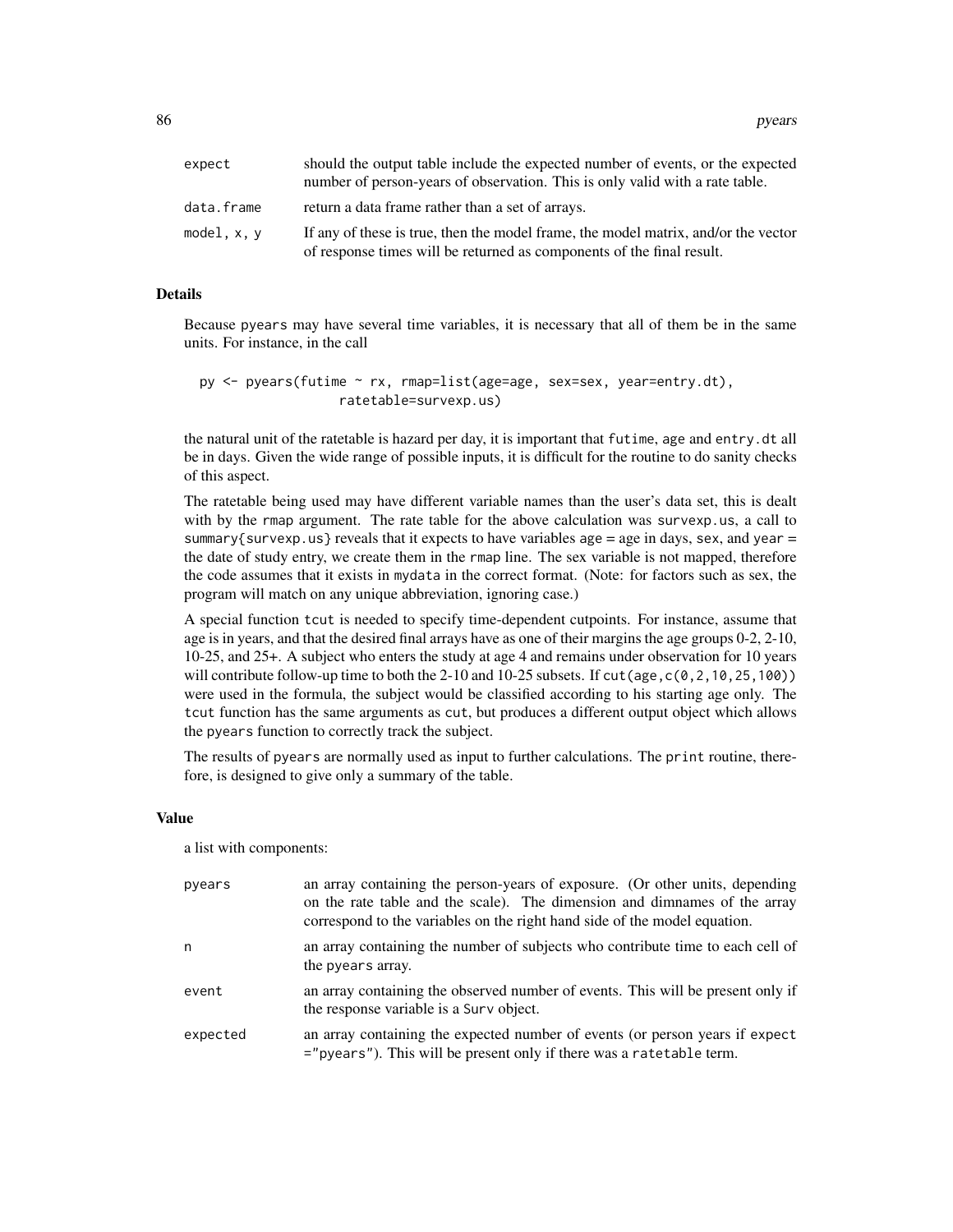#### pyears 87

| data         | if the data. frame option was set, a data frame containing the variables n, event,<br>pyears and event that supplants the four arrays listed above, along with vari-<br>ables corresponding to each dimension. There will be one row for each cell in<br>the arrays. |
|--------------|----------------------------------------------------------------------------------------------------------------------------------------------------------------------------------------------------------------------------------------------------------------------|
| offtable     | the number of person-years of exposure in the cohort that was not part of any<br>cell in the pyears array. This is often useful as an error check; if there is a<br>mismatch of units between two variables, nearly all the person years may be off<br>table.        |
| tcut         | whether the call included any time-dependent cutpoints.                                                                                                                                                                                                              |
| summary      | a summary of the rate-table matching. This is also useful as an error check.                                                                                                                                                                                         |
| call         | an image of the call to the function.                                                                                                                                                                                                                                |
| observations | the number of observations in the input data set, after any missings were re-<br>moved.                                                                                                                                                                              |
| na.action    | the na. action attribute contributed by an na. action routine, if any.                                                                                                                                                                                               |

# See Also

[ratetable](#page-88-0), [survexp](#page-121-0), [Surv](#page-112-0).

### Examples

```
# Look at progression rates jointly by calendar date and age
#
temp.yr <- tcut(mgus$dxyr, 55:92, labels=as.character(55:91))
temp.age <- tcut(mgus$age, 34:101, labels=as.character(34:100))
ptime <- ifelse(is.na(mgus$pctime), mgus$futime, mgus$pctime)
pstat <- ifelse(is.na(mgus$pctime), 0, 1)
pfit <- pyears(Surv(ptime/365.25, pstat) ~ temp.yr + temp.age + sex, mgus,
     data.frame=TRUE)
# Turn the factor back into numerics for regression
tdata <- pfit$data
tdata$age <- as.numeric(as.character(tdata$temp.age))
tdata$year<- as.numeric(as.character(tdata$temp.yr))
fit1 <- glm(event ~ year + age+ sex +offset(log(pyears)),
             data=tdata, family=poisson)
## Not run:
# fit a gam model
gfit.m \leftarrow gam(y \sim s(age) + s(year) + offset(log(time)),family = poisson, data = tdata)
## End(Not run)
# Example #2 Create the hearta data frame:
hearta <- by(heart, heart$id,
             function(x)x[x$stop == max(x$stop),])hearta <- do.call("rbind", hearta)
# Produce pyears table of death rates on the surgical arm
# The first is by age at randomization, the second by current age
fit1 <- pyears(Surv(stop/365.25, event) ~ cut(age + 48, c(0,50,60,70,100)) +
       surgery, data = hearta, scale = 1)
```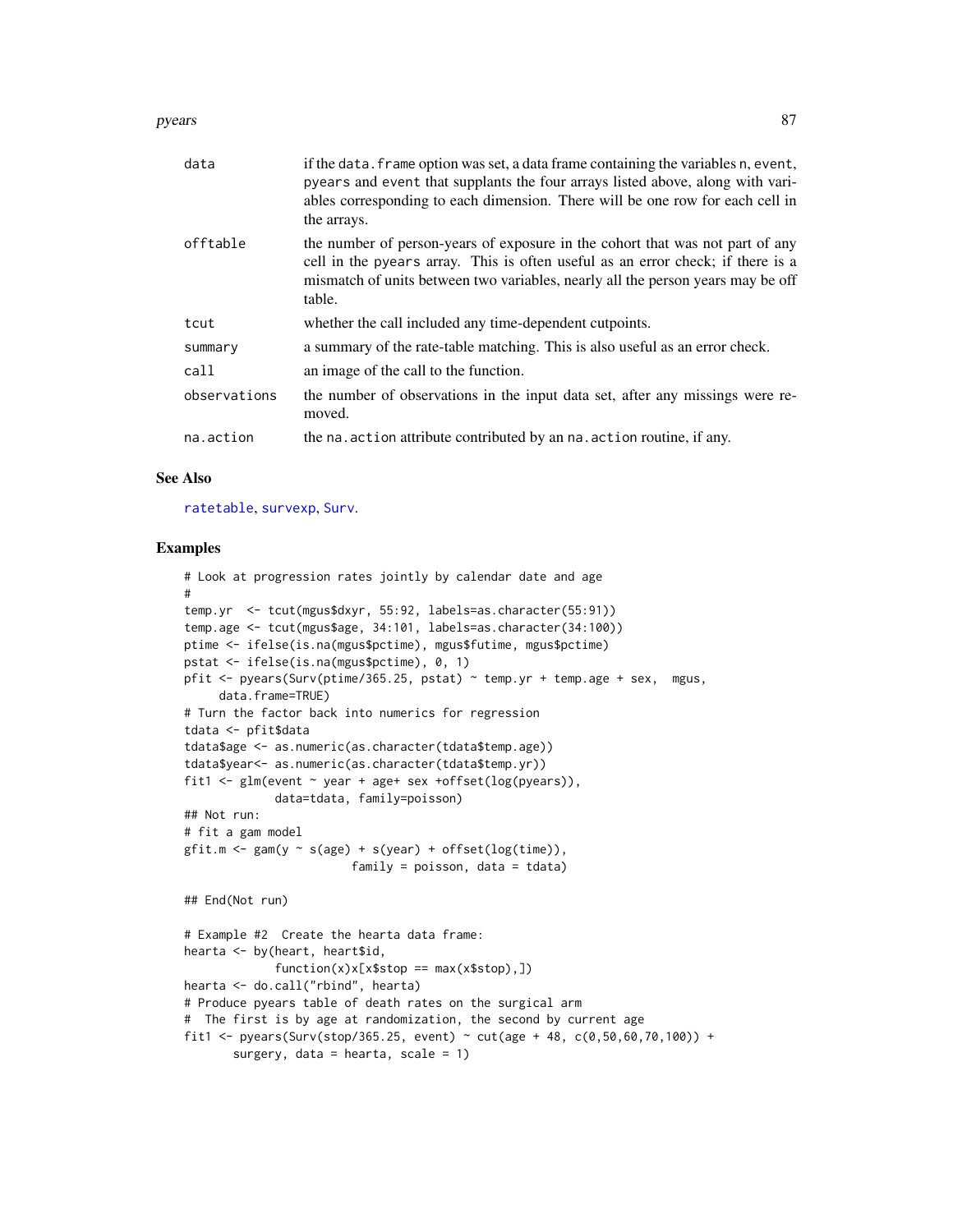```
fit2 <- pyears(Surv(stop/365.25, event) ~ tcut(age + 48, c(0,50,60,70,100)) +
      surgery, data = hearta, scale = 1)
fit1$event/fit1$pyears #death rates on the surgery and non-surg arm
fit2$event/fit2$pyears #death rates on the surgery and non-surg arm
```
<span id="page-87-0"></span>quantile.survfit *Quantiles from a survfit object*

#### Description

Retrieve quantiles and confidence intervals for them from a survfit object.

### Usage

```
## S3 method for class 'survfit'
quantile(x, probs = c(0.25, 0.5, 0.75), conf.int = TRUE,
  tolerance= sqrt(.Machine$double.eps), ...)
## S3 method for class 'survfitms'
quantile(x, probs = c(0.25, 0.5, 0.75), conf.int = TRUE,
  tolerance= sqrt(.Machine$double.eps), ...)
```
# Arguments

| x.        | a result of the survfit function                                                   |
|-----------|------------------------------------------------------------------------------------|
| probs     | numeric vector of probabilities with values in $[0,1]$                             |
| conf.int  | should lower and upper confidence limits be returned?                              |
| tolerance | tolerance for checking that the survival curve exactly equals one of the quantiles |
| $\ddots$  | optional arguments for other methods                                               |

# Details

The kth quantile for a survival curve  $S(t)$  is the location at which a horizontal line at height p= 1-k intersects the plot of S(t). Since S(t) is a step function, it is possible for the curve to have a horizontal segment at exactly 1-k, in which case the midpoint of the horizontal segment is returned. This mirrors the standard behavior of the median when data is uncensored. If the survival curve does not fall to 1-k, then that quantile is undefined.

In order to be consistent with other quantile functions, the argument prob of this function applies to the cumulative distribution function  $F(t) = 1-S(t)$ .

Confidence limits for the values are based on the intersection of the horizontal line at 1-k with the upper and lower limits for the survival curve. Hence confidence limits use the same p-value as was in effect when the curve was created, and will differ depending on the conf.type option of survfit. If the survival curves have no confidence bands, confidence limits for the quantiles are not available.

When a horizontal segment of the survival curve exactly matches one of the requested quantiles the returned value will be the midpoint of the horizontal segment; this agrees with the usual definition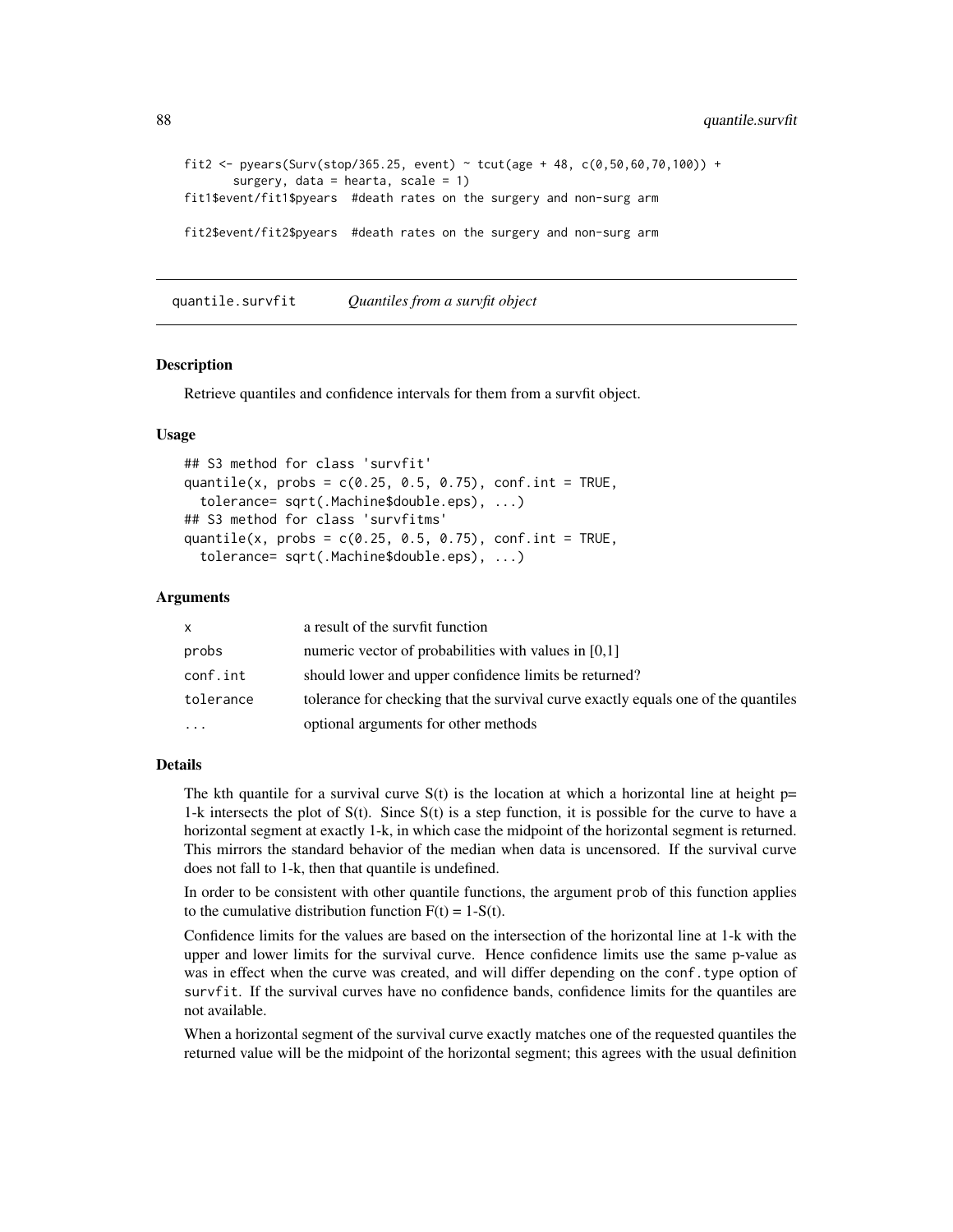#### ratetable 89

of a median for uncensored data. Since the survival curve is computed as a series of products, however, there may be round off error. Assume for instance a sample of size 20 with no tied times and no censoring. The survival curve after the 10th death is  $(19/20)(18/19)(17/18)$  ...  $(10/11)$  = 10/20, but the computed result will not be exactly 0.5. Any horizontal segment whose absolute difference with a requested percentile is less than tolerance is considered to be an exact match.

### Value

The quantiles will be a vector if the survfit object contains only a single curve, otherwise it will be a matrix or array. In this case the last dimension will index the quantiles.

If confidence limits are requested, then result will be a list with components quantile, lower, and upper, otherwise it is the vector or matrix of quantiles.

### Author(s)

Terry Therneau

#### See Also

[survfit](#page-126-0), [print.survfit](#page-81-0), [qsurvreg](#page-40-0)

### Examples

```
fit <- survfit(Surv(time, status) ~ ph.ecog, data=lung)
quantile(fit)
cfit \leq coxph(Surv(time, status) \sim age + strata(ph.ecog), data=lung)
csurv<- survfit(cfit, newdata=data.frame(age=c(40, 60, 80)),
                  conf.type ="none")
temp <- quantile(csurv, 1:5/10)
temp[2,3,] # quantiles for second level of ph.ecog, age=80
quantile(csurv[2,3], 1:5/10) # quantiles of a single curve, same result
```
<span id="page-88-0"></span>ratetable *Rate table structure*

### Description

Description of the rate tables used by expected survival routines.

# Details

A rate table contains event rates per unit time for some particular endpoint. Death rates are the most common use, the survexp.us table, for instance, contains death rates for the United States by year of age, sex, and calendar year.

A rate table is structured as a multi-way array with the following attributes:

dim the dimensions of the array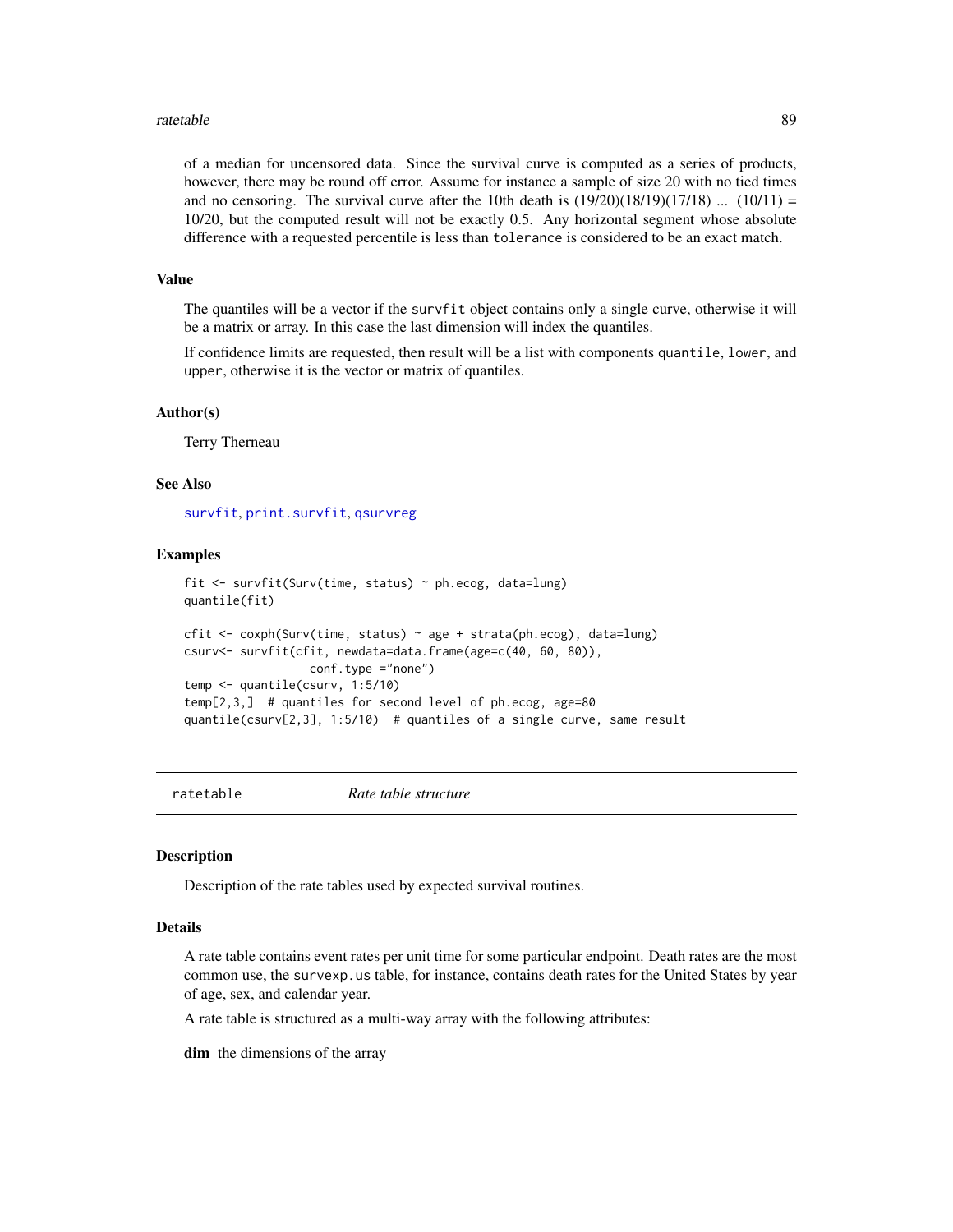- dimnames a named list of dimnames. The names are used to match user data to the dimensions, e.g., see the rmap argument in the pyears example. If a dimension is categorical, such as sex in survexp.us, then the dimname itself is matched against user's data values. The matching ignores case and allows abbreviations, e.g., "M", "Male", and "m" all successfully match the survexp.us dimname of sex=c("male","female").
- type a vector giving the type of each dimension, which will be  $1=$  categorical,  $2=$  continuous,  $3=$ date,  $4=$  calendar year of a US rate table. If type is 3 or 4, then the corresponding cutpoints must be one of the calendar date types: Date, POSIXt, date, or chron. This allows the code to properly match user data to the ratetable. (The published US decennial rate tables' definition is that a subject does not begin to experience a new years' death rate on Jan 1, but rather on their next birthday. The actual impact of this delay on any given subjects' calculation is neglible, but the code has always tried to be correct.)
- cutpoints a list with one elment per dimension. If type=1 then the corresponding list element should be NULL, otherwise it should be a vector of length dim[i] containing the starting point of the interval to which the corresponding row/col of the array applies. Cutpoints must be in the same units as the underlying table, e.g., the survexp.us table contains death rates per day, so the age cutpoint vector contains age in days while year contains a vector of Dates. Cutpoints do not need to be evenly spaced: the survexp.us table, for instance, originally had age divided up as 0-1 days, 1-7 days, 7-28 days, 28 days - 1 year, 2, 3, . . . 119 years. (Changes in the source of the tables made it difficult to continue splitting out the first year.)
- summary an optional summarization function. If present, it will be called with a numeric matrix that has one column per dimension and one row per observation. The function returns a character string giving a summary of the data. This is used by some routines to print an informative message, and provides one way to inform users of a data mistake, e.g., if the printout states that all subjects are between 0.14 and 0.23 years old it is likely that the user's age variable was in years when it should have been in days.
- dimid optional attribute containing the names of the dimnames. If the dimnames list itself has names, this attribute will be ignored.

#### See Also

[survexp](#page-121-0), [pyears](#page-84-0), [survexp.us](#page-90-0)

ratetableDate *Convert date objects to ratetable form*

#### **Description**

This method converts dates from various forms into the internal form used in ratetable objects.

#### Usage

ratetableDate(x)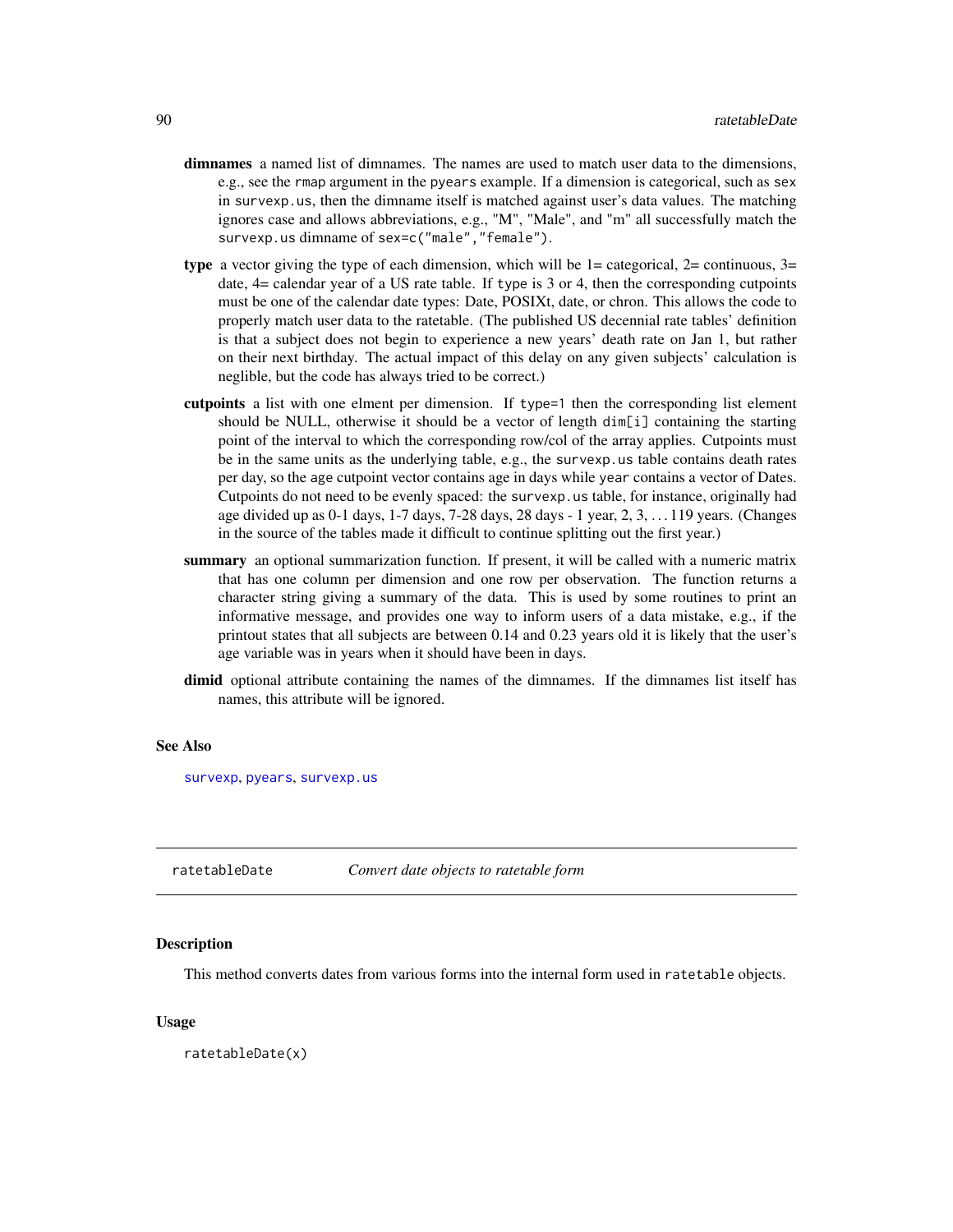#### ratetables 91

#### Arguments

x a date. The function currently has methods for Date, date, POSIXt, timeDate, and chron objects.

#### Details

This function is useful for those who create new ratetables, but is normally invisible to users. It is used internally by the survexp and pyears functions to map the various date formats; if a new method is added then those routines will automatically be adapted to the new date type.

# Value

a numeric vector, the number of days since 1/1/1960.

#### Author(s)

Terry Therneau

#### See Also

[pyears](#page-84-0), [survexp](#page-121-0)

| ratetables | Census Data Sets for the Expected Survival and Person Years Func- |
|------------|-------------------------------------------------------------------|
|            | tions                                                             |

### <span id="page-90-0"></span>Description

Census data sets for the expected survival and person years functions.

# Details

survexp.us total United States population, by age and sex, 1940 to 2012.

survexp.usr United States population, by age, sex and race, 1940 to 2014. Race is white, nonwhite, or black. For 1960 and 1970 the black population values were not reported separately, so the nonwhite values were used.

survexp.mn total Minnesota population, by age and sex, 1970 to 2013.

Each of these tables contains the daily hazard rate for a matched subject from the population, defined as  $-\log(1-q)/365.25$  where q is the 1 year probability of death as reported in the original tables from the US Census. For age 25 in 1970, for instance,  $p = 1 - q$  is is the probability that a subject who becomes 25 years of age in 1970 will achieve his/her 26th birthday. The tables are recast in terms of hazard per day for computational convenience.

Each table is stored as an array, with additional attributes, and can be subset and manipulated as standard R arrays. See the help page for ratetable for details.

All numeric dimensions of a rate table must be in the same units. The survexp.us rate table contains daily hazard rates, the age cutpoints are in days, and the calendar year cutpoints are a Date.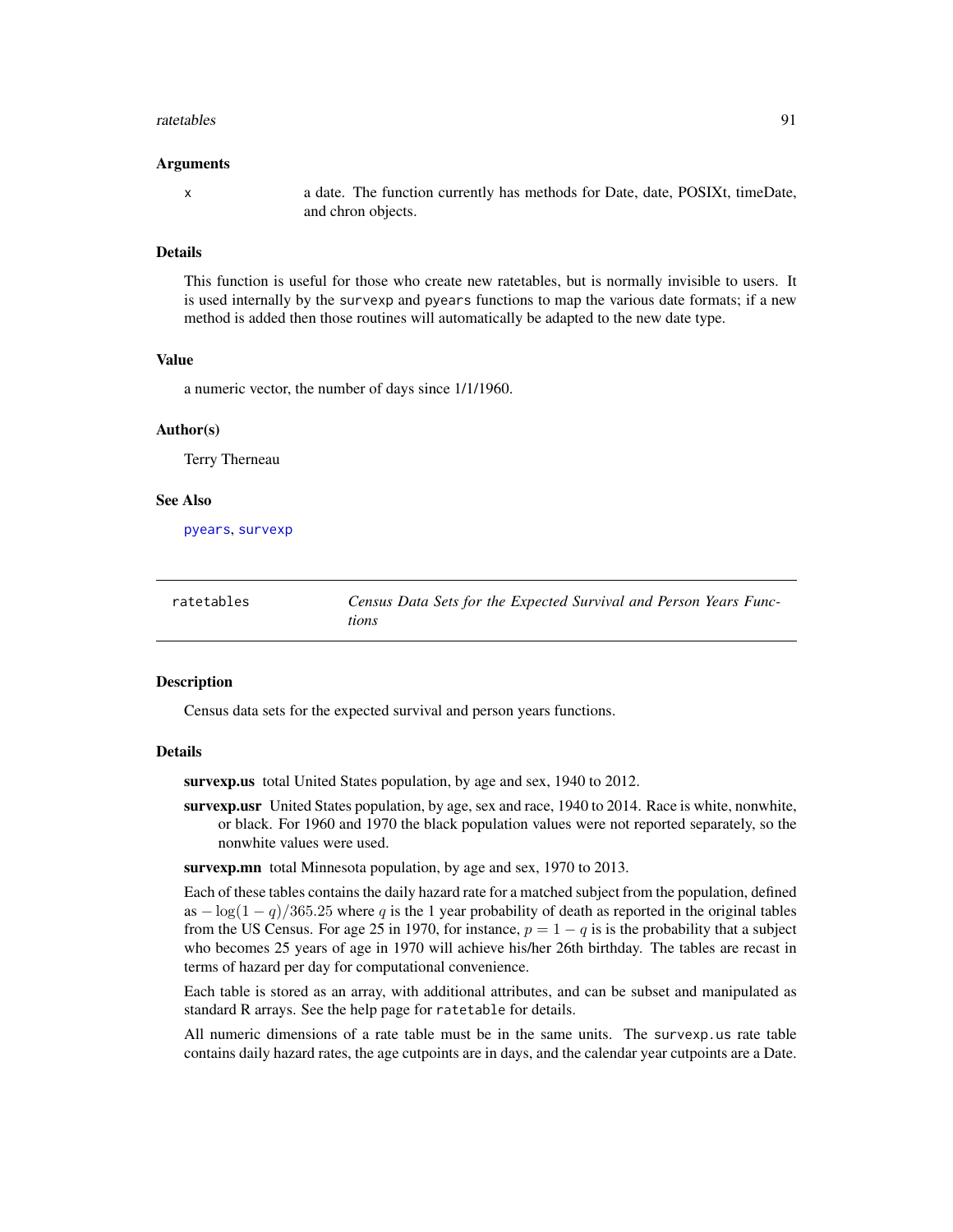# See Also

[ratetable](#page-88-0), [survexp](#page-121-0), [pyears](#page-84-0)

### Examples

survexp.uswhite <- survexp.usr[,,"white",]

rats *Rat treatment data from Mantel et al*

# Description

Rat treatment data from Mantel et al. Three rats were chosen from each of 100 litters, one of which was treated with a drug, and then all followed for tumor incidence.

### Usage

rats

# Format

| litter: | litter number from 1 to 100          |
|---------|--------------------------------------|
| TX:     | treatment, $(1=drug, 0=control)$     |
| time:   | time to tumor or last follow-up      |
| status: | event status, 1=tumor and 0=censored |
| sex:    | male or female                       |

### Note

Since only 2/150 of the male rats have a tumor, most analyses use only females (odd numbered litters), e.g. Lee et al.

# Source

N. Mantel, N. R. Bohidar and J. L. Ciminera. Mantel-Haenszel analyses of litter-matched time to response data, with modifications for recovery of interlitter information. Cancer Research, 37:3863- 3868, 1977.

# References

E. W. Lee, L. J. Wei, and D. Amato, Cox-type regression analysis for large number of small groups of correlated failure time observations, in "Survival Analysis, State of the Art", Kluwer, 1992.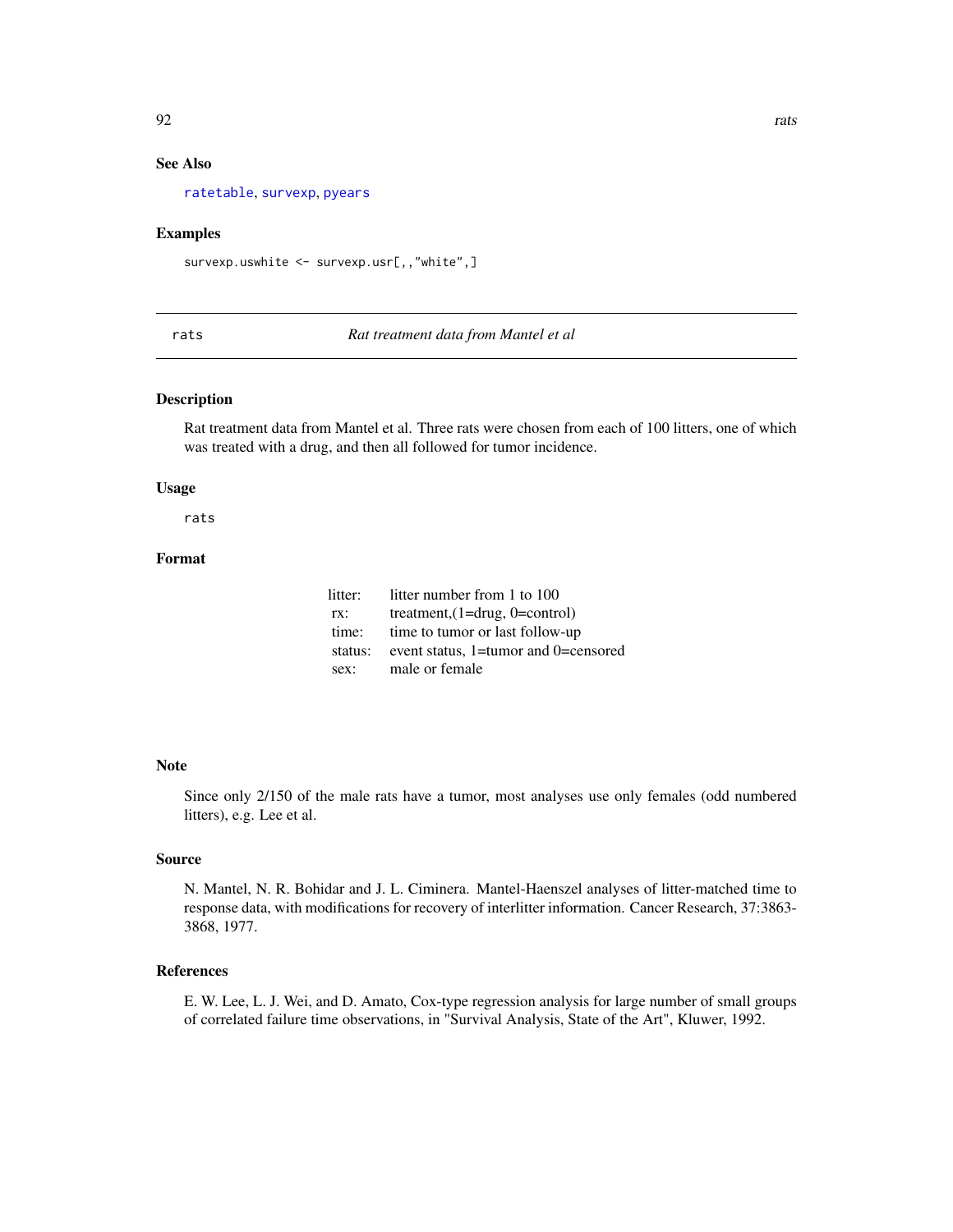# Description

48 rats were injected with a carcinogen, and then randomized to either drug or placebo. The number of tumors ranges from 0 to 13; all rats were censored at 6 months after randomization.

### Usage

rats2

# Format

| rat:         | id                                   |
|--------------|--------------------------------------|
| trt:         | treatment, $(1=$ drug, $0=$ control) |
| observation: | within rat                           |
| start:       | entry time                           |
| stop:        | exit time                            |
| status:      | event status, 1=tumor, 0=censored    |

#### Source

MH Gail, TJ Santner, and CC Brown (1980), An analysis of comparative carcinogenesis experiments based on multiple times to tumor. *Biometrics* 36, 255–266.

reliability *Reliability data sets*

#### Description

A set of data for simple reliablility analyses, taken from the book by Meeker and Escobar.

# Details

- capacitor: Data from a factorial experiment on the life of glass capacitors as a function of voltage and operating temperature. There were 8 capacitors at each combination of temperature and voltage. Testing at each combination was terminated after the fourth failure.
	- temperature: temperature in degrees celcius
	- voltage: applied voltage
	- time: time to failure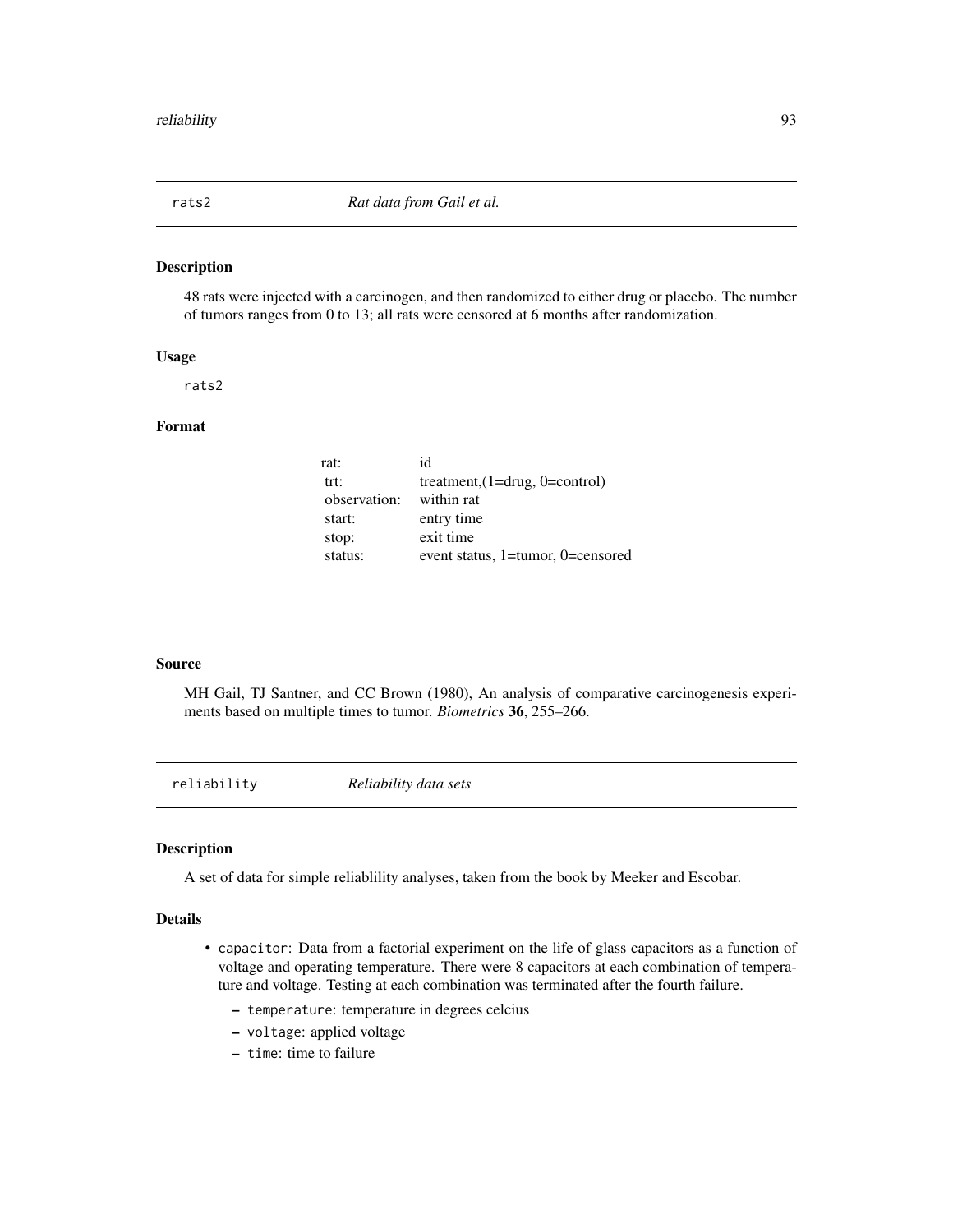#### 94 reliability

- status: 1=failed, 0=censored
- cracks: Data on the time until the development of cracks in a set of 167 identical turbine parts. The parts were inspected at 8 selected times.
	- day: time of inspection
	- fail: number of fans found to have cracks, at this inspection
- Data set genfan: Time to failure of 70 diesel engine fans.
	- hours: hours of service
	- status: 1=failure, 0=censored

Data set ifluid: A data frame with two variables describing the time to electrical breakdown of an insulating fluid.

- time: hours to breakdown
- voltage: test voltage in kV
- Data set imotor: Breakdown of motor insulation as a function of temperature.
	- temp: temperature of the test
	- time: time to failure or censoring
	- status: 0=censored, 1=failed
- Data set turbine: Each of 432 turbine wheels was inspected once to determine whether a crack had developed in the wheel or not.
	- hours: time of inspection (100s of hours)
	- inspected: number that were inspected
	- failed: number that failed

Data set valveSeat: Time to replacement of valve seats for 41 diesel engines. More than one seat may be replaced at a particular service, leading to duplicate times in the data set. The final inspection time for each engine will have status=0.

- id: engine identifier
- time: time of the inspection, in days
- status: 1=replacement occured, 0= not

# References

Meeker and Escobar, Statistical Methods for Reliability Data, 1998.

# Examples

```
data(capacitor)
survreg(Surv(time, status) ~ temperature + voltage, capacitor)
```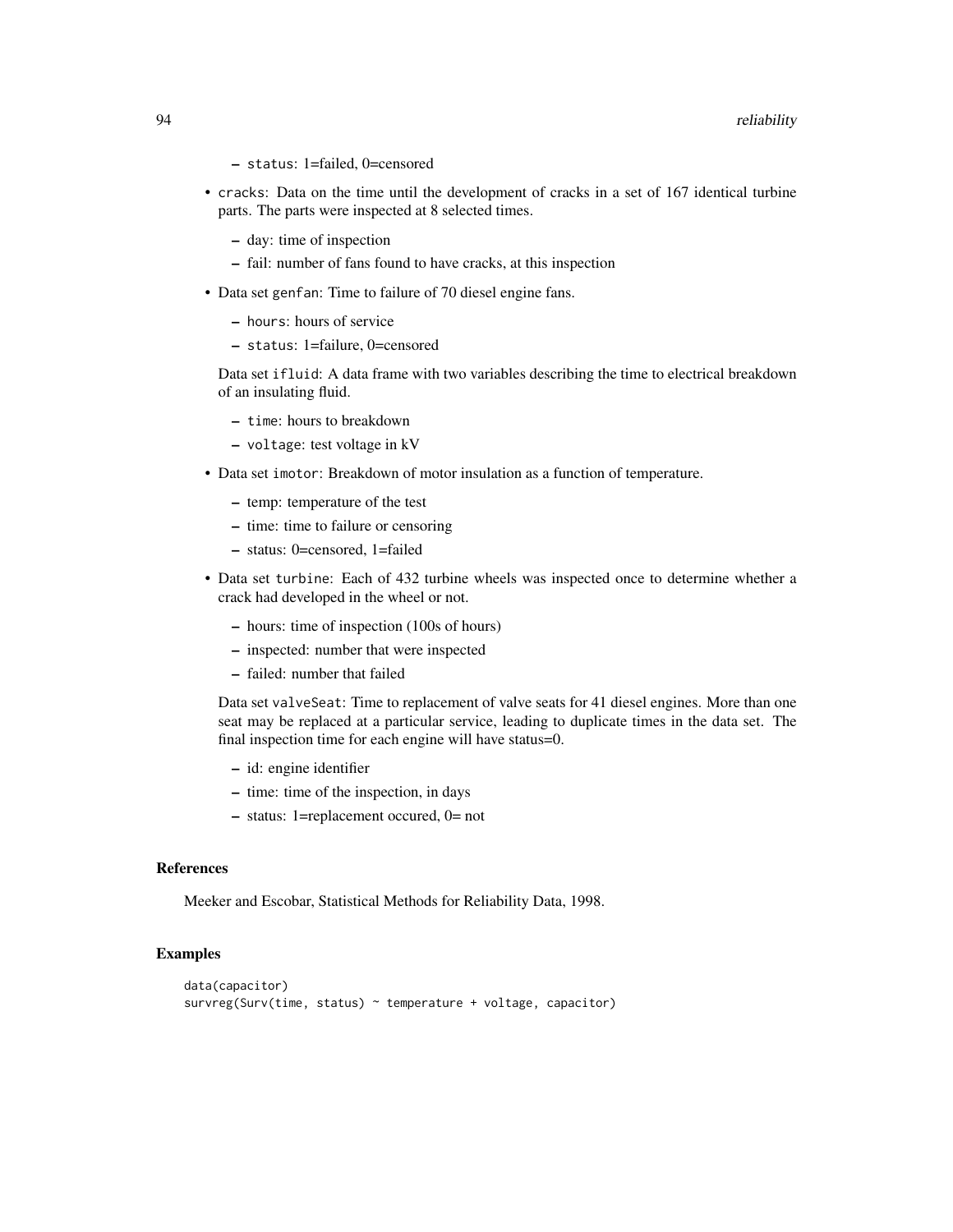residuals.coxph *Calculate Residuals for a 'coxph' Fit*

# Description

Calculates martingale, deviance, score or Schoenfeld residuals for a Cox proportional hazards model.

#### Usage

```
## S3 method for class 'coxph'
residuals(object,
       type=c("martingale", "deviance", "score", "schoenfeld",
      "dfbeta", "dfbetas", "scaledsch","partial"),
       collapse=FALSE, weighted=FALSE, ...)
## S3 method for class 'coxph.null'
residuals(object,
       type=c("martingale", "deviance","score","schoenfeld"),
       collapse=FALSE, weighted=FALSE, ...)
```
# Arguments

| object     | an object inheriting from class coxph, representing a fitted Cox regression model.<br>Typically this is the output from the coxph function.                                                                                                                                                                                                                      |
|------------|------------------------------------------------------------------------------------------------------------------------------------------------------------------------------------------------------------------------------------------------------------------------------------------------------------------------------------------------------------------|
| type       | character string indicating the type of residual desired. Possible values are<br>"martingale", "deviance", "score", "schoenfeld", "dfbeta"', "dfbetas",<br>and "scaledsch". Only enough of the string to determine a unique match is<br>required.                                                                                                                |
| collapse   | vector indicating which rows to collapse (sum) over. In time-dependent models<br>more than one row data can pertain to a single individual. If there were 4 individ-<br>uals represented by 3, 1, 2 and 4 rows of data respectively, then collapse=c(1, 1, 1, 2, 3, 3, 4, 4, 4, 4)<br>could be used to obtain per subject rather than per observation residuals. |
| weighted   | if TRUE and the model was fit with case weights, then the weighted residuals are<br>returned.                                                                                                                                                                                                                                                                    |
| $\ddots$ . | other unused arguments                                                                                                                                                                                                                                                                                                                                           |

### Value

For martingale and deviance residuals, the returned object is a vector with one element for each subject (without collapse). For score residuals it is a matrix with one row per subject and one column per variable. The row order will match the input data for the original fit. For Schoenfeld residuals, the returned object is a matrix with one row for each event and one column per variable. The rows are ordered by time within strata, and an attribute strata is attached that contains the number of observations in each strata. The scaled Schoenfeld residuals are used in the cox.zph function.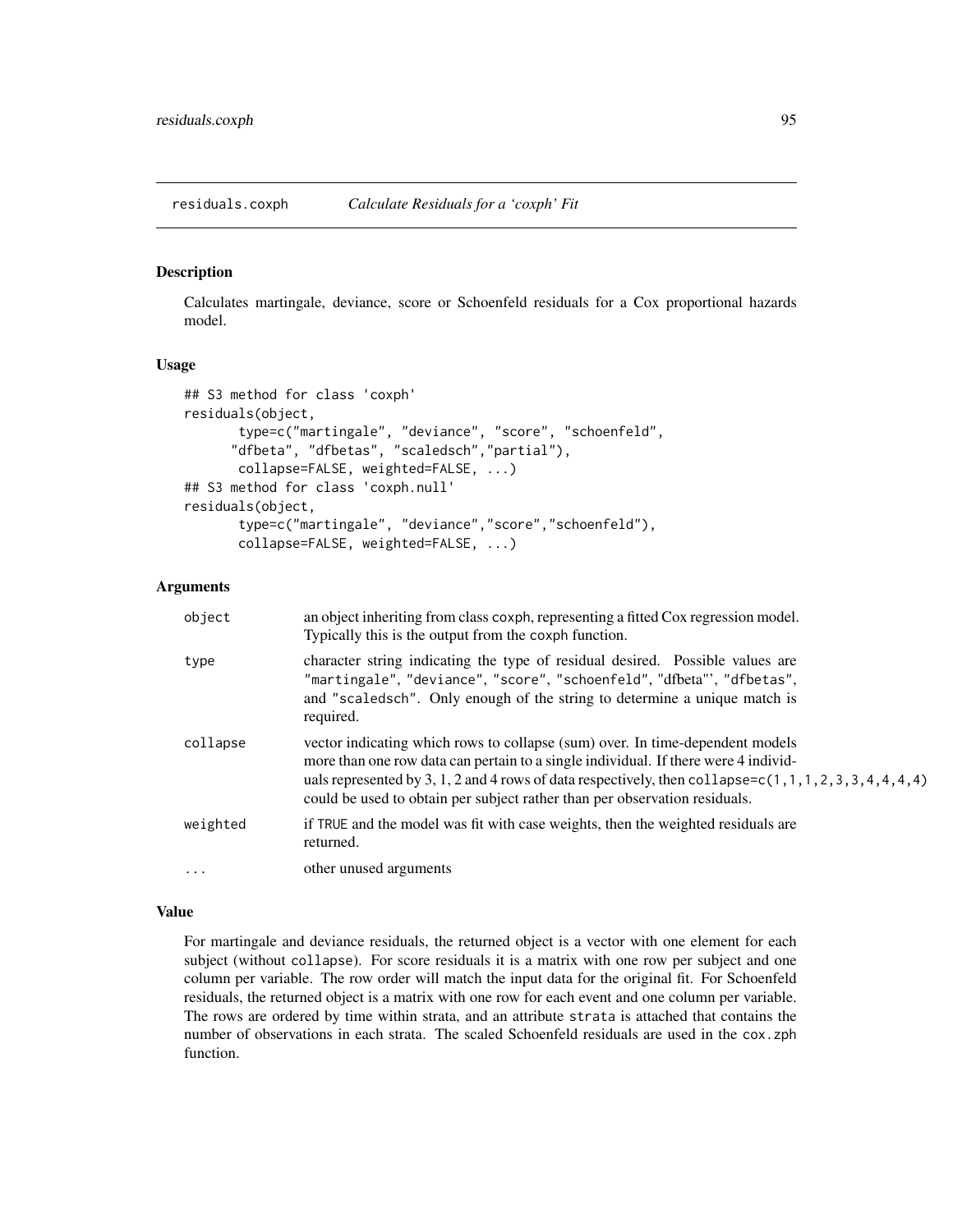The score residuals are each individual's contribution to the score vector. Two transformations of this are often more useful: dfbeta is the approximate change in the coefficient vector if that observation were dropped, and dfbetas is the approximate change in the coefficients, scaled by the standard error for the coefficients.

# **NOTE**

For deviance residuals, the status variable may need to be reconstructed. For score and Schoenfeld residuals, the X matrix will need to be reconstructed.

### References

T. Therneau, P. Grambsch, and T. Fleming. "Martingale based residuals for survival models", *Biometrika*, March 1990.

### See Also

[coxph](#page-29-0)

# Examples

```
fit <- coxph(Surv(start, stop, event) ~ (age + surgery)* transplant,
              data=heart)
mresid <- resid(fit, collapse=heart$id)
```
<span id="page-95-0"></span>residuals.survreg *Compute Residuals for 'survreg' Objects*

# Description

This is a method for the function [residuals](#page-0-0) for objects inheriting from class survreg.

#### Usage

```
## S3 method for class 'survreg'
residuals(object, type=c("response", "deviance","dfbeta","dfbetas",
"working","ldcase","ldresp","ldshape", "matrix"), rsigma=TRUE,
collapse=FALSE, weighted=FALSE, ...)
```
### Arguments

| object | an object inheriting from class survreg.                                                                                              |
|--------|---------------------------------------------------------------------------------------------------------------------------------------|
| type   | type of residuals, with choices of "response", "deviance", "dfbeta", "dfbetas",<br>"working","ldcase","lsresp","ldshape",and"matrix". |
| rsigma | include the scale parameters in the variance matrix, when doing computations.<br>(I can think of no good reason not to).              |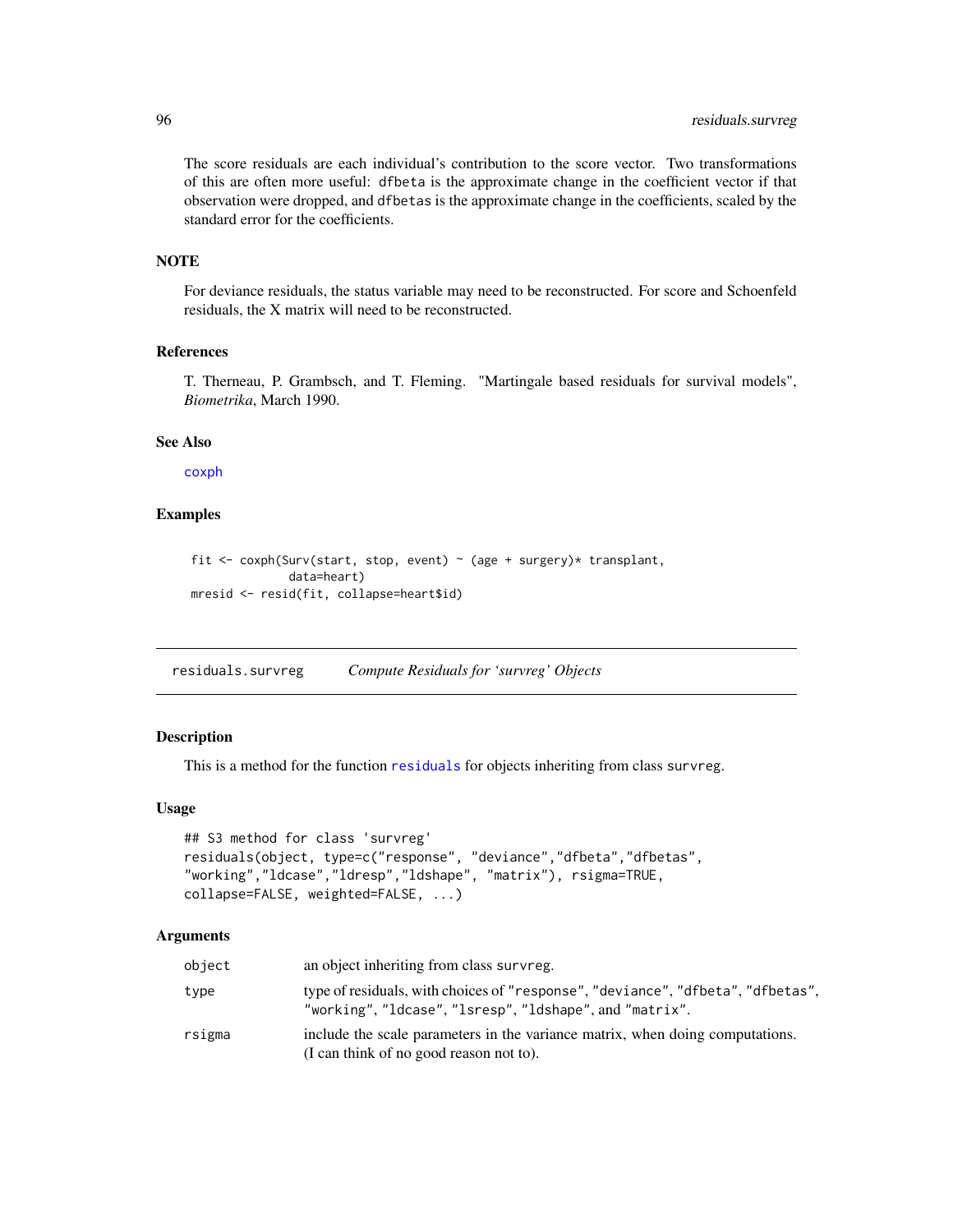| collapse | optional vector of subject groups. If given, this must be of the same length as<br>the residuals, and causes the result to be per group residuals. |
|----------|----------------------------------------------------------------------------------------------------------------------------------------------------|
| weighted | give weighted residuals? Normally residuals are unweighted.                                                                                        |
| $\cdots$ | other unused arguments                                                                                                                             |

### Value

A vector or matrix of residuals is returned. Response residuals are on the scale of the original data, working residuals are on the scale of the linear predictor, and deviance residuals are on loglikelihood scale. The dfbeta residuals are a matrix, where the ith row gives the approximate change in the coefficients due to the addition of subject i. The dfbetas matrix contains the dfbeta residuals, with each column scaled by the standard deviation of that coefficient.

The matrix type produces a matrix based on derivatives of the log-likelihood function. Let  $L$  be the log-likelihood, p be the linear predictor  $X\beta$ , and s be log( $\sigma$ ). Then the 6 columns of the matrix are L,  $dL/dp$ , $\partial^2 L/\partial p^2$ ,  $dL/ds$ ,  $\partial^2 L/\partial s^2$  and  $\partial^2 L/\partial p\partial s$ . Diagnostics based on these quantities are discussed in the book and article by Escobar and Meeker. The main ones are the likelihood displacement residuals for perturbation of a case weight (ldcase), the response value (ldresp), and the shape.

For a transformed distribution such as the log-normal or Weibull, matrix residuals are based on the log-likelihood of the transformed data  $log(y)$ . For a monotone function f the density of  $f(X)$  is the density of X divided by the derivative of f (the Jacobian), so subtract log(derivative) from each uncensored observation's loglik value in order to match the loglik component of the result. The other colums of the matrix residual are unchanged by the transformation.

# References

Escobar, L. A. and Meeker, W. Q. (1992). Assessing influence in regression analysis with censored data. *Biometrics* 48, 507-528.

Escobar, L. A. and Meeker, W. Q. (1998). Statistical Methods for Reliablilty Data. Wiley.

# See Also

[predict.survreg](#page-76-0)

#### Examples

```
fit <- survreg(Surv(futime, death) ~ age + sex, mgus2)
summary(fit) # age and sex are both important
rr <- residuals(fit, type='matrix')
sum(rr[,1]) - with(mgus2, sum(log(futime[death==1]))) # loglik
plot(mgus2$age, rr[,2], col= (1+mgus2$death)) # ldresp
```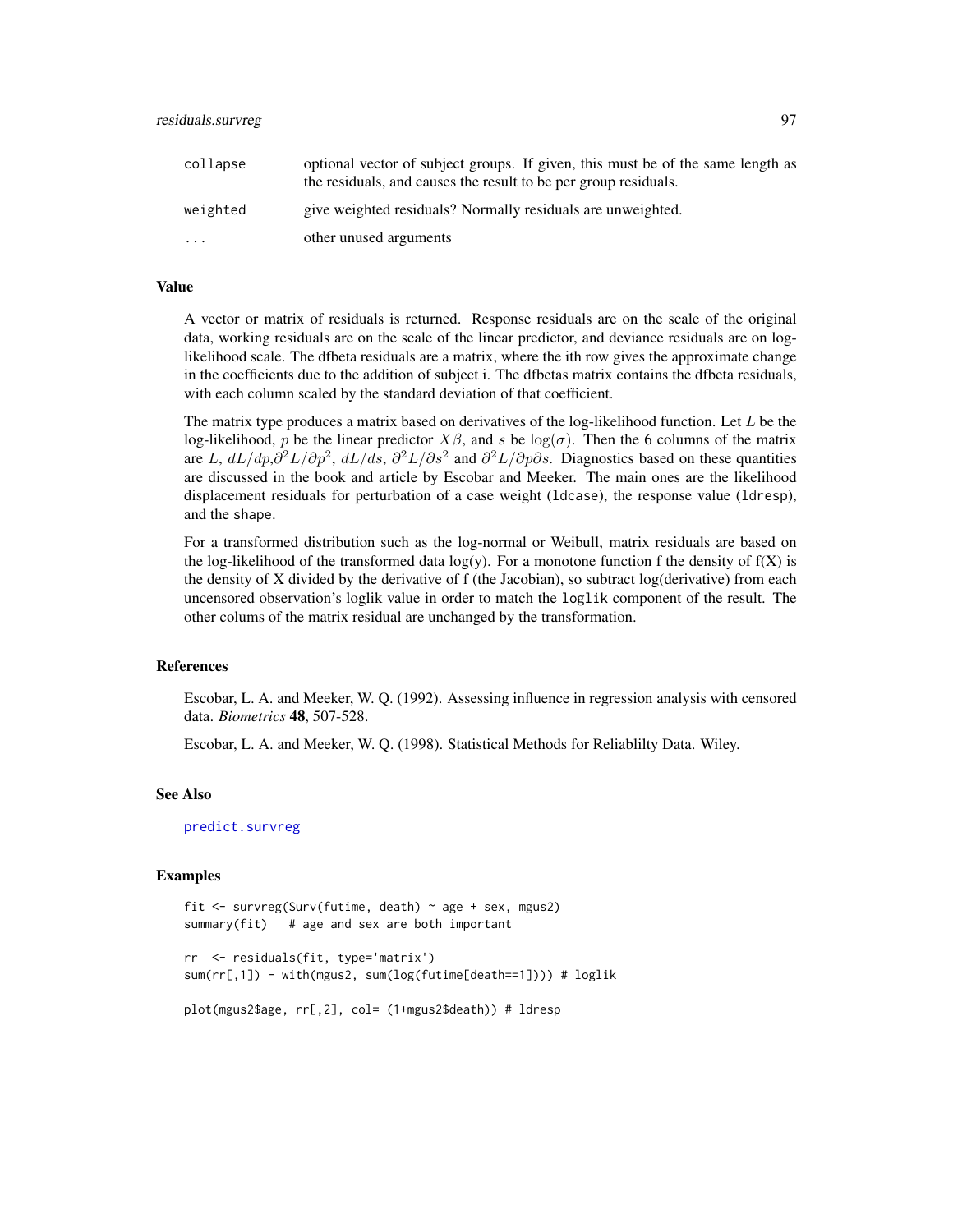# **Description**

A trial of laser coagulation as a treatment to delay diabetic retinopathy.

# Usage

data("retinopathy")

### Format

A data frame with 394 observations on the following 9 variables.

id numeric subject id

laser type of laser used: xenon argon

eye which eye was treated: right left

age age at diagnosis of diabetes

type type of diabetes: juvenile adult, (diagnosis before age 20)

trt  $0 =$  control eye,  $1 =$  treated eye

futime time to loss of vision or last follow-up

- status  $0 =$  censored,  $1 =$  loss of vision in this eye
- risk a risk score for the eye. This high risk subset is defined as a score of 6 or greater in at least one eye.

### Details

The 197 patients in this dataset were a 50% random sample of the patients with "high-risk" diabetic retinopathy as defined by the Diabetic Retinopathy Study (DRS). Each patient had one eye randomized to laser treatment and the other eye received no treatment, and has two observations in the data set. For each eye, the event of interest was the time from initiation of treatment to the time when visual acuity dropped below 5/200 two visits in a row. Thus there is a built-in lag time of approximately 6 months (visits were every 3 months). Survival times in this dataset are the actual time to vision loss in months, minus the minimum possible time to event (6.5 months). Censoring was caused by death, dropout, or end of the study.

#### References

W. J. Huster, R. Brookmeyer and S. G. Self (1989). Modelling paired survival data with covariates, Biometrics 45:145-156.

A. L. Blair, D. R. Hadden, J. A. Weaver, D. B. Archer, P. B. Johnston and C. J. Maguire (1976). The 5-year prognosis for vision in diabetes, American Journal of Ophthalmology, 81:383-396.

#### Examples

```
cosh(Surv(futime, status) ~ type + trt + cluster(id), retinopathy)
```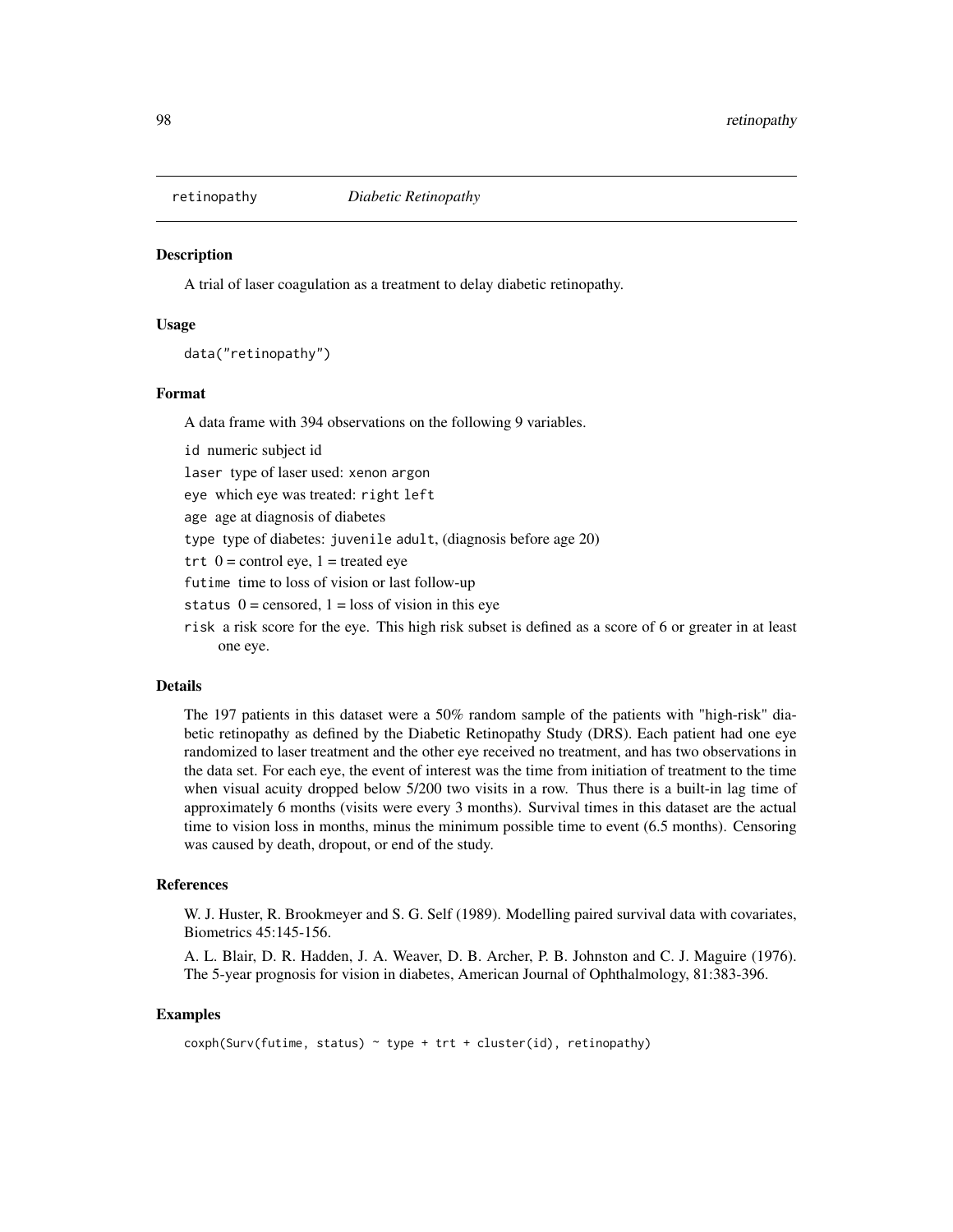#### **Description**

Results of a randomized trial of rhDNase for the treatment of cystic fibrosis.

# Format

A data frame with 767 observations on the following 8 variables.

id subject id

inst enrolling institution

trt treatment arm: 0=placebo, 1= rhDNase

entry.dt date of entry into the study

end.dt date of last follow-up

fev forced expriatory volume at enrollment, a measure of lung capacity

ivstart days from enrollment to the start of IV antibiotics

ivstop days from enrollment to the cessation of IV antibiotics

# Details

In patients with cystic fibrosis, extracellular DNA is released by leukocytes that accumulate in the airways in response to chronic bacterial infection. This excess DNA thickens the mucus, which then cannot be cleared from the lung by the cilia. The accumulation leads to exacerbations of respiratory symptoms and progressive deterioration of lung function. At the time of this study more than 90% of cystic fibrosis patients eventually died of lung disease.

Deoxyribonuclease I (DNase I) is a human enzyme normally present in the mucus of human lungs that digests extracellular DNA. Genentech, Inc. cloned a highly purified recombinant DNase I (rhD-Nase or Pulmozyme) which when delivered to the lungs in an aerosolized form cuts extracellular DNA, reducing the viscoelasticity of airway secretions and improving clearance. In 1992 the company conducted a randomized double-blind trial comparing rhDNase to placebo. Patients were then monitored for pulmonary exacerbations, along with measures of lung volume and flow. The primary endpoint was the time until first pulmonary exacerbation; however, data on all exacerbations were collected for 169 days.

The definition of an exacerbation was an infection that required the use of intravenous (IV) antibiotics. Subjects had 0–5 such episodes during the trial, those with more than one have multiple rows in the data set, those with none have NA for the IV start and end times. A few subjects were infected at the time of enrollment, subject 173 for instance has a first infection interval of -21 to 7. We do not count this first infection as an "event", and the subject first enters the risk set at day 7. Subjects who have an event are not considered to be at risk for another event during the course of antibiotics, nor for an additional 6 days after they end. (If the symptoms reappear immediately after cessation then from a medical standpoint this would not be a new infection.)

This data set reproduces the data in Therneau and Grambsch, is does not exactly reproduce those in Therneau and Hamilton due to data set updates.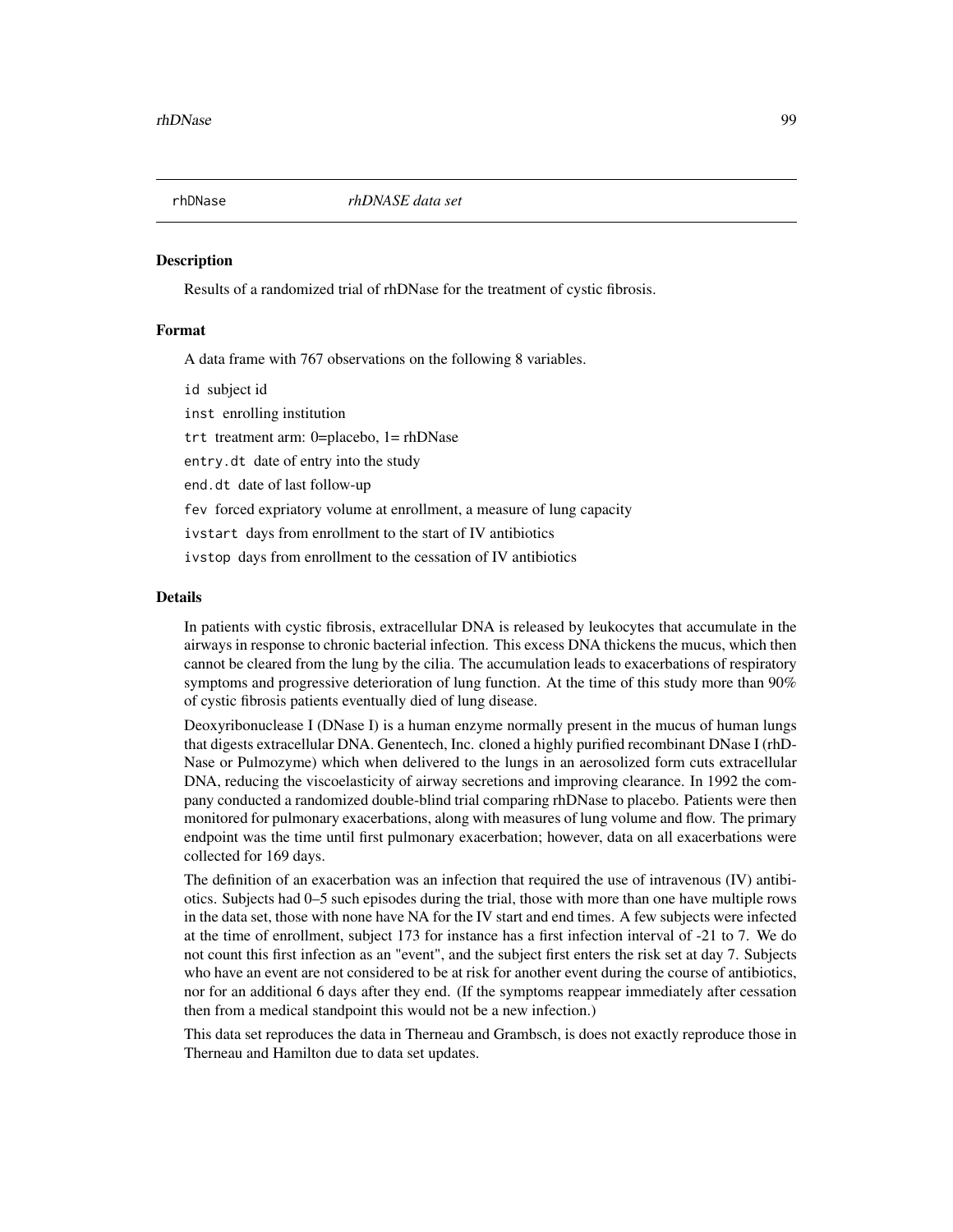T. M. Therneau and P. M. Grambsch, Modeling Survival Data: Extending the Cox Model, Springer, 2000.

T. M. Therneau and S.A. Mamilton, rhDNase as an example of recurrent event analysis, Statistics in Medicine, 16:2029-2047, 1997.

### Examples

```
# Build the start-stop data set for analysis, and
# replicate line 2 of table 8.13
first <- subset(rhDNase, !duplicated(id)) #first row for each subject
dnase <- tmerge(first, first, id=id, tstop=as.numeric(end.dt -entry.dt))
# Subjects whose fu ended during the 6 day window are the reason for
# this next line
temp.end <- with(rhDNase, pmin(ivstop+6, end.dt-entry.dt))
dnase <- tmerge(dnase, rhDNase, id=id,
                       infect=event(ivstart),
                       end= event(temp.end))
# toss out the non-at-risk intervals, and extra variables
# 3 subjects had an event on their last day of fu, infect=1 and end=1
dnase <- subset(dnase, (infect==1 | end==0), c(id:trt, fev:infect))
agfit <- coxph(Surv(tstart, tstop, infect) \sim trt + fev + cluster(id),
                 data=dnase)
```
<span id="page-99-0"></span>ridge *Ridge regression*

# Description

When used in a [coxph](#page-29-0) or [survreg](#page-141-0) model formula, specifies a ridge regression term. The likelihood is penalised by theta/2 time the sum of squared coefficients. If scale=T the penalty is calculated for coefficients based on rescaling the predictors to have unit variance. If df is specified then theta is chosen based on an approximate degrees of freedom.

### Usage

```
ridge(..., theta, df=nvar/2, eps=0.1, scale=TRUE)
```
#### Arguments

| $\cdots$ | predictors to be ridged                              |
|----------|------------------------------------------------------|
| theta    | penalty is the ta/2 time sum of squared coefficients |
| df       | Approximate degrees of freedom                       |
| eps      | Accuracy required for df                             |
| scale    | Scale variables before applying penalty?             |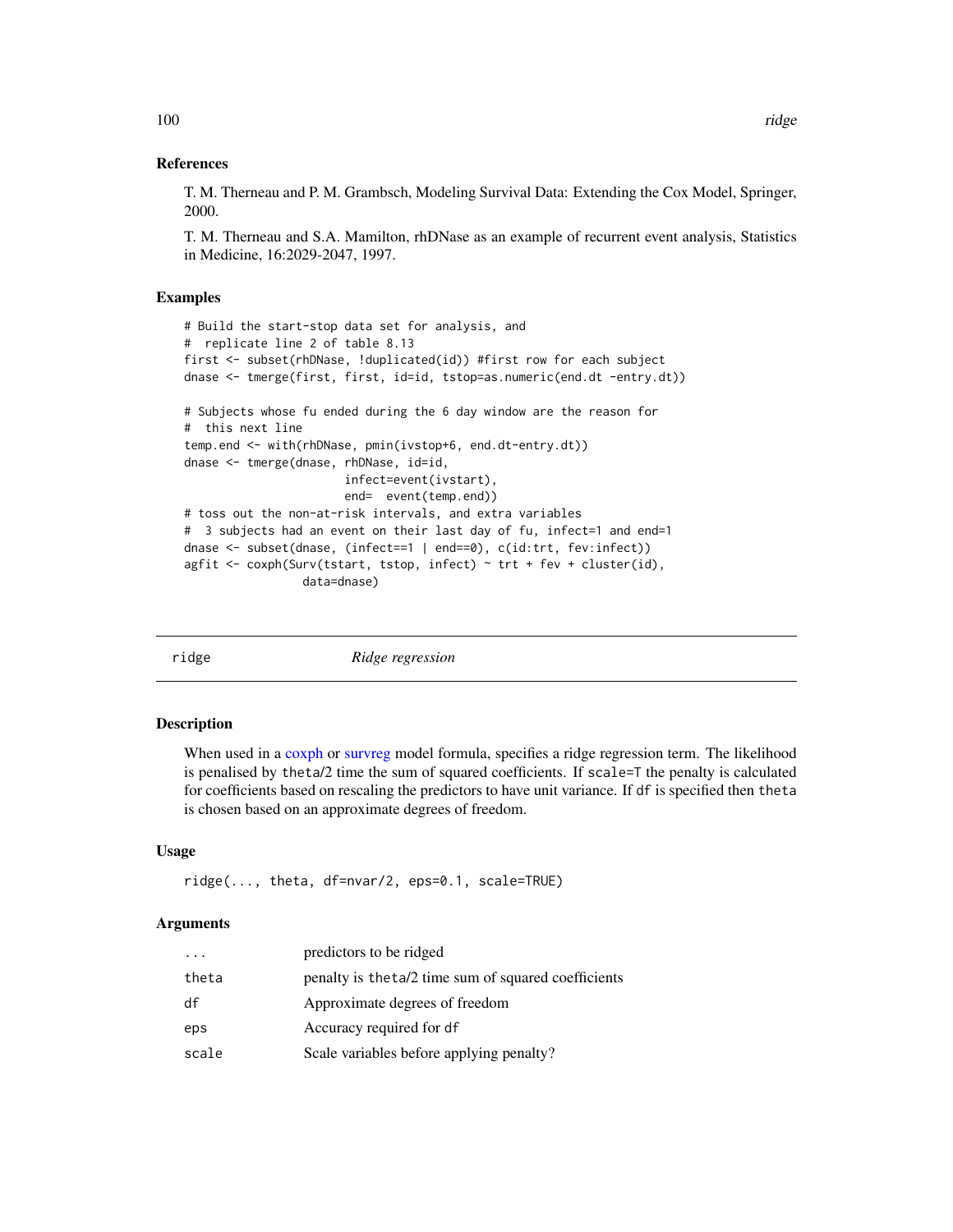#### solder the contract of the contract of the contract of the contract of the contract of the contract of the contract of the contract of the contract of the contract of the contract of the contract of the contract of the con

# Value

An object of class coxph.penalty containing the data and control functions.

# Note

If the expression  $ridge(x1, x2, x3, ...)$  is too many characters long then the internal terms() function will add newlines to the variable name and then the coxph routine simply gets lost. (Some labels will have the newline and some won't.) One solution is to bundle all of the variables into a single matrix and use that matrix as the argument to ridge so as to shorten the call, e.g. mdata\$many <-as.matrix(mydata[,5:53]).

### References

Gray (1992) "Flexible methods of analysing survival data using splines, with applications to breast cancer prognosis" JASA 87:942–951

### See Also

[coxph](#page-29-0),[survreg](#page-141-0),[pspline](#page-82-0),[frailty](#page-45-0)

# Examples

```
cosh(Surv(futime, fustat) \sim rx + ridge(age, ecos.ps, theta=1),ovarian)
lfit0 <- survreg(Surv(time, status) ~1, cancer)
lfit1 <- survreg(Surv(time, status) ~ age + ridge(ph.ecog, theta=5), cancer)
lfit2 <- survreg(Surv(time, status) ~ sex + ridge(age, ph.ecog, theta=1), cancer)
lfit3 <- survreg(Surv(time, status) ~ sex + age + ph.ecog, cancer)
```
solder *Data from a soldering experiment*

### Description

In 1988 an experiment was designed and implemented at one of AT&T's factories to investigate alternatives in the "wave soldering" procedure for mounting electronic componentes to printed circuit boards. The experiment varied a number of factors relevant to the process. The response, measured by eye, is the number of visible solder skips.

### Usage

data("solder")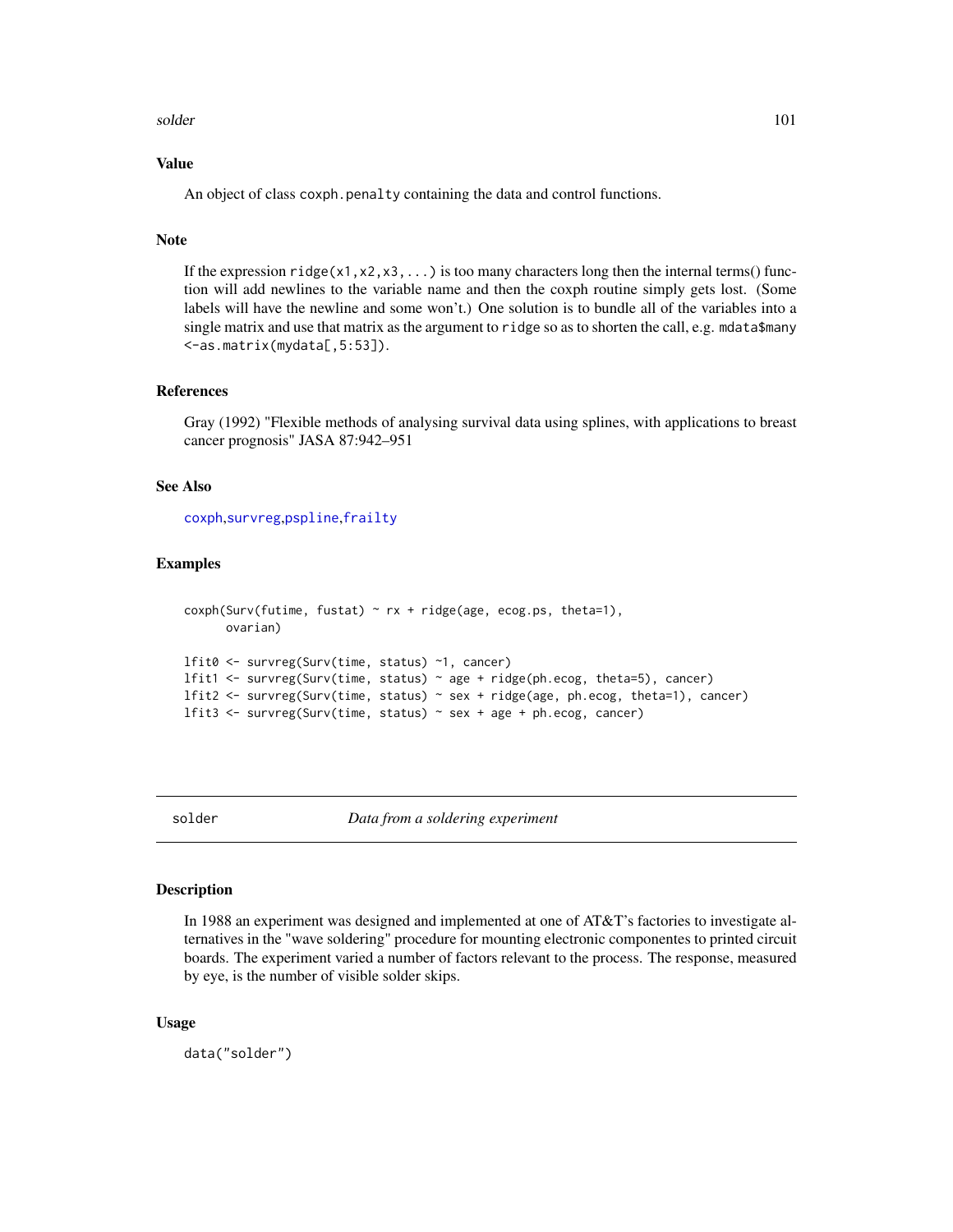# Format

A data frame with 900 observations on the following 6 variables.

Opening the amount of clearance around the mounting pad (3 levels)

Solder the amount of solder (Thick or Thin)

Mask type and thickness of the material used for the solder mask (A1.5, A3, A6, B3, B6)

PadType the geometry and size of the mounting pad (10 levels)

Panel each board was divided into 3 panels

skips the number of skips

# Details

This data set is used as a detailed example in chapter 1 of Chambers and Hastie. Observations 1- 360 and 541-900 form a balanced design of 3\*2\*10\*3= 180 observations for four of the pad types (A1.5, A3, B3, B6), while rows 361-540 match 3 of the 6 Solder\*Opening combinations with pad type A6 and the other 3 with pad type A3.

# References

J Chambers and T Hastie, Statistical models in S. Chapman and Hall, 1993.

### Examples

```
data(solder)
# The balanced subset used by Chambers and Hastie
# contains the first 180 of each mask and deletes mask A6.
index <- 1 + (1:nrow(solder)) - match(solder$Mask, solder$Mask)
solder.balance <- droplevels(subset(solder, Mask != "A6" & index <= 180))
```
stanford2 *More Stanford Heart Transplant data*

### Description

This contains the Stanford Heart Transplant data in a different format. The main data set is in [heart](#page-47-0).

#### Usage

stanford2

# Format

| id:     | ID number                   |
|---------|-----------------------------|
| time:   | survival or censoring time. |
| status: | censoring status            |
| age:    | in years                    |
| t5:     | T5 mismatch score           |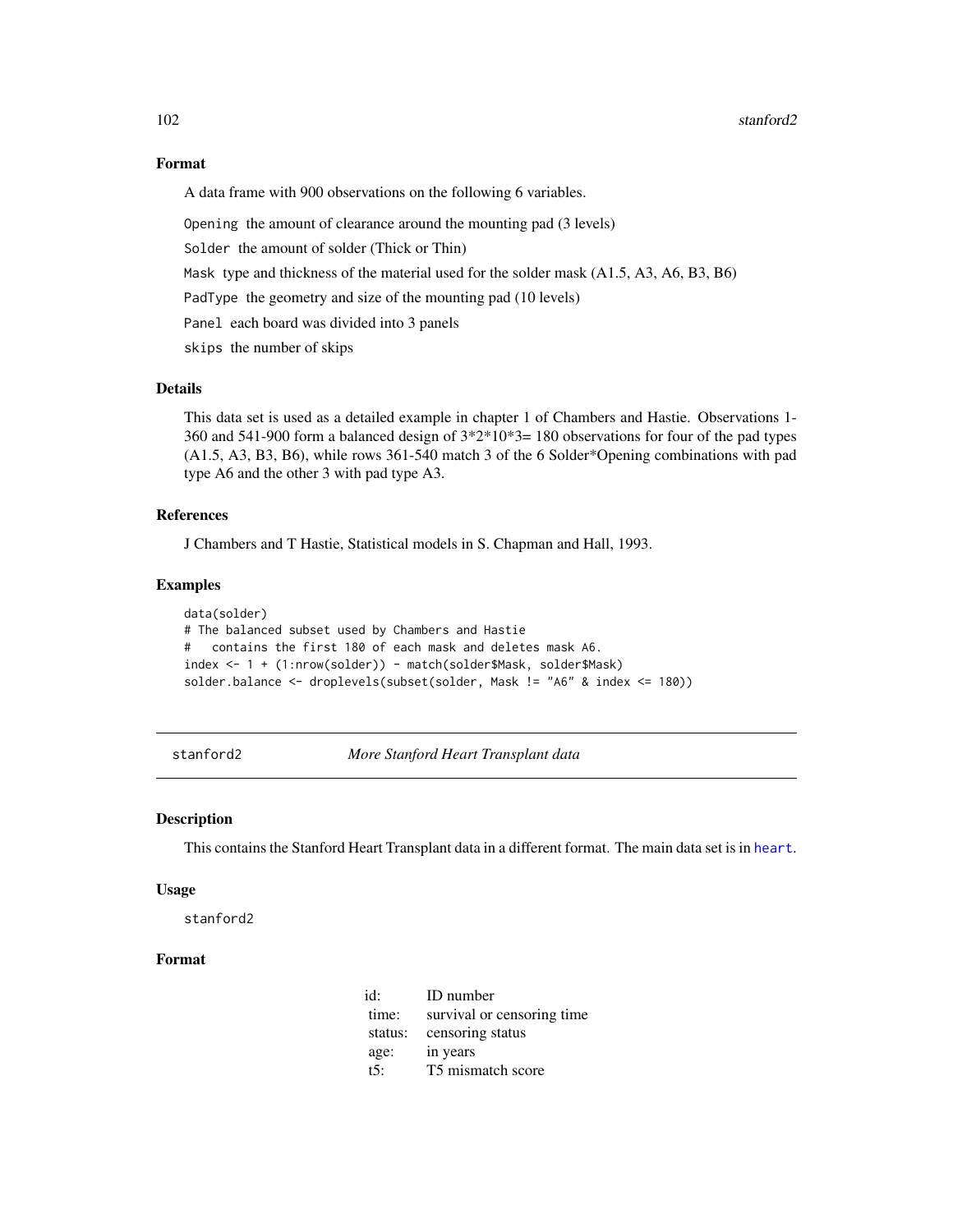# Source

LA Escobar and WQ Meeker Jr (1992), Assessing influence in regression analysis with censored data. *Biometrics* 48, 507–528. Page 519.

# See Also

[predict.survreg](#page-76-0), [heart](#page-47-0)

statefig *Draw a state space figure.*

# Description

For multi-state survival models it is useful to have a figure that shows the states and the possible transitions between them. This function creates a simple "box and arrows" figure. It's goal was simplicity.

# Usage

```
statefig(layout, connect, margin = 0.03, box = TRUE, cex = 1, col = 1,
  lwd=1, lty=1, bcol=col, acol=col, alwd=lwd, alty=lty, offset=0)
```
# Arguments

| layout             | describes the layout of the boxes on the page. See the detailed description below.                                                                                                                                                                                                                                                                                                                                                                                                    |  |
|--------------------|---------------------------------------------------------------------------------------------------------------------------------------------------------------------------------------------------------------------------------------------------------------------------------------------------------------------------------------------------------------------------------------------------------------------------------------------------------------------------------------|--|
| connect            | a square matrix with one row for each state. If connect [i, j] !=0 then an arrow<br>is drawn from state i to state j. The row names of the matrix are used as the labels<br>for the states.                                                                                                                                                                                                                                                                                           |  |
| margin             | the fraction of white space between the label and the surrounding box, and be-<br>tween the box and the arrows, as a function of the plot region size.                                                                                                                                                                                                                                                                                                                                |  |
| box                | should boxes be drawn? TRUE or FALSE.                                                                                                                                                                                                                                                                                                                                                                                                                                                 |  |
| cex, col, lty, lwd |                                                                                                                                                                                                                                                                                                                                                                                                                                                                                       |  |
|                    | default graphical parameters used for the text and boxes. The last 3 can be a<br>vector of values.                                                                                                                                                                                                                                                                                                                                                                                    |  |
| bcol               | color for the box, if it differs from that used for the text.                                                                                                                                                                                                                                                                                                                                                                                                                         |  |
| acol, alwd, alty   |                                                                                                                                                                                                                                                                                                                                                                                                                                                                                       |  |
|                    | color, line type and line width for the arrows.                                                                                                                                                                                                                                                                                                                                                                                                                                       |  |
| offset             | used to slight offset the arrows between two boxes x and y if there is a transition<br>in both directions. The default of 0 leads to a double headed arrow in this case<br>- to arrows are drawn but they coincide. A positive value causes each arrow to<br>shift to the left, from the view of someone standing at the foot of a arrow and<br>looking towards the arrowhead, a negative offset shifts to the right. A value of 1<br>corresponds to the size of the plotting region. |  |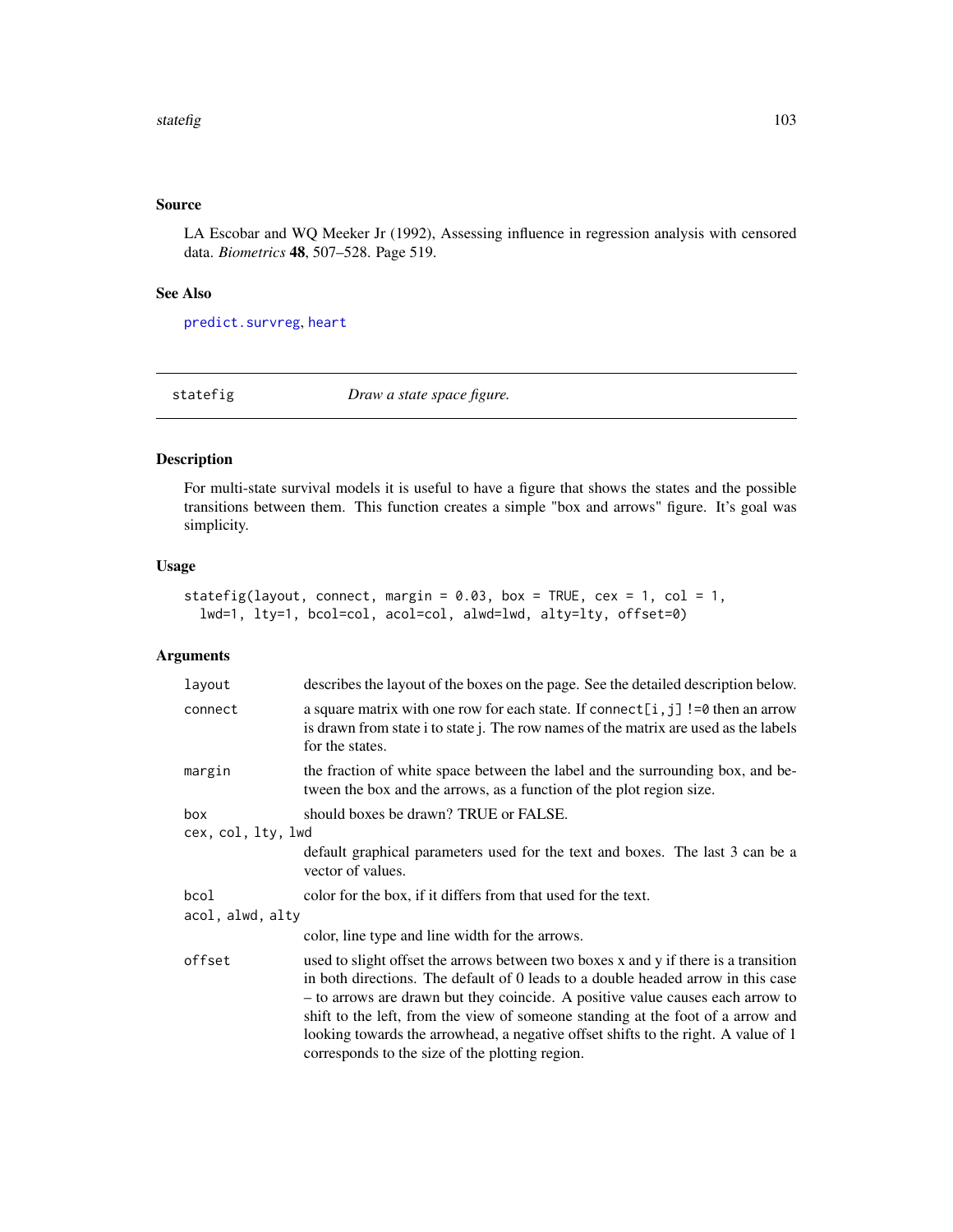# Details

The arguments for color, line type and line width can all be vectors, in which case they are recycled as needed. Boxes and text are drawn in the order of the rownames of connect, and arrows are drawn in the usual R matrix order.

The layout argument is normally a vector of integers, e.g., the vector  $(1, 3, 2)$  describes a layout with 3 columns. The first has a single state, the second column has 3 states and the third has 2. The coordinates of the plotting region are 0 to 1 for both x and y. Within a column the centers of the boxes are evenly spaced, with 1/2 a space between the boxes and the margin, e.g., 4 boxes would be at 1/8, 3/8, 5/8 and 7/8. If layout were a 1 column matrix with values of (1, 3, 2) then the layout will have three rows with 1, 3, and 2 boxes per row, respectively. Alternatively, the user can supply a 2 column matrix that directly gives the centers.

The values of the connect matrix should be 0 for pairs of states that do not have a transition and values between 0 and 2 for those that do. States are connected by an arc that passes through the centers of the two boxes and a third point that is between them. Specifically, consider a line segment joining the two centers and erect a second segment at right angles to the midpoint of length d times the distance from center to midpoint. The arc passes through this point. A value of  $d=0$  gives a straight line, d=1 a right hand half circle centered on the midpoint and d= -1 a left hand half circle. The connect matrix contains values of  $d+1$  with  $-1 < d < 1$ .

The connecting arrow are drawn from (center of box  $1 +$  offset) to (center of box  $2 +$  offset), where the the amount of offset (white space) is determined by the box and margin parameters. If a pair of states are too close together this can result in an arrow that points the wrong way.

# Value

a matrix containing the centers of the boxes, with the invisible attribute set.

### **Note**

The goal of this function is to make "good enough" figures as simply as possible, and thereby to encourage users to draw them. The layout argument was inspired by the diagram package, which can draw more complex and well decorated figures, e.g., many different shapes, shading, multiple types of connecting lines, etc., but at the price of greater complexity.

Because curved lines are drawn as a set of short line segments, line types have almost no effect for that case.

### Author(s)

Terry Therneau

# Examples

```
# Draw a simple competing risks figure
states <- c("Entry", "Complete response", "Relapse", "Death")
connect <- matrix(0, 4, 4, dimnames=list(states, states))
connect[1, -1] <- c(1.1, 1, 0.9)
statefig(c(1, 3), connect)
```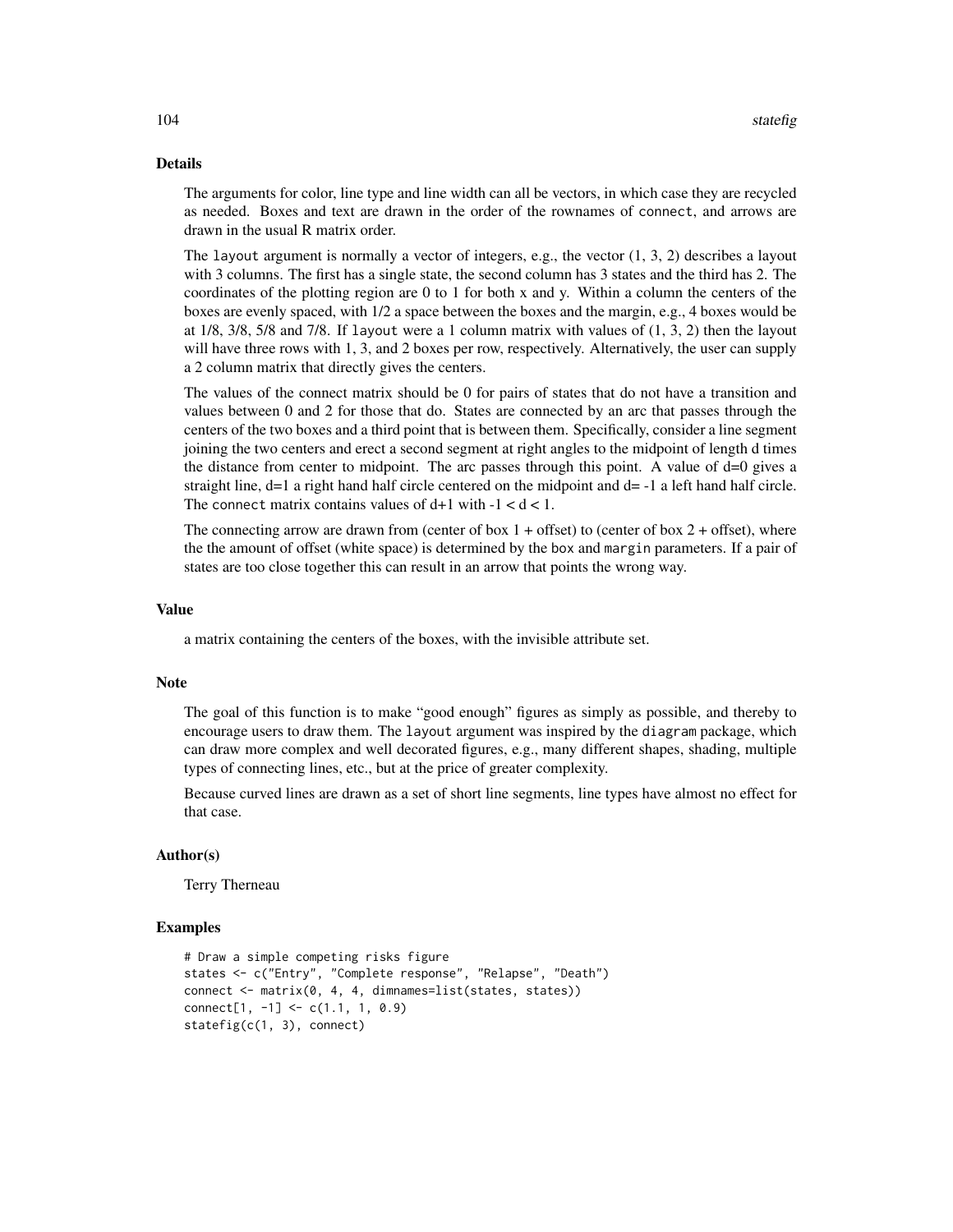# Description

This is a special function used in the context of the Cox survival model. It identifies stratification variables when they appear on the right hand side of a formula.

# Usage

```
strata(..., na.group=FALSE, shortlabel, sep=', ')
```
# Arguments

| $\cdots$   | any number of variables. All must be the same length.                                                                                                                 |
|------------|-----------------------------------------------------------------------------------------------------------------------------------------------------------------------|
| na.group   | a logical variable, if TRUE, then missing values are treated as a distinct level of<br>each variable.                                                                 |
| shortlabel | if TRUE omit variable names from resulting factor labels. The default action is to<br>omit the names if all of the arguments are factors, and none of them was named. |
| sep        | the character used to separate groups, in the created label                                                                                                           |

### Details

When used outside of a coxph formula the result of the function is essentially identical to the interaction function, though the labels from strata are often more verbose.

# Value

a new factor, whose levels are all possible combinations of the factors supplied as arguments.

### See Also

[coxph](#page-29-0), [interaction](#page-0-0)

# Examples

```
a \leftarrow factor(rep(1:3,4), labels=c("low", "medium", "high"))b \leftarrow factor(rep(1:4,3))levels(strata(b))
levels(strata(a,b,shortlabel=TRUE))
coxph(Surv(futime, fustat) ~ age + strata(rx), data=ovarian)
```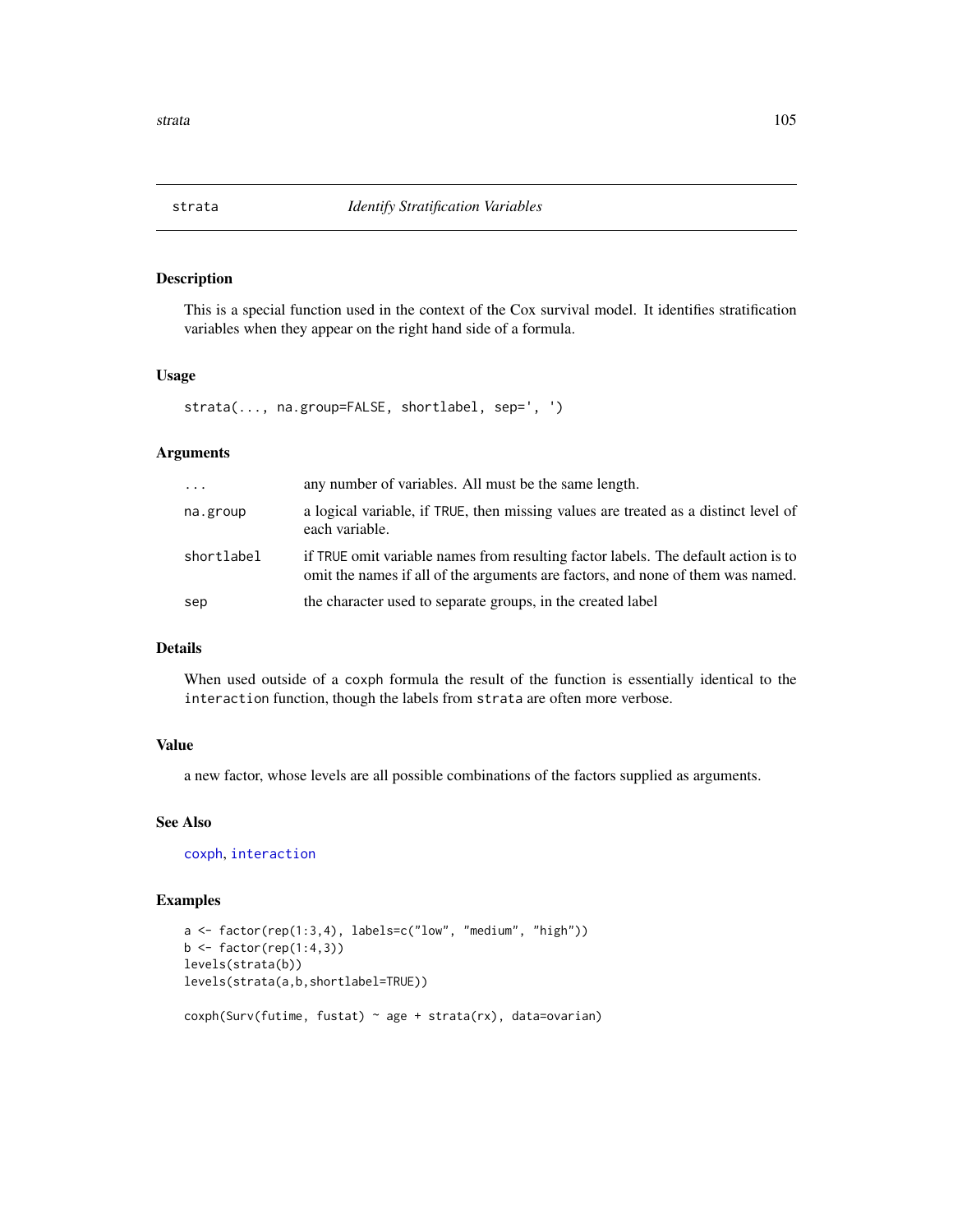### Description

Creates the overall test statistics for an Aalen additive regression model

### Usage

```
## S3 method for class 'aareg'
summary(object, maxtime, test=c("aalen", "nrisk"), scale=1,...)
```
### Arguments

| object                  | the result of a call to the aareg function                                                                                                                                                                               |
|-------------------------|--------------------------------------------------------------------------------------------------------------------------------------------------------------------------------------------------------------------------|
| maxtime                 | truncate the input to the model at time "maxtime"                                                                                                                                                                        |
| test                    | the relative time weights that will be used to compute the test                                                                                                                                                          |
| scale                   | scales the coefficients. For some data sets, the coefficients of the Aalen model<br>will be very small (10-4); this simply multiplies the printed values by a constant,<br>say 1e6, to make the printout easier to read. |
| $\cdot$ $\cdot$ $\cdot$ | for future methods                                                                                                                                                                                                       |

# Details

It is not uncommon for the very right-hand tail of the plot to have large outlying values, particularly for the standard error. The maxtime parameter can then be used to truncate the range so as to avoid these. This gives an updated value for the test statistics, without refitting the model.

The slope is based on a weighted linear regression to the cumulative coefficient plot, and may be a useful measure of the overall size of the effect. For instance when two models include a common variable, "age" for instance, this may help to assess how much the fit changed due to the other variables, in leiu of overlaying the two plots. (Of course the plots are often highly non-linear, so it is only a rough substitute). The slope is not directly related to the test statistic, as the latter is invariant to any monotone transformation of time.

### Value

a list is returned with the following components

| table          | a matrix with rows for the intercept and each covariate, and columns giving a<br>slope estimate, the test statistic, it's standard error, the z-score and a p-value |
|----------------|---------------------------------------------------------------------------------------------------------------------------------------------------------------------|
| test           | the time weighting used for computing the test statistics                                                                                                           |
| test.statistic |                                                                                                                                                                     |
|                | the vector of test statistics                                                                                                                                       |
| test.var       | the model based variance matrix for the test statistic                                                                                                              |
| test.var2      | optionally, a robust variance matrix for the test statistic                                                                                                         |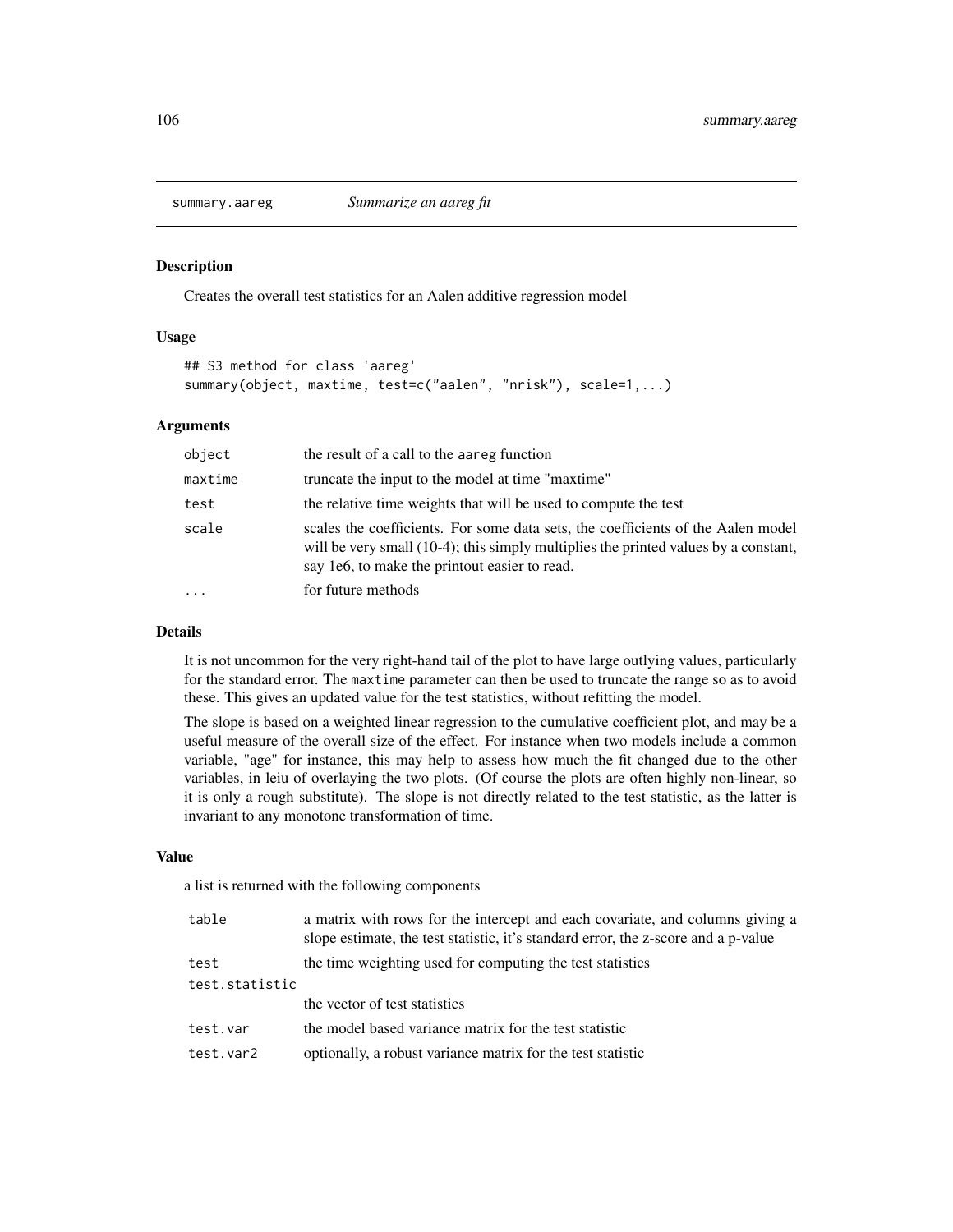# summary.coxph 107

| chisa | the overall test (ignoring the intercept term) for significance of any variable |
|-------|---------------------------------------------------------------------------------|
| n     | a vector containing the number of observations, the number of unique death      |
|       | times used in the computation, and the total number of unique death times       |

### See Also

aareg, plot.aareg

### Examples

```
afit \leq aareg(Surv(time, status) \sim age + sex + ph.ecog, data=lung,
    dfbeta=TRUE)
summary(afit)
## Not run:
             slope test se(test) robust se z p
Intercept 5.05e-03 1.9 1.54 1.55 1.23 0.219000
     age 4.01e-05 108.0 109.00 106.00 1.02 0.307000
     sex -3.16e-03 -19.5 5.90 5.95 -3.28 0.001030
 ph.ecog 3.01e-03 33.2 9.18 9.17 3.62 0.000299
Chisq=22.84 on 3 df, p=4.4e-05; test weights=aalen
## End(Not run)
summary(afit, maxtime=600)
## Not run:
             slope test se(test) robust se z p
Intercept 4.16e-03 2.13 1.48 1.47 1.450 0.146000
     age 2.82e-05 85.80 106.00 100.00 0.857 0.392000<br>sex -2.54e-03 -20.60 5.61 5.63 -3.660 0.000256
     sex -2.54e-03 -20.60 5.61ph.ecog 2.47e-03 31.60 8.91 8.67 3.640 0.000271
Chisq=27.08 on 3 df, p=5.7e-06; test weights=aalen
## End(Not run)
```
summary.coxph *Summary method for Cox models*

# Description

Produces a summary of a fitted coxph model

# Usage

```
## S3 method for class 'coxph'
summary(object, conf.int=0.95, scale=1,...)
```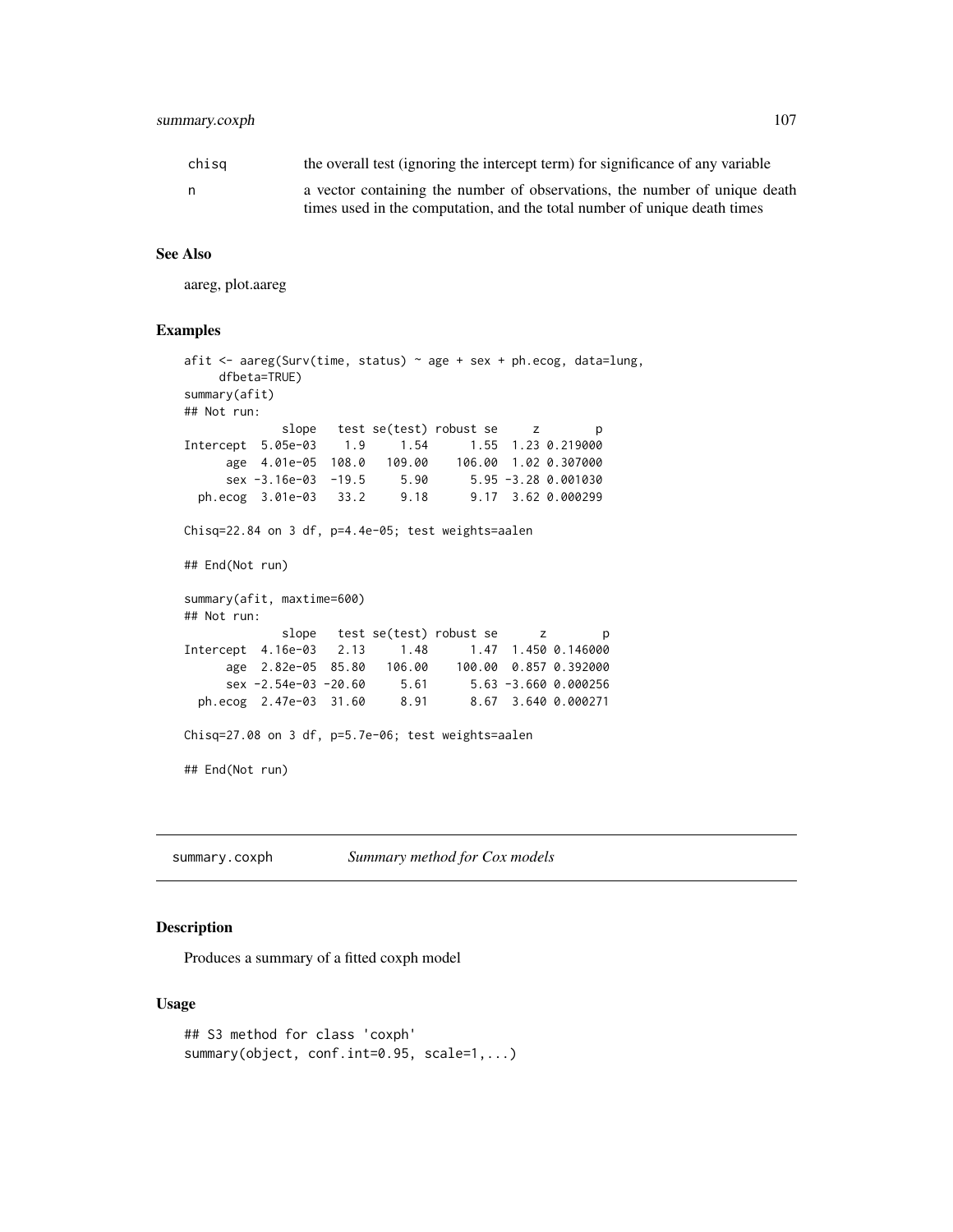# Arguments

| object   | the result of a coxph fit                                                                                                                                      |
|----------|----------------------------------------------------------------------------------------------------------------------------------------------------------------|
| conf.int | level for computation of the confidence intervals. If set to FALSE no confidence<br>intervals are printed                                                      |
| scale    | vector of scale factors for the coefficients, defaults to 1. The printed coefficients,<br>se, and confidence intervals will be associated with one scale unit. |
|          | for future methods                                                                                                                                             |

# Value

An object of class summary.coxph, with components:

| n, nevent                 | number of observations and number of events, respectively, in the fit                                                                                             |
|---------------------------|-------------------------------------------------------------------------------------------------------------------------------------------------------------------|
| loglik                    | the log partial likelihood at the initial and final values                                                                                                        |
| coefficients              | a matrix with one row for each coefficient, and columns containing the coeffi-<br>cient, the hazard ratio exp(coef), standard error, Wald statistic, and P value. |
| conf.int                  | a matrix with one row for each coefficient, containing the confidence limits for<br>exp(coef)                                                                     |
| logtest, sctest, waldtest |                                                                                                                                                                   |
|                           | the overall likelihood ratio, score, and Wald test statistics for the model                                                                                       |
| concordance               | the concordance statistic and its standard error                                                                                                                  |
| used.robust               | whether an asymptotic or robust variance was used                                                                                                                 |
| rsq                       | an approximate $R^2$ based on Nagelkirke (Biometrika 1991).                                                                                                       |
| fail                      | a message, if the underlying coxph call failed                                                                                                                    |
| call                      | a copy of the call                                                                                                                                                |
| na.action                 | information on missing values                                                                                                                                     |

# Note

The pseudo r-squared of Nagelkirke is attractive because it is simple, but further work has shown that it has poor properties and it is now depricated. The value is no longer printed by default, and will eventually be removed from the object.

# See Also

[coxph](#page-29-0), [print.coxph](#page-36-0)

# Examples

```
fit <- coxph(Surv(time, status) ~ age + sex, lung)
summary(fit)
```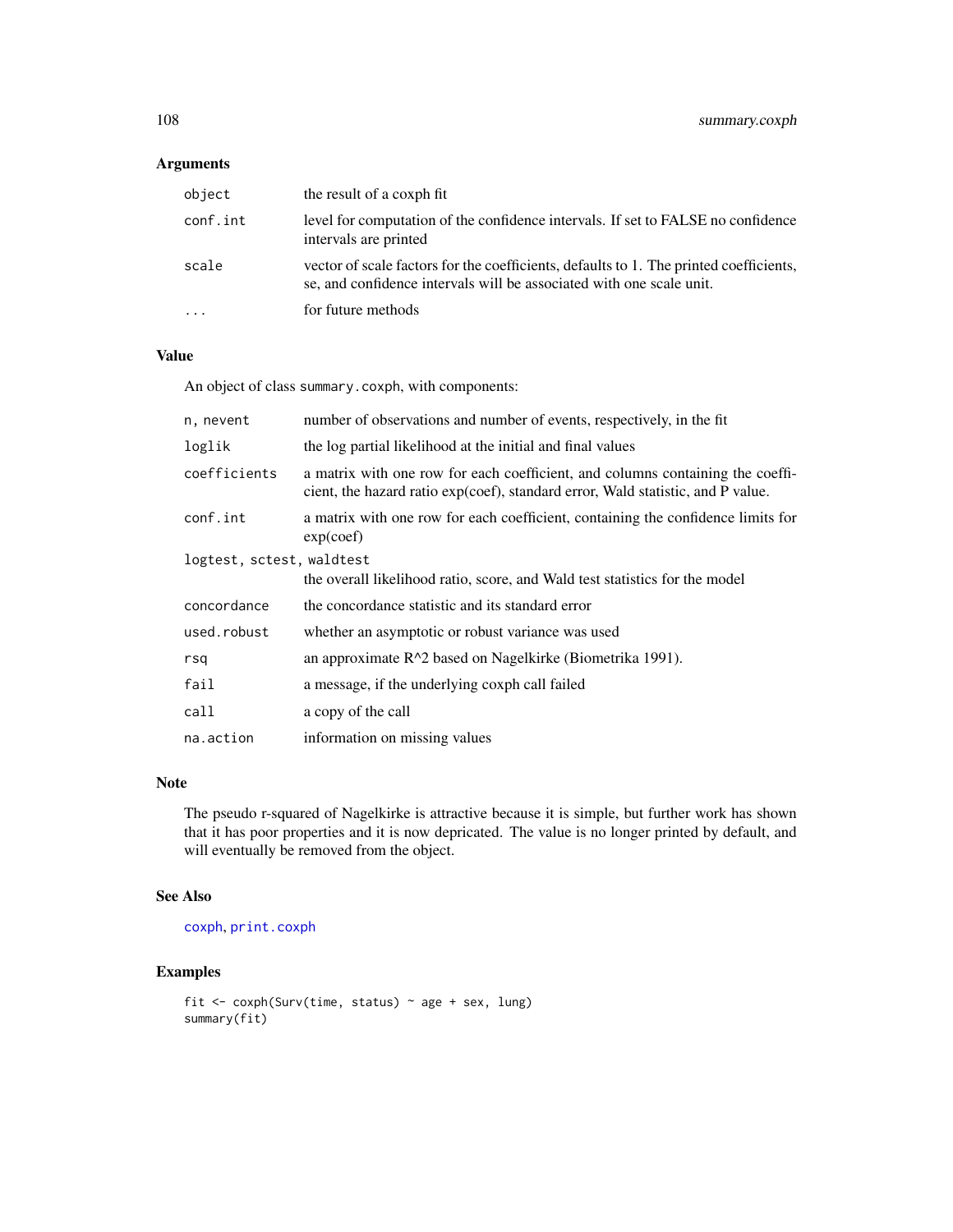# Description

Create a printable table of a person-years result.

# Usage

```
## S3 method for class 'pyears'
summary(object, header = TRUE, call = header, n = TRUE,
event = TRUE, pyears = TRUE, expected = TRUE, rate = FALSE, rr =expected,
ci.r = FALSE, ci.rr = FALSE, totals=FALSE, legend = TRUE, vline = FALSE,
vertical= TRUE, nastring=".", conf.level = 0.95,
scale = 1, ...)
```

| object                     | a pyears object                                                                                                                                            |
|----------------------------|------------------------------------------------------------------------------------------------------------------------------------------------------------|
| header                     | print out a header giving the total number of observations, events, person-years,<br>and total time (if any) omitted from the table                        |
| call                       | print out a copy of the call                                                                                                                               |
| n, event, pyears, expected |                                                                                                                                                            |
|                            | logical arguments: should these elements be printed in the table?                                                                                          |
| rate, ci.r                 | logical arguments: should the incidence rate and/or its confidence interval be<br>given in the table?                                                      |
| rr, ci.rr                  | logical arguments: should the hazard ratio and/or its confidence interval be given<br>in the table?                                                        |
| totals                     | should row and column totals be added?                                                                                                                     |
| legend                     | should a legend be included in the printout?                                                                                                               |
| vline                      | should vertical lines be included in the printed tables?                                                                                                   |
| vertical                   | when there is only a single predictor, should the table be printed with the pre-<br>dictor on the left (vertical=TRUE) or across the top (vertical=FALSE)? |
| nastring                   | what to use for missing values in the table. Some of these are structural, e.g.,<br>risk ratios for a cell with no follow-up time.                         |
| conf.level                 | confidence level for any confidence intervals                                                                                                              |
| scale                      | a scaling factor for printed rates                                                                                                                         |
| $\ddots$                   | optional arguments which will be passed to the format function; common choices<br>would be digits=2 or nsmall=1.                                           |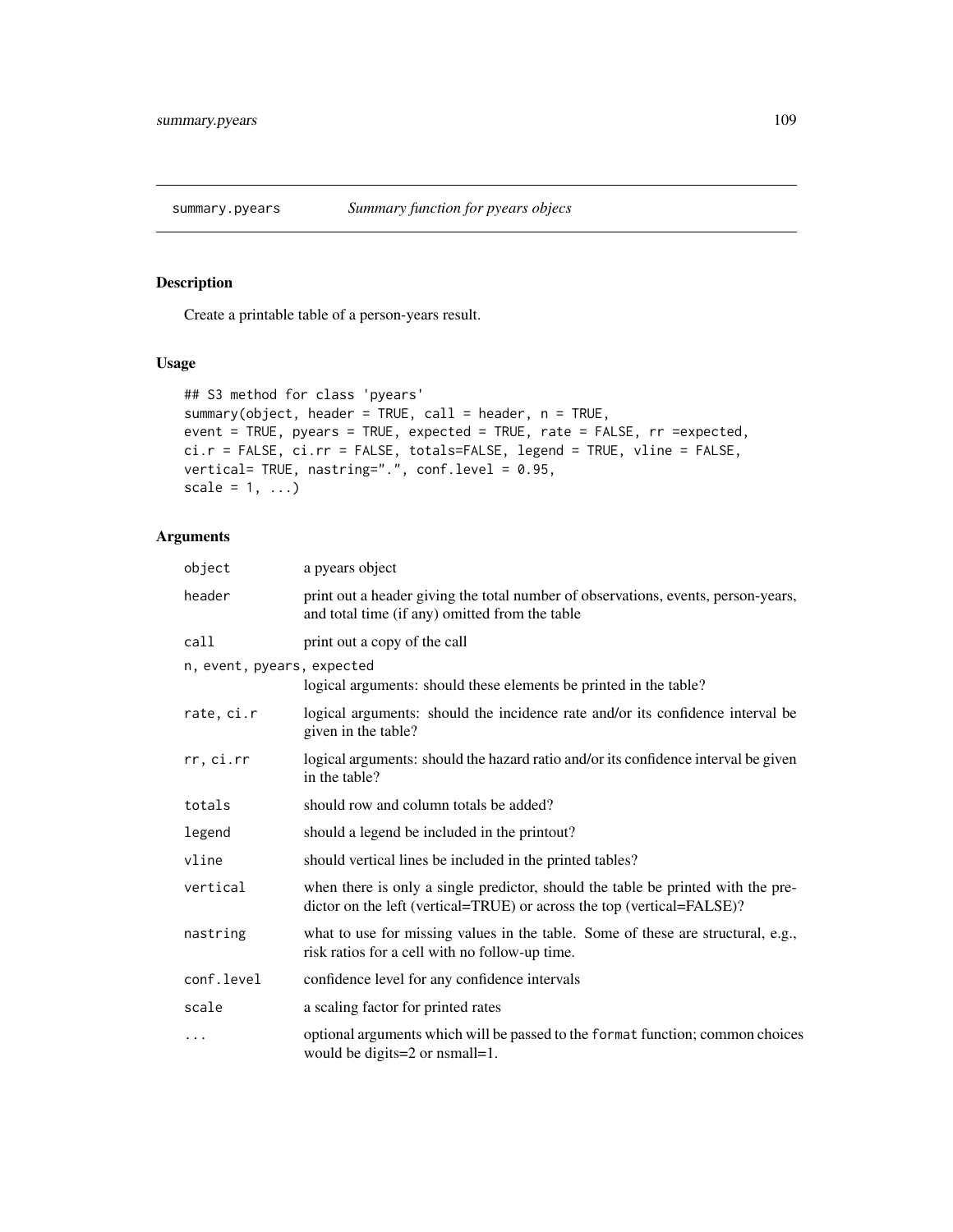# Details

The pyears function is often used to create initial descriptions of a survival or time-to-event variable; the type of material that is often found in "table 1" of a paper. The summary routine prints this information out using one of pandoc table styles. A primary reason for choosing this style is that Rstudio is then able to automatically render the results in multiple formats: html, rtf, latex, etc.

If the pyears call has only a single covariate then the table will have that covariate as one margin and the statistics of interest as the other. If the pyears call has two predictors then those two predictors are used as margins of the table, while each cell of the table contains the statistics of interest as multiple rows within the cell. If there are more than two predictors then multiple tables are produced, in the same order as the standard R printout for an array.

The "N" entry of a pyears object is the number of observations which contributed to a particular cell. When the original call includes tcut objects then a single observation may contribute to multiple cells.

## Value

a copy of the object

# **Notes**

The pandoc system has four table types: with or without vertical bars, and with single or multiple rows of data in each cell. This routine produces all 4 styles depending on options, but currently not all of them are recognized by the Rstudio-pandoc pipeline. (And we don't yet see why.)

## Author(s)

Terry Therneau and Elizabeth Atkinson

# See Also

[cipoisson](#page-18-0), [pyears](#page-84-0), [format](#page-0-0)

<span id="page-109-0"></span>summary.survexp *Summary function for a survexp object*

# **Description**

Returns a list containing the values of the survival at specified times.

#### Usage

```
## S3 method for class 'survexp'
summary(object, times, scale = 1, ...)
```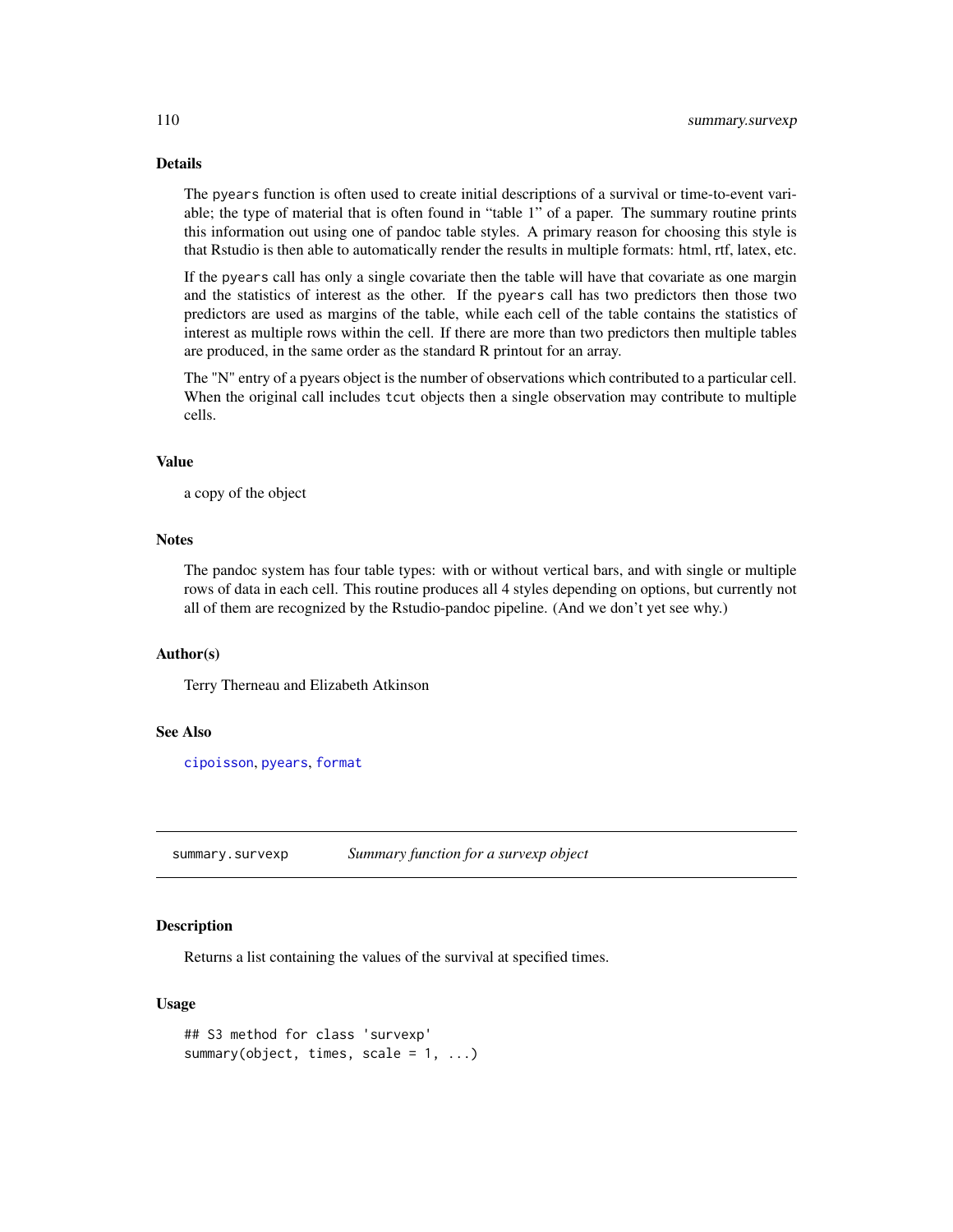# summary.survfit 111

## Arguments

| object                  | the result of a call to the survexp function                                                                                                       |
|-------------------------|----------------------------------------------------------------------------------------------------------------------------------------------------|
| times                   | vector of times; the returned matrix will contain 1 row for each time. Missing<br>values are not allowed.                                          |
| scale                   | numeric value to rescale the survival time, e.g., if the input data to survf it were<br>in days, $scale = 365.25$ would scale the output to years. |
| $\cdot$ $\cdot$ $\cdot$ | For future methods                                                                                                                                 |

# Details

A primary use of this function is to retrieve survival at fixed time points, which will be properly interpolated by the function.

# Value

a list with the following components:

| surv   | the estimate of survival at time t.                                                                                                                                                                                                                                                         |
|--------|---------------------------------------------------------------------------------------------------------------------------------------------------------------------------------------------------------------------------------------------------------------------------------------------|
| time   | the time points on the curve.                                                                                                                                                                                                                                                               |
| n.risk | In expected survival each subject from the data set is matched to a hypothetical<br>person from the parent population, matched on the characteristics of the parent<br>population. The number at risk is the number of those hypothetical subject who<br>are still part of the calculation. |

# Author(s)

Terry Therneau

#### See Also

[survexp](#page-121-0)

<span id="page-110-0"></span>summary.survfit *Summary of a Survival Curve*

# Description

Returns a list containing the survival curve, confidence limits for the curve, and other information.

## Usage

```
## S3 method for class 'survfit'
summary(object, times, censored=FALSE, scale=1,
 extend=FALSE, rmean=getOption('survfit.rmean'), ...)
```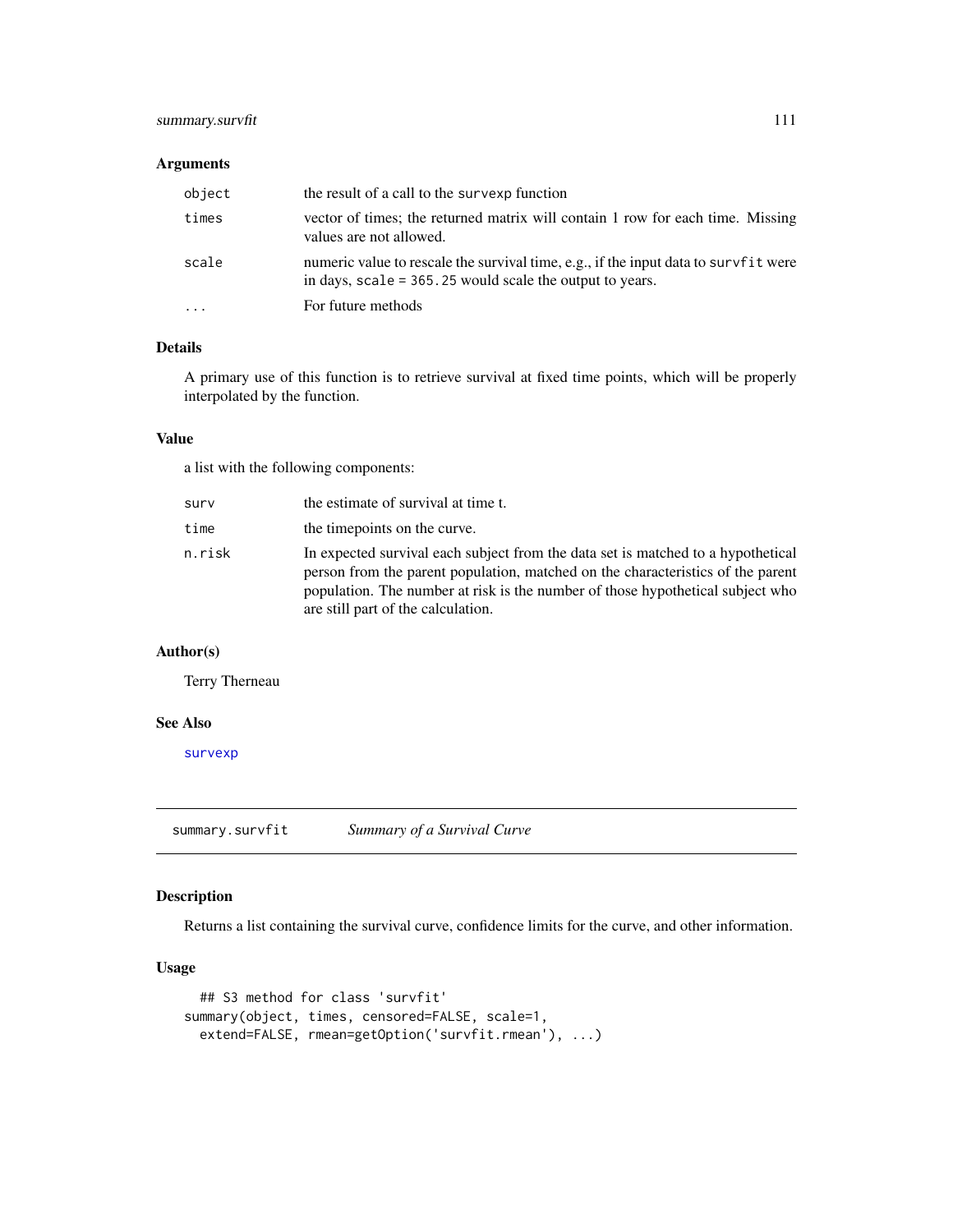# Arguments

| object   | the result of a call to the survfit function.                                                                                                                                                                                                                                                                          |
|----------|------------------------------------------------------------------------------------------------------------------------------------------------------------------------------------------------------------------------------------------------------------------------------------------------------------------------|
| times    | vector of times; the returned matrix will contain 1 row for each time. The<br>vector will be sorted into increasing order; missing values are not allowed. If<br>censored=T, the default times vector contains all the unique times in fit, oth-<br>erwise the default times vector uses only the event (death) times. |
| censored | logical value: should the censoring times be included in the output? This is<br>ignored if the times argument is present.                                                                                                                                                                                              |
| scale    | numeric value to rescale the survival time, e.g., if the input data to survf it were<br>in days, $scale = 365.25$ would scale the output to years.                                                                                                                                                                     |
| extend   | logical value: if TRUE, prints information for all specified times, even if there<br>are no subjects left at the end of the specified times. This is only valid if the<br>times argument is present.                                                                                                                   |
| rmean    | Show restricted mean: see print. survfit for details                                                                                                                                                                                                                                                                   |
| $\cdots$ | for future methods                                                                                                                                                                                                                                                                                                     |

# Value

a list with the following components:

| surv            | the estimate of survival at time $t+0$ .                                                                                                                                                                                                                                                                      |
|-----------------|---------------------------------------------------------------------------------------------------------------------------------------------------------------------------------------------------------------------------------------------------------------------------------------------------------------|
| time            | the timepoints on the curve.                                                                                                                                                                                                                                                                                  |
| n.risk          | the number of subjects at risk at time t-0 (but see the comments on weights in<br>the survfit help file).                                                                                                                                                                                                     |
| n.event         | if the times argument is missing, then this column is the number of events that<br>occurred at time t. Otherwise, it is the cumulative number of events that have<br>occurred since the last time listed until time t+0.                                                                                      |
| n.entered       | This is present only for counting process survival data. If the times argument is<br>missing, this column is the number of subjects that entered at time t. Otherwise,<br>it is the cumulative number of subjects that have entered since the last time listed<br>until time t.                               |
| n.exit.censored |                                                                                                                                                                                                                                                                                                               |
|                 | if the times argument is missing, this column is the number of subjects that left<br>without an event at time t. Otherwise, it is the cumulative number of subjects<br>that have left without an event since the last time listed until time t+0. This is<br>only present for counting process survival data. |
| std.err         | the standard error of the survival value.                                                                                                                                                                                                                                                                     |
| conf.int        | level of confidence for the confidence intervals of survival.                                                                                                                                                                                                                                                 |
| lower           | lower confidence limits for the curve.                                                                                                                                                                                                                                                                        |
| upper           | upper confidence limits for the curve.                                                                                                                                                                                                                                                                        |
| strata          | indicates stratification of curve estimation. If strata is not NULL, there are mul-<br>tiple curves in the result and the surv, time, n.risk, etc. vectors will contain<br>multiple curves, pasted end to end. The levels of strata (a factor) are the labels<br>for the curves.                              |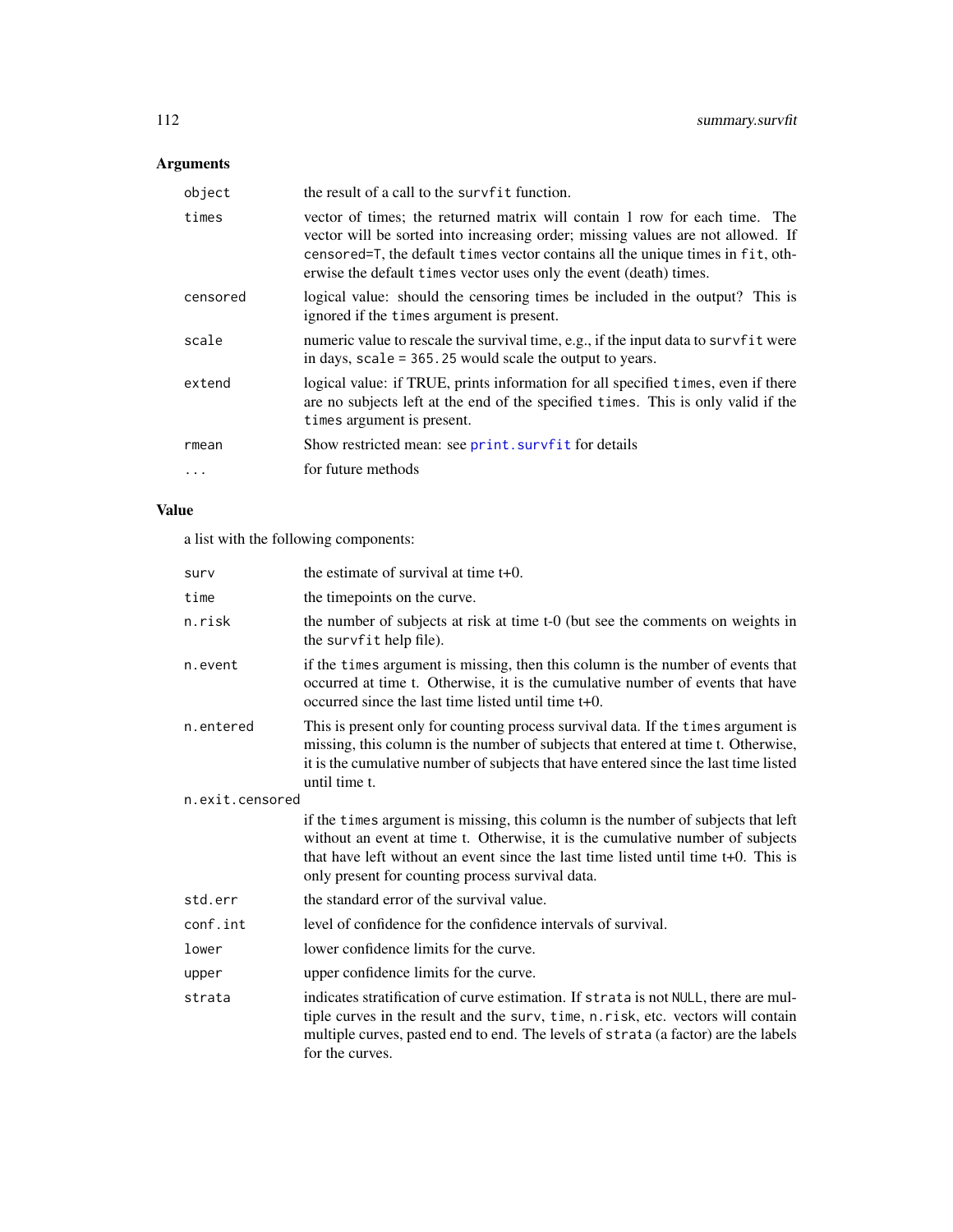| call      | the statement used to create the fit object.                        |
|-----------|---------------------------------------------------------------------|
| na.action | same as for fit, if present.                                        |
| table     | table of information that is returned from print. survfit function. |
| type      | type of data censoring. Passed through from the fit object.         |

# See Also

[survfit](#page-126-0), [print.summary.survfit](#page-80-0)

# Examples

```
summary( survfit( Surv(futime, fustat)~1, data=ovarian))
summary( survfit( Surv(futime, fustat)~rx, data=ovarian))
```
# <span id="page-112-0"></span>Surv *Create a Survival Object*

# Description

Create a survival object, usually used as a response variable in a model formula. Argument matching is special for this function, see Details below.

## Usage

```
Surv(time, time2, event,
    type=c('right', 'left', 'interval', 'counting', 'interval2', 'mstate'),
    origin=0)
is.Surv(x)
```

| time  | for right censored data, this is the follow up time. For interval data, the first<br>argument is the starting time for the interval.                                                                                                                                                                                                                                                                                                                                                 |
|-------|--------------------------------------------------------------------------------------------------------------------------------------------------------------------------------------------------------------------------------------------------------------------------------------------------------------------------------------------------------------------------------------------------------------------------------------------------------------------------------------|
| event | The status indicator, normally 0=alive, 1=dead. Other choices are TRUE/FALSE<br>(TRUE = death) or $1/2$ (2=death). For interval censored data, the status indicator<br>is 0=right censored, 1=event at time, 2=left censored, 3=interval censored. For<br>multiple enpoint data the event variable will be a factor, whose first level is<br>treated as censoring. Although unusual, the event indicator can be omitted, in<br>which case all subjects are assumed to have an event. |
| time2 | ending time of the interval for interval censored or counting process data only.<br>Intervals are assumed to be open on the left and closed on the right, (start, end).<br>For counting process data, event indicates whether an event occurred at the end<br>of the interval.                                                                                                                                                                                                       |
| type  | character string specifying the type of censoring. Possible values are "right",<br>"left", "counting", "interval", "interval2" or "mstate".                                                                                                                                                                                                                                                                                                                                          |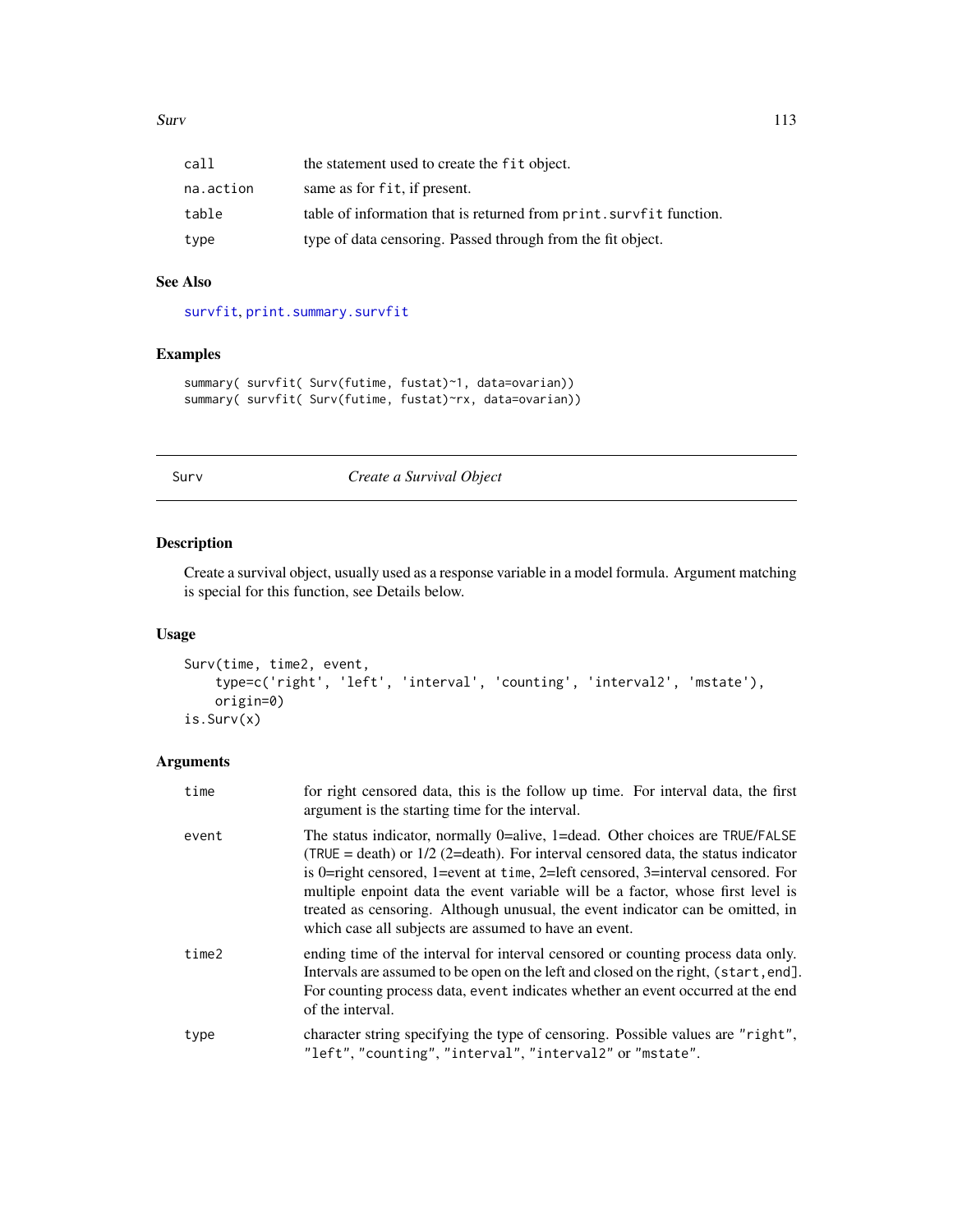| origin | for counting process data, the hazard function origin. This option was intended  |
|--------|----------------------------------------------------------------------------------|
|        | to be used in conjunction with a model containing time dependent strata in order |
|        | to align the subjects properly when they cross over from one strata to another,  |
|        | but it has rarely proven useful.                                                 |
| x      | any R object.                                                                    |

#### Details

When the type argument is missing the code assumes a type based on the following rules:

- If there are two unnamed arguments, they will match time and event in that order. If there are three unnamed arguments they match time, time2 and event.
- If the event variable is a factor then type mstate is assumed. Otherwise type right if there is no time2 argument, and type counting if there is.

As a consequence the type argument will normally be omitted.

When the survival type is "mstate" then the status variable will be treated as a factor. The first level of the factor is taken to represent censoring and remaining ones a transition to the given state. (If the status variable is a factor then mstate is assumed.)

Interval censored data can be represented in two ways. For the first use type = "interval" and the codes shown above. In that usage the value of the time2 argument is ignored unless event=3. The second approach is to think of each observation as a time interval with (-infinity, t) for left censored,  $(t, \text{infinity})$  for right censored,  $(t,t)$  for exact and  $(t1, t2)$  for an interval. This is the approach used for type = interval2. Infinite values can be represented either by actual infinity (Inf) or NA. The second form has proven to be the more useful one.

Presently, the only methods allowing interval censored data are the parametric models computed by survreg and survival curves computed by survfit; for both of these, the distinction between open and closed intervals is unimportant. The distinction is important for counting process data and the Cox model.

The function tries to distinguish between the use of 0/1 and 1/2 coding for censored data via the condition if (max(status)==2). If 1/2 coding is used and all the subjects are censored, it will guess wrong. In any questionable case it is safer to use logical coding, e.g., Surv(time, status==3) would indicate that '3' is the code for an event. For multi-state survival the status variable will be a factor, whose first level is assumed to correspond to censoring.

Surv objects can be subscripted either as a vector, e.g.  $x[1:3]$  using a single subscript, in which case the drop argument is ignored and the result will be a survival object; or as a matrix by using two subscripts. If the second subscript is missing and drop=F (the default), the result of the subscripting will be a Surv object, e.g.,  $x[1:3]$ , drop=F], otherwise the result will be a matrix (or vector), in accordance with the default behavior for subscripting matrices.

#### Value

An object of class Surv. There are methods for print, is.na, and subscripting survival objects. Surv objects are implemented as a matrix of 2 or 3 columns that has further attributes. These include the type (left censored, right censored, counting process, etc.) and labels for the states for multi-state objects. Any attributes of the input arguments are also preserved in inputAttributes. This may be useful for other packages that have attached further information to data items such as labels; none of the routines in the survival package make use of these values, however.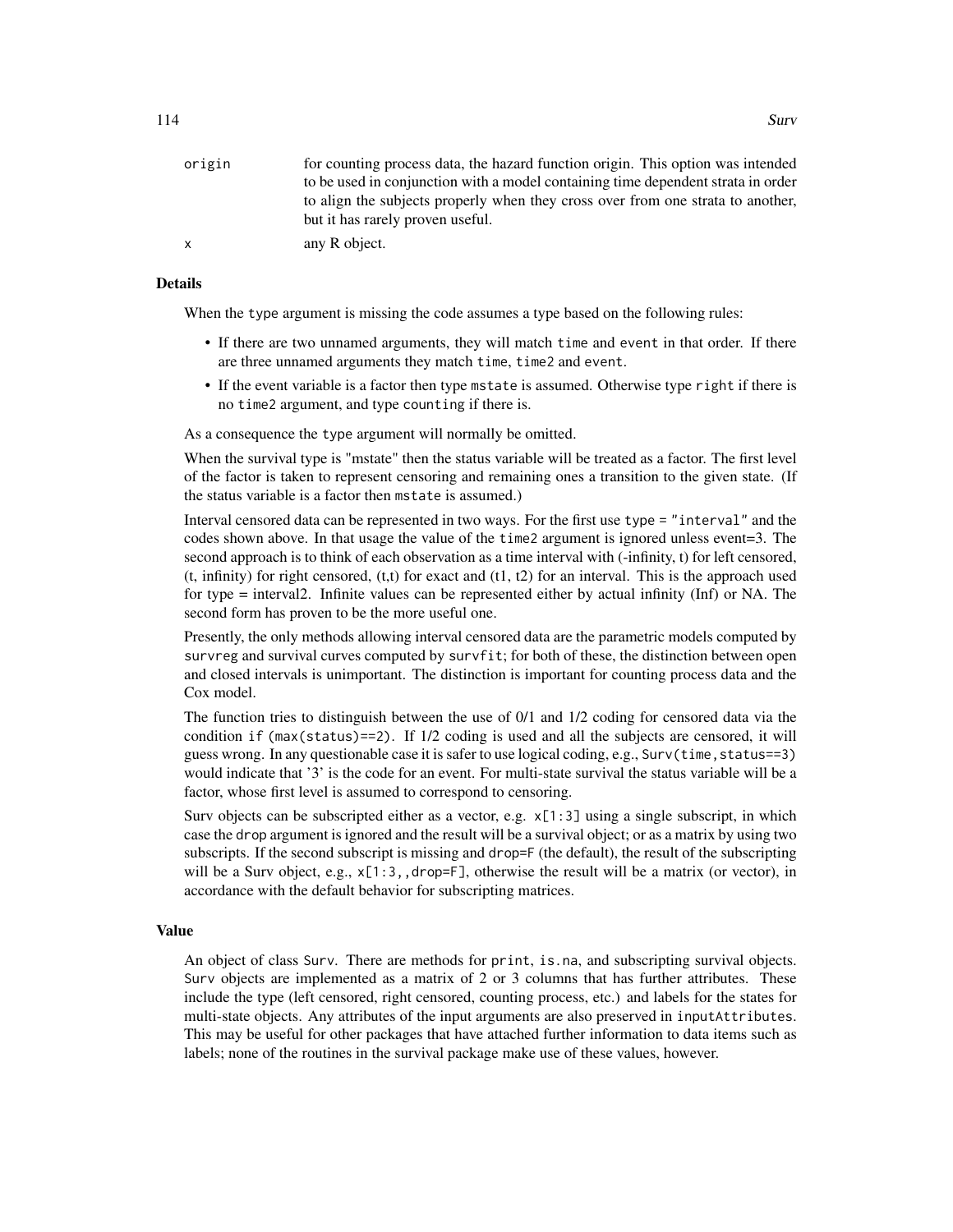# Surv-methods 115

In the case of is.Surv, a logical value TRUE if x inherits from class "Surv", otherwise an FALSE.

#### Note

The use of 1/2 coding for status is an interesting historical artifact. For data contained on punch cards, IBM 360 Fortran treated blank as a zero, which led to a policy within the Mayo Clinic section of Biostatistics to never use "0" as a data value since one could not distinguish it from a missing value. Policy became habit, as is often the case, and the use of 1/2 coding for alive/dead endured long after the demise of the punch cards that had sired the practice. At the time Surv was written many Mayo data sets still used this convention, e.g., the 1994 lung data set found in the package.

## See Also

[coxph](#page-29-0), [survfit](#page-126-0), [survreg](#page-141-0), link{lung}.

#### Examples

```
with(aml, Surv(time, status))
survfit(Surv(time, status) ~ ph.ecog, data=lung)
Surv(heart$start, heart$stop, heart$event)
```
Surv-methods *Methods for Surv objects*

#### Description

The list of methods that apply to Surv objects

#### Usage

```
## S3 method for class 'Surv'
anyDuplicated(x, ...)
    ## S3 method for class 'Surv'
as.character(x, ...)
    ## S3 method for class 'Surv'
as.data.frame(x, ...)
    ## S3 method for class 'Surv'
as.integer(x, ...)
    ## S3 method for class 'Surv'
as.matrix(x, ...)## S3 method for class 'Surv'
as.numeric(x, \ldots)## S3 method for class 'Surv'
c(\ldots)## S3 method for class 'Surv'
duplicated(x, ...)
    ## S3 method for class 'Surv'
format(x, \ldots)
```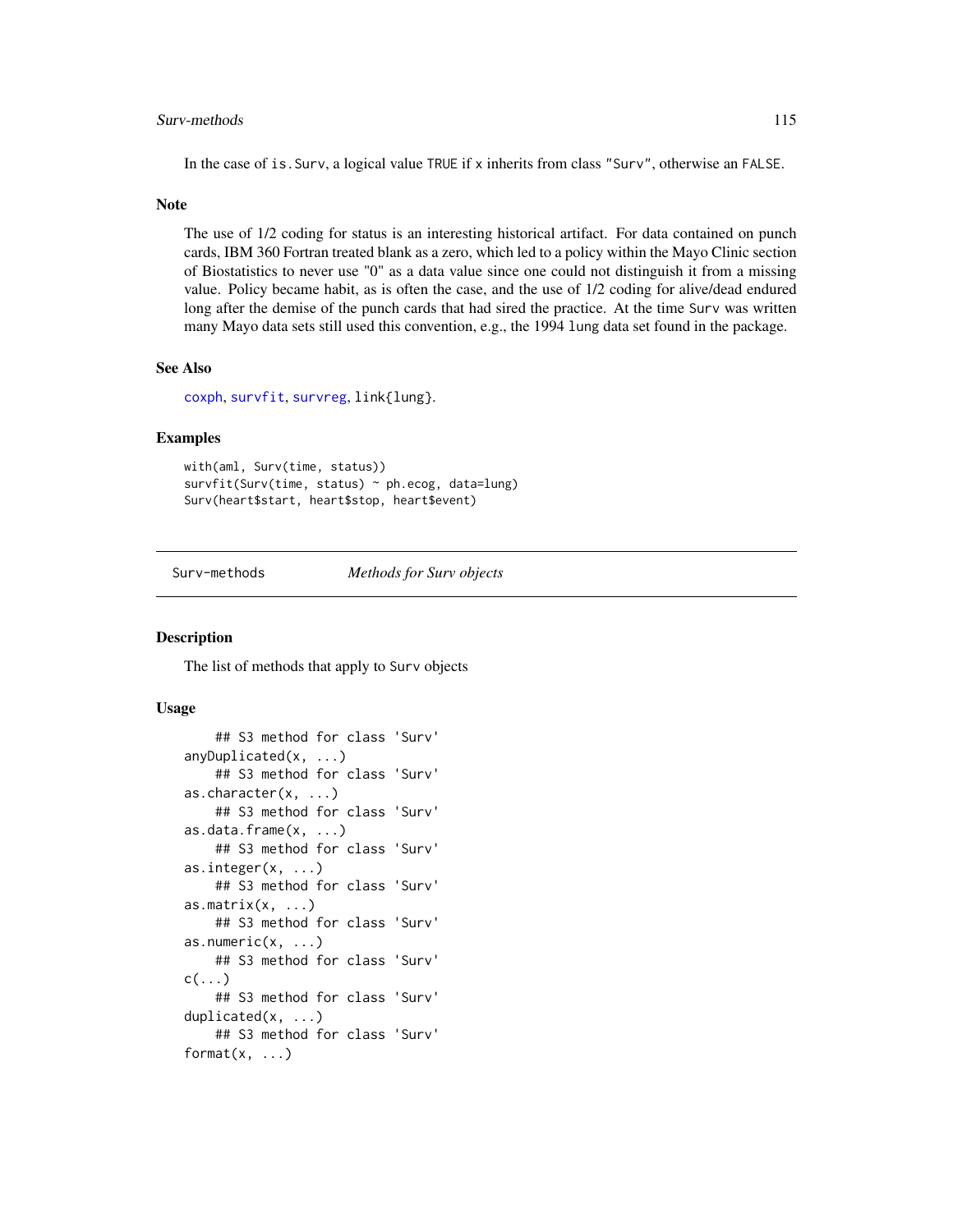116 Surv-methods

```
## S3 method for class 'Surv'
head(x, \ldots)## S3 method for class 'Surv'
is.na(x)
    ## S3 method for class 'Surv'
length(x)
   ## S3 method for class 'Surv'
mean(x, \ldots)## S3 method for class 'Surv'
median(x, ...)
    ## S3 method for class 'Surv'
names(x)
    ## S3 replacement method for class 'Surv'
names(x) <- value
    ## S3 method for class 'Surv'
quantile(x, probs, na.rm=FALSE, ...)
    ## S3 method for class 'Surv'
plot(x, \ldots)## S3 method for class 'Surv'
rep(x, \ldots)## S3 method for class 'Surv'
rep.int(x, \ldots)## S3 method for class 'Surv'
rep\_len(x, \ldots)## S3 method for class 'Surv'
rev(x)
    ## S3 method for class 'Surv'
t(x)## S3 method for class 'Surv'
tail(x, \ldots)## S3 method for class 'Surv'
unique(x, \ldots)
```
# Arguments

| X     | a Surv object                                             |
|-------|-----------------------------------------------------------|
| probs | a vector of probabilities                                 |
| na.rm | remove missing values from the calculation                |
| value | a character vector of up to the same length as x, or NULL |
|       | other arguments to the method                             |

# Details

These functions extend the standard methods to Surv objects. The arguments and results from these are mostly as expected, with the following further details:

• The as.character function uses "5+" for right censored at time 5, "5-" for left censored at time 5, " $[2,7]$ " for an observation that was interval censored between 2 and 7, " $(1,6]$ " for a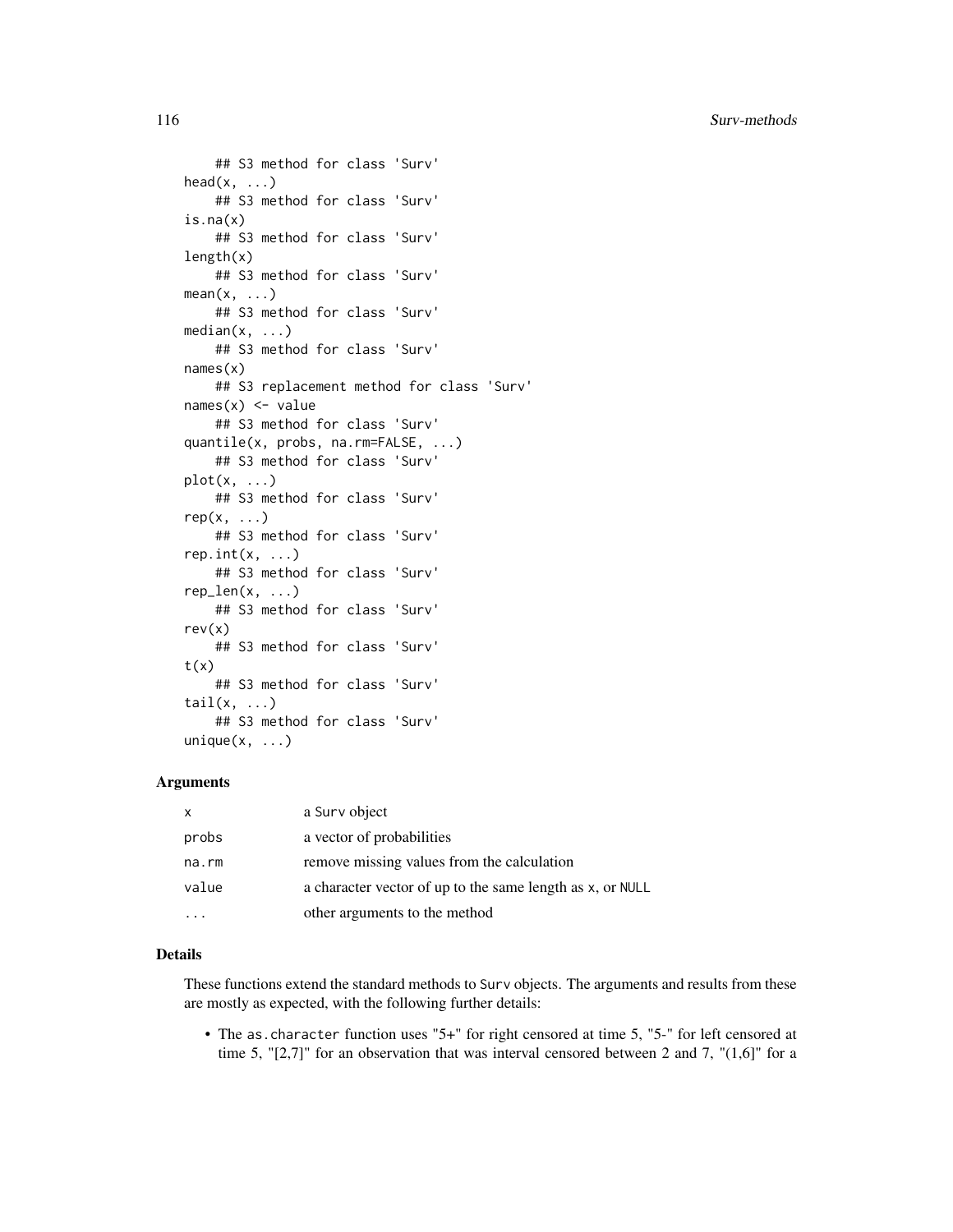counting process data denoting an observation which was at risk from time 1 to 6, with an event at time 6, and "(1,6+]" for an observation over the same interval but not ending with and event. For a multi-state survival object the type of event is appended to the event time using ":type".

- The print and format methods make use of as.character.
- The as.numeric and as.integer methods perform these actions on the survival times, but do not affect the censoring indicator.
- The as.matrix and t methods return a matrix
- The length of a Surv object is the number of survival times it contains, not the number of items required to encode it, e.g.,  $x \le$ -Surv $(1:4,5:9,c(1,0,1,0))$ ; length $(x)$  has a value of 4. Likewise names $(x)$  will be NULL or a vector of length 4. (For technical reasons, any names are actually stored in the rownames attribute of the object.)
- For a multi-state survival object levels returns the names of the endpoints, otherwise it is NULL.
- The median, quantile and plot methods first construct a survival curve using survfit, then apply the appropriate method to that curve.
- The concatonation method  $c()$  is asymmetric, its first argument determines the exection path. For instance c(Surv(1:4), Surv(5:6)) will concatonate the two objects, c(Surv(1:4), 5:6) will give an error, and  $c(5:6, \text{Surv}(1:4))$  is equivalent to  $c(5:6, \text{as.vector}(\text{Surv}(1:4))).$

#### See Also

[Surv](#page-112-0)

survcheck *Checks of a survival data set*

#### Description

Perform a set of consistency checks on survival data

# Usage

```
survcheck(formula, data, id, istate, istate0="(s0)", timefix=TRUE,...)
```

| formula | a model formula with a Surv object as the response                                                    |
|---------|-------------------------------------------------------------------------------------------------------|
| data    | data frame in which to find the id, is tate and formula variables                                     |
| id      | an identifier that labels unique subjects                                                             |
| istate  | an optional vector giving the current state at the start of each interval                             |
| istate0 | default label for the initial state of each subject (at their first interval) when                    |
|         | istate is missing                                                                                     |
| timefix | process times through the aeqSurv function to eliminate potential roundoff is-                        |
|         | sues.                                                                                                 |
| $\cdot$ | other arguments, which are ignored (but won't give an error if someone added<br>weights for instance) |
|         |                                                                                                       |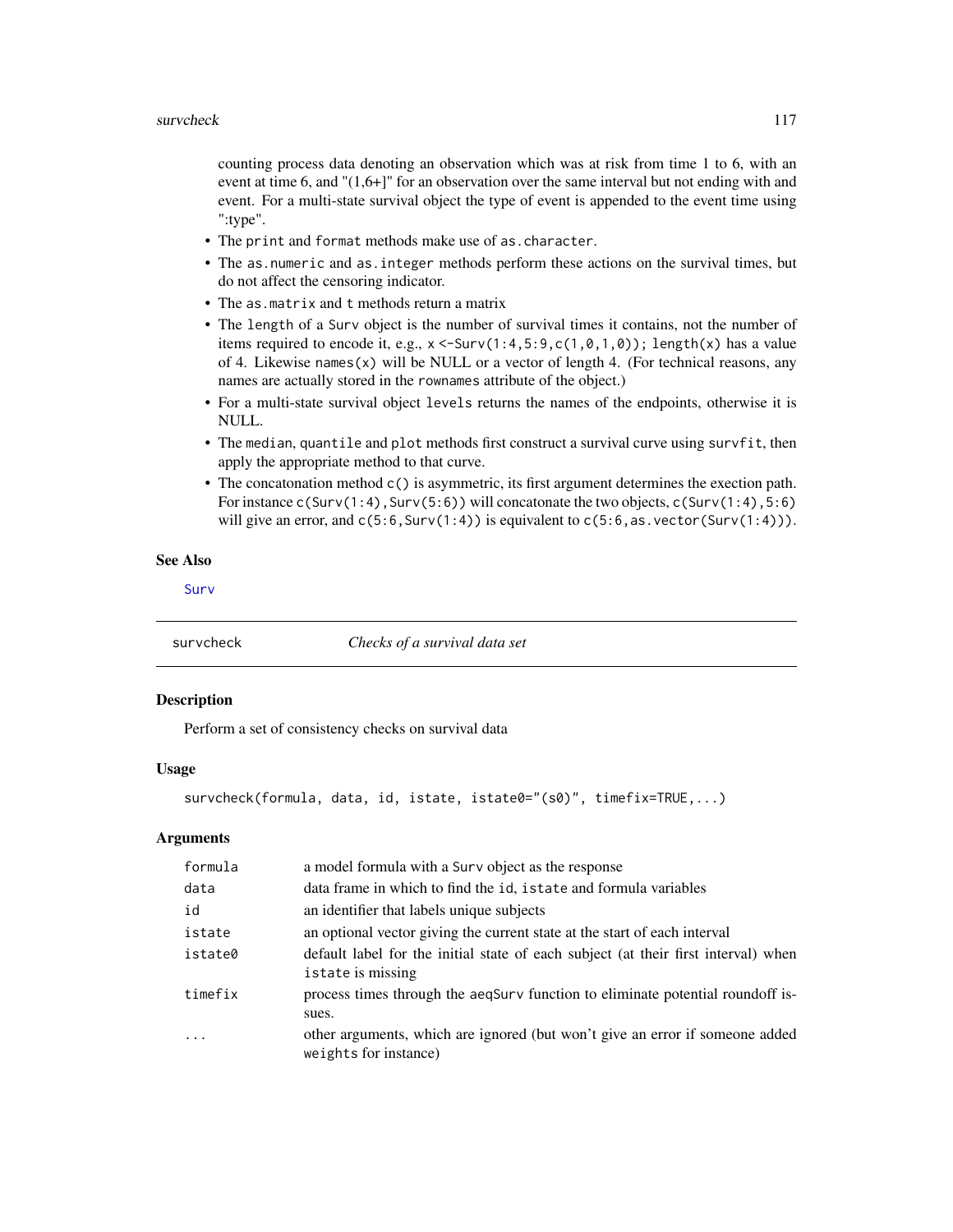# Details

This routine will examine a multi-state data set for consistency of the data. The basic rules are that if a subject is at risk they have to be somewhere, can not be two states at once, and should make sensible transitions from state to state. It reports the number of instances of the following conditions:

- overlap two observations for the same subject that overlap in time, e.g. intervals of (0, 100) and (90, 120). If y is simple (time, status) survival observation intervals implicitly start at 0, so in that case any duplicate identifiers will generate an overlap.
- jump a hole in a subject's timeline, where they are in one state at the end of the prior interval, but a new state in the at the start subsequent interval.
- gap one or more gaps in a subject's timeline; they are presumably in the same state at their return as when they left.
- teleport two adjacent intervals for a subject, with the first interval ending in one state and the subsequent interval starting in another. They have instantaneously changed states with experiencing a transition.

The total number of occurences of each is present in the flags vector. Optional components give the location and identifiers of the flagged observations.

#### Value

a list with components

| states      | the vector of possible states                                                                                    |
|-------------|------------------------------------------------------------------------------------------------------------------|
| transitions | a matrix giving the count of transitions from one state to another                                               |
| statecount  | table of the number of visits per state, e.g., 18 subjects had 2 visits to the "infec-<br>tion" state            |
| flags       | a vector giving the counts of each check                                                                         |
| istate      | a copy of the istate vector, if it was supplied; otherwise a constructed istate that<br>satisfies all the checks |
| overlap     | a list with the row number and id of overlaps (not present if there are no overlaps)                             |
| gaps        | a list with the row number and id of gaps (not present if there are no gaps)                                     |
| teleport    | a list with the row number and id of inconsistent rows (not present if there are<br>none)                        |
| jumps       | a list with the row number and id of jumps (not present if there are no jumps                                    |

#### Note

For data sets with time-dependent covariates, a given subject will often have intermediate rows with a status of 'no event at this time'. (numeric value of 0). For instance a subject who started in state 1 at time 0, transitioned to state 2 at time 10, had a covariate x change from 135 to 156 at time 20, and a final transition to state 3 at time 30. The response would be  $Surv(c(0,10,20),c(10,20,30),c(2,0,3))$ : the status variable records *changes* in state, and there was no change at time 20. The istate variable would be  $(1, 2, 2)$ ; it contains the *current* state, and so the value is unchanged when status = censored.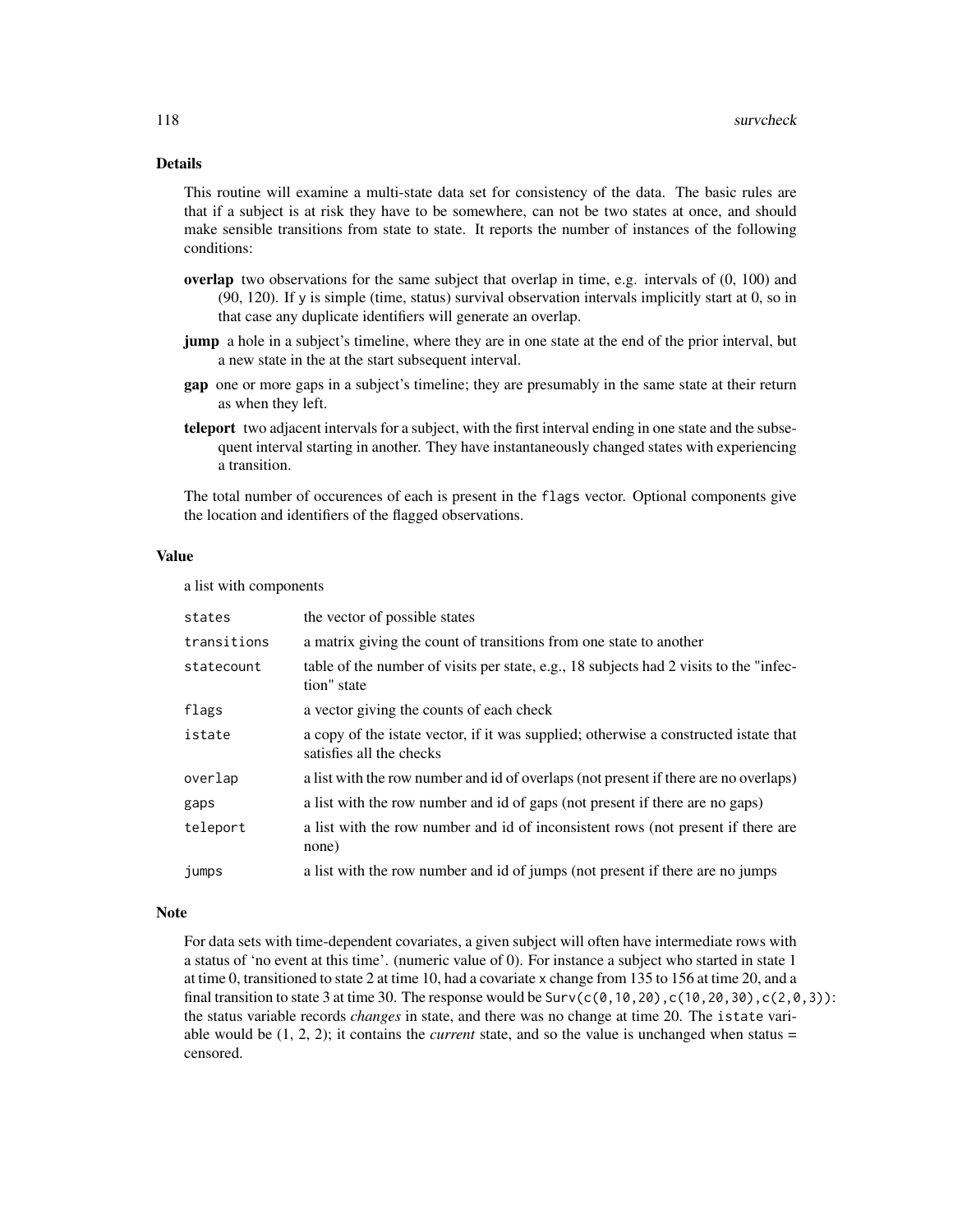# survConcordance 119

Thus, when there are intermediate observations istate is not simply a lagged version of the status, and may be more challenging to create. One approach is to let survcheck do the work: call it with an istate argument that is correct for the first row of each subject, or no istate argument at all, and then insert the returned value into ones data frame.

survConcordance *Compute a concordance measure.*

#### **Description**

This function computes the concordance between a right-censored survival time and a single continuous covariate

# Usage

```
survConcordance(formula, data, weights, subset, na.action)
survConcordance.fit(y, x, strata, weight)
```
#### Arguments

| formula                     | a formula with a survival time on the left and a single covariate on the right,<br>along with an optional strata() term. The left hand term can also be a numeric<br>vector. |
|-----------------------------|------------------------------------------------------------------------------------------------------------------------------------------------------------------------------|
| data                        | a data frame                                                                                                                                                                 |
| weights, subset, na. action |                                                                                                                                                                              |
|                             | as for coxph                                                                                                                                                                 |

x, y, strata, weight

predictor, response, strata, and weight vectors for the direct call

## Details

The survConcordance.fit function computes the result but does no data checking whatsoever. It is intended as a hook for other packages that wish to compute concordance, and the data has already been assembled and verified.

Concordance is defined as Pr(agreement) for any two randomly chosen observations, where in this case agreement means that the observation with the shorter survival time of the two also has the larger risk score. The predictor (or risk score) will often be the result of a Cox model or other regression.

For continuous covariates concordance is equivalent to Kendall's tau, and for logistic regression is is equivalent to the area under the ROC curve. A value of 1 signifies perfect agreement, .6-.7 is a common result for survival data, .5 is an agreement that is no better than chance, and .3-.4 is the performance of some stock market analysts.

The computation involves all  $n(n-1)/2$  pairs of data points in the sample. For survival data, however, some of the pairs are incomparable. For instance a pair of times  $(5+, 8)$ , the first being a censored value. We do not know whether the first survival time is greater than or less than the second. Among observations that are comparable, pairs may also be tied on survival time (but only if both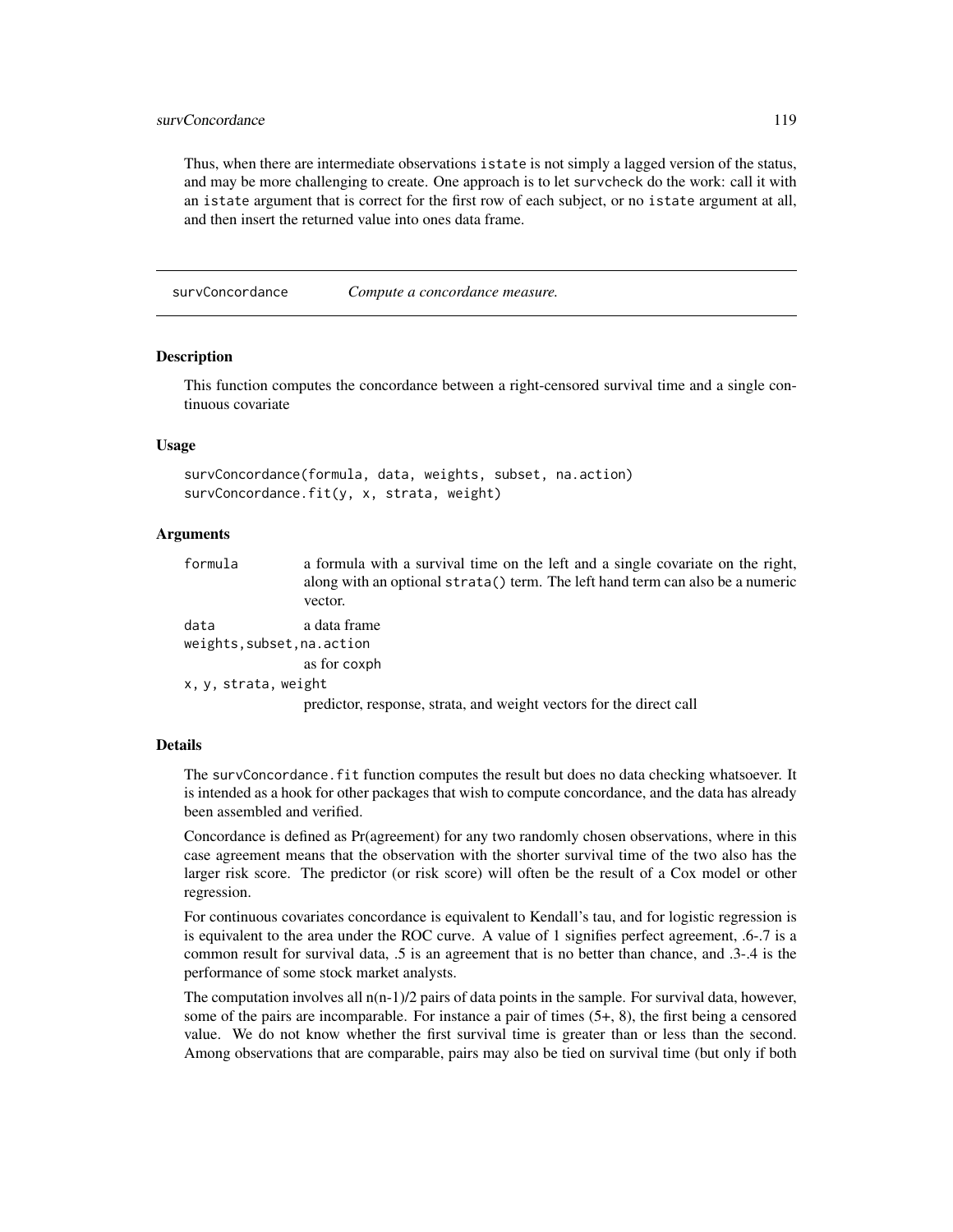are uncensored) or on the predictor. The final concordance is (agree + tied/2)/(agree + disagree + tied).

There is, unfortunately, one aspect of the formula above that is unclear. Should the count of ties include observations that are tied on survival time y, tied on the predictor x, or both? By default the concordance only counts ties in x, treating tied survival times as incomparable; this agrees with the AUC calculation used in logistic regression. The Goodman-Kruskal Gamma statistic is (agree-disagree)/(agree + disagree), ignoring ties. It ranges from -1 to +1 similar to a correlation coefficient. Kendall's tau uses ties of both types. All of the components are returned in the result, however, so people can compute other combinations if interested. (If two observations have the same survival and the same x, they are counted in the tied survival time category).

The algorithm is based on a balanced binary tree, which allows the computation to be done in  $O(n)$ log n) time.

#### Value

an object containing the concordance, followed by the number of pairs that agree, disagree, are tied, and are not comparable.

#### See Also

[concordance](#page-23-0)

<span id="page-119-0"></span>

survdiff *Test Survival Curve Differences*

# Description

Tests if there is a difference between two or more survival curves using the  $G<sup>\rho</sup>$  family of tests, or for a single curve against a known alternative.

#### Usage

```
survdiff(formula, data, subset, na.action, rho=0, timefix=TRUE)
```

| formula | a formula expression as for other survival models, of the form Surv(time, status)         |
|---------|-------------------------------------------------------------------------------------------|
|         | $\sim$ predictors. For a one-sample test, the predictors must consist of a single         |
|         | offset $(sp)$ term, where sp is a vector giving the survival probability of each          |
|         | subject. For a k-sample test, each unique combination of predictors defines a             |
|         | subgroup. A strata term may be used to produce a stratified test. To cause                |
|         | missing values in the predictors to be treated as a separate group, rather than           |
|         | being omitted, use the strata function with its na.group=T argument.                      |
| data    | an optional data frame in which to interpret the variables occurring in the for-<br>mula. |
|         |                                                                                           |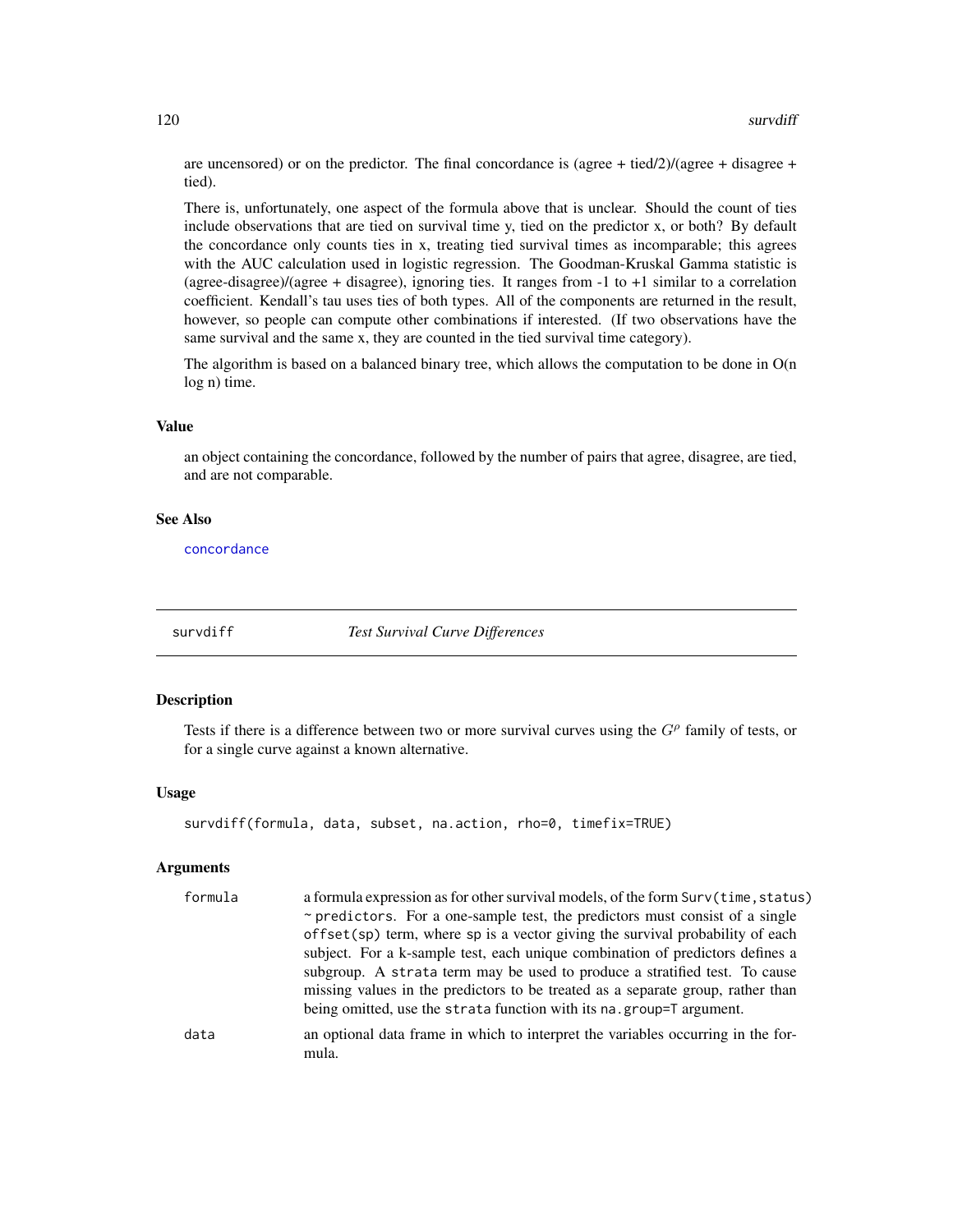#### survdiff and the state of the state of the state of the state of the state of the state of the state of the state of the state of the state of the state of the state of the state of the state of the state of the state of t

| subset    | expression indicating which subset of the rows of data should be used in the fit.                                                                   |
|-----------|-----------------------------------------------------------------------------------------------------------------------------------------------------|
|           | This can be a logical vector (which is replicated to have length equal to the num-                                                                  |
|           | ber of observations), a numeric vector indicating which observation numbers are                                                                     |
|           | to be included (or excluded if negative), or a character vector of row names to<br>be included. All observations are included by default.           |
| na.action | a missing-data filter function. This is applied to the model. frame after any<br>subset argument has been used. Default is options () \$na. action. |
| rho       | a scalar parameter that controls the type of test.                                                                                                  |
| timefix   | process times through the aeqSurv function to eliminate potential roundoff is-<br>sues.                                                             |

# Value

a list with components:

| n      | the number of subjects in each group.                                                                                            |
|--------|----------------------------------------------------------------------------------------------------------------------------------|
| obs    | the weighted observed number of events in each group. If there are strata, this<br>will be a matrix with one column per stratum. |
| exp    | the weighted expected number of events in each group. If there are strata, this<br>will be a matrix with one column per stratum. |
| chisq  | the chisquare statistic for a test of equality.                                                                                  |
| var    | the variance matrix of the test.                                                                                                 |
| strata | optionally, the number of subjects contained in each stratum.                                                                    |

# METHOD

This function implements the G-rho family of Harrington and Fleming (1982), with weights on each death of  $S(t)$ <sup> $\rho$ </sup>, where  $S(t)$  is the Kaplan-Meier estimate of survival. With rho = 0 this is the log-rank or Mantel-Haenszel test, and with rho = 1 it is equivalent to the Peto & Peto modification of the Gehan-Wilcoxon test.

If the right hand side of the formula consists only of an offset term, then a one sample test is done. To cause missing values in the predictors to be treated as a separate group, rather than being omitted, use the factor function with its exclude argument.

#### References

Harrington, D. P. and Fleming, T. R. (1982). A class of rank test procedures for censored survival data. *Biometrika* 69, 553-566.

#### Examples

```
## Two-sample test
survdiff(Surv(futime, fustat) ~ rx,data=ovarian)
## Stratified 7-sample test
survdiff(Surv(time, status) ~ pat.karno + strata(inst), data=lung)
```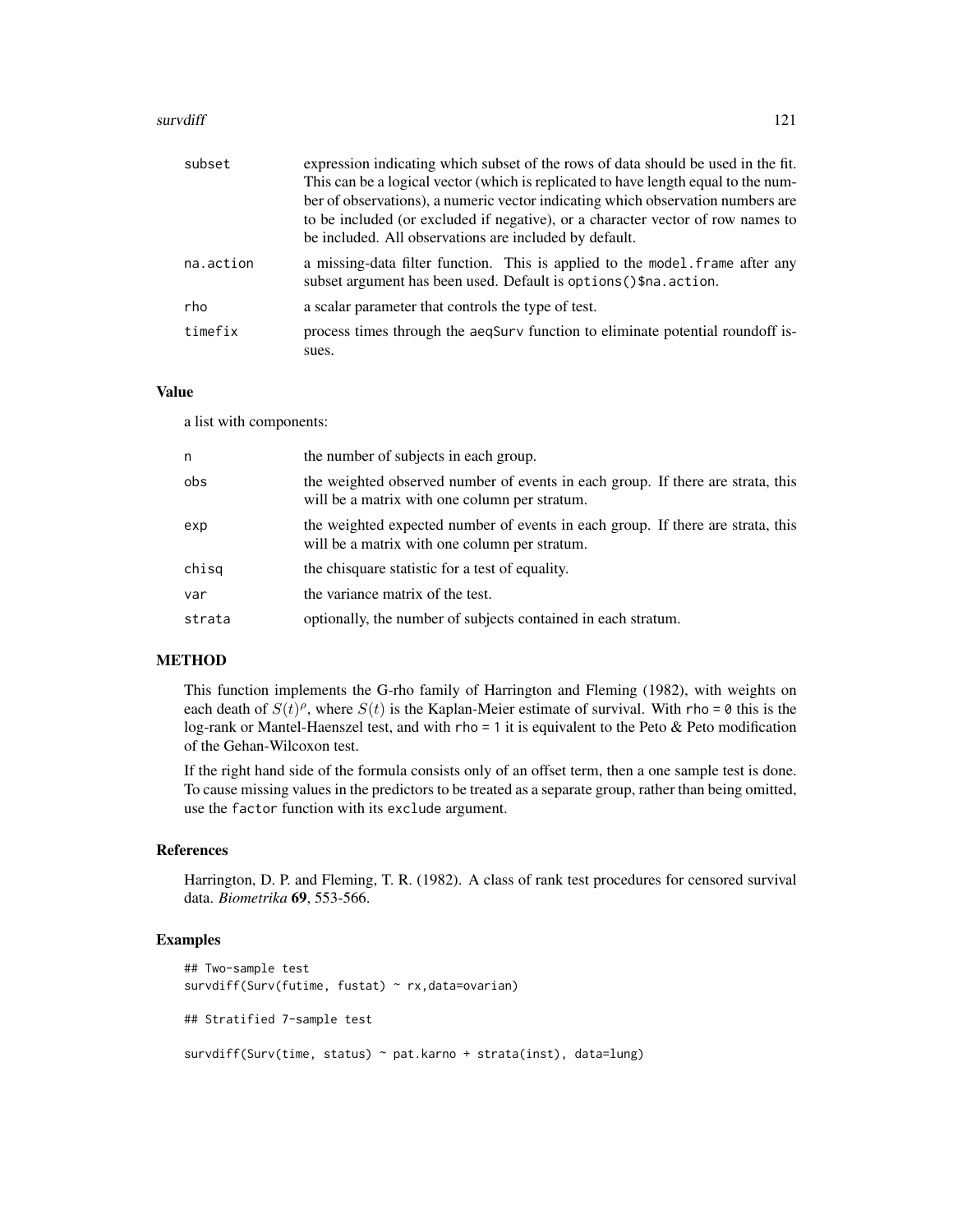```
## Expected survival for heart transplant patients based on
## US mortality tables
expect <- survexp(futime ~ 1, data=jasa, cohort=FALSE,
                  rmap= list(age=(accept.dt - birth.dt), sex=1, year=accept.dt),
                  ratetable=survexp.us)
## actual survival is much worse (no surprise)
survdiff(Surv(jasa$futime, jasa$fustat) ~ offset(expect))
```
#### <span id="page-121-0"></span>survexp *Compute Expected Survival*

# Description

Returns either the expected survival of a cohort of subjects, or the individual expected survival for each subject.

# Usage

```
survexp(formula, data, weights, subset, na.action, rmap, times,
       method=c("ederer", "hakulinen", "conditional", "individual.h",
                 "individual.s"),
       cohort=TRUE, conditional=FALSE,
       ratetable=survival::survexp.us, scale=1,
       se.fit, model=FALSE, x=FALSE, y=FALSE)
```

| formula   | formula object. The response variable is a vector of follow-up times and is<br>optional. The predictors consist of optional grouping variables separated by the<br>+ operator (as in survfit), and is often $\sim$ 1, i.e., expected survival for the entire<br>group. |
|-----------|------------------------------------------------------------------------------------------------------------------------------------------------------------------------------------------------------------------------------------------------------------------------|
| data      | data frame in which to interpret the variables named in the formula, subset<br>and weights arguments.                                                                                                                                                                  |
| weights   | case weights. This is most useful when conditional survival for a known popula-<br>tion is desired, e.g., the data set would contain all unique age/sex combinations<br>and the weights would be the proportion of each.                                               |
| subset    | expression indicating a subset of the rows of data to be used in the fit.                                                                                                                                                                                              |
| na.action | function to filter missing data. This is applied to the model frame after subset<br>has been applied. Default is options () \$na. action.                                                                                                                              |
| rmap      | an optional list that maps data set names to the rate table names. See the details<br>section below.                                                                                                                                                                   |
| times     | vector of follow-up times at which the resulting survival curve is evaluated. If<br>absent, the result will be reported for each unique value of the vector of times<br>supplied in the response value of the formula.                                                 |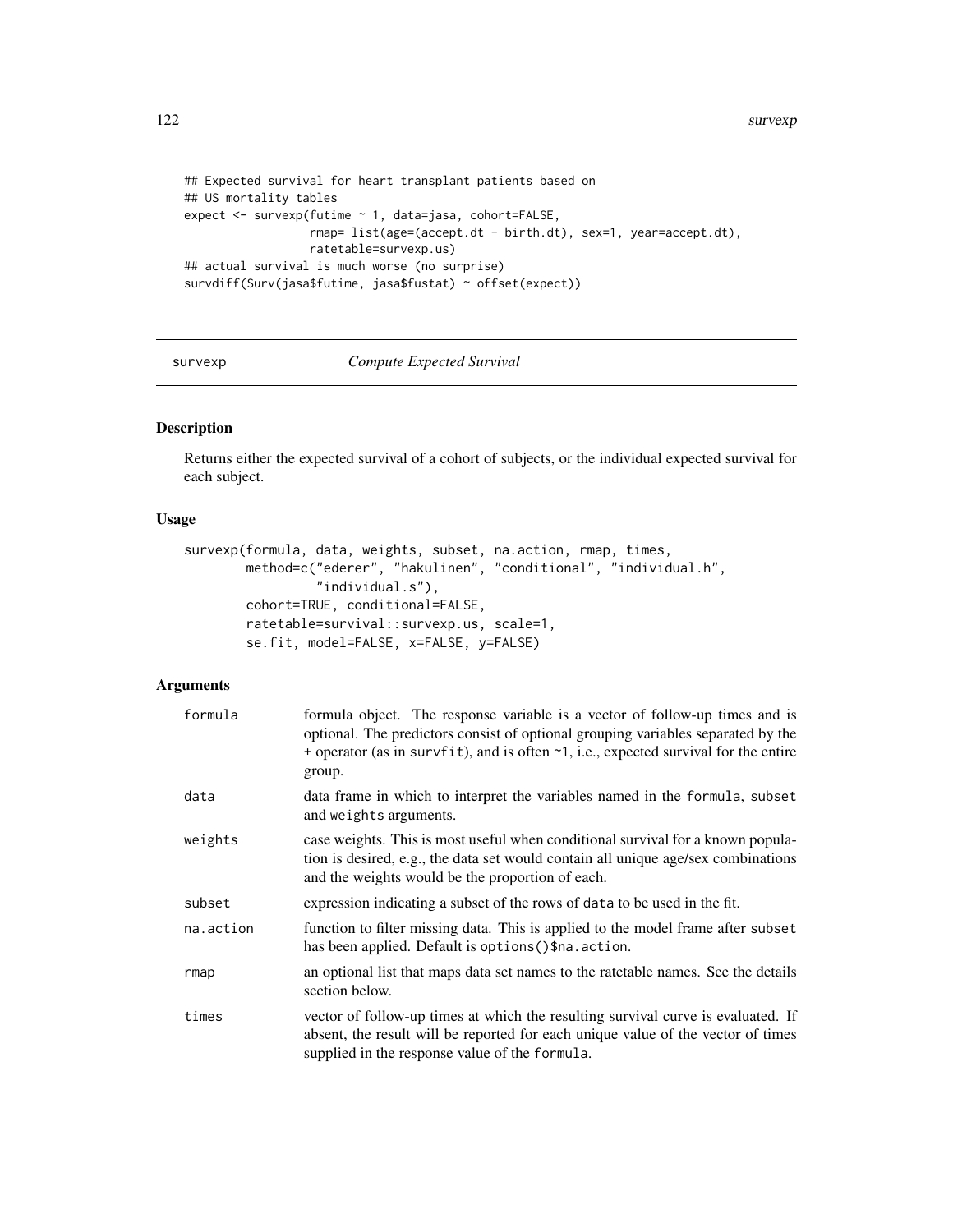#### survexp 223

| method      | computational method for the creating the survival curves. The individual op-<br>tion does not create a curve, rather it retrieves the predicted survival individual.s<br>or cumulative hazard individual. h for each subject. The default is to use<br>method='ederer' if the formula has no response, and method='hakulinen'<br>otherwise.                                |
|-------------|-----------------------------------------------------------------------------------------------------------------------------------------------------------------------------------------------------------------------------------------------------------------------------------------------------------------------------------------------------------------------------|
| cohort      | logical value. This argument has been superseded by the method argument. To<br>maintain backwards compatability, if is present and FALSE, it implies method='individual.s'.                                                                                                                                                                                                 |
| conditional | logical value. This argument has been superseded by the method argument. To<br>maintain backwards compatability, if it is present and TRUE it implies method='conditional'.                                                                                                                                                                                                 |
| ratetable   | a table of event rates, such as survexp.mn, or a fitted Cox model. Note the<br>survival:: prefix in the default argument is present to avoid the (rare) case of<br>a user who expects the default table but just happens to have an object named<br>"survexp.us" in their own directory.                                                                                    |
| scale       | numeric value to scale the results. If ratetable is in units/day, scale = 365.25<br>causes the output to be reported in years.                                                                                                                                                                                                                                              |
| se.fit      | compute the standard error of the predicted survival. This argument is currently<br>ignored. Standard errors are not a defined concept for population rate tables<br>(they are treated as coming from a complete census), and for Cox models the<br>calculation is hard. Despite good intentions standard errors for this latter case<br>have not been coded and validated. |
| model, x, y | flags to control what is returned. If any of these is true, then the model frame,<br>the model matrix, and/or the vector of response times will be returned as com-<br>ponents of the final result, with the same names as the flag arguments.                                                                                                                              |

# Details

Individual expected survival is usually used in models or testing, to 'correct' for the age and sex composition of a group of subjects. For instance, assume that birth date, entry date into the study, sex and actual survival time are all known for a group of subjects. The survexp.us population tables contain expected death rates based on calendar year, sex and age. Then

```
haz <- survexp(fu.time ~ 1, data=mydata,
                    rmap = list(year=entry.dt, age=(birth.dt-entry.dt)),
                    method='individual.h'))
```
gives for each subject the total hazard experienced up to their observed death time or last follow-up time (variable fu.time) This probability can be used as a rescaled time value in models:

```
glm(status ~ 1 + offset(log(haz)), family=poisson)glm(status ~ x + offset(log(haz)), family=poisson)
```
In the first model, a test for intercept=0 is the one sample log-rank test of whether the observed group of subjects has equivalent survival to the baseline population. The second model tests for an effect of variable x after adjustment for age and sex.

The ratetable being used may have different variable names than the user's data set, this is dealt with by the rmap argument. The rate table for the above calculation was survexp.us, a call to summary{survexp.us} reveals that it expects to have variables age = age in days, sex, and year =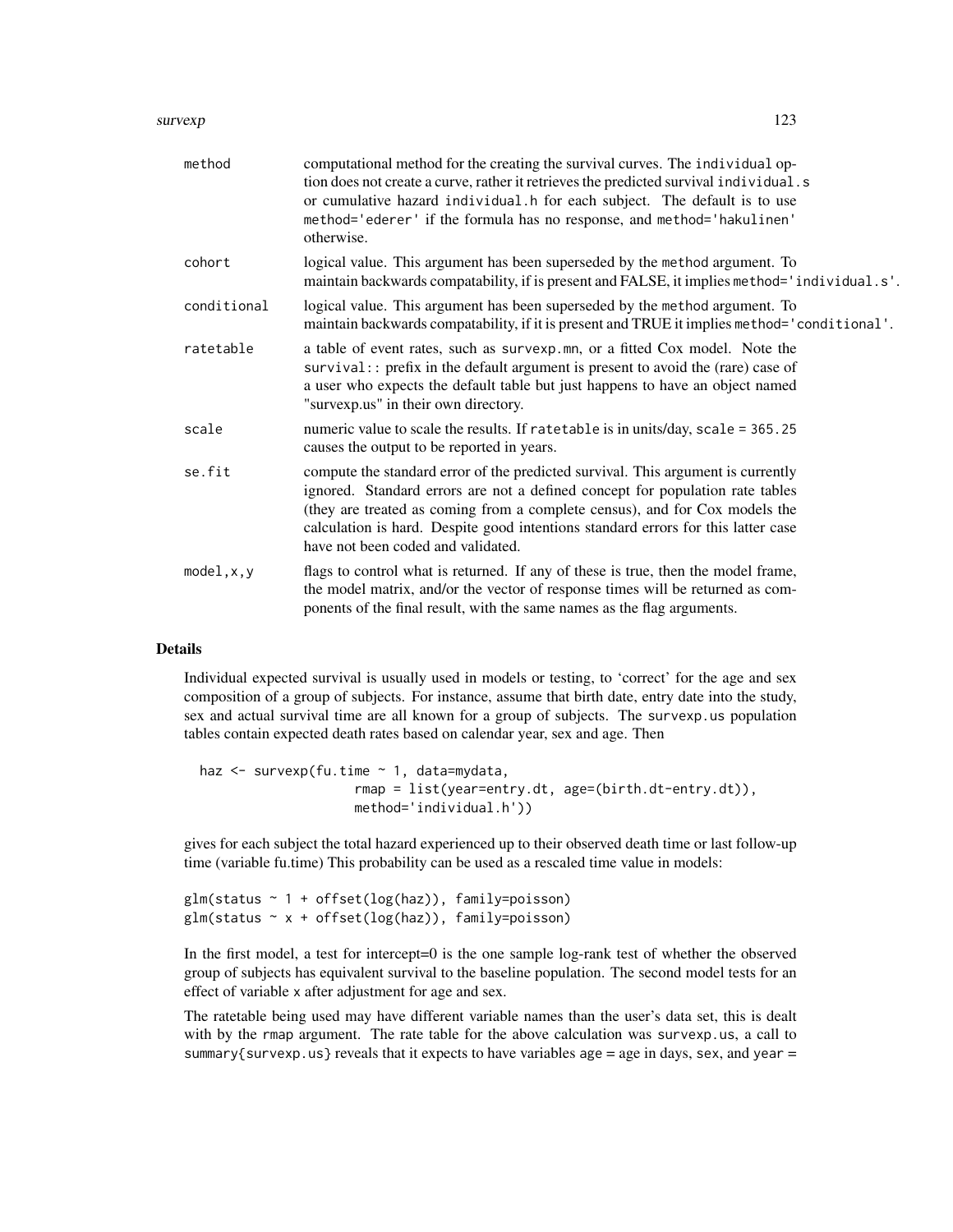the date of study entry, we create them in the rmap line. The sex variable was not mapped, therefore the function assumes that it exists in mydata in the correct format. (Note: for factors such as sex, the program will match on any unique abbreviation, ignoring case.)

Cohort survival is used to produce an overall survival curve. This is then added to the Kaplan-Meier plot of the study group for visual comparison between these subjects and the population at large. There are three common methods of computing cohort survival. In the "exact method" of Ederer the cohort is not censored, for this case no response variable is required in the formula. Hakulinen recommends censoring the cohort at the anticipated censoring time of each patient, and Verheul recommends censoring the cohort at the actual observation time of each patient. The last of these is the conditional method. These are obtained by using the respective time values as the follow-up time or response in the formula.

# Value

if cohort=TRUE an object of class survexp, otherwise a vector of per-subject expected survival values. The former contains the number of subjects at risk and the expected survival for the cohort at each requested time. The cohort survival is the hypothetical survival for a cohort of subjects enrolled from the population at large, but matching the data set on the factors found in the rate table.

#### References

Berry, G. (1983). The analysis of mortality by the subject-years method. *Biometrics*, 39:173-84.

Ederer, F., Axtell, L. and Cutler, S. (1961). The relative survival rate: a statistical methodology. *Natl Cancer Inst Monogr*, 6:101-21.

Hakulinen, T. (1982). Cancer survival corrected for heterogeneity in patient withdrawal. *Biometrics*, 38:933-942.

Therneau, T. and Grambsch, P. (2000). Modeling survival data: Extending the Cox model. Springer. Chapter 10.

Verheul, H., Dekker, E., Bossuyt, P., Moulijn, A. and Dunning, A. (1993). Background mortality in clinical survival studies. *Lancet*, 341: 872-875.

#### See Also

[survfit](#page-126-0), [pyears](#page-84-0), [survexp.us](#page-90-0), [ratetable](#page-88-0), [survexp.fit](#page-124-0).

### Examples

```
#
# Stanford heart transplant data
# We don't have sex in the data set, but know it to be nearly all males.
# Estimate of conditional survival
fit1 <- survexp(futime ~ 1, rmap=list(sex="male", year=accept.dt,
          age=(accept.dt-birth.dt)), method='conditional', data=jasa)
summary(fit1, times=1:10*182.5, scale=365) #expected survival by 1/2 years
# Estimate of expected survival stratified by prior surgery
survexp(~ surgery, rmap= list(sex="male", year=accept.dt,
age=(accept.dt-birth.dt)), method='ederer', data=jasa,
```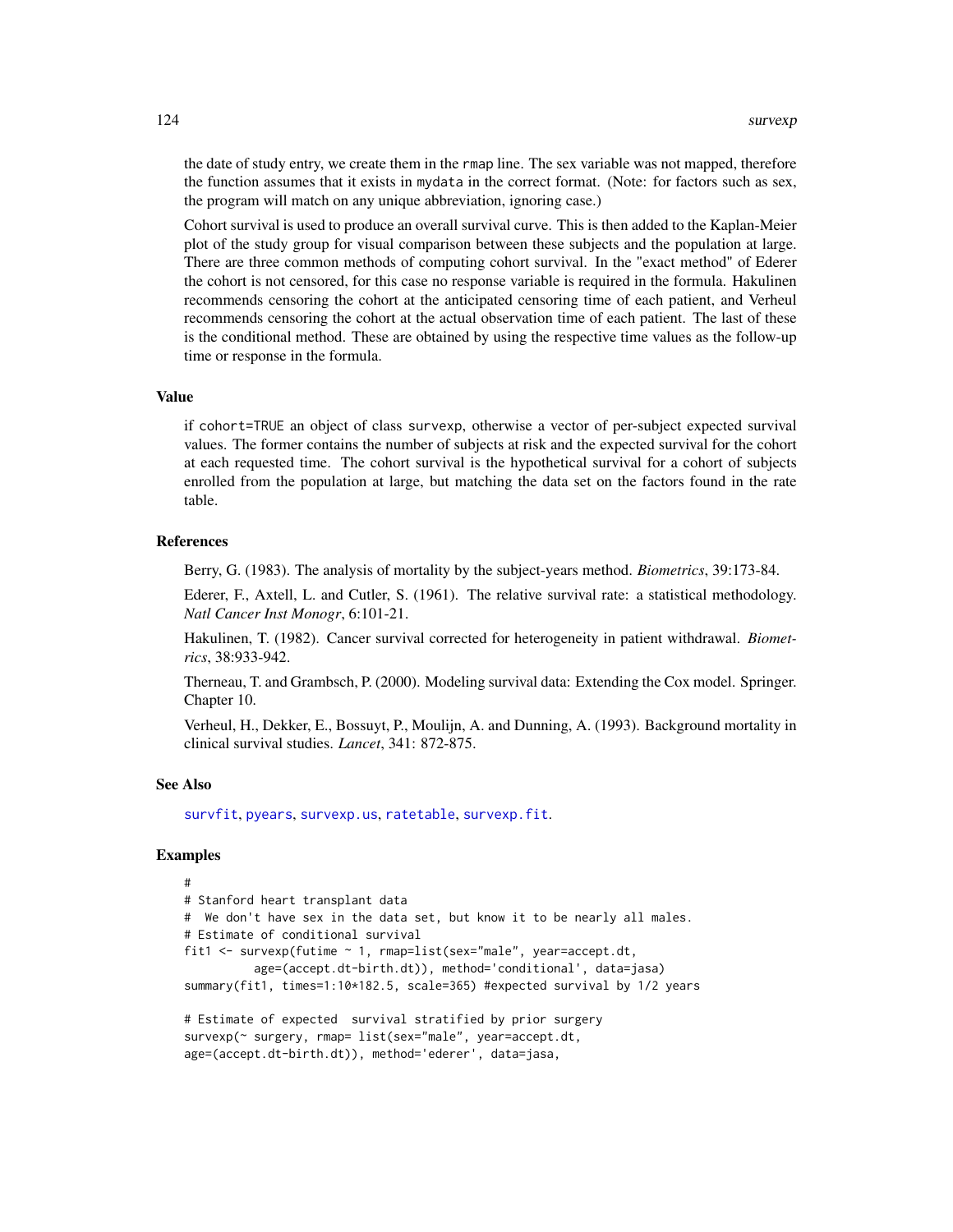#### survexp.fit 125

```
times=1:10 * 182.5)
## Compare the survival curves for the Mayo PBC data to Cox model fit
##
pfit <-coxph(Surv(time,status>0) ~ trt + log(bili) + log(protime) + age +
                platelet, data=pbc)
plot(survfit(Surv(time, status>0) ~ trt, data=pbc), mark.time=FALSE)
lines(survexp( ~ trt, ratetable=pfit, data=pbc), col='purple')
```
<span id="page-124-0"></span>

#### survexp.fit *Compute Expected Survival*

## Description

Compute expected survival times.

#### Usage

survexp.fit(group, x, y, times, death, ratetable)

#### Arguments

| group                     | if there are multiple survival curves this identifies the group, otherwise it is a<br>constant. Must be an integer.                       |
|---------------------------|-------------------------------------------------------------------------------------------------------------------------------------------|
| $\boldsymbol{\mathsf{x}}$ | A matrix whose columns match the dimensions of the ratetable, in the correct<br>order.                                                    |
| y                         | the follow up time for each subject.                                                                                                      |
| times                     | the vector of times at which a result will be computed.                                                                                   |
| death                     | a logical value, if TRUE the conditional survival is computed, if FALSE the cohort<br>survival is computed. See survexp for more details. |
| ratetable                 | a rate table, such as survexp. uswhite.                                                                                                   |

#### Details

For conditional survival y must be the time of last follow-up or death for each subject. For cohort survival it must be the potential censoring time for each subject, ignoring death.

For an exact estimate times should be a superset of y, so that each subject at risk is at risk for the entire sub-interval of time. For a large data set, however, this can use an inordinate amount of storage and/or compute time. If the times spacing is more coarse than this, an actuarial approximation is used which should, however, be extremely accurate as long as all of the returned values are > .99.

For a subgroup of size 1 and times  $> y$ , the conditional method reduces to  $exp(-h)$  where h is the expected cumulative hazard for the subject over his/her observation time. This is used to compute individual expected survival.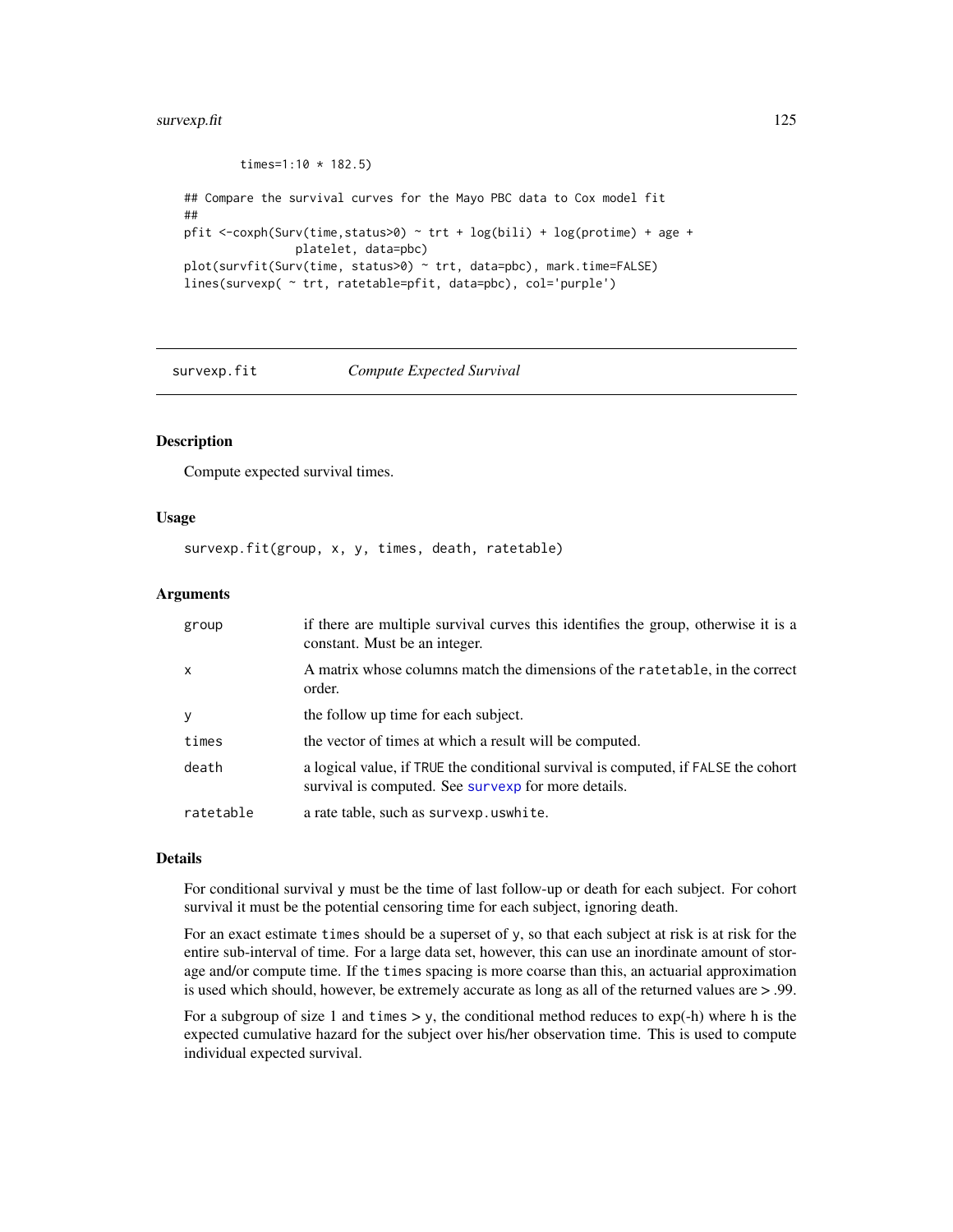# Value

A list containing the number of subjects and the expected survival(s) at each time point. If there are multiple groups, these will be matrices with one column per group.

# Warning

Most users will call the higher level routine survexp. Consequently, this function has very few error checks on its input arguments.

# See Also

[survexp](#page-121-0), [survexp.us](#page-90-0).

survexp.object *Expected Survival Curve Object*

# Description

This class of objects is returned by the survexp class of functions to represent a fitted survival curve.

Objects of this class have methods for summary, and inherit the print, plot, points and lines methods from survfit.

#### Arguments

| surv      | the estimate of survival at time $t+0$ . This may be a vector or a matrix.                                                                                                                                                   |
|-----------|------------------------------------------------------------------------------------------------------------------------------------------------------------------------------------------------------------------------------|
| n.risk    | the number of subjects who contribute at this time.                                                                                                                                                                          |
| time      | the time points at which the curve has a step.                                                                                                                                                                               |
| std.err   | the standard error of the cumulative hazard or -log(survival).                                                                                                                                                               |
| strata    | if there are multiple curves, this component gives the number of elements of the<br>time etc. vectors corresponding to the first curve, the second curve, and so on.<br>The names of the elements are labels for the curves. |
| method    | the estimation method used. One of "Ederer", "Hakulinen", or "conditional".                                                                                                                                                  |
| na.action | the returned value from the nation function, if any. It will be used in the<br>printout of the curve, e.g., the number of observations deleted due to missing<br>values.                                                     |
| call      | an image of the call that produced the object.                                                                                                                                                                               |
|           |                                                                                                                                                                                                                              |

## **Structure**

The following components must be included in a legitimate survfit object.

#### Subscripts

Survexp objects that contain multiple survival curves can be subscripted. This is most often used to plot a subset of the curves.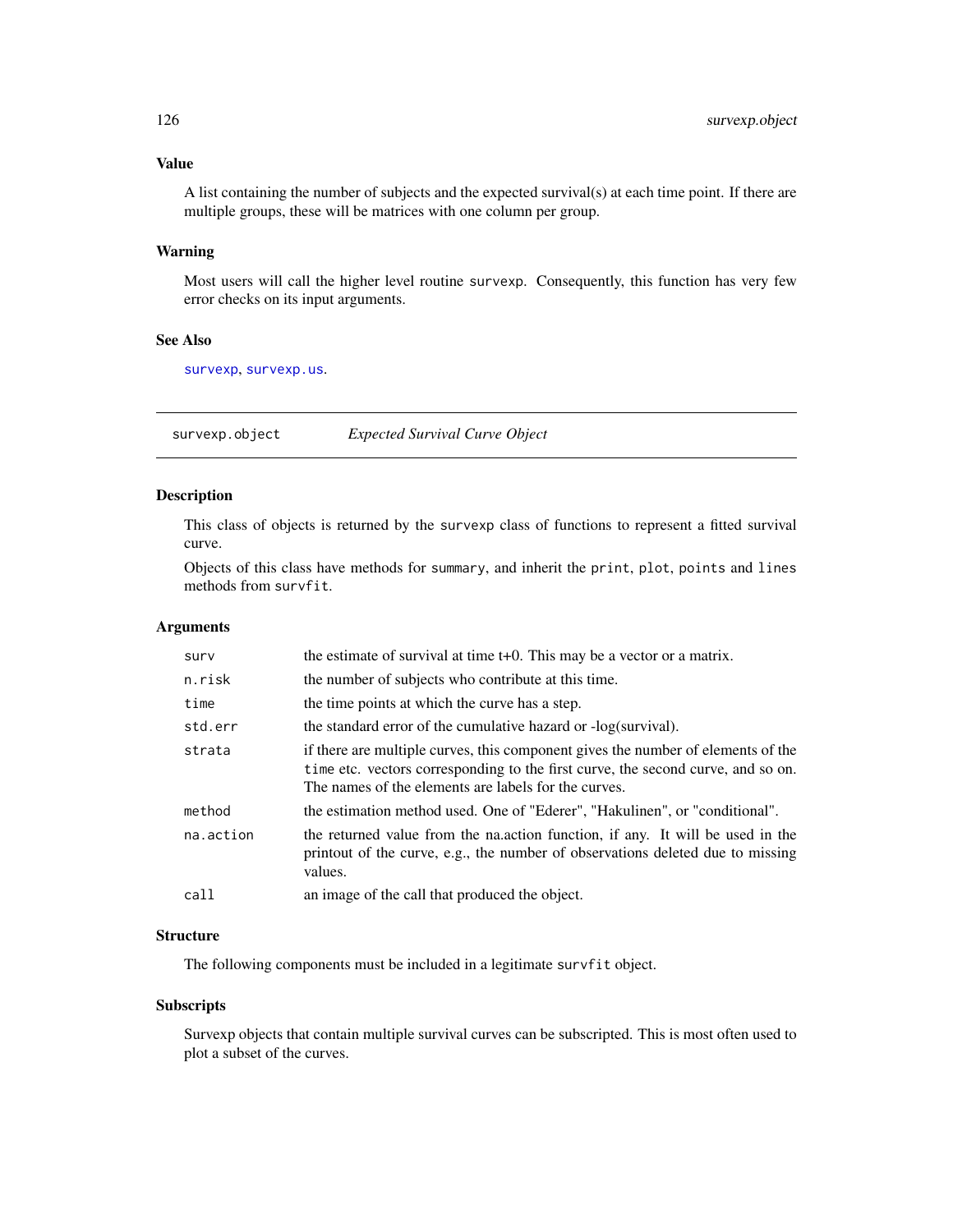#### survfit that the contract of the contract of the contract of the contract of the contract of the contract of the contract of the contract of the contract of the contract of the contract of the contract of the contract of t

# Details

In expected survival each subject from the data set is matched to a hypothetical person from the parent population, matched on the characteristics of the parent population. The number at risk printed here is the number of those hypothetical subject who are still part of the calculation. In particular, for the Ederer method all hypotheticals are retained for all time, so n.risk will be a constant.

# See Also

[plot.survfit](#page-71-0), [summary.survexp](#page-109-0), [print.survfit](#page-81-0), [survexp](#page-121-0).

<span id="page-126-0"></span>survfit *Create survival curves*

#### Description

This function creates survival curves from either a formula (e.g. the Kaplan-Meier), a previously fitted Cox model, or a previously fitted accelerated failure time model.

#### Usage

```
survfit(formula, ...)
```
#### Arguments

| formula  | either a formula or a previously fitted model |
|----------|-----------------------------------------------|
| $\cdots$ | other arguments to the specific method        |

# Details

A survival curve is based on a tabulation of the number at risk and number of events at each unique death time. When time is a floating point number the definition of "unique" is subject to interpretation. The code uses factor() to define the set. For further details see the documentation for the appropriate method, i.e., ?survfit.formula or ?survfit.coxph.

A survfit object may contain a single curve, a set of curves, or a matrix curves. Predicted curves from a coxph model have one row for each stratum in the Cox model fit and one column for each specified covariate set. Curves from a multi-state model have one row for each stratum and a column for each state, the strata correspond to predictors on the right hand side of the equation. The default printing and plotting order for curves is by column, as with other matrices.

Curves can be subscripted using either a single or double subscript. If the set of curves is a matrix, as in the above, and one of the dimensions is 1 then the code allows a single subscript to be used. (That is, it is not quite as general as using a single subscript for a numeric matrix.)

#### Value

An object of class survfit containing one or more survival curves.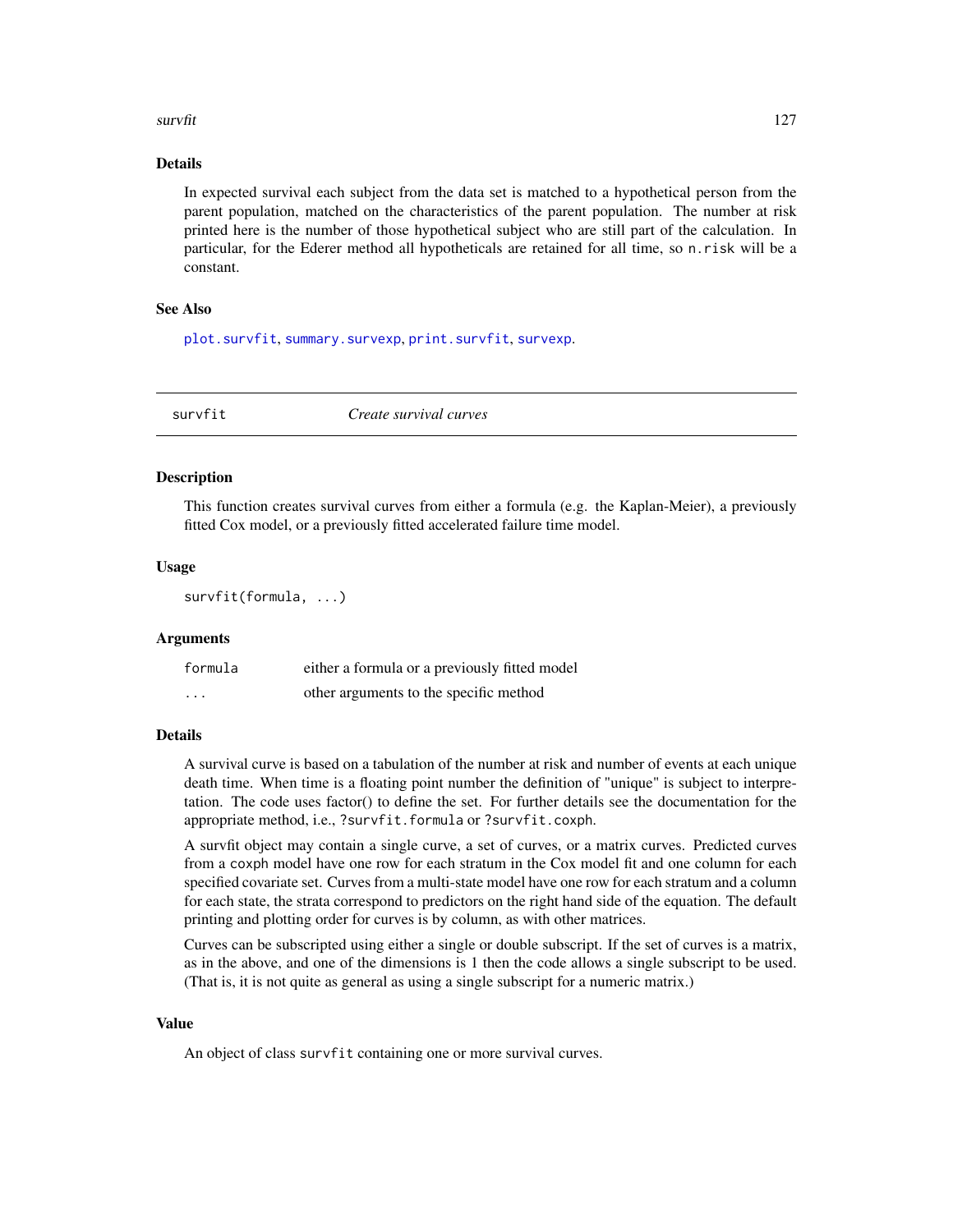# Note

Older releases of the code also allowed the specification for a single curve to omit the right hand of the formula, i.e., survfit(Surv(time,status)), in which case the formula argument is not actually a formula. Handling this case required some non-standard and fairly fragile manipulations, and this case is no longer supported.

# Author(s)

Terry Therneau

# See Also

[survfit.formula](#page-130-0), [survfit.coxph](#page-127-0), [survfit.object](#page-135-0), [print.survfit](#page-81-0), [plot.survfit](#page-71-0), [quantile.survfit](#page-87-0), [summary.survfit](#page-110-0)

<span id="page-127-0"></span>survfit.coxph *Compute a Survival Curve from a Cox model*

#### Description

Computes the predicted survivor function for a Cox proportional hazards model.

# Usage

```
## S3 method for class 'coxph'
survfit(formula, newdata,
        se.fit=TRUE, conf.int=.95, individual=FALSE, stype=2, ctype,
       conf.type=c("log","log-log","plain","none", "logit", "arcsin"),
       censor=TRUE, start.time, id, influence=FALSE,
       na.action=na.pass, type, ...)
```

| formula    | A coxph object.                                                                                                                                                                     |
|------------|-------------------------------------------------------------------------------------------------------------------------------------------------------------------------------------|
| newdata    | a data frame with the same variable names as those that appear in the coxph<br>formula. It is also valid to use a vector, if the data frame would consist of a<br>single row.       |
|            | The curve(s) produced will be representative of a cohort whose covariates cor-<br>respond to the values in newdata. Default is the mean of the covariates used in<br>the coxph fit. |
| se.fit     | a logical value indicating whether standard errors should be computed. Default<br>is TRUE.                                                                                          |
| conf.int   | the level for a two-sided confidence interval on the survival curve(s). Default is<br>0.95.                                                                                         |
| individual | depricated argument, replaced by the general id                                                                                                                                     |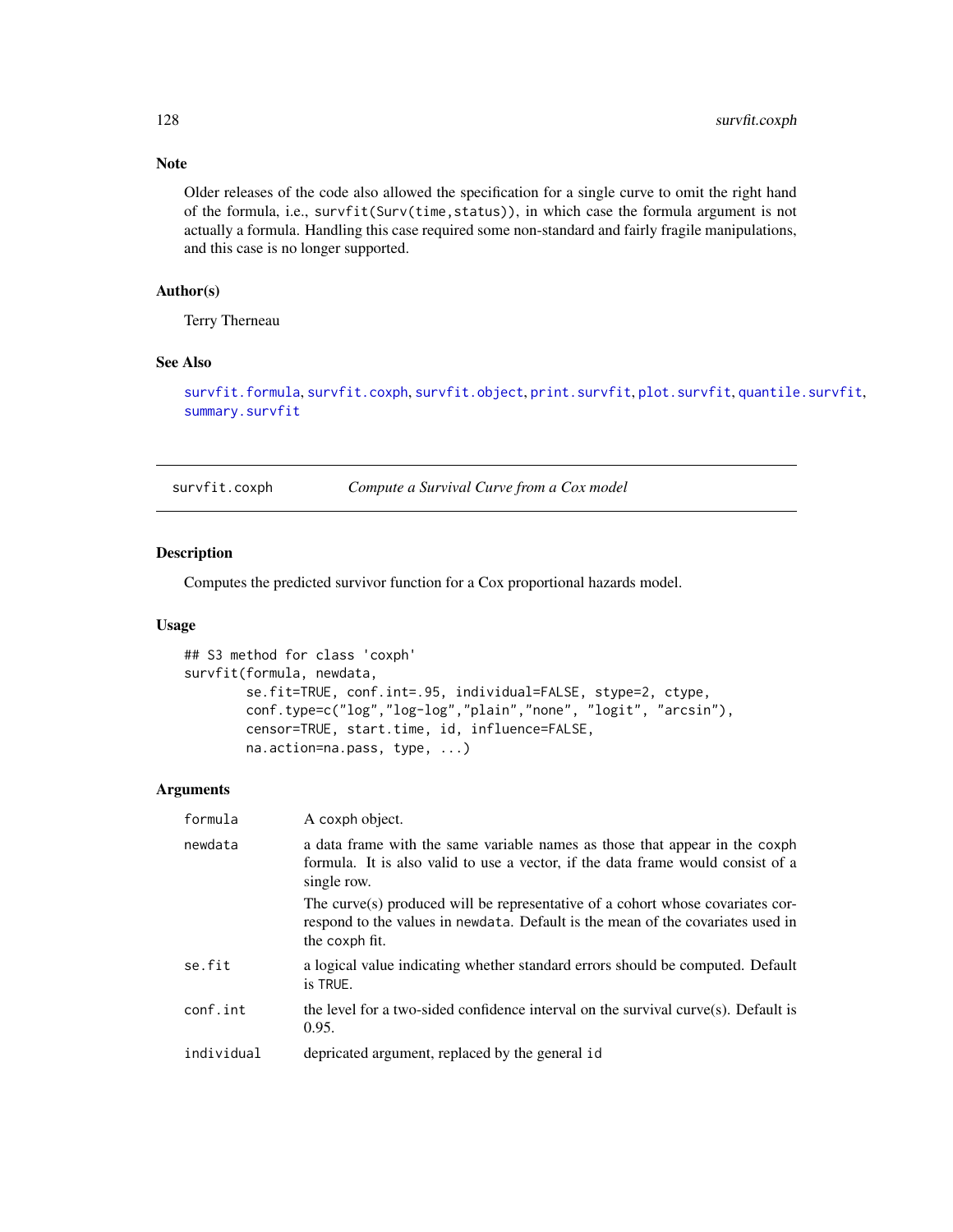| stype      | computation of the survival curve, 1=direct, $2=$ exponenial of the cumulative<br>hazard.                                                                                                                                                                                                                                                                                                                                                                                                                                   |
|------------|-----------------------------------------------------------------------------------------------------------------------------------------------------------------------------------------------------------------------------------------------------------------------------------------------------------------------------------------------------------------------------------------------------------------------------------------------------------------------------------------------------------------------------|
| ctype      | whether the cumulative hazard computation should have a correction for ties,<br>$1 = no$ , $2 = yes$ .                                                                                                                                                                                                                                                                                                                                                                                                                      |
| conf.type  | One of "none", "plain", "log" (the default), "log-log" or "logit". Only<br>enough of the string to uniquely identify it is necessary. The first option causes<br>confidence intervals not to be generated. The second causes the standard inter-<br>vals curve +-k *se(curve), where k is determined from conf. int. The log<br>option calculates intervals based on the cumulative hazard or log(survival). The<br>log-log option uses the log hazard or log(-log(survival)), and the logit log(survival/(1-<br>survival). |
| censor     | if FALSE time points at which there are no events (only censoring) are not in-<br>cluded in the result.                                                                                                                                                                                                                                                                                                                                                                                                                     |
| id         | optional variable name of subject identifiers. If this is present, it will be search<br>for in the newdata data frame. Each group of rows in newdata with the same<br>subject id represents the covariate path through time of a single subject, and the<br>result will contain one curve per subject. If the coxph fit had strata then that<br>must also be specified in newdata. If newid is not present, then each individual<br>row of newdata is presumed to represent a distinct subject.                             |
| start.time | optional starting time, a single numeric value. If present the returned curve<br>contains survival after start. time conditional on surviving to start. time.                                                                                                                                                                                                                                                                                                                                                               |
| influence  | option to return the influence values                                                                                                                                                                                                                                                                                                                                                                                                                                                                                       |
| na.action  | the na.action to be used on the newdata argument                                                                                                                                                                                                                                                                                                                                                                                                                                                                            |
| type       | older argument that encompassed stype and ctype, now depricated                                                                                                                                                                                                                                                                                                                                                                                                                                                             |
| .          | for future methods                                                                                                                                                                                                                                                                                                                                                                                                                                                                                                          |

# Details

This routine produces survival curves based on a coxph model fit. The ctype option found in survfit.formula is not present, it instead follows from the choice of the ties option in the coxph call. Likewise the choice between a model based and robust variance estimate for the curve will mirror the choice made in the coxph call. The cluster and influence options are only relevant for the robust variance. A id statment in the original call causes subjects that have multiple lines in the original data to be correctly identified. (This calculation needs both the original data and the new data.)

If the newdata argument is missing, then a curve is produced for a single "pseudo" subject with covariate values equal to the means of the data set. The resulting curve(s) almost never make sense, but The default remains due to an unwarranted attachment to the option shown by some users and by other packages. Two particularly egregious examples are factor variables and interactions. Suppose one were studying interspecies transmission of a virus, and the data set has a factor variable with levels ("pig", "chicken") and about equal numbers of observations for each. The "mean" covariate level will be  $0.5 -$  is this a flying pig? As to interactions assume data with sex coded as  $0/1$ , ages ranging from 50 to 80, and a model with age\*sex. The "mean" value for the age:sex interaction term will be about 30, a value that does not occur in the data. Users are strongly advised to use the newdata argument.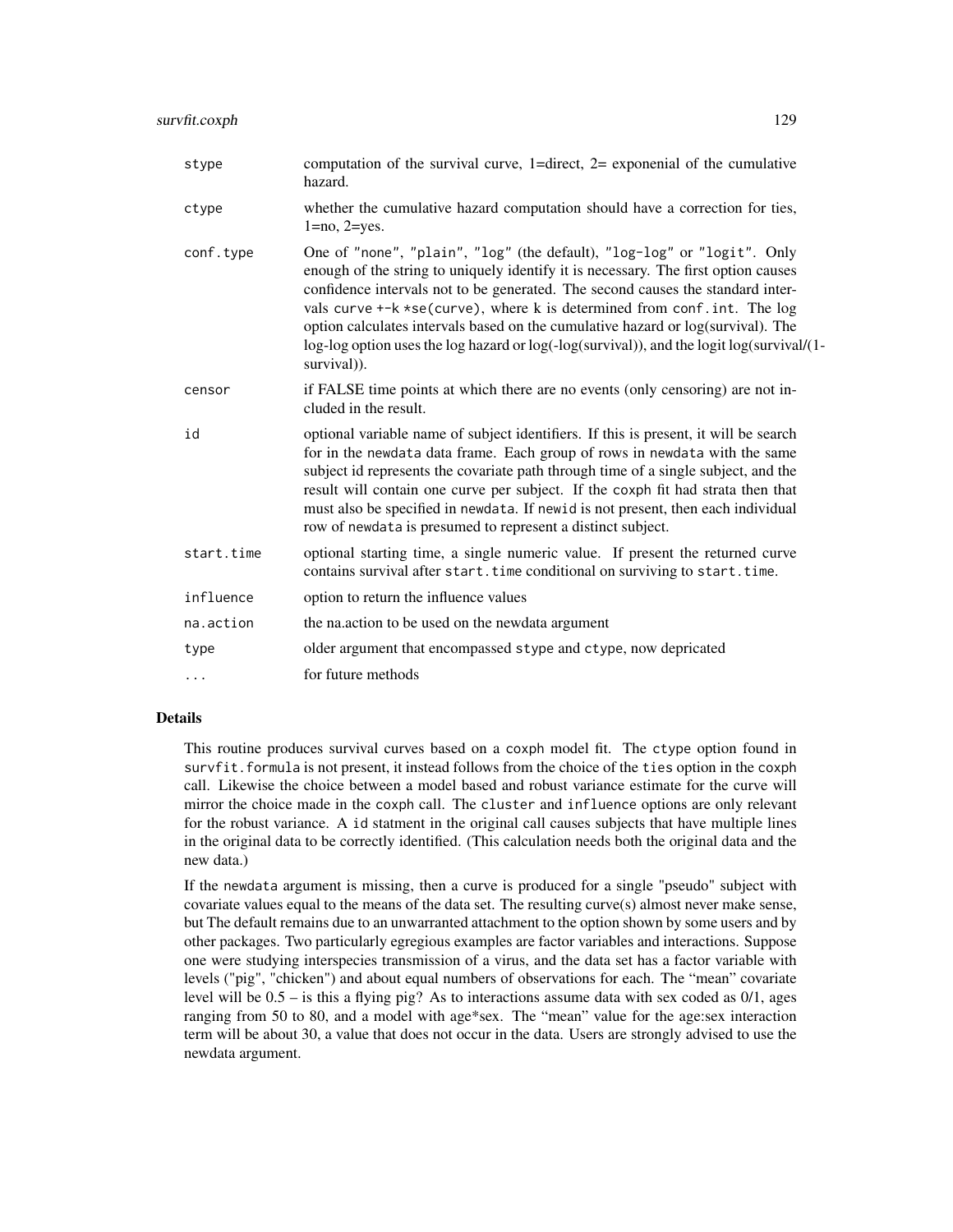When the original model contains time-dependent covariates, then the path of that covariate through time needs to be specified in order to obtain a predicted curve. This requires newdata to contain multiple lines for each hypothetical subject which gives the covariate values, time interval, and strata for each line (a subject can change strata), along with an id variable which demarks which rows belong to each subject. The time interval must have the same (start, stop, status) variables as the original model: although the status variable is not used and thus can be set to a dummy value of 0 or 1, it is necessary for the response to be recognized as a Surv object. Last, although predictions with a time-dependent covariate path can be useful, it is very easy to create a prediction that is senseless. Users are encouraged to seek out a text that discusses the issue in detail.

When a model contains strata but no time-dependent covariates the user of this routine has a choice. If newdata argument does not contain strata variables then the returned object will be a matrix of survival curves with one row for each strata in the model and one column for each row in newdata. (This is the historical behavior of the routine.) If newdata does contain strata variables, then the result will contain one curve per row of newdata, based on the indicated stratum of the original model. In the rare case of a model with strata by covariate interactions the strata variable must be included in newdata, the routine does not allow it to be omitted (predictions become too confusing). (Note that the model Surv(time, status)  $\sim$  age\*strata(sex) expands internally to strata(sex) + age:sex; the sex variable is needed for the second term of the model.)

See [survfit](#page-126-0) for more details about the counts (number of events, number at risk, etc.)

#### Value

an object of class "survfit". See survfit.object for details. Methods defined for survfit objects are print, plot, lines, and points.

#### **Notes**

If the following pair of lines is used inside of another function then the model=TRUE argument must be added to the coxph call:  $fit < -cosh(...);$  survfit(fit). This is a consequence of the non-standard evaluation process used by the model.frame function when a formula is involved.

#### References

Fleming, T. H. and Harrington, D. P. (1984). Nonparametric estimation of the survival distribution in censored data. *Comm. in Statistics* 13, 2469-86.

Kalbfleisch, J. D. and Prentice, R. L. (1980). *The Statistical Analysis of Failure Time Data.* New York:Wiley.

Link, C. L. (1984). Confidence intervals for the survival function using Cox's proportional hazards model with covariates. *Biometrics* 40, 601-610.

Therneau T and Grambsch P (2000), Modeling Survival Data: Extending the Cox Model, Springer-Verlag.

Tsiatis, A. (1981). A large sample study of the estimate for the integrated hazard function in Cox's regression model for survival data. *Annals of Statistics* 9, 93-108.

#### See Also

[print.survfit](#page-81-0), [plot.survfit](#page-71-0), [lines.survfit](#page-51-0), [coxph](#page-29-0), [Surv](#page-112-0), [strata](#page-104-0).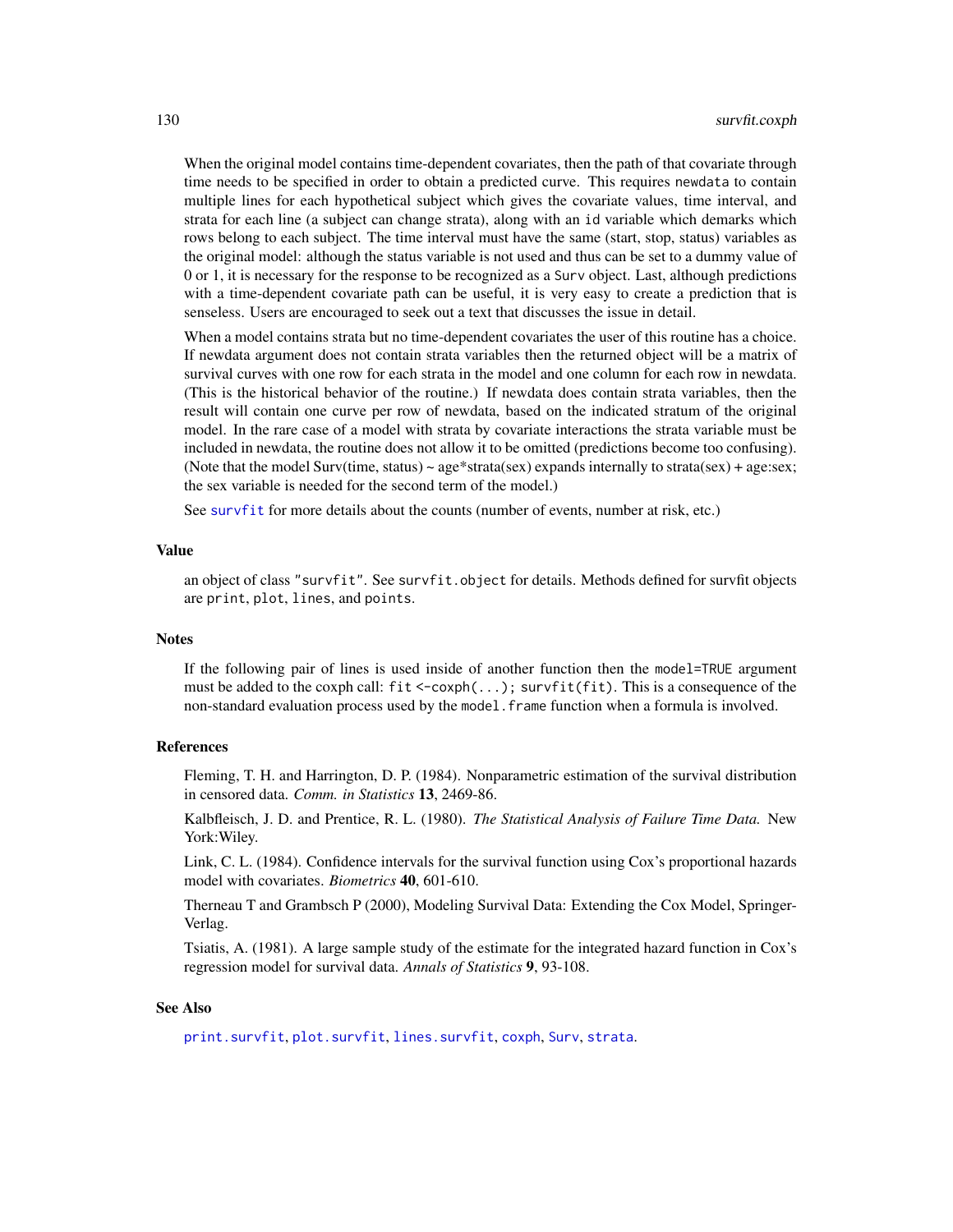<span id="page-130-0"></span>

# Description

Computes an estimate of a survival curve for censored data using the Aalen-Johansen estimator. For ordinary (single event) survival this reduces to the Kaplan-Meier estimate.

# Usage

```
## S3 method for class 'formula'
survfit(formula, data, weights, subset, na.action,
        stype=1, ctype=1, id, cluster, istate, timefix=TRUE,
        etype, error, ...)
```

| formula   | a formula object, which must have a Surv object as the response on the left of<br>the $\sim$ operator and, if desired, terms separated by + operators on the right. One<br>of the terms may be a strata object. For a single survival curve the right hand<br>side should be $\sim$ 1. |
|-----------|----------------------------------------------------------------------------------------------------------------------------------------------------------------------------------------------------------------------------------------------------------------------------------------|
| data      | a data frame in which to interpret the variables named in the formula, subset<br>and weights arguments.                                                                                                                                                                                |
| weights   | The weights must be nonnegative and it is strongly recommended that they<br>be strictly positive, since zero weights are ambiguous, compared to use of the<br>subset argument.                                                                                                         |
| subset    | expression saying that only a subset of the rows of the data should be used in the<br>fit.                                                                                                                                                                                             |
| na.action | a missing-data filter function, applied to the model frame, after any subset ar-<br>gument has been used. Default is options () \$na. action.                                                                                                                                          |
| stype     | the method to be used estimation of the survival curve: $1 =$ direct, $2 =$ exp(cumulative<br>hazard).                                                                                                                                                                                 |
| ctype     | the method to be used for estimation of the cumulative hazard: $1 =$ Nelson-Aalen<br>formula, 2 = Fleming-Harrington correction for tied events.                                                                                                                                       |
| id        | identifies individual subjects, when a given person can have multiple lines of<br>data.                                                                                                                                                                                                |
| cluster   | used to group observations for the infinitesmal jackknife variance estimate, de-<br>faults to the value of id                                                                                                                                                                          |
| istate    | for multi-state models, identifies the initial state of each subject or observation                                                                                                                                                                                                    |
| timefix   | process times through the aeqSurv function to eliminate potential roundoff is-<br>sues.                                                                                                                                                                                                |
| etype     | a variable giving the type of event. This has been superseded by multi-state Surv<br>objects and is depricated; see example below.                                                                                                                                                     |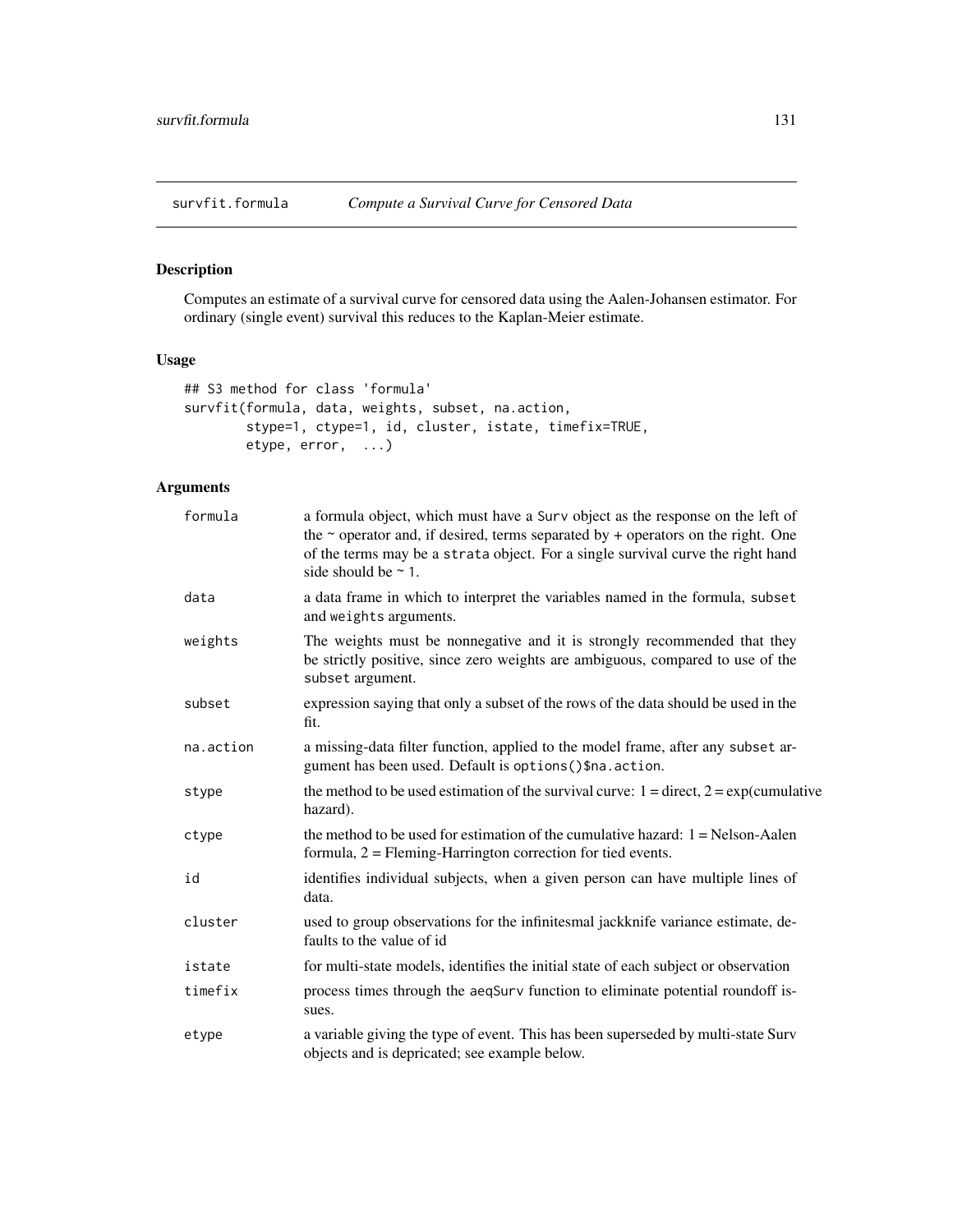error this argument is no longer used

... The following additional arguments are passed to internal functions called by survfit.

- se.fit logical value, default is TRUE. If FALSE then standard error computations are omitted.
- conf.type One of "none", "plain", "log" (the default), "log-log" or "logit". Only enough of the string to uniquely identify it is necessary. The first option causes confidence intervals not to be generated. The second causes the standard intervals curve  $+-k$  \*se(curve), where k is determined from conf.int. The log option calculates intervals based on the cumulative hazard or log(survival). The log-log option bases the intervals on the log hazard or log(-log(survival)), and the logit option on log(survival/(1-survival)).
- conf.lower a character string to specify modified lower limits to the curve, the upper limit remains unchanged. Possible values are "usual" (unmodified), "peto", and "modified". The modified lower limit is based on an "effective n" argument. The confidence bands will agree with the usual calculation at each death time, but unlike the usual bands the confidence interval becomes wider at each censored observation. The extra width is obtained by multiplying the usual variance by a factor m/n, where n is the number currently at risk and m is the number at risk at the last death time. (The bands thus agree with the un-modified bands at each death time.) This is especially useful for survival curves with a long flat tail.

The Peto lower limit is based on the same "effective n" argument as the modified limit, but also replaces the usual Greenwood variance term with a simple approximation. It is known to be conservative.

- start.time numeric value specifying a time to start calculating survival information. The resulting curve is the survival conditional on surviving to start.time.
- conf.int the level for a two-sided confidence interval on the survival curve(s). Default is 0.95.
- se.fit a logical value indicating whether standard errors should be computed. Default is TRUE.
- influence a logical value indicating whether to return the infinitesimal jackknife (influence) values for each subject. These contain the values of the derivative of each value with respect to the case weights of each subject i:  $\partial p/\partial w_i$ , evaluated at the vector of weights. The resulting object will contain influence.surv and influence.chaz components. Alternatively, options of influence=1 or influence=2 will return values for only the survival or hazard curves, respectively.
- p0 this applies only to multi-state curves. An optional vector giving the initial probability across the states. If this is missing, then p0 is estimated using the frequency of the starting states of all observations at risk at start.time, or if that is not specified, at the time of the first event.
- type an older argument that combined stype and ctype, now depricated. Legal values were "kaplan-meier" which is equivalent to stype=1,ctype=1, "fleming-harrington" which is equivalent to stype=2,ctype=1, and "fh2" which is equivalent to stype=2, ctype=2.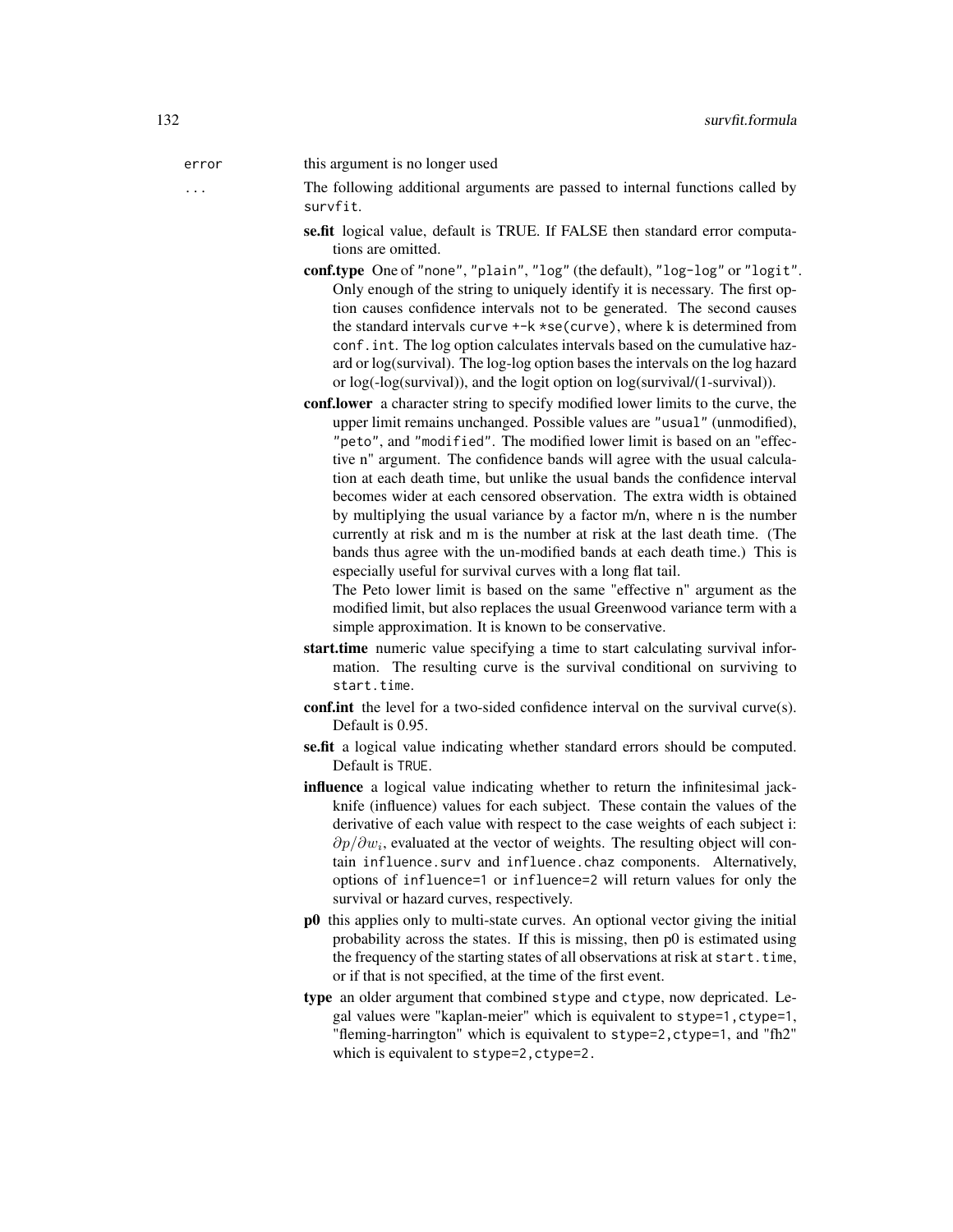#### survfit.formula 133

#### Details

If there is a data argument, then variables in the formula, codeweights, subset, id, cluster and istate arguments will be searched for in that data set.

The routine returns both an estimated probability in state and an estimated cumulative hazard estimate. The cumulative hazard estimate is the Nelson-Aalen (NA) estimate or the Fleming-Harrington (FH) estimate, the latter includes a correct for tied event times. The estimated probability in state can estimated either using the exponential of the cumulative hazard, or as a direct estimate using the Aalen-Johansen approach. For single state data the AJ estimate reduces to the Kaplan-Meier and the probability in state to the survival curve; for competing risks data the AJ reduces to the cumulative incidence (CI) estimator. For backward compatability the type argument can be used instead.

When the data set includes left censored or interval censored data (or both), then the EM approach of Turnbull is used to compute the overall curve. Currently this algorithm is very slow, only a survival curve is produced, and it does not support a robust variance.

If a id or cluster argument is present, or for multi-state curves, then the standard errors of the results will be based on an infinitesimal jackknife (IJ) estimate, otherwise the standard model based estimate will be used. With the IJ estimate, the leverage values themselves can be returned as arrays with dimensions: number of subjects, number of unique times, and for a multi-state model, the number of unique states. Be forwarned that these arrays can be huge. If there is a cluster argument this first dimension will be the number of clusters and the variance will be a grouped IJ estimate; this can be an important tool for reducing the size. A numeric value for the influence argument allows finer control:  $0=$  return neither (same as FALSE),  $1=$  return the influence array for probability in state,  $2=$  return the influence array for the cumulative hazard,  $3=$  both (same as TRUE).

#### Value

an object of class "survfit". See survfit.object for details. Methods defined for survfit objects are print, plot, lines, and points.

## References

Dorey, F. J. and Korn, E. L. (1987). Effective sample sizes for confidence intervals for survival probabilities. *Statistics in Medicine* 6, 679-87.

Fleming, T. H. and Harrington, D. P. (1984). Nonparametric estimation of the survival distribution in censored data. *Comm. in Statistics* 13, 2469-86.

Kalbfleisch, J. D. and Prentice, R. L. (1980). *The Statistical Analysis of Failure Time Data.* New York:Wiley.

Kyle, R. A. (1997). Moncolonal gammopathy of undetermined significance and solitary plasmacytoma. Implications for progression to overt multiple myeloma}, *Hematology/Oncology Clinics N. Amer.* 11, 71-87.

Link, C. L. (1984). Confidence intervals for the survival function using Cox's proportional hazards model with covariates. *Biometrics* 40, 601-610.

Turnbull, B. W. (1974). Nonparametric estimation of a survivorship function with doubly censored data. *J Am Stat Assoc*, 69, 169-173.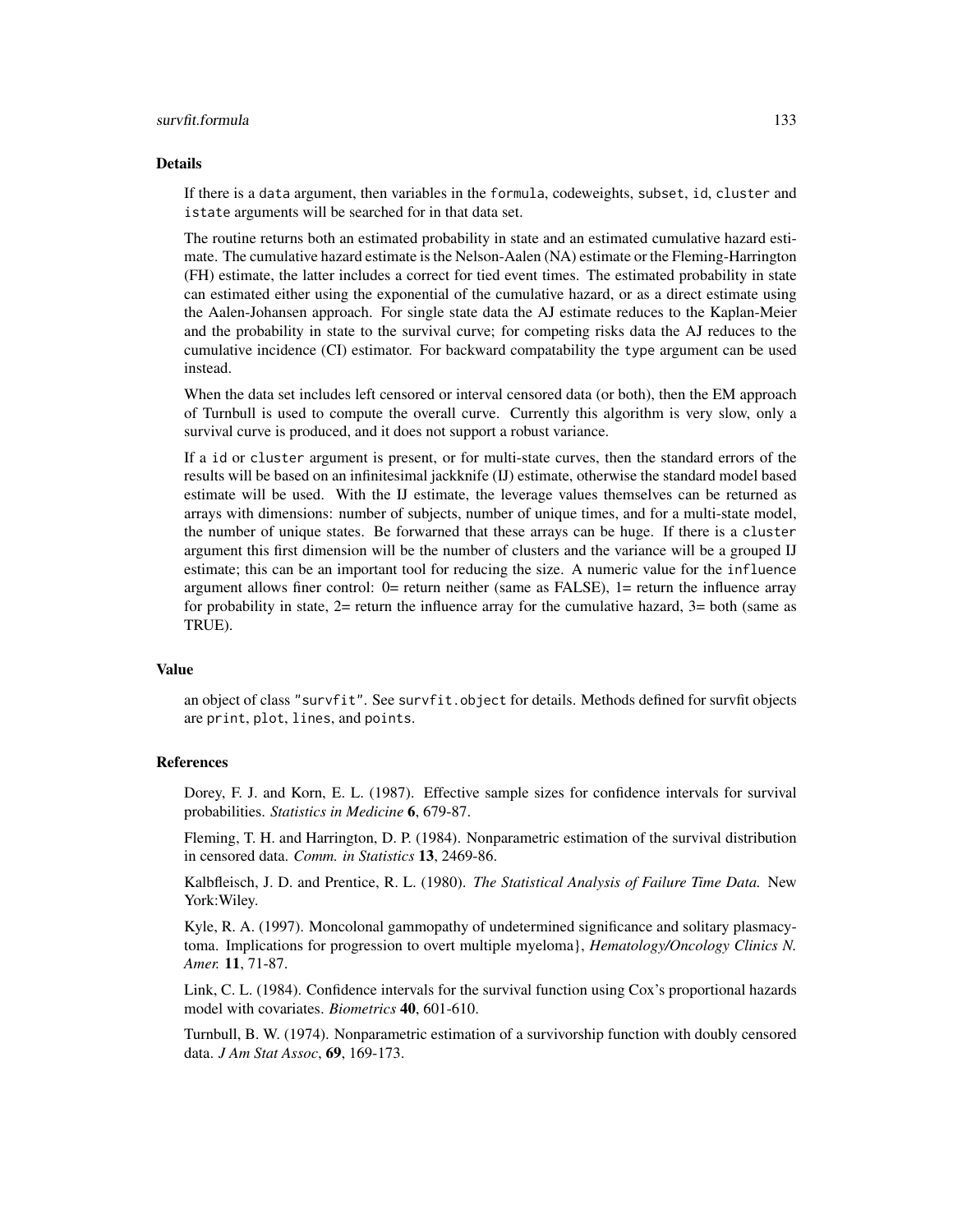### See Also

[survfit.coxph](#page-127-0) for survival curves from Cox models, [survfit.object](#page-135-0) for a description of the components of a survfit object, [print.survfit](#page-81-0), [plot.survfit](#page-71-0), [lines.survfit](#page-51-0), [coxph](#page-29-0), [Surv](#page-112-0).

#### Examples

```
#fit a Kaplan-Meier and plot it
fit \le survfit(Surv(time, status) \sim x, data = aml)
plot(fit, lty = 2:3)legend(100, .8, c("Maintained", "Nonmaintained"), lty = 2:3)
#fit a Cox proportional hazards model and plot the
#predicted survival for a 60 year old
fit \leq coxph(Surv(futime, fustat) \sim age, data = ovarian)
plot(survfit(fit, newdata=data.frame(age=60)),
    xscale=365.25, xlab = "Years", ylab="Survival")
# Here is the data set from Turnbull
# There are no interval censored subjects, only left-censored (status=3),
# right-censored (status 0) and observed events (status 1)
#
# Time
# 1 2 3 4
# Type of observation
# death 12 6 2 3
# losses 3 2 0 3
# late entry 2 4 2 5
#
tdata <- data.frame(time =c(1,1,1,2,2,2,3,3,3,4,4,4),
                  status=rep(c(1,0,2),4),
                  n = c(12,3,2,6,2,4,2,0,2,3,3,5))fit <- survfit(Surv(time, time, status, type='interval') ~1,
             data=tdata, weight=n)
#
# Time to progression/death for patients with monoclonal gammopathy
# Competing risk curves (cumulative incidence)
#
fitKM <- survfit(Surv(stop, event=='pcm') ~1, data=mgus1,
                  subset=(start==0))
fitCI <- survfit(Surv(stop, event) ~1,
                  data=mgus1, subset=(start==0))
## Not run:
# CI curves show the probability in state
plot(fitCI, xscale=365.25, xmax=7300, mark.time=FALSE,
           col=2:3, xlab="Years post diagnosis of MGUS",
           ylab="P(state)")
lines(fitKM, fun='event', xmax=7300, mark.time=FALSE,
           conf.int=FALSE)
text(3652, .4, "Competing risk: death", col=3)
text(5840, .15,"Competing risk: progression", col=2)
```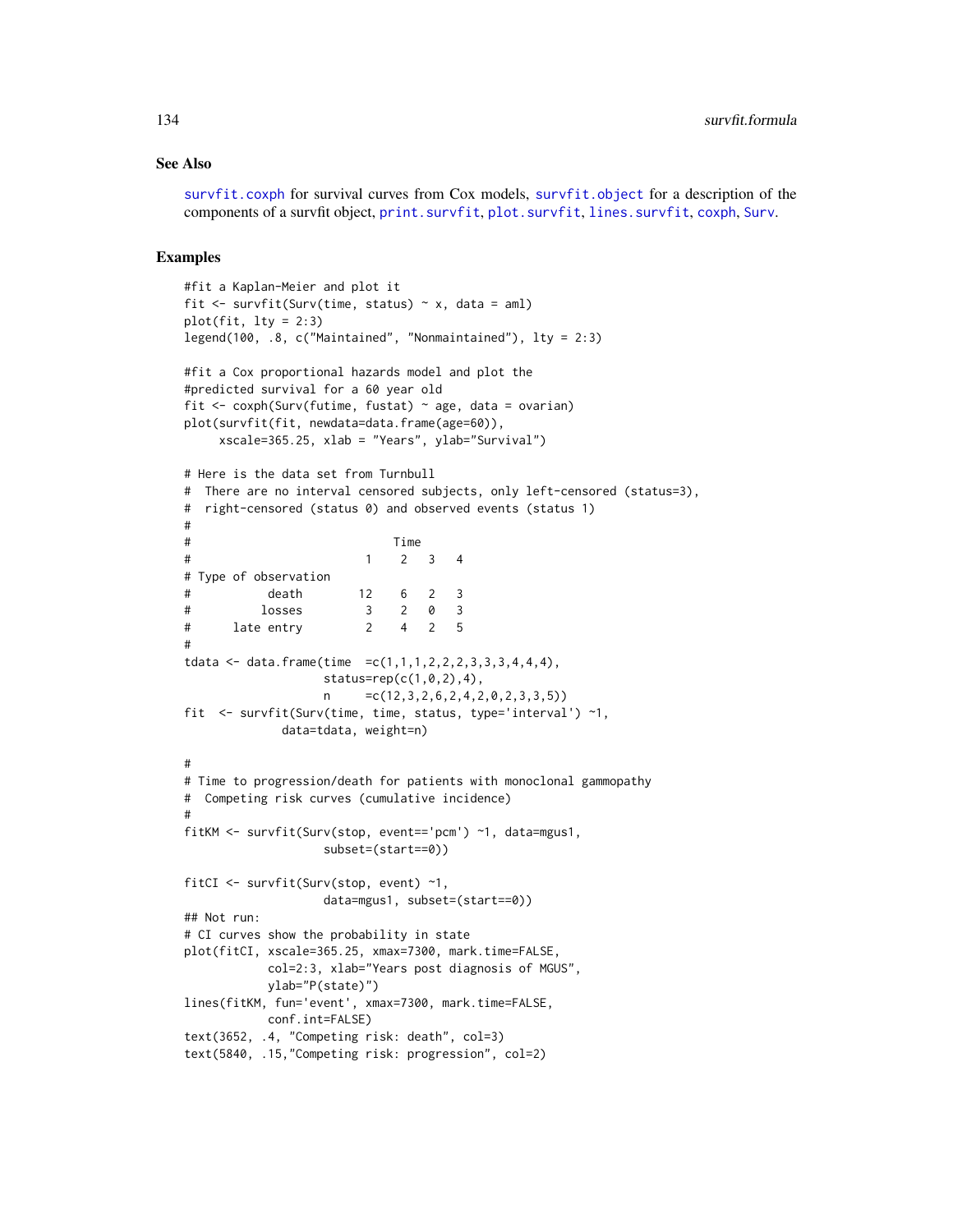#### survfit.matrix 135

text(5480, .30,"KM:prog")

## End(Not run)

survfit.matrix *Create Aalen-Johansen estimates of multi-state survival from a matrix of hazards.*

## Description

This allows one to create the Aalen-Johansen estimate of P, a matrix with one column per state and one row per time, starting with the individual hazard estimates. Each row of P will sum to 1. Note that this routine has been superseded by the use of multi-state Cox models, and will eventually be removed.

#### Usage

```
## S3 method for class 'matrix'
survfit(formula, p0, method = c("discrete", "matexp"),
        start.time, ...)
```
## Arguments

| formula    | a matrix of lists, each element of which is either NULL or a survival curve<br>object.                                                                                                                 |
|------------|--------------------------------------------------------------------------------------------------------------------------------------------------------------------------------------------------------|
| p0         | the initial state vector. The names of this vector are used as the names of the<br>states in the output object. If there are multiple curves then $p\theta$ can be a matrix<br>with one row per curve. |
| method     | use a product of discrete hazards, or a product of matrix exponentials. See details<br>below.                                                                                                          |
| start.time | optional; start the calculations at a given starting point                                                                                                                                             |
|            | further arguments used by other survfit methods                                                                                                                                                        |

#### Details

On input the matrix should contain a set of predicted curves for each possible transition, and NULL in other positions. Each of the predictions will have been obtained from the relevant Cox model. This approach for multistate curves is easy to use but has some caveats. First, the input curves must be consistent. The routine checks as best it can, but can easy be fooled. For instance, if one were to fit two Cox models, obtain predictions for males and females from one, and for treatment A and B from the other, this routine will create two curves but they are not meaningful. A second issue is that standard errors are not produced.

The names of the resulting states are taken from the names of the vector of initial state probabilities. If they are missing, then the dimnames of the input matrix are used, and lacking that the labels '1', '2', etc. are used.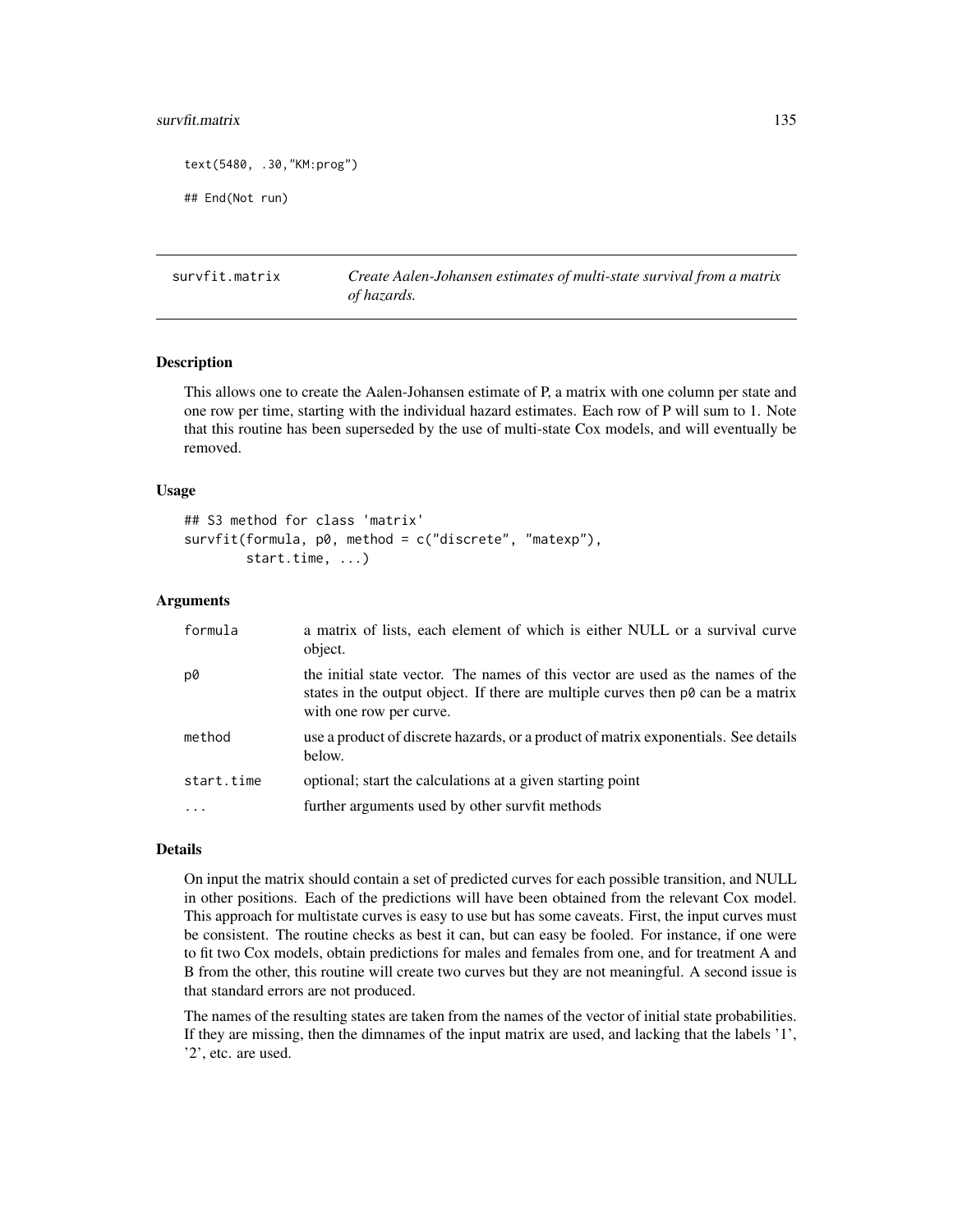For the usual Aalen-Johansen estimator the multiplier at each event time is the matrix of hazards H (also written as  $I + dA$ ). When using predicted survival curves from a Cox model, however, it is possible to get predicted hazards that are greater than 1, which leads to probabilities less than 0. If the method argument is not supplied and the input curves are derived from a Cox model this routine instead uses the approximation expm(H-I) as the multiplier, which always gives valid probabilities. (This is also the standard approach for ordinary survival curves from a Cox model.)

# Value

a survfitms object

# Note

The R syntax for creating a matrix of lists is very fussy.

#### Author(s)

Terry Therneau

#### See Also

[survfit](#page-126-0)

## Examples

```
etime <- with(mgus2, ifelse(pstat==0, futime, ptime))
event <- with(mgus2, ifelse(pstat==0, 2*death, 1))
event <- factor(event, 0:2, labels=c("censor", "pcm", "death"))
cfit1 <- coxph(Surv(etime, event=="pcm") \sim age + sex, mgus2)
cfit2 <- coxph(Surv(etime, event=="death") ~ age + sex, mgus2)
# predicted competing risk curves for a 72 year old with mspike of 1.2
# (median values), male and female.
# The survfit call is a bit faster without standard errors.
newdata <- expand.grid(sex=c("F", "M"), age=72, mspike=1.2)
AJmat <- matrix(list(), 3,3)
AJmat[1,2] <- list(survfit(cfit1, newdata, std.err=FALSE))
AJmat[1,3] <- list(survfit(cfit2, newdata, std.err=FALSE))
csurv <- survfit(AJmat, p0 =c(entry=1, PCM=0, death=0))
```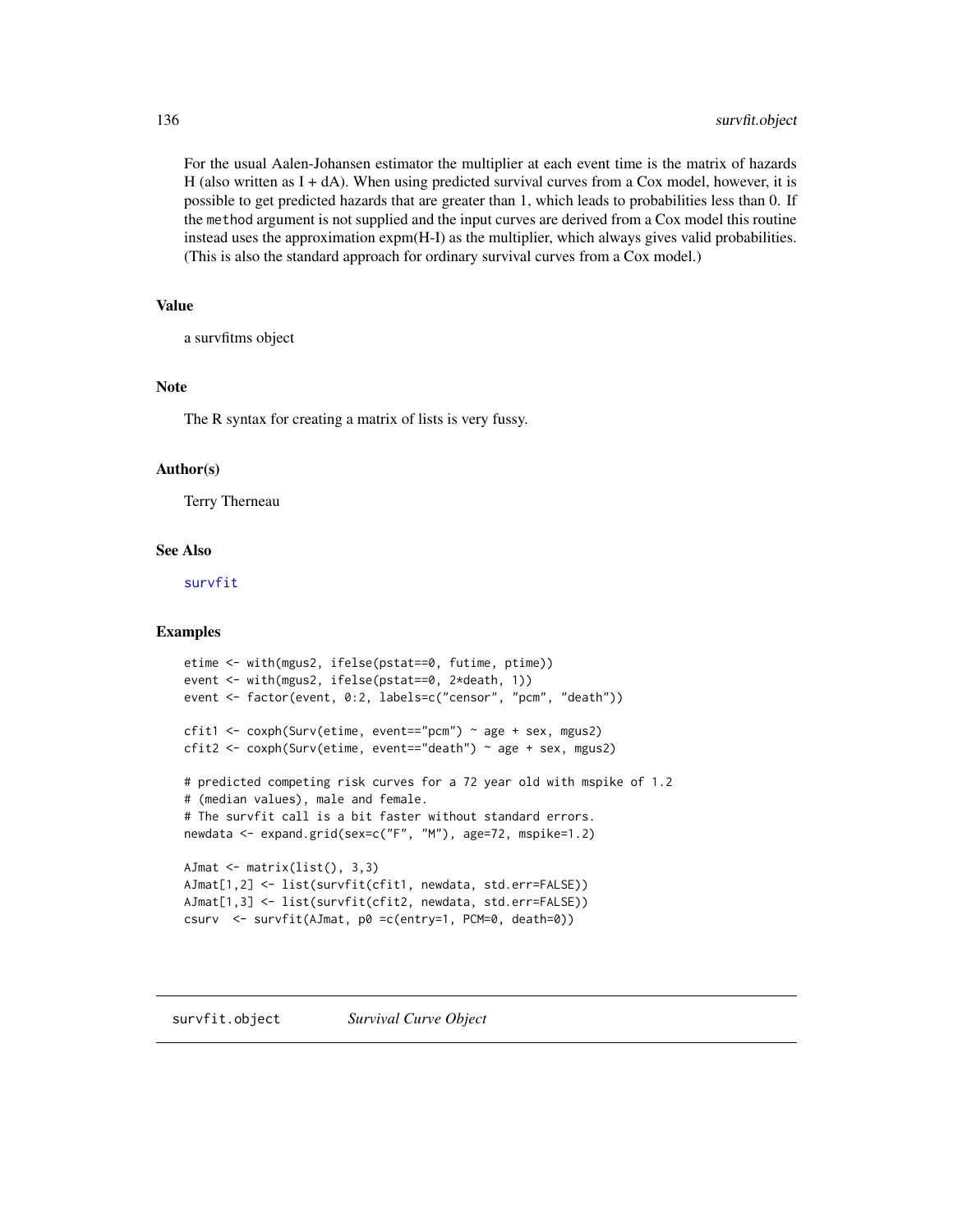# survfit.object 137

# Description

This class of objects is returned by the survfit class of functions to represent a fitted survival curve. For a multi-state model the object has class c('survfitms','survfit').

Objects of this class have methods for the functions print, summary, plot, points and lines. The print. survfit method does more computation than is typical for a print method and is documented on a separate page.

| n                   | total number of subjects in each curve.                                                                                                                                                                                                                                                                                                                 |
|---------------------|---------------------------------------------------------------------------------------------------------------------------------------------------------------------------------------------------------------------------------------------------------------------------------------------------------------------------------------------------------|
| time                | the time points at which the curve has a step.                                                                                                                                                                                                                                                                                                          |
| n.risk              | the number of subjects at risk at t.                                                                                                                                                                                                                                                                                                                    |
| n.event             | the number of events that occur at time t.                                                                                                                                                                                                                                                                                                              |
| n.enter             | for counting process data only, the number of subjects that enter at time t.                                                                                                                                                                                                                                                                            |
| n.censor            | for counting process data only, the number of subjects who exit the risk set, with-<br>out an event, at time t. (For right censored data, this number can be computed<br>from the successive values of the number at risk).                                                                                                                             |
| surv                | the estimate of survival at time $t+0$ . This may be a vector or a matrix. The<br>latter occurs when a set of survival curves is created from a single Cox model,<br>in which case there is one column for each covariate set.                                                                                                                          |
| pstate              | a multi-state survival will have the pstate component instead of surv. It will<br>be a matrix containing the estimated probability of each state at each time, one<br>column per state.                                                                                                                                                                 |
| std.err             | for a survival curve this contains standard error of the cumulative hazard or -<br>log(survival), for a multi-state curve it contains the standard error of prev. This<br>difference is a reflection of the fact that each is the natural calculation for that<br>case.                                                                                 |
| cumhaz hazard       | optional. Contains the cumulative hazard for each possible transtion.                                                                                                                                                                                                                                                                                   |
| strata              | if there are multiple curves, this component gives the number of elements of the<br>time vector corresponding to the first curve, the second curve, and so on. The<br>names of the elements are labels for the curves.                                                                                                                                  |
| upper               | optional upper confidence limit for the survival curve or pstate                                                                                                                                                                                                                                                                                        |
| lower               | options lower confidence limit for the survival curve or pstate                                                                                                                                                                                                                                                                                         |
| start.time, p0, sp0 |                                                                                                                                                                                                                                                                                                                                                         |
|                     | see details below                                                                                                                                                                                                                                                                                                                                       |
| newdata             | for survival curves from a fitted model, this contains the covariate values for the<br>curves                                                                                                                                                                                                                                                           |
| n.a11               | the total number of observations that were available For counting process data,<br>and any time that the start. time argument was used, not all may have been<br>used in creating the curve, in which case this value will be larger than n above.<br>The print and plot routines in the package do no use this value, it is for infor-<br>mation only. |
| conf.type           | the approximation used to compute the confidence limits.                                                                                                                                                                                                                                                                                                |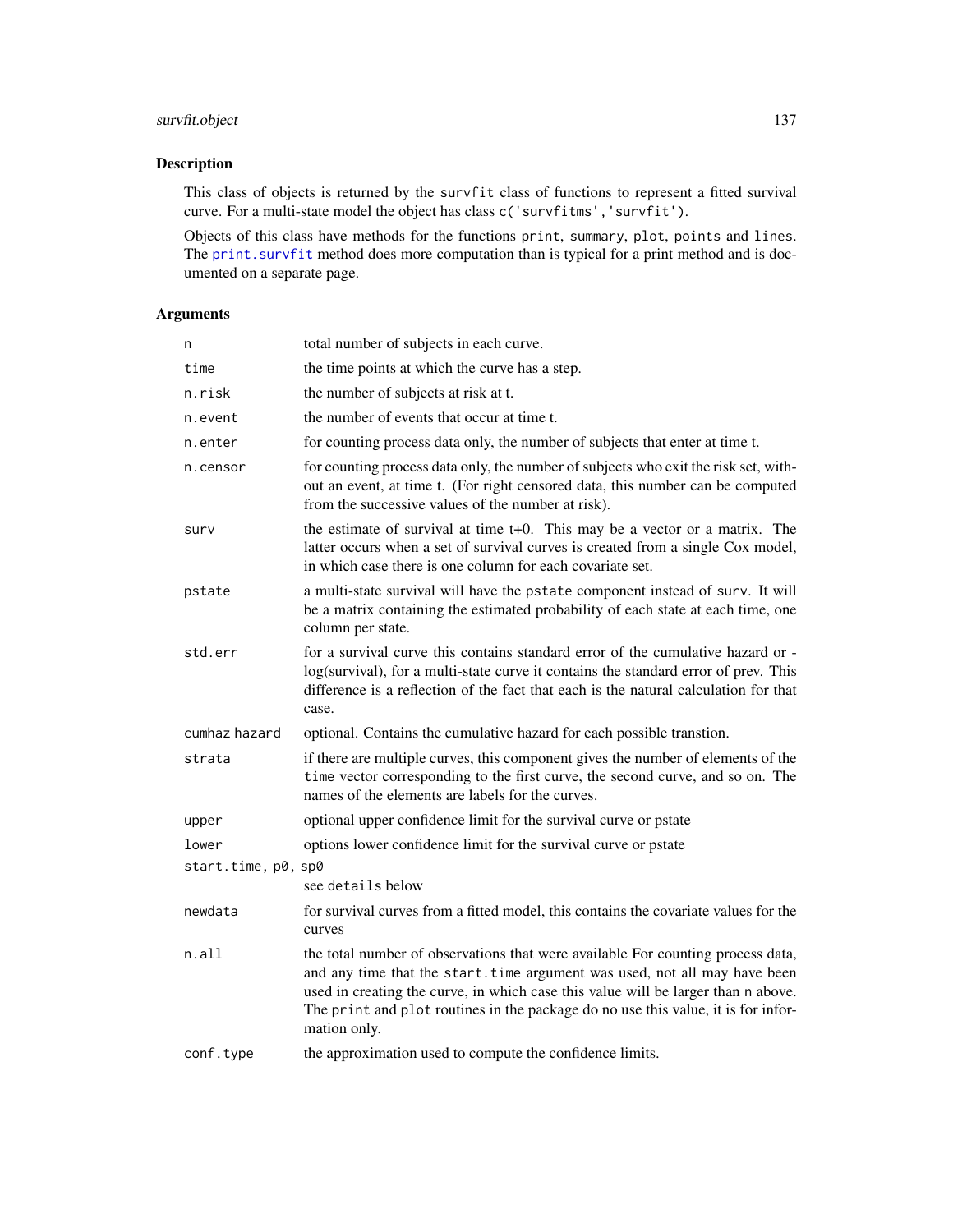| conf.int                 | the level of the confidence limits, e.g. $90$ or $95\%$ .                                                                                                                                             |
|--------------------------|-------------------------------------------------------------------------------------------------------------------------------------------------------------------------------------------------------|
| transitions              | for multi-state data, the total number of transitions of each type.                                                                                                                                   |
| na.action                | the returned value from the nation function, if any. It will be used in the<br>printout of the curve, e.g., the number of observations deleted due to missing<br>values.                              |
| call                     | an image of the call that produced the object.                                                                                                                                                        |
| type                     | type of survival censoring.                                                                                                                                                                           |
| influence.p, influence.c | optional influence matrices for the pstate (or surv) and for the cumhaz esti-<br>mates. A list with one element per stratum, each element of the list is an array<br>indexed by subject, time, state. |
| version                  | the version of the object. Will be missing, 2, or 3                                                                                                                                                   |
|                          |                                                                                                                                                                                                       |

# Structure

The following components must be included in a legitimate survfit or survfitms object.

#### **Subscripts**

Survfit objects can be subscripted. This is often used to plot a subset of the curves, for instance. From the user's point of view the survfit object appears to be a vector, matrix, or array of curves. The first dimension is always the underlying number of curves or "strata"; for multi-state models the state is always the last dimension. Predicted curves from a Cox model can have a second dimension which is the number of different covariate prediction vectors.

# Details

The survfit object has evolved over time: when first created there was no thought of multi-state models for instance. This evolution has almost entirely been accomplished by the addition of new elements. One change in survival version 3 is the addition of a survfitconf routine which will compute confidence intervals for a survfit object. This allows the computation of CI intervals to be deferred until later, if desired, rather than making them a permanent part of the object. Later iterations of the base routines may omit the confidence intervals.

The survfit object starts at the first observation time, but survival curves are normally plotted from time 0. A helper routine survfit  $\theta$  can be used to add this first time point and align the data.

#### See Also

[plot.survfit](#page-71-0), [summary.survfit](#page-110-0), [print.survfit](#page-81-0), [survfit](#page-126-0), [survfit0](#page-138-0)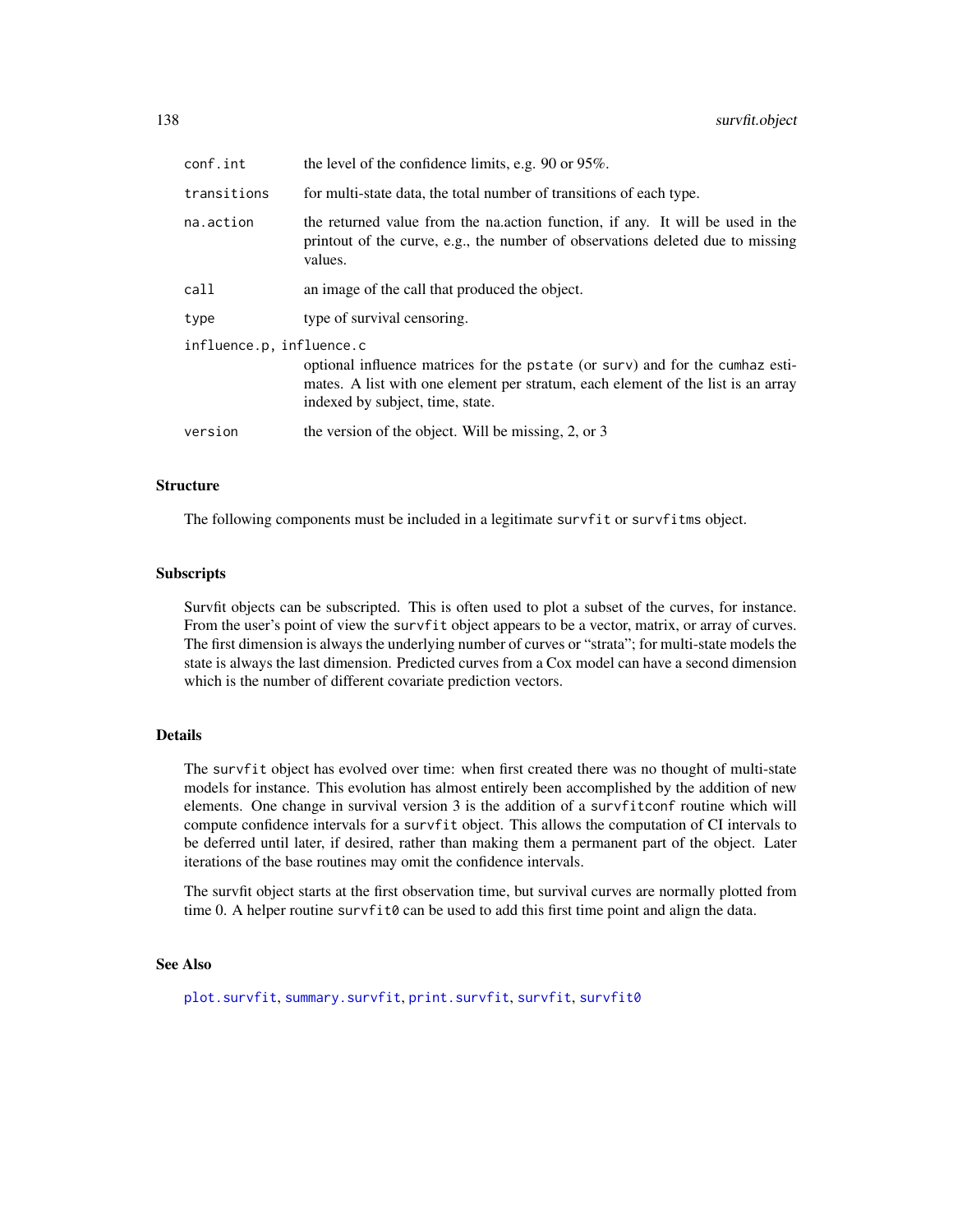<span id="page-138-0"></span>

#### **Description**

Add the point for a starting time (time 0) to a survfit object's elements. This is useful for plotting.

#### Usage

```
survfit0(x, start.time=0)
```
# Arguments

| X          | a survfit object                              |
|------------|-----------------------------------------------|
| start.time | the desired starting time; see details below. |

#### Details

Survival curves are traditionally plotted forward from time 0, but since the true starting time is not known as a part of the data, the survfit routine does not include a time 0 value in the resulting object. Someone might look at cumulative mortgage defaults versus calendar year, for instance, with the 'time' value a Date object. The plotted curve probably should not start at  $0 = 1970/01/01$ . (One could certainly argue that this behavior is overly pedantic, but the decision was made over 20 years ago and it is far too late to change it now.)

This is a utility function used by plot.survfit and summary.survfit. If the original survfit call included a start.time argument then that will be used as the starting point, otherwise the default is 0. It may be useful to others, so was exported.

# Value

a reformulated version of the object with an initial data point at start.time added. The time, surv, pstate, cumhaz, std.err, and std.cumhaz components will all be aliged, so as to make plots and summaries easier to produce.

survfitcoxph.fit *A direct interface to the 'computational engine' of survfit.coxph*

#### **Description**

This program is mainly supplied to allow other packages to invoke the survfit.coxph function at a 'data' level rather than a 'user' level. It does no checks on the input data that is provided, which can lead to unexpected errors if that data is wrong.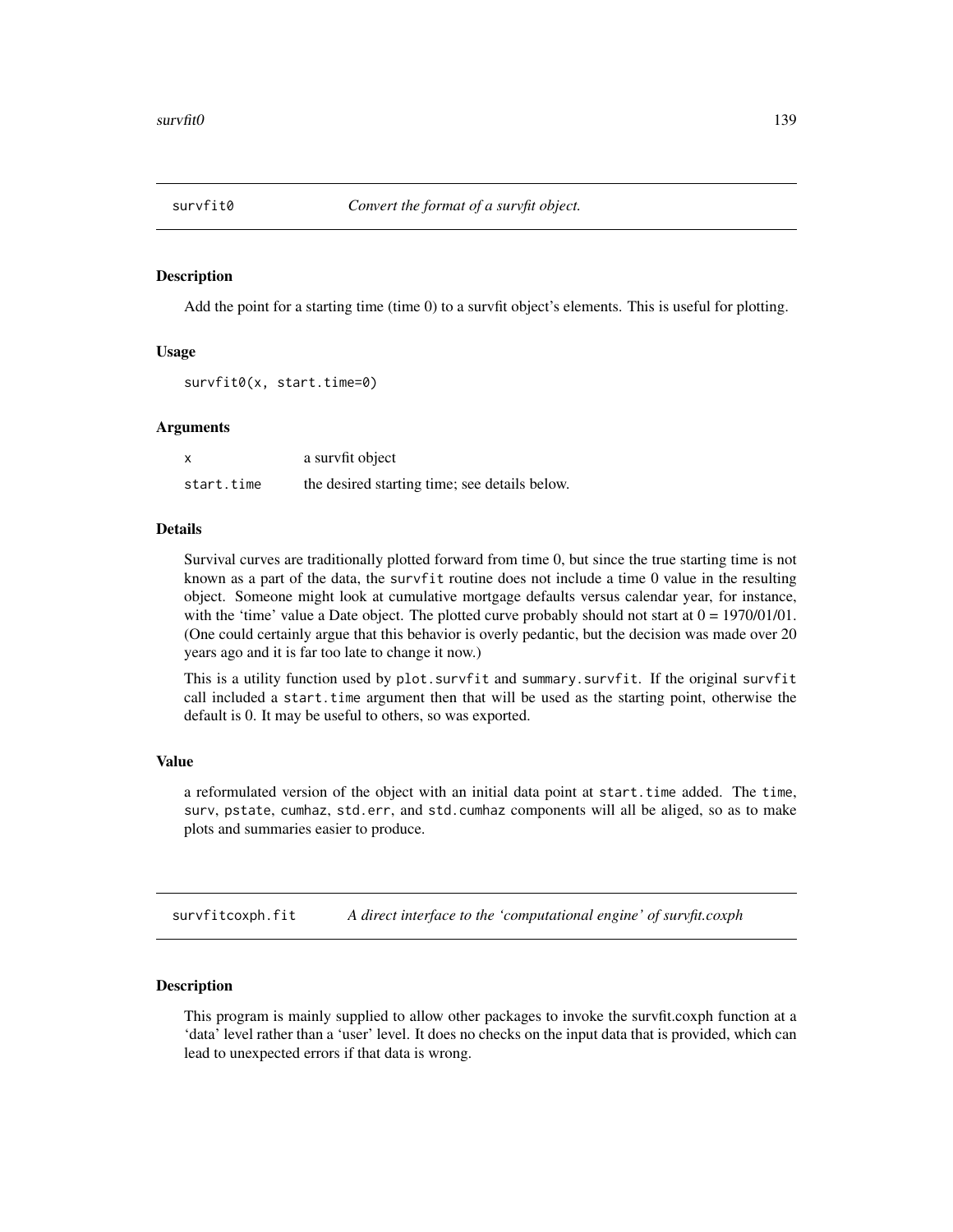# Usage

```
survfitcoxph.fit(y, x, wt, x2, risk, newrisk, strata, se.fit, survtype,
vartype, varmat, id, y2, strata2, unlist=TRUE)
```
# Arguments

| У              | the response variable used in the Cox model. (Missing values removed of<br>course.)                                                                                                                                                                   |
|----------------|-------------------------------------------------------------------------------------------------------------------------------------------------------------------------------------------------------------------------------------------------------|
| х              | covariate matrix used in the Cox model                                                                                                                                                                                                                |
| wt             | weight vector for the Cox model. If the model was unweighted use a vector of<br>1s.                                                                                                                                                                   |
| x <sub>2</sub> | matrix describing the hypothetical subjects for which a curve is desired. Must<br>have the same number of columns as x.                                                                                                                               |
| risk           | the risk score $exp(X \text{ beta})$ from the fitted Cox model. If the model had an offset,<br>include it in the argument to exp.                                                                                                                     |
| newrisk        | risk scores for the hypothetical subjects                                                                                                                                                                                                             |
| strata         | strata variable used in the Cox model. This will be a factor.                                                                                                                                                                                         |
| se.fit         | if TRUE the standard errors of the curve(s) are returned                                                                                                                                                                                              |
| survtype       | 1=Kalbfleisch-Prentice, 2=Nelson-Aalen, 3=Efron. It is usual to match this to<br>the approximation for ties used in the coxph model: KP for 'exact', N-A for<br>'breslow' and Efron for 'efron'.                                                      |
| vartype        | 1=Greenwood, 2=Aalen, 3=Efron                                                                                                                                                                                                                         |
| varmat         | the variance matrix of the coefficients                                                                                                                                                                                                               |
| id             | optional; if present and not NULL this should be a vector of identifiers of length<br>$nrow(x2)$ . A mon-null value signifies that $x2$ contains time dependent covari-<br>ates, in which case this identifies which rows of x2 go with each subject. |
| y2             | survival times, for time dependent prediction. It gives the time range (time1,time2]<br>for each row of x2. Note: this must be a Surv object and thus contains a status<br>indicator, which is never used in the routine, however.                    |
| strata2        | vector of strata indicators for x2. This must be a factor.                                                                                                                                                                                            |
| unlist         | if FALSE the result will be a list with one element for each strata. Otherwise the<br>strata are "unpacked" into the form found in a survfit object.                                                                                                  |

# Value

a list containing nearly all the components of a survfit object. All that is missing is to add the confidence intervals, the type of the original model's response (as in a coxph object), and the class.

#### Note

The source code for for both this function and survfit.coxph is written using noweb. For complete documentation see the inst/sourcecode.pdf file.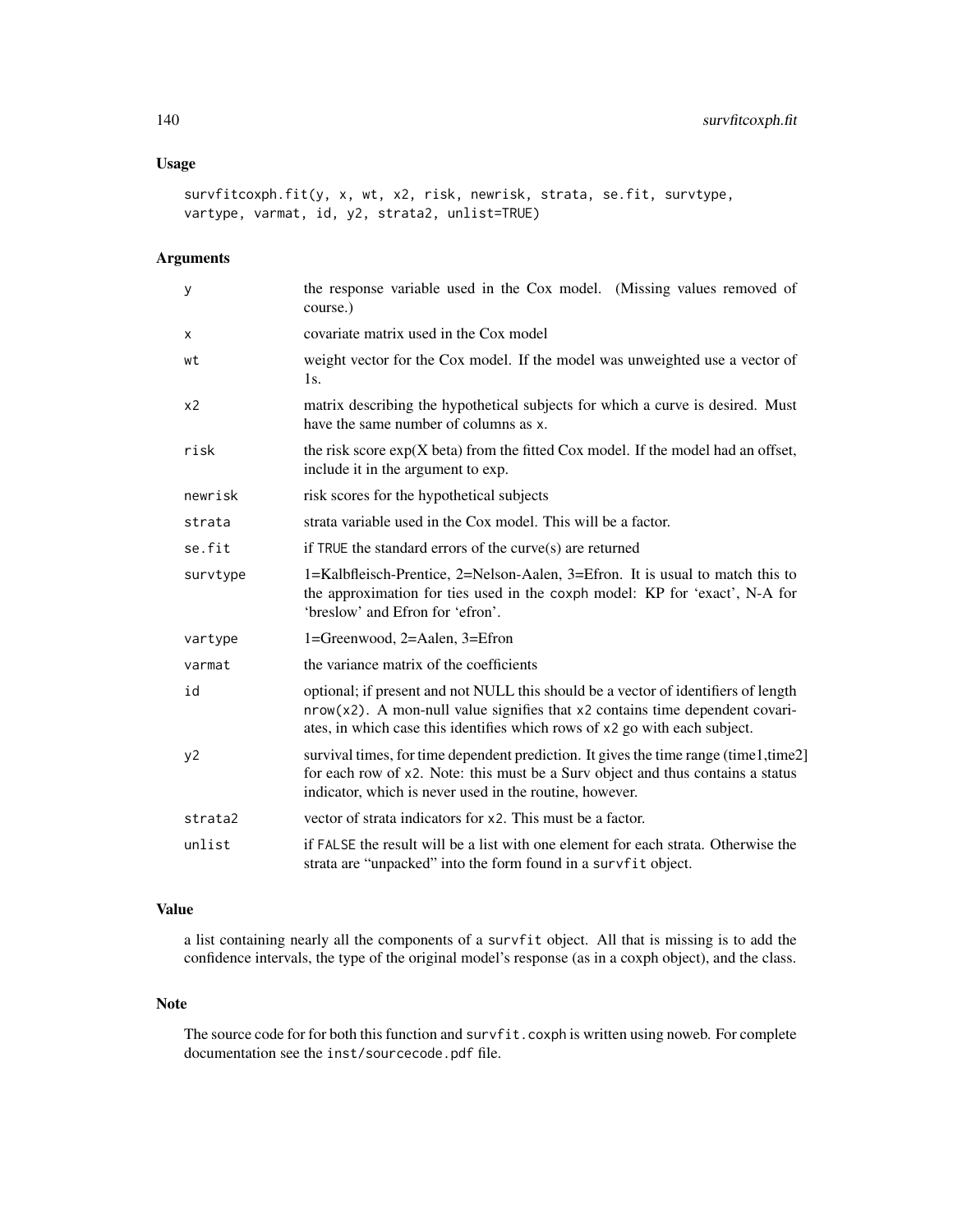#### survobrien 141

#### Author(s)

Terry Therneau

# See Also

[survfit.coxph](#page-127-0)

survobrien *O'Brien's Test for Association of a Single Variable with Survival*

#### Description

Peter O'Brien's test for association of a single variable with survival This test is proposed in Biometrics, June 1978.

# Usage

survobrien(formula, data, subset, na.action, transform)

#### Arguments

| formula   | a valid formula for a cox model.                                                                                                                                                                                                                      |
|-----------|-------------------------------------------------------------------------------------------------------------------------------------------------------------------------------------------------------------------------------------------------------|
| data      | a data frame in which to interpret the variables named in the formula, or in the<br>subset and the weights argument.                                                                                                                                  |
| subset    | expression indicating which subset of the rows of data should be used in the fit.<br>All observations are included by default.                                                                                                                        |
| na.action | a missing-data filter function. This is applied to the model frame after any subset<br>argument has been used. Default is options () \$na. action.                                                                                                    |
| transform | the transformation function to be applied at each time point. The default is<br>O'Brien's suggestion logit(tr) where tr = $(rank(x) - 1/2)/2$ length(x) is the rank<br>shifted to the range 0-1 and $logit(x) = log(x/(1-x))$ is the logit transform. |

# Value

a new data frame. The response variables will be column names returned by the Surv function, i.e., "time" and "status" for simple survival data, or "start", "stop", "status" for counting process data. Each individual event time is identified by the value of the variable . strata.. Other variables retain their original names. If a predictor variable is a factor or is protected with I(), it is retained as is. Other predictor variables have been replaced with time-dependent logit scores.

The new data frame will have many more rows that the original data, approximately the original number of rows \* number of deaths/2.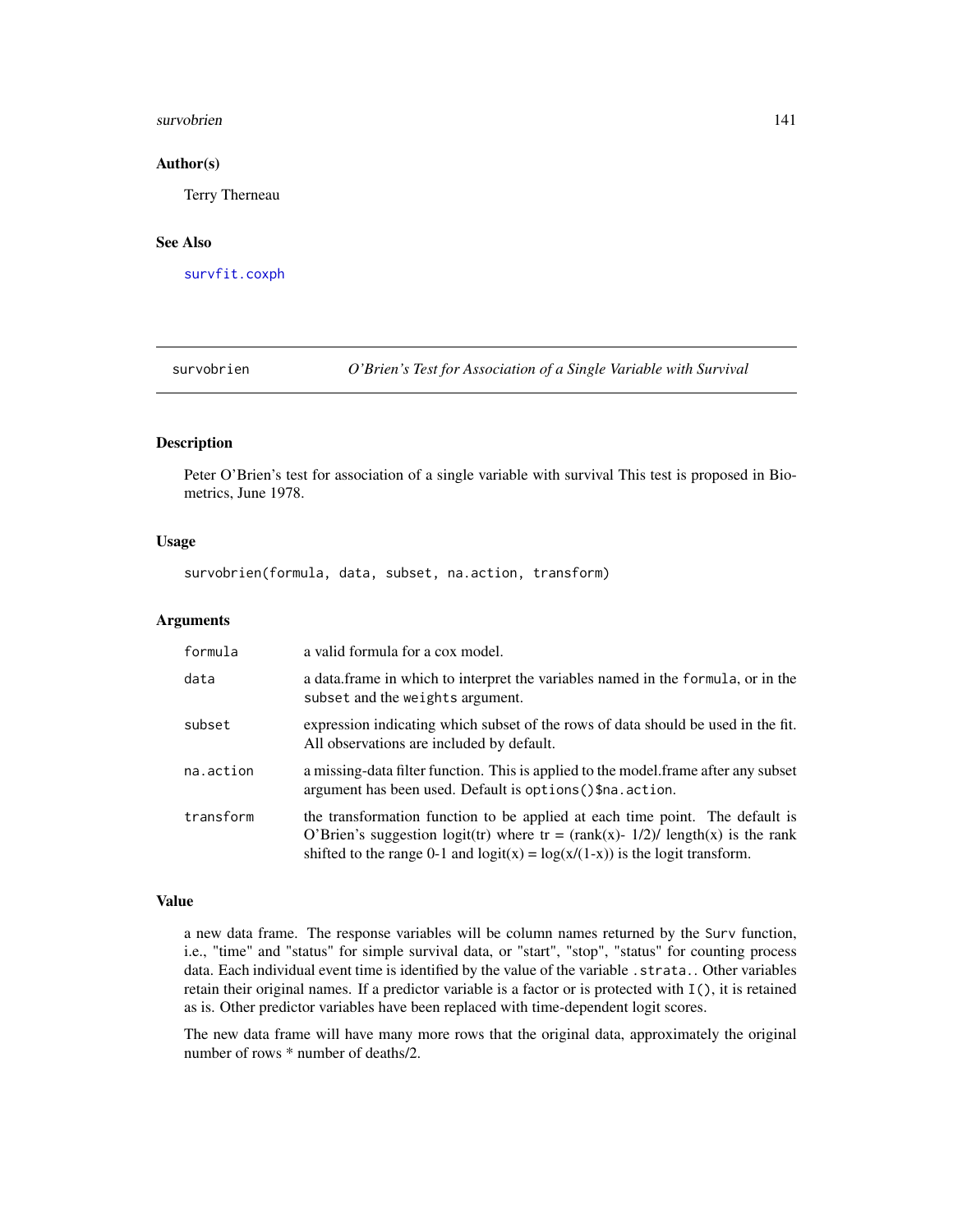# Method

A time-dependent cox model can now be fit to the new data. The univariate statistic, as originally proposed, is equivalent to single variable score tests from the time-dependent model. This equivalence is the rationale for using the time dependent model as a multivariate extension of the original paper.

In O'Brien's method, the x variables are re-ranked at each death time. A simpler method, proposed by Prentice, ranks the data only once at the start. The results are usually similar.

#### Note

A prior version of the routine returned new time variables rather than a strata. Unfortunately, that strategy does not work if the original formula has a strata statement. This new data set will be the same size, but the coxph routine will process it slightly faster.

# References

O'Brien, Peter, "A Nonparametric Test for Association with Censored Data", *Biometrics* 34: 243- 250, 1978.

#### See Also

[survdiff](#page-119-0)

#### Examples

```
xx <- survobrien(Surv(futime, fustat) ~ age + factor(rx) + I(ecog.ps),
      data=ovarian)
coxph(Surv(time, status) ~ age + strata(.strata.), data=xx)
```
<span id="page-141-0"></span>survreg *Regression for a Parametric Survival Model*

#### Description

Fit a parametric survival regression model. These are location-scale models for an arbitrary transform of the time variable; the most common cases use a log transformation, leading to accelerated failure time models.

#### Usage

```
survreg(formula, data, weights, subset,
       na.action, dist="weibull", init=NULL, scale=0,
       control,parms=NULL,model=FALSE, x=FALSE,
       y=TRUE, robust=FALSE, score=FALSE, ...)
```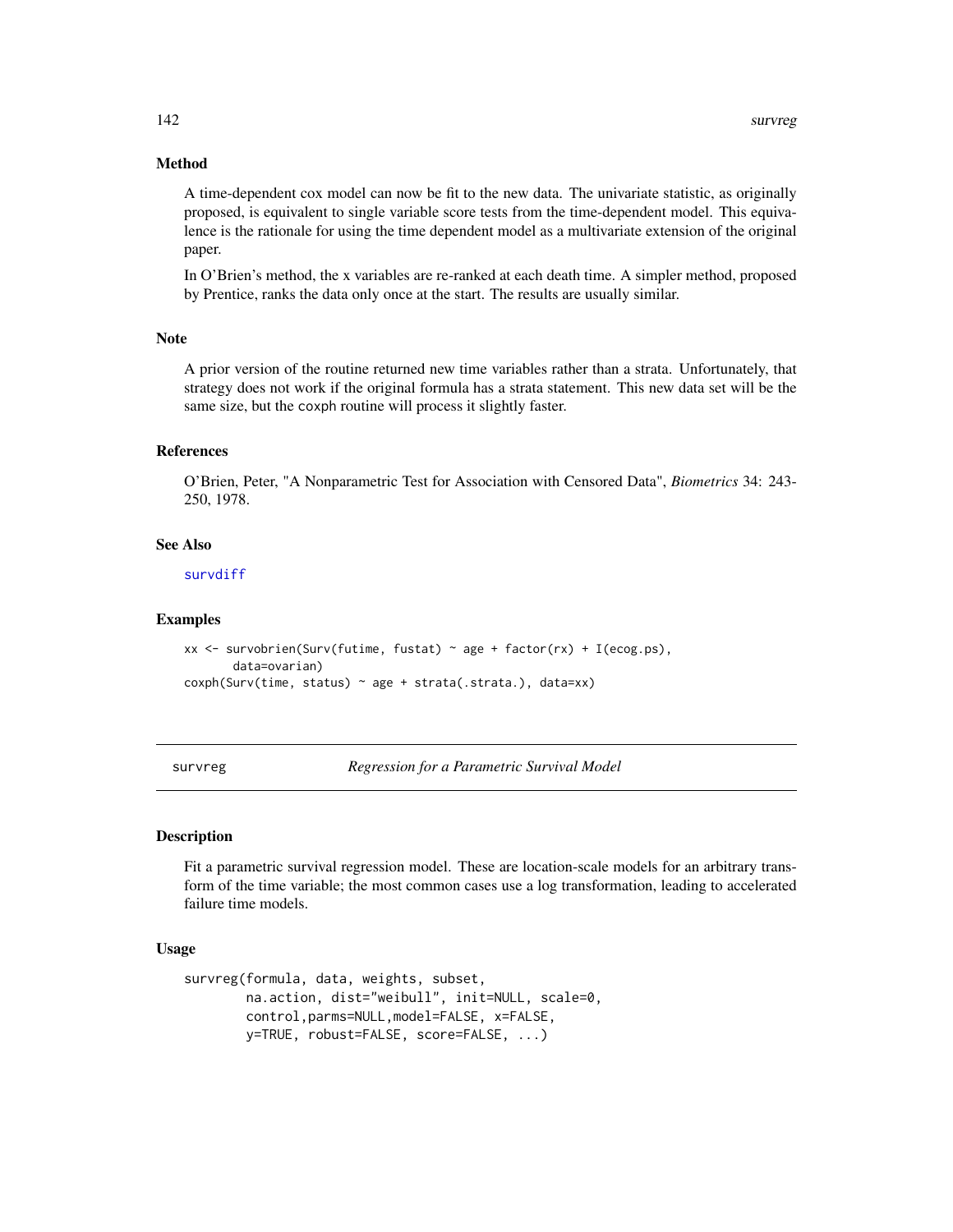#### survreg and the state of the state of the state of the state of the state of the state of the state of the state of the state of the state of the state of the state of the state of the state of the state of the state of th

# Arguments

| a formula expression as for other regression models. The response is usually<br>a survival object as returned by the Surv function. See the documentation for<br>Surv, 1m and formula for details.                                                                                                                                                                         |
|----------------------------------------------------------------------------------------------------------------------------------------------------------------------------------------------------------------------------------------------------------------------------------------------------------------------------------------------------------------------------|
| a data frame in which to interpret the variables named in the formula, weights<br>or the subset arguments.                                                                                                                                                                                                                                                                 |
| optional vector of case weights                                                                                                                                                                                                                                                                                                                                            |
| subset of the observations to be used in the fit                                                                                                                                                                                                                                                                                                                           |
| a missing-data filter function, applied to the model.frame, after any subset ar-<br>gument has been used. Default is options () \$na. action.                                                                                                                                                                                                                              |
| assumed distribution for y variable. If the argument is a character string, then<br>it is assumed to name an element from survreg.distributions. These include<br>"weibull", "exponential", "gaussian", "logistic", "lognormal" and "loglogistic".<br>Otherwise, it is assumed to be a user defined list conforming to the format de-<br>scribed in survreg.distributions. |
| a list of fixed parameters. For the t-distribution for instance this is the degrees<br>of freedom; most of the distributions have no parameters.                                                                                                                                                                                                                           |
| optional vector of initial values for the parameters.                                                                                                                                                                                                                                                                                                                      |
| optional fixed value for the scale. If set to $\leq$ =0 then the scale is estimated.                                                                                                                                                                                                                                                                                       |
| a list of control values, in the format produced by survreg.control. The de-<br>fault value is survreg.control()                                                                                                                                                                                                                                                           |
| flags to control what is returned. If any of these is true, then the model frame,<br>the model matrix, and/or the vector of response times will be returned as com-<br>ponents of the final result, with the same names as the flag arguments.                                                                                                                             |
| return the score vector. (This is expected to be zero upon successful conver-<br>gence.)                                                                                                                                                                                                                                                                                   |
| Use robust 'sandwich' standard errors, based on independence of individuals if<br>there is no cluster () term in the formula, based on independence of clusters if<br>there is.                                                                                                                                                                                            |
| other arguments which will be passed to survreg.control.                                                                                                                                                                                                                                                                                                                   |
|                                                                                                                                                                                                                                                                                                                                                                            |

# Details

All the distributions are cast into a location-scale framework, based on chapter 2.2 of Kalbfleisch and Prentice. The resulting parameterization of the distributions is sometimes (e.g. gaussian) identical to the usual form found in statistics textbooks, but other times (e.g. Weibull) it is not. See the book for detailed formulas.

# Value

an object of class survreg is returned.

# References

Kalbfleisch, J. D. and Prentice, R. L., The statistical analysis of failure time data, Wiley, 2002.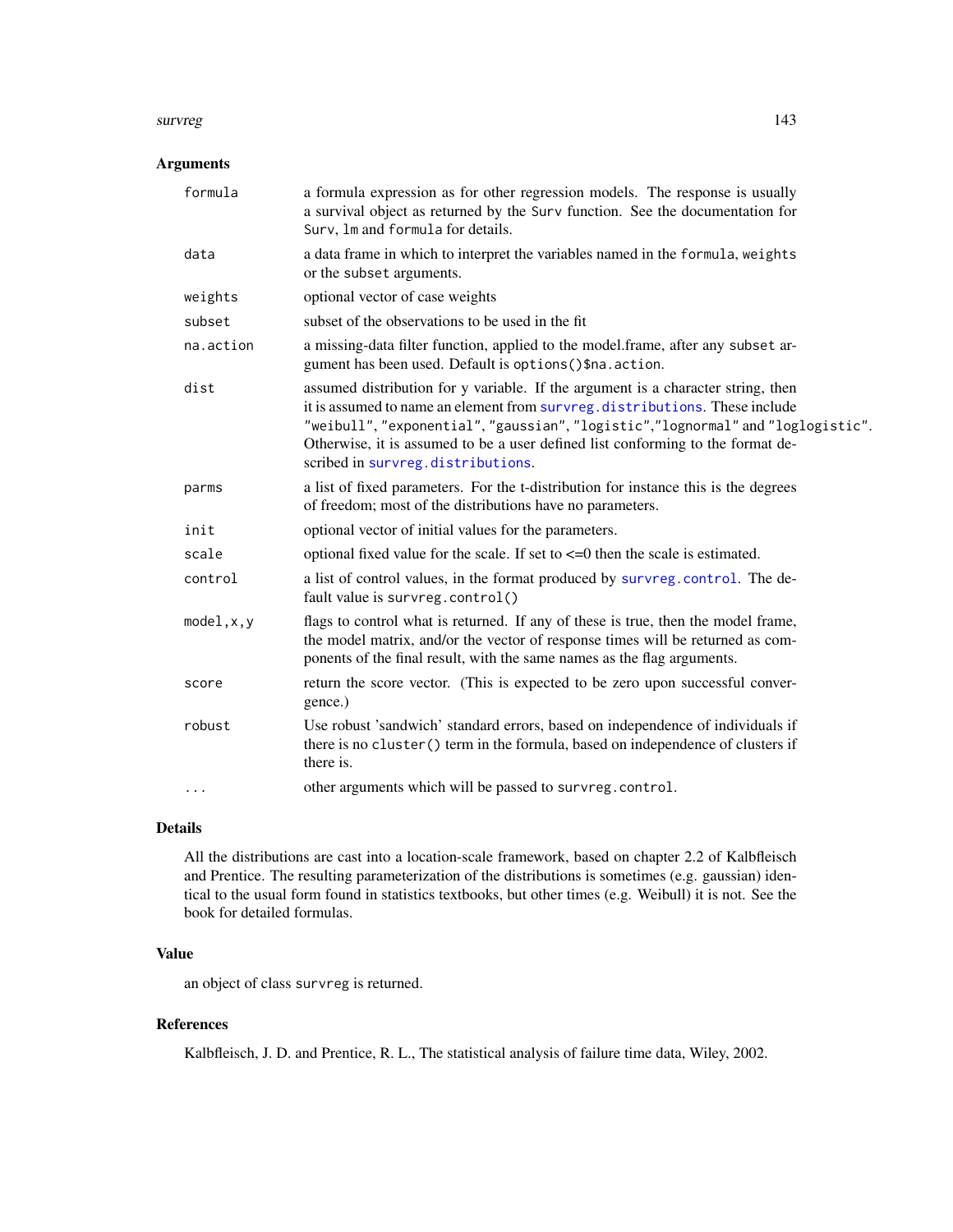# See Also

```
survreg.object, survreg.distributions, pspline, frailty, ridge
```
#### Examples

```
# Fit an exponential model: the two fits are the same
survreg(Surv(futime, fustat) ~ ecog.ps + rx, ovarian, dist='weibull',
                                    scale=1)
survreg(Surv(futime, fustat) ~ ecog.ps + rx, ovarian,
        dist="exponential")
#
# A model with different baseline survival shapes for two groups, i.e.,
# two different scale parameters
survreg(Surv(time, status) ~ ph.ecog + age + strata(sex), lung)
# There are multiple ways to parameterize a Weibull distribution. The survreg
# function embeds it in a general location-scale family, which is a
# different parameterization than the rweibull function, and often leads
# to confusion.
# survreg's scale = 1/(rweibull shape)
# survreg's intercept = log(rweibull scale)
# For the log-likelihood all parameterizations lead to the same value.
y <- rweibull(1000, shape=2, scale=5)
survreg(Surv(y)~1, dist="weibull")
# Economists fit a model called `tobit regression', which is a standard
# linear regression with Gaussian errors, and left censored data.
tobinfit \le survreg(Surv(durable, durable>0, type='left') \sim age + quant,
            data=tobin, dist='gaussian')
```
<span id="page-143-0"></span>survreg.control *Package options for survreg and coxph*

#### Description

This functions checks and packages the fitting options for [survreg](#page-141-0)

## Usage

```
survreg.control(maxiter=30, rel.tolerance=1e-09,
toler.chol=1e-10, iter.max, debug=0, outer.max=10)
```

| maxiter | maximum number of iterations                            |
|---------|---------------------------------------------------------|
|         | rel.tolerance relative tolerance to declare convergence |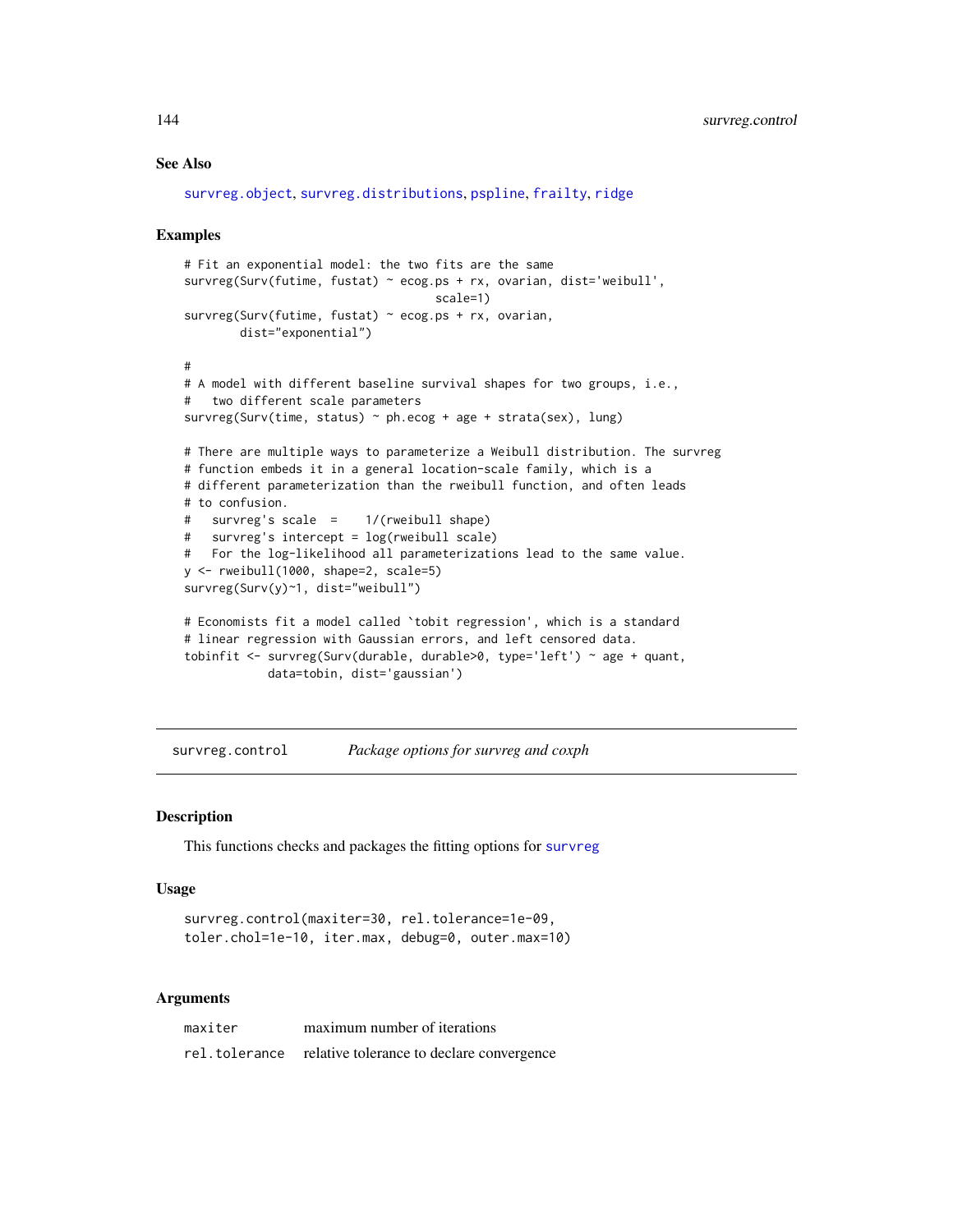<span id="page-144-1"></span>

| toler.chol | Tolerance to declare Cholesky decomposition singular               |
|------------|--------------------------------------------------------------------|
| iter.max   | same as maxiter                                                    |
| debug      | print debugging information                                        |
| outer.max  | maximum number of outer iterations for choosing penalty parameters |

# Value

A list with the same elements as the input

# See Also

[survreg](#page-141-0)

<span id="page-144-0"></span>survreg.distributions *Parametric Survival Distributions*

# Description

List of distributions for accelerated failure models. These are location-scale families for some transformation of time. The entry describes the cdf  $F$  and density  $f$  of a canonical member of the family.

# Usage

survreg.distributions

# Format

There are two basic formats, the first defines a distribution de novo, the second defines a new distribution in terms of an old one.

| Function returning a matrix with columns $F$ , $1 - F$ , $f$ , $f'/f$ , and $f''/f$ |
|-------------------------------------------------------------------------------------|
|                                                                                     |
|                                                                                     |
|                                                                                     |
|                                                                                     |
|                                                                                     |
|                                                                                     |

and to define one distribution in terms of another

| name: | name of distribution        |
|-------|-----------------------------|
| dist: | name of parent distribution |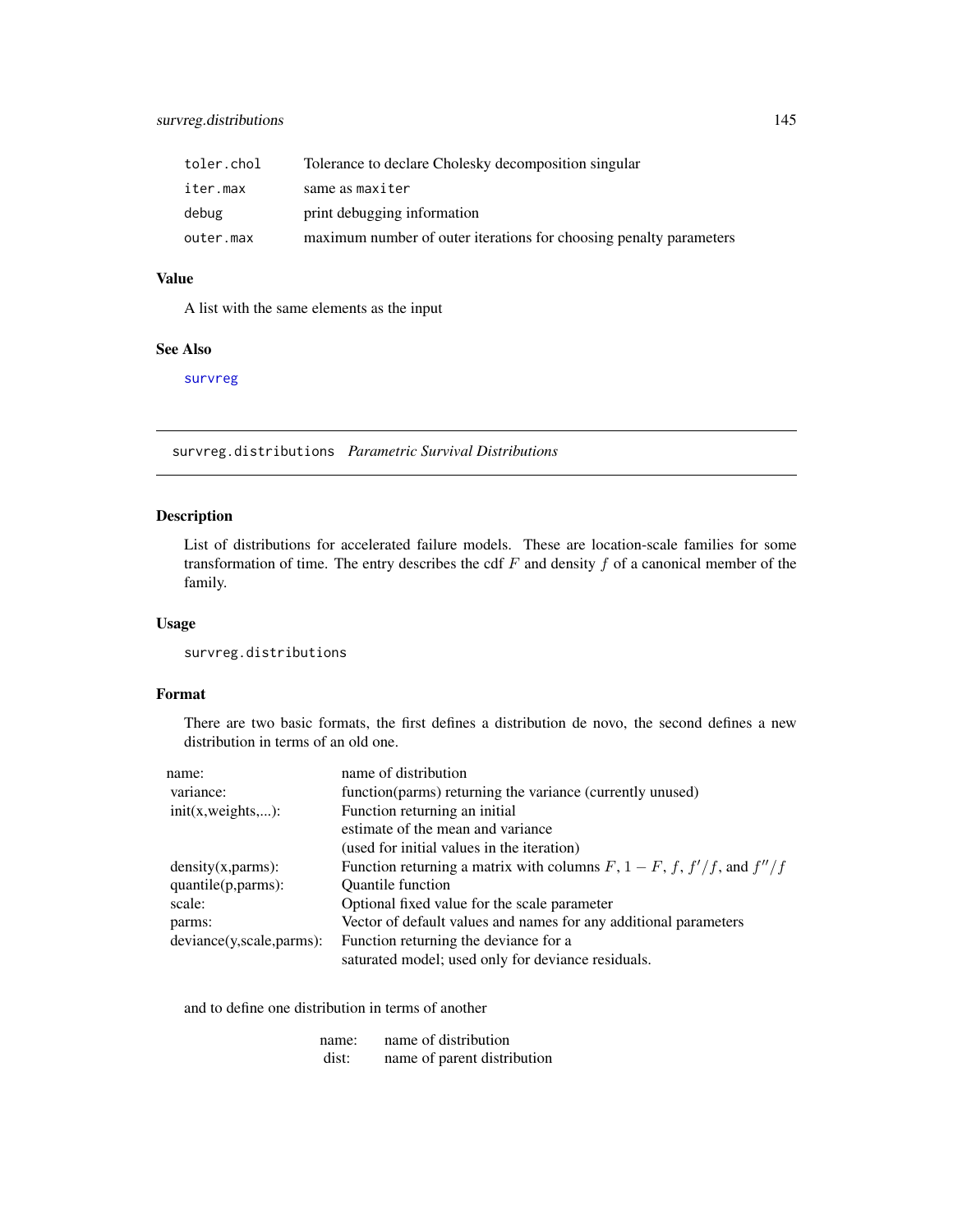<span id="page-145-0"></span>trans: transformation (eg log) dtrans: derivative of transformation itrans: inverse of transformation scale: Optional fixed value for scale parameter

#### Details

There are four basic distributions:extreme, gaussian, logistic and t. The last three are parametrised in the same way as the distributions already present in R. The extreme value cdf is

.

$$
F = 1 - e^{-e^t}
$$

When the logarithm of survival time has one of the first three distributions we obtain respectively weibull, lognormal, and loglogistic. The location-scale parameterization of a Weibull distribution found in survreg is not the same as the parameterization of [rweibull](#page-0-0).

The other predefined distributions are defined in terms of these. The exponential and rayleigh distributions are Weibull distributions with fixed scale of 1 and 0.5 respectively, and loggaussian is a synonym for lognormal.

For speed parts of the three most commonly used distributions are hardcoded in C; for this reason the elements of survreg.distributions with names of "Extreme value", "Logistic" and "Gaussian" should not be modified. (The order of these in the list is not important, recognition is by name.) As an alternative to modifying survreg.distributions a new distribution can be specified as a separate list. This is the preferred method of addition and is illustrated below.

### See Also

[survreg](#page-141-0), [pweibull](#page-0-0), [pnorm](#page-0-0),[plogis](#page-0-0), [pt](#page-0-0), [survregDtest](#page-147-0)

```
# time transformation
survreg(Surv(time, status) ~ ph.ecog + sex, dist='weibull', data=lung)
# change the transformation to work in years
# intercept changes by log(365), everything else stays the same
my.weibull <- survreg.distributions$weibull
my.weibull$trans \le function(y) log(y/365)
my.weibull$itrans < -function(y) 365*exp(y)survreg(Surv(time, status) \sim ph.ecog + sex, lung, dist=my.weibull)
# Weibull parametrisation
y<-rweibull(1000, shape=2, scale=5)
survreg(Surv(y)~1, dist="weibull")
# survreg scale parameter maps to 1/shape, linear predictor to log(scale)
# Cauchy fit
mycauchy <- list(name='Cauchy',
                 init= function(x, weights, ...)
                     c(median(x), mad(x)),density= function(x, parms) {
```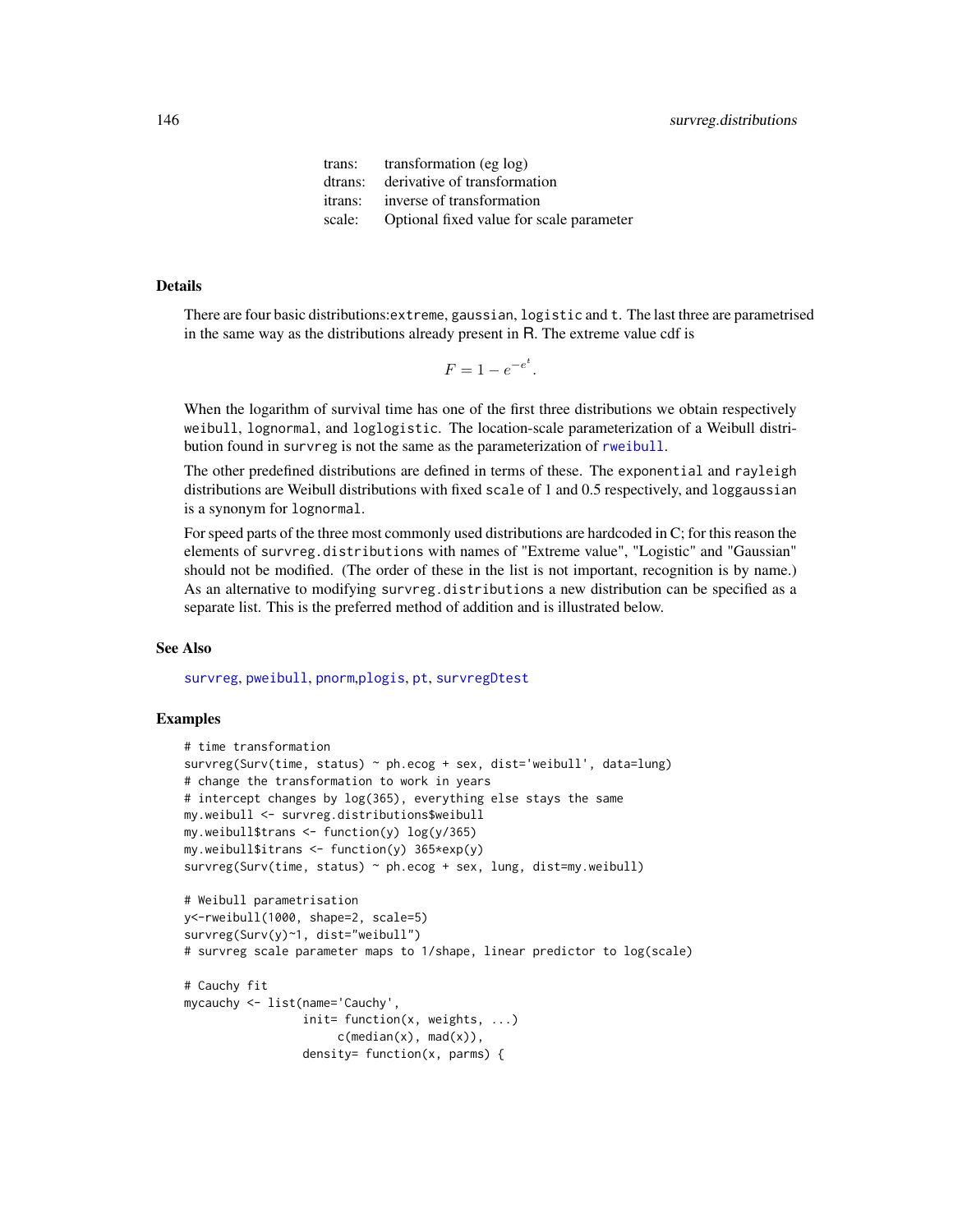```
temp <- 1/(1 + x^2)cbind(.5 + atan(x)/pi, .5+ atan(-x)/pi, )temp/pi, -2 *x*temp, 2*temp*(4*x^2*temp -1))
                      },
                 quantile= function(p, parms) tan((p-.5)*pi),
                 deviance= function(...) stop('deviance residuals not defined')
                 )
survreg(Surv(log(time), status) ~ ph.ecog + sex, lung, dist=mycauchy)
```
survreg.object *Parametric Survival Model Object*

#### Description

This class of objects is returned by the survreg function to represent a fitted parametric survival model. Objects of this class have methods for the functions print, summary, predict, and residuals.

# **COMPONENTS**

The following components must be included in a legitimate survreg object.

- coefficients the coefficients of the linear.predictors, which multiply the columns of the model matrix. It does not include the estimate of error (sigma). The names of the coefficients are the names of the single-degree-of-freedom effects (the columns of the model matrix). If the model is over-determined there will be missing values in the coefficients corresponding to non-estimable coefficients.
- icoef coefficients of the baseline model, which will contain the intercept and log(scale), or multiple scale factors for a stratified model.
- var the variance-covariance matrix for the parameters, including the log(scale) parameter(s).

loglik a vector of length 2, containing the log-likelihood for the baseline and full models.

iter the number of iterations required

**linear.predictors** the linear predictor for each subject.

df the degrees of freedom for the final model. For a penalized model this will be a vector with one element per term.

scale the scale factor(s), with length equal to the number of strata.

idf degrees of freedom for the initial model.

means a vector of the column means of the coefficient matrix.

dist the distribution used in the fit.

weights included for a weighted fit.

The object will also have the following components found in other model results (some are optional): linear predictors, weights, x, y, model, call, terms and formula. See lm.

#### See Also

[survreg](#page-141-0), [lm](#page-0-0)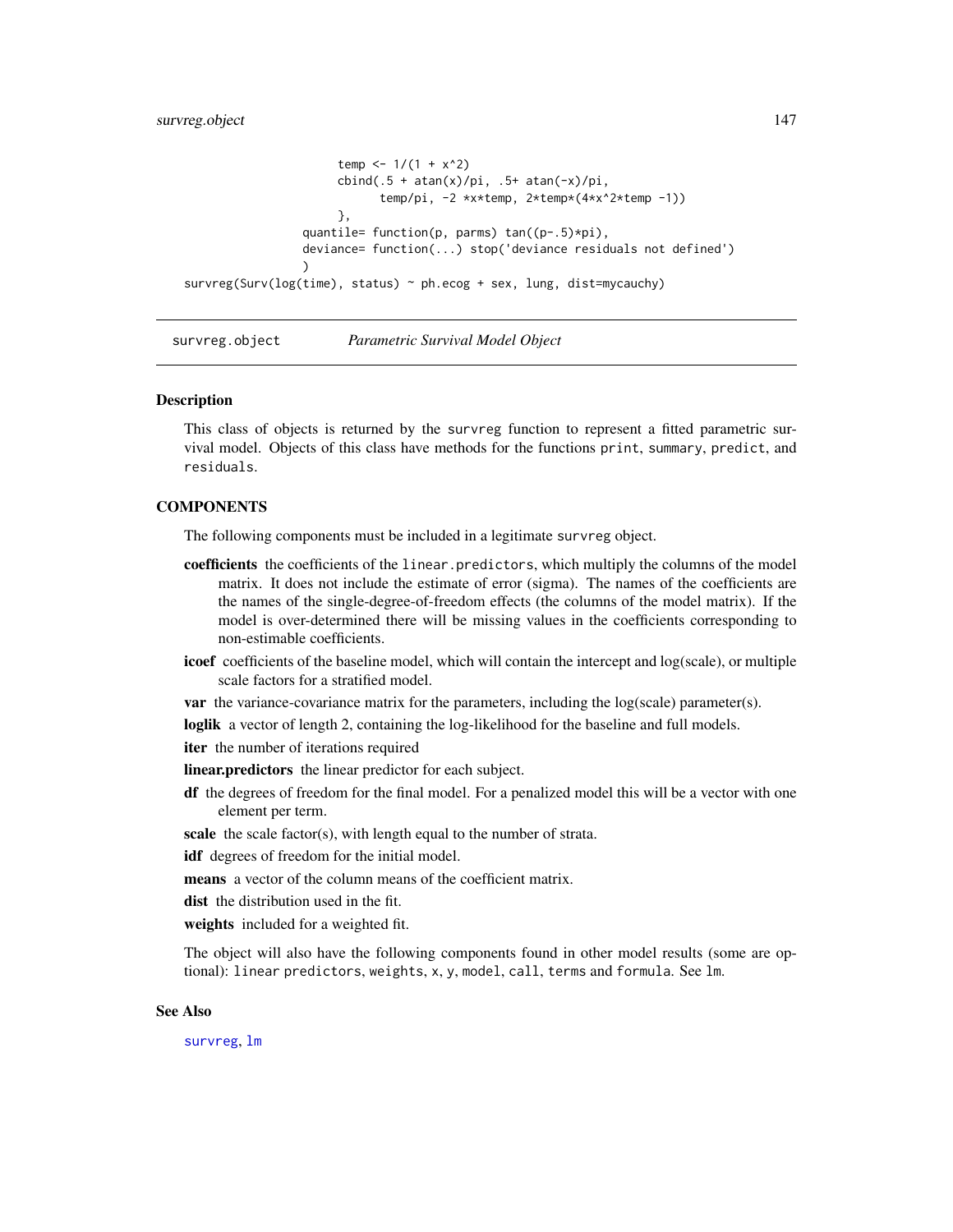<span id="page-147-1"></span><span id="page-147-0"></span>

#### Description

This routine is called by survreg to verify that a distribution object is valid.

#### Usage

```
survregDtest(dlist, verbose = F)
```
### Arguments

| dlist   | the list describing a survival distribution                                    |
|---------|--------------------------------------------------------------------------------|
| verbose | return a simple TRUE/FALSE from the test for validity (the default), or a ver- |
|         | bose description of any flaws.                                                 |

#### Details

If the survreg function rejects your user-supplied distribution as invalid, this routine will tell you why it did so.

#### Value

TRUE if the distribution object passes the tests, and either FALSE or a vector of character strings if not.

#### Author(s)

Terry Therneau

# See Also

[survreg.distributions](#page-144-0), [survreg](#page-141-0)

```
# An invalid distribution (it should have "init =" on line 2)
# surveg would give an error message
mycauchy <- list(name='Cauchy',
                 init<- function(x, weights, ...)
                      c(median(x), mad(x)),density= function(x, parms) {
                      temp <- 1/(1 + x^2)cbind(.5 + atan(temp)/pi, .5+ atan(-temp)/pi,
                            temp/pi, -2 *x*temp, 2*temp^2*(4*x^2*temp -1))
                      },
                 quantile= function(p, parms) tan((p-.5)*pi),
                 deviance= function(...) stop('deviance residuals not defined')
```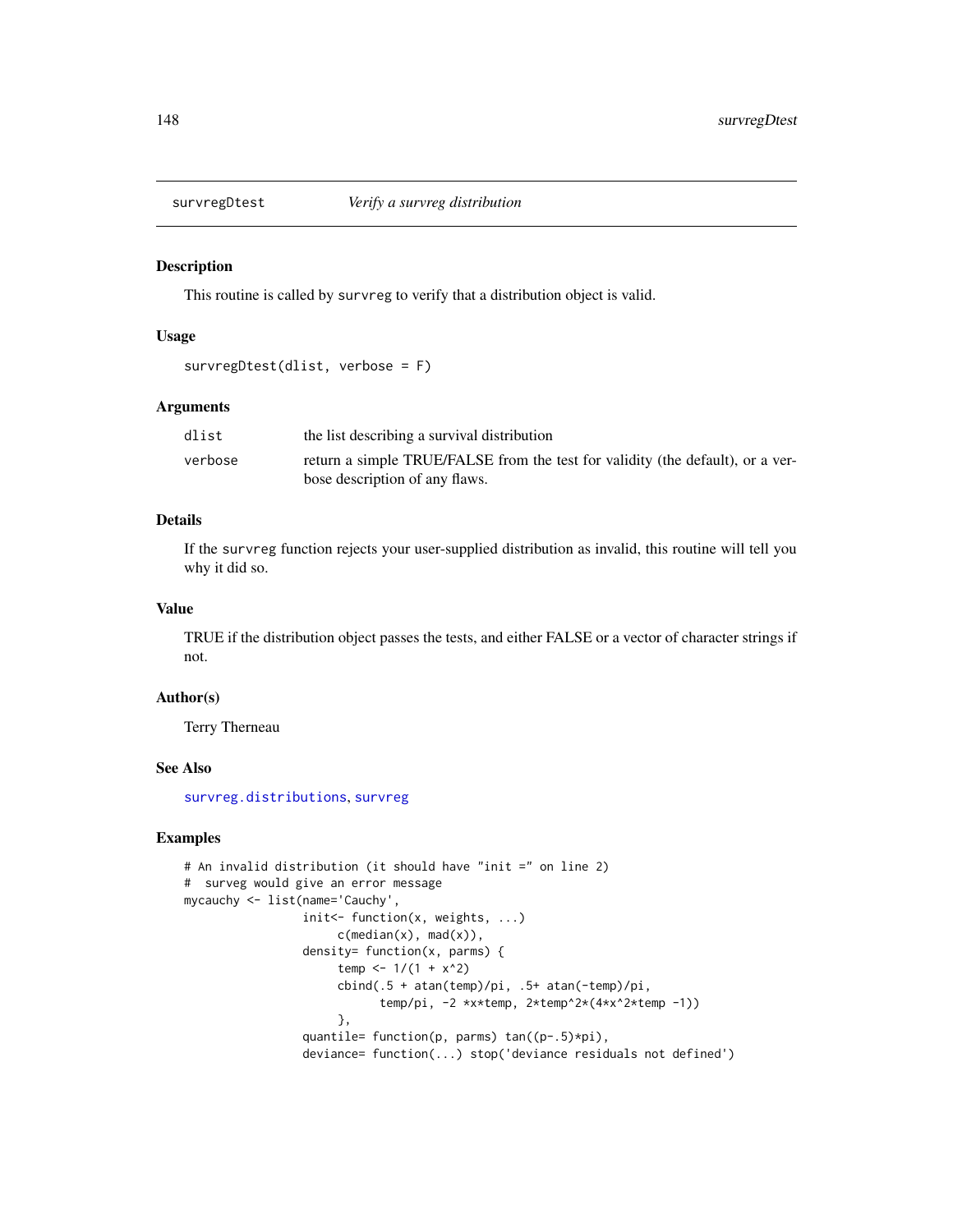#### <span id="page-148-0"></span>survSplit 149

 $\mathcal{L}$ 

survregDtest(mycauchy, TRUE)

#### survSplit *Split a survival data set at specified times*

#### Description

Given a survival data set and a set of specified cut times, split each record into multiple subrecords at each cut time. The new data set will be in 'counting process' format, with a start time, stop time, and event status for each record.

#### Usage

```
survSplit(formula, data, subset, na.action=na.pass,
           cut, start="tstart", id, zero=0, episode,
                              end="tstop", event="event")
```
#### Arguments

| formula           | a model formula                                                                                                                                       |
|-------------------|-------------------------------------------------------------------------------------------------------------------------------------------------------|
| data              | a data frame                                                                                                                                          |
| subset, na.action |                                                                                                                                                       |
|                   | rows of the data to be retained                                                                                                                       |
| cut               | the vector of timepoints to cut at                                                                                                                    |
| start             | character string with the name of a start time variable (will be created if needed)                                                                   |
| id                | character string with the name of new id variable to create (optional). This can<br>be useful if the data set does not already contain an identifier. |
| zero              | If start doesn't already exist, this is the time that the original records start.                                                                     |
| episode           | character string with the name of new episode variable (optional)                                                                                     |
| end               | character string with the name of event time variable                                                                                                 |
| event             | character string with the name of censoring indicator                                                                                                 |

#### Details

Each interval in the original data is cut at the given points; if an original row were (15, 60] with a cut vector of (10,30, 40) the resulting data set would have intervals of (15,30], (30,40] and (40, 60].

Each row in the final data set will lie completely within one of the cut intervals. Which interval for each row of the output is shown by the episode variable, where  $1 =$  less than the first cutpoint,  $2 =$ between the first and the second, etc. For the example above the values would be 2, 3, and 4.

The routine is called with a formula as the first argument. The right hand side of the formula can be used to delimit variables that should be retained; normally one will use  $\sim$  . as a shorthand to retain them all. The routine will try to retain variable names, e.g. Surv(adam, joe, fred) $\sim$ . will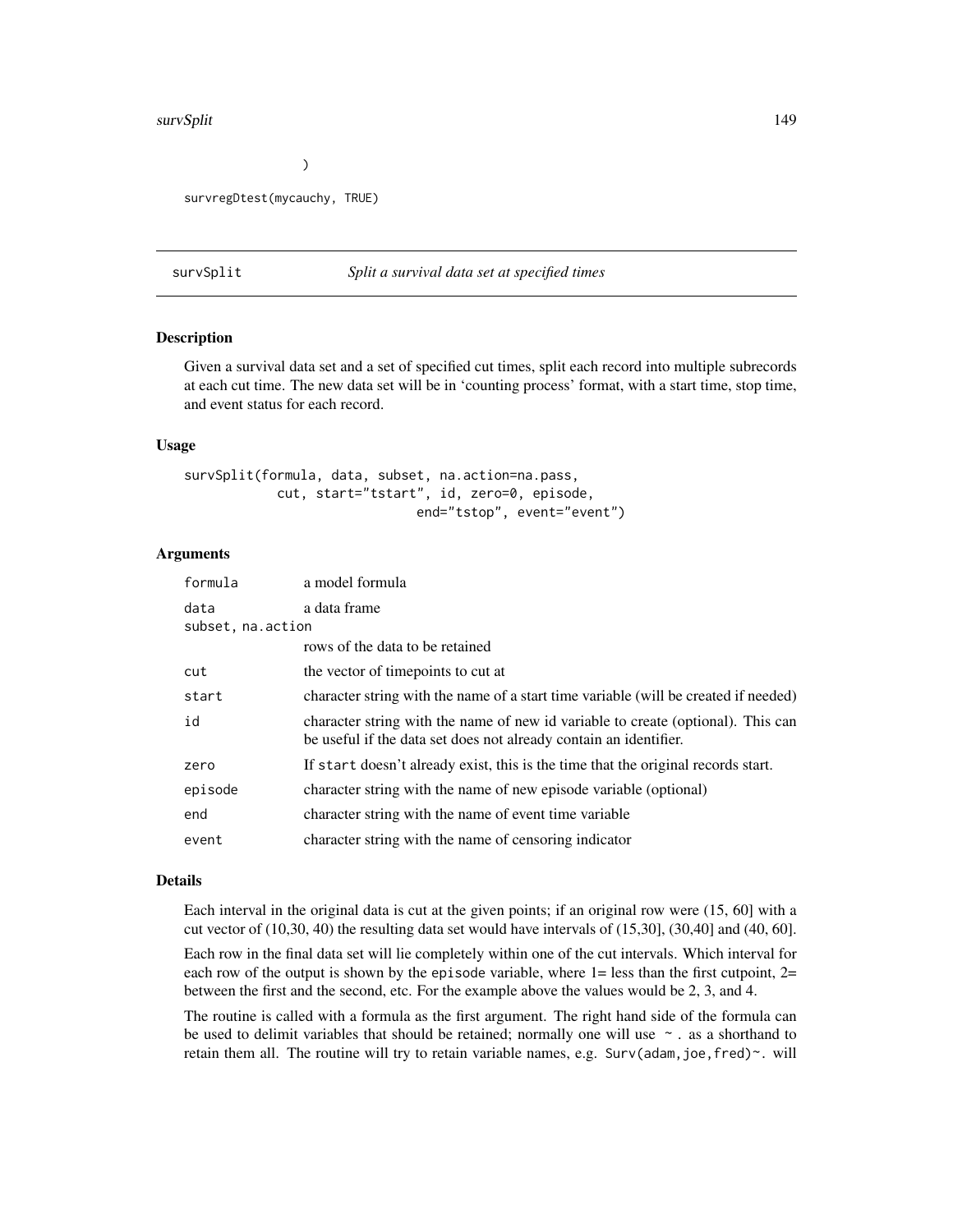result in a data set with those same variable names for tstart, end, and event options rather than

the defaults. Any user specified values for these options will be used if they are present, of course. However, the routine is not sophisticated; it only does this substitution for simple names. A call of  $Surv(time, state=2)$  for instance will not retain "stat" as the name of the event variable.

Rows of data with a missing time or status are copied across unchanged, unless the na.action argument is changed from its default value of na.pass. But in the latter case any row that is missing for any variable will be removed, which is rarely what is desired.

#### Value

New, longer, data frame.

# See Also

[Surv](#page-112-0), [cut](#page-0-0), [reshape](#page-0-0)

#### Examples

```
fit1 <- coxph(Surv(time, status) ~ karno + age + trt, veteran)
plot(cox.zph(fit1)[1])
# a cox.zph plot of the data suggests that the effect of Karnofsky score
# begins to diminish by 60 days and has faded away by 120 days.
# Fit a model with separate coefficients for the three intervals.
#
vet2 <- survSplit(Surv(time, status) ~., veteran,
                   cut=c(60, 120), episode ="timegroup")
fit2 <- coxph(Surv(tstart, time, status) ~ karno* strata(timegroup) +
                age + trt, data= vet2)
c(overall= coef(fit1)[1],
 t0_60 = \text{coef}(\text{fit2})[1],t60_120= sum(coef(fit2)[c(1,4)]),
 t120 = sum(coef(fit2)[c(1,5)]
```
tcut *Factors for person-year calculations*

#### Description

Attaches categories for person-year calculations to a variable without losing the underlying continuous representation

#### Usage

```
tcut(x, breaks, labels, scale=1)
## S3 method for class 'tcut'
levels(x)
```
<span id="page-149-0"></span>150 tout the contract of the contract of the contract of the contract of the contract of the contract of the contract of the contract of the contract of the contract of the contract of the contract of the contract of the c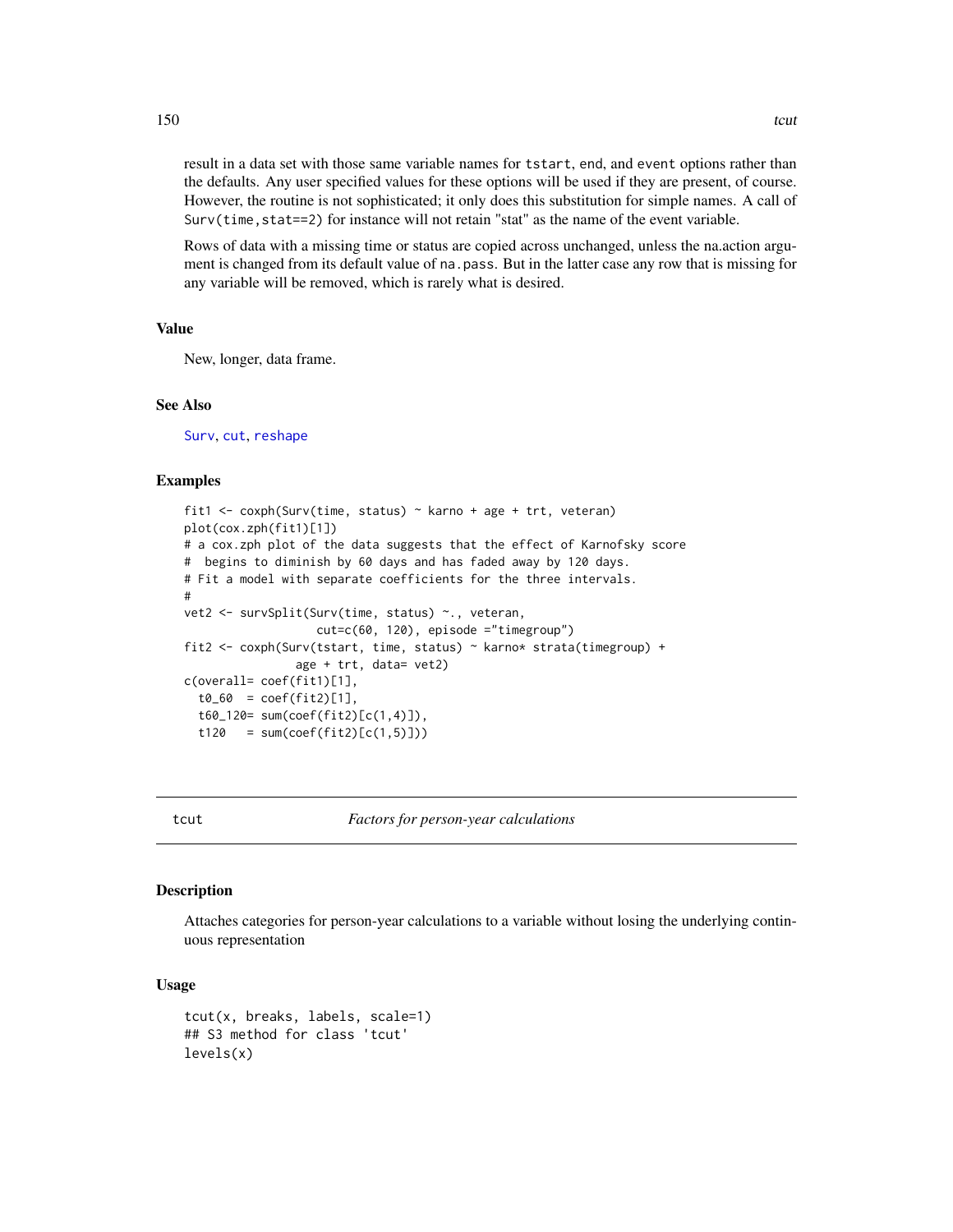#### <span id="page-150-0"></span>tmerge 151

#### **Arguments**

| X      | numeric/date variable                                 |
|--------|-------------------------------------------------------|
| breaks | breaks between categories, which are right-continuous |
| labels | labels for categories                                 |
| scale  | Multiply x and breaks by this.                        |

# Value

An object of class tcut

# See Also

[cut](#page-0-0), [pyears](#page-84-0)

# Examples

```
mdy.date <- function(m,d,y)
  as.Date(paste(ifelse(y<100, y+1900, y), m, d, sep='/'))
temp1 <- mdy.date(6,6,36)
temp2 <- mdy.date(6,6,55)# Now compare the results from person-years
#
temp.age <- tcut(temp2-temp1, floor(c(-1, (18:31 * 365.24))),
labels=c('0-18', paste(18:30, 19:31, sep='-')))
temp.yr <- tcut(temp2, mdy.date(1,1,1954:1965), labels=1954:1964)
temp.time <- 3700 #total days of fu
py1 <- pyears(temp.time ~ temp.age + temp.yr, scale=1) #output in days
py1
```
tmerge *Time based merge for survival data*

# Description

A common task in survival analysis is the creation of start,stop data sets which have multiple intervals for each subject, along with the covariate values that apply over that interval. This function aids in the creation of such data sets.

# Usage

```
tmerge(data1, data2, id,..., tstart, tstop, options)
```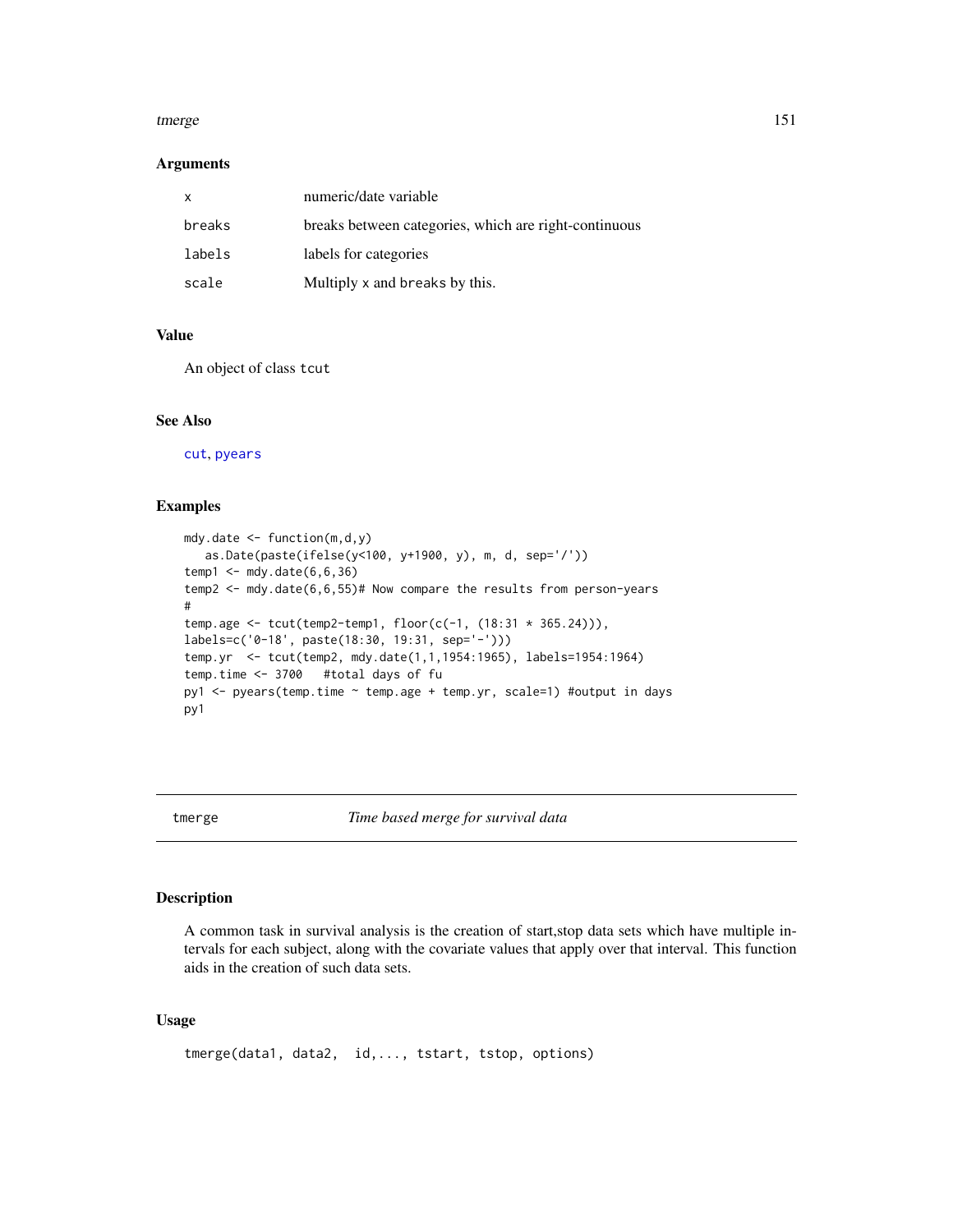#### **Arguments**

| data1    | the primary data set, to which new variables and/or observation will be added                                              |
|----------|----------------------------------------------------------------------------------------------------------------------------|
| data2    | second data set in which all the other arguments will be found                                                             |
| id       | subject identifier                                                                                                         |
| $\ddots$ | operations that add new variables or intervals, see below                                                                  |
| tstart   | optional variable to define the valid time range for each subject, only used on an<br>initial call                         |
| tstop    | optional variable to define the valid time range for each subject, only used on an<br>initial call                         |
| options  | a list of options. Valid ones are idname, tstartname, tstopname, delay, na.rm,<br>and tdcstart. See the explanation below. |

#### Details

The program is often run in multiple passes, the first of which defines the basic structure, and subsequent ones that add new variables to that structure. For a more complete explanation of how this routine works refer to the vignette on time-dependent variables.

There are 4 types of operational arguments: a time dependent covariate (tdc), cumulative count (cumtdc), event (event) or cumulative event (cumevent). Time dependent covariates change their values before an event, events are outcomes.

• newname  $=$  tdc(y, x) A new time dependent covariate variable will created. The argument y is assumed to be on the scale of the start and end time, and each instance describes the occurrence of a "condition" at that time. The second argument x is optional. In the case where x is missing the count variable starts at 0 for each subject and becomes 1 at the time of the event. If x is present the value of the time dependent covariate is initialized to the tdcstart option and is reset to the value of x at each observation. If the option na.  $rm=TRUE$  missing values of x are first removed, i.e., the update will not create missing values.

 $newname = cumtdc(y, x)$  Similar to tdc, except that the event count is accumulated over time for each subject.

newname = event(y,x) Mark an event at time y. In the usual case that x is missing the new  $0/1$ variable will be similar to the 0/1 status variable of a survival time.

 $newname = cumevent(v, x)$  Cumulative events.

The function adds three new variables to the output data set: tstart, tstop, and id. The options argument can be used to change these names. If data1 contains the tstart variable then that is used as the starting point for the created time intervals, otherwise the initial interval for each id will begin at 0 by default. This will lead to an invalid interval and subsequent error if say a death time were  $\leq 0$ .

The na.rm option affects creation of time-dependent covariates. Should a data row in data2 that has a missing value for the variable be ignored (na.rm=FALSE, default) or should it generate an observation with a value of NA? The default value leads to "last value carried forward" behavior. The delay option causes a time-dependent covariate's new value to be delayed, see the vignette for an example.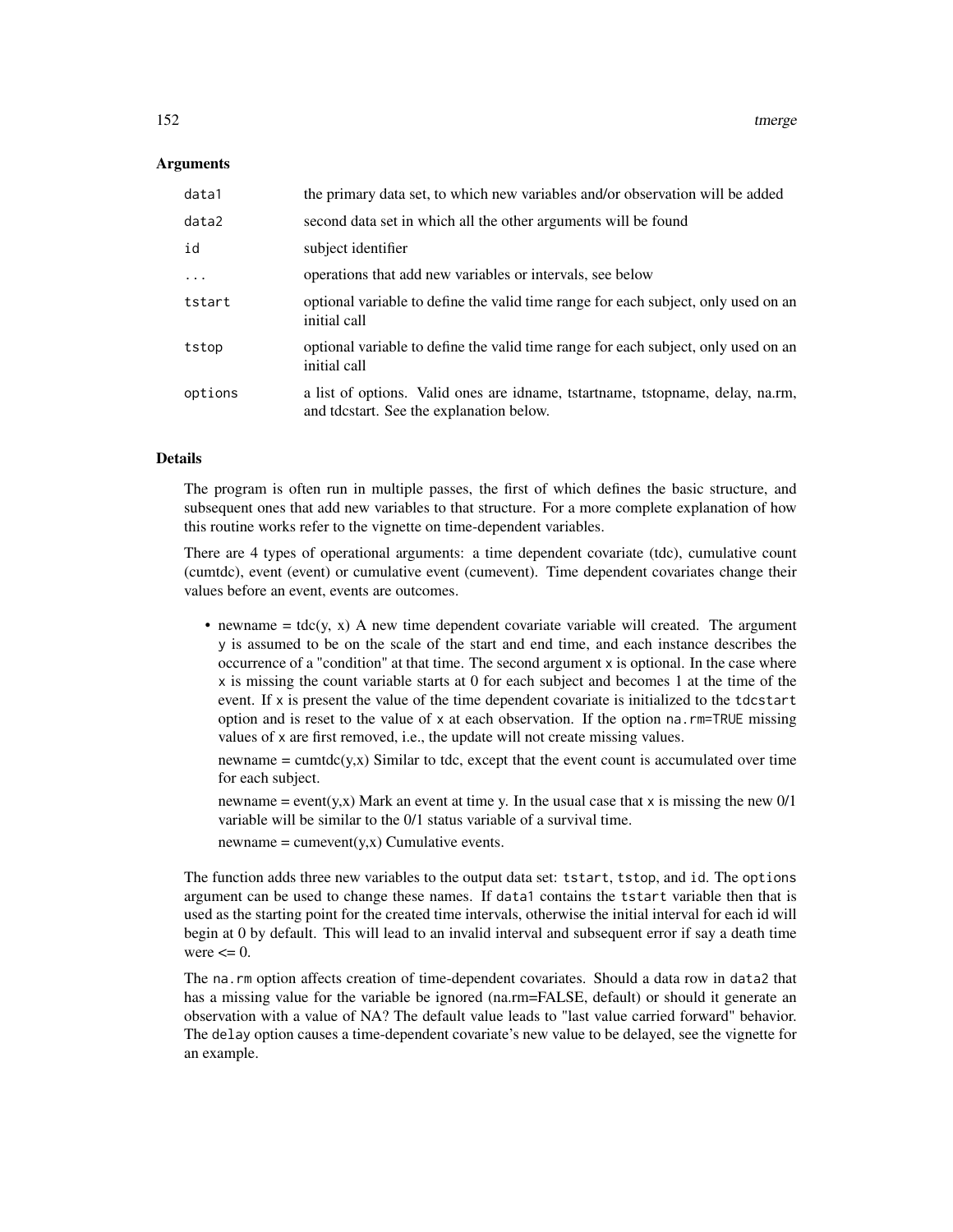#### <span id="page-152-0"></span>tmerge 153

#### Value

a data frame with two extra attributes tname and tcount. The first contains the names of the key variables; it's persistence from call to call allows the user to avoid constantly reentering the options argument. The tcount variable contains counts of the match types. New time values that occur before the first interval for a subject are "early", those after the last interval for a subject are "late", and those that fall into a gap are of type "gap". All these are are considered to be outside the specified time frame for the given subject. An event of this type will be discarded. A timedependent covariate value will be applied to later intervals but will not generate a new time point in the output.

The most common type will usually be "within", for those new times that fall inside an existing interval and cause it to be split into two. Observations that fall exactly on the edge of an interval but within the (min, max] time for a subject are counted as being on a "leading" edge, "trailing" edge or "boundary". The first corresponds for instance to an occurrence at 17 for someone with an intervals of (0,15] and (17, 35]. A tdc at time 17 will affect this interval but an event at 17 would be ignored. An event occurrence at 15 would count in the (0,15] interval. The last case is where the main data set has touching intervals for a subject, e.g. (17, 28] and (28,35] and a new occurrence lands at the join. Events will go to the earlier interval and counts to the latter one. A last column shows the number of additions where the id and time point were identical. When this occurs, the tdc and event operators will use the final value in the data (last edit wins), but ignoring missing, while cumtdc and cumevent operators add up the values.

These extra attributes are ephemeral and will be discarded if the dataframe is modified. This is intentional, since they will become invalid if for instance a subset were selected.

#### Author(s)

Terry Therneau

#### See Also

[neardate](#page-63-0)

```
# The pbc data set contains baseline data and follow-up status
# for a set of subjects with primary biliary cirrhosis, while the
# pbcseq data set contains repeated laboratory values for those
# subjects.
# The first data set contains data on 312 subjects in a clinical trial plus
# 106 that agreed to be followed off protocol, the second data set has data
# only on the trial subjects.
temp <- subset(pbc, id <= 312, select=c(id:sex, stage)) # baseline data
pbc2 <- tmerge(temp, temp, id=id, endpt = event(time, status))
pbc2 <- tmerge(pbc2, pbcseq, id=id, ascites = tdc(day, ascites),
               bili = tdc(day, bili), albumin = tdc(day, albumin),protime = tdc(day, protime), alk.phos = tdc(day, alk.phos))
fit \leq coxph(Surv(tstart, tstop, endpt==2) \sim protime + log(bili), data=pbc2)
```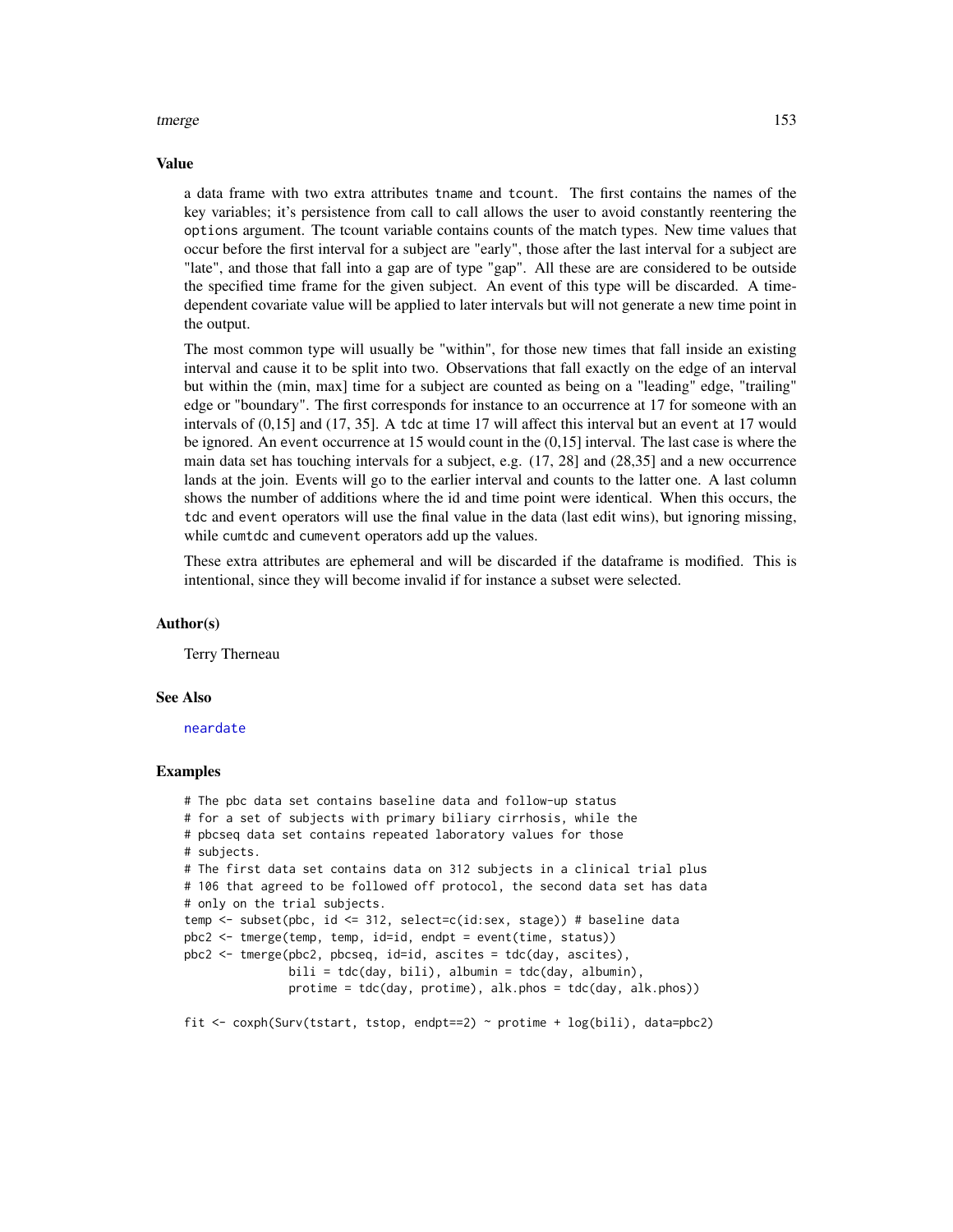<span id="page-153-0"></span>

# Description

Economists fit a parametric censored data model called the 'tobit'. These data are from Tobin's original paper.

#### Usage

tobin

# Format

A data frame with 20 observations on the following 3 variables.

durable Durable goods purchase

age Age in years

quant Liquidity ratio (x 1000)

#### Source

J Tobin (1958), Estimation of relationships for limited dependent variables. *Econometrica* 26, 24– 36.

# Examples

```
tfit <- survreg(Surv(durable, durable>0, type='left') ~age + quant,
                data=tobin, dist='gaussian')
```
predict(tfit,type="response")

transplant *Liver transplant waiting list*

# Description

Subjects on a liver transplant waiting list from 1990-1999, and their disposition: received a transplant, died while waiting, withdrew from the list, or censored.

#### Usage

data("transplant")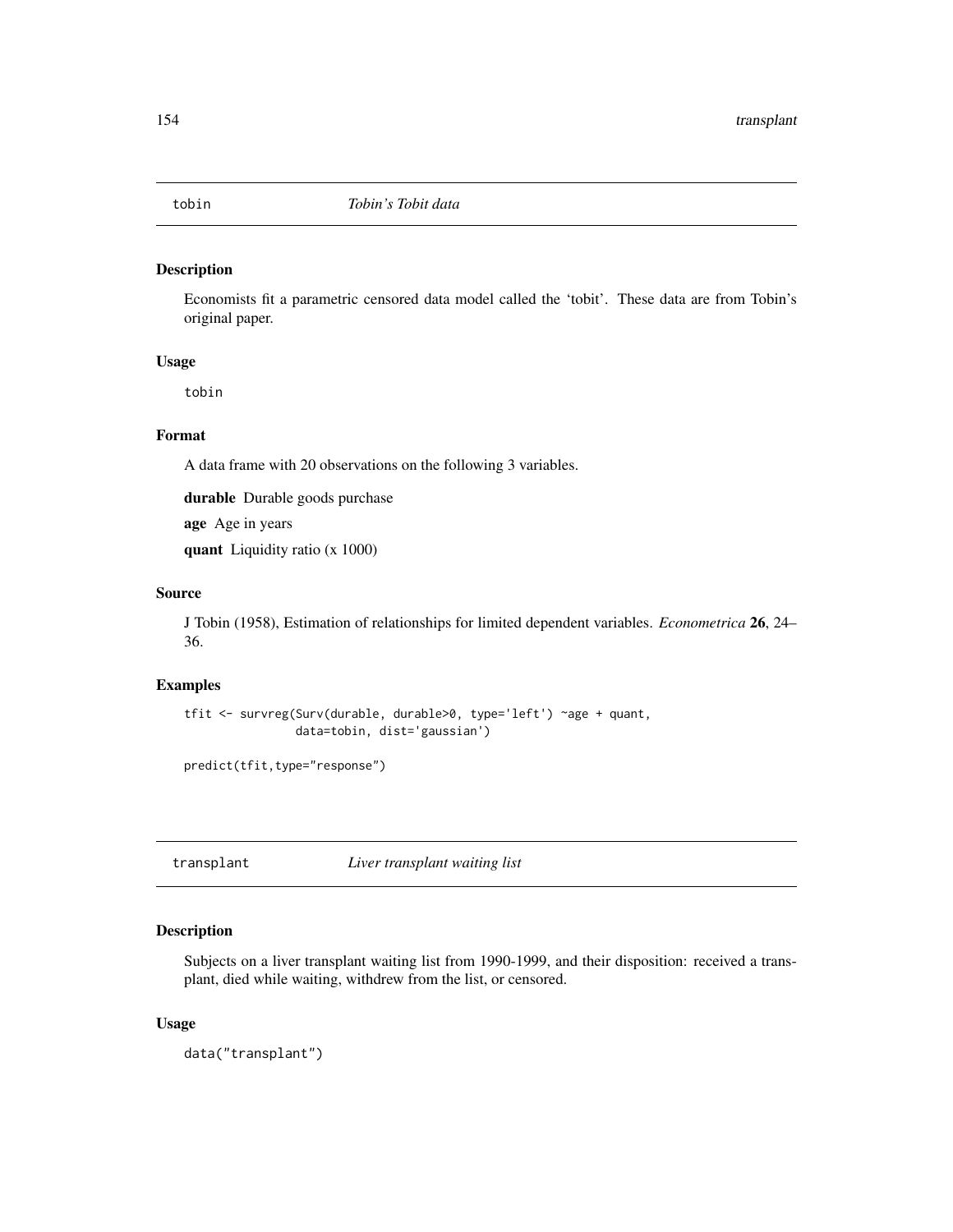#### transplant 155

#### Format

A data frame with 815 (transplant) or 861 (transplant2) observations on the following 6 variables.

age age at addition to the waiting list

sex m or f

abo blood type: A, B, AB or O

year year in which they entered the waiting list

futime time from entry to final disposition

event final disposition: censored, death, ltx or withdraw

creat serum creatinine

bili serum bilirubin

inr International Normalized Ratio, a measure of the blood's clotting ability

- meld calculated MELD score
- diag primary diagnosis: alcoholic liver disease, cholestatic liver disease, hepatitis B, hepatitis C, or other

#### Details

This represents the transplant experience in a particular region, over a time period in which liver transplant became much more widely recognized as a viable treatment modality. The number of liver transplants rises over the period, but the number of subjects added to the liver transplant waiting list grew much faster. Important questions addressed by the data are the change in waiting time, who waits, and whether there was an consequent increase in deaths while on the list.

Blood type is an important consideration. Donor livers from subjects with blood type O can be used by patients with A, B, AB or 0 blood types, whereas an AB liver can only be used by an AB recipient. Thus type O subjects on the waiting list are at a disadvantage, since the pool of competitors is larger for type O donor livers.

This data is of historical interest and provides a useful example of competing risks, but it has little relevance to current practice. Liver allocation policies have evolved and now depend directly on each individual patient's risk and need, assessments of which are regularly updated while a patient is on the waiting list. The overall organ shortage remains acute, however.

The transplant data set was a version used early in the analysis, transplant2 has several additions and corrections, and was the final data set and matches the paper.

#### References

Kim WR, Therneau TM, Benson JT, Kremers WK, Rosen CB, Gores GJ, Dickson ER. Deaths on the liver transplant waiting list: An analysis of competing risks. Hepatology 2006 Feb; 43(2):345-51.

```
#since event is a factor, survfit creates competing risk curves
pfit <- survfit(Surv(futime, event) ~ abo, transplant)
pfit[,2] #time to liver transplant, by blood type
plot(pfit[,2], mark.time=FALSE, col=1:4, lwd=2, xmax=735,
```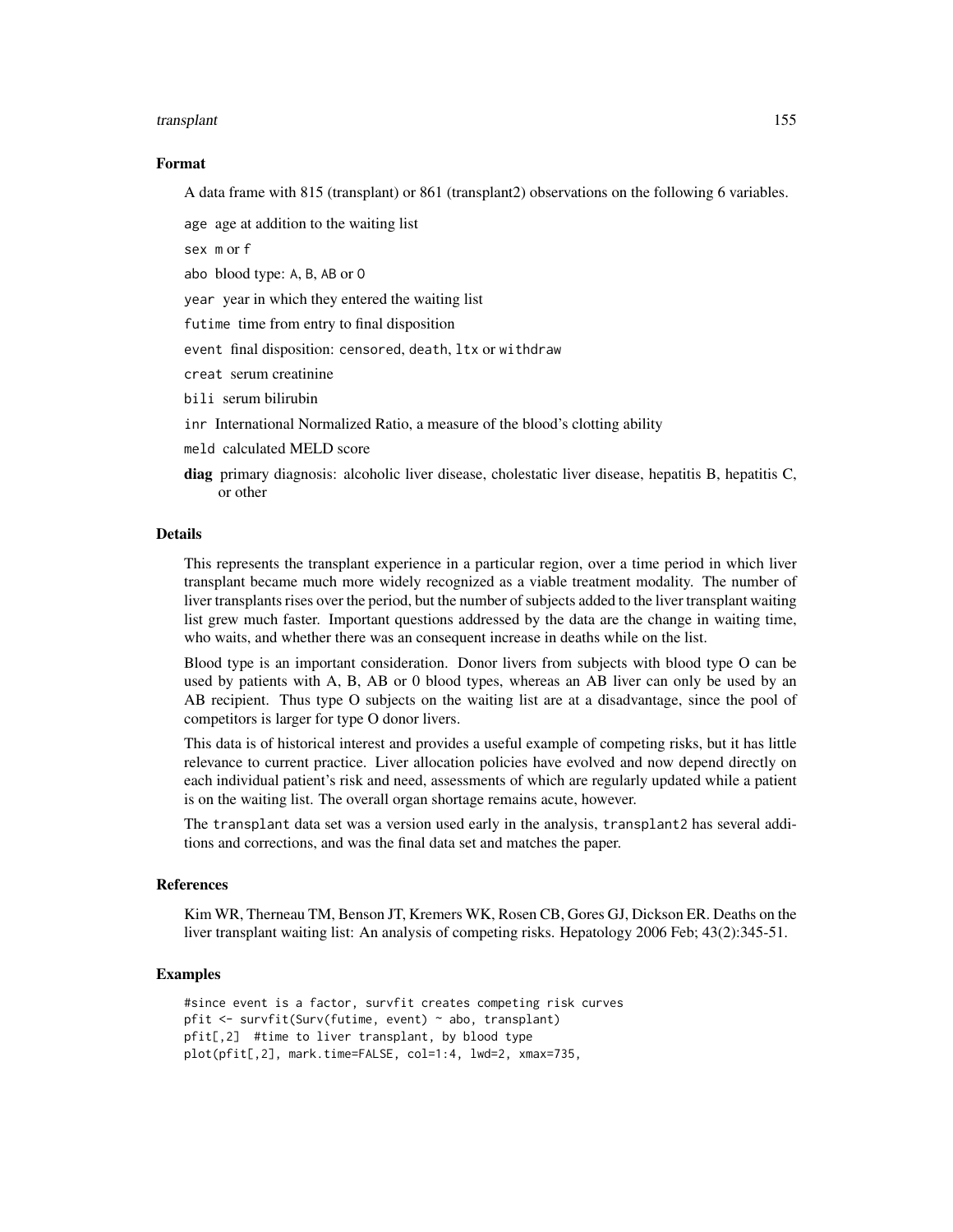```
xscale=30.5, xlab="Months", ylab="Fraction transplanted",
      xaxt = 'n')temp <- c(0, 6, 12, 18, 24)
axis(1, temp*30.5, temp)
legend(450, .35, levels(transplant$abo), lty=1, col=1:4, lwd=2)
# competing risks for type O
plot(pfit[4,], xscale=30.5, xmax=735, col=1:3, lwd=2)
legend(450, .4, c("Death", "Transpant", "Withdrawal"), col=1:3, lwd=2)
```
udca *Data from a trial of usrodeoxycholic acid*

#### **Description**

Data from a trial of ursodeoxycholic acid (UDCA) in patients with primary biliary cirrohosis (PBC).

#### Usage

data("udca")

# Format

A data frame with 170 observations on the following 15 variables.

id subject identifier

trt treatment of 0=placebo, 1=UDCA

entry.dt date of entry into the study

last.dt date of last on-study visit

stage stage of disease

bili bilirubin value at entry

riskscore the Mayo PBC risk score at entry

death.dt date of death

tx.dt date of liver transplant

hprogress.dt date of histologic progression

varices.dt appearance of esphogeal varices

ascites.dt appearance of ascites

enceph.dt appearance of encephalopathy

double.dt doubling of initial bilirubin

worsen.dt worsening of symptoms by two stages

# Details

This data set is used in the Therneau and Grambsh. The udca1 data set contains the baseline variables along with the time until the first endpoint (any of death, transplant, . . . , worsening). The udca2 data set treats all of the endpoints as parallel events and has a stratum for each.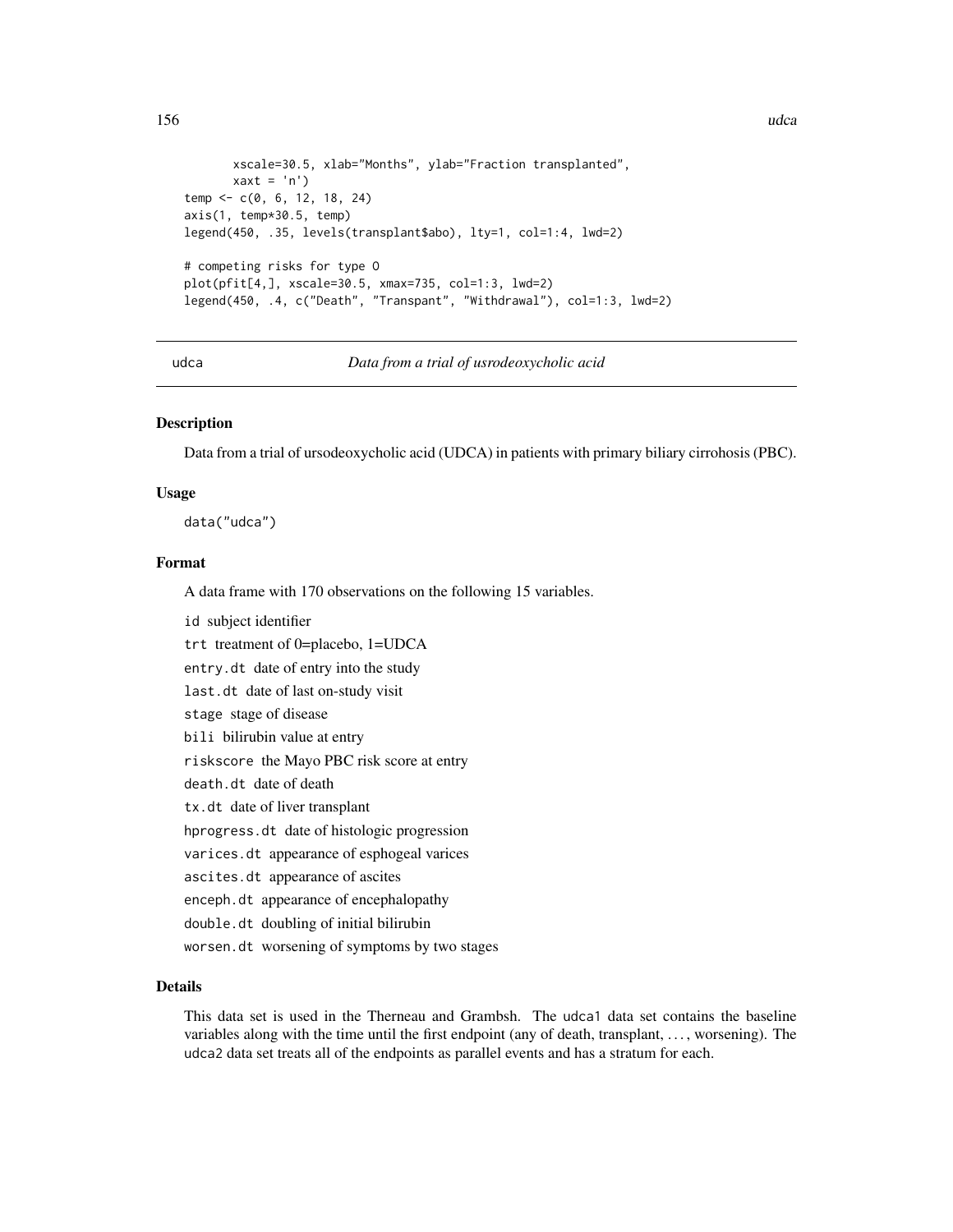<span id="page-156-0"></span>untangle.specials 157

# References

T. M. Therneau and P. M. Grambsch, Modeling survival data: extending the Cox model. Springer, 2000.

K. D. Lindor, E. R. Dickson, W. P Baldus, R.A. Jorgensen, J. Ludwig, P. A. Murtaugh, J. M. Harrison, R. H. Weisner, M. L. Anderson, S. M. Lange, G. LeSage, S. S. Rossi and A. F. Hofman. Ursodeoxycholic acid in the treatment of primary biliary cirrhosis. Gastroenterology, 106:1284- 1290, 1994.

### Examples

```
data(udca)
# values found in table 8.3 of the book
fit1 <- coxph(Surv(futime, status) ~ trt + log(bili) + stage +
          cluster(id), data=udca1)
fit2 <- coxph(Surv(futime, status) ~ trt + log(bili) + stage +
          cluster(id) + strata(endpoint), data=udca2)
```
untangle.specials *Help Process the 'specials' Argument of the 'terms' Function.*

### Description

Given a terms structure and a desired special name, this returns an index appropriate for subscripting the terms structure and another appropriate for the data frame.

#### Usage

```
untangle.specials(tt, special, order=1)
```
# Arguments

| tt      | a terms object.                                                                                          |
|---------|----------------------------------------------------------------------------------------------------------|
| special | the name of a special function, presumably used in the terms object.                                     |
| order   | the order of the desired terms. If set to 2, interactions with the special function<br>will be included. |

#### Value

a list with two components:

| vars  | a vector of variable names, as would be found in the data frame, of the specials. |
|-------|-----------------------------------------------------------------------------------|
| terms | a numeric vector, suitable for subscripting the terms structure, that indexes the |
|       | terms in the expanded model formula which involve the special.                    |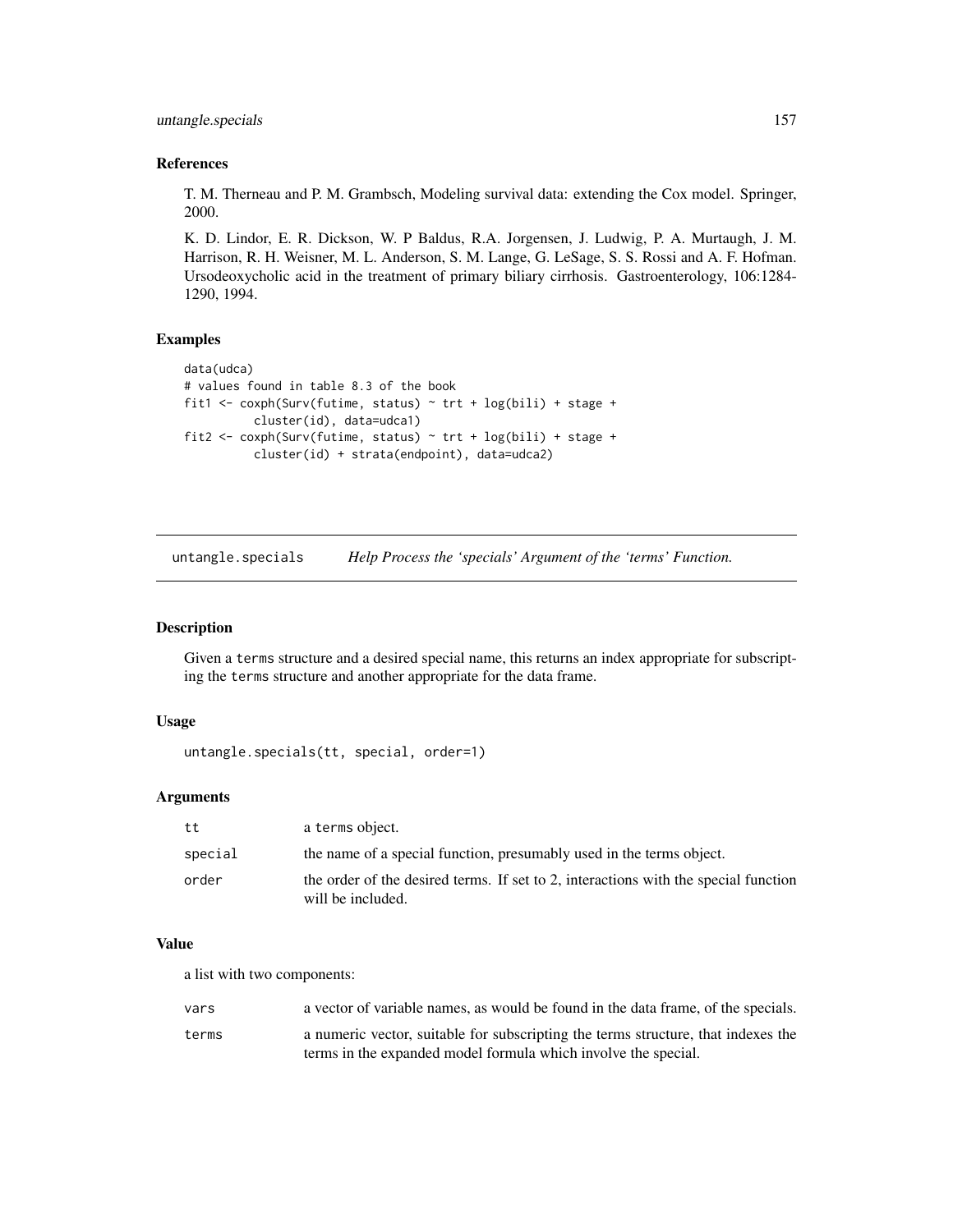#### <span id="page-157-0"></span>158 uspop2

#### Examples

```
formula<-Surv(tt,ss)~x+z*strata(id)
tms<-terms(formula,specials="strata")
## the specials attribute
attr(tms,"specials")
## main effects
untangle.specials(tms,"strata")
## and interactions
untangle.specials(tms,"strata",order=1:2)
```
uspop2 *Projected US Population*

# Description

US population by age and sex, for 2000 through 2020

#### Usage

data(uspop2)

#### Format

The data is a matrix with dimensions age, sex, and calendar year. Age goes from 0 through 100, where the value for age 100 is the total for all ages of 100 or greater.

# Details

This data is often used as a "standardized" population for epidemiology studies.

#### Source

NP2008\_D1: Projected Population by Single Year of Age, Sex, Race, and Hispanic Origin for the United States: July 1, 2000 to July 1, 2050, www.census.gov/population/projections.

#### See Also

[uspop](#page-0-0)

```
us50 <- uspop2[51:101,, "2000"] #US 2000 population, 50 and over
age <- as.integer(dimnames(us50)[[1]])
smat <- model.matrix( ~ factor(floor(age/5)) -1)
ustot <- t(smat) %*% us50 #totals by 5 year age groups
temp <- c(50,55, 60, 65, 70, 75, 80, 85, 90, 95)
dimnames(ustot) <- list(c(paste(temp, temp+4, sep="-"), "100+"),
                        c("male", "female"))
```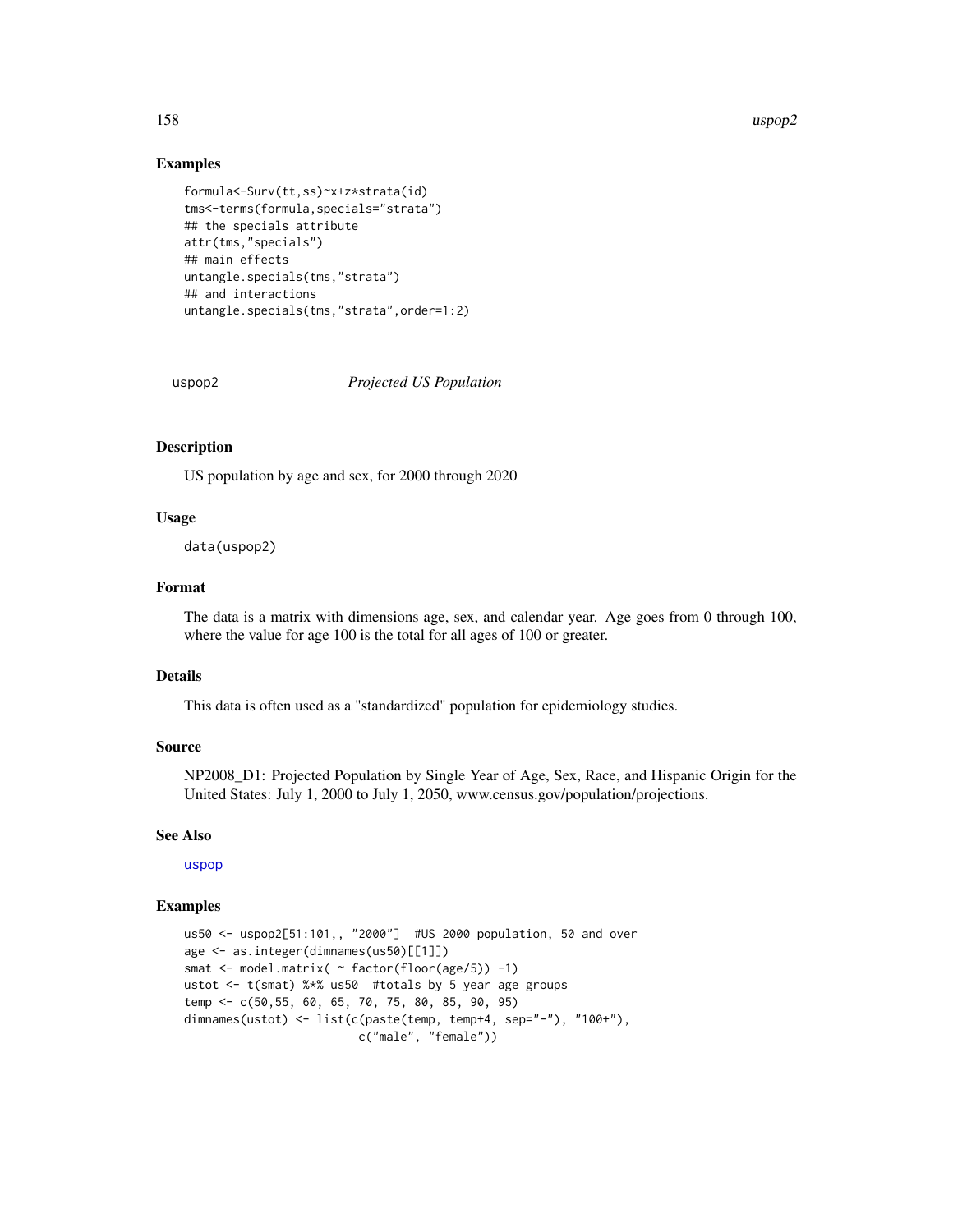<span id="page-158-0"></span>

#### Description

Extract and return the variance-covariance matrix.

# Usage

```
## S3 method for class 'coxph'
vcov(object, complete=TRUE, ...)
## S3 method for class 'survreg'
vcov(object, complete=TRUE, ...)
```
# Arguments

| complete<br>logical indicating if the full variance-covariance matrix should be returned. This<br>has an effect only for an over-determined fit where some of the coefficients are<br>the returned matrix will have row/column for each coefficient, if FALSE it will<br>contain rows/columns corresponding to the non-missing coefficients. The coef()<br>function has a simplar complete argument.<br>additional arguments for method functions<br>$\ddots$ . | object | a fitted model object                                                           |
|-----------------------------------------------------------------------------------------------------------------------------------------------------------------------------------------------------------------------------------------------------------------------------------------------------------------------------------------------------------------------------------------------------------------------------------------------------------------|--------|---------------------------------------------------------------------------------|
|                                                                                                                                                                                                                                                                                                                                                                                                                                                                 |        | undefined, and coef (object) contains corresponding NA values. If complete=TRUE |
|                                                                                                                                                                                                                                                                                                                                                                                                                                                                 |        |                                                                                 |

### Details

For the coxph and survreg functions the returned matrix is a particular generalized inverse: the row and column corresponding to any NA coefficients will be zero. This is a side effect of the generalized cholesky decomposion used in the unerlying compuatation.

#### Value

a matrix

veteran *Veterans' Administration Lung Cancer study*

# Description

Randomised trial of two treatment regimens for lung cancer. This is a standard survival analysis data set.

#### Usage

veteran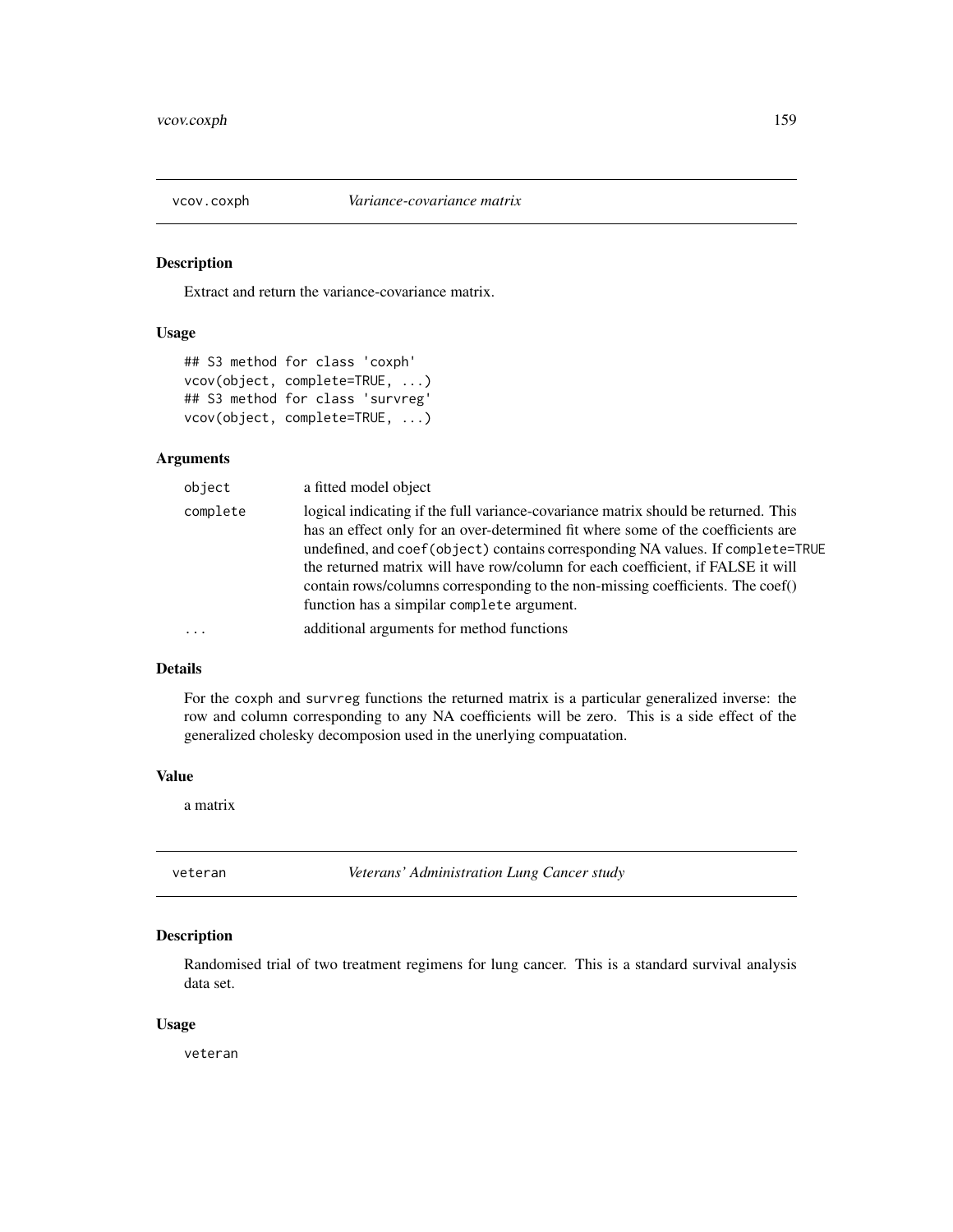# <span id="page-159-0"></span>Format

| trt:      | 1=standard 2=test                         |
|-----------|-------------------------------------------|
| celltype: | 1=squamous, 2=smallcell, 3=adeno, 4=large |
| time:     | survival time                             |
| status:   | censoring status                          |
| karno:    | Karnofsky performance score (100=good)    |
| diagtime: | months from diagnosis to randomisation    |
| age:      | in years                                  |
| prior:    | prior therapy $0 = no$ , $10 = yes$       |

# Source

D Kalbfleisch and RL Prentice (1980), *The Statistical Analysis of Failure Time Data*. Wiley, New York.

xtfrm.Surv *Sorting order for Surv objects*

### Description

Sort survival objects into a partial order, which is the same one used internally for many of the calculations.

#### Usage

## S3 method for class 'Surv' xtfrm(x)

## Arguments

x a Surv object

# Details

This creates a partial ordering of survival objects. The result is sorted in time order, for tied pairs of times right censored events come after observed events (censor after death), and left censored events are sorted before observed events. For counting process data (tstart, tstop, status) the ordering is by stop time, status, and start time, again with censoring last. Interval censored data is sorted using the midpoint of each interval.

The xtfrm routine is used internally by order and sort, so these results carry over to those routines.

# Value

a vector of integers which will have the same sort order as x.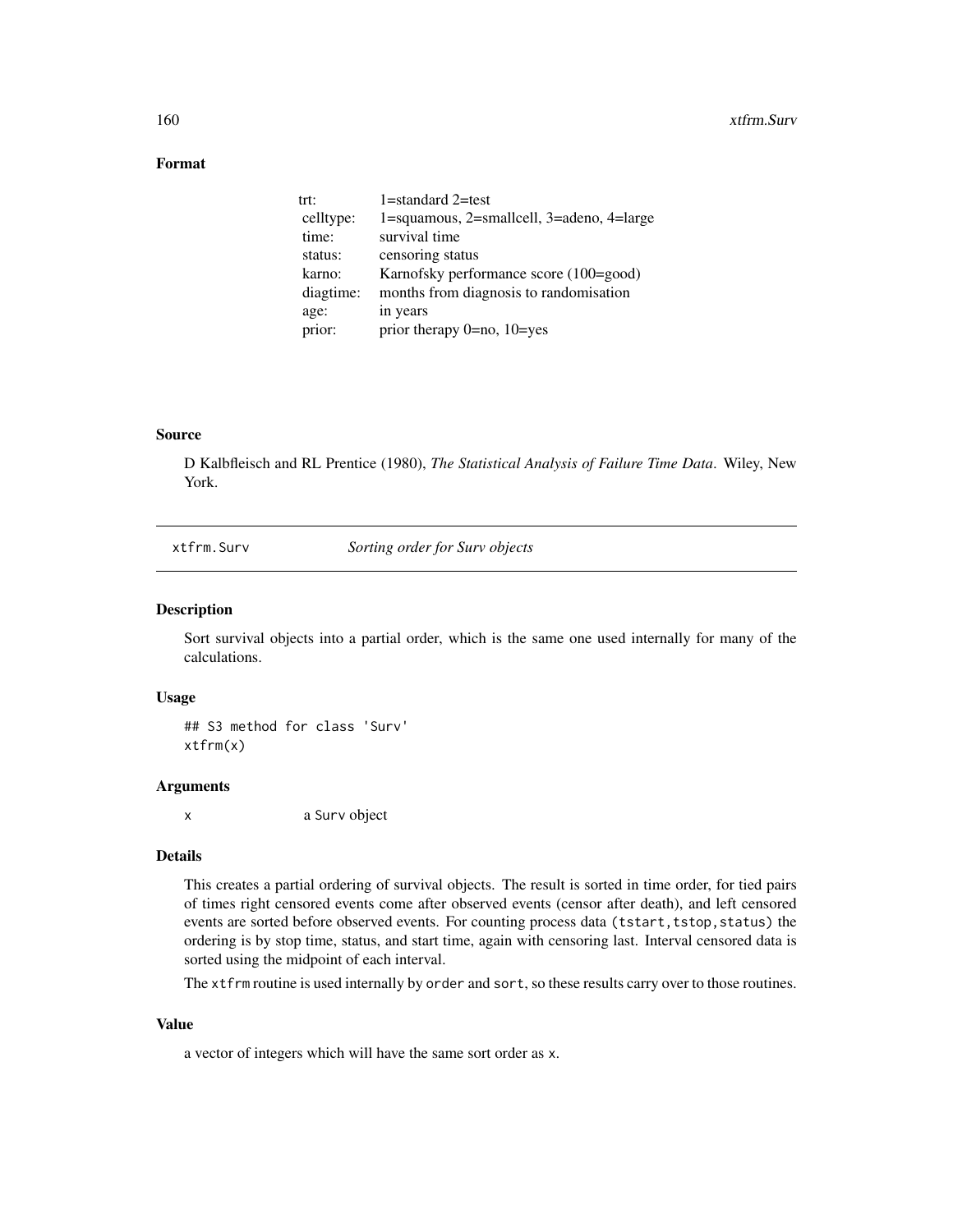<span id="page-160-1"></span>yates and the state of the state of the state of the state of the state of the state of the state of the state of the state of the state of the state of the state of the state of the state of the state of the state of the

# Author(s)

Terry Therneau

# See Also

[sort](#page-0-0), [order](#page-0-0)

# Examples

```
test <- c(Surv(c(10, 9,9, 8,8,8,7,5,5,4), rep(1:0, 5)), Surv(6.2, NA))
test
sort(test)
```
<span id="page-160-0"></span>yates *Population prediction*

# Description

Compute population marginal means (PMM) from a model fit, for a chosen population and statistic.

# Usage

```
yates(fit, term, population = c("data", "factorial", "sas"),
levels, test = c("global", "trend", "pairwise"), predict = "linear",
options, nsim = 200, method = c("direct", "sgtt"))
```
# Arguments

| fit        | a model fit. Examples using lm, glm, and coxph objects are given in the vignette.                                                                                                                                                                               |
|------------|-----------------------------------------------------------------------------------------------------------------------------------------------------------------------------------------------------------------------------------------------------------------|
| term       | the term from the model whic is to be evaluated. This can be written as a char-<br>acter string or as a formula.                                                                                                                                                |
| population | the population to be used for the adjusting variables. User can supply their<br>own data frame or select one of the built in choices. The argument also allows<br>"empirical" and "yates" as aliases for data and factorial, respectively, and ignores<br>case. |
| levels     | optional, what values for term should be used.                                                                                                                                                                                                                  |
| test       | the test for comparing the population predictions.                                                                                                                                                                                                              |
| predict    | what to predict. For a glm model this might be the 'link' or 'response'. For<br>a coxph model it can be linear, risk, or survival. User written functions are<br>allowed.                                                                                       |
| options    | optional arguments for the prediction method.                                                                                                                                                                                                                   |
| nsim       | number of simulations used to compute a variance for the predictions. This is<br>not needed for the linear predictor.                                                                                                                                           |
| method     | the computational approach for testing equality of the population predictions.<br>Either the direct approach or the algorithm used by the SAS glim procedure for<br>"type 3" tests.                                                                             |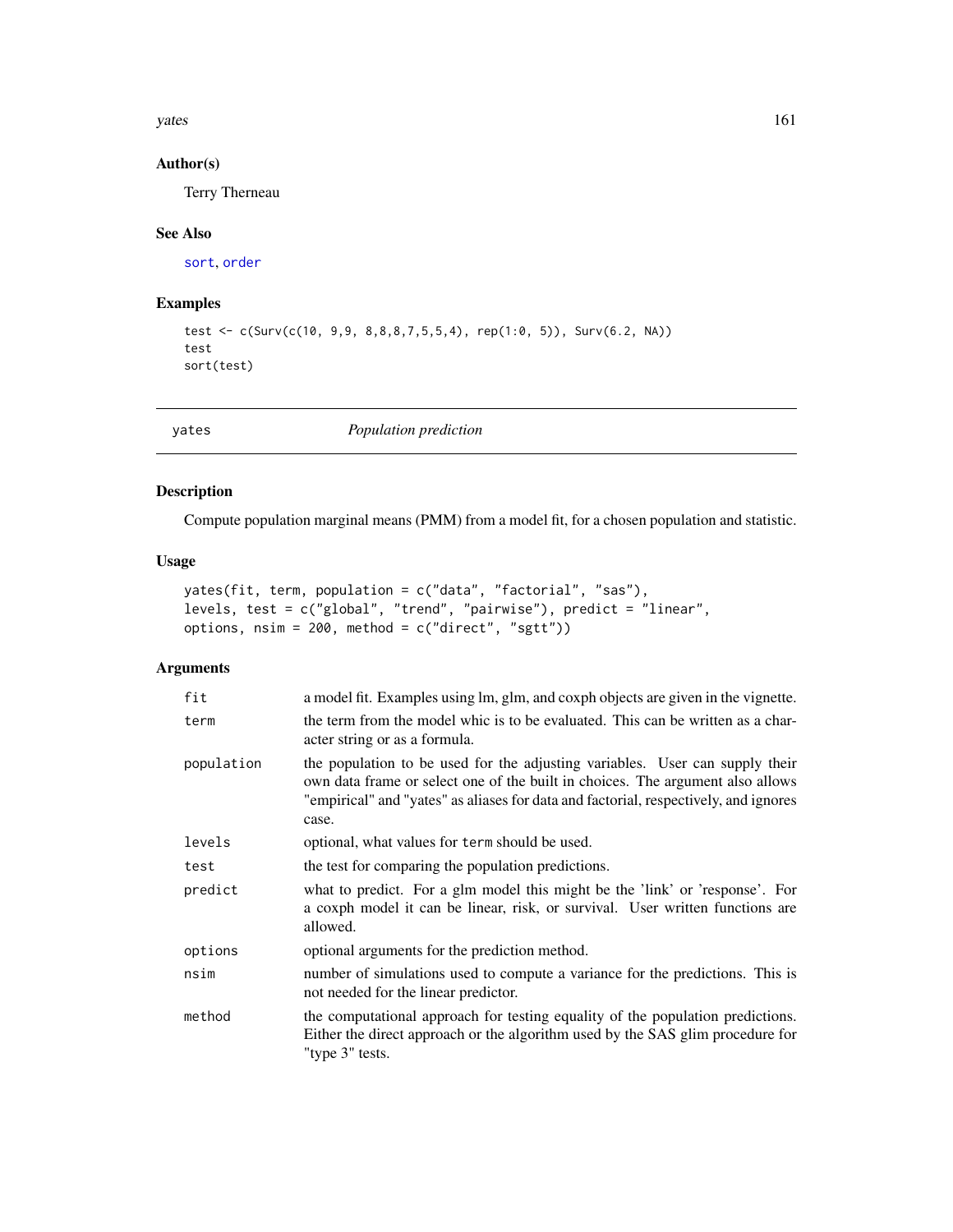# Details

The many options and details of this function are best described in a vignette on population prediction.

# Value

an object of class yates with components of

| estimate | a data frame with one row for each level of the term, and columns containing the<br>level, the mean population predicted value (mppy) and its standard deviation. |
|----------|-------------------------------------------------------------------------------------------------------------------------------------------------------------------|
| tests    | a matrix giving the test statistics                                                                                                                               |
| mvar     | the full variance-covariance matrix of the mppy values                                                                                                            |
| summary  | optional: any further summary if the values provided by the prediction method.                                                                                    |

# Author(s)

Terry Therneau

#### Examples

```
fit1 <- lm(skips ~ Solder*Opening + Mask, data = solder)
yates(fit1, ~Opening, population = "factorial")
fit2 <- coxph(Surv(time, status) ~ factor(ph.ecog)*sex + age, lung)
yates(fit2, ~ ph.ecog, predict="risk") # hazard ratio
```
yates\_setup *Method for adding new models to the* yates *function.*

# Description

This is a method which is called by the yates function, in order to setup the code to handle a particular model type. Methods for glm, coxph, and default are part of the survival package.

# Usage

yates\_setup(fit, ...)

### Arguments

| fit      | a fitted model object               |
|----------|-------------------------------------|
| $\cdots$ | optional arguments for some methods |

<span id="page-161-0"></span>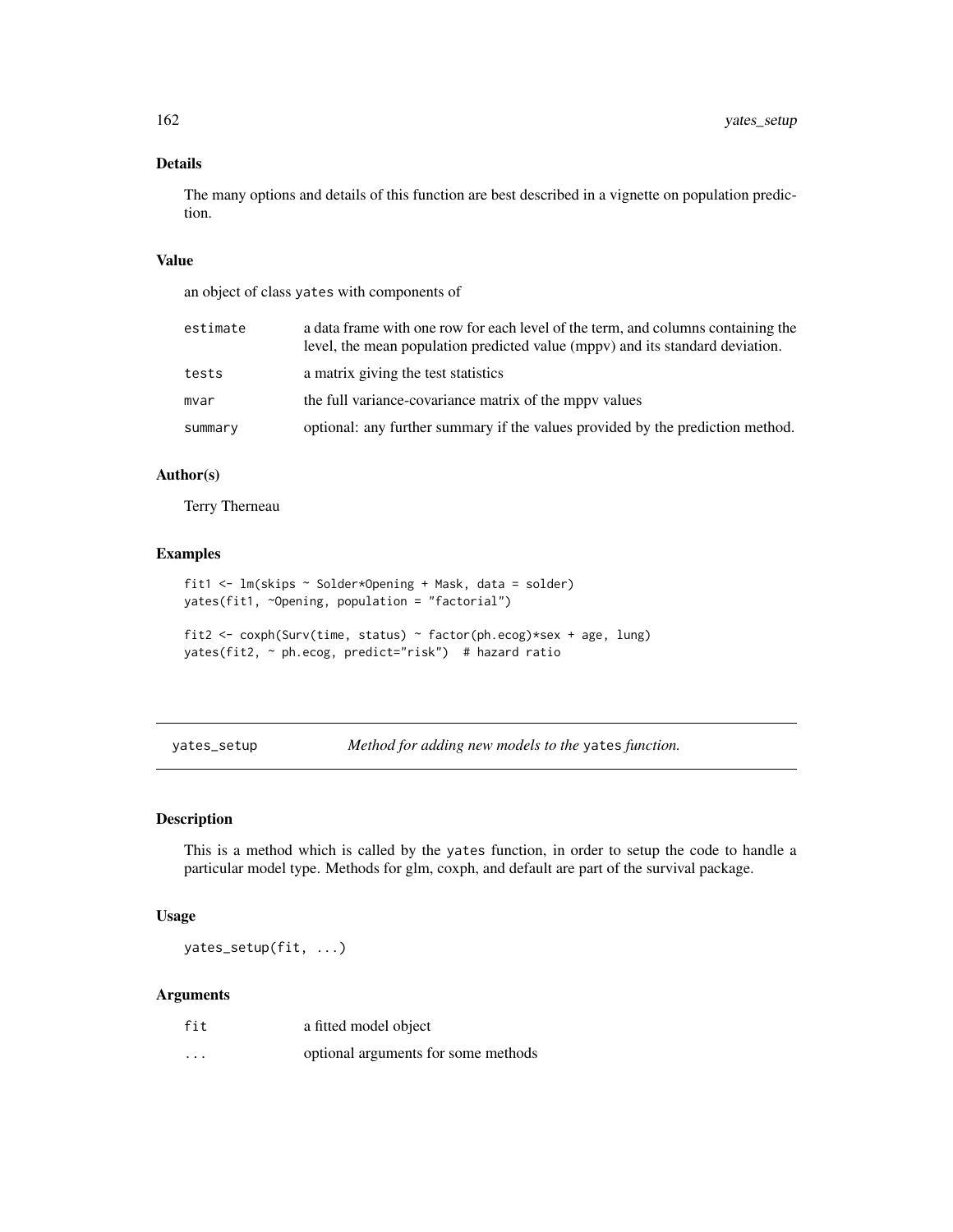# <span id="page-162-0"></span>yates\_setup 163

# Details

If the predicted value should be the linear predictor, the function should return NULL. The yates routine has particularly efficient code for this case. Otherwise it should return a prediction function or a list of two elements containing the prediction function and a summary function. The prediction function will be passed the linear predictor as a single argument and should return a vector of predicted values.

# Note

See the vignette on population prediction for more details.

# Author(s)

Terry Therneau

# See Also

[yates](#page-160-0)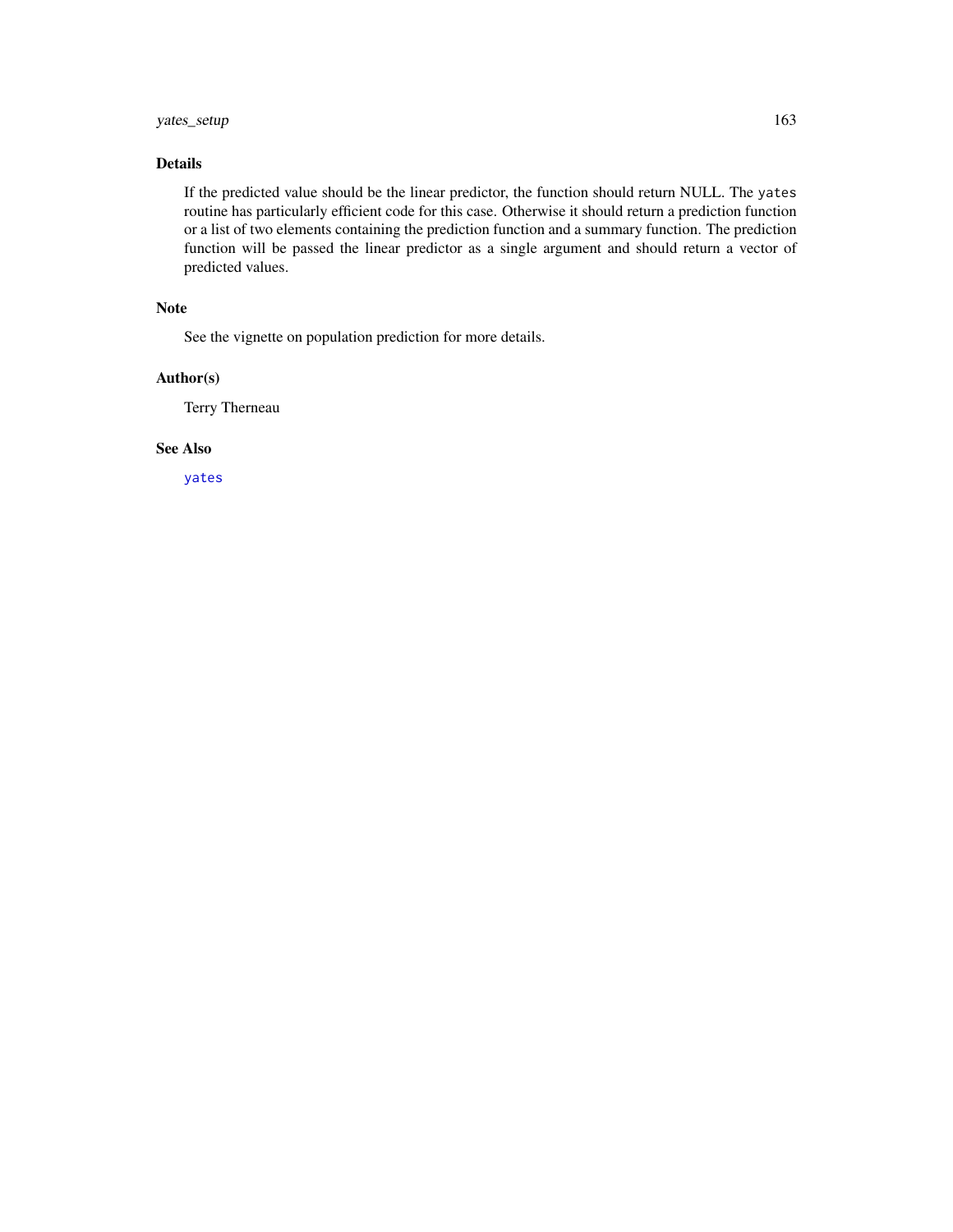# Index

∗Topic datasets aml, [9](#page-8-0) bladder, [13](#page-12-0) cgd, [17](#page-16-0) cgd0, [18](#page-17-0) diabetic, [40](#page-39-0) flchain, [45](#page-44-0) heart, [48](#page-47-0) logan, [54](#page-53-0) lung, [56](#page-55-0) mgus, [57](#page-56-0) mgus2, [59](#page-58-0) myeloid, [61](#page-60-0) nafld, [62](#page-61-0) nwtco, [66](#page-65-0) ovarian, [67](#page-66-0) pbc, [67](#page-66-0) pbcseq, [69](#page-68-0) ratetables, [91](#page-90-0) rats, [92](#page-91-0) rats2, [93](#page-92-0) reliability, [93](#page-92-0) retinopathy, [98](#page-97-0) rhDNase, [99](#page-98-0) solder, [101](#page-100-0) stanford2, [102](#page-101-0) tobin, [154](#page-153-0) transplant, [154](#page-153-0) udca, [156](#page-155-0) uspop2, [158](#page-157-0) veteran, [159](#page-158-0) ∗Topic distribution dsurvreg, [41](#page-40-0) ∗Topic hplot plot.survfit, [72](#page-71-0) statefig, [103](#page-102-0) ∗Topic manip neardate, [64](#page-63-1) ∗Topic models

anova.coxph, [10](#page-9-0) attrassign, [11](#page-10-0) clogit, [20](#page-19-0) yates, [161](#page-160-1) yates\_setup, [162](#page-161-0) ∗Topic print print.summary.survfit, [81](#page-80-0) ∗Topic regression anova.coxph, [10](#page-9-0) survreg.object, [147](#page-146-0) ∗Topic survival aareg, [4](#page-3-0) aeqSurv, [7](#page-6-0) agreg.fit, [8](#page-7-0) anova.coxph, [10](#page-9-0) basehaz, [12](#page-11-0) bladder, [13](#page-12-0) cch, [14](#page-13-0) cgd, [17](#page-16-0) cgd0, [18](#page-17-0) clogit, [20](#page-19-0) cluster, [22](#page-21-0) colon, [23](#page-22-0) concordance, [24](#page-23-0) concordancefit, [27](#page-26-0) cox.zph, [28](#page-27-0) coxph, [30](#page-29-0) coxph.control, [34](#page-33-0) coxph.detail, [36](#page-35-0) coxph.object, [37](#page-36-0) coxph.wtest, [38](#page-37-0) coxsurv.fit, [39](#page-38-0) diabetic, [40](#page-39-0) finegray, [43](#page-42-0) frailty, [46](#page-45-0) heart, [48](#page-47-0) is.ratetable, [49](#page-48-0) kidney, [50](#page-49-0) levels.Surv, [51](#page-50-0)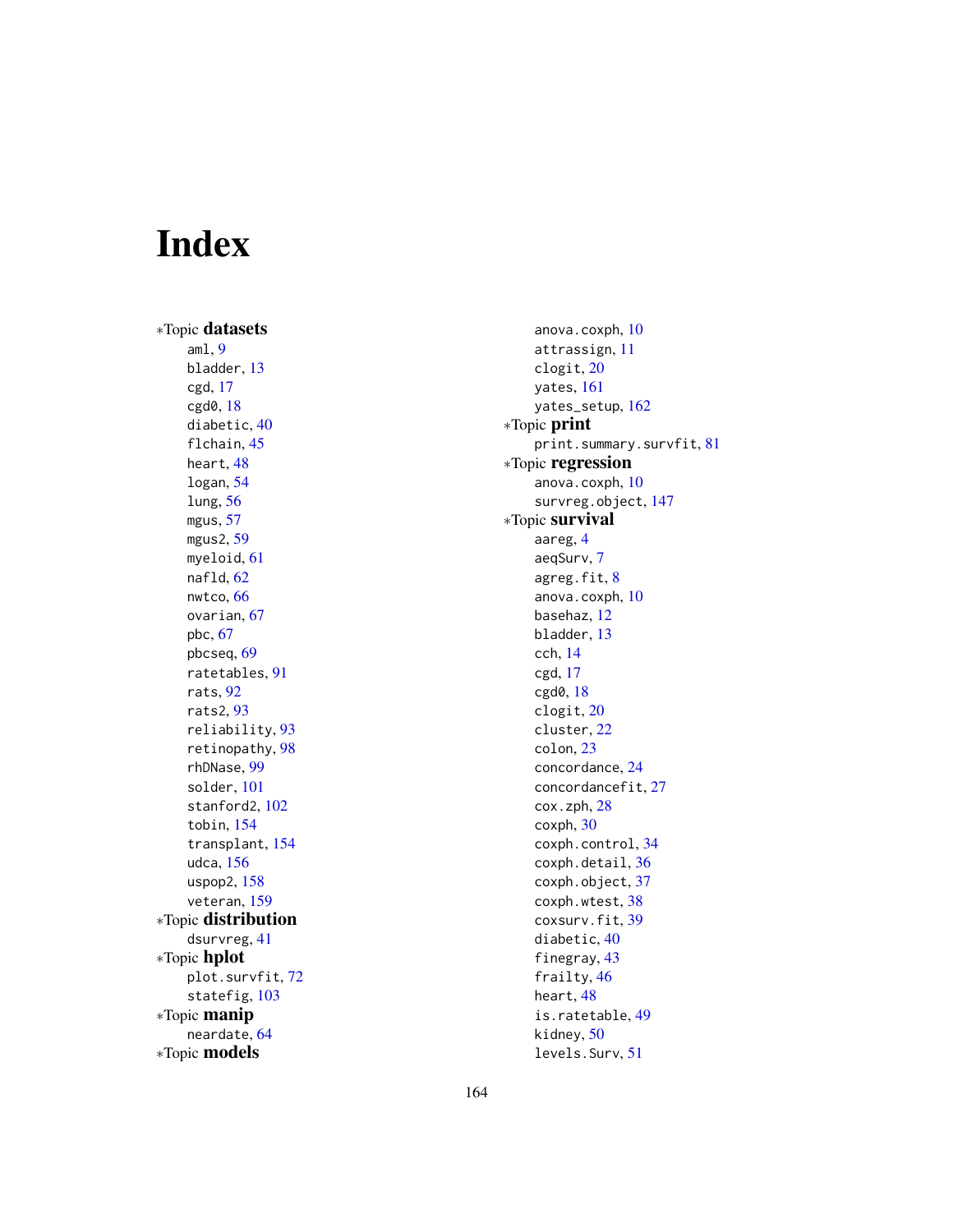#### INDEX 165

lines.survfit, [52](#page-51-0) logLik.coxph , [55](#page-54-0) mgus , [57](#page-56-0) model.frame.coxph, [60](#page-59-0) model.matrix.coxph, [60](#page-59-0) ovarian, [67](#page-66-0) plot.cox.zph , [71](#page-70-0) plot.survfit , [72](#page-71-0) predict.coxph , [75](#page-74-0) predict.survreg , [77](#page-76-0) print.aareg , [79](#page-78-0) print.summary.survexp, [80](#page-79-0) print.survfit, $82$ pspline , [83](#page-82-0) pyears, [85](#page-84-1) quantile.survfit , [88](#page-87-0) ratetable , [89](#page-88-0) ratetableDate , [90](#page-89-0) ratetables , [91](#page-90-0) rats , [92](#page-91-0) rats2 , [93](#page-92-0) residuals.coxph , [95](#page-94-0) residuals.survreg , [96](#page-95-0) ridge , [100](#page-99-0) stanford2 , [102](#page-101-0) statefig, [103](#page-102-0) strata , [105](#page-104-0) summary.aareg, [106](#page-105-0) summary.coxph , [107](#page-106-0) summary.pyears, [109](#page-108-0) summary.survexp , [110](#page-109-0) summary.survfit , [111](#page-110-0) Surv , [113](#page-112-1) Surv-methods , [115](#page-114-0) survcheck , [117](#page-116-0) survConcordance , [119](#page-118-0) survdiff, [120](#page-119-0) survexp, [122](#page-121-0) survexp.fit, [125](#page-124-0) survexp.object , [126](#page-125-0) survfit , [127](#page-126-0) survfit.coxph , [128](#page-127-0) survfit.formula , [131](#page-130-0) survfit.matrix , [135](#page-134-0) survfit.object , [136](#page-135-0) survfit0 , [139](#page-138-0) survfitcoxph.fit , [139](#page-138-0) survobrien , [141](#page-140-0)

survreg, [142](#page-141-1) survreg.control, [144](#page-143-0) survreg.distributions , [145](#page-144-1) survreg.object, [147](#page-146-0) survregDtest, [148](#page-147-1) survSplit , [149](#page-148-0) tcut , [150](#page-149-0) tmerge , [151](#page-150-0) untangle.specials , [157](#page-156-0) vcov.coxph , [159](#page-158-0) xtfrm.Surv, [160](#page-159-0) yates , [161](#page-160-1) yates\_setup , [162](#page-161-0) ∗Topic utilities neardate , [64](#page-63-1) survSplit , [149](#page-148-0) [.Surv (Surv),  $113$ [.cox.zph *(*cox.zph *)* , [28](#page-27-0) [.ratetable *(*ratetable *)* , [89](#page-88-0) [.survfit *(*survfit.formula *)* , [131](#page-130-0) [.tcut (tcut), [150](#page-149-0) aareg , [4](#page-3-0) aeqSurv , [7](#page-6-0) , *[44](#page-43-0)* agreg.fit, [8](#page-7-0) aml , [9](#page-8-0) anova , *[10](#page-9-0)* anova.coxph , [10](#page-9-0) anova.coxphlist *(*anova.coxph *)* , [10](#page-9-0) anova.survreg *(*survreg *)* , [142](#page-141-1) anova.survreglist *(*survreg *)* , [142](#page-141-1) anyDuplicated.Surv *(*Surv-methods *)* , [115](#page-114-0) as.character.Surv *(*Surv-methods *)* , [115](#page-114-0) as.data.frame.Surv *(*Surv-methods *)* , [115](#page-114-0) as.integer.Surv *(*Surv-methods *)* , [115](#page-114-0) as.matrix.Surv *(*Surv-methods *)* , [115](#page-114-0)

as.numeric.Surv *(*Surv-methods *)* , [115](#page-114-0) as.POSIXct , *[65](#page-64-0)* attrassign , [11](#page-10-0)

basehaz , [12](#page-11-0) bladder , [13](#page-12-0) bladder1 *(*bladder *)* , [13](#page-12-0) bladder2 *(*bladder *)* , [13](#page-12-0) c.Surv *(*Surv-methods *)* , [115](#page-114-0) cancer *(*lung *)* , [56](#page-55-0)

```
capacitor
(reliability
)
, 93
cch
, 14
```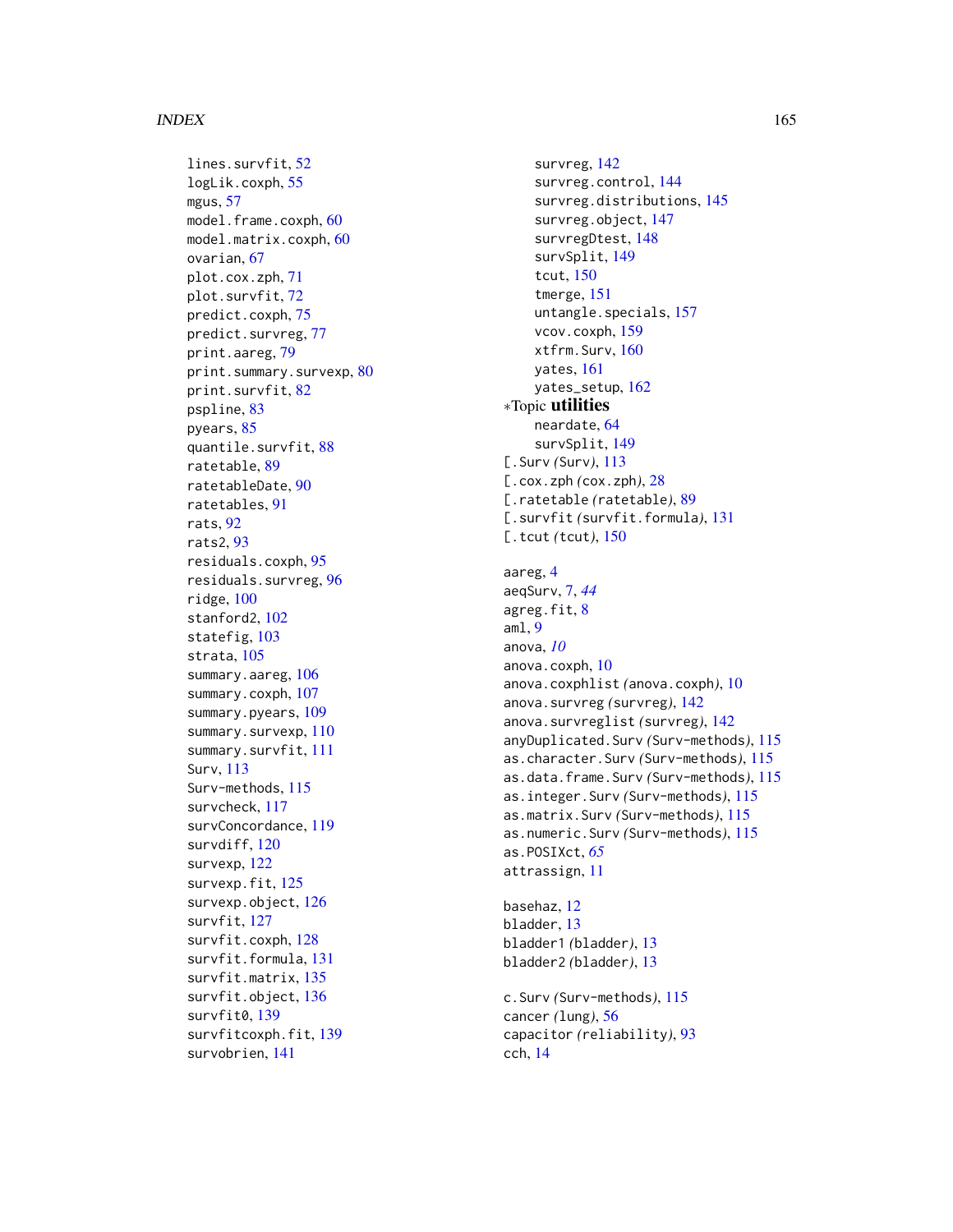cgd, [17,](#page-16-0) *[19](#page-18-0)* cgd0, [18](#page-17-0) cipoisson, [19,](#page-18-0) *[110](#page-109-0)* clogit, [20](#page-19-0) cluster, [22,](#page-21-0) *[33](#page-32-0)* colon, [23](#page-22-0) concordance, [24,](#page-23-0) *[27](#page-26-0)*, *[120](#page-119-0)* concordancefit, [27](#page-26-0) cox.zph, [28,](#page-27-0) *[38](#page-37-0)*, *[72](#page-71-0)* coxph, *[9,](#page-8-0) [10](#page-9-0)*, *[22,](#page-21-0) [23](#page-22-0)*, *[26](#page-25-0)*, *[29](#page-28-0)*, [30,](#page-29-0) *[36–](#page-35-0)[38](#page-37-0)*, *[44](#page-43-0)*, *[48](#page-47-0)*, *[72](#page-71-0)*, *[75](#page-74-0)*, *[77](#page-76-0)*, *[84](#page-83-0)*, *[96](#page-95-0)*, *[100,](#page-99-0) [101](#page-100-0)*, *[105](#page-104-0)*, *[108](#page-107-0)*, *[115](#page-114-0)*, *[130](#page-129-0)*, *[134](#page-133-0)* coxph.control, *[8](#page-7-0)*, *[30,](#page-29-0) [31](#page-30-0)*, *[33](#page-32-0)*, [34](#page-33-0) coxph.detail, [36,](#page-35-0) *[38](#page-37-0)* coxph.fit *(*agreg.fit*)*, [8](#page-7-0) coxph.object, *[33](#page-32-0)*, [37](#page-36-0) coxph.wtest, [38](#page-37-0) coxsurv.fit, [39](#page-38-0) cracks *(*reliability*)*, [93](#page-92-0) cut, *[150,](#page-149-0) [151](#page-150-0)*

diabetic, [40](#page-39-0) dsurvreg, [41](#page-40-0) duplicated.Surv *(*Surv-methods*)*, [115](#page-114-0)

extractAIC.coxph.penal *(*coxph.object*)*, [37](#page-36-0)

findInterval, *[65](#page-64-0)* finegray, [43](#page-42-0) flchain, [45](#page-44-0) format, *[110](#page-109-0)* format.Surv *(*Surv-methods*)*, [115](#page-114-0) frailty, *[33](#page-32-0)*, [46,](#page-45-0) *[84](#page-83-0)*, *[101](#page-100-0)*, *[144](#page-143-0)*

genfan *(*reliability*)*, [93](#page-92-0) glm, *[22](#page-21-0)*

head.Surv *(*Surv-methods*)*, [115](#page-114-0) heart, [48,](#page-47-0) *[102,](#page-101-0) [103](#page-102-0)*

ifluid *(*reliability*)*, [93](#page-92-0) imotor *(*reliability*)*, [93](#page-92-0) interaction, *[105](#page-104-0)* is.na.Surv *(*Surv-methods*)*, [115](#page-114-0) is.ratetable, [49](#page-48-0) is.Surv *(*Surv*)*, [113](#page-112-1)

jasa *(*heart*)*, [48](#page-47-0) jasa1 *(*heart*)*, [48](#page-47-0)

# kidney, [50](#page-49-0)

labels.survreg *(*survreg*)*, [142](#page-141-1) length.Surv *(*Surv-methods*)*, [115](#page-114-0) leukemia *(*aml*)*, [9](#page-8-0) levels.Surv, [51](#page-50-0) levels.tcut *(*tcut*)*, [150](#page-149-0) lines, *[54](#page-53-0)* lines.survexp *(*lines.survfit*)*, [52](#page-51-0) lines.survfit, [52,](#page-51-0) *[75](#page-74-0)*, *[130](#page-129-0)*, *[134](#page-133-0)* lm, *[147](#page-146-0)* logan, [54](#page-53-0) logLik, *[56](#page-55-0)* logLik.coxph, [55](#page-54-0) logLik.survreg *(*logLik.coxph*)*, [55](#page-54-0) lung, [56](#page-55-0)

#### match, *[65](#page-64-0)*

Math.ratetable *(*is.ratetable*)*, [49](#page-48-0) Math.Surv *(*Surv-methods*)*, [115](#page-114-0) mean.Surv *(*Surv-methods*)*, [115](#page-114-0) median.Surv *(*Surv-methods*)*, [115](#page-114-0) mgus, [57](#page-56-0) mgus1 *(*mgus*)*, [57](#page-56-0) mgus2, [59](#page-58-0) model.frame, *[60](#page-59-0)* model.frame.coxph, [60](#page-59-0) model.frame.survreg *(*survreg*)*, [142](#page-141-1) model.matrix, *[12](#page-11-0)*, *[61](#page-60-0)* model.matrix.coxph, [60](#page-59-0) myeloid, [61](#page-60-0)

nafld, [62](#page-61-0) nafld1 *(*nafld*)*, [62](#page-61-0) nafld2 *(*nafld*)*, [62](#page-61-0) nafld3 *(*nafld*)*, [62](#page-61-0) names.Surv *(*Surv-methods*)*, [115](#page-114-0) names<-.Surv *(*Surv-methods*)*, [115](#page-114-0) neardate, [64,](#page-63-1) *[153](#page-152-0)* Normal, *[42](#page-41-0)* nwtco, [66](#page-65-0)

Ops.ratetable *(*is.ratetable*)*, [49](#page-48-0) Ops.Surv *(*Surv-methods*)*, [115](#page-114-0) options, *[81](#page-80-0)* order, *[161](#page-160-1)* order.Surv *(*xtfrm.Surv*)*, [160](#page-159-0) ovarian, [67](#page-66-0)

par, *[54](#page-53-0)*, *[75](#page-74-0)*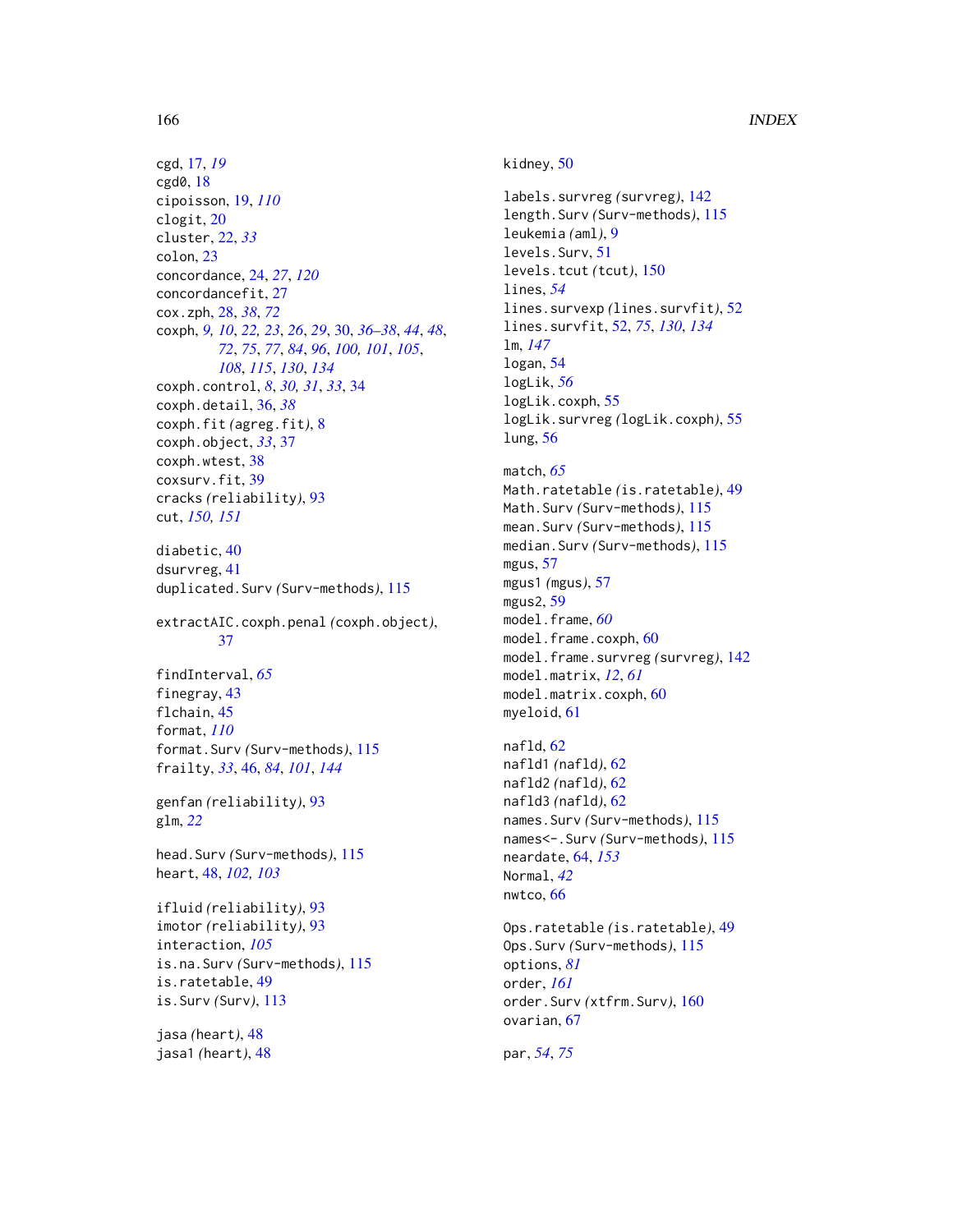#### INDEX  $167$

pbc, [67,](#page-66-0) *[70](#page-69-0)* pbcseq, *[68](#page-67-0)*, [69](#page-68-0) plogis, *[146](#page-145-0)* plot.aareg, [70](#page-69-0) plot.cox.zph, [71](#page-70-0) plot.Surv *(*Surv-methods*)*, [115](#page-114-0) plot.survfit, *[54](#page-53-0)*, [72,](#page-71-0) *[127,](#page-126-0) [128](#page-127-0)*, *[130](#page-129-0)*, *[134](#page-133-0)*, *[138](#page-137-0)* pnorm, *[146](#page-145-0)* points.survfit, *[75](#page-74-0)* points.survfit *(*lines.survfit*)*, [52](#page-51-0) ppois, *[20](#page-19-0)* predict, *[77](#page-76-0)* predict.coxph, [75](#page-74-0) predict.survreg, [77,](#page-76-0) *[97](#page-96-0)*, *[103](#page-102-0)* print, *[81](#page-80-0)* print.aareg, [79](#page-78-0) print.cox.zph *(*cox.zph*)*, [28](#page-27-0) print.coxph, *[108](#page-107-0)* print.coxph *(*coxph.object*)*, [37](#page-36-0) print.coxph.null *(*coxph*)*, [30](#page-29-0) print.coxph.penal *(*coxph*)*, [30](#page-29-0) print.ratetable *(*ratetable*)*, [89](#page-88-0) print.summary.coxph, [80](#page-79-0) print.summary.survexp, [80](#page-79-0) print.summary.survfit, [81,](#page-80-0) *[113](#page-112-1)* print.summary.survreg *(*survreg*)*, [142](#page-141-1) print.survdiff *(*survdiff*)*, [120](#page-119-0) print.survexp *(*survexp*)*, [122](#page-121-0) print.survfit, [82,](#page-81-0) *[89](#page-88-0)*, *[112](#page-111-0)*, *[127,](#page-126-0) [128](#page-127-0)*, *[130](#page-129-0)*, *[134](#page-133-0)*, *[137,](#page-136-0) [138](#page-137-0)* print.survreg *(*survreg.object*)*, [147](#page-146-0) print.survreg.penal *(*survreg*)*, [142](#page-141-1) pspline, *[33](#page-32-0)*, [83,](#page-82-0) *[101](#page-100-0)*, *[144](#page-143-0)* psplineinverse *(*pspline*)*, [83](#page-82-0) psurvreg *(*dsurvreg*)*, [41](#page-40-0) pt, *[146](#page-145-0)* pweibull, *[146](#page-145-0)* pyears, *[50](#page-49-0)*, [85,](#page-84-1) *[90](#page-89-0)[–92](#page-91-0)*, *[110](#page-109-0)*, *[124](#page-123-0)*, *[151](#page-150-0)* qpois, *[20](#page-19-0)* qsurvreg, *[89](#page-88-0)* qsurvreg *(*dsurvreg*)*, [41](#page-40-0) quantile.Surv *(*Surv-methods*)*, [115](#page-114-0) quantile.survfit, *[83](#page-82-0)*, [88,](#page-87-0) *[128](#page-127-0)*

quantile.survfitms *(*quantile.survfit*)*, [88](#page-87-0)

ratetable, *[87](#page-86-0)*, [89,](#page-88-0) *[92](#page-91-0)*, *[124](#page-123-0)* ratetableDate, [90](#page-89-0)

ratetables, [91](#page-90-0) rats, [92](#page-91-0) rats2, [93](#page-92-0) reliability, [93](#page-92-0) rep.int.Surv *(*Surv-methods*)*, [115](#page-114-0) rep.Surv *(*Surv-methods*)*, [115](#page-114-0) rep\_len.Surv *(*Surv-methods*)*, [115](#page-114-0) reshape, *[150](#page-149-0)* residuals, *[96](#page-95-0)* residuals.coxph, *[37,](#page-36-0) [38](#page-37-0)*, [95](#page-94-0) residuals.survreg, *[78](#page-77-0)*, [96](#page-95-0) retinopathy, [98](#page-97-0) rev.Surv *(*Surv-methods*)*, [115](#page-114-0) rhDNase, [99](#page-98-0) ridge, *[33](#page-32-0)*, *[84](#page-83-0)*, [100,](#page-99-0) *[144](#page-143-0)* rsurvreg *(*dsurvreg*)*, [41](#page-40-0) rweibull, *[146](#page-145-0)* solder, [101](#page-100-0) sort, *[161](#page-160-1)* sort.Surv *(*xtfrm.Surv*)*, [160](#page-159-0) stanford2, *[49](#page-48-0)*, [102](#page-101-0) statefig, [103](#page-102-0) strata, *[22](#page-21-0)*, *[33](#page-32-0)*, [105,](#page-104-0) *[130](#page-129-0)* summary.aareg, [106](#page-105-0) summary.coxph, [107](#page-106-0) summary.coxph.penal *(*coxph*)*, [30](#page-29-0) summary.pyears, [109](#page-108-0) summary.ratetable *(*ratetable*)*, [89](#page-88-0) Summary.Surv *(*Surv-methods*)*, [115](#page-114-0) summary.survexp, [110,](#page-109-0) *[127](#page-126-0)* summary.survfit, *[81](#page-80-0)*, *[83](#page-82-0)*, [111,](#page-110-0) *[128](#page-127-0)*, *[138](#page-137-0)* summary.survreg *(*survreg.object*)*, [147](#page-146-0) Surv, *[15](#page-14-0)*, *[29](#page-28-0)*, *[33](#page-32-0)*, *[87](#page-86-0)*, [113,](#page-112-1) *[117](#page-116-0)*, *[130](#page-129-0)*, *[134](#page-133-0)*, *[150](#page-149-0)* Surv-methods, [115](#page-114-0) survcheck, [117](#page-116-0) survConcordance, [119](#page-118-0) survdiff, [120,](#page-119-0) *[142](#page-141-1)* survexp, *[50](#page-49-0)*, *[54](#page-53-0)*, *[81](#page-80-0)*, *[87](#page-86-0)*, *[90](#page-89-0)[–92](#page-91-0)*, *[111](#page-110-0)*, [122,](#page-121-0) *[125](#page-124-0)[–127](#page-126-0)* survexp.fit, *[124](#page-123-0)*, [125](#page-124-0) survexp.mn *(*ratetables*)*, [91](#page-90-0) survexp.object, [126](#page-125-0) survexp.us, *[90](#page-89-0)*, *[124](#page-123-0)*, *[126](#page-125-0)* survexp.us *(*ratetables*)*, [91](#page-90-0) survexp.usr *(*ratetables*)*, [91](#page-90-0) survfit, *[8](#page-7-0)*, *[33](#page-32-0)*, *[38](#page-37-0)*, *[54](#page-53-0)*, *[75](#page-74-0)*, *[89](#page-88-0)*, *[113](#page-112-1)*, *[115](#page-114-0)*, *[124](#page-123-0)*, [127,](#page-126-0) *[130](#page-129-0)*, *[136](#page-135-0)*, *[138](#page-137-0)* survfit.coxph, *[13](#page-12-0)*, *[40](#page-39-0)*, *[128](#page-127-0)*, [128,](#page-127-0) *[134](#page-133-0)*, *[141](#page-140-0)*